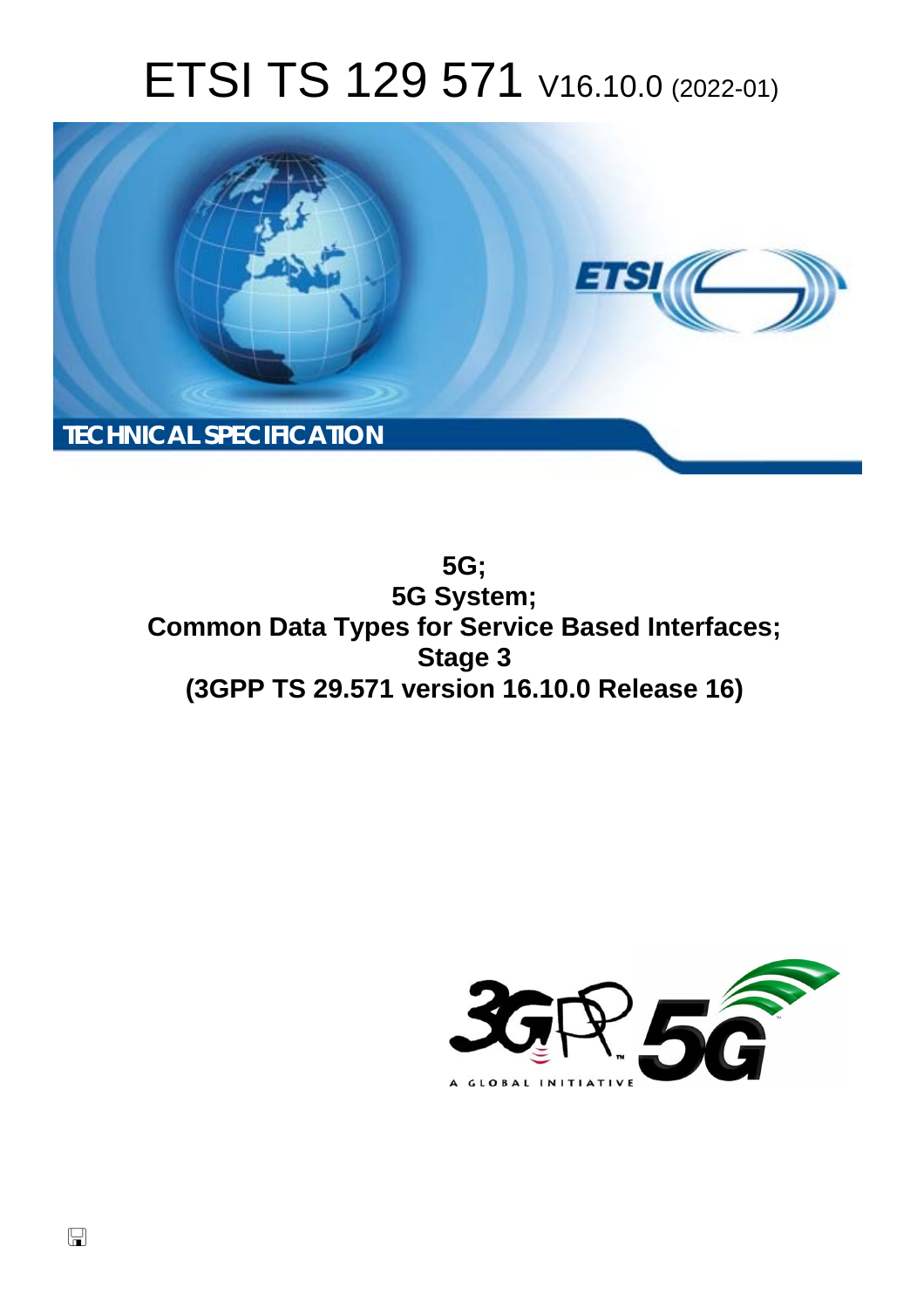Reference RTS/TSGC-0429571vga0

Keywords

 $\overline{5G}$ 

#### *ETSI*

650 Route des Lucioles F-06921 Sophia Antipolis Cedex - FRANCE

Tel.: +33 4 92 94 42 00 Fax: +33 4 93 65 47 16

Siret N° 348 623 562 00017 - APE 7112B Association à but non lucratif enregistrée à la Sous-Préfecture de Grasse (06) N° w061004871

#### *Important notice*

The present document can be downloaded from: <http://www.etsi.org/standards-search>

The present document may be made available in electronic versions and/or in print. The content of any electronic and/or print versions of the present document shall not be modified without the prior written authorization of ETSI. In case of any existing or perceived difference in contents between such versions and/or in print, the prevailing version of an ETSI deliverable is the one made publicly available in PDF format at [www.etsi.org/deliver](http://www.etsi.org/deliver).

Users of the present document should be aware that the document may be subject to revision or change of status. Information on the current status of this and other ETSI documents is available at <https://portal.etsi.org/TB/ETSIDeliverableStatus.aspx>

If you find errors in the present document, please send your comment to one of the following services: <https://portal.etsi.org/People/CommiteeSupportStaff.aspx>

#### *Notice of disclaimer & limitation of liability*

The information provided in the present deliverable is directed solely to professionals who have the appropriate degree of experience to understand and interpret its content in accordance with generally accepted engineering or other professional standard and applicable regulations.

No recommendation as to products and services or vendors is made or should be implied.

No representation or warranty is made that this deliverable is technically accurate or sufficient or conforms to any law and/or governmental rule and/or regulation and further, no representation or warranty is made of merchantability or fitness for any particular purpose or against infringement of intellectual property rights.

In no event shall ETSI be held liable for loss of profits or any other incidental or consequential damages.

Any software contained in this deliverable is provided "AS IS" with no warranties, express or implied, including but not limited to, the warranties of merchantability, fitness for a particular purpose and non-infringement of intellectual property rights and ETSI shall not be held liable in any event for any damages whatsoever (including, without limitation, damages for loss of profits, business interruption, loss of information, or any other pecuniary loss) arising out of or related to the use of or inability to use the software.

#### *Copyright Notification*

No part may be reproduced or utilized in any form or by any means, electronic or mechanical, including photocopying and microfilm except as authorized by written permission of ETSI. The content of the PDF version shall not be modified without the written authorization of ETSI.

The copyright and the foregoing restriction extend to reproduction in all media.

© ETSI 2022. All rights reserved.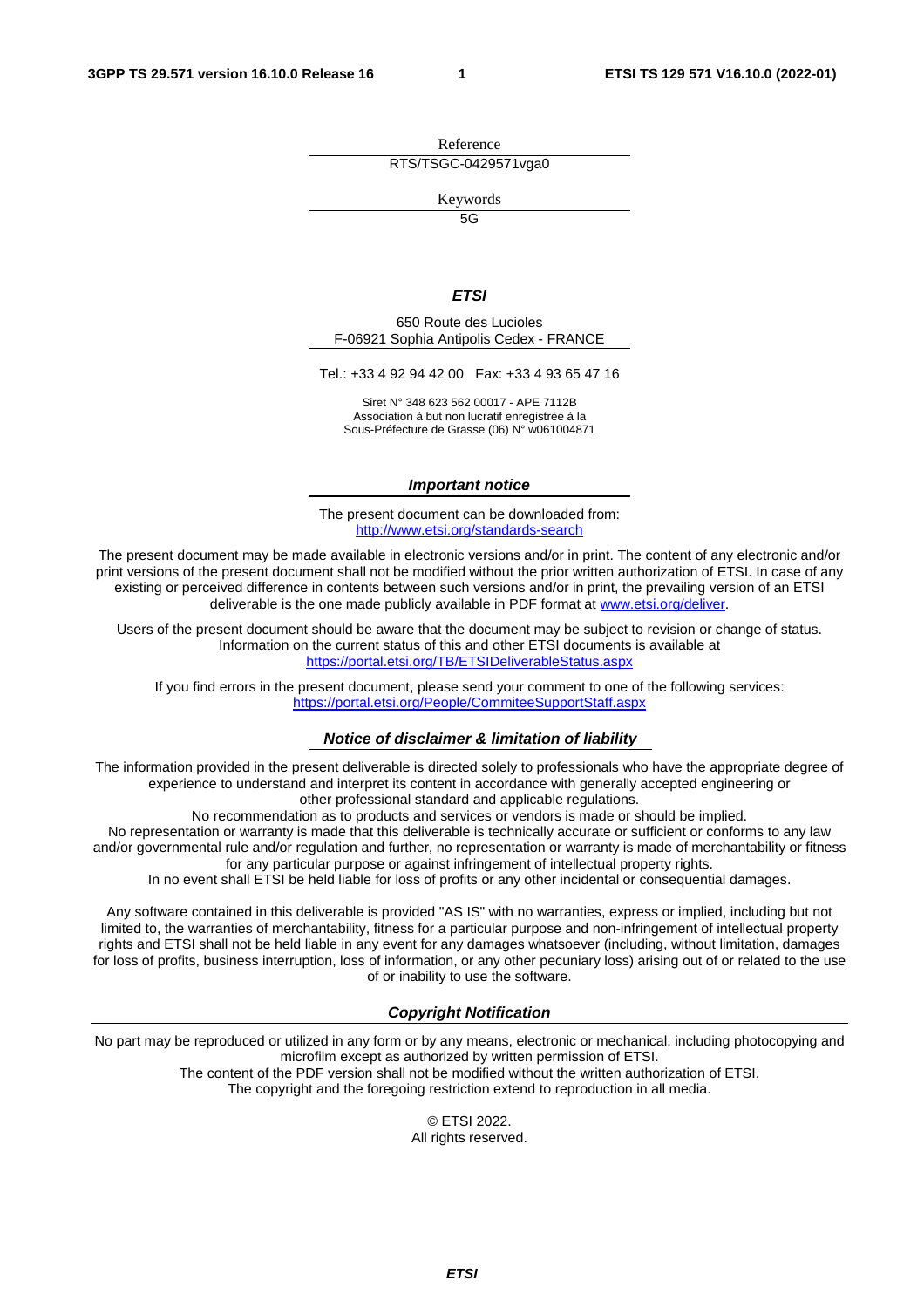# Intellectual Property Rights

#### Essential patents

IPRs essential or potentially essential to normative deliverables may have been declared to ETSI. The declarations pertaining to these essential IPRs, if any, are publicly available for **ETSI members and non-members**, and can be found in ETSI SR 000 314: *"Intellectual Property Rights (IPRs); Essential, or potentially Essential, IPRs notified to ETSI in respect of ETSI standards"*, which is available from the ETSI Secretariat. Latest updates are available on the ETSI Web server ([https://ipr.etsi.org/\)](https://ipr.etsi.org/).

Pursuant to the ETSI Directives including the ETSI IPR Policy, no investigation regarding the essentiality of IPRs, including IPR searches, has been carried out by ETSI. No guarantee can be given as to the existence of other IPRs not referenced in ETSI SR 000 314 (or the updates on the ETSI Web server) which are, or may be, or may become, essential to the present document.

#### **Trademarks**

The present document may include trademarks and/or tradenames which are asserted and/or registered by their owners. ETSI claims no ownership of these except for any which are indicated as being the property of ETSI, and conveys no right to use or reproduce any trademark and/or tradename. Mention of those trademarks in the present document does not constitute an endorsement by ETSI of products, services or organizations associated with those trademarks.

**DECT™**, **PLUGTESTS™**, **UMTS™** and the ETSI logo are trademarks of ETSI registered for the benefit of its Members. **3GPP™** and **LTE™** are trademarks of ETSI registered for the benefit of its Members and of the 3GPP Organizational Partners. **oneM2M™** logo is a trademark of ETSI registered for the benefit of its Members and of the oneM2M Partners. **GSM**® and the GSM logo are trademarks registered and owned by the GSM Association.

# Legal Notice

This Technical Specification (TS) has been produced by ETSI 3rd Generation Partnership Project (3GPP).

The present document may refer to technical specifications or reports using their 3GPP identities. These shall be interpreted as being references to the corresponding ETSI deliverables.

The cross reference between 3GPP and ETSI identities can be found under<http://webapp.etsi.org/key/queryform.asp>.

# Modal verbs terminology

In the present document "**shall**", "**shall not**", "**should**", "**should not**", "**may**", "**need not**", "**will**", "**will not**", "**can**" and "**cannot**" are to be interpreted as described in clause 3.2 of the [ETSI Drafting Rules](https://portal.etsi.org/Services/editHelp!/Howtostart/ETSIDraftingRules.aspx) (Verbal forms for the expression of provisions).

"**must**" and "**must not**" are **NOT** allowed in ETSI deliverables except when used in direct citation.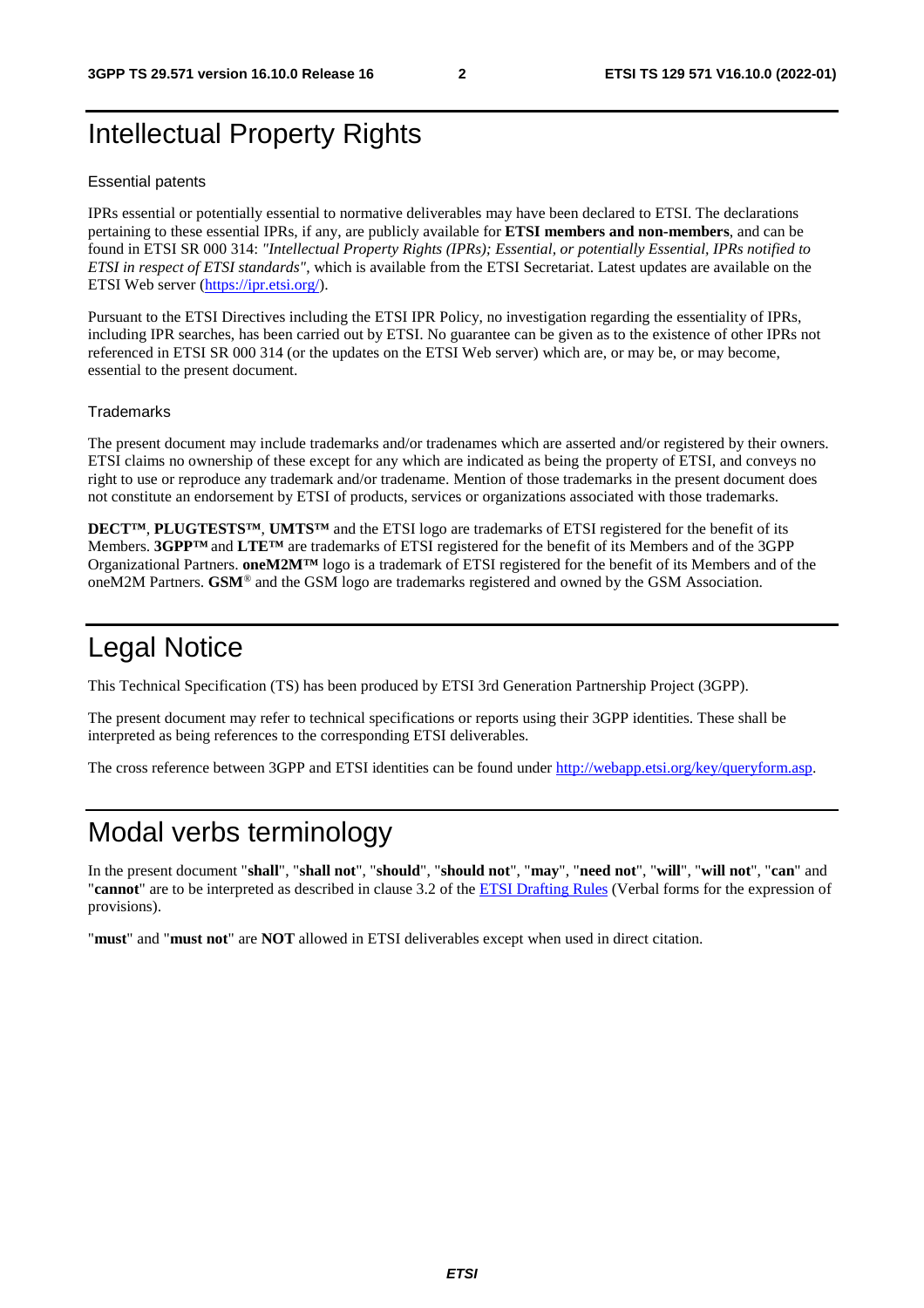$\mathbf{3}$ 

# Contents

| 1                  |  |  |  |
|--------------------|--|--|--|
| 2                  |  |  |  |
| 3                  |  |  |  |
| 3.1                |  |  |  |
| 3.2                |  |  |  |
| $\overline{4}$     |  |  |  |
| 5                  |  |  |  |
| 5.1                |  |  |  |
| 5.2                |  |  |  |
| 5.2.1              |  |  |  |
| 5.2.1A             |  |  |  |
| 5.2.2              |  |  |  |
| 5.2.3              |  |  |  |
| 5.2.3.1            |  |  |  |
| 5.2.3.2            |  |  |  |
| 5.2.3.3            |  |  |  |
| 5.2.3.4<br>5.2.3.5 |  |  |  |
| 5.2.4              |  |  |  |
| 5.2.4.1            |  |  |  |
| 5.2.4.2            |  |  |  |
| 5.2.4.3            |  |  |  |
| 5.2.4.4            |  |  |  |
| 5.2.4.5            |  |  |  |
| 5.2.4.6            |  |  |  |
| 5.2.4.7            |  |  |  |
| 5.2.4.8            |  |  |  |
| 5.2.4.9            |  |  |  |
| 5.2.4.10           |  |  |  |
| 5.2.4.11           |  |  |  |
| 5.2.4.12           |  |  |  |
| 5.2.4.13           |  |  |  |
| 5.2.4.14           |  |  |  |
| 5.2.4.15           |  |  |  |
| 5.2.4.16           |  |  |  |
| 5.2.4.17           |  |  |  |
| 5.2.4.18           |  |  |  |
| 5.2.4.19           |  |  |  |
| 5.2.4.20           |  |  |  |
| 5.2.4.21           |  |  |  |
| 5.3<br>5.3.1       |  |  |  |
| 5.3.2              |  |  |  |
| 5.3.3              |  |  |  |
| 5.3.4              |  |  |  |
| 5.3.4.1            |  |  |  |
| 5.3.4.2            |  |  |  |
| 5.3.4.3            |  |  |  |
| 5.4                |  |  |  |
|                    |  |  |  |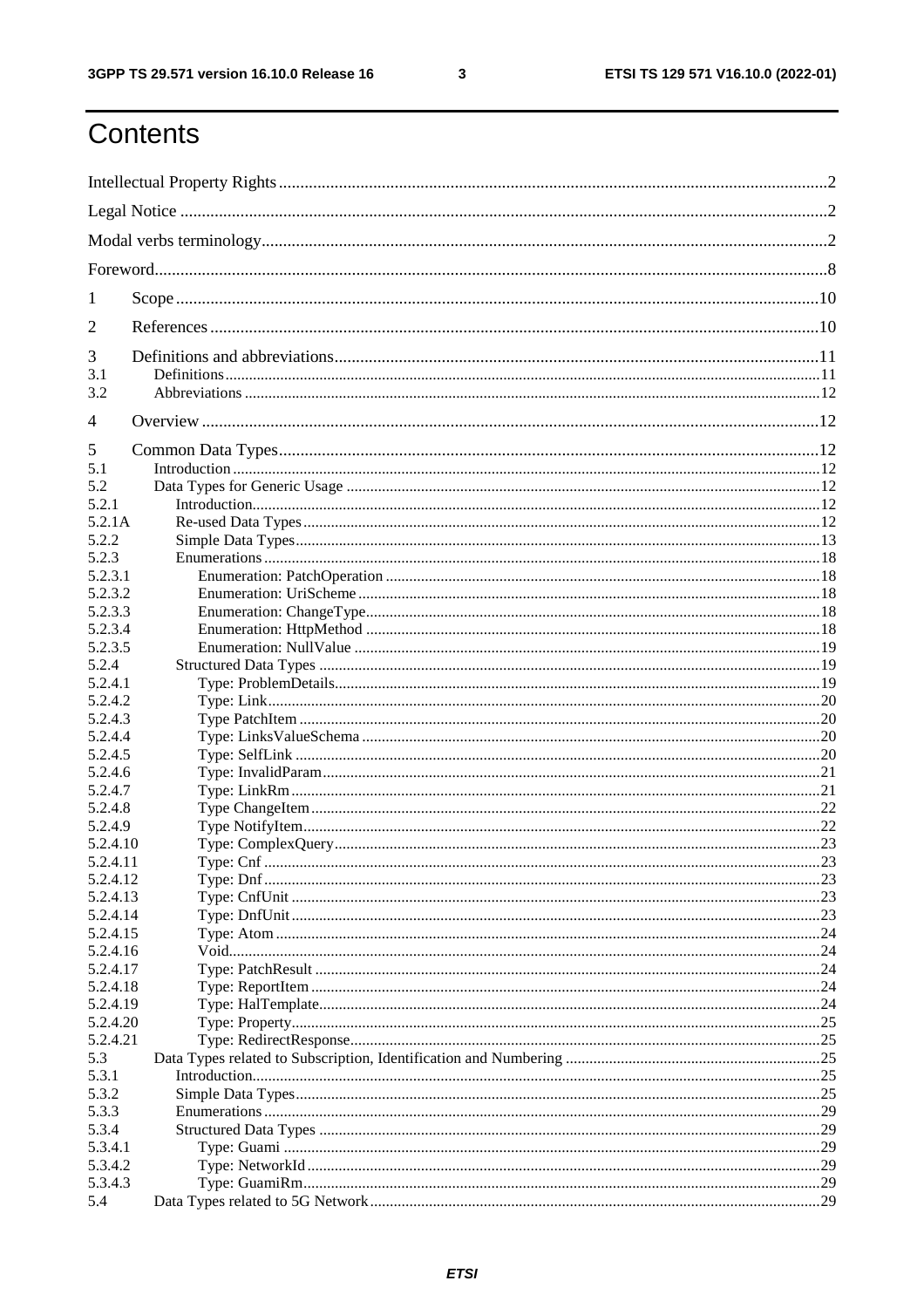$\overline{\mathbf{4}}$ 

| 5.4.1    |  |
|----------|--|
| 5.4.2    |  |
| 5.4.3    |  |
| 5.4.3.1  |  |
| 5.4.3.2  |  |
| 5.4.3.3  |  |
| 5.4.3.4  |  |
| 5.4.3.5  |  |
| 5.4.3.6  |  |
| 5.4.3.7  |  |
| 5.4.3.8  |  |
| 5.4.3.9  |  |
| 5.4.3.10 |  |
| 5.4.3.11 |  |
| 5.4.3.12 |  |
| 5.4.3.13 |  |
| 5.4.3.14 |  |
| 5.4.3.15 |  |
| 5.4.3.17 |  |
| 5.4.3.18 |  |
| 5.4.3.19 |  |
| 5.4.3.20 |  |
| 5.4.3.21 |  |
| 5.4.3.22 |  |
| 5.4.3.23 |  |
| 5.4.3.24 |  |
| 5.4.3.25 |  |
| 5.4.3.26 |  |
| 5.4.3.27 |  |
| 5.4.3.28 |  |
| 5.4.3.29 |  |
| 5.4.3.30 |  |
| 5.4.3.31 |  |
| 5.4.3.32 |  |
| 5.4.3.33 |  |
| 5.4.3.34 |  |
| 5.4.3.35 |  |
| 5.4.3.36 |  |
| 5.4.3.37 |  |
| 5.4.4    |  |
| 5.4.4.1  |  |
| 5.4.4.2  |  |
| 5.4.4.3  |  |
| 5.4.4.4  |  |
| 5.4.4.5  |  |
| 5.4.4.6  |  |
| 5.4.4.7  |  |
| 5.4.4.8  |  |
| 5.4.4.9  |  |
| 5.4.4.10 |  |
| 5.4.4.11 |  |
| 5.4.4.12 |  |
| 5.4.4.13 |  |
| 5.4.4.14 |  |
| 5.4.4.15 |  |
| 5.4.4.16 |  |
| 5.4.4.17 |  |
| 5.4.4.18 |  |
| 5.4.4.19 |  |
| 5.4.4.20 |  |
| 5.4.4.21 |  |
| 5.4.4.22 |  |
|          |  |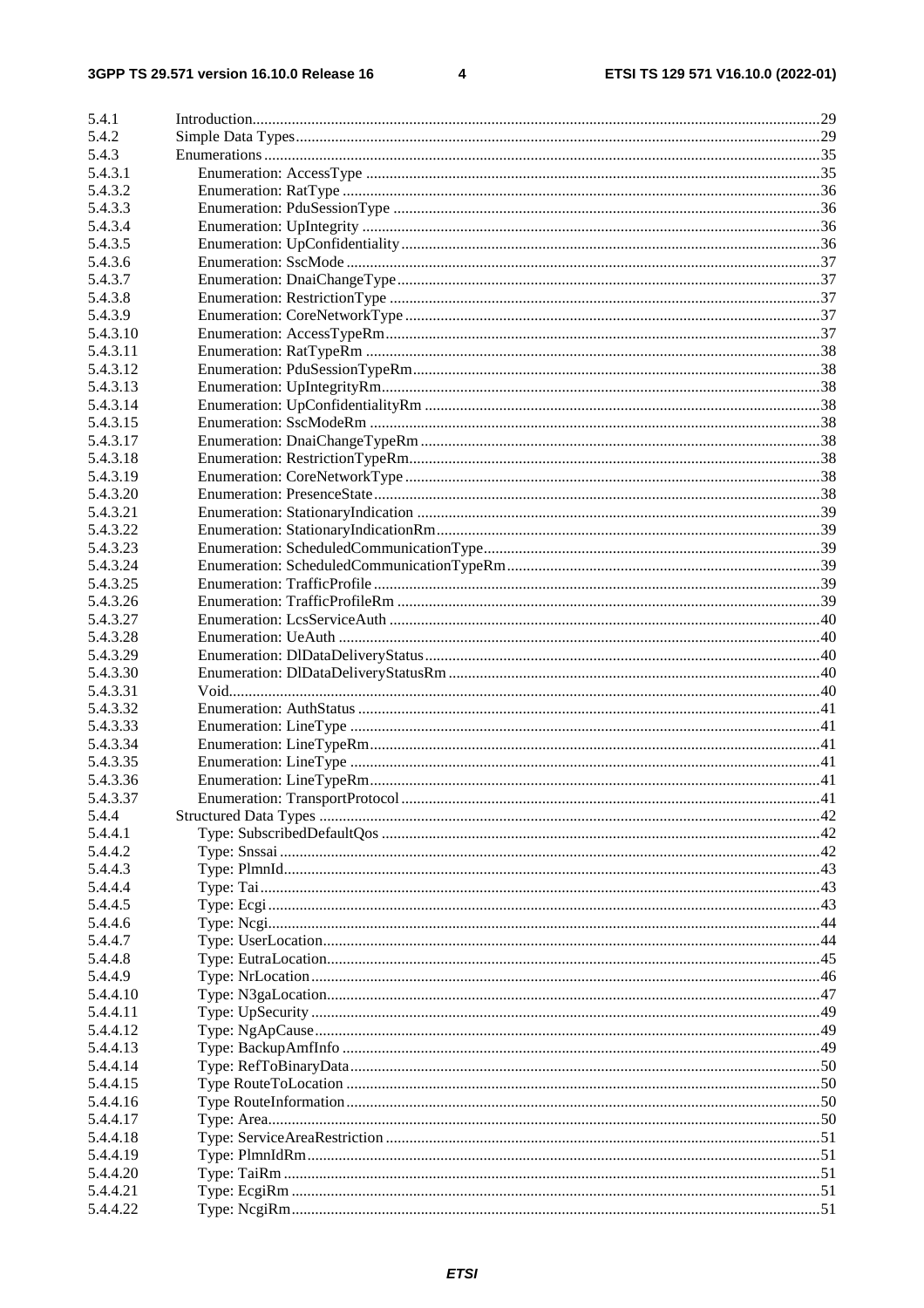#### $5\phantom{a}$

| 5.4.4.23             |  |
|----------------------|--|
| 5.4.4.24             |  |
| 5.4.4.25             |  |
| 5.4.4.26             |  |
| 5.4.4.27             |  |
| 5.4.4.28             |  |
| 5.4.4.29             |  |
| 5.4.4.30             |  |
| 5.4.4.31             |  |
| 5.4.4.32             |  |
| 5.4.4.33             |  |
| 5.4.4.34             |  |
| 5.4.4.35             |  |
| 5.4.4.36             |  |
| 5.4.4.37             |  |
| 5.4.4.38             |  |
| 5.4.4.39             |  |
| 5.4.4.40             |  |
| 5.4.4.41             |  |
| 5.4.4.42             |  |
| 5.4.4.43             |  |
| 5.4.4.44             |  |
| 5.4.4.45             |  |
| 5.4.4.46             |  |
| 5.4.4.47             |  |
| 5.4.4.48             |  |
| 5.4.4.49             |  |
| 5.4.4.50             |  |
| 5.4.4.51             |  |
| 5.4.4.52             |  |
| 5.4.4.53             |  |
| 5.4.4.54             |  |
| 5.4.4.55             |  |
| 5.4.4.56             |  |
| 5.4.4.57             |  |
| 5.4.4.58             |  |
| 5.4.4.59             |  |
| 5.4.4.60             |  |
| 5.4.4.61<br>5.4.4.62 |  |
| 5.4.4.63             |  |
| 5.4.4.64             |  |
| 5.4.4.65             |  |
| 5.4.4.66             |  |
| 5.4.4.67             |  |
| 5.4.5                |  |
| 5.4.5.1              |  |
| 5.5                  |  |
| 5.5.1                |  |
| 5.5.2                |  |
| 5.5.3                |  |
| 5.5.3.1              |  |
| 5.5.3.2              |  |
| 5.5.3.3              |  |
| 5.5.3.4              |  |
| 5.5.3.5              |  |
| 5.5.3.6              |  |
| 5.5.3.7              |  |
| 5.5.3.8              |  |
| 5.5.3.9              |  |
| 5.5.3.10             |  |
| 5.5.3.11             |  |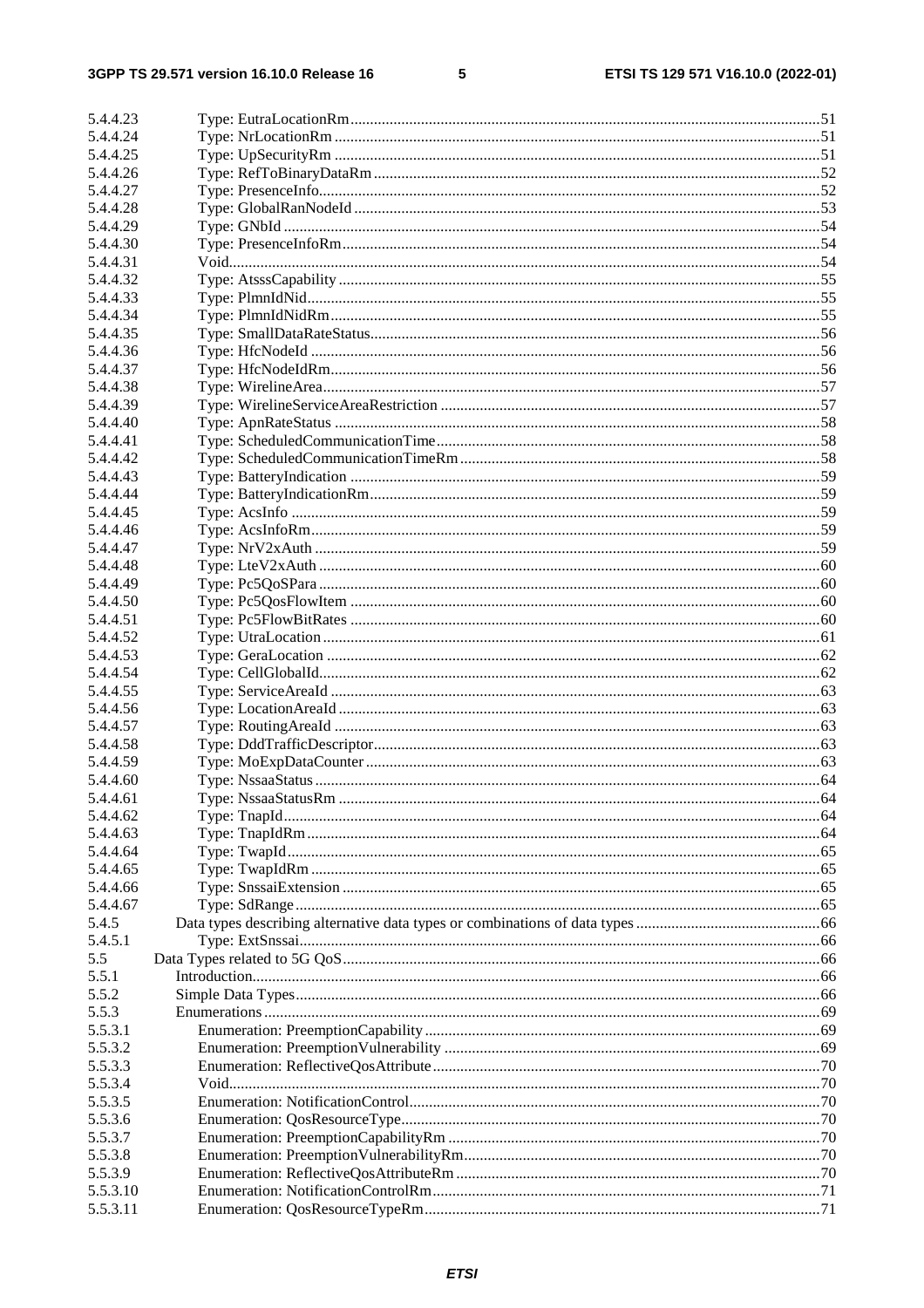#### $\bf 6$

| 5.5.3.12             |                      |  |  |
|----------------------|----------------------|--|--|
| 5.5.4                |                      |  |  |
| 5.5.4.1              |                      |  |  |
| 5.5.4.2              |                      |  |  |
| 5.5.4.3              |                      |  |  |
| 5.5.4.4              |                      |  |  |
| 5.5.4.5              |                      |  |  |
| 5.5.4.6              |                      |  |  |
| 5.5.4.7              |                      |  |  |
| 5.5.4.8              |                      |  |  |
| 5.6                  |                      |  |  |
| 5.6.1                |                      |  |  |
| 5.6.2                |                      |  |  |
| 5.6.3                |                      |  |  |
| 5.6.3.1              |                      |  |  |
| 5.6.3.2              |                      |  |  |
| 5.6.3.3              |                      |  |  |
| 5.6.3.4              |                      |  |  |
| 5.6.3.5              |                      |  |  |
| 5.6.3.6              |                      |  |  |
| 5.6.3.7              |                      |  |  |
| 5.6.3.8              |                      |  |  |
| 5.6.3.9              |                      |  |  |
| 5.6.3.10<br>5.6.3.11 |                      |  |  |
| 5.6.3.12             |                      |  |  |
| 5.6.3.13             |                      |  |  |
| 5.6.3.14             |                      |  |  |
| 5.6.3.15             |                      |  |  |
| 5.6.3.16             |                      |  |  |
| 5.6.3.17             |                      |  |  |
| 5.6.3.18             |                      |  |  |
| 5.6.3.19             |                      |  |  |
| 5.6.3.20             |                      |  |  |
| 5.6.4                |                      |  |  |
| 5.6.4.1              |                      |  |  |
| 5.6.4.2              |                      |  |  |
| 5.6.4.3              |                      |  |  |
| 5.6.4.4              |                      |  |  |
| 5.6.4.5              |                      |  |  |
| 5.6.4.6              |                      |  |  |
| 5.7                  |                      |  |  |
| 5.7.1<br>5.7.2       |                      |  |  |
| 5.7.3                |                      |  |  |
| 5.7.3.1              |                      |  |  |
| 5.7.3.2              |                      |  |  |
| 5.7.4                |                      |  |  |
| 5.7.4.1              |                      |  |  |
| 5.8                  |                      |  |  |
| 5.8.1                |                      |  |  |
| 5.8.2                |                      |  |  |
| 5.8.3                |                      |  |  |
| 5.8.4                |                      |  |  |
| 5.8.4.1              |                      |  |  |
| 5.8.4.2              |                      |  |  |
| 5.8.4.3              |                      |  |  |
| 5.8.4.4              |                      |  |  |
|                      | Annex A (normative): |  |  |
| A.1                  |                      |  |  |
| A.2                  |                      |  |  |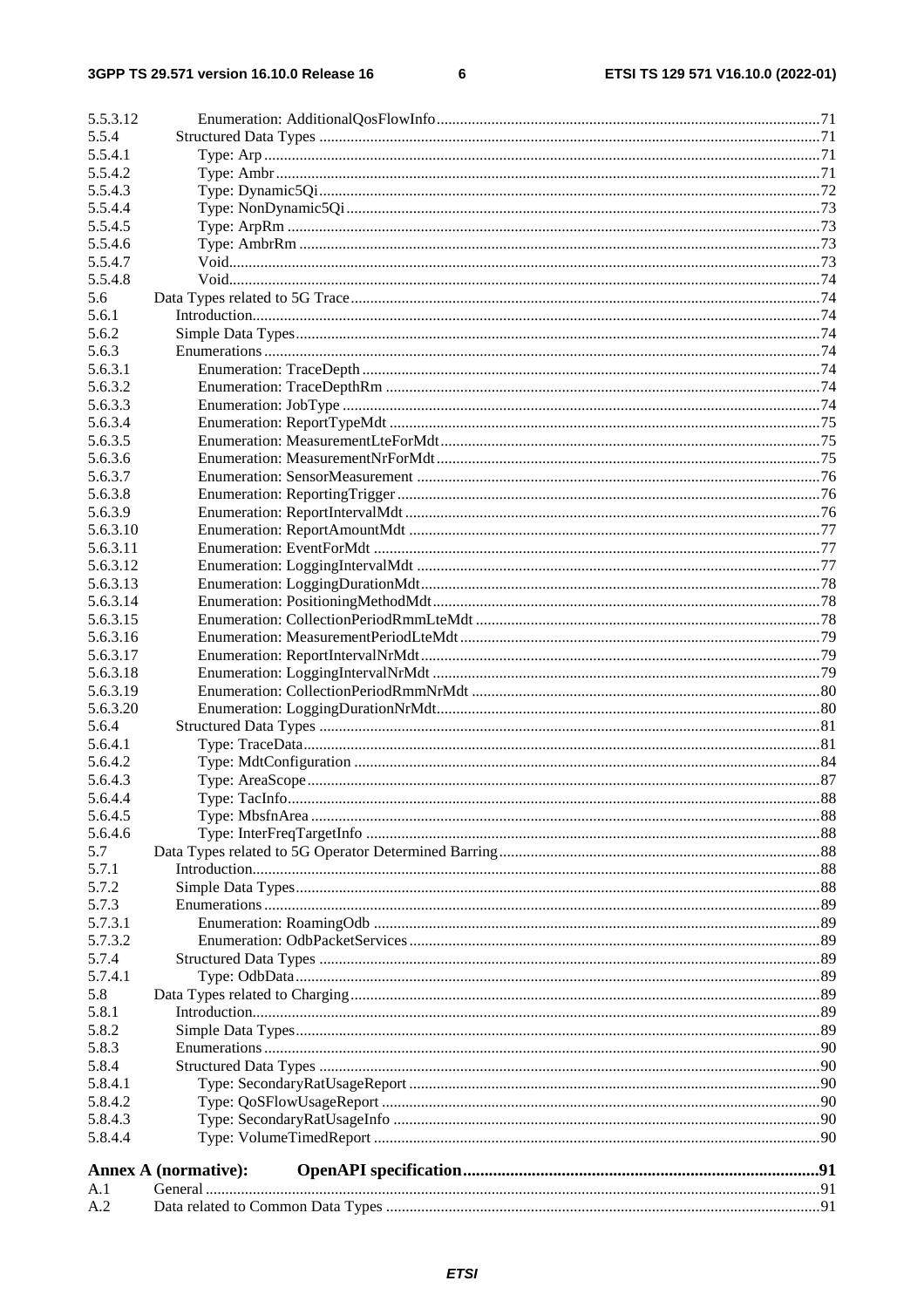$\overline{7}$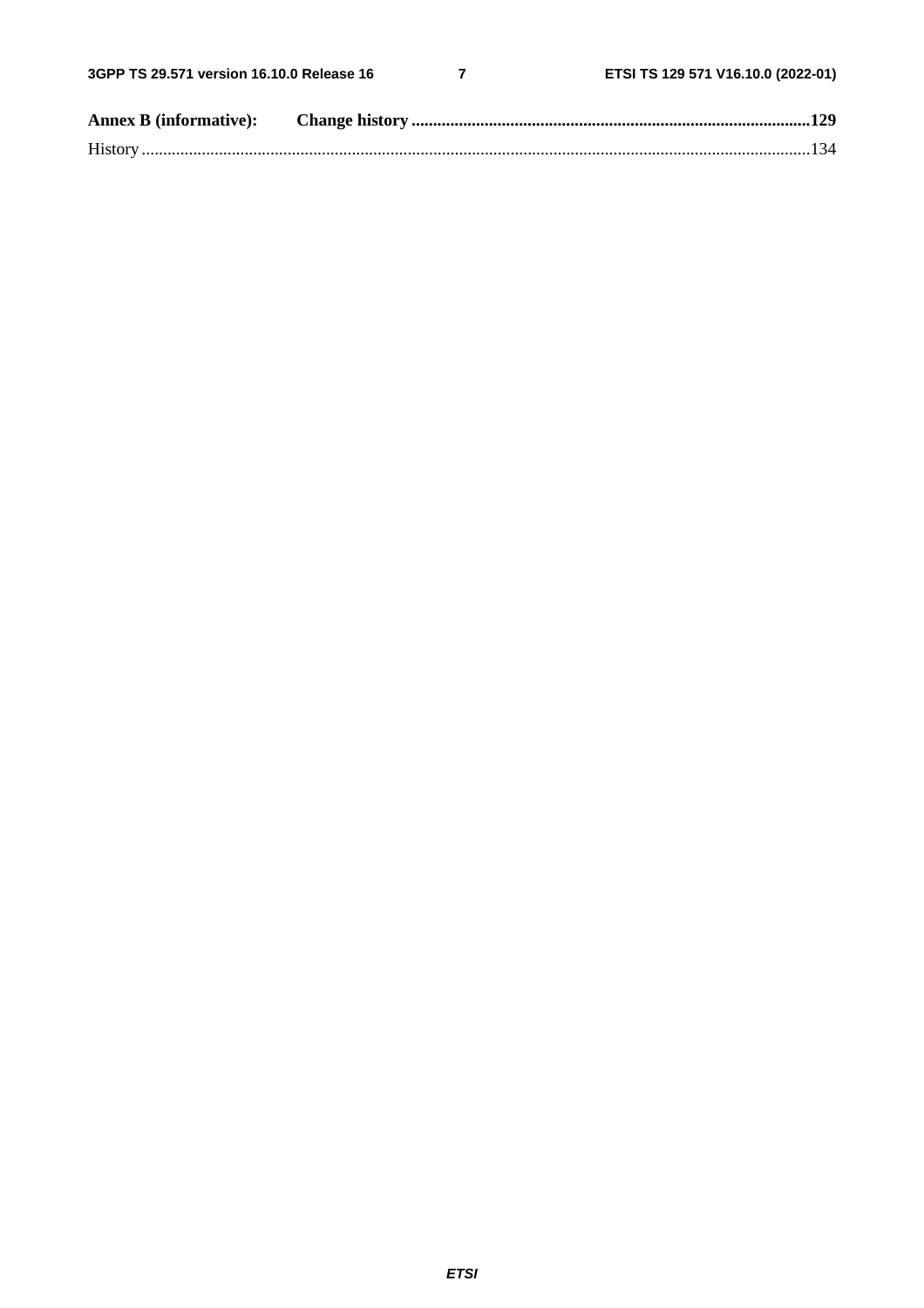# Foreword

This Technical Specification has been produced by the 3rd Generation Partnership Project (3GPP).

The contents of the present document are subject to continuing work within the TSG and may change following formal TSG approval. Should the TSG modify the contents of the present document, it will be re-released by the TSG with an identifying change of release date and an increase in version number as follows:

Version x.y.z

where:

- x the first digit:
	- 1 presented to TSG for information;
	- 2 presented to TSG for approval;
	- 3 or greater indicates TSG approved document under change control.
- y the second digit is incremented for all changes of substance, i.e. technical enhancements, corrections, updates, etc.
- z the third digit is incremented when editorial only changes have been incorporated in the document.

In the present document, modal verbs have the following meanings:

**shall** indicates a mandatory requirement to do something

**shall not** indicates an interdiction (prohibition) to do something

The constructions "shall" and "shall not" are confined to the context of normative provisions, and do not appear in Technical Reports.

The constructions "must" and "must not" are not used as substitutes for "shall" and "shall not". Their use is avoided insofar as possible, and they are not used in a normative context except in a direct citation from an external, referenced, non-3GPP document, or so as to maintain continuity of style when extending or modifying the provisions of such a referenced document.

| should     | indicates a recommendation to do something     |  |
|------------|------------------------------------------------|--|
| should not | indicates a recommendation not to do something |  |
| may        | indicates permission to do something           |  |
| need not   | indicates permission not to do something       |  |

The construction "may not" is ambiguous and is not used in normative elements. The unambiguous constructions "might not" or "shall not" are used instead, depending upon the meaning intended.

| can    | indicates that something is possible.  |
|--------|----------------------------------------|
| cannot | indicates that something is impossible |

The constructions "can" and "cannot" are not substitutes for "may" and "need not".

| will     | indicates that something is certain or expected to happen as a result of action taken by an agency<br>the behaviour of which is outside the scope of the present document     |
|----------|-------------------------------------------------------------------------------------------------------------------------------------------------------------------------------|
| will not | indicates that something is certain or expected not to happen as a result of action taken by an<br>agency the behaviour of which is outside the scope of the present document |
| might    | indicates a likelihood that something will happen as a result of action taken by some agency the<br>behaviour of which is outside the scope of the present document           |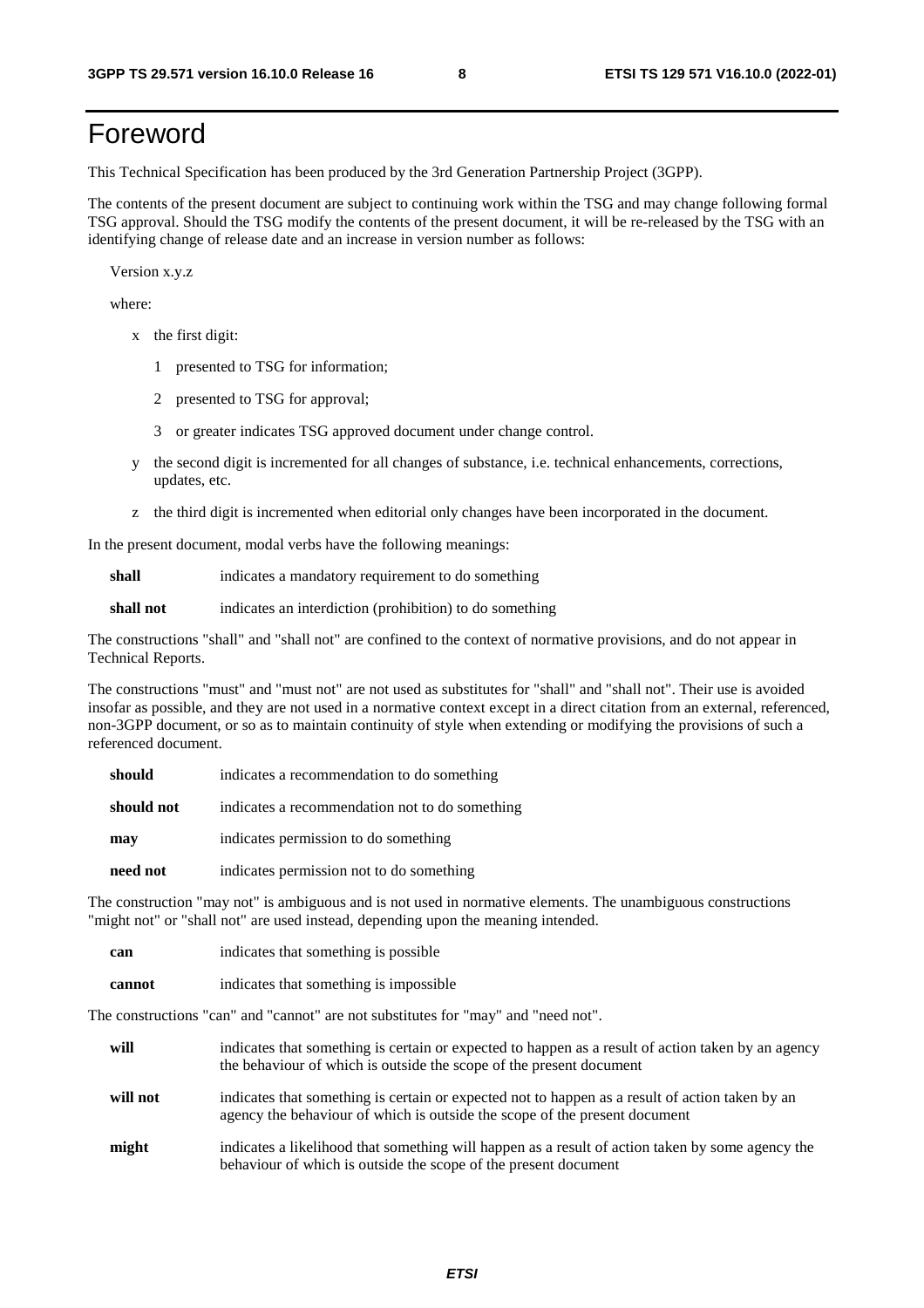| might not | indicates a likelihood that something will not happen as a result of action taken by some agency |
|-----------|--------------------------------------------------------------------------------------------------|
|           | the behaviour of which is outside the scope of the present document                              |

In addition:

- is (or any other verb in the indicative mood) indicates a statement of fact
- **is not** (or any other negative verb in the indicative mood) indicates a statement of fact

The constructions "is" and "is not" do not indicate requirements.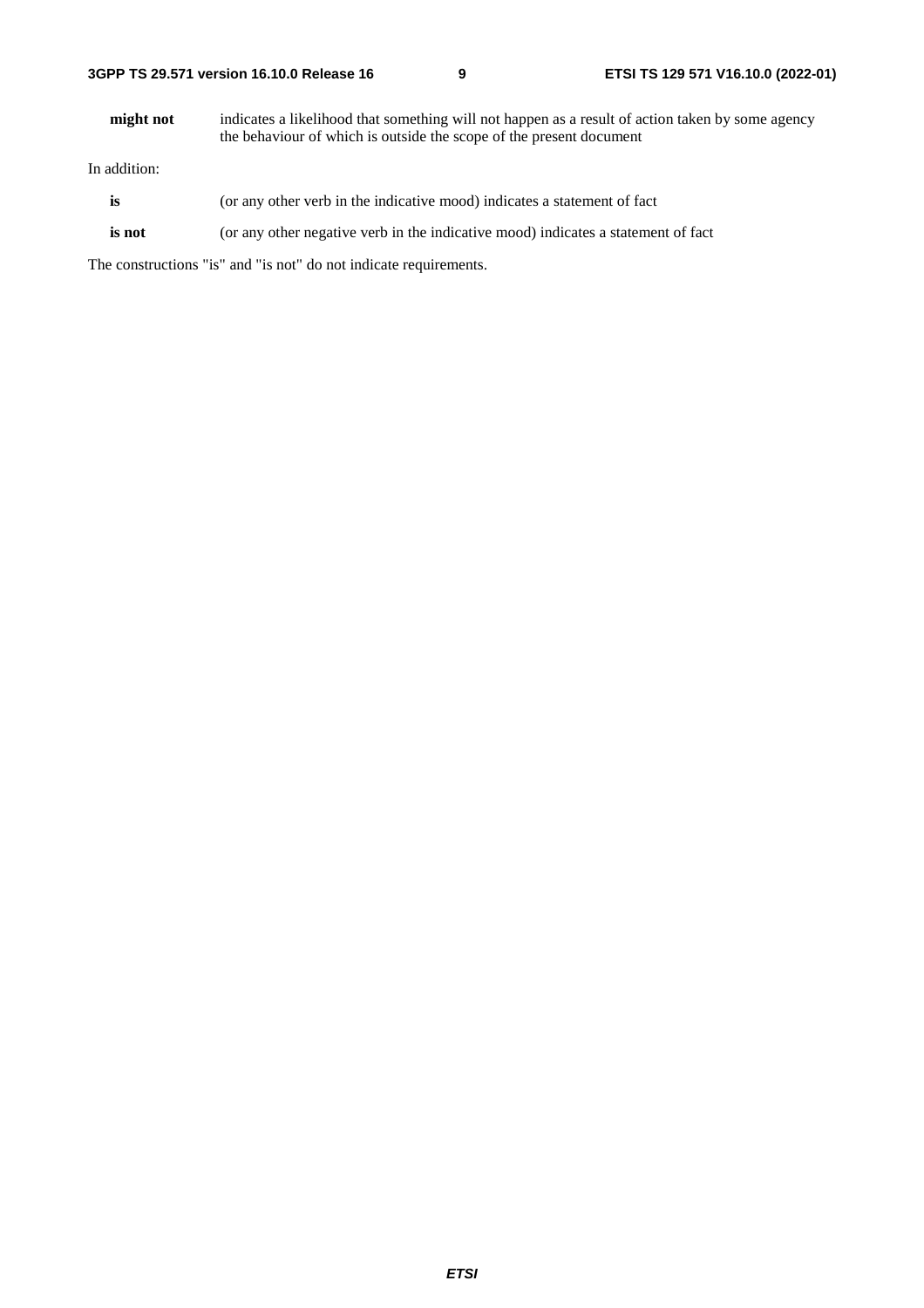# 1 Scope

The present document specifies the stage 3 protocol and data model for common data types that are used or may be expected to be used by multiple Service Based Interface APIs supported by the same or different Network Function(s).

The Principles and Guidelines for Services Definition are specified in 3GPP TS 29.501 [2].

# 2 References

The following documents contain provisions which, through reference in this text, constitute provisions of the present document.

- References are either specific (identified by date of publication, edition number, version number, etc.) or non-specific.
- For a specific reference, subsequent revisions do not apply.
- For a non-specific reference, the latest version applies. In the case of a reference to a 3GPP document (including a GSM document), a non-specific reference implicitly refers to the latest version of that document *in the same Release as the present document*.
- [1] 3GPP TR 21.905: "Vocabulary for 3GPP Specifications".
- [2] 3GPP TS 29.501: "5G System; Principles and Guidelines for Services Definition; Stage 3".
- [3] OpenAPI: "OpenAPI 3.0.0 Specification", [https://github.com/OAI/OpenAPI](https://github.com/OAI/OpenAPI-Specification/blob/master/versions/3.0.0.md)-[Specification/blob/master/versions/3.0.0.md](https://github.com/OAI/OpenAPI-Specification/blob/master/versions/3.0.0.md).
- [4] **IETF RFC 1166: "Internet Numbers".**
- [5] IETF RFC 5952: "A recommendation for IPv6 address text representation".
- [6] IETF RFC 3986: "Uniform Resource Identifier (URI): Generic Syntax".
- [7] 3GPP TS 23.003: "Numbering, addressing and identification".
- [8] 3GPP TS 23.501: "System Architecture for the 5G System; Stage 2".
- [9] IETF RFC 7807: "Problem Details for HTTP APIs".
- [10] IETF RFC 3339: "Date and Time on the Internet: Timestamps".
- [11] 3GPP TS 38.413: "NG-RAN; NG Application Protocol (NGAP) ".
- [12] IETF RFC 6901: "JavaScript Object Notation (JSON) Pointer".
- [13] 3GPP TS 24.007: "Mobile radio interface signalling layer 3; General aspects".
- [14] IETF RFC 6902: "JavaScript Object Notation (JSON) Patch".
- [15] IETF RFC 4122: "A Universally Unique IDentifier (UUID) URN Namespace".
- [16] 3GPP TS 36.413: "Evolved Universal Terrestrial Radio Access Network (E-UTRAN); S1 Application Protocol (S1AP)".
- [17] IETF RFC 7042: "IANA Considerations and IETF Protocol and Documentation Usage for IEEE 802 Parameters".
- [18] IETF RFC 6733: "Diameter Base Protocol".
- [19] 3GPP TS 32.422: "Telecommunication management; Subscriber and equipment trace; Trace control and configuration management".
- [20] 3GPP TS 24.501: "Non-Access-Stratum (NAS) Protocol for 5G System (5GS); Stage 3".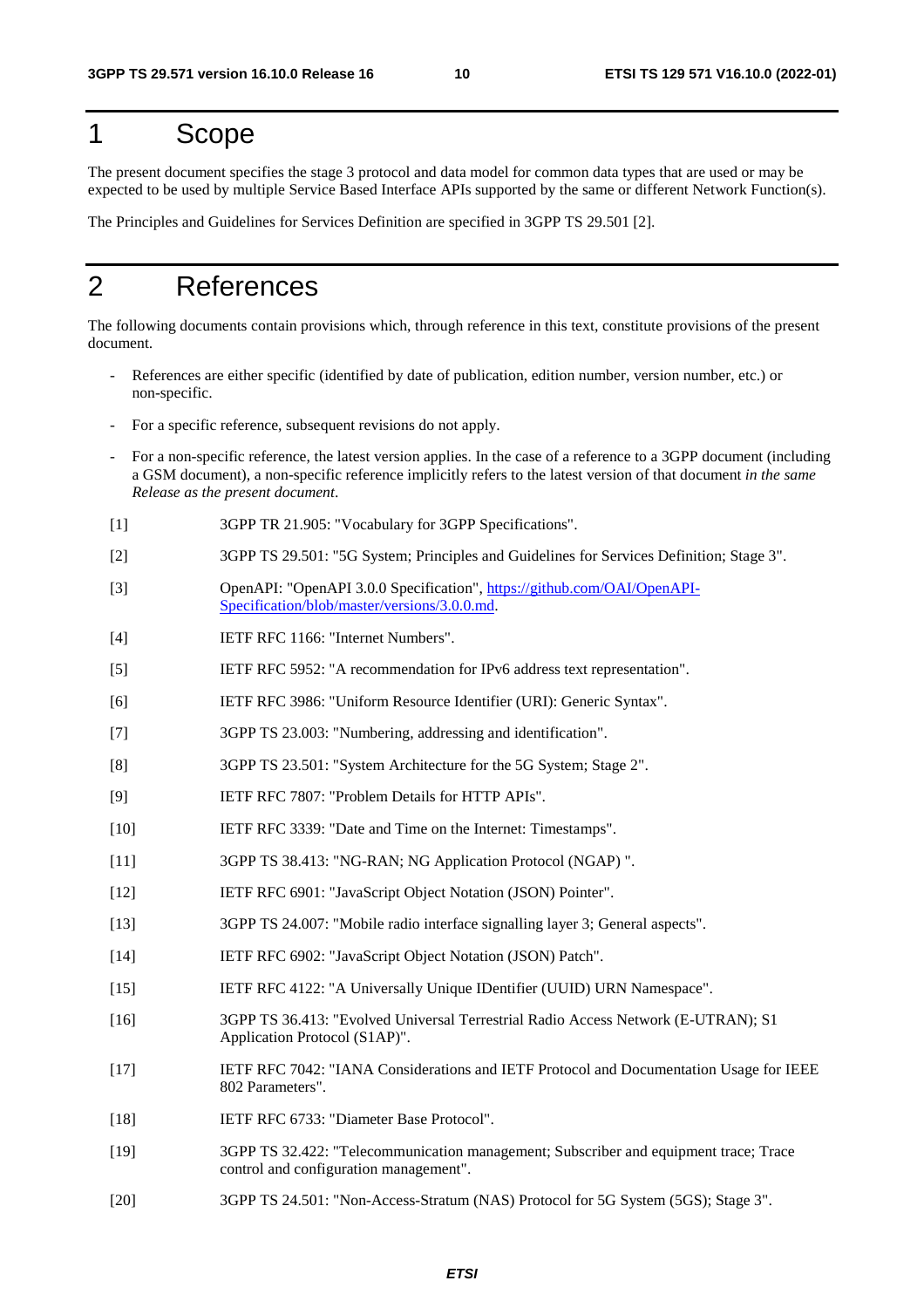- [21] 3GPP TS 29.002: "Mobile Application Part (MAP) specification".
- [22] Void.
- [23] 3GPP TS 23.032: "Universal Geographical Area Description (GAD)".
- [24] ITU-T Recommendation Q.763 (1999): "Specifications of Signalling System No.7; Formats and codes".
- [25] 3GPP TS 29.500: "5G System; Technical Realization of Service Based Architecture; Stage 3".
- [26] 3GPP TS 23.015: "Technical Realization of Operator Determined Barring".
- [27] 3GPP TR 21.900: "Technical Specification Group working methods".
- [28] 3GPP TS 23.502: "Procedures for the 5G System; Stage 2".
- [29] 3GPP TS 29.510: "5G System; Network Function Repository Services; Stage 3".
- [30] 3GPP TS 23.316: "Wireless and wireline convergence access support for the 5G System (5GS)".
- [31] IEEE Std 802.11-2012: "IEEE Standard for Information technology Telecommunications and information exchange between systems - Local and metropolitan area networks - Specific requirements - Part 11: Wireless LAN Medium Access Control (MAC) and Physical Layer (PHY) Specifications".
- [32] CableLabs WR-TR-5WWC-ARCH: "5G Wireless Wireline Converged Core Architecture".
- [33] 3GPP TS 23.401: "General Packet Radio Service (GPRS) enhancements for Evolved Universal Terrestrial Radio Access Network (E-UTRAN) access; Stage 2".
- [34] BBF TR-069: "CPE WAN Management Protocol".
- [35] BBF TR-369: "User Services Platform (USP)".
- [36] 3GPP TS 23.287: "Architecture enhancements for 5G System (5GS) to support Vehicle-to-Everything (V2X) services".
- [37] BBF TR-470: "5G Wireless Wireline Convergence Architecture".
- [38] IEEE "Guidelines for Use of Extended Unique Identifier (EUI), Organizationally Unique Identifier (OUI), and Company ID (CID)", [https://standards.ieee.org/content/dam/ieee](https://standards.ieee.org/content/dam/ieee-standards/standards/web/documents/tutorials/eui.pdf)[standards/standards/web/documents/tutorials/eui.pdf](https://standards.ieee.org/content/dam/ieee-standards/standards/web/documents/tutorials/eui.pdf)
- [39] 3GPP TS 36.331: "Evolved Universal Terrestrial Radio Access (E-UTRA); Radio Resource Control (RRC); Protocol specification".
- [40] IETF RFC 5580: "Carrying Location Objects in RADIUS and Diameter".
- [41] BBF TR-456: "AGF Functional Requirements".
- [42] 3GPP TS 38.331: "NR; Radio Resource Control (RRC); Protocol specification".

# 3 Definitions and abbreviations

### 3.1 Definitions

For the purposes of the present document, the terms and definitions given in TR 21.905 [1] and the following apply. A term defined in the present document takes precedence over the definition of the same term, if any, in 3GPP TR 21.905 [1].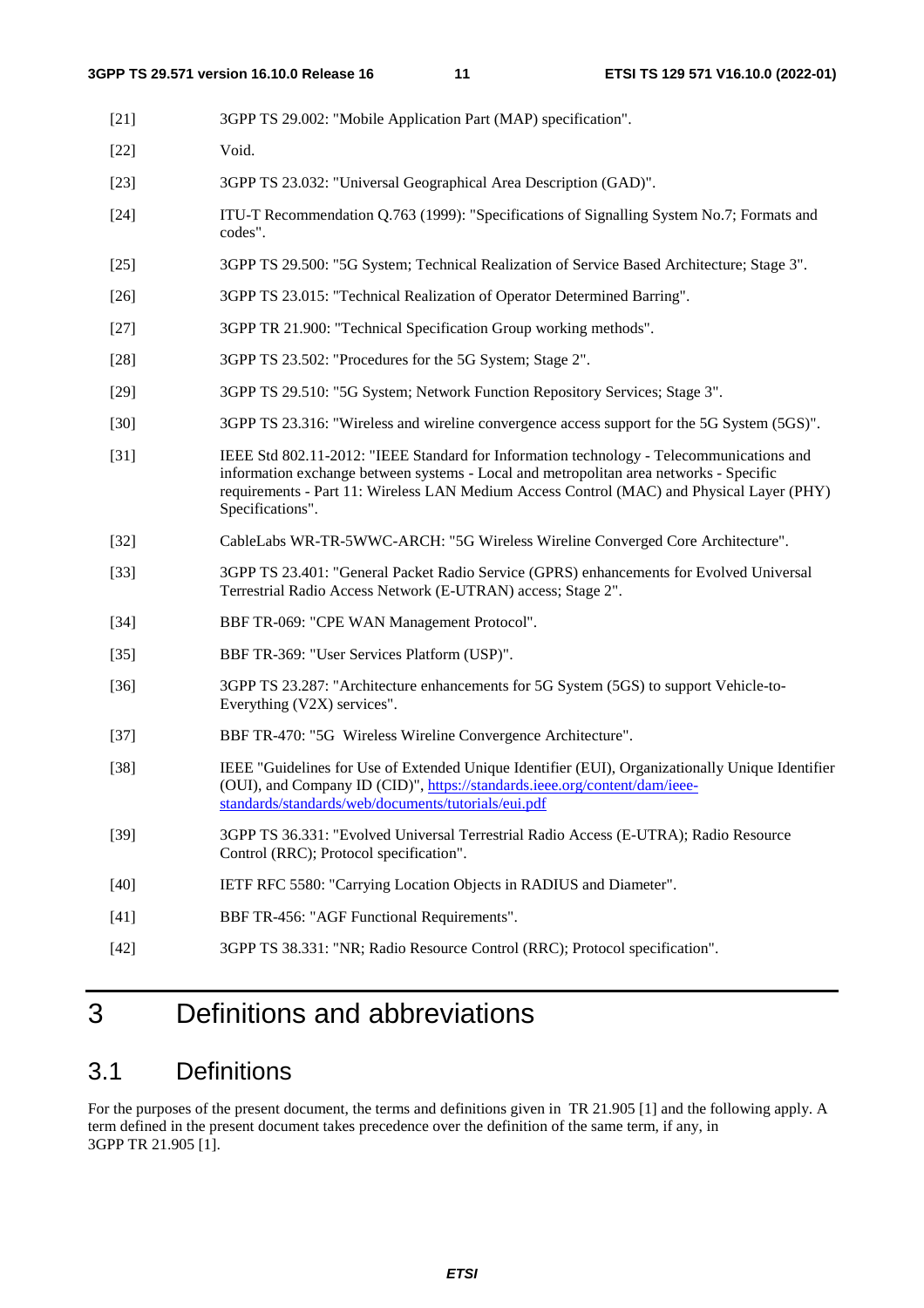### 3.2 Abbreviations

For the purposes of the present document, the abbreviations given in 3GPP TR 21.905 [1] and the following apply. An abbreviation defined in the present document takes precedence over the definition of the same abbreviation, if any, in 3GPP TR 21.905 [1].

| 5G Core Network                                         |
|---------------------------------------------------------|
| Data Network Access Identifier                          |
| Extended Unique Identifier                              |
| Generic Public Subscription Identifier                  |
| Globally Unique AMF Identifier                          |
| Hybrid Fiber Coax                                       |
| Non-5G Capable                                          |
| Network Slice-Specific Authentication and Authorization |
| Permanent Equipment Identifier                          |
| Service Based Interface                                 |
| <b>Subscription Permanent Identifier</b>                |
|                                                         |

# 4 Overview

For the different 5GC SBI API, data types shall be defined. Data types identified as common data types shall be defined in this Technical specification and should be referenced from individual 5GC SBI API specifications.

Data types applicable or intended to be applicable to several 5GC SBI API specifications should be interpreted as common data types.

5 Common Data Types

# 5.1 Introduction

In the following clauses, common data types for the following areas are defined:

- Data types for generic usage;
- Data types for Subscription, Identification and Numbering;
- Data types related to 5G Network;
- Data types related to 5G QoS;
- Data types related to 5G Trace;
- Data types related to 5G ODBs.

# 5.2 Data Types for Generic Usage

### 5.2.1 Introduction

This clause defines common data types for generic usage.

### 5.2.1A Re-used Data Types

This clause specifies the re-used data types from other specifications.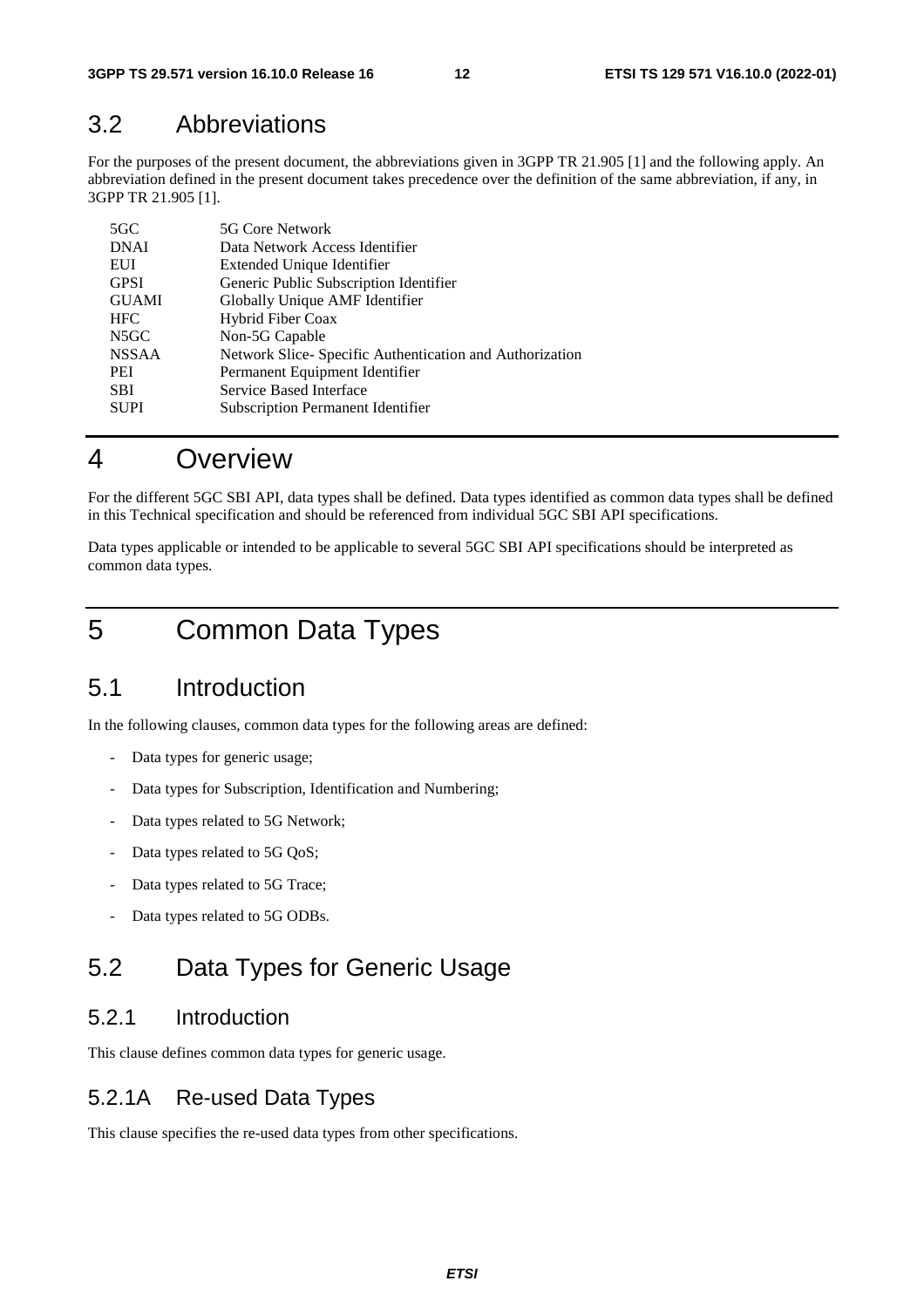| Data Type     | Reference                  | <b>Comments</b> |
|---------------|----------------------------|-----------------|
| Fadn          | I3GPP TS 29.510 [29]       |                 |
| <b>NFType</b> | 3GPP TS 29.510 [29]        |                 |
| ServiceName   | <b>SGPP TS 29.510 [29]</b> |                 |
| DataSetId     | 3GPP TS 29.510 [29]        |                 |
| PlmnSnssai    | I3GPP TS 29.510 [29]       |                 |

**Table 5.2.1A-1: Re-used Data Types** 

# 5.2.2 Simple Data Types

This clause specifies common simple data types.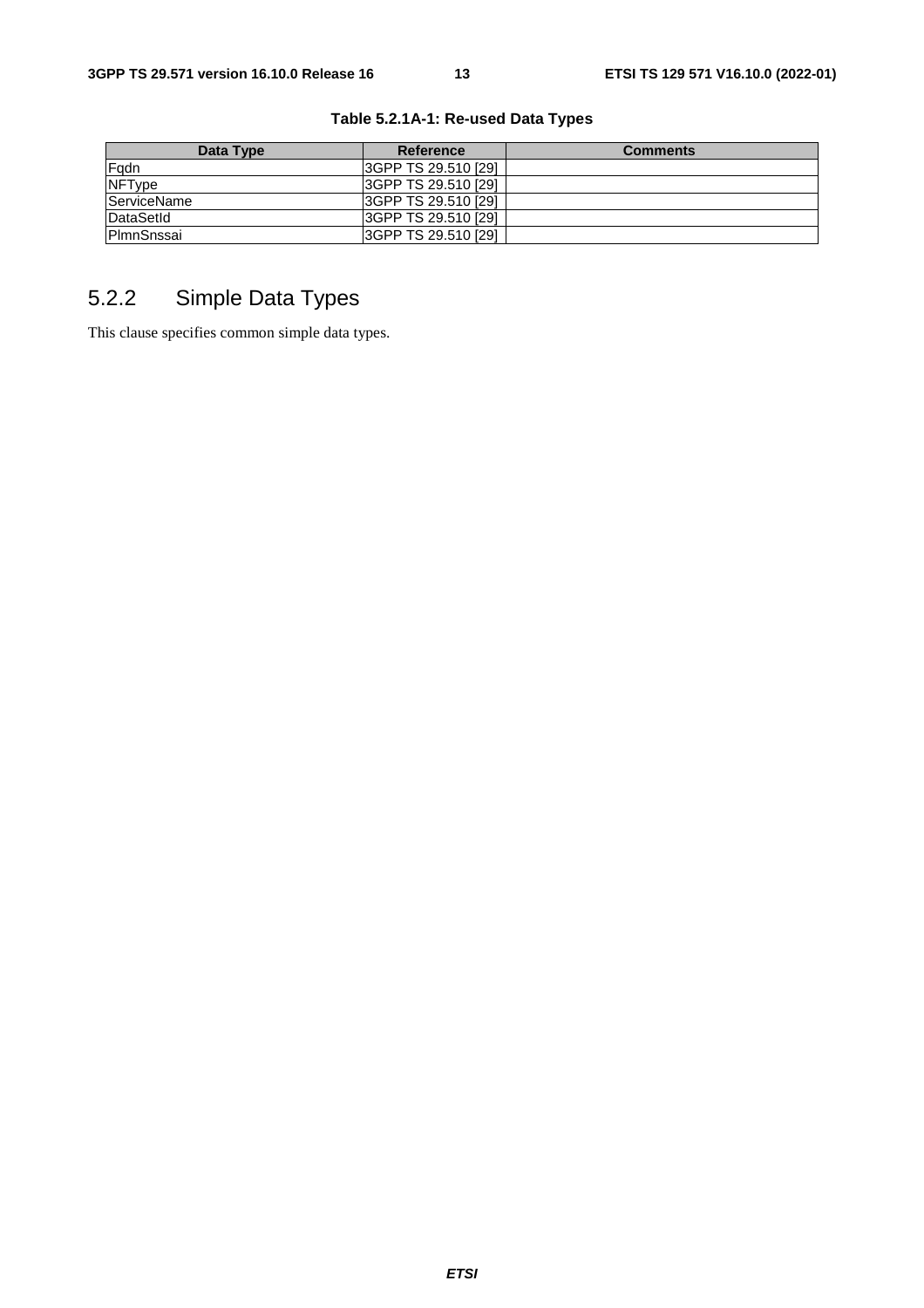### **Table 5.2.2-1: Simple Data Types**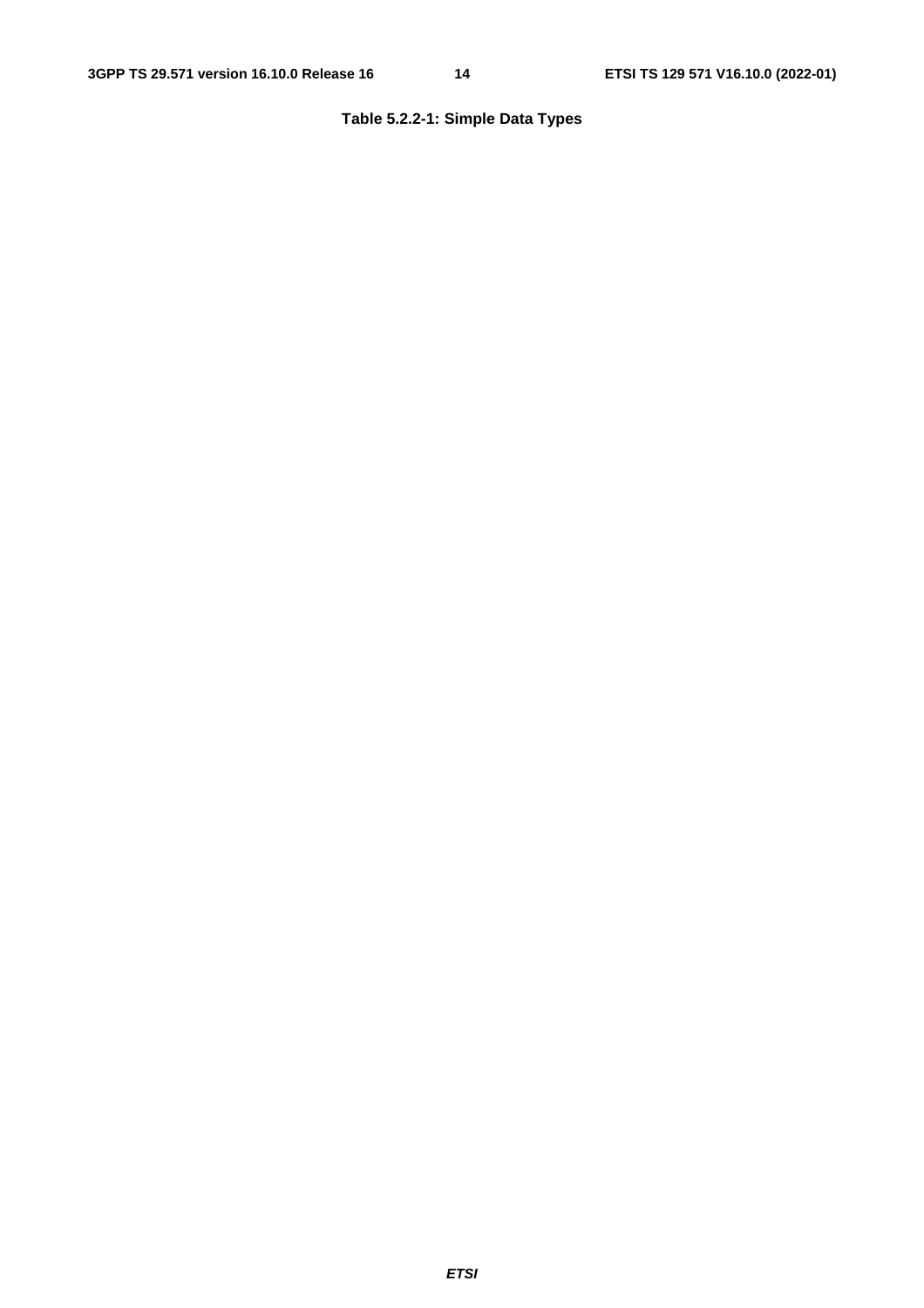| <b>Type Name</b>     | <b>Type Definition</b> | <b>Description</b>                                                                                                                   |
|----------------------|------------------------|--------------------------------------------------------------------------------------------------------------------------------------|
| <b>Binary</b>        | string                 | String with format "binary" as defined in OpenAPI Specification [3]                                                                  |
| BinaryRm             | string                 | This data type is defined in the same way as the "Binary" data                                                                       |
|                      |                        | type, but with the OpenAPI "nullable: true" property.                                                                                |
| <b>Bytes</b>         | string                 | String with format "byte" as defined in OpenAPI Specification [3],                                                                   |
|                      |                        | i.e, base64-encoded characters,                                                                                                      |
| <b>BytesRm</b>       | string                 | This data type is defined in the same way as the "Bytes" data                                                                        |
|                      |                        | type, but with the OpenAPI "nullable: true" property.                                                                                |
| Date                 | string                 | String with format "date" as defined in OpenAPI Specification [3]                                                                    |
| DateRm               | string                 | This data type is defined in the same way as the "Date" data type,                                                                   |
|                      |                        | but with the OpenAPI "nullable: true" property.                                                                                      |
| DateTime             | string                 | String with format "date-time" as defined in                                                                                         |
|                      |                        | OpenAPI Specification [3]                                                                                                            |
| <b>DateTimeRm</b>    | string                 | This data type is defined in the same way as the "DateTime" data                                                                     |
|                      |                        | type, but with the OpenAPI "nullable: true" property.                                                                                |
| DiameterIdentity     | string                 | String containing a Diameter Identity, according to clause 4.3 of                                                                    |
|                      |                        | IETF RFC 6733 [18].                                                                                                                  |
|                      |                        | Pattern: '^([A-Za-z0-9]+([-A-Za-z0-9]+)\.)+[a-z]{2,}\$'                                                                              |
| DiameterIdentityRm   | string                 | This data type is defined in the same way as the                                                                                     |
|                      |                        | "DiameterIdentity" data type, but with the OpenAPI "nullable: true"                                                                  |
|                      |                        | property.                                                                                                                            |
| Double               | number                 | Number with format "double" as defined in                                                                                            |
|                      |                        | OpenAPI Specification [3]                                                                                                            |
| <b>DoubleRm</b>      | number                 | This data type is defined in the same way as the "Double" data                                                                       |
| <b>DurationSec</b>   |                        | type, but with the OpenAPI "nullable: true" property.                                                                                |
| <b>DurationSecRm</b> | integer                | Unsigned integer identifying a period of time in units of seconds.<br>This data type is defined in the same way as the "DurationSec" |
|                      | integer                | data type, but with the OpenAPI "nullable: true" property.                                                                           |
| Float                | number                 | Number with format "float" as defined in                                                                                             |
|                      |                        | OpenAPI Specification [3]                                                                                                            |
| FloatRm              | number                 | This data type is defined in the same way as the "Float" data                                                                        |
|                      |                        | type, but with the OpenAPI "nullable: true" property.                                                                                |
| Uint16               | integer                | Integer where the allowed values correspond to the value range                                                                       |
|                      |                        | of an unsigned 16-bit integer, i.e. 0 to 65535.                                                                                      |
|                      |                        | Minimum = $0.$ Maximum = $65535.$                                                                                                    |
| Uint16Rm             | integer                | This data type is defined in the same way as the "Uint16" data                                                                       |
|                      |                        | type, but with the OpenAPI "nullable: true" property.                                                                                |
| Int32                | integer                | Integer with format "int32" as defined in OpenAPI Specification [3]                                                                  |
| Int32Rm              | integer                | This data type is defined in the same way as the "Int32" data                                                                        |
|                      |                        | type, but with the OpenAPI "nullable: true" property.                                                                                |
| Int <sub>64</sub>    | integer                | Integer with format "int64" as defined in OpenAPI Specification [3]                                                                  |
| Int64Rm              | integer                | This data type is defined in the same way as the "Int64" data                                                                        |
|                      |                        | type, but with the OpenAPI "nullable: true" property.                                                                                |
| Ipv4Addr             | string                 | String identifying a IPv4 address formatted in the "dotted decimal"                                                                  |
|                      |                        | notation as defined in in IETF RFC 1166 [4].                                                                                         |
|                      |                        | Pattern: '^(([0-9] [1-9][0-9] 1[0-9][0-9] 2[0-4][0-9] 25[0-5])\.){3}([0-                                                             |
|                      |                        | <u>9][[1-9][0-9] 1[0-9][0-9] 2[0-4][0-9] 25[0-5])\$'</u>                                                                             |
| Ipv4AddrRm           | string                 | This data type is defined in the same way as the "Ipv4Addr" data<br>type, but with the OpenAPI "nullable: true" property.            |
| Ipv4AddrMask         | string                 | String identifying a IPv4 address mask formatted in the "dotted                                                                      |
|                      |                        | decimal" notation as defined in in IETF RFC 1166 [4].                                                                                |
|                      |                        | Pattern: '^(([0-9] [1-9][0-9] 1[0-9][0-9] 2[0-4][0-9] 25[0-5])\.){3}([0-                                                             |
|                      |                        | 9] [1-9][0-9] 1[0-9][0-9] 2[0-4][0-9] 25[0-5])(V([0-9] [1-2][0-9] 3[0-                                                               |
|                      |                        | $2]$ ))\$'                                                                                                                           |
| Ipv4AddrMaskRm       | string                 | This data type is defined in the same way as the "Ipv4AddrMask"                                                                      |
|                      |                        | data type, but with the OpenAPI "nullable: true" property.                                                                           |
| Ipv6Addr             | string                 | String identifying an IPv6 address formatted according to clause 4                                                                   |
|                      |                        | of IETF RFC 5952 [5]. The mixed IPv4 IPv6 notation according to                                                                      |
|                      |                        | clause 5 of IETF RFC 5952 [5] shall not be used.                                                                                     |
|                      |                        | Pattern: '^((:)(0?)([1-9a-f][0-9a-f]{0,3}))):)((0?)([1-9a-f][0-9a-                                                                   |
|                      |                        | f]{0,3})):){0,6}(: (0? ([1-9a-f][0-9a-f]{0,3})))\$'                                                                                  |
|                      |                        | and<br>Pattern: '^((([^:]+:){7}([^:]+)) ((([^:]+:)*[^:]+)?::(([^:]+:)*[^:]+)?))\$'                                                   |
| Ipv6AddrRm           | string                 | This data type is defined in the same way as the "Ipv6Addr" data                                                                     |
|                      |                        | type, but with the OpenAPI "nullable: true" property.                                                                                |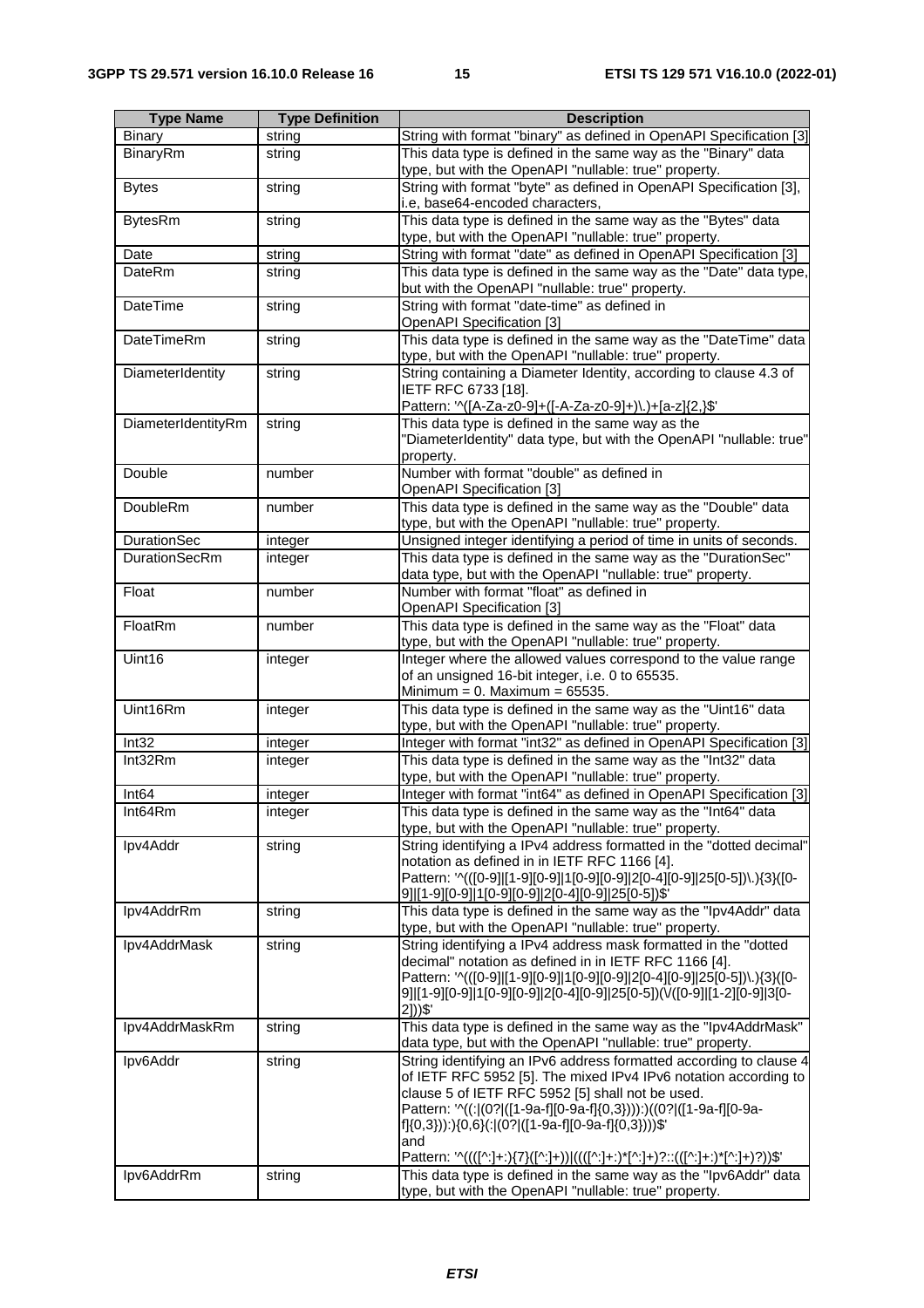| Ipv6Prefix         | string  | String identifying an IPv6 address prefix formatted according to                    |
|--------------------|---------|-------------------------------------------------------------------------------------|
|                    |         | clause 4 of IETF RFC 5952 [5].                                                      |
|                    |         | Pattern: '^((: (0? ([1-9a-f][0-9a-f]{0,3}))):)((0? ([1-9a-f][0-9a-                  |
|                    |         | f]{0,3})):){0,6}(: (0? ([1-9a-f][0-9a-f]{0,3})))(V(([0-9]) ([0-9]{2}) (1[0-         |
|                    |         | 1][0-9]) (12[0-8])))\$'                                                             |
|                    |         | and                                                                                 |
|                    |         |                                                                                     |
|                    |         | Pattern:                                                                            |
|                    |         | '^((([^:]+:){7}([^:]+)) ((([^:]+:)*[^:]+)?::(([^:]+:)*[^:]+)?))(\/.+)\$'            |
| Ipv6PrefixRm       | string  | This data type is defined in the same way as the "Ipv6Prefix" data                  |
|                    |         | type, but with the OpenAPI "nullable: true" property.                               |
| MacAddr48          | string  | String identifying a MAC address formatted in the hexadecimal                       |
|                    |         | notation according to clause 1.1 and clause 2.1 of                                  |
|                    |         |                                                                                     |
|                    |         | IETF RFC 7042 [17].                                                                 |
|                    |         | Pattern: '^([0-9a-fA-F]{2})((-[0-9a-fA-F]{2}){5})\$'                                |
| MacAddr48Rm        | string  | This data type is defined in the same way as the "MacAddr48"                        |
|                    |         | data type, but with the OpenAPI "nullable: true" property.                          |
| SupportedFeatures  | string  | A string used to indicate the features supported by an API that is                  |
|                    |         | used as defined in clause 6.6 in 3GPP TS 29.500 [25].                               |
|                    |         |                                                                                     |
|                    |         | The string shall contain a bitmask indicating supported features in                 |
|                    |         | hexadecimal representation:                                                         |
|                    |         | Each character in the string shall take a value of "0" to "9", "a" to               |
|                    |         | "f" or "A" to "F" and shall represent the support of 4 features as                  |
|                    |         | described in table 5.2.2-3. The most significant character                          |
|                    |         | representing the highest-numbered features shall appear first in                    |
|                    |         | the string, and the character representing features 1 to 4 shall                    |
|                    |         |                                                                                     |
|                    |         | appear last in the string. The list of features and their numbering                 |
|                    |         | (starting with 1) are defined separately for each API. If the string                |
|                    |         | contains a lower number of characters than there are defined                        |
|                    |         | features for an API, all features that would be represented by                      |
|                    |         | characters that are not present in the string are not supported.                    |
| Uinteger           | integer | Unsigned Integer, i.e. only value 0 and integers above 0 are                        |
|                    |         | permissible.                                                                        |
|                    |         |                                                                                     |
|                    |         | Minimum $= 0$ .                                                                     |
| UintegerRm         | integer | This data type is defined in the same way as the "Uinteger" data                    |
|                    |         | type, but with the OpenAPI "nullable: true" property.                               |
| Uint32             | integer | Integer where the allowed values correspond to the value range                      |
|                    |         | of an unsigned 32-bit integer, i.e. 0 to (2 <sup>^32</sup> )-1.                     |
|                    |         |                                                                                     |
|                    |         | Minimum = 0. Maximum = 4294967295.                                                  |
| Uint32Rm           | integer | This data type is defined in the same way as the "UInt32" data                      |
|                    |         | type, but with the OpenAPI "nullable: true" property.                               |
| Uint <sub>64</sub> | integer | Integer where the allowed values correspond to the value range                      |
|                    |         | of an unsigned 64-bit integer, i.e. 0 to (2 <sup>^64</sup> )-1.                     |
|                    |         | Minimum = 0. Maximum = 18446744073709551615.                                        |
|                    |         |                                                                                     |
| Uint64Rm           | integer | This data type is defined in the same way as the "Uint64" data                      |
|                    |         | type, but with the OpenAPI "nullable: true" property.                               |
| Uri                | string  | String providing an URI formatted according to                                      |
|                    |         | IETF RFC 3986 [6].                                                                  |
| UriRm              | string  | This data type is defined in the same way as the "Uri" data type,                   |
|                    |         |                                                                                     |
|                    |         | but with the OpenAPI "nullable: true" property.                                     |
| VarUeld            | string  | String represents the SUPI or GPSI.                                                 |
|                    |         | Pattern: "^(imsi-[0-9]{5,15} nai-.+ msisdn-[0-9]{5,15} extid-                       |
|                    |         | $[^{\wedge}$ @]+@[^@]+ gci-.+ gli-.+ .+)\$".                                        |
| VarUeldRm          | string  | This data type is defined in the same way as the "VarUeld" data                     |
|                    |         | type, but with the OpenAPI "nullable: true" property.                               |
|                    |         |                                                                                     |
| TimeZone           | string  | String with format " <time-numoffset>" optionally appended by</time-numoffset>      |
|                    |         | " <daylightsavingtime>", where:</daylightsavingtime>                                |
|                    |         |                                                                                     |
|                    |         | <time-numoffset> shall represent the time zone adjusted for</time-numoffset>        |
|                    |         | daylight saving time and be encoded as time-numoffset as                            |
|                    |         | defined in clause 5.6 of IETF RFC 3339 [10];                                        |
|                    |         |                                                                                     |
|                    |         |                                                                                     |
|                    |         | - <daylightsavingtime> shall represent the adjustment that has</daylightsavingtime> |
|                    |         | been made and shall be encoded as "+1" or "+2" for $a + 1$ or +2                    |
|                    |         | hours adjustment.                                                                   |
|                    |         |                                                                                     |
|                    |         | Example: "-08:00+1" (for 8 hours behind UTC, +1 hour                                |
|                    |         | adjustment for Daylight Saving Time).                                               |
|                    |         |                                                                                     |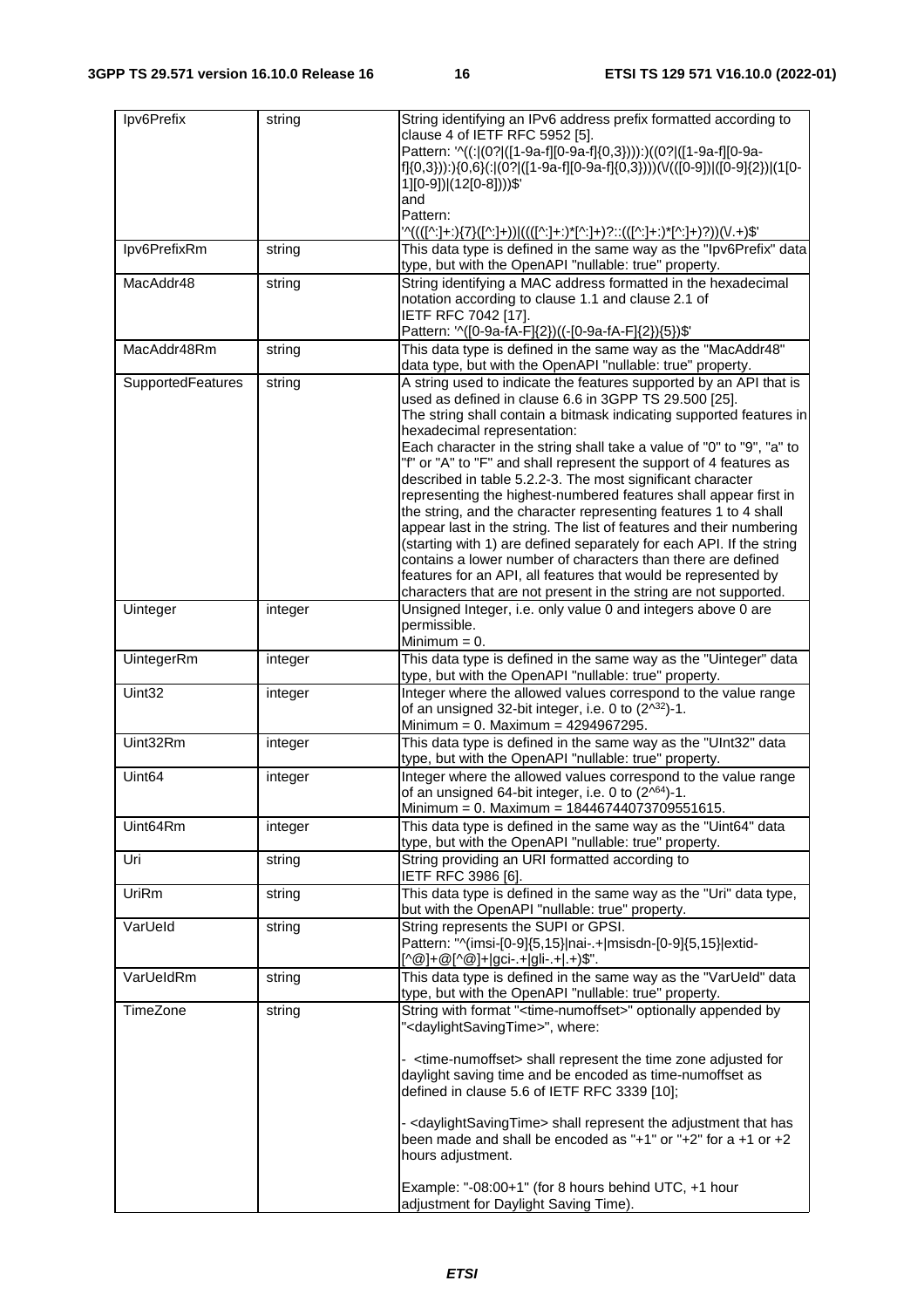| TimeZoneRm       | string  | This data type is defined in the same way as the "TimeZone" data<br>type, but with the OpenAPI "nullable: true" property.                                                                                 |
|------------------|---------|-----------------------------------------------------------------------------------------------------------------------------------------------------------------------------------------------------------|
| <b>StnSr</b>     | string  | String representing the STN-SR as defined in clause 18.6 of<br>3GPP TS 23,003 [7].                                                                                                                        |
| <b>StnSrRm</b>   | string  | This data type is defined in the same way as the "StnSr" data<br>type, but with the OpenAPI "nullable: true" property.                                                                                    |
| CMsisdn          | string  | String representing the C-MSISDN as defined in clause 18.7 of<br>3GPP TS 23.003 [7]).<br>Pattern: "^[0-9]{5,15}\$".                                                                                       |
| <b>CMsisdnRm</b> | string  | This data type is defined in the same way as the "CMsisdn" data<br>type, but with the OpenAPI "nullable: true" property.                                                                                  |
| DayOfWeek        | integer | Integer between and including 1 and 7 denoting a weekday. "1"<br>shall indicate "Monday", and the subsequent weekdays shall be<br>indicated with the next higher numbers. "7" shall indicate<br>"Sunday". |
| TimeOfDay        | string  | String with format "partial-time" or "full-time" as defined in<br>clause 5.6 of IETF RFC 3339 [10].<br>Examples: "20:15:00", "20:15:00-08:00" (for 8 hours behind UTC).                                   |

#### **Table 5.2.2-2: Reused OpenAPI data types**

| <b>Type Name</b> | <b>Description</b>                                                                                                              |
|------------------|---------------------------------------------------------------------------------------------------------------------------------|
| boolean          | As defined in OpenAPI Specification [3]                                                                                         |
| integer          | As defined in OpenAPI Specification [3]                                                                                         |
| number           | As defined in OpenAPI Specification [3]                                                                                         |
| string           | As defined in OpenAPI Specification [3]                                                                                         |
| <b>NOTE</b>      | Data types defined in OpenAPI Specification [3] do not follow the<br>UpperCamel convention for data types in 3GPP TS 29.501 [2] |

#### **Table 5.2.2-3: Meaning of a Hexadecimal Character in SupportedFeatures Type**

| <b>Character</b>                                                                           | <b>Feature n+3</b><br>supported        | Feature n+2       | Feature n+1 | <b>Feature n</b><br>supported |  |  |
|--------------------------------------------------------------------------------------------|----------------------------------------|-------------------|-------------|-------------------------------|--|--|
|                                                                                            |                                        | supported         | supported   |                               |  |  |
| "በ"                                                                                        | no                                     | no                | no          | no                            |  |  |
| "1"                                                                                        | no                                     | no                | no          | yes                           |  |  |
| "2"                                                                                        | no                                     | no.               | yes         | no                            |  |  |
| "3"                                                                                        | no                                     | no                | yes         | yes                           |  |  |
| "4"                                                                                        | no                                     | yes               | no          | no                            |  |  |
| "5"                                                                                        | no                                     | yes               | no          | yes                           |  |  |
| "6"                                                                                        | no                                     | yes               | yes         | no                            |  |  |
| "7"                                                                                        | no                                     | yes               | yes         | yes                           |  |  |
| "8"                                                                                        | yes                                    | no                | no          | no                            |  |  |
| "9"                                                                                        | yes                                    | no                | no          | yes                           |  |  |
| "A"                                                                                        | yes                                    | no                | yes         | no                            |  |  |
| "B"                                                                                        | yes                                    | no<br>ves<br>yes  |             |                               |  |  |
| "C"                                                                                        | yes                                    | no<br>no<br>yes   |             |                               |  |  |
| "D"                                                                                        | yes                                    | yes<br>no         |             | yes                           |  |  |
| "F"                                                                                        | ves                                    | yes<br>yes        |             | no                            |  |  |
| "F"                                                                                        | ves                                    | ves<br>yes<br>ves |             |                               |  |  |
| NOTE <sub>1</sub><br>"n" shall be $i * 4 + 1$ , where "i" is zero or a natural number, i.e |                                        |                   |             |                               |  |  |
|                                                                                            | permissible values of "n" are 1, 5, 9, |                   |             |                               |  |  |
| NOTE 2<br>If a feature is not defined, it shall be indicated with value "no".              |                                        |                   |             |                               |  |  |

For example, if only the first feature defined in the feature list is set to 1, the corresponding SupportedFeatures attribute would have a value of "1", or "001" (any amount of 0's to the left of the 1 would result into an equivalent feature list). If we have 32 features defined, and only the last feature in a feature list is set to 1, the corresponding SupportedFeatures attribute would have a value of "80000000".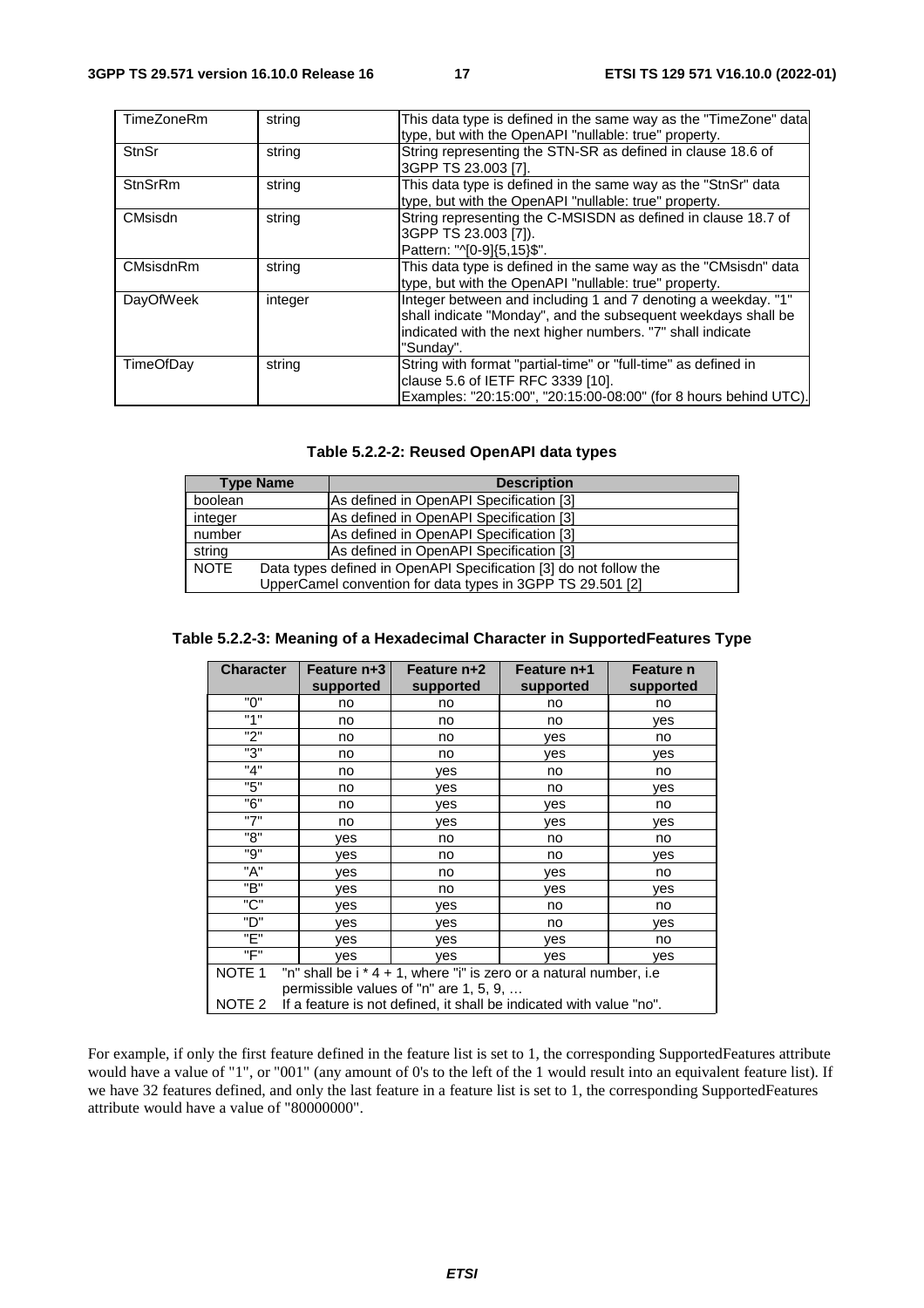### 5.2.3 Enumerations

### 5.2.3.1 Enumeration: PatchOperation

#### **Table 5.2.3.1-1: Enumeration PatchOperation**

| <b>Enumeration value</b>                                       | <b>Description</b>                                  |  |  |
|----------------------------------------------------------------|-----------------------------------------------------|--|--|
| "add"                                                          | Add operation as defined in IETF RFC 6902 [14].     |  |  |
| "copy"                                                         | Copy operation as defined in IETF RFC 6902 [14].    |  |  |
| "move"                                                         | Move operation as defined in IETF RFC 6902 [14].    |  |  |
| "remove"<br>Remove operation as defined in IETF RFC 6902 [14]. |                                                     |  |  |
| "replace"                                                      | Replace operation as defined in IETF RFC 6902 [14]. |  |  |
| "test"                                                         | Test operation as defined in IETF RFC 6902 [14].    |  |  |

### 5.2.3.2 Enumeration: UriScheme

### **Table 5.2.3.2-1: Enumeration UriScheme**

| <b>Enumeration value</b> | <b>Description</b> |  |  |  |
|--------------------------|--------------------|--|--|--|
| "http"                   | HTTP URI scheme    |  |  |  |
| "https"                  | HTTPS URI scheme   |  |  |  |

### 5.2.3.3 Enumeration: ChangeType

#### **Table 5.2.3.3-1: Enumeration ChangeType**

| <b>Enumeration value</b> | <b>Description</b>                                                                             |  |  |
|--------------------------|------------------------------------------------------------------------------------------------|--|--|
| "ADD"                    | This value indicates new attribute has been added to the resource                              |  |  |
| "MOVE"                   | This value indicates existing attribute has been moved to a<br>different path in the resource. |  |  |
| "REMOVE"                 | This value indicates existing attribute has been deleted from the<br>resource.                 |  |  |
| "REPI ACE"               | This value indicates existing attribute has been updated with new<br>value.                    |  |  |

### 5.2.3.4 Enumeration: HttpMethod

#### **Table 5.2.3.4-1: Enumeration HttpMethod**

| <b>Enumeration value</b> | <b>Description</b>   |  |  |  |
|--------------------------|----------------------|--|--|--|
| "GET"                    | HTTP GET method.     |  |  |  |
| "POST"                   | HTTP POST method.    |  |  |  |
| "PUT"                    | HTTP PUT method.     |  |  |  |
| "DELETE"                 | HTTP DELETE method.  |  |  |  |
| "PATCH"                  | HTTP PATCH method.   |  |  |  |
| "OPTIONS"                | HTTP OPTIONS method. |  |  |  |
| "HEAD"                   | HTTP HEAD method.    |  |  |  |
| "CONNECT"                | HTTP CONNECT method. |  |  |  |
| "TRACE"                  | HTTP TRACE method.   |  |  |  |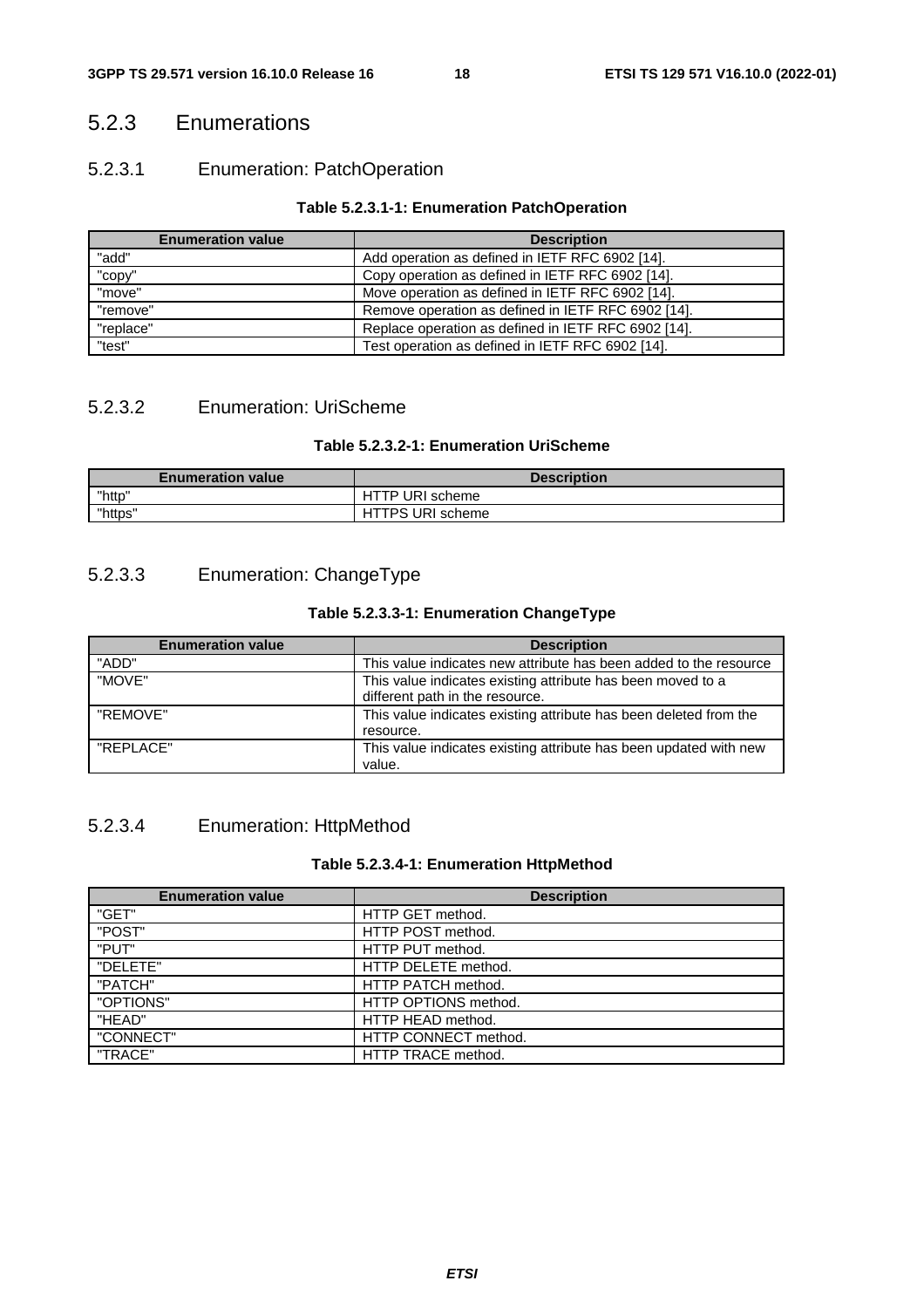#### 5.2.3.5 Enumeration: NullValue

#### **Table 5.2.3.5-1: Enumeration NullValue**

| <b>Enumeration value</b> | Description       |  |  |  |
|--------------------------|-------------------|--|--|--|
| null                     | JSON's null value |  |  |  |
|                          |                   |  |  |  |

# 5.2.4 Structured Data Types

### 5.2.4.1 Type: ProblemDetails

#### **Table 5.2.4.1-1: Definition of type ProblemDetails**

| <b>Attribute name</b>                                 | Data type                                                 | P                     | <b>Cardinality</b> | <b>Description</b>                                                                                             |
|-------------------------------------------------------|-----------------------------------------------------------|-----------------------|--------------------|----------------------------------------------------------------------------------------------------------------|
| type                                                  | Uri                                                       | O                     | 0.1                | A URI reference according to IETF RFC 3986 [6]                                                                 |
|                                                       |                                                           |                       |                    | that identifies the problem type.                                                                              |
| title                                                 | string                                                    | O                     | 0.1                | A short, human-readable summary of the problem                                                                 |
|                                                       |                                                           |                       |                    | type. It should not change from occurrence to                                                                  |
|                                                       |                                                           |                       |                    | occurrence of the problem.                                                                                     |
| status                                                | integer                                                   | O                     | 0.1                | The HTTP status code for this occurrence of the<br>problem.                                                    |
| detail                                                | string                                                    | O                     | 0.1                | A human-readable explanation specific to this                                                                  |
|                                                       |                                                           |                       |                    | occurrence of the problem.                                                                                     |
| instance                                              | Uri                                                       | O                     | 0.1                | A URI reference that identifies the specific                                                                   |
|                                                       |                                                           |                       |                    | occurrence of the problem.                                                                                     |
| cause                                                 | string                                                    | C                     | 0.1                | A machine-readable application error cause specific                                                            |
|                                                       |                                                           |                       |                    | to this occurrence of the problem                                                                              |
|                                                       |                                                           |                       |                    | This IE should be present and provide application-                                                             |
|                                                       |                                                           |                       |                    | related error information, if available.                                                                       |
| invalidParams                                         | array(InvalidPara                                         | $\circ$               | 1N                 | Description of invalid parameters, for a request                                                               |
|                                                       | m)                                                        |                       |                    | rejected due to invalid parameters.                                                                            |
| supportedFeatures                                     | SupportedFeatur<br>es                                     | $\overline{\text{c}}$ | 0.1                | Features supported by the NF Service Producer.                                                                 |
|                                                       |                                                           |                       |                    | This IE shall be present when rejecting a request                                                              |
|                                                       |                                                           |                       |                    | due to an unsupported query parameter, if at least                                                             |
|                                                       |                                                           |                       |                    | one feature is defined for the corresponding service                                                           |
|                                                       |                                                           |                       |                    | in the version of the specification that the NF Service                                                        |
|                                                       |                                                           |                       |                    | Producer implements (see clause 5.2.9 of                                                                       |
|                                                       |                                                           |                       |                    | 3GPP TS 29.500 [25]).                                                                                          |
|                                                       |                                                           |                       |                    |                                                                                                                |
|                                                       |                                                           |                       |                    | When present, this IE shall indicate the features                                                              |
|                                                       |                                                           |                       |                    | supported by the NF Service Producer; if the NF                                                                |
|                                                       |                                                           |                       |                    | Service Producer supports no features, this IE shall                                                           |
|                                                       |                                                           |                       |                    | be set to the character "0".                                                                                   |
| accessTokenError                                      | AccessTokenErr                                            | C                     | 0.1                | This IE should be present if an SCP request to get                                                             |
|                                                       |                                                           |                       |                    | an access token was rejected by the NRF.                                                                       |
|                                                       |                                                           |                       |                    | When present, it should contain the Access Token                                                               |
|                                                       |                                                           |                       |                    | Error payload received from the NRF.                                                                           |
| accessTokenRequest                                    | AccessTokenReq                                            | $\circ$               | 0.1                | This IE may be present if an SCP request to get an                                                             |
|                                                       |                                                           |                       |                    | access token was rejected by the NRF.                                                                          |
|                                                       |                                                           |                       |                    | When present, it shall contain the Access Token                                                                |
|                                                       |                                                           |                       |                    | Request that was sent by the SCP.                                                                              |
| nrfld                                                 | string                                                    | O                     | 0.1                | This IE may be present if an SCP request to get an                                                             |
|                                                       |                                                           |                       |                    | access token was rejected by the NRF.                                                                          |
|                                                       |                                                           |                       |                    | When present, it shall contain the Identity (i.e.                                                              |
|                                                       |                                                           |                       |                    | FQDN) of the NRF that rejected the access token                                                                |
|                                                       |                                                           |                       |                    | request.                                                                                                       |
|                                                       |                                                           |                       |                    | NOTE 1: See IETF RFC 7807 [9] for detailed information and guidance for each attribute, and 3GPP TS 29.501 [2] |
|                                                       | for guidelines on error handling support by 5GC SBI APIs. |                       |                    |                                                                                                                |
| NOTE 2: Additional attributes may be defined per API. |                                                           |                       |                    |                                                                                                                |
|                                                       |                                                           |                       |                    |                                                                                                                |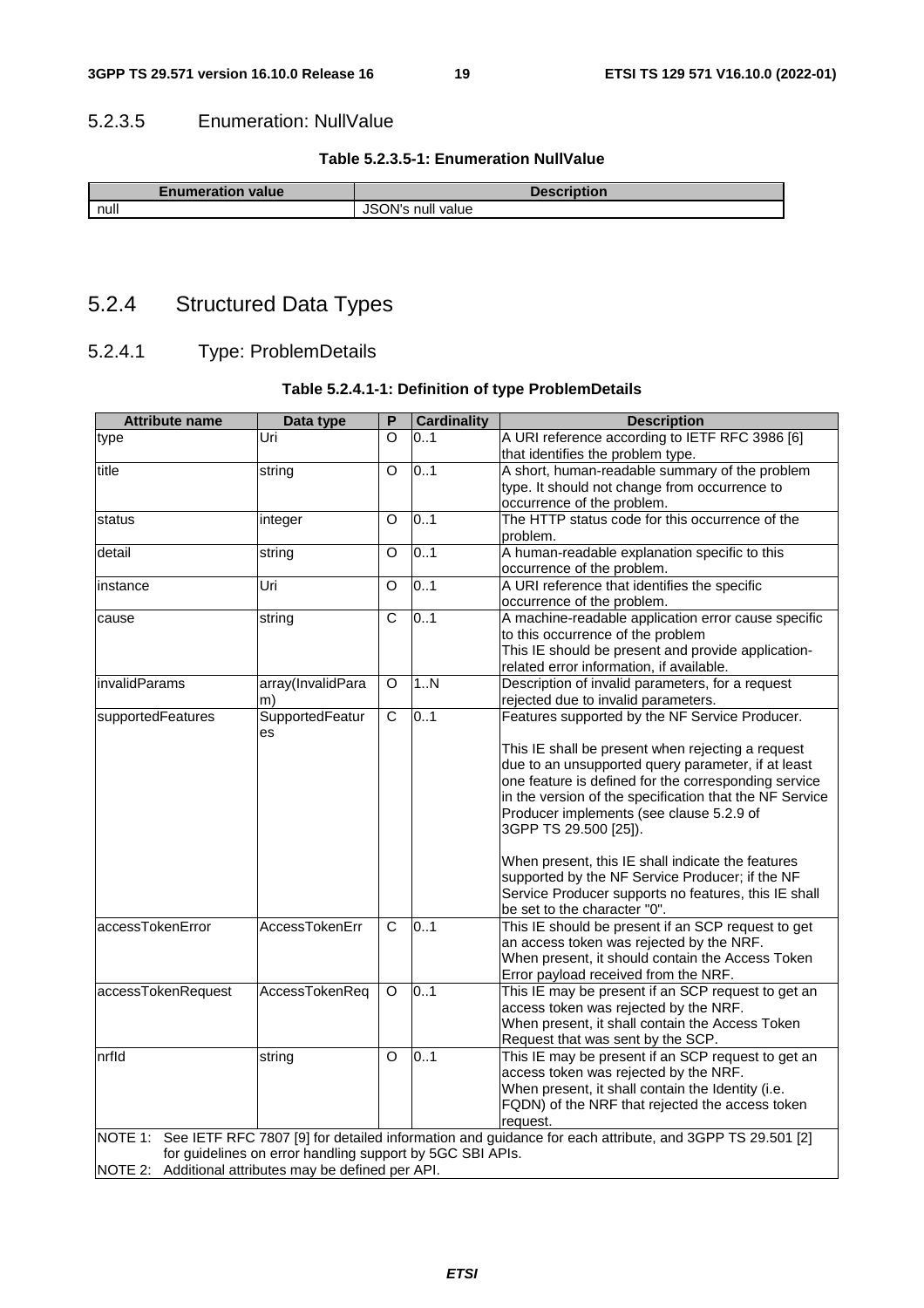### 5.2.4.2 Type: Link

| <b>Attribute name</b> | Data type |   | $J$ ardinality | <b>Description</b>                                  |
|-----------------------|-----------|---|----------------|-----------------------------------------------------|
| <b>I</b> href         | . Uri     | M |                | I of the linked resource.<br>contains the URI<br>It |

### 5.2.4.3 Type PatchItem

#### **Table 5.2.4.3-1: Definition of type PatchItem**

| <b>Attribute name</b> | Data type             | Р | Cardinality | <b>Description</b>                                                                                                                                                                                                                                                                                                                                   | <b>Applicability</b> |
|-----------------------|-----------------------|---|-------------|------------------------------------------------------------------------------------------------------------------------------------------------------------------------------------------------------------------------------------------------------------------------------------------------------------------------------------------------------|----------------------|
| op                    | <b>PatchOperation</b> | M |             | This IE indicates the patch operation<br>as defined in IETF RFC 6902 [14] to<br>be performed on resource.                                                                                                                                                                                                                                            |                      |
| path                  | string                | м | 1           | This IE contains a JSON pointer value<br>(as defined in IETF RFC 6901 [12])<br>that references a location of a<br>resource on which the patch operation<br>shall be performed.                                                                                                                                                                       |                      |
| from                  | string                | C | 01          | This IE indicates the path of the<br>source JSON element (according to<br>JSON Pointer syntax) being moved or<br>copied to the location indicated by the<br>"path" attribute.<br>It shall be present if the patch<br>operation is "move" or "copy".                                                                                                  |                      |
| value                 | Any type              | C | 01          | This IE indicates a new value for the<br>resource specified in the path<br>attribute.<br>It shall be present if the patch<br>operation is "add", "replace" or "test".<br>The data type of this attribute shall be<br>the same as the type of the resource<br>on which the patch operation shall be<br>performed. The null value shall be<br>allowed. |                      |

### 5.2.4.4 Type: LinksValueSchema

#### **Table 5.2.4.4-1: Definition of type LinksValueSchema as a list of mutually exclusive alternatives**

| Data type   | <b>Cardinality</b> | <b>Description</b> |
|-------------|--------------------|--------------------|
| array(Link) | ۱N                 | Array of links     |
| Link        |                    | link               |

### 5.2.4.5 Type: SelfLink

#### **Table 5.2.4.5-1: Definition of type SelfLink**

| <b>Attribute name</b> | Data<br><b>type</b> |   | <b>ardinality</b> | Description                                   |
|-----------------------|---------------------|---|-------------------|-----------------------------------------------|
| <b>self</b>           | ∟ınk                | M |                   | I of the linked resource.<br>contains the URI |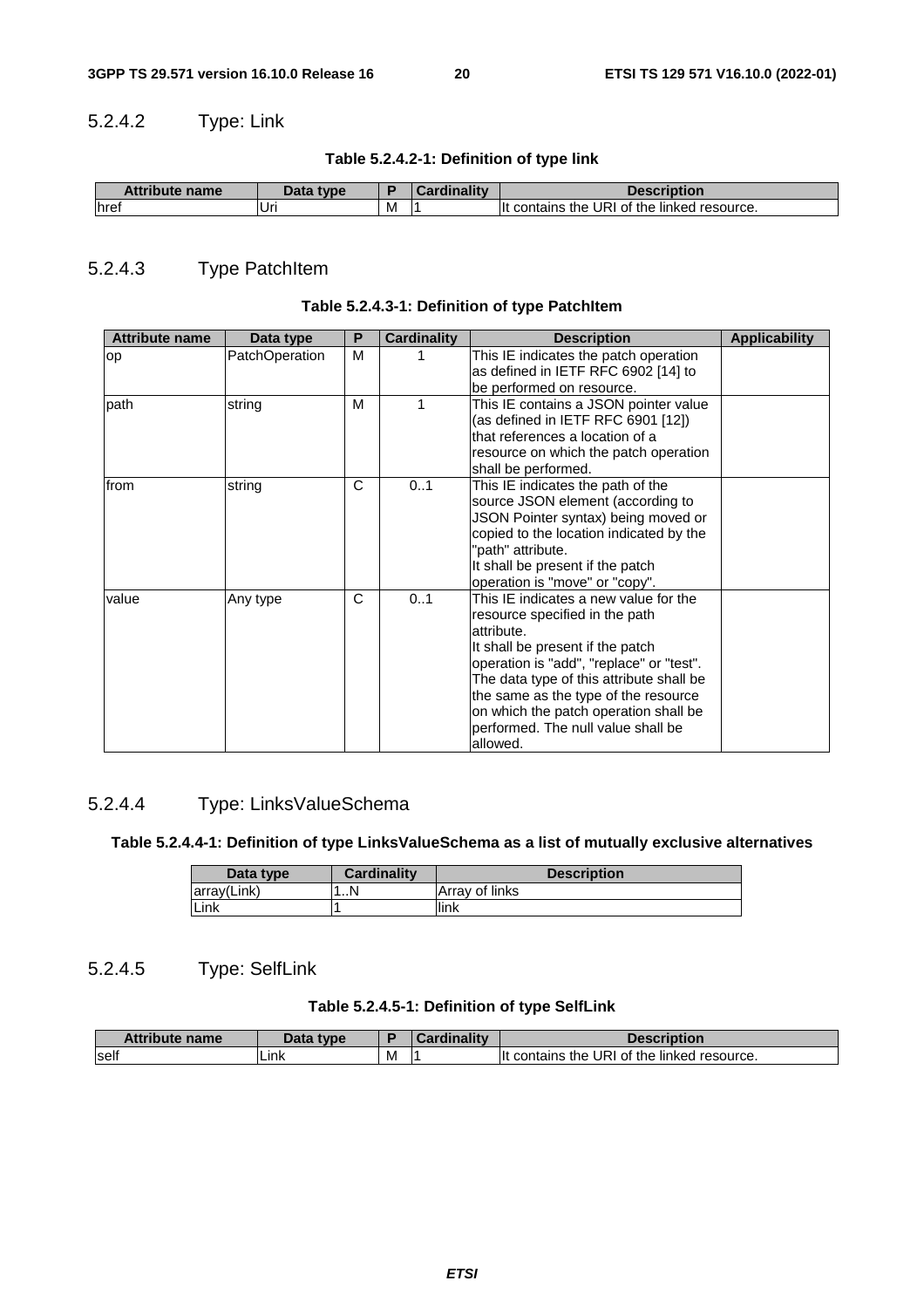### 5.2.4.6 Type: InvalidParam

| <b>Attribute name</b> | Data type | P        | <b>Cardinality</b> | <b>Description</b>                                                                                                                                                                                                                                                                                                                                                                                                               |
|-----------------------|-----------|----------|--------------------|----------------------------------------------------------------------------------------------------------------------------------------------------------------------------------------------------------------------------------------------------------------------------------------------------------------------------------------------------------------------------------------------------------------------------------|
| param                 | string    | м        |                    | If the invalid parameter is an attribute in a JSON<br>body, this IE shall contain the attribute's name and<br>shall be encoded as a JSON Pointer.<br>If the invalid parameter is an HTTP header, this IE<br>shall be formatted as the concatenation of the string<br>"header: " plus the name of such header.<br>If the invalid parameter is a query parameter, this IE<br>shall be formatted as the concatenation of the string |
| reason                | string    | $\Omega$ | 101                | "query: " plus the name of such query parameter.<br>If the invalid parameter is a variable part in the path<br>of a resource URI, this IE shall contain the name of<br>the variable, including the symbols "{" and "}" used in<br>OpenAPI specification as the notation to represent<br>variable path segments.<br>A human-readable reason, e.g. "must be a positive                                                             |
|                       |           |          |                    | integer".                                                                                                                                                                                                                                                                                                                                                                                                                        |

### **Table 5.2.4.6-1: Definition of type InvalidParam**

### 5.2.4.7 Type: LinkRm

This data type is defined in the same way as the "Link" data type, but with the OpenAPI "nullable: true" property.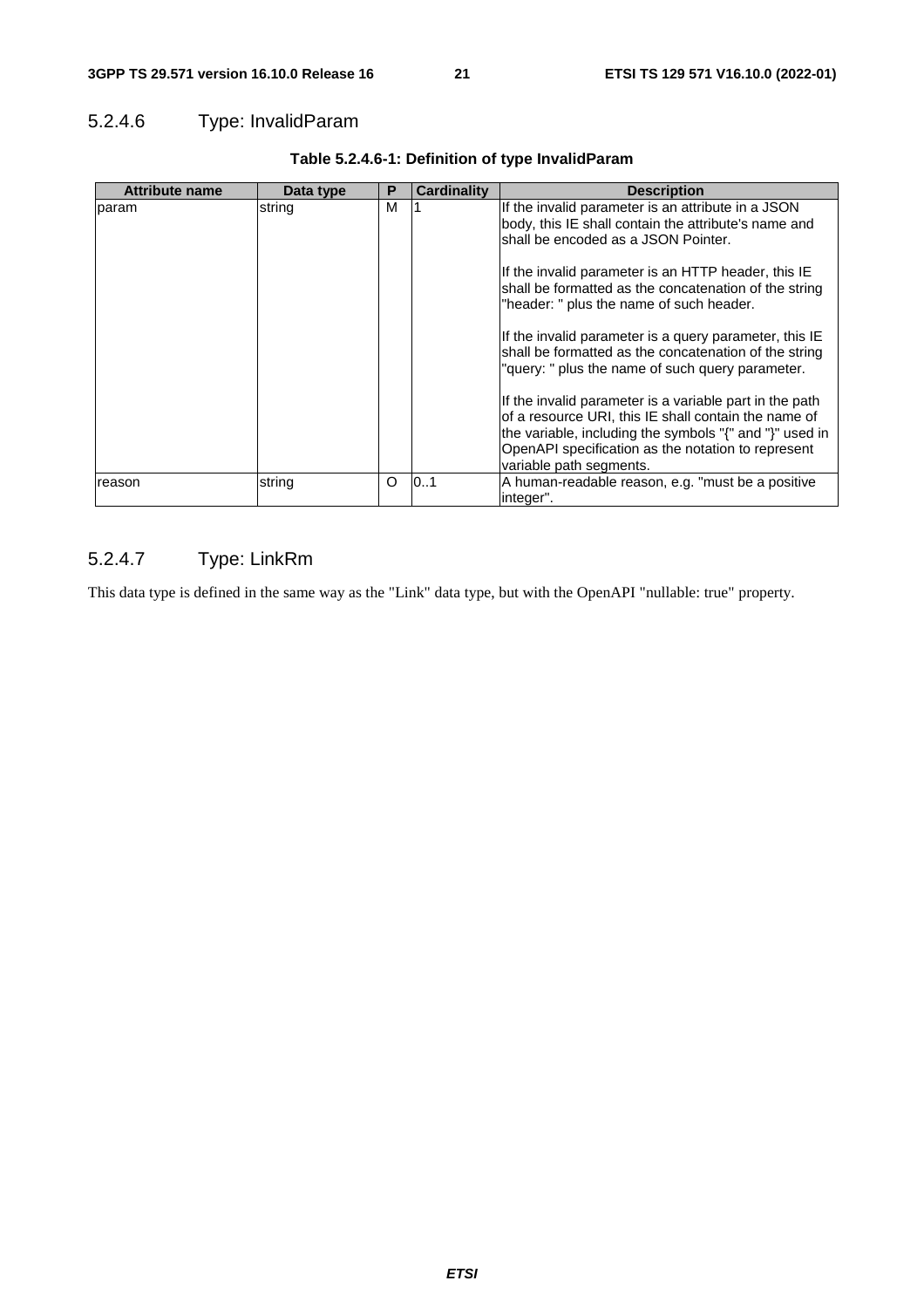# 5.2.4.8 Type ChangeItem

| <b>Attribute name</b> | Data type                                             | P | <b>Cardinality</b> | <b>Description</b>                                                                                      | <b>Applicability</b> |
|-----------------------|-------------------------------------------------------|---|--------------------|---------------------------------------------------------------------------------------------------------|----------------------|
| op                    | ChangeType                                            | M |                    | This IE indicates the change type                                                                       |                      |
|                       |                                                       |   |                    | which happens to the resource.                                                                          |                      |
| path                  | string                                                | M | 1                  | This IE contains a JSON pointer value                                                                   |                      |
|                       |                                                       |   |                    | (as defined in IETF RFC 6901 [12])<br>that references a target location within                          |                      |
|                       |                                                       |   |                    | the resource on which the change has                                                                    |                      |
|                       |                                                       |   |                    | been applied.                                                                                           |                      |
|                       |                                                       |   |                    | (See Note)                                                                                              |                      |
| from                  | string                                                | C | 0.1                | This IE indicates the path of the                                                                       |                      |
|                       |                                                       |   |                    | source JSON element (according to                                                                       |                      |
|                       |                                                       |   |                    | JSON Pointer syntax) being moved or                                                                     |                      |
|                       |                                                       |   |                    | copied to the location indicated by the                                                                 |                      |
|                       |                                                       |   |                    | "path" attribute.                                                                                       |                      |
|                       |                                                       |   |                    | It shall be present if the "op" attribute                                                               |                      |
|                       |                                                       |   |                    | is of value "MOVE".                                                                                     |                      |
| origValue             | Any type                                              | O | 01                 | This IE indicates the original value at                                                                 |                      |
|                       |                                                       |   |                    | the target location within the resource<br>specified in the path attribute. This                        |                      |
|                       |                                                       |   |                    | attribute only applies when the "op"                                                                    |                      |
|                       |                                                       |   |                    | attribute is of value "REMOVE",                                                                         |                      |
|                       |                                                       |   |                    | "REPLACE" or "MOVE"                                                                                     |                      |
|                       |                                                       |   |                    | Based on the use case, this attribute                                                                   |                      |
|                       |                                                       |   |                    | may be included.                                                                                        |                      |
| newValue              | Any type                                              | C | 0.1                | This IE indicates a new value at the                                                                    |                      |
|                       |                                                       |   |                    | target location within the resource                                                                     |                      |
|                       |                                                       |   |                    | specified in the path attribute.                                                                        |                      |
|                       |                                                       |   |                    | It shall be present if the "op" attribute                                                               |                      |
|                       |                                                       |   |                    | is of value "ADD", "REPLACE".                                                                           |                      |
|                       |                                                       |   |                    | The data type of this attribute shall be                                                                |                      |
|                       |                                                       |   |                    | the same as the type of the resource<br>on which the change has happened.                               |                      |
|                       |                                                       |   |                    | The null value shall be allowed.                                                                        |                      |
| NOTE:                 |                                                       |   |                    | As described in IETF RFC 6901 [12], the value "" (empty JSON string) is the JSON Pointer expression to  |                      |
|                       |                                                       |   |                    | represent "the whole JSON document"; therefore, when the attribute "path" takes value "" and attribute  |                      |
|                       |                                                       |   |                    | "op" takes values "ADD" or "REMOVE", this shall be interpreted as the creation or deletion respectively |                      |
|                       | of the resource to which this "Changeltem" refers to. |   |                    |                                                                                                         |                      |

### Table 5.2.4.8-1: Definition of type ChangeItem

### 5.2.4.9 Type NotifyItem

| Table 5.2.4.9-1: Definition of type Notifyltem |  |  |  |
|------------------------------------------------|--|--|--|
|------------------------------------------------|--|--|--|

| <b>Attribute name</b>                                                                                                                                                                                                                                                                                                                                                                                                                                                                                                                                                                                   | Data type       | Р | <b>Cardinality</b> | <b>Description</b>                      | <b>Applicability</b> |  |
|---------------------------------------------------------------------------------------------------------------------------------------------------------------------------------------------------------------------------------------------------------------------------------------------------------------------------------------------------------------------------------------------------------------------------------------------------------------------------------------------------------------------------------------------------------------------------------------------------------|-----------------|---|--------------------|-----------------------------------------|----------------------|--|
| resourceld                                                                                                                                                                                                                                                                                                                                                                                                                                                                                                                                                                                              | Uri             | м |                    | This IE contains the URI of the         |                      |  |
|                                                                                                                                                                                                                                                                                                                                                                                                                                                                                                                                                                                                         |                 |   |                    | resource which has been changed.        |                      |  |
| changes                                                                                                                                                                                                                                                                                                                                                                                                                                                                                                                                                                                                 | array(Changelte | м | 1N                 | This IE contains the changes which      |                      |  |
|                                                                                                                                                                                                                                                                                                                                                                                                                                                                                                                                                                                                         | m)              |   |                    | have been applied on the resource       |                      |  |
|                                                                                                                                                                                                                                                                                                                                                                                                                                                                                                                                                                                                         |                 |   |                    | identified by the resourceld attribute. |                      |  |
|                                                                                                                                                                                                                                                                                                                                                                                                                                                                                                                                                                                                         |                 |   |                    | See NOTE.                               |                      |  |
| NOTE:<br>There may be more than one way to express a given modification of a resource's representation. E.g.<br>removing one attribute from an object can be done by<br>a) a change item with op set to "REMOVE" and path pointing to the attribute to be removed, or<br>b) a change item with op set to "REPLACE" and path pointing to the object, and a new Value of the object<br>i.e. without the attribute that has been removed.<br>It is up to sending nodes decision to select one of the available ways to express the modification and the<br>receiving node shall support all possible ways. |                 |   |                    |                                         |                      |  |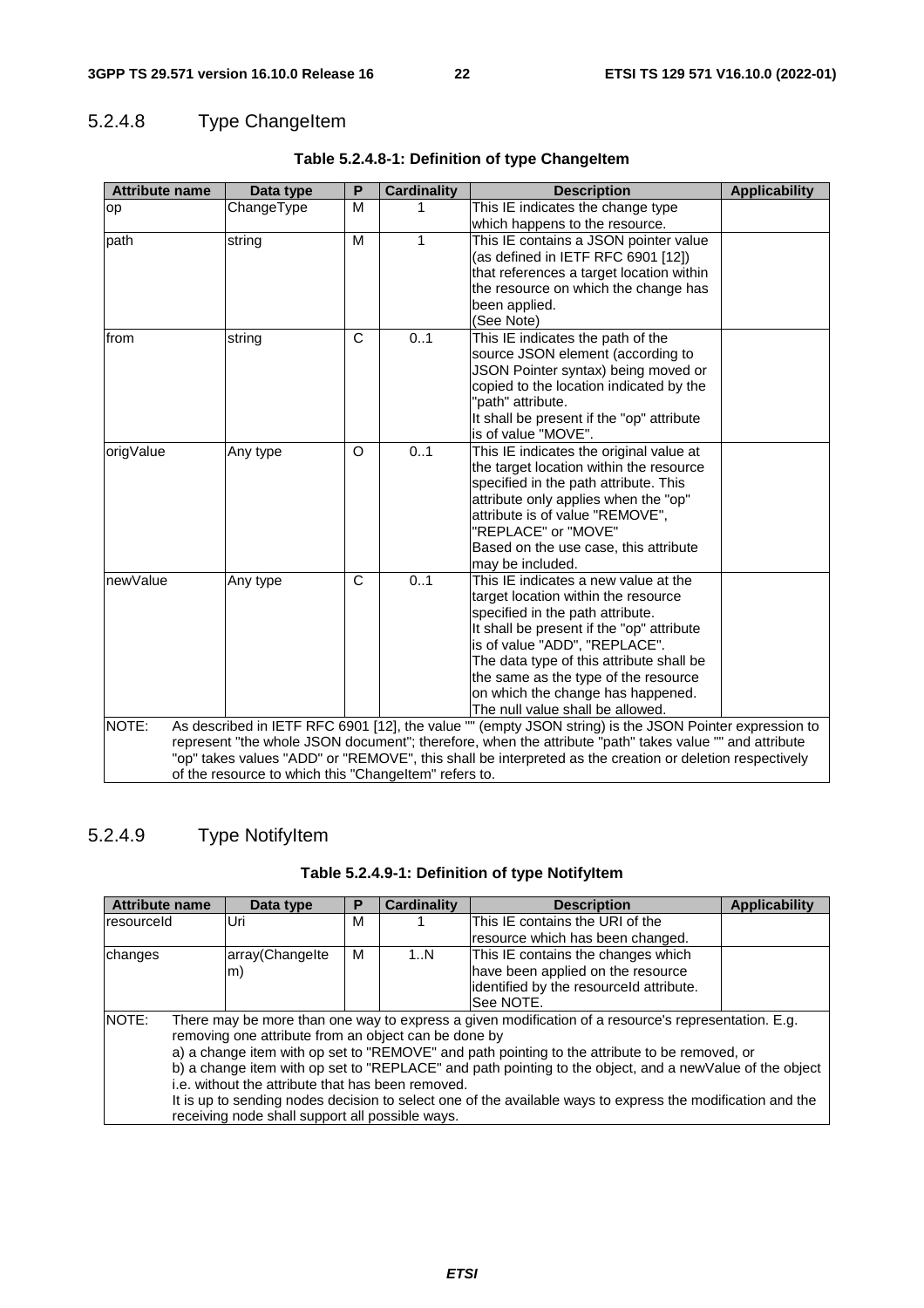#### 5.2.4.10 Type: ComplexQuery

#### **Table 5.2.4.10-1: Definition of type ComplexQuery as a list of mutually exclusive alternatives**

| Data type | <b>Cardinality</b> | <b>Description</b>        |
|-----------|--------------------|---------------------------|
| Cnf       |                    | A conjunctive normal form |
| Dnf       |                    | A disjunctive normal form |

The ComplexQuery data type is either a conjunctive normal form or a disjunctive normal form. The attribute names "cnfUnits" and "dnfUnits" (see clause 5.2.4.11 and clause 5.2.4.12) serve as discriminator.

### 5.2.4.11 Type: Cnf

#### **Table 5.2.4.11-1: Definition of type Cnf**

| <b>Attribute name</b> | Data type      | D | <b>Cardinality</b> | <b>Description</b>                      | Applicability |
|-----------------------|----------------|---|--------------------|-----------------------------------------|---------------|
| IcnfUnits             | array(CnfUnit) | м | 1N                 | During the processing of cnfUnits       |               |
|                       |                |   |                    | attribute, all the members in the array |               |
|                       |                |   |                    | shall be interpreted as logically       |               |
|                       |                |   |                    | concatenated with logical "AND".        |               |

#### 5.2.4.12 Type: Dnf

#### **Table 5.2.4.12-1: Definition of type Dnf**

| <b>Attribute name</b> | Data type      | E | <b>Cardinality</b> | <b>Description</b>                      | Applicability |
|-----------------------|----------------|---|--------------------|-----------------------------------------|---------------|
| IdnfUnits             | array(DnfUnit) | M | 1N                 | During the processing of dnfUnits       |               |
|                       |                |   |                    | attribute, all the members in the array |               |
|                       |                |   |                    | shall be interpreted as logically       |               |
|                       |                |   |                    | concatenated with logical "OR".         |               |

### 5.2.4.13 Type: CnfUnit

#### **Table 5.2.4.13-1: Definition of type CnfUnit**

| <b>Attribute name</b> | Data type   | D | <b>Cardinality</b> | <b>Description</b>                      | Applicability |
|-----------------------|-------------|---|--------------------|-----------------------------------------|---------------|
| <b>cnfUnit</b>        | array(Atom) | M | 1N                 | During the processing of cnfUnit        |               |
|                       |             |   |                    | attribute, all the members in the array |               |
|                       |             |   |                    | shall be interpreted as logically       |               |
|                       |             |   |                    | concatenated with logical "OR".         |               |

### 5.2.4.14 Type: DnfUnit

#### **Table 5.2.4.14-1: Definition of type DnfUnit**

| <b>Attribute name</b> | Data type   |   | <b>Cardinality</b> | <b>Description</b>                                                                                                                                   | Applicability |
|-----------------------|-------------|---|--------------------|------------------------------------------------------------------------------------------------------------------------------------------------------|---------------|
| dnfUnit               | array(Atom) | м | 1N                 | During the processing of dnfUnit<br>attribute, all the members in the array<br>shall be interpreted as logically<br>concatenated with logical "AND". |               |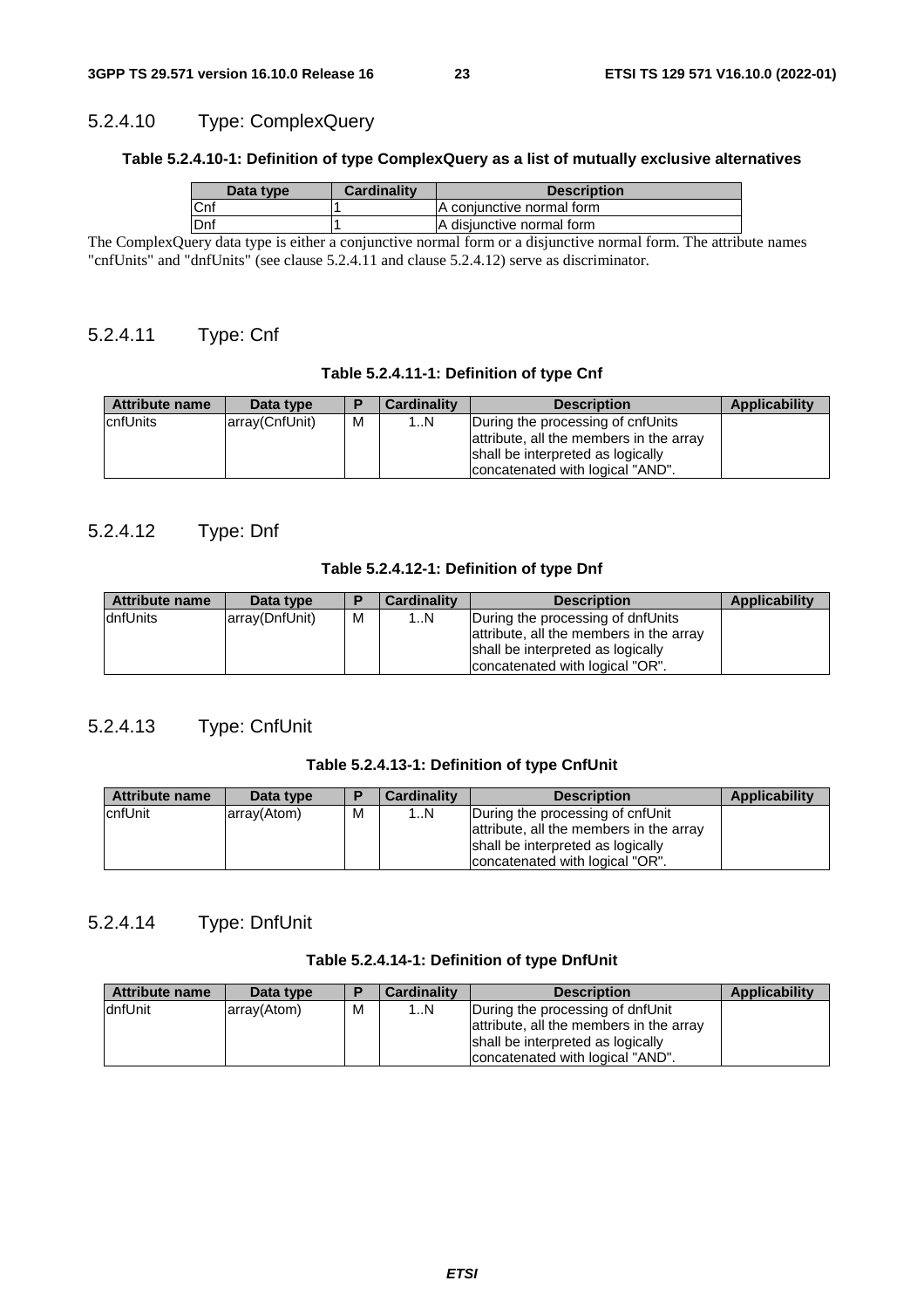### 5.2.4.15 Type: Atom

| <b>Attribute name</b> | Data type | P | Cardinality | <b>Description</b>                                                                              | <b>Applicability</b> |
|-----------------------|-----------|---|-------------|-------------------------------------------------------------------------------------------------|----------------------|
| lattr                 | string    | М |             | This attribute contains the name of a<br>defined query parameter.                               |                      |
| value                 | any type  | M |             | This attribute contains the value of the<br>query parameter as indicated by attr<br>lattribute. |                      |
| negative              | lboolean  | O | 0.1         | This attribute indicates whether the<br>negative condition applies for the<br>lauery condition. |                      |

#### **Table 5.2.4.15-1: Definition of type Atom**

### 5.2.4.16 Void

### 5.2.4.17 Type: PatchResult

#### **Table 5.2.4.17-1: Definition of type PatchResult**

| <b>Attribute name</b> | Data type        |   | <b>Cardinality</b> | <b>Description</b>                     | <b>Applicability</b> |
|-----------------------|------------------|---|--------------------|----------------------------------------|----------------------|
| report                | array(ReportItem | M | . N                | The execution report contains an array |                      |
|                       |                  |   |                    | of report items. Each report item      |                      |
|                       |                  |   |                    | lindicates one failed modification.    |                      |

### 5.2.4.18 Type: ReportItem

#### **Table 5.2.4.18-1: Definition of type ReportItem**

| Attribute name | Data type | в | Cardinality | <b>Description</b>                                                                                             | Applicability |
|----------------|-----------|---|-------------|----------------------------------------------------------------------------------------------------------------|---------------|
| path           | string    | м |             | This attribute contains a JSON pointer<br>value (as defined in<br><b>IETF RFC 6901 [12]) that references a</b> |               |
|                |           |   |             | location of a resource to which the<br>Imodification is subject.                                               |               |

### 5.2.4.19 Type: HalTemplate

#### **Table 5.2.4.19-1: Definition of type HalTemplate**

| <b>Attribute name</b> | Data type         | Р       | <b>Cardinality</b> | <b>Description</b>                                                                                                                                                                                                                    |
|-----------------------|-------------------|---------|--------------------|---------------------------------------------------------------------------------------------------------------------------------------------------------------------------------------------------------------------------------------|
| title                 | string            | O       | 101                | A human-readable string that can be used to identify<br>this template.                                                                                                                                                                |
| method                | <b>HttpMethod</b> | м       |                    | The HTTP method that should be applied for the<br>corresponding link. If the value is not understood, the<br>value shall be treated as an HTTP GET.                                                                                   |
| contentType           | string            | O       | 101                | The media type that should be used for the<br>corresponding request. If the attribute is missing, or<br>contains an unrecognized value, the client should act<br>as if the contentType is set to "application/json".                  |
| properties            | array(Property)   | $\circ$ | 1N                 | The properties that should be included in the body of<br>the corresponding request. If the content Type<br>attribute is set to "application/json", then this attribute<br>describes the attributes of the JSON object of the<br>body. |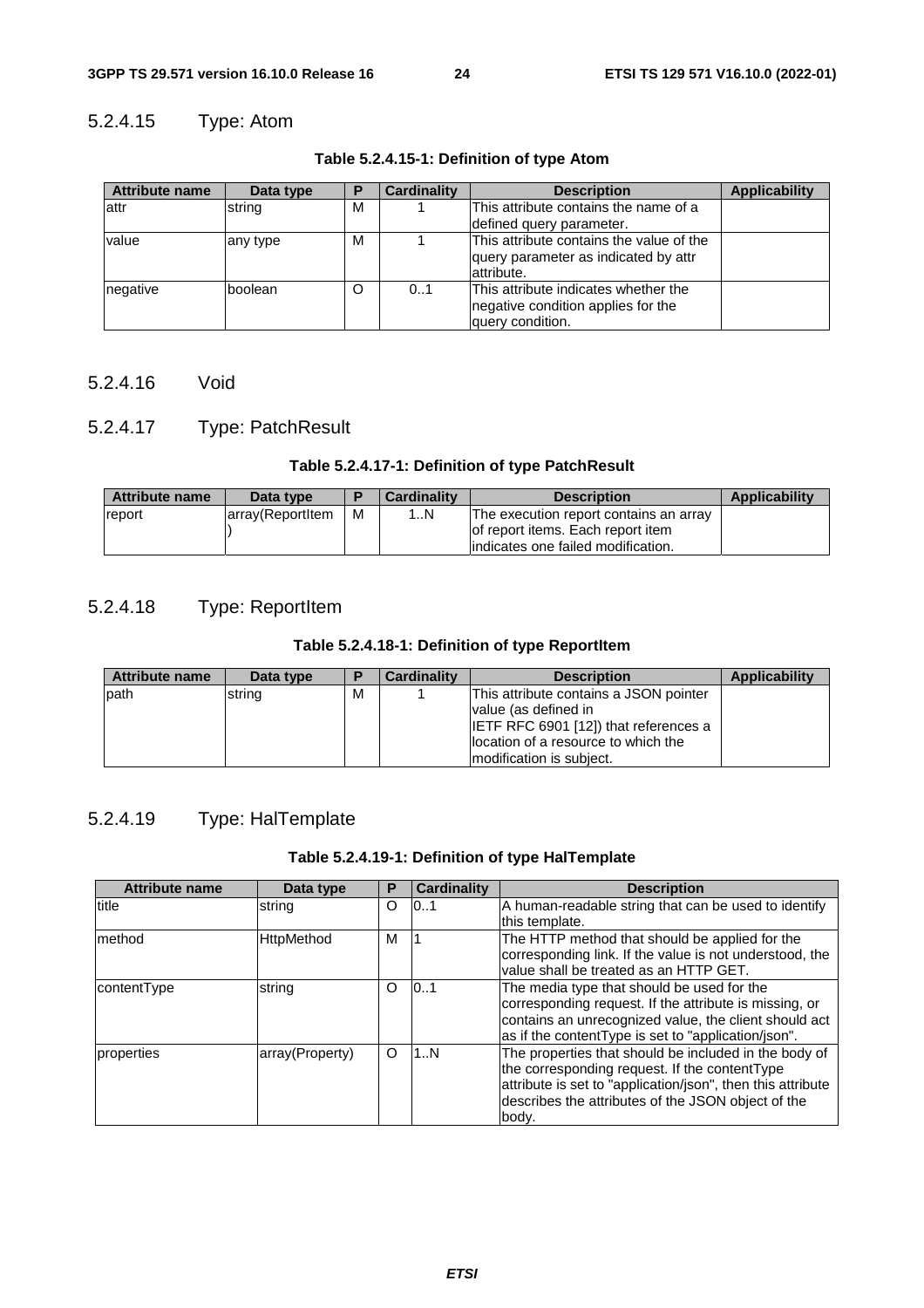### 5.2.4.20 Type: Property

| <b>Attribute name</b> | Data type | P       | <b>Cardinality</b> | <b>Description</b>                                                                                |
|-----------------------|-----------|---------|--------------------|---------------------------------------------------------------------------------------------------|
| name                  | string    | м       |                    | The name of the property.                                                                         |
| required              | boolean   | O       | 101                | Indicates whether the property is required:<br>- true: required<br>- false(default): not required |
| regex                 | string    | O       | 101                | A regular expression string to be applied to the value<br>of the property.                        |
| value                 | string    | $\circ$ | 101                | The property value. When present, it shall be a valid<br>JSON string.                             |

**Table 5.2.4.20-1: Definition of type Property** 

### 5.2.4.21 Type: RedirectResponse

#### **Table 5.2.4.21-1: Definition of type RedirectResponse**

| <b>Attribute name</b> | Data type | Р | <b>Cardinality</b> | <b>Description</b>                                 |
|-----------------------|-----------|---|--------------------|----------------------------------------------------|
| cause                 | string    | C | 0.1                | A machine-readable cause string, specific to this  |
|                       |           |   |                    | loccurrence of the redirection.                    |
|                       |           |   |                    | If the redirection is initiated by an SCP towards  |
|                       |           |   |                    | another SCP, this IE shall be present and set to   |
|                       |           |   |                    | "SCP REDIRECTION".                                 |
|                       |           |   |                    | If the redirection is initiated by an SEPP towards |
|                       |           |   |                    | another SEPP, this IE shall be present and set to  |
|                       |           |   |                    | "SEPP_REDIRECTION".                                |
| targetScp             | Uri       | O | 101                | ApiRoot of the SCP towards which an HTTP request   |
|                       |           |   |                    | is redirected (see clause 6.10.9 of                |
|                       |           |   |                    | 3GPP TS 29.500 [25]).                              |
| targetSepp            | Uri       | O | 101                | ApiRoot of the SEPP towards which an HTTP          |
|                       |           |   |                    | request is redirected (see clause 6.10.9 of        |
|                       |           |   |                    | 3GPP TS 29.500 [25]).                              |

# 5.3 Data Types related to Subscription, Identification and Numbering

### 5.3.1 Introduction

This clause defines common data types related to subscription, identification and numbering information.

### 5.3.2 Simple Data Types

This clause specifies common simple data types.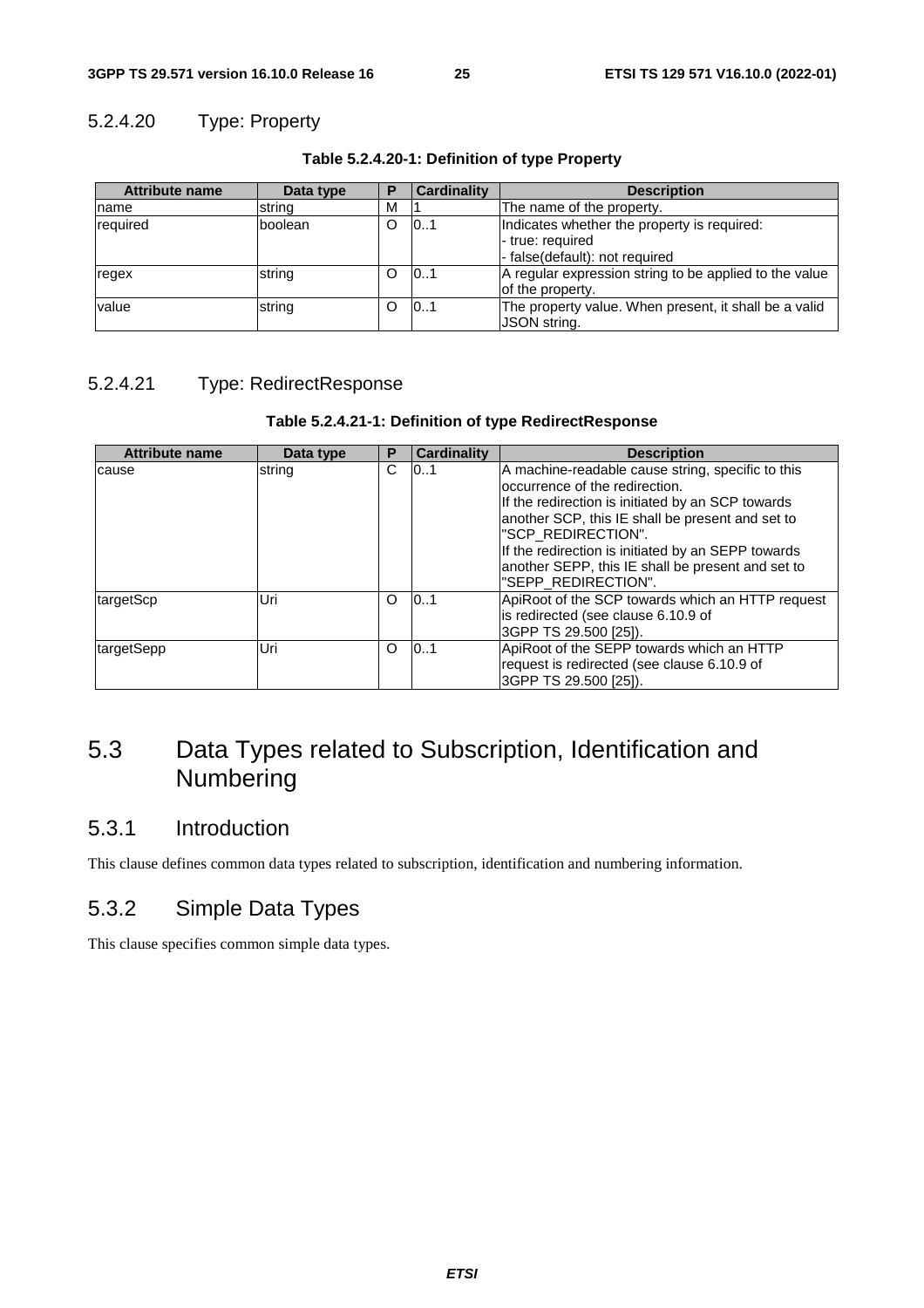### **Table 5.3.2-1: Simple Data Types**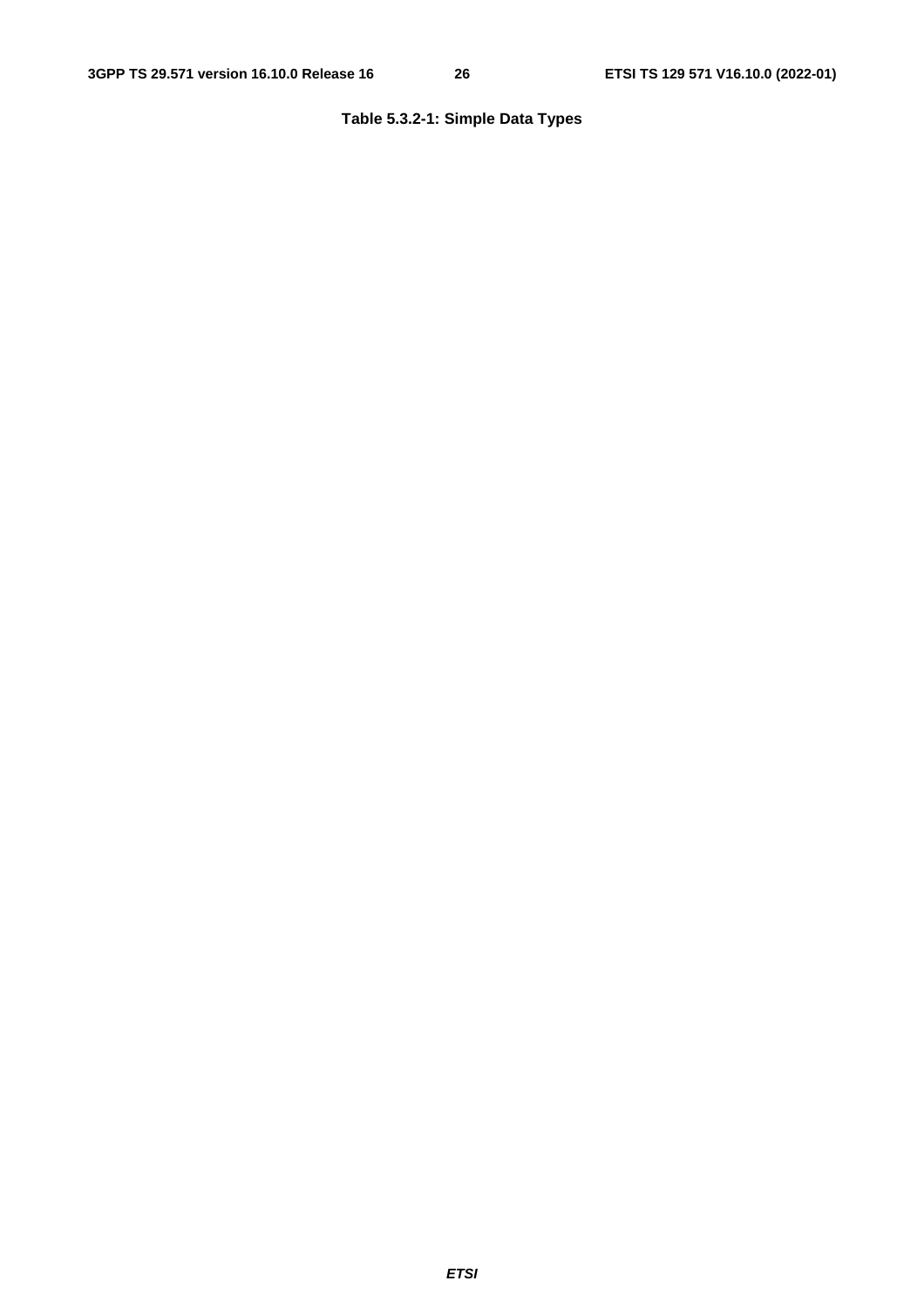| <b>Type Name</b>  | <b>Type Definition</b> | <b>Description</b>                                                                                                 |
|-------------------|------------------------|--------------------------------------------------------------------------------------------------------------------|
| Dnn               | string                 | String representing a Data Network as defined in clause 9A of                                                      |
|                   |                        | 3GPP TS 23.003 [7]; it shall contain either a DNN Network                                                          |
|                   |                        | Identifier, or a full DNN with both the Network Identifier and                                                     |
|                   |                        | Operator Identifier, as specified in 3GPP TS 23.003 [7] clause                                                     |
|                   |                        | 9.1.1 and 9.1.2. It shall be coded as string in which the labels are                                               |
|                   |                        | separated by dots (e.g. "Label1.Label2.Label3"). See NOTE 2.                                                       |
| <b>DnnRm</b>      | string                 | This data type is defined in the same way as the "Dnn" data type,                                                  |
|                   |                        | but with the OpenAPI "nullable: true" property.                                                                    |
| WildcardDnn       | string                 | String representing the Wildcard DNN.                                                                              |
|                   |                        | It shall contain the string "*".<br>Pattern: '^[*]\$'                                                              |
| WildcardDnnRm     | string                 | This data type is defined in the same way as the "WildcardDnn"                                                     |
|                   |                        | data type, but with the OpenAPI "nullable: true" property.                                                         |
| Gpsi              | string                 | String identifying a Gpsi shall contain either an External Id or an                                                |
|                   |                        | MSISDN. It shall be formatted as follows:                                                                          |
|                   |                        | -External Identifier: "extid- <extid>, where <extid> shall be</extid></extid>                                      |
|                   |                        | formatted according to clause 19.7.2 of 3GPP TS 23.003 [7] that                                                    |
|                   |                        | describes an External Identifier.                                                                                  |
|                   |                        | -MSISDN: "msisdn- <msisdn>, where <msisdn> shall be formatted</msisdn></msisdn>                                    |
|                   |                        | according to clause 3.3 of 3GPP TS 23.003 [7] that describes an                                                    |
|                   |                        | MSISDN.                                                                                                            |
|                   |                        | Pattern: '^(msisdn-[0-9]{5,15} extid-.+@.+ .+)\$'                                                                  |
| GpsiRm            | string                 | This data type is defined in the same way as the "Gpsi" data type,                                                 |
| GroupId           | string                 | but with the OpenAPI "nullable: true" property.<br>String identifying a group of devices network internal globally |
|                   |                        | unique ID which identifies a set of IMSIs, as specified in                                                         |
|                   |                        | clause 19.9 of 3GPP TS 23.003 [7].                                                                                 |
|                   |                        |                                                                                                                    |
|                   |                        | Pattern: '^[A-Fa-f0-9]{8}-[0-9]{3}-[0-9]{2,3}-([A-Fa-f0-9][A-Fa-f0-                                                |
|                   |                        | 9]){1,10}\$'.                                                                                                      |
| GroupIdRm         | string                 | This data type is defined in the same way as the "Groupld" data                                                    |
|                   |                        | type, but with the OpenAPI "nullable: true" property.                                                              |
| ExternalGroupId   | string                 | String identifying External Group Identifier that identifies a group                                               |
|                   |                        | made up of one or more subscriptions associated to a group of                                                      |
|                   |                        | IMSIs, as specified in clause 19.7.3 of 3GPP TS 23.003 [7].                                                        |
|                   |                        |                                                                                                                    |
| ExternalGroupIdRm |                        | Pattern: "^extgroupid-[^@]+@[^@]+\$"<br>This data type is defined in the same way as the                           |
|                   | string                 | "ExternalGroupId" data type, but with the OpenAPI "nullable: true"                                                 |
|                   |                        | property.                                                                                                          |
| Pei               | string                 | String representing a Permanent Equipment Identifier that may                                                      |
|                   |                        | contain:                                                                                                           |
|                   |                        | an IMEI or IMEISV, as specified in clause 6.2 of                                                                   |
|                   |                        | 3GPP TS 23.003 [7];                                                                                                |
|                   |                        |                                                                                                                    |
|                   |                        | a MAC address for a 5G-RG or FN-RG via wireline                                                                    |
|                   |                        | access, with an indication that this address cannot be                                                             |
|                   |                        | trusted for regulatory purpose if this address cannot be                                                           |
|                   |                        | used as an Equipment Identifier of the FN-RG, as                                                                   |
|                   |                        | specified in clause 4.7.7 of 3GPP TS 23.316 [30].                                                                  |
|                   |                        |                                                                                                                    |
|                   |                        | an IEEE Extended Unique Identifier (EUI-64), for UEs not                                                           |
|                   |                        | supporting any 3GPP access technologies, as defined in                                                             |
|                   |                        | IEEE "Guidelines for Use of Extended Unique Identifier                                                             |
|                   |                        | (EUI), Organizationally Unique Identifier (OUI), and                                                               |
|                   |                        | Company ID (CID)" [38].                                                                                            |
|                   |                        |                                                                                                                    |
|                   |                        | Pattern: '^(imei-[0-9]{15} imeisv-[0-9]{16} mac((-[0-9a-fA-                                                        |
|                   |                        | F]{2}){6})(-untrusted)? eui((-[0-9a-fA-F]{2}){8}) .+)\$'. See NOTE 1.                                              |
|                   |                        |                                                                                                                    |
|                   |                        | Examples:                                                                                                          |
|                   |                        | imei-012345678901234                                                                                               |
|                   |                        | imeisv-0123456789012345                                                                                            |
|                   |                        | mac-00-00-5E-00-53-00                                                                                              |
|                   |                        | mac-00-00-5E-00-53-00-untrusted                                                                                    |
|                   |                        | eui-AC-DE-48-23-45-67-01-9F                                                                                        |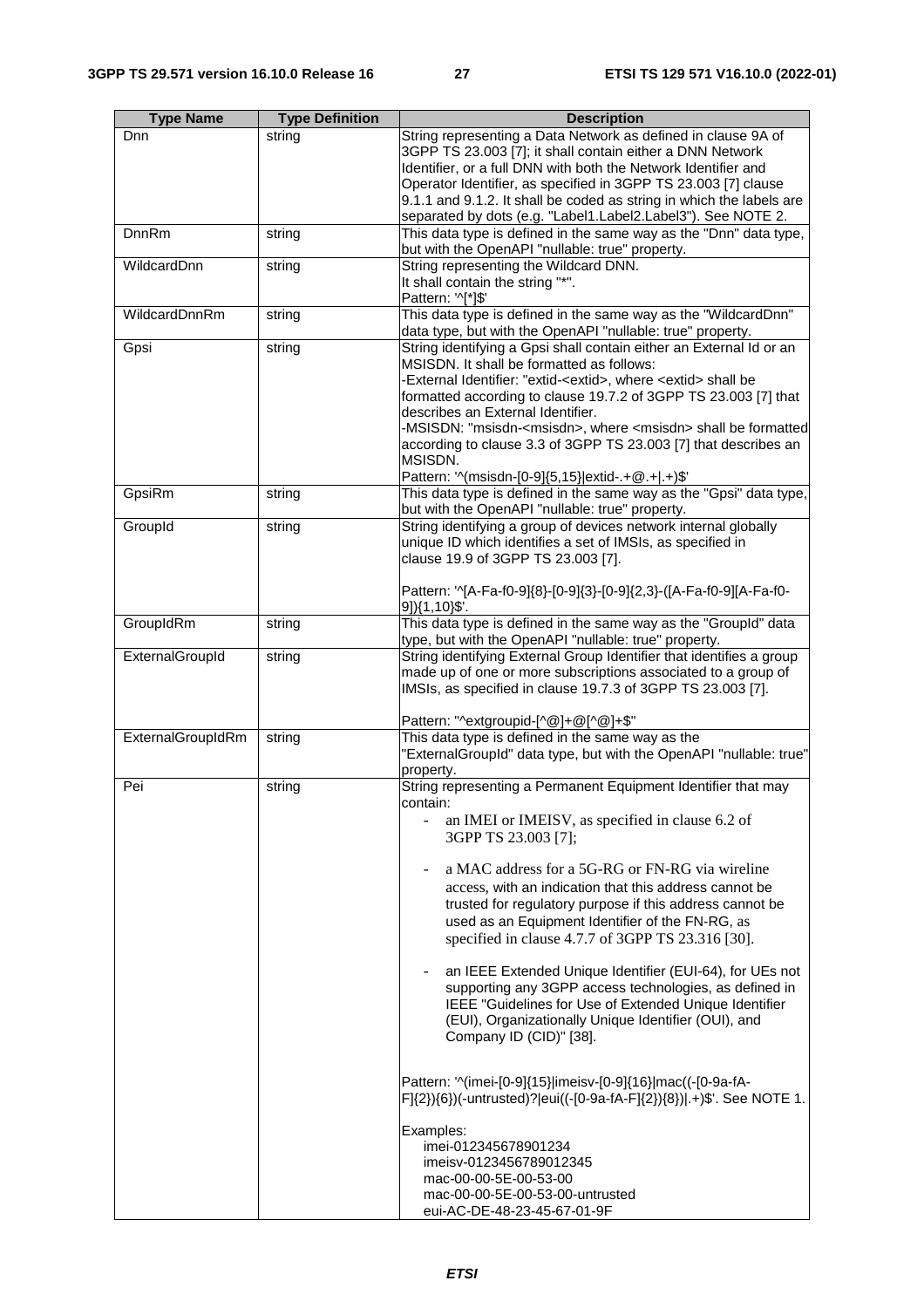| PeiRm               | string  | This data type is defined in the same way as the "Pei" data type,<br>but with the OpenAPI "nullable: true" property.                                        |
|---------------------|---------|-------------------------------------------------------------------------------------------------------------------------------------------------------------|
| Supi                | string  | String identifying a Supi that shall contain either an IMSI, a                                                                                              |
|                     |         | network specific identifier, a Global Cable Identifier (GCI) or a                                                                                           |
|                     |         | Global Line Identifier (GLI) as specified in clause 2.2A of                                                                                                 |
|                     |         | 3GPP TS 23.003 [7].                                                                                                                                         |
|                     |         | It shall be formatted as follows:                                                                                                                           |
|                     |         | for an IMSI "imsi- <imsi>", where <imsi> shall be</imsi></imsi>                                                                                             |
|                     |         | formatted according to clause 2.2 of 3GPP TS 23.003 [7]                                                                                                     |
|                     |         | that describes an IMSI.                                                                                                                                     |
|                     |         | for a network specific identifier "nai- <nai>, where <nai></nai></nai>                                                                                      |
|                     |         | shall be formatted according to clause 28.7.2 of                                                                                                            |
|                     |         | 3GPP TS 23.003 [7] that describes an NAI.                                                                                                                   |
|                     |         |                                                                                                                                                             |
|                     |         | for a GCI: "gci- <gci>", where <gci> shall be formatted<br/>÷,</gci></gci>                                                                                  |
|                     |         | according to clause 28.15.2 of 3GPP TS 23.003 [7].                                                                                                          |
|                     |         |                                                                                                                                                             |
|                     |         | for a GLI: "gli- <gli>", where <gli> shall be formatted</gli></gli>                                                                                         |
|                     |         | according to clause 28.16.2 of 3GPP TS 23.003 [7].                                                                                                          |
|                     |         | To enable that the value is used as part of an URI, the string shall                                                                                        |
|                     |         | only contain characters allowed according to the "lower-with-                                                                                               |
|                     |         | hyphen" naming convention defined in 3GPP TS 29.501 [2].                                                                                                    |
|                     |         |                                                                                                                                                             |
|                     |         | Pattern: '^(imsi-[0-9]{5,15} nai-.+  gci-.+ gli-.+ .+)\$'                                                                                                   |
|                     |         | (NOTE 1).                                                                                                                                                   |
| SupiRm              | string  | This data type is defined in the same way as the "Supi" data type,                                                                                          |
|                     |         | but with the OpenAPI "nullable: true" property.                                                                                                             |
| Nflnstanceld        | string  | String uniquely identifying a NF instance. The format of the NF                                                                                             |
|                     |         | Instance ID shall be a Universally Unique Identifier (UUID)                                                                                                 |
|                     |         | version 4, as described in IETF RFC 4122 [15].                                                                                                              |
|                     |         | (NOTE 3)                                                                                                                                                    |
| Amfld               | string  | String identifying the AMF ID composed of AMF Region ID (8<br>bits), AMF Set ID (10 bits) and AMF Pointer (6 bits) as specified                             |
|                     |         | in clause 2.10.1 of 3GPP TS 23.003 [7].                                                                                                                     |
|                     |         | It is encoded as a string of 6 hexadecimal characters (i.e., 24                                                                                             |
|                     |         | bits).                                                                                                                                                      |
|                     |         |                                                                                                                                                             |
|                     |         | Pattern: '^[A-Fa-f0-9]{6}\$'                                                                                                                                |
| AmfRegionId         | string  | String identifying the AMF Region ID (8 bits), as specified in                                                                                              |
|                     |         | clause 2.10.1 of 3GPP TS 23.003 [7].                                                                                                                        |
|                     |         | It is encoded as a string of 2 hexadecimal characters (i.e. 8 bits).                                                                                        |
|                     |         | Pattern: '^[A-Fa-f0-9]{2}\$'                                                                                                                                |
| AmfSetId            | string  | String identifying the AMF Set ID (10 bits) as specified in<br>clause 2.10.1 of 3GPP TS 23.003 [7].                                                         |
|                     |         | It is encoded as a string of 3 hexadecimal characters where the                                                                                             |
|                     |         | first character is limited to values 0 to 3 (i.e. 10 bits).                                                                                                 |
|                     |         | Pattern: '^[0-3][A-Fa-f0-9]{2}\$'                                                                                                                           |
| RfspIndex           | integer | Unsigned integer representing the "Subscriber Profile ID for                                                                                                |
|                     |         | RAT/Frequency Priority" as specified in 3GPP TS 36.413 [16].                                                                                                |
|                     |         | Minimum = 1. Maximum = 256.                                                                                                                                 |
| RfspIndexRm         | integer | This data type is defined in the same way as the "RfspIndex" data                                                                                           |
|                     |         | type, but with the OpenAPI "nullable: true" property.                                                                                                       |
| NfGroupId           | string  | Identifier of a group of NFs                                                                                                                                |
| MtcProviderInformat | string  | String uniquely identifying MTC provider information.                                                                                                       |
| ion<br>Cagld        |         | String containing a Closed Access Group Identifier.                                                                                                         |
|                     | string  | Pattern: "^[A-Fa-f0-9]{8}\$"                                                                                                                                |
| <b>SupiOrSuci</b>   | string  | String identifying a SUPI or a SUCI.                                                                                                                        |
|                     |         | Pattern: "^(imsi-[0-9]{5,15} nai-.+ gli-.+ gci-.+ suci-(0-[0-9]{3}-[0-                                                                                      |
|                     |         | 9]{2,3} [1-7]-.+)-[0-9]{1,4}-(0-0-.+ [a-fA-F1-9]-([1-9] [1-9][0-9] 1[0-                                                                                     |
|                     |         | 9]{2} 2[0-4][0-9] 25[0-5])-[a-fA-F0-9]+) .+)\$"                                                                                                             |
|                     |         | NOTE 1: The encoding of 3GPP defined identifiers (e.g. IMSI, NAI, IMEI, GCI, GLI) shall be prefixed with its                                                |
|                     |         | corresponding prefix (e.g. 'imsi-', 'nai-', 'imei-', 'gci-', 'gli-').                                                                                       |
|                     |         | NOTE 2: Whether the Dnn data type contains just the DNN Network Identifier, or the Network Identifier plus                                                  |
| NOTE 3:             |         | the Operator Identifier, shall be documented in each API where this data type is used.<br>NFs shall be able to receive a NF Instance Id in any UUID format. |
|                     |         |                                                                                                                                                             |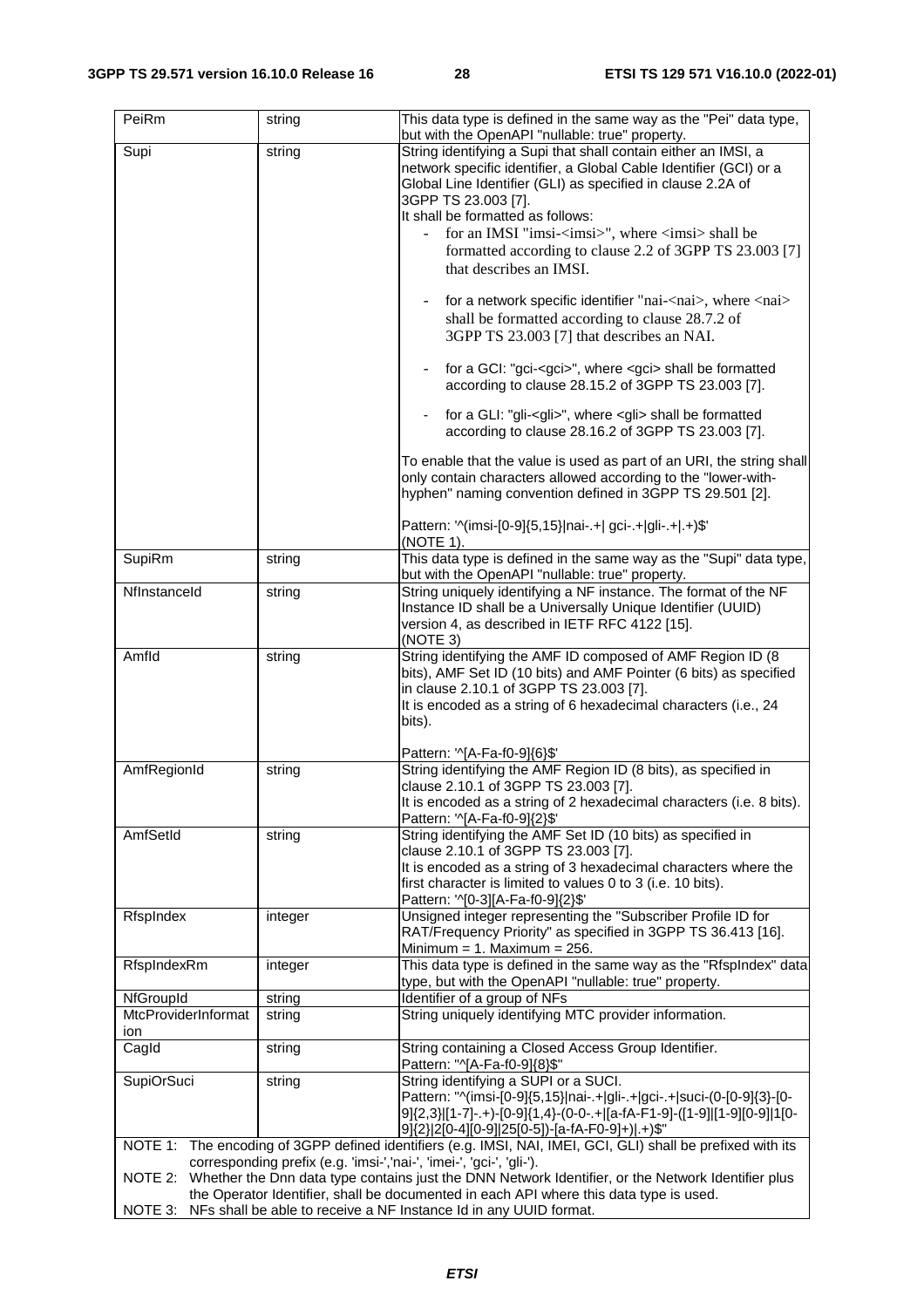### 5.3.3 Enumerations

For Data Types related to Subscription, Identification and Numbering, no Enumerations data types are defined in this version of the specification.

### 5.3.4 Structured Data Types

#### 5.3.4.1 Type: Guami

#### **Table 5.3.4.1-1: Definition of type Guami**

| <b>Attribute name</b> | Data type |   | Cardinality | <b>Description</b>                         |
|-----------------------|-----------|---|-------------|--------------------------------------------|
| plmnld                | PimnidNid | M |             | <b>IPLMN Identity and Network Identity</b> |
| lamfld                | Amfld     | M |             | AMF<br>: Identitv                          |

#### 5.3.4.2 Type: NetworkId

#### **Table 5.3.4.2-1: Definition of type NetworkId**

| <b>Attribute name</b>                                      | Data type |  | <b>Cardinality</b> | <b>Description</b>  |
|------------------------------------------------------------|-----------|--|--------------------|---------------------|
| <b>Imcc</b>                                                | Mcc       |  | 10                 | Mobile Country Code |
| Imnc                                                       | Mnc       |  | 10                 | Mobile Network Code |
| <b>NOTE:</b><br>At least one MNC or MCC shall be included. |           |  |                    |                     |

### 5.3.4.3 Type: GuamiRm

This data type is defined in the same way as the "Guami" data type, but with the OpenAPI "nullable: true" property.

# 5.4 Data Types related to 5G Network

### 5.4.1 Introduction

This clause defines common data types related to 5G Network (other than related to 5G QoS).

### 5.4.2 Simple Data Types

This clause specifies common simple data types.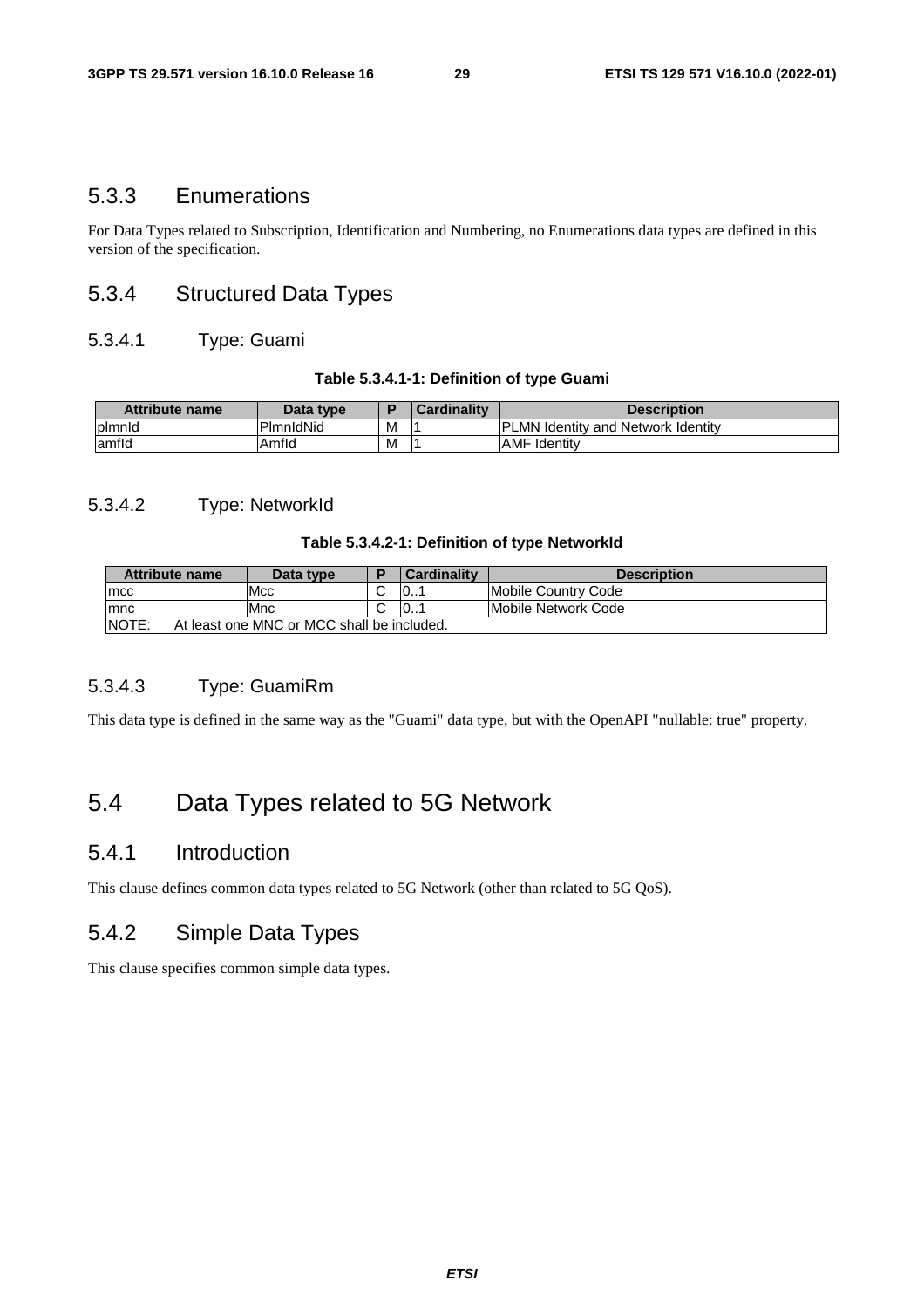### **Table 5.4.2-1: Simple Data Types**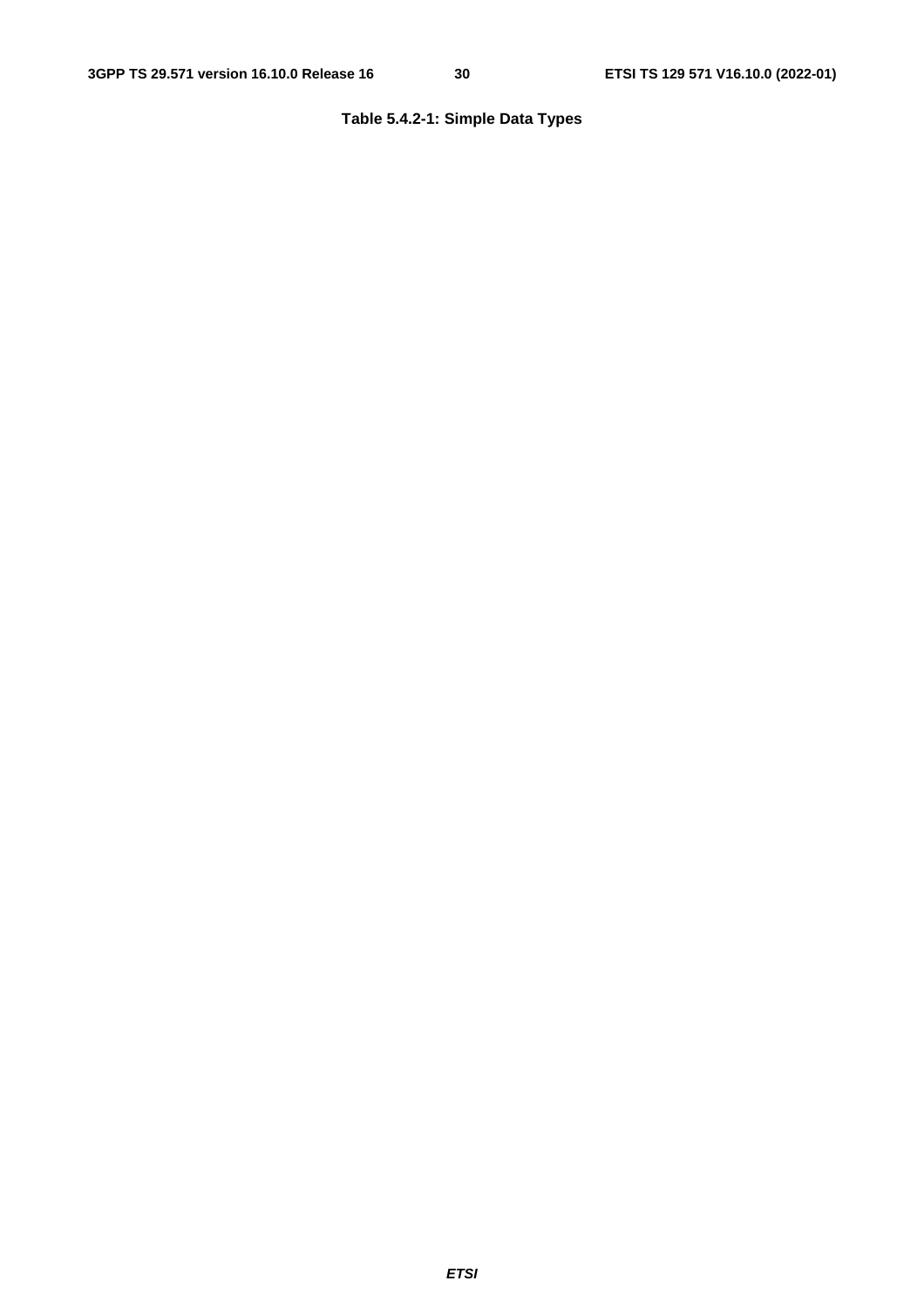| <b>Type Name</b> | <b>Type Definition</b> | <b>Description</b>                                                      |
|------------------|------------------------|-------------------------------------------------------------------------|
| ApplicationId    | string                 | String providing an application identifier.                             |
| ApplicationIdRm  | string                 | This data type is defined in the same way as the "ApplicationId"        |
|                  |                        | data type, but with the OpenAPI "nullable: true" property.              |
| PduSessionId     | integer                | Unsigned integer identifying a PDU session, within the range 0 to       |
|                  |                        | 255, as specified in clause 11.2.3.1b, bits 1 to 8, of                  |
|                  |                        | 3GPP TS 24.007 [13]. If the PDU Session ID is allocated by the          |
|                  |                        | Core Network for UEs not supporting N1 mode, reserved range             |
|                  |                        | 64 to 95 is used. PDU Session ID within the reserved range is           |
|                  |                        | only visible in the Core Network (NOTE).                                |
| Mcc              | string                 | Mobile Country Code part of the PLMN, comprising 3 digits, as           |
|                  |                        | defined in clause 9.3.3.5 of 3GPP TS 38.413 [11].                       |
|                  |                        |                                                                         |
|                  |                        | Pattern: '^[0-9]{3}\$'                                                  |
| <b>MccRm</b>     | string                 | This data type is defined in the same way as the "Mcc" data type,       |
|                  |                        | but with the OpenAPI "nullable: true" property.                         |
| Mnc              | string                 | Mobile Network Code part of the PLMN, comprising 2 or 3 digits,         |
|                  |                        | as defined in clause 9.3.3.5 of 3GPP TS 38.413 [11].                    |
|                  |                        |                                                                         |
|                  |                        |                                                                         |
|                  |                        | Pattern: '^[0-9]{2,3}\$'                                                |
| MncRm            | string                 | This data type is defined in the same way as the "Mnc" data type,       |
|                  |                        | but with the OpenAPI "nullable: true" property.                         |
| Tac              | string                 | 2 or 3-octet string identifying a tracking area code as specified in    |
|                  |                        | clause 9.3.3.10 of 3GPP TS 38.413 [11], in hexadecimal                  |
|                  |                        | representation. Each character in the string shall take a value of      |
|                  |                        | "0" to "9", "a" to "f" or "A" to "F" and shall represent 4 bits. The    |
|                  |                        | most significant character representing the 4 most significant bits     |
|                  |                        | of the TAC shall appear first in the string, and the character          |
|                  |                        | representing the 4 least significant bit of the TAC shall appear last   |
|                  |                        | in the string.                                                          |
|                  |                        |                                                                         |
|                  |                        |                                                                         |
|                  |                        | Examples:<br>A legacy TAC 0x4305 shall be encoded as "4305".            |
|                  |                        | An extended TAC 0x63F84B shall be encoded as "63F84B"                   |
| <b>TacRm</b>     |                        | This data type is defined in the same way as the "Tac" data type,       |
|                  | string                 | but with the OpenAPI "nullable: true" property.                         |
| EutraCellId      | string                 | 28-bit string identifying an E-UTRA Cell Id as specified in clause      |
|                  |                        | 9.3.1.9 of 3GPP TS 38.413 [11], in hexadecimal representation.          |
|                  |                        | Each character in the string shall take a value of "0" to "9", "a" to   |
|                  |                        | "f" or "A" to "F" and shall represent 4 bits. The most significant      |
|                  |                        | character representing the 4 most significant bits of the Cell Id       |
|                  |                        | shall appear first in the string, and the character representing the    |
|                  |                        | 4 least significant bit of the Cell Id shall appear last in the string. |
|                  |                        |                                                                         |
|                  |                        | Pattern: '^[A-Fa-f0-9]{7}\$'                                            |
|                  |                        |                                                                         |
|                  |                        | Example:                                                                |
|                  |                        | An E-UTRA Cell Id 0x5BD6007 shall be encoded as "5BD6007".              |
| EutraCellIdRm    | string                 | This data type is defined in the same way as the "EutraCellId"          |
|                  |                        | data type, but with the OpenAPI "nullable: true" property.              |
| NrCellId         | string                 | 36-bit string identifying an NR Cell Id as specified in clause          |
|                  |                        | 9.3.1.7 of 3GPP TS 38.413 [11], in hexadecimal representation.          |
|                  |                        | Each character in the string shall take a value of "0" to "9", "a" to   |
|                  |                        | "f" or "A" to "F" and shall represent 4 bits. The most significant      |
|                  |                        | character representing the 4 most significant bits of the Cell Id       |
|                  |                        | shall appear first in the string, and the character representing the    |
|                  |                        | 4 least significant bit of the Cell Id shall appear last in the string. |
|                  |                        |                                                                         |
|                  |                        | Pattern: '^[A-Fa-f0-9]{9}\$'                                            |
|                  |                        |                                                                         |
|                  |                        | Example:                                                                |
|                  |                        | An NR Cell Id 0x225BD6007 shall be encoded as "225BD6007".              |
| NrCellIdRm       | string                 | This data type is defined in the same way as the "NrCellId" data        |
|                  |                        | type, but with the OpenAPI "nullable: true" property.                   |
| Dnai             | string                 | DNAI (Data network access identifier), see clause 5.6.7 of              |
|                  |                        | 3GPP TS 23.501 [8].                                                     |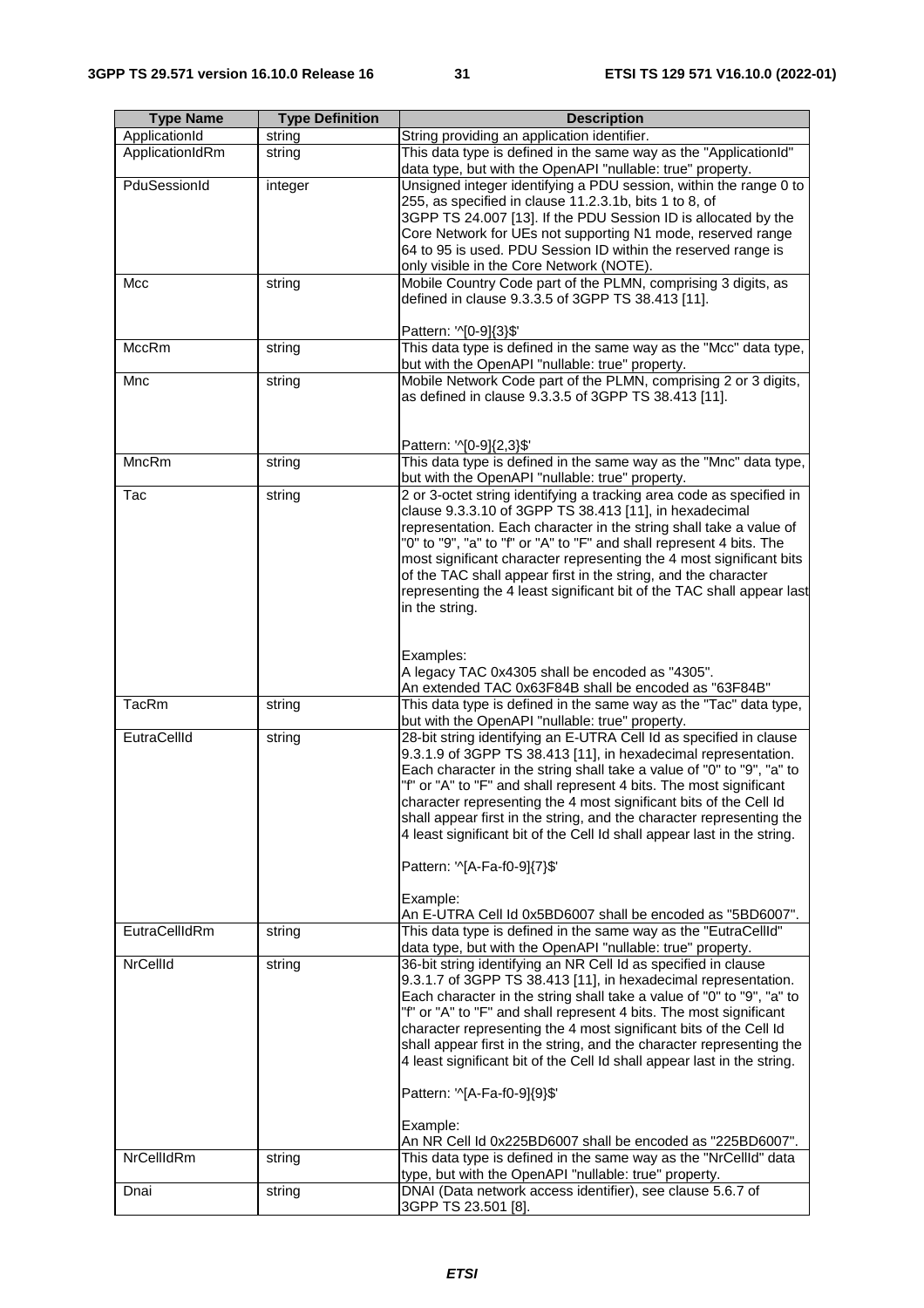| DnaiRm     | string   | This data type is defined in the same way as the "Dnai" data type,<br>but with the OpenAPI "nullable: true" property.                                                                                                                                                                                                                                                                                                                                                                                                                                                                                                                                      |
|------------|----------|------------------------------------------------------------------------------------------------------------------------------------------------------------------------------------------------------------------------------------------------------------------------------------------------------------------------------------------------------------------------------------------------------------------------------------------------------------------------------------------------------------------------------------------------------------------------------------------------------------------------------------------------------------|
| 5GMmCause  | Uinteger | This represents the 5GMM cause code values as specified in<br>3GPP TS 24.501 [20].                                                                                                                                                                                                                                                                                                                                                                                                                                                                                                                                                                         |
| AreaCodeRm | string   | This data type is defined in the same way as the "AreaCode" data<br>type, but with the OpenAPI "nullable: true" property.                                                                                                                                                                                                                                                                                                                                                                                                                                                                                                                                  |
| AmfName    | string   | FQDN (Fully Qualified Domain Name) of the AMF as defined in<br>clause 28.3.2.5 of 3GPP TS 23.003 [7].                                                                                                                                                                                                                                                                                                                                                                                                                                                                                                                                                      |
| AreaCode   | string   | Values are operator specific.                                                                                                                                                                                                                                                                                                                                                                                                                                                                                                                                                                                                                              |
| N3Iwfld    | string   | This represents the identifier of the N3IWF ID as specified in                                                                                                                                                                                                                                                                                                                                                                                                                                                                                                                                                                                             |
|            |          | clause 9.3.1.57 of 3GPP TS 38.413 [11] in hexadecimal<br>representation. Each character in the string shall take a value of<br>"0" to "9", "a" to "f" or "A" to "F" and shall represent 4 bits. The<br>most significant character representing the 4 most significant bits<br>of the N3IWF ID shall appear first in the string, and the character<br>representing the 4 least significant bit of the N3IWF ID shall<br>appear last in the string.<br>Pattern: '^[A-Fa-f0-9]+\$'                                                                                                                                                                            |
|            |          | Example:                                                                                                                                                                                                                                                                                                                                                                                                                                                                                                                                                                                                                                                   |
|            |          | The N3IWF Id 0x5BD6 shall be encoded as "5BD6".                                                                                                                                                                                                                                                                                                                                                                                                                                                                                                                                                                                                            |
| WAgfld     | string   | This represents the identifier of the W-AGF ID as specified in<br>clause 9.3.1.162 of 3GPP TS 38.413 [11] in hexadecimal<br>representation. Each character in the string shall take a value of<br>"0" to "9", "a" to "f" or "A" to "F" and shall represent 4 bits. The<br>most significant character representing the 4 most significant bits<br>of the W-AGF ID shall appear first in the string, and the character<br>representing the 4 least significant bit of the W-AGF ID shall<br>appear last in the string.<br>Pattern: '^[A-Fa-f0-9]+\$'                                                                                                         |
|            |          | Example:<br>The W-AGF Id 0x5BD6 shall be encoded as "5BD6".                                                                                                                                                                                                                                                                                                                                                                                                                                                                                                                                                                                                |
| Tngfld     | string   | This represents the identifier of the TNGF ID as specified in<br>clause 9.3.1.161 of 3GPP TS 38.413 [11] in hexadecimal<br>representation. Each character in the string shall take a value of<br>"0" to "9", "a" to "f" or "A" to "F" and shall represent 4 bits. The<br>most significant character representing the 4 most significant bits<br>of the TNGF ID shall appear first in the string, and the character<br>representing the 4 least significant bit of the TNGF ID shall<br>appear last in the string.<br>Pattern: '^[A-Fa-f0-9]+\$'<br>Example:                                                                                                |
|            |          | The TNGF Id 0x5BD6 shall be encoded as "5BD6".                                                                                                                                                                                                                                                                                                                                                                                                                                                                                                                                                                                                             |
| NgeNbld    | string   | This represents the identifier of the ng-eNB ID as specified in<br>clause 9.3.1.8 of 3GPP TS 38.413 [11].<br>The string shall be formatted with following pattern:<br>Pattern: '^('MacroNGeNB-[A-Fa-f0-9]{5}]<br>LMacroNGeNB-[A-Fa-f0-9]{6}]<br>SMacroNGeNB-[A-Fa-f0-9]{5})\$'                                                                                                                                                                                                                                                                                                                                                                             |
|            |          | The value of the ng-eNB ID shall be encoded in hexadecimal<br>representation. Each character in the string shall take a value of<br>"0" to "9", "a" to "f" or "A" to "F" and shall represent 4 bits. The<br>padding 0 shall be added to make multiple nibbles, so the most<br>significant character representing the padding 0 if required<br>together with the 4 most significant bits of the ng-eNB ID shall<br>appear first in the string, and the character representing the 4<br>least significant bit of the ng-eNB ID (to form a nibble) shall<br>appear last in the string.<br>Examples:<br>" SMacroNGeNB-34B89" indicates a Short Macro NG-eNB ID |
|            |          | with value 0x34B89.                                                                                                                                                                                                                                                                                                                                                                                                                                                                                                                                                                                                                                        |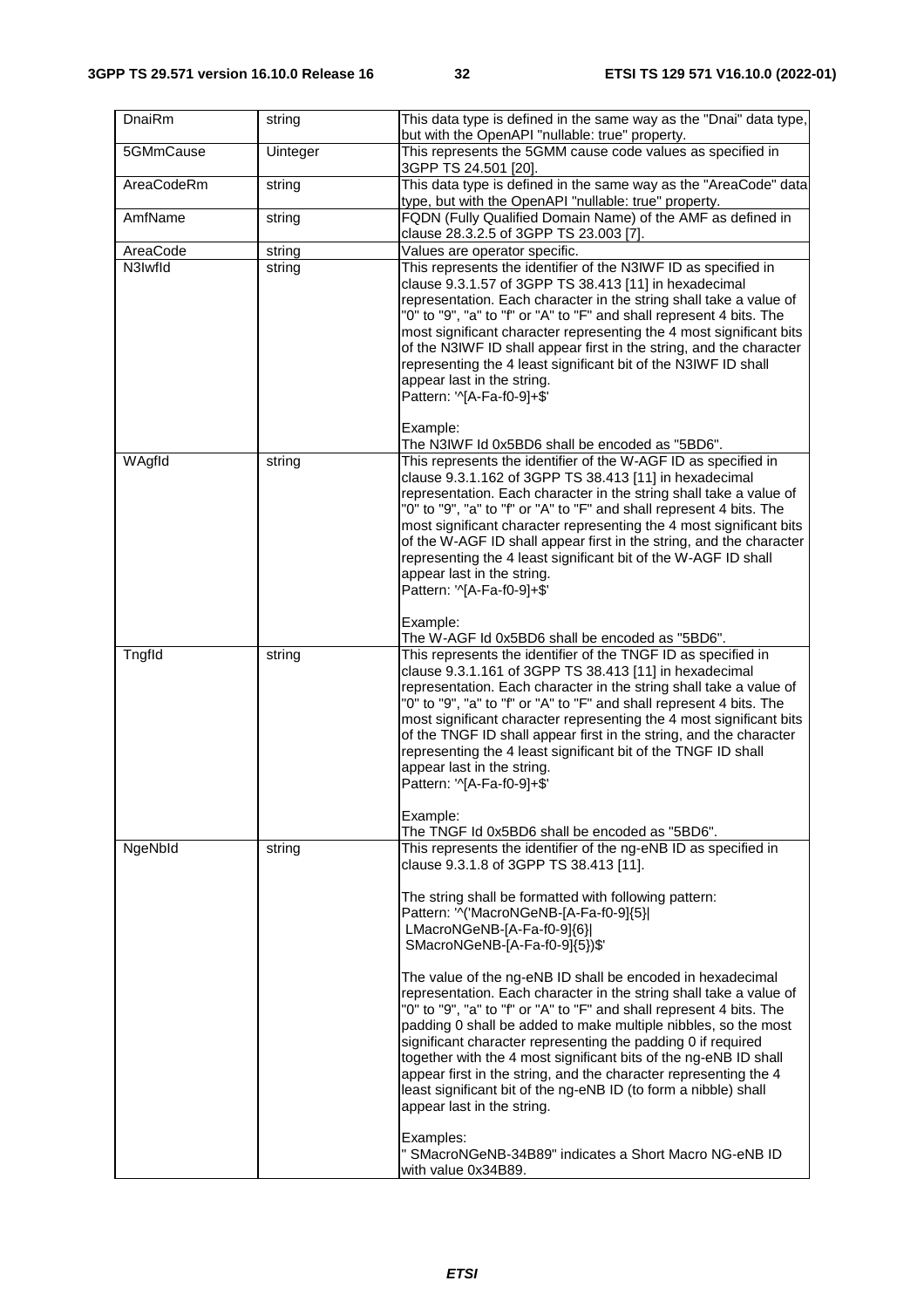| Nid            | string | This represents the Network Identifier, which together with a<br>PLMN ID is used to identify an SNPN (see 3GPP TS 23.003 [7]<br>and 3GPP TS 23.501 [8] clause 5.30.2.1).<br>Pattern: '^[A-Fa-f0-9]{11}\$'                                                              |
|----------------|--------|------------------------------------------------------------------------------------------------------------------------------------------------------------------------------------------------------------------------------------------------------------------------|
| NidRm          | string | This data type is defined in the same way as the "Nid" data type,<br>but with the OpenAPI "nullable: true" property.                                                                                                                                                   |
| <b>NfSetId</b> | string | NF Set Identifier (see clause 28.12 of 3GPP TS 23.003 [7]),<br>formatted as the following string:                                                                                                                                                                      |
|                |        | " set <set id="">.<nftype>set.5gc.mnc<mnc>.mcc<mcc>", or<br/>"set<setid>.<nftype>set.5gc.nid<nid>.mnc<mnc>.mcc<m<br>CC &gt; "</m<br></mnc></nid></nftype></setid></mcc></mnc></nftype></set>                                                                           |
|                |        | with<br><mcc> encoded as defined in clause 5.4.2 ("Mcc" data type<br/>definition)</mcc>                                                                                                                                                                                |
|                |        | <mnc> encoded as defined in clause 5.4.2 ("Mnc" data type<br/>definition)</mnc>                                                                                                                                                                                        |
|                |        | <nid> encoded as defined in clause 5.4.2 ("Nid" data type<br/>definition)</nid>                                                                                                                                                                                        |
|                |        | <nftype> encoded as a value defined in Table 6.1.6.3.3-1 of<br/>3GPP TS 29.510 [29] but with lower case characters</nftype>                                                                                                                                            |
|                |        | <set id=""> encoded as a string of characters consisting of<br/>alphabetic characters (A-Z and a-z), digits (0-9) and/or the<br/>hyphen (-) and that shall end with either an alphabetic<br/>character or a digit.<br/>Pattern: '^([A-Za-z0-9\-]*[A-Za-z0-9])\$'</set> |
|                |        | Examples:<br>"setxyz.smfset.5gc.mnc012.mcc345"<br>"set12.pcfset.5gc.mnc012.mcc345"                                                                                                                                                                                     |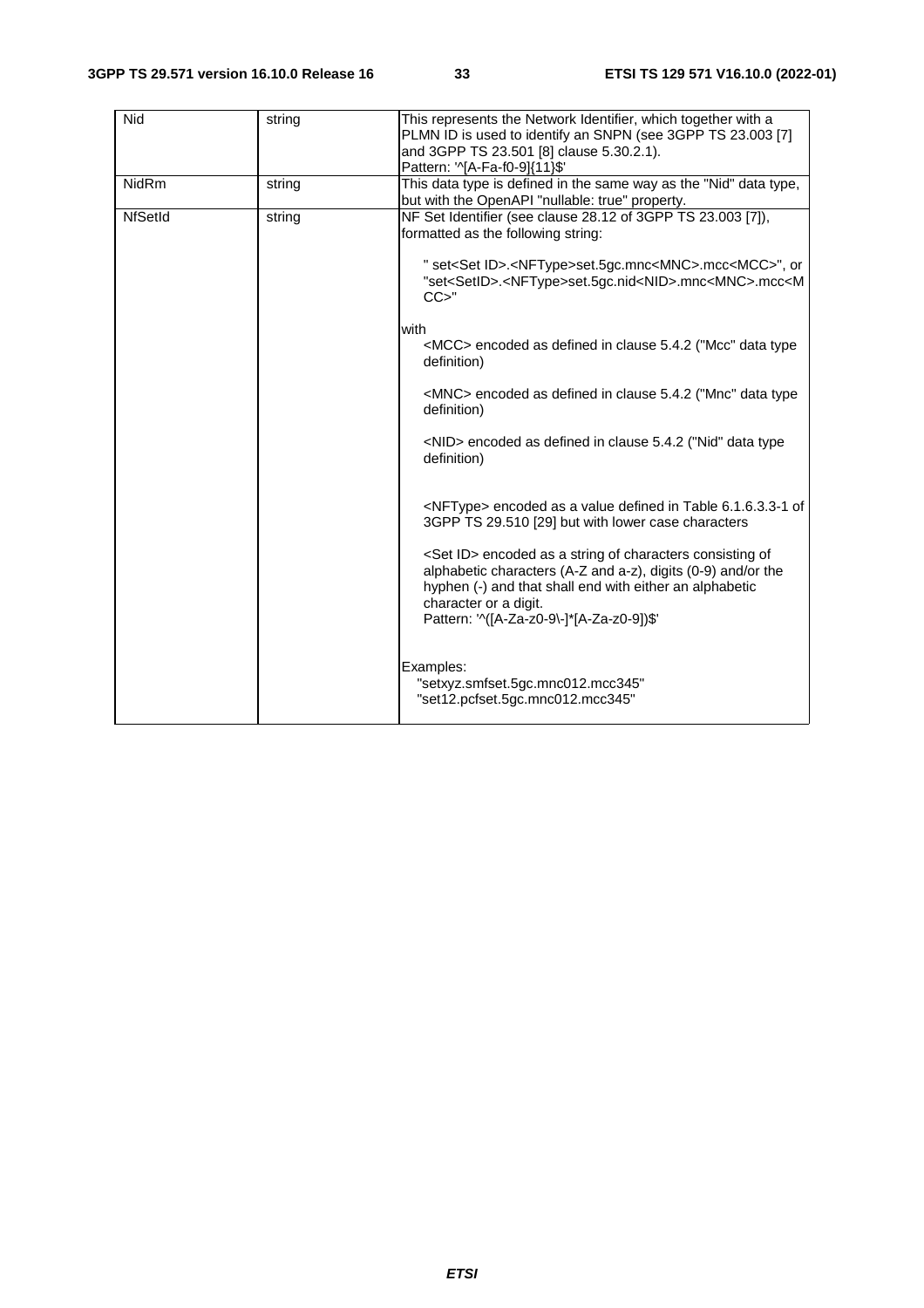| NfServiceSetId           | string       | NF Service Set Identifier (see clause 28.12 of<br>3GPP TS 23.003 [7]) formatted as the following string:                                                                                                                                                              |
|--------------------------|--------------|-----------------------------------------------------------------------------------------------------------------------------------------------------------------------------------------------------------------------------------------------------------------------|
|                          |              | " set <set id="">.sn<service name="">.nfi<nf instance<br="">ID&gt;.5gc.mnc<mnc>.mcc<mcc>", or<br/>"set<setid>.sn<servicename>.nfi<nfinstanceid>.5gc.nid<ni< td=""></ni<></nfinstanceid></servicename></setid></mcc></mnc></nf></service></set>                        |
|                          |              | D>.mnc <mnc>.mcc<mcc>"</mcc></mnc>                                                                                                                                                                                                                                    |
|                          |              | with                                                                                                                                                                                                                                                                  |
|                          |              | <mcc> encoded as defined in clause 5.4.2 ("Mcc" data type<br/>definition)</mcc>                                                                                                                                                                                       |
|                          |              | <mnc> encoded as defined in clause 5.4.2 ("Mnc" data type<br/>definition)</mnc>                                                                                                                                                                                       |
|                          |              | <nid> encoded as defined in clause 5.4.2 ("Nid" data type<br/>definition)</nid>                                                                                                                                                                                       |
|                          |              | <nfinstanceid> encoded as defined in clause 5.3.2</nfinstanceid>                                                                                                                                                                                                      |
|                          |              | <servicename> encoded as defined in 3GPP TS 29.510 [29]</servicename>                                                                                                                                                                                                 |
|                          |              | <set id=""> encoded as a string of characters consisting of<br/>alphabetic characters (A-Z and a-z), digits (0-9) and/or the<br/>hyphen (-) and that shall end with either an alphabetic<br/>character or a digit.<br/>Pattern: '^([A-Za-z0-9\-]*[A-Za-z0-9])\$</set> |
|                          |              |                                                                                                                                                                                                                                                                       |
|                          |              | Examples:<br>"setxyz.snnsmf-pdusession.nfi54804518-4191-46b3-955c-<br>ac631f953ed8.5gc.mnc012.mcc345"<br>"set2.snnpcf-smpolicycontrol.nfi54804518-4191-46b3-955c-<br>ac631f953ed8.5gc.mnc012.mcc345"                                                                  |
|                          |              |                                                                                                                                                                                                                                                                       |
| PlmnAssiUeRadioC<br>apid | <b>Bytes</b> | String with format "byte" as defined in OpenAPI Specification [3],<br>i.e. base64-encoded characters, encoding the "UE radio<br>capability ID" IE as specified in clause 9.11.3.68 of<br>3GPP TS 24.501 [20] (starting from octet 1).                                 |
| ManAssiUeRadioCa<br>pld  | <b>Bytes</b> | String with format "byte" as defined in OpenAPI Specification [3],<br>i.e. base64-encoded characters, encoding the "UE radio<br>capability ID" IE as specified in clause 9.11.3.68 of<br>3GPP TS 24.501 [20] (starting from octet 1).                                 |
| TypeAllocationCode       | string       | Type Allocation Code (TAC) of the UE, comprising the initial<br>eight-digit portion of the 15-digit IMEI and 16-digit IMEISV codes.<br>See clause 6.2 of 3GPP TS 23.003 [7].                                                                                          |
|                          |              | Pattern: '^[0-9]{8}\$'                                                                                                                                                                                                                                                |
| HfcNld                   | string       | This IE represents the identifier of the HFC node Id as specified                                                                                                                                                                                                     |
|                          |              | in CableLabs WR-TR-5WWC-ARCH [32]. It is provisioned by the<br>wireline operator as part of wireline operations and may contain                                                                                                                                       |
|                          |              | up to six characters.                                                                                                                                                                                                                                                 |
| HfcNldRm                 | string       | This data type is defined in the same way as the "HfcNld" data<br>type, but with the OpenAPI "nullable: true" property.                                                                                                                                               |
|                          |              |                                                                                                                                                                                                                                                                       |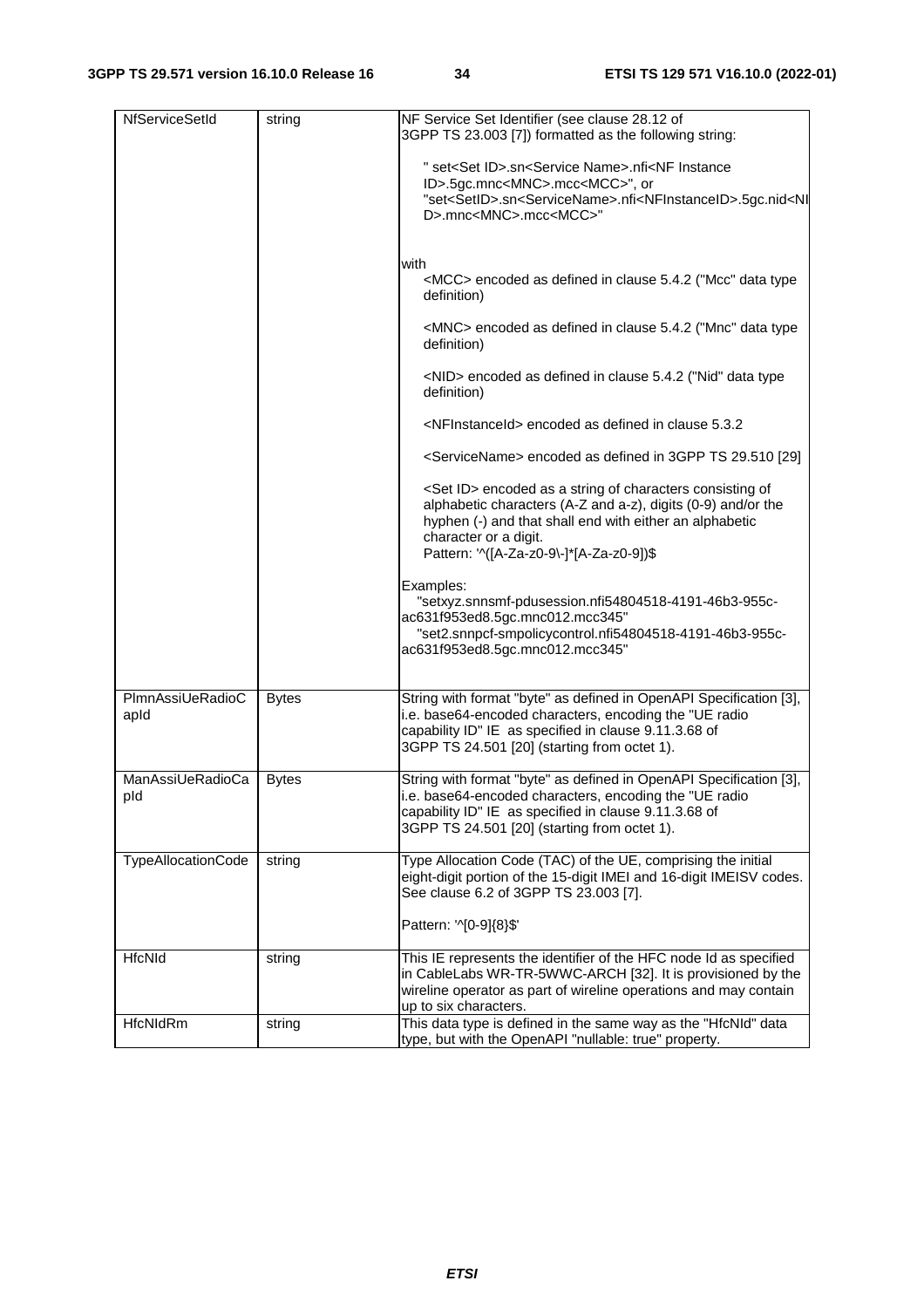| <b>ENbld</b>                                                                                                                                                                                       | string              | This represents the identifier of the eNB ID as specified in<br>clause 9.2.1.37 of 3GPP TS 36.413 [16].<br>The string shall be formatted with following pattern:<br>Pattern: '^('MacroeNB-[A-Fa-f0-9]{5} LMacroeNB-[A-Fa-f0-<br>9]{6} SMacroeNB-[A-Fa-f0-9]{5} HomeeNB-[A-Fa-f0-9]{7})\$'<br>The value of the eNB ID shall be encoded in hexadecimal<br>representation. Each character in the string shall take a value of<br>"0" to "9", "a" to "f" or "A" to "F" and shall represent 4 bits. The<br>padding 0 shall be added to make multiple nibbles, so the most<br>significant character representing the padding 0 if required<br>together with the 4 most significant bits of the eNB ID shall<br>appear first in the string, and the character representing the 4 |  |
|----------------------------------------------------------------------------------------------------------------------------------------------------------------------------------------------------|---------------------|---------------------------------------------------------------------------------------------------------------------------------------------------------------------------------------------------------------------------------------------------------------------------------------------------------------------------------------------------------------------------------------------------------------------------------------------------------------------------------------------------------------------------------------------------------------------------------------------------------------------------------------------------------------------------------------------------------------------------------------------------------------------------|--|
|                                                                                                                                                                                                    |                     | least significant bit of the eNB ID (to form a nibble) shall appear<br>last in the string.<br>Examples:<br>"SMacroeNB-34B89" indicates a Short Macro eNB ID with value<br>0x34B89.                                                                                                                                                                                                                                                                                                                                                                                                                                                                                                                                                                                        |  |
| Gli                                                                                                                                                                                                | <b>Bytes</b>        | Global Line Identifier uniquely identifying the line connecting the<br>5G-BRG or FN-BRG to the 5GS. See clause 28.16.3 of<br>3GPP TS 23.003 [7].                                                                                                                                                                                                                                                                                                                                                                                                                                                                                                                                                                                                                          |  |
|                                                                                                                                                                                                    |                     | This shall be encoded as a string with format "byte" as defined in<br>OpenAPI Specification [3], i.e. base64-encoded characters,<br>representing the GLI value (up to 150 bytes) encoded as<br>specified in BBF WT-470 [37].                                                                                                                                                                                                                                                                                                                                                                                                                                                                                                                                              |  |
| Gci                                                                                                                                                                                                | string              | Global Cable Identifier uniquely identifying the connection<br>between the 5G-CRG or FN-CRG to the 5GS. See clause 28.15.4<br>of 3GPP TS 23.003 [7].                                                                                                                                                                                                                                                                                                                                                                                                                                                                                                                                                                                                                      |  |
|                                                                                                                                                                                                    |                     | This shall be encoded as a string per clause 28.15.4 of<br>3GPP TS 23.003 [7], and compliant with the syntax specified in<br>clause 2.2 of IETF RFC 7542 [126] for the username part of a<br>NAI. The GCI value is specified in CableLabs WR-TR-5WWC-<br>ARCH [32].                                                                                                                                                                                                                                                                                                                                                                                                                                                                                                       |  |
| NOTE:                                                                                                                                                                                              |                     | For a PDN connection established via MME, the PDU Session ID value is set to 64 plus the EPS                                                                                                                                                                                                                                                                                                                                                                                                                                                                                                                                                                                                                                                                              |  |
| bearer ID of the default EPS bearer of the PDN connection; for a PDN connection established via<br>ePDG, the PDU Session ID value is set to 80 plus the EPS bearer ID of the default EPS bearer of |                     |                                                                                                                                                                                                                                                                                                                                                                                                                                                                                                                                                                                                                                                                                                                                                                           |  |
|                                                                                                                                                                                                    | the PDN connection. |                                                                                                                                                                                                                                                                                                                                                                                                                                                                                                                                                                                                                                                                                                                                                                           |  |

### 5.4.3 Enumerations

# 5.4.3.1 Enumeration: AccessType

| <b>Enumeration value</b> | <b>Description</b> |
|--------------------------|--------------------|
| "3GPP ACCESS"            | 3GPP access        |
| "NON 3GPP ACCESS"        | Non-3GPP access    |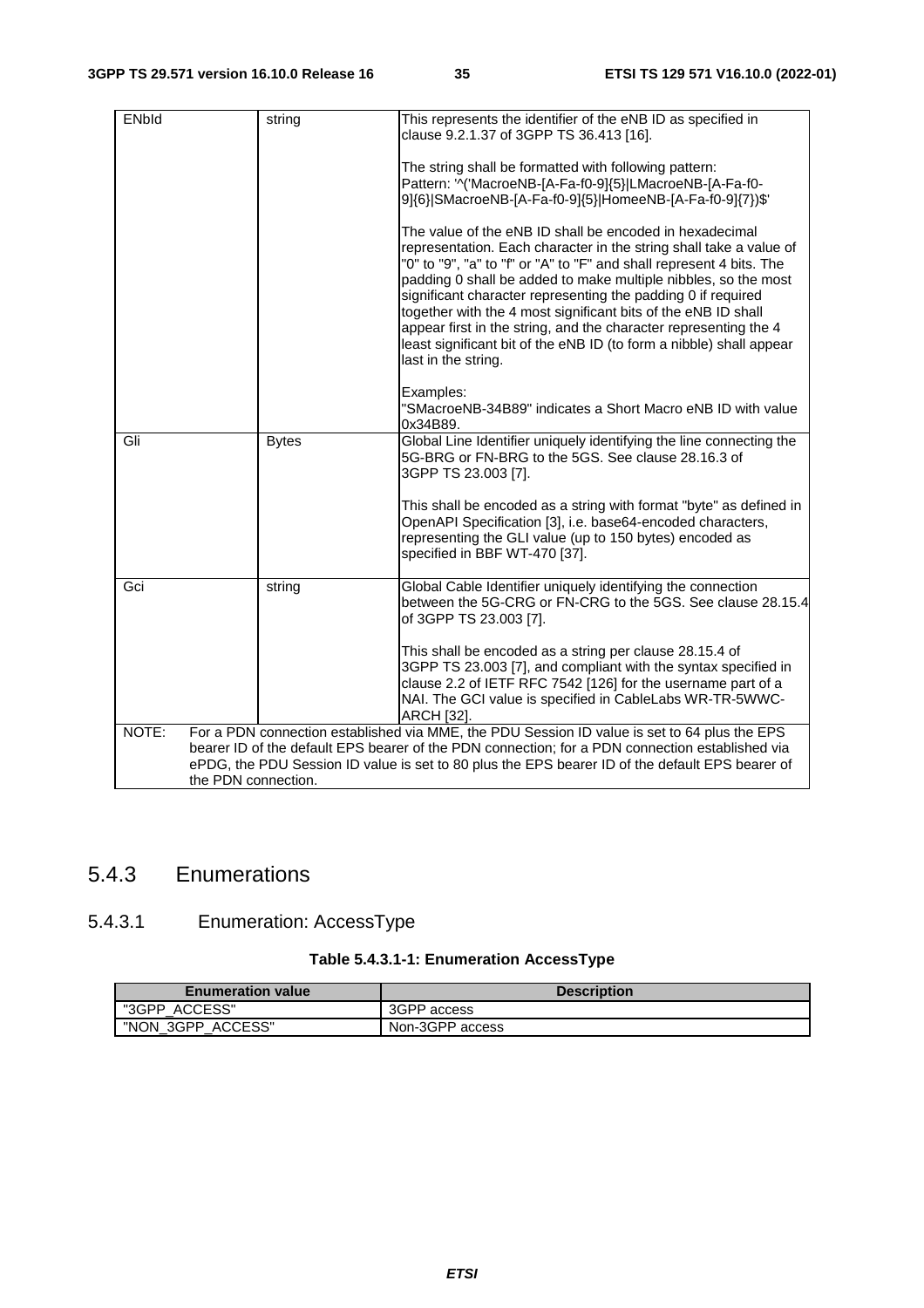# 5.4.3.2 Enumeration: RatType

| <b>Enumeration value</b>                                         | <b>Description</b>                                                                                        |
|------------------------------------------------------------------|-----------------------------------------------------------------------------------------------------------|
| "NR"                                                             | New Radio                                                                                                 |
| "EUTRA"                                                          | (WB) Evolved Universal Terrestrial Radio Access                                                           |
| "WLAN"                                                           | Untrusted Wireless LAN (IEEE 802.11) access                                                               |
| "VIRTUAL"                                                        | Virtual (see NOTE 1)                                                                                      |
| "NBIOT"                                                          | NB IoT                                                                                                    |
| "WIRELINE"                                                       | Wireline access                                                                                           |
| "WIRELINE CABLE"                                                 | Wireline Cable access                                                                                     |
| "WIRELINE BBF"                                                   | Wireline BBF access                                                                                       |
| "LTE-M"                                                          | LTE-M (see NOTE 2)                                                                                        |
| "NR U"                                                           | New Radio in unlicensed bands                                                                             |
| "EUTRA U"                                                        | (WB) Evolved Universal Terrestrial Radio Access in unlicensed                                             |
|                                                                  | bands                                                                                                     |
| "TRUSTED_N3GA"                                                   | Trusted Non-3GPP access                                                                                   |
| "TRUSTED_WLAN"                                                   | Trusted Wireless LAN (IEEE 802.11) access                                                                 |
| "UTRA"                                                           | <b>UMTS Terrestrial Radio Access</b>                                                                      |
| "GERA"                                                           | <b>GSM EDGE Radio Access Network</b>                                                                      |
|                                                                  | NOTE 1: Virtual shall be used if the N3IWF does not know the access technology used for an untrusted non- |
| 3GPP access.                                                     |                                                                                                           |
|                                                                  | NOTE 2: This RAT type value is used only in the Core Network; it shall be used when a Category M UE       |
| using E-UTRA has provided a Category M indication to the NG-RAN. |                                                                                                           |

#### **Table 5.4.3.2-1: Enumeration RatType**

## 5.4.3.3 Enumeration: PduSessionType

The enumeration PduSessionType indicates the type of a PDU session. It shall comply with the provisions defined in table 5.4.3.3-1.

|  |  | Table 5.4.3.3-1: Enumeration PduSessionType |
|--|--|---------------------------------------------|
|--|--|---------------------------------------------|

| <b>Enumeration value</b> | <b>Description</b>                                  |
|--------------------------|-----------------------------------------------------|
| " $IPV4"$                | IPv4                                                |
| "IPV6"                   | IP <sub>v6</sub>                                    |
| "IPV4V6"                 | IPv4v6 (see clause 5.8.2.2.1 of 3GPP TS 23.501 [8]) |
| "UNSTRUCTURED"           | Unstructured                                        |
| "FTHERNET"               | Ethernet                                            |

#### 5.4.3.4 Enumeration: UpIntegrity

The enumeration UpIntegrity indicates whether UP integrity protection is required, preferred or not needed for all the traffic on the PDU Session. It shall comply with the provisions defined in table 5.4.3.4-1.

| Table 5.4.3.4-1: Enumeration UpIntegrity |  |  |
|------------------------------------------|--|--|
|------------------------------------------|--|--|

| <b>Enumeration value</b> | <b>Description</b>                                                  |
|--------------------------|---------------------------------------------------------------------|
| "REQUIRED"               | UP integrity protection shall apply for all the traffic on the PDU  |
|                          | Session.                                                            |
| "PREFERRED"              | UP integrity protection should apply for all the traffic on the PDU |
|                          | Session.                                                            |
| "NOT NEEDED"             | UP integrity protection shall not apply on the PDU Session.         |

## 5.4.3.5 Enumeration: UpConfidentiality

The enumeration UpConfidentiality indicates whether UP confidentiality protection is required, preferred or not needed for all the traffic on the PDU Session. It shall comply with the provisions defined in table 5.4.3.5-1.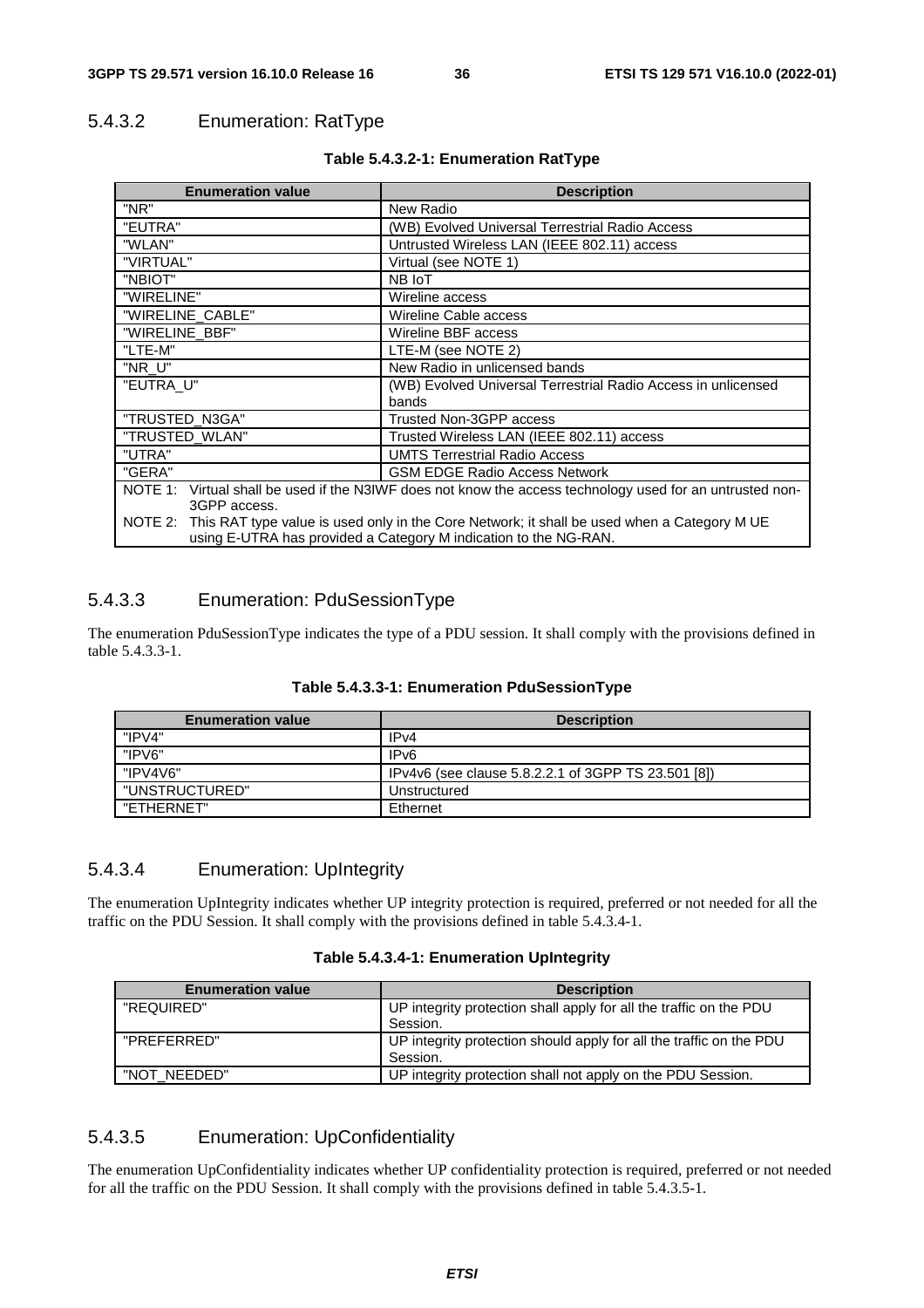| <b>Enumeration value</b> | <b>Description</b>                                                    |
|--------------------------|-----------------------------------------------------------------------|
| "REQUIRED"               | UP confidentiality protection shall apply for all the traffic on the  |
|                          | PDU Session.                                                          |
| "PRFFFRRFD"              | UP confidentiality protection should apply for all the traffic on the |
|                          | PDU Session.                                                          |
| "NOT NEEDED"             | UP confidentiality protection shall not apply on the PDU Session.     |

#### **Table 5.4.3.5-1: Enumeration UpConfidentiality**

## 5.4.3.6 Enumeration: SscMode

The enumeration SscMode represents the service and session continuity mode.

#### **Table 5.4.3.6-1: Enumeration SscMode**

| <b>Enumeration value</b> | <b>Description</b>     |
|--------------------------|------------------------|
| "SSC MODE 1"             | see 3GPP TS 23.501 [8] |
| "SSC MODE 2"             | see 3GPP TS 23.501 [8] |
| "SSC MODE 3"             | see 3GPP TS 23.501 [8] |

## 5.4.3.7 Enumeration: DnaiChangeType

The enumeration DnaiChangeType represents the type of a DNAI change. A NF service consumer may subscribe to "EARLY", "LATE" or "EARLY\_LATE" types of DNAI change. The types of observed DNAI change the SMF may notify are "EARLY" or "LATE". The DnaiChangeType data type shall comply with the provisions defined in table 5.4.3.7-1.

| <b>Enumeration value</b> | <b>Description</b>                                                                                                                           | Applicability |
|--------------------------|----------------------------------------------------------------------------------------------------------------------------------------------|---------------|
| EARLY                    | Early notification of UP path reconfiguration.                                                                                               |               |
| EARLY_LATE               | Early and late notification of UP path reconfiguration.<br>This value shall only be present in the subscription to<br>the DNAI change event. |               |
| <b>LATE</b>              | Late notification of UP path reconfiguration.                                                                                                |               |

### 5.4.3.8 Enumeration: RestrictionType

#### **Table 5.4.3.8-1: Enumeration RestrictionType**

| <b>Enumeration value</b> | <b>Description</b>                               |
|--------------------------|--------------------------------------------------|
| "ALLOWED AREAS"          | This value indicates that areas are allowed.     |
| "NOT ALLOWED AREAS"      | This value indicates that areas are not allowed. |

## 5.4.3.9 Enumeration: CoreNetworkType

#### **Table 5.4.3.9-1: Enumeration CoreNetworkType**

| <b>Enumeration value</b> | <b>Description</b>  |
|--------------------------|---------------------|
| "5GC"                    | 5G Core             |
| "EPC"                    | Evolved Packet Core |

## 5.4.3.10 Enumeration: AccessTypeRm

This enumeration is defined in the same way as the "AccessType" enumeration, but with the OpenAPI "nullable: true" property.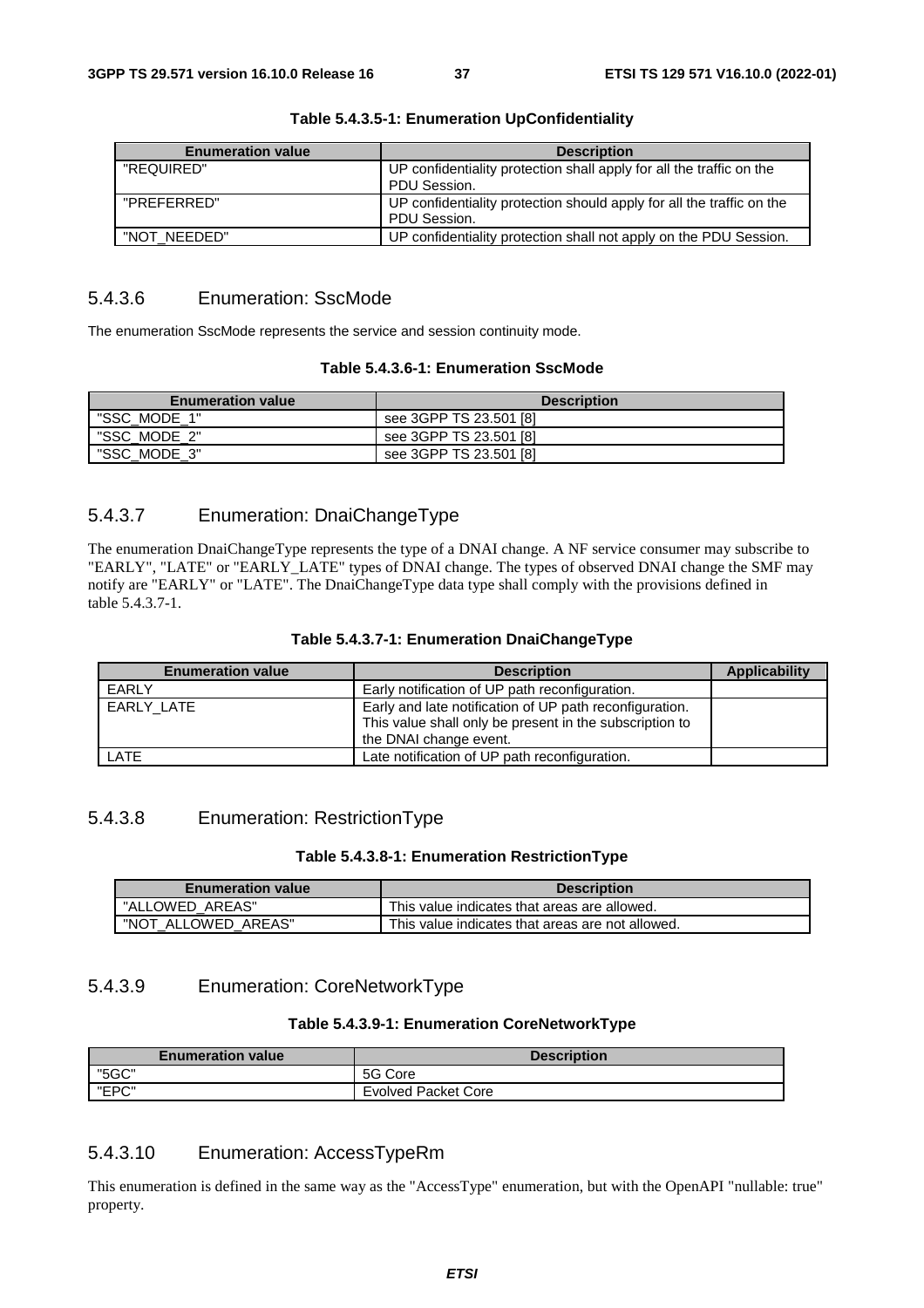## 5.4.3.11 Enumeration: RatTypeRm

This enumeration is defined in the same way as the "RatType" enumeration, but with the OpenAPI "nullable: true" property.

## 5.4.3.12 Enumeration: PduSessionTypeRm

This enumeration is defined in the same way as the "PduSessionType" enumeration, but with the OpenAPI "nullable: true" property.

## 5.4.3.13 Enumeration: UpIntegrityRm

This enumeration is defined in the same way as the "UpIntegrity" enumeration, but with the OpenAPI "nullable: true" property.

## 5.4.3.14 Enumeration: UpConfidentialityRm

This enumeration is defined in the same way as the "UpConfidentiality" enumeration, but with the OpenAPI "nullable: true" property.

## 5.4.3.15 Enumeration: SscModeRm

This data type is defined in the same way as the "SscMode" enumeration, but with the OpenAPI "nullable: true" property.

## 5.4.3.17 Enumeration: DnaiChangeTypeRm

This data type is defined in the same way as the "DnaiChangeType" enumeration, but with the OpenAPI "nullable: true" property.

## 5.4.3.18 Enumeration: RestrictionTypeRm

This data type is defined in the same way as the "RestrictionType" enumeration, but with the OpenAPI "nullable: true" property.

## 5.4.3.19 Enumeration: CoreNetworkType

This data type is defined in the same way as the "CoreNetworkType" enumeration, but with the OpenAPI "nullable: true" property.

## 5.4.3.20 Enumeration: PresenceState

| <b>Enumeration value</b> | <b>Description</b>                                                                  |
|--------------------------|-------------------------------------------------------------------------------------|
| "IN AREA"                | Indicates that the UE is inside or enters the presence reporting<br>area.           |
| "OUT OF AREA"            | Indicates that the UE is outside or leaves the presence<br>reporting area.          |
| "UNKNOWN"                | Indicates it is unknown whether the UE is in the presence<br>reporting area or not. |
| "INACTIVE"               | Indicates that the presence reporting area is inactive in the<br>serving node.      |

#### **Table 5.4.3.20-1: Enumeration PresenceState**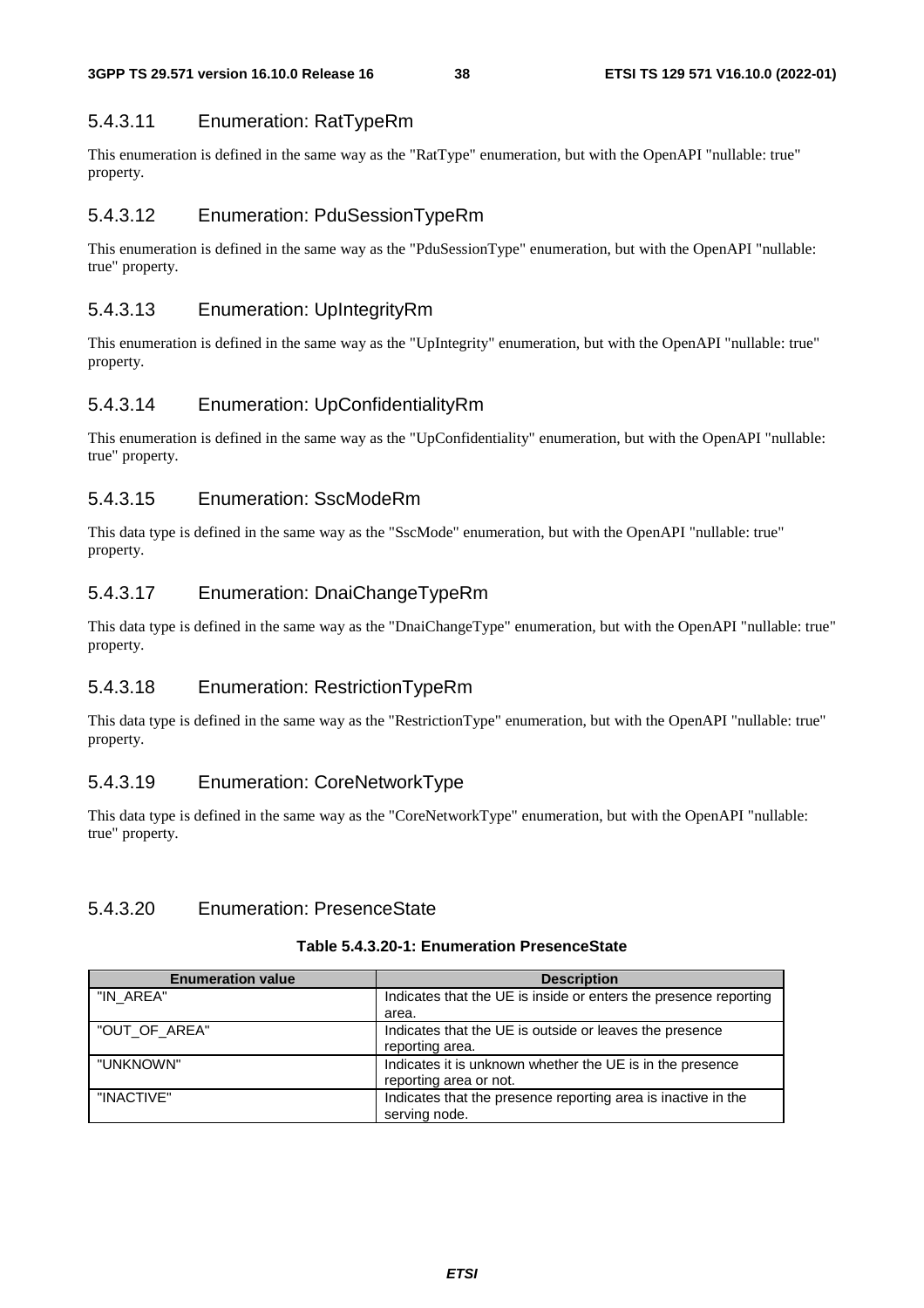### 5.4.3.21 Enumeration: StationaryIndication

#### **Table 5.4.3.21-1: Enumeration StationaryIndication**

| <b>Enumeration value</b> | <b>Description</b>              |  |
|--------------------------|---------------------------------|--|
| "STATIONARY"             | Identifies the UE is stationary |  |
| "MOBILE"                 | Identifies the UE is mobile     |  |

#### 5.4.3.22 Enumeration: StationaryIndicationRm

This enumeration is defined in the same way as the "StationaryIndication" enumeration, but with the OpenAPI "nullable: true" property.

#### 5.4.3.23 Enumeration: ScheduledCommunicationType

#### **Table 5.4.3.23-1: Enumeration ScheduledCommunicationType**

| <b>Enumeration value</b> | <b>Description</b>    |
|--------------------------|-----------------------|
| "DOWNLINK ONLY"          | Downlink only         |
| "UPLINK ONLY"            | Uplink onlv           |
| "BIDIRECTIONAL"          | <b>Bi-directional</b> |

#### 5.4.3.24 Enumeration: ScheduledCommunicationTypeRm

This enumeration is defined in the same way as the "ScheduledCommunicationType" enumeration, but with the OpenAPI "nullable: true" property.

## 5.4.3.25 Enumeration: TrafficProfile

|  | Table 5.4.3.25-1: Enumeration TrafficProfile |
|--|----------------------------------------------|
|--|----------------------------------------------|

| <b>Enumeration value</b> | <b>Description</b>                                             |  |  |
|--------------------------|----------------------------------------------------------------|--|--|
| "SINGLE TRANS UL"        | Uplink single packet transmission.                             |  |  |
| "SINGLE_TRANS_DL"        | Downlink single packet transmission.                           |  |  |
| "DUAL_TRANS_UL_FIRST"    | Dual packet transmission, firstly uplink packet transmission   |  |  |
|                          | with subsequent downlink packet transmission.                  |  |  |
| "DUAL_TRANS_DL_FIRST"    | Dual packet transmission, firstly downlink packet transmission |  |  |
|                          | with subsequent uplink packet transmission.                    |  |  |
| "MULTI TRANS"            | Multiple packet transmission.                                  |  |  |

## 5.4.3.26 Enumeration: TrafficProfileRm

This enumeration is defined in the same way as the "TrafficProfile" enumeration, but with the OpenAPI "nullable: true" property.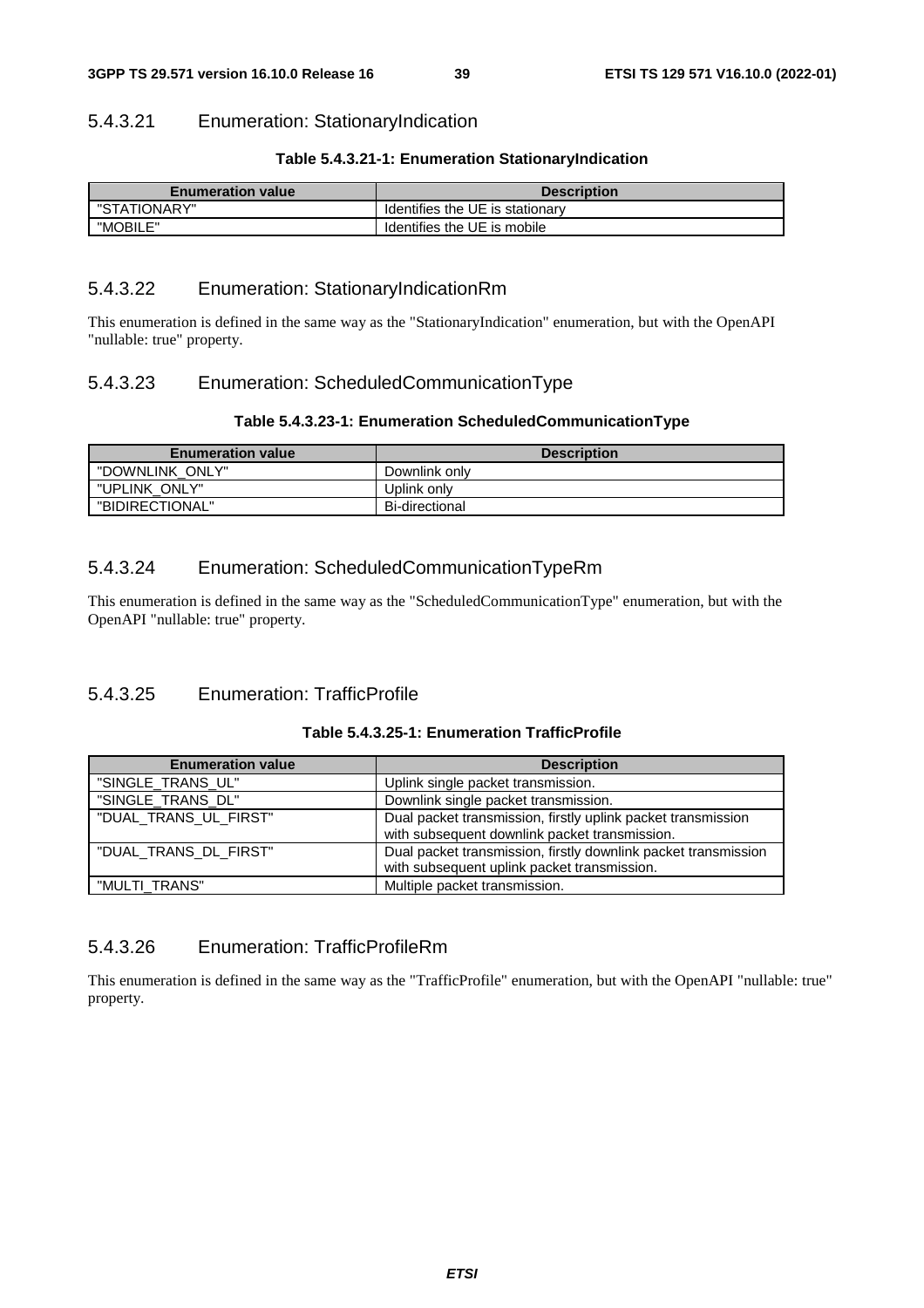# 5.4.3.27 Enumeration: LcsServiceAuth

## **Table 5.4.3.27-1: Enumeration LcsServiceAuth**

| <b>Enumeration value</b>                | <b>Description</b>                                                                         |
|-----------------------------------------|--------------------------------------------------------------------------------------------|
| "LOCATION_ALLOWED_WITH_NOTIFICATION"    | Location allowed with notification                                                         |
| "LOCATION_ALLOWED_WITHOUT_NOTIFICATION" | Location allowed without notification                                                      |
| "LOCATION_ALLOWED_WITHOUT_RESPONSE"     | Location with notification and privacy verification;<br>location allowed if no response    |
| "LOCATION_RESTRICTED_WITHOUT_RESPONSE"  | Location with notification and privacy verification;<br>location restricted if no response |
| "NOTIFICATION_ONLY"                     | Notification only                                                                          |
| "NOTIFICATION_AND_VERIFICATION_ONLY"    | Notification and privacy verification only                                                 |

## 5.4.3.28 Enumeration: UeAuth

## **Table 5.4.3.28-1: Enumeration UeAuth**

| <b>Enumeration value</b> | <b>Description</b>                       |
|--------------------------|------------------------------------------|
| "AUTHORIZED"             | Indicates that the UE is authorized.     |
| "NOT AUTHORIZED"         | Indicates that the UE is not authorized. |

# 5.4.3.29 Enumeration: DlDataDeliveryStatus

## **Table 5.4.3.29-1: Enumeration DddStatus**

| <b>Enumeration value</b> | <b>Description</b>                                                                                                                                                                                                                                        |
|--------------------------|-----------------------------------------------------------------------------------------------------------------------------------------------------------------------------------------------------------------------------------------------------------|
| "BUFFERED"               | The first downlink data is buffered with extended buffering<br>matching the source of the downlink traffic.                                                                                                                                               |
| "TRANSMITTED"            | The first downlink data matching the source of the downlink<br>traffic is transmitted after previous buffering or discarding of<br>corresponding packet(s) because the UE of the PDU Session<br>becomes ACTIVE, and buffered data can be delivered to UE. |
| "DISCARDED"              | The first downlink data matching the source of the downlink<br>traffic is discarded because the Extended Buffering time, as<br>determined by the SMF, expires or the amount of downlink<br>data to be buffered is exceeded.                               |

# 5.4.3.30 Enumeration: DlDataDeliveryStatusRm

This enumeration is defined in the same way as the "DlDataDeliveryStatus" enumeration, but with the OpenAPI "nullable: true" property.

5.4.3.31 Void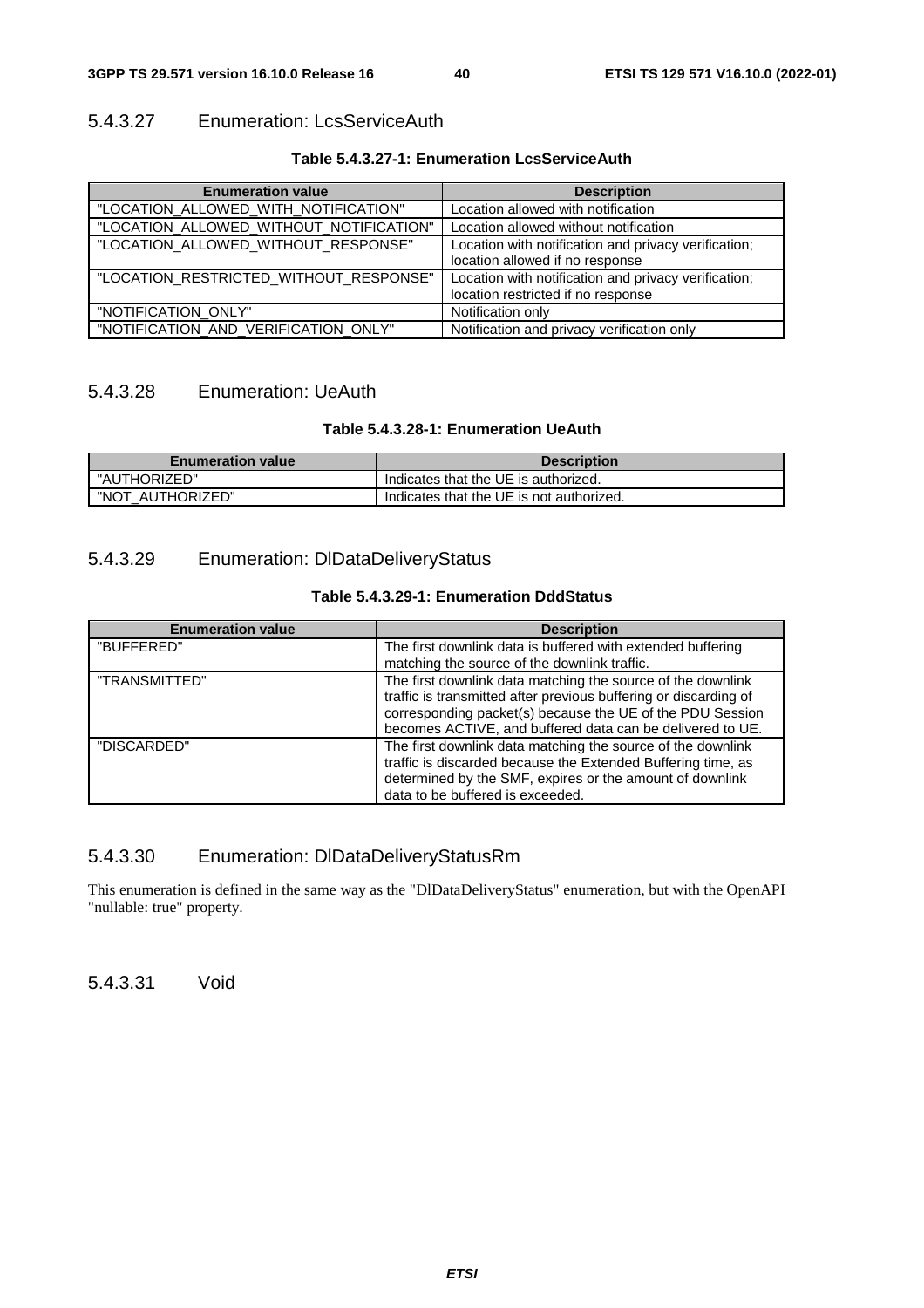## 5.4.3.32 Enumeration: AuthStatus

#### **Table 5.4.3.32-1: Enumeration AuthStatus**

| <b>Enumeration value</b> | <b>Description</b>                                       |
|--------------------------|----------------------------------------------------------|
| "EAP SUCCESS"            | The NSSAA status is EAP-Success.                         |
| "EAP FAILURE"            | The NSSAA status is EAP-Failure.                         |
| "PENDING"                | The NSSAA status is Pending, i.e. the NSSAA procedure is |
|                          | ongoing.                                                 |

## 5.4.3.33 Enumeration: LineType

### **Table 5.4.3.33-1: Enumeration LineType**

| <b>Enumeration value</b> | <b>Description</b> |
|--------------------------|--------------------|
| "DSL"                    | <b>DSL</b> line    |
| "PON"                    | PON line           |

## 5.4.3.34 Enumeration: LineTypeRm

This enumeration is defined in the same way as the "LineType" enumeration, but with the OpenAPI "nullable: true" property.

## 5.4.3.35 Enumeration: LineType

#### **Table 5.4.3.35-1: Enumeration LineType**

| <b>Enumeration value</b> | <b>Description</b> |
|--------------------------|--------------------|
| "DSL"                    | <b>DSL</b> line    |
| "PON"                    | PON line           |

## 5.4.3.36 Enumeration: LineTypeRm

This enumeration is defined in the same way as the "LineType" enumeration, but with the OpenAPI "nullable: true" property.

## 5.4.3.37 Enumeration: TransportProtocol

#### **Table 5.4.3.37-1: Enumeration TransportProtocol**

| <b>Enumeration value</b> | <b>Description</b>            |  |
|--------------------------|-------------------------------|--|
| "UDP"                    | User Datagram Protocol        |  |
| "TCP"                    | Transmission Control Protocol |  |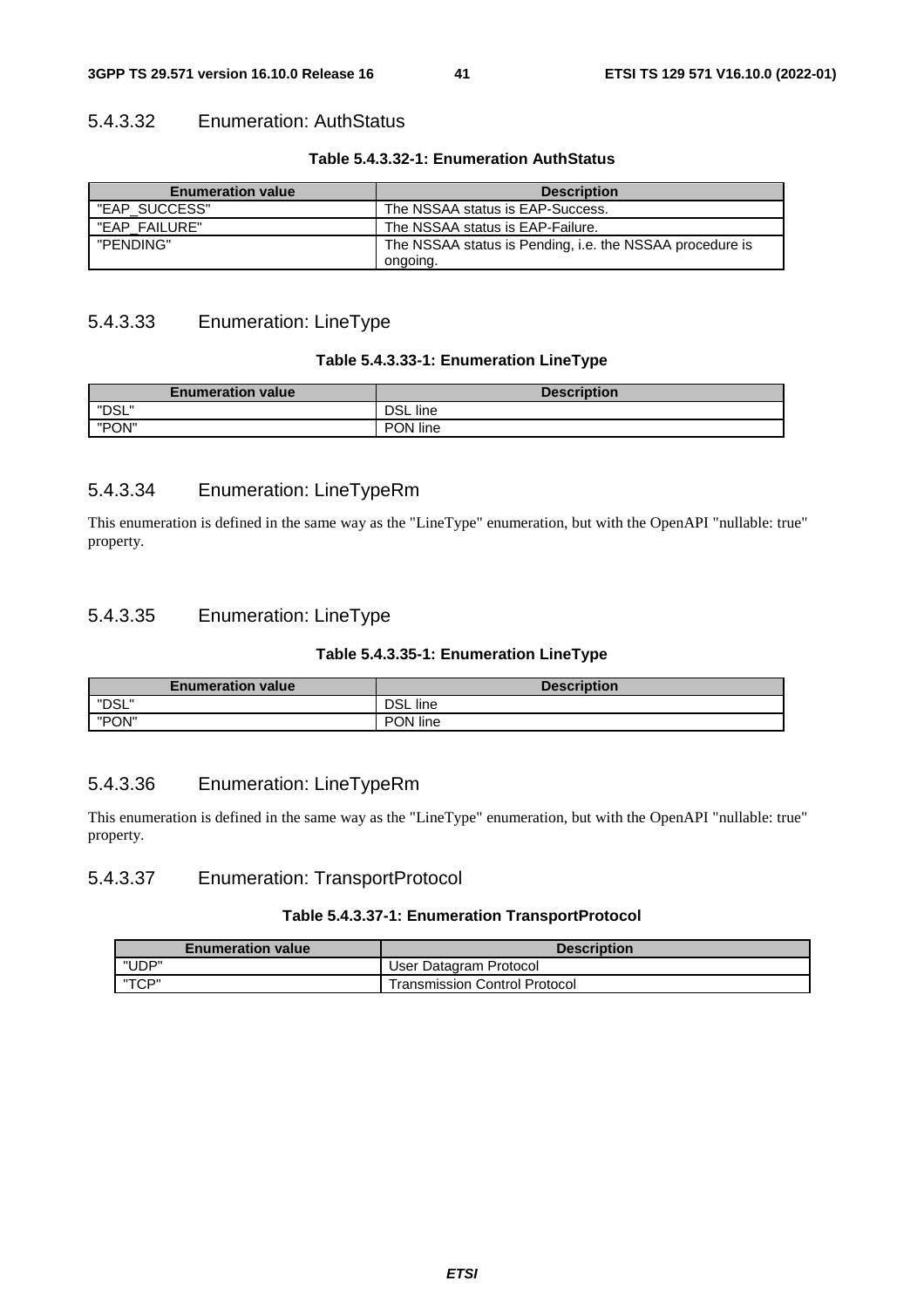# 5.4.4 Structured Data Types

## 5.4.4.1 Type: SubscribedDefaultQos

#### **Table 5.4.4.1-1: Definition of type SubscribedDefaultQos**

| <b>Attribute name</b> | Data type        | E | <b>Cardinality</b> | <b>Description</b>                               |
|-----------------------|------------------|---|--------------------|--------------------------------------------------|
| 5qi                   | 5Qi              | М |                    | Default 5G QoS identifier see                    |
|                       |                  |   |                    | 3GPP TS 23.501 [8] clause 5.7.2.7.               |
| arp                   | Arp              | М |                    | Default Allocation and Retention Priority see    |
|                       |                  |   |                    | 3GPP TS23.501 [8] clause 5.7.2.7.                |
| priorityLevel         | 5QiPriorityLevel | Ω | 10.1               | Defines the 5QI Priority Level.                  |
|                       |                  |   |                    | When present, it contains the 5QI Priority Level |
|                       |                  |   |                    | value that overrides the standardized or pre-    |
|                       |                  |   |                    | configured value as described in                 |
|                       |                  |   |                    | 3GPP TS 23.501 [8].                              |

# 5.4.4.2 Type: Snssai

| <b>Attribute name</b> | Data type | P       | <b>Cardinality</b> | <b>Description</b>                                                                                                                                                                                                                                                                                                                                                                                                                                                                                                                                                                                                                                                                                            |
|-----------------------|-----------|---------|--------------------|---------------------------------------------------------------------------------------------------------------------------------------------------------------------------------------------------------------------------------------------------------------------------------------------------------------------------------------------------------------------------------------------------------------------------------------------------------------------------------------------------------------------------------------------------------------------------------------------------------------------------------------------------------------------------------------------------------------|
| lsst                  | Uinteger  | м       |                    | Unsigned integer, within the range 0 to 255,<br>representing the Slice/Service Type. It indicates the<br>expected Network Slice behaviour in terms of<br>features and services.<br>Values 0 to 127 correspond to the standardized SST<br>range. Values 128 to 255 correspond to the<br>Operator-specific range. See clause 28.4.2 of<br>3GPP TS 23.003 [7].<br>Standardized values are defined in clause 5.15.2.2<br>of 3GPP TS 23.501 [8].                                                                                                                                                                                                                                                                   |
| lsd                   | string    | $\circ$ | 0.1                | 3-octet string, representing the Slice Differentiator, in<br>hexadecimal representation. Each character in the<br>string shall take a value of "0" to "9", "a" to "f" or "A"<br>to "F" and shall represent 4 bits. The most significant<br>character representing the 4 most significant bits of<br>the SD shall appear first in the string, and the<br>character representing the 4 least significant bit of<br>the SD shall appear last in the string.<br>This is an optional parameter that complements the<br>Slice/Service type(s) to allow to differentiate<br>amongst multiple Network Slices of the same<br>Slice/Service type. This IE shall be absent if no SD<br>value is associated with the SST. |
|                       |           |         |                    | Pattern: '^[A-Fa-f0-9]{6}\$'                                                                                                                                                                                                                                                                                                                                                                                                                                                                                                                                                                                                                                                                                  |

**Table 5.4.4.2-1: Definition of type Snssai** 

When Snssai needs to be converted to string (e.g. when used in maps as key), the string shall be composed of one to three digits "sst" optionally followed by "-" and 6 hexadecimal digits "sd", and shall match the following pattern:

^([0-9]|[1-9][0-9]|1[0-9][0-9]|2([0-4][0-9]|5[0-5]))(-[A-Fa-f0-9]{6})?\$

Example 1: "255-19CDE0"

Example 2: "29"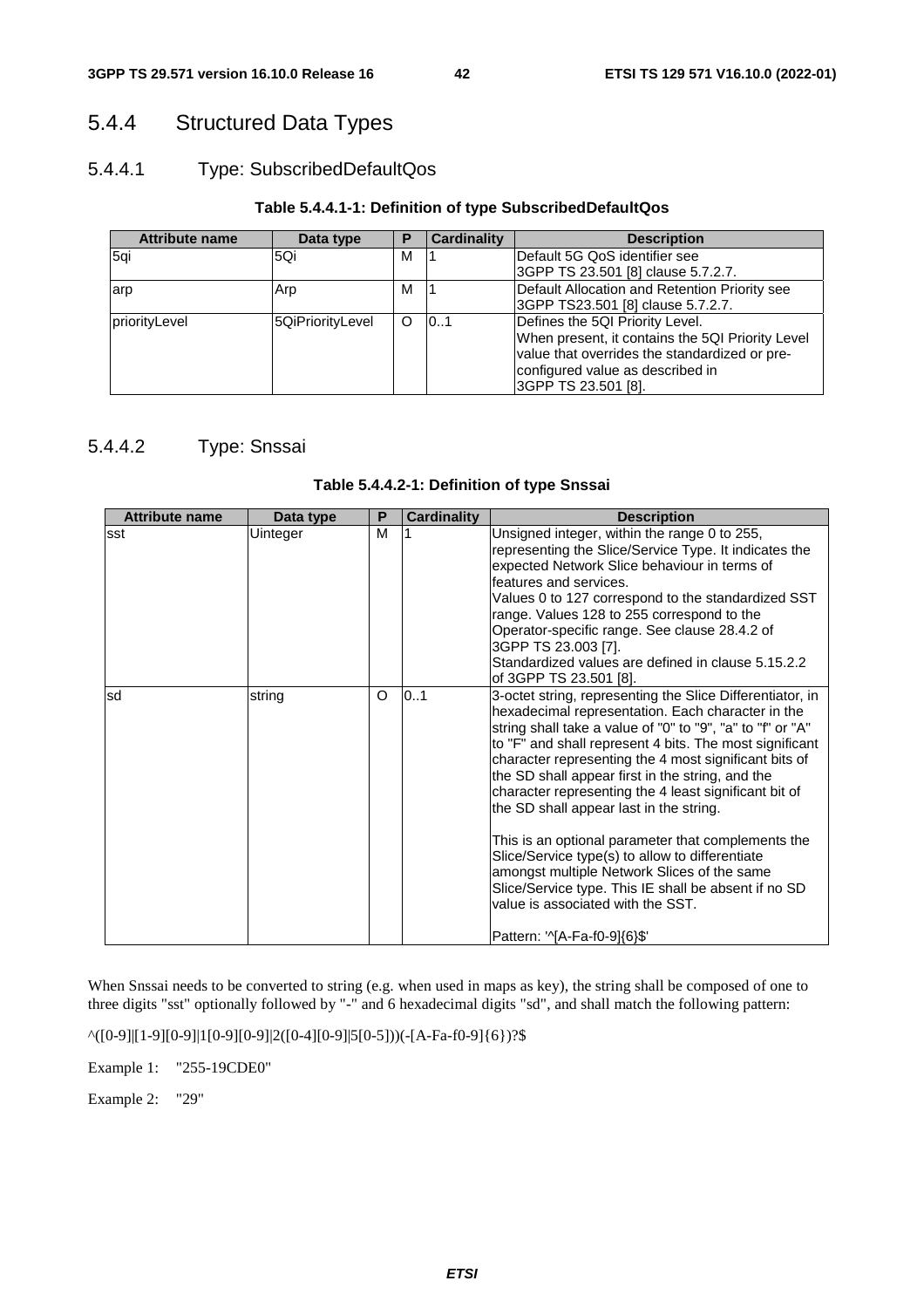#### 5.4.4.3 Type: PlmnId

**Table 5.4.4.3-1: Definition of type PlmnId** 

| <b>Attribute name</b> | Data type   |   | <b>Cardinality</b> | <b>Description</b>  |
|-----------------------|-------------|---|--------------------|---------------------|
| <b>Imcc</b>           | <b>IMcc</b> | M |                    | Mobile Country Code |
| mnc                   | <b>IMnc</b> | M |                    | Mobile Network Code |

When PlmnId needs to be converted to string (e.g. when used in maps as key), the string shall be composed of three digits "mcc" followed by "-" and two or three digits "mnc", and shall match the following pattern:

 $^{\wedge}[0-9]\{3\}$ -[0-9] $\{2,3\}$ \$

Example 1: "262-01"

Example 2: "302-720"

### 5.4.4.4 Type: Tai

**Table 5.4.4.4-1: Definition of type Tai** 

| Attribute name | Data type | E | Cardinality | <b>Description</b>                                                                                                                                     |
|----------------|-----------|---|-------------|--------------------------------------------------------------------------------------------------------------------------------------------------------|
| plmnld         | Pimnid    | м |             | <b>PLMN Identity</b>                                                                                                                                   |
| tac            | Tac       | М |             | Tracking Area Code                                                                                                                                     |
| Inid           | Nid       |   | 101         | Network Identifier, shall be present in case of SNPN,<br>Plmnld together with Nid<br>indicates the identity of the SNPN to which the TA<br>belongs to. |

NOTE: The "nid" attribute is used to convey the Network Identifier (NID) of the SNPN as part of the "Tai" JSON object data type definition; this is a protocol aspect that does not imply any change on the system-wide definition of the TAI, as described in 3GPP 23.003 [7].

### 5.4.4.5 Type: Ecgi

| Table 5.4.4.5-1: Definition of type Ecgi |  |  |  |  |  |  |  |
|------------------------------------------|--|--|--|--|--|--|--|
|------------------------------------------|--|--|--|--|--|--|--|

| Attribute name | Data type   |   | Cardinalitv | <b>Description</b>           |
|----------------|-------------|---|-------------|------------------------------|
| plmnld         | Pimnid      | м |             | <b>PLMN</b> Identity         |
| leutraCellId   | EutraCellId | M |             | <b>IE-UTRA Cell Identity</b> |
| nid            | Nid         |   | 0           | Network Identifier           |

NOTE: The "nid" attribute is used to convey the Network Identifier (NID) of the SNPN as part of the "Ecgi" JSON object data type definition; this is a protocol aspect that does not imply any change on the systemwide definition of the ECGI, as described in 3GPP 23.003 [7].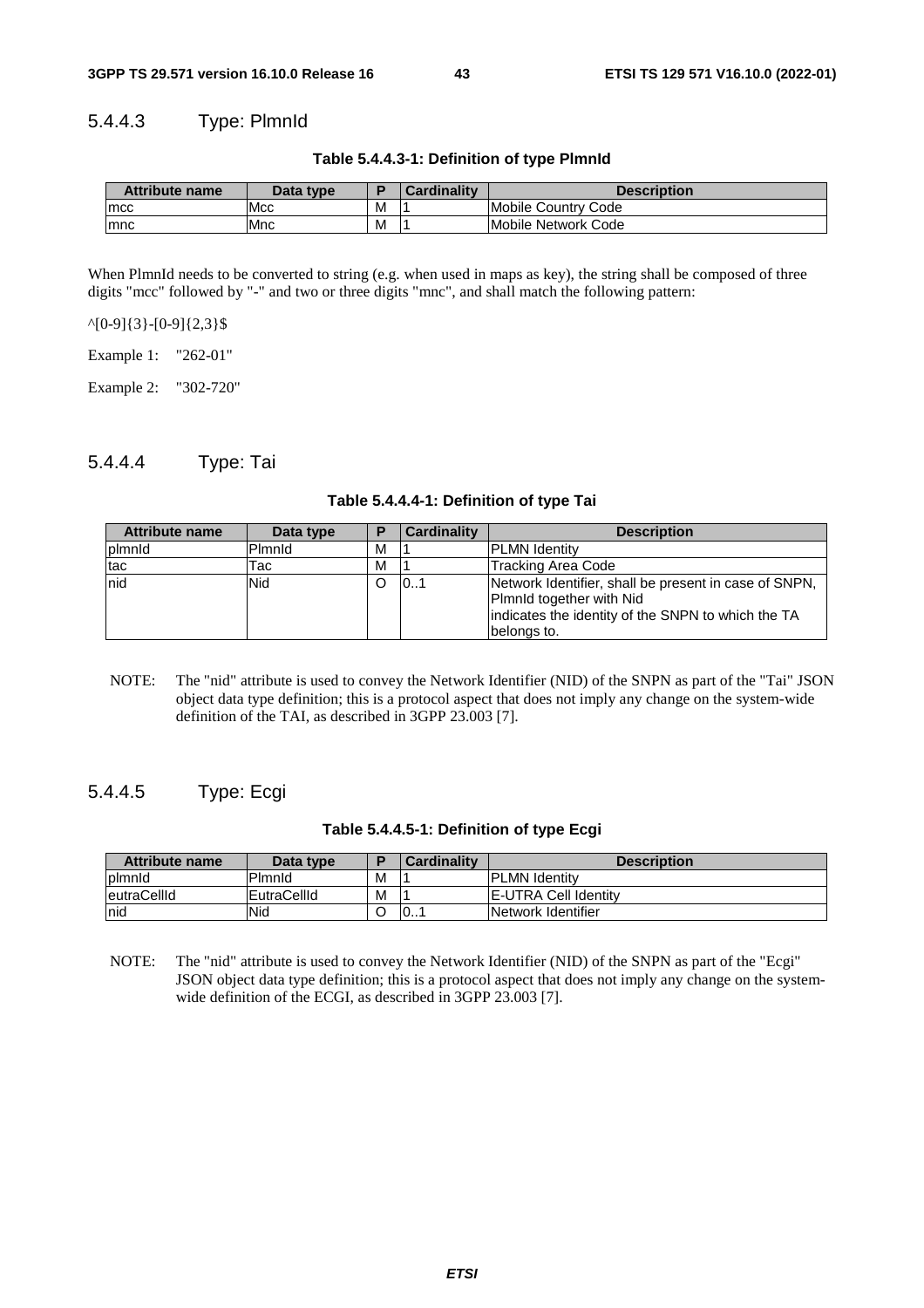## 5.4.4.6 Type: Ncgi

| <b>Attribute name</b> | Data type       |   | <b>Cardinality</b> | <b>Description</b>                                                                                                                                       |
|-----------------------|-----------------|---|--------------------|----------------------------------------------------------------------------------------------------------------------------------------------------------|
| plmnld                | Pimnid          | м |                    | <b>IPLMN Identity</b>                                                                                                                                    |
| nrCellId              | <b>NrCellId</b> | М |                    | <b>INR Cell Identity</b>                                                                                                                                 |
| nid                   | <b>Nid</b>      |   | $\overline{0}$     | Network Identifier, shall be present in case of SNPN,<br>Plmnld together with Nid indicates the identity of the<br>SNPN to which the NR cell belongs to. |

**Table 5.4.4.6-1: Definition of type Ncgi** 

NOTE: The "nid" attribute is used to convey the Network Identifier (NID) of the SNPN as part of the "Ncgi" JSON object data type definition; this is a protocol aspect that does not imply any change on the systemwide definition of the NCGI, as described in 3GPP 23.003 [7].

## 5.4.4.7 Type: UserLocation

| <b>Attribute name</b>                                                                                    | Data type     | D              | <b>Cardinality</b> | <b>Description</b>                        |  |  |
|----------------------------------------------------------------------------------------------------------|---------------|----------------|--------------------|-------------------------------------------|--|--|
| eutraLocation                                                                                            | EutraLocation | C              | 0.1                | E-UTRA user location (see NOTE).          |  |  |
| nrLocation                                                                                               | NrLocation    | C.             | 101                | NR user location (see NOTE).              |  |  |
| n3gaLocation                                                                                             | N3gaLocation  | C.             | 101                | Non-3GPP access user location (see NOTE). |  |  |
| utraLocation                                                                                             | UtraLocation  | $\overline{C}$ | 0.1                | UTRAN access user location (see NOTE).    |  |  |
| geraLocation                                                                                             | GeraLocation  | $\overline{C}$ | 0.1                | GERAN access user location (see NOTE).    |  |  |
| NOTE:<br>At least one of eutraLocation, nrLocation, n3gaLocation, utraLocation and geraLocation shall be |               |                |                    |                                           |  |  |
| present. Several of them may be present.                                                                 |               |                |                    |                                           |  |  |

#### **Table 5.4.4.7-1: Definition of type UserLocation**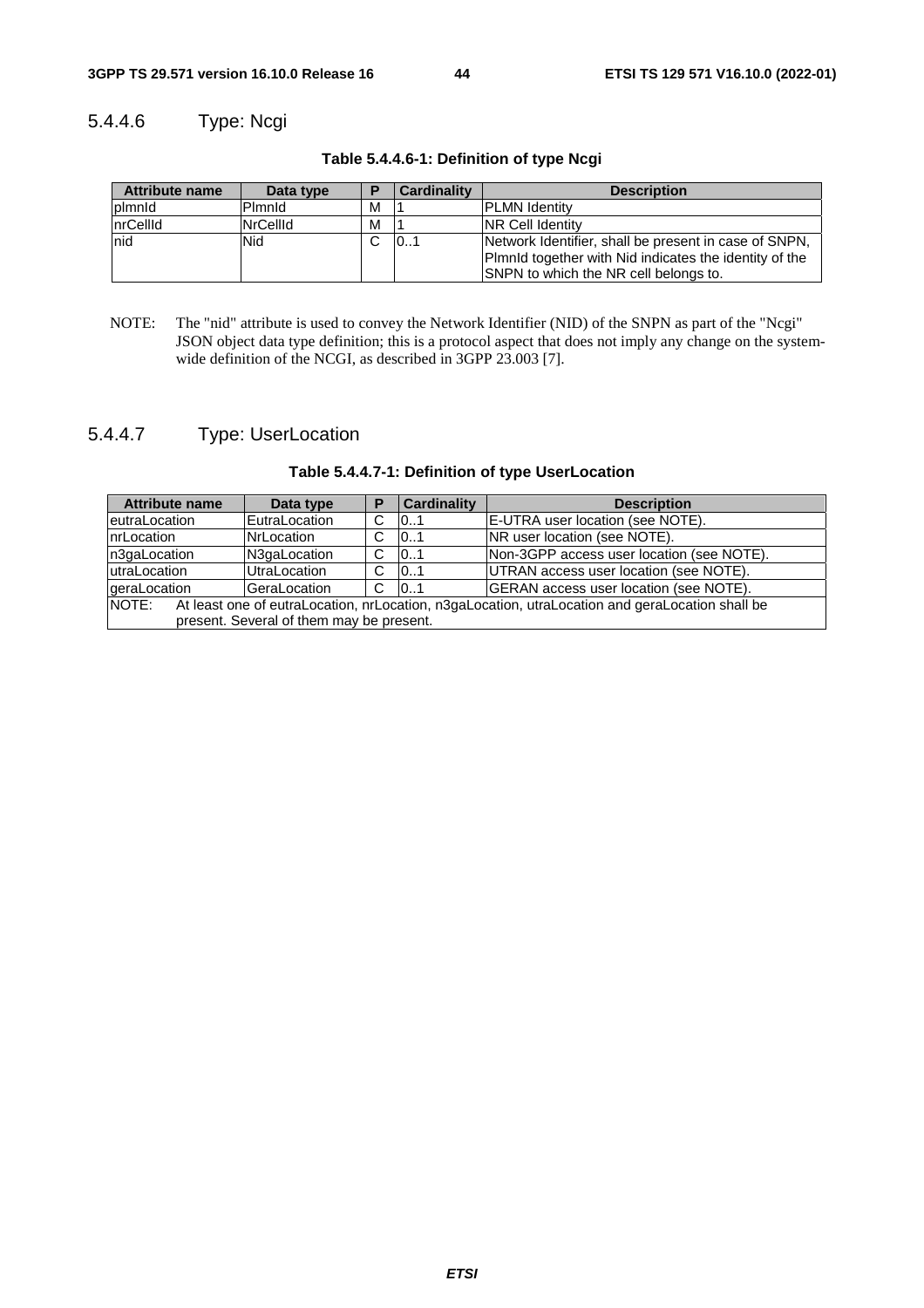# 5.4.4.8 Type: EutraLocation

| <b>Attribute name</b> | Data type           | P       | <b>Cardinality</b> | <b>Description</b>                                                                                                                                       |
|-----------------------|---------------------|---------|--------------------|----------------------------------------------------------------------------------------------------------------------------------------------------------|
| tai                   | Tai                 | м       | 1                  | <b>Tracking Area Identity.</b><br>The TAC of the TAI shall be set to one reserved                                                                        |
|                       |                     |         |                    | value (e.g. 0x0000, see clause 19.4.2.3 of                                                                                                               |
|                       |                     |         |                    | 3GPP TS 23.003 [7]) if the TAI information is not                                                                                                        |
|                       |                     |         |                    | available.                                                                                                                                               |
| ignoreTai             | boolean             | O       | 0.1                | This flag when present shall indicate that the Tai                                                                                                       |
|                       |                     |         |                    | shall be ignored.                                                                                                                                        |
|                       |                     |         |                    | When present, it shall be set as follows:                                                                                                                |
|                       |                     |         |                    | - true: tai shall be ignored.                                                                                                                            |
|                       |                     |         |                    | - false (default): tai shall not be ignored.                                                                                                             |
| ecgi                  | Ecgi                | M       | 1                  | E-UTRA Cell Identity                                                                                                                                     |
| ignoreEcgi            | boolean             | O       | 0.1                | This flag when present shall indicate that the Ecgi<br>shall be ignored.                                                                                 |
|                       |                     |         |                    | When present, it shall be set as follows:                                                                                                                |
|                       |                     |         |                    | - true: ecgi shall be ignored.                                                                                                                           |
|                       |                     |         |                    | - false (default): ecgi shall not be ignored.                                                                                                            |
| ageOfLocationInform   | integer             | O       | 0 <sub>1</sub>     | The value represents the elapsed time in minutes                                                                                                         |
| ation                 |                     |         |                    | since the last network contact of the mobile station.                                                                                                    |
|                       |                     |         |                    | Value "0" indicates that the location information was                                                                                                    |
|                       |                     |         |                    | obtained after a successful paging procedure for                                                                                                         |
|                       |                     |         |                    | Active Location Retrieval when the UE is in idle                                                                                                         |
|                       |                     |         |                    | mode or after a successful NG-RAN location                                                                                                               |
|                       |                     |         |                    | reporting procedure with the eNB when the UE is in                                                                                                       |
|                       |                     |         |                    | connected mode.                                                                                                                                          |
|                       |                     |         |                    | Any other value than "0" indicates that the location                                                                                                     |
|                       |                     |         |                    | information is the last known one.                                                                                                                       |
|                       |                     |         |                    | See 3GPP TS 29.002 [21] clause 17.7.8.                                                                                                                   |
| ueLocationTimestam    | <b>DateTime</b>     | O       | 0.1                | The value represents the UTC time when the                                                                                                               |
| р                     |                     |         |                    | UeLocation information was acquired.                                                                                                                     |
| geographicalInformat  | string              | O       | 01                 | Refer to geographical Information.                                                                                                                       |
| ion                   |                     |         |                    | See 3GPP TS 23.032 [23] clause 7.3.2. Only the                                                                                                           |
|                       |                     |         |                    | description of an ellipsoid point with uncertainty circle                                                                                                |
|                       |                     |         |                    | is allowed to be used.                                                                                                                                   |
|                       |                     |         |                    | Allowed characters are 0-9 and A-F;                                                                                                                      |
| geodeticInformation   | string              | O       | 0.1                | Refers to Calling Geodetic Location.                                                                                                                     |
|                       |                     |         |                    | See ITU-T Recommendation Q.763 (1999) [24]                                                                                                               |
|                       |                     |         |                    | clause 3.88.2. Only the description of an ellipsoid                                                                                                      |
|                       |                     |         |                    | point with uncertainty circle is allowed to be used.                                                                                                     |
|                       |                     |         | 0.1                | Allowed characters are 0-9 and A-F.                                                                                                                      |
| globalNgenbld         | GlobalRanNodel      | O       |                    | It indicates the global identity of the ng-eNodeB in                                                                                                     |
|                       | d                   |         |                    | which the UE is currently located.                                                                                                                       |
|                       |                     | $\circ$ |                    | See 3GPP TS 38.413 [11] clause 9.3.1.8.                                                                                                                  |
| globalENbld           | GlobalRanNodel<br>d |         | 0.1                | It indicates the global identity of the eNodeB in which                                                                                                  |
|                       |                     |         |                    | the UE is currently located.                                                                                                                             |
| NOTE:                 |                     |         |                    | See 3GPP TS 36.413 [16] clause 9.2.1.37.<br>Either the "globalNgenbld" attribute or the "globalENbld" attribute shall be included in the "EutraLocation" |
|                       |                     |         |                    |                                                                                                                                                          |
| data type.            |                     |         |                    |                                                                                                                                                          |

## **Table 5.4.4.8-1: Definition of type EutraLocation**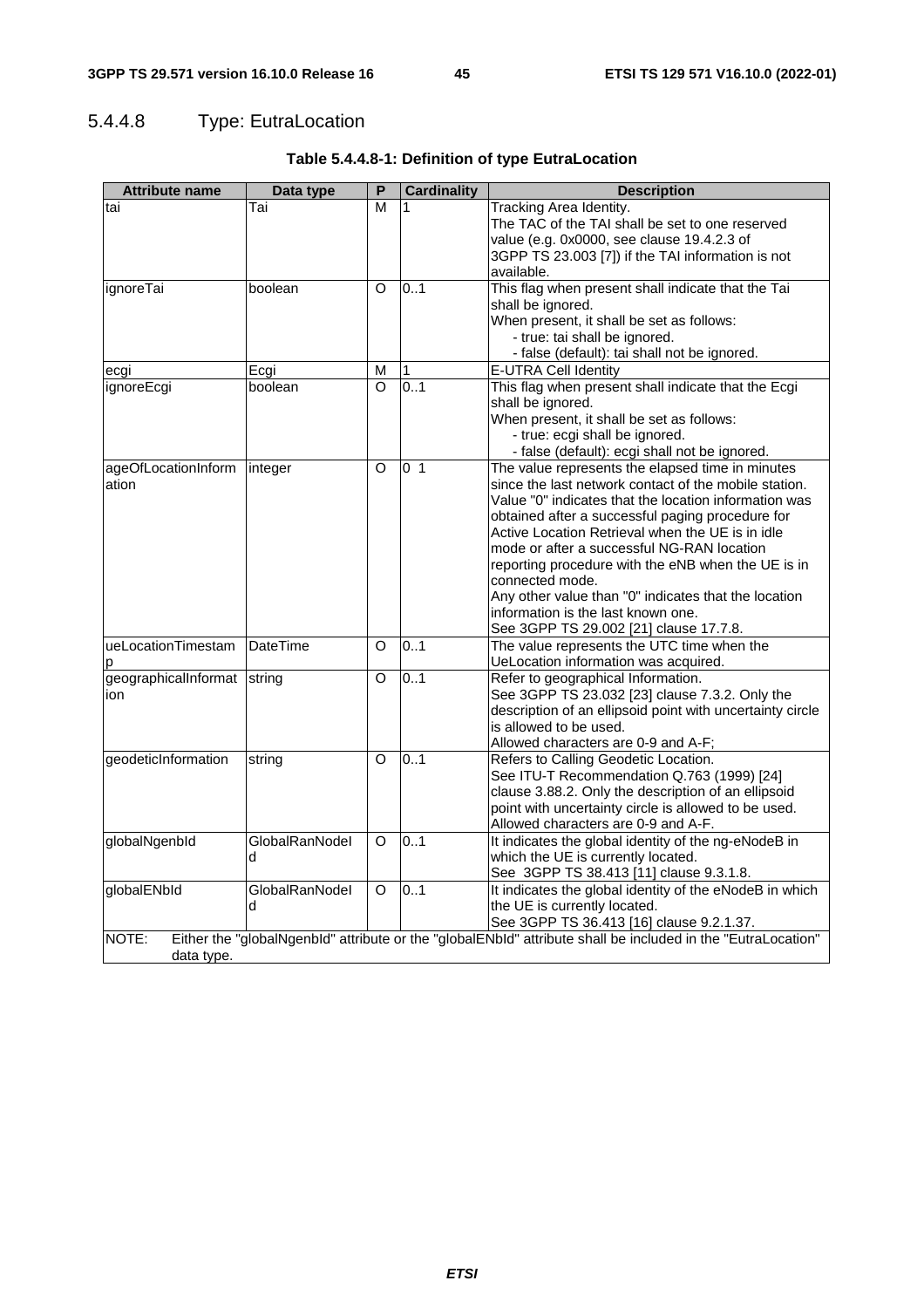# 5.4.4.9 Type: NrLocation

| <b>Attribute name</b>                  | Data type           | P        | <b>Cardinality</b> | <b>Description</b>                                                                                                                                                                                                                                                                                                                                                                                                                                                                                                                        |
|----------------------------------------|---------------------|----------|--------------------|-------------------------------------------------------------------------------------------------------------------------------------------------------------------------------------------------------------------------------------------------------------------------------------------------------------------------------------------------------------------------------------------------------------------------------------------------------------------------------------------------------------------------------------------|
| tai                                    | Tai                 | M        |                    | <b>Tracking Area Identity</b>                                                                                                                                                                                                                                                                                                                                                                                                                                                                                                             |
| ncgi                                   | Ncgi                | M        |                    | <b>NR Cell Identity</b>                                                                                                                                                                                                                                                                                                                                                                                                                                                                                                                   |
| ignoreNcgi                             | boolean             | O        | 0.1                | This flag when present shall indicate that the Ncgi<br>shall be ignored.<br>When present, it shall be set as follows:<br>- true: ncgi shall be ignored.<br>- false (default): ncgi shall not be ignored.                                                                                                                                                                                                                                                                                                                                  |
| ageOfLocationInformat   integer<br>ion |                     | $\circ$  | 0 <sub>1</sub>     | The value represents the elapsed time in minutes<br>since the last network contact of the mobile station.<br>Value "0" indicates that the location information was<br>obtained after a successful paging procedure for<br>Active Location Retrieval when the UE is in idle<br>mode or after a successful NG-RAN location<br>reporting procedure with the gNB when the UE is in<br>connected mode.<br>Any other value than "0" indicates that the location<br>information is the last known one.<br>See 3GPP TS 29.002 [21] clause 17.7.8. |
| ueLocationTimestamp                    | <b>DateTime</b>     | O        | 0.1                | The value represents the UTC time when the<br>UeLocation information was acquired.                                                                                                                                                                                                                                                                                                                                                                                                                                                        |
| geographicalInformatio<br>In           | string              | O        | 0.1                | Refer to geographical Information.<br>See 3GPP TS 23.032 [23] clause 7.3.2. Only the<br>description of an ellipsoid point with uncertainty<br>circle is allowed to be used.<br>Allowed characters are 0-9 and A-F;                                                                                                                                                                                                                                                                                                                        |
| geodeticInformation                    | string              | O        | 0.1                | Refers to Calling Geodetic Location.<br>See ITU-T Recommendation Q.763 (1999) [24]<br>clause 3.88.2. Only the description of an ellipsoid<br>point with uncertainty circle is allowed to be used.<br>Allowed characters are 0-9 and A-F.                                                                                                                                                                                                                                                                                                  |
| globalGnbld                            | GlobalRanNodel<br>d | $\Omega$ | 0.1                | It indicates the global identity of the gNodeB in which<br>the UE is currently located.<br>See 3GPP TS 38.413 [11] clause 9.3.1.6.                                                                                                                                                                                                                                                                                                                                                                                                        |

## **Table 5.4.4.9-1: Definition of type NrLocation**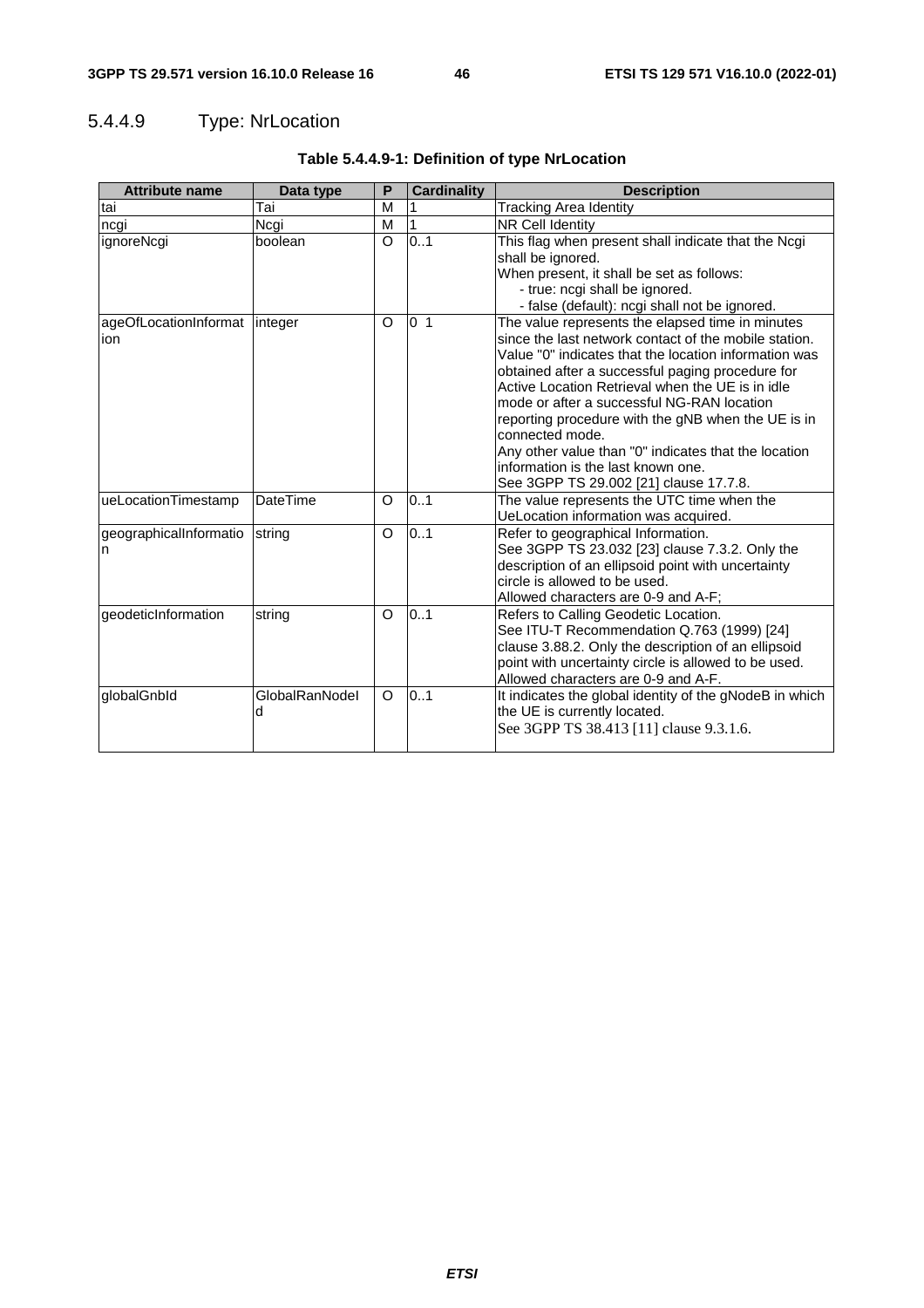5.4.4.10 Type: N3gaLocation

**Table 5.4.4.10-1: Definition of type N3gaLocation**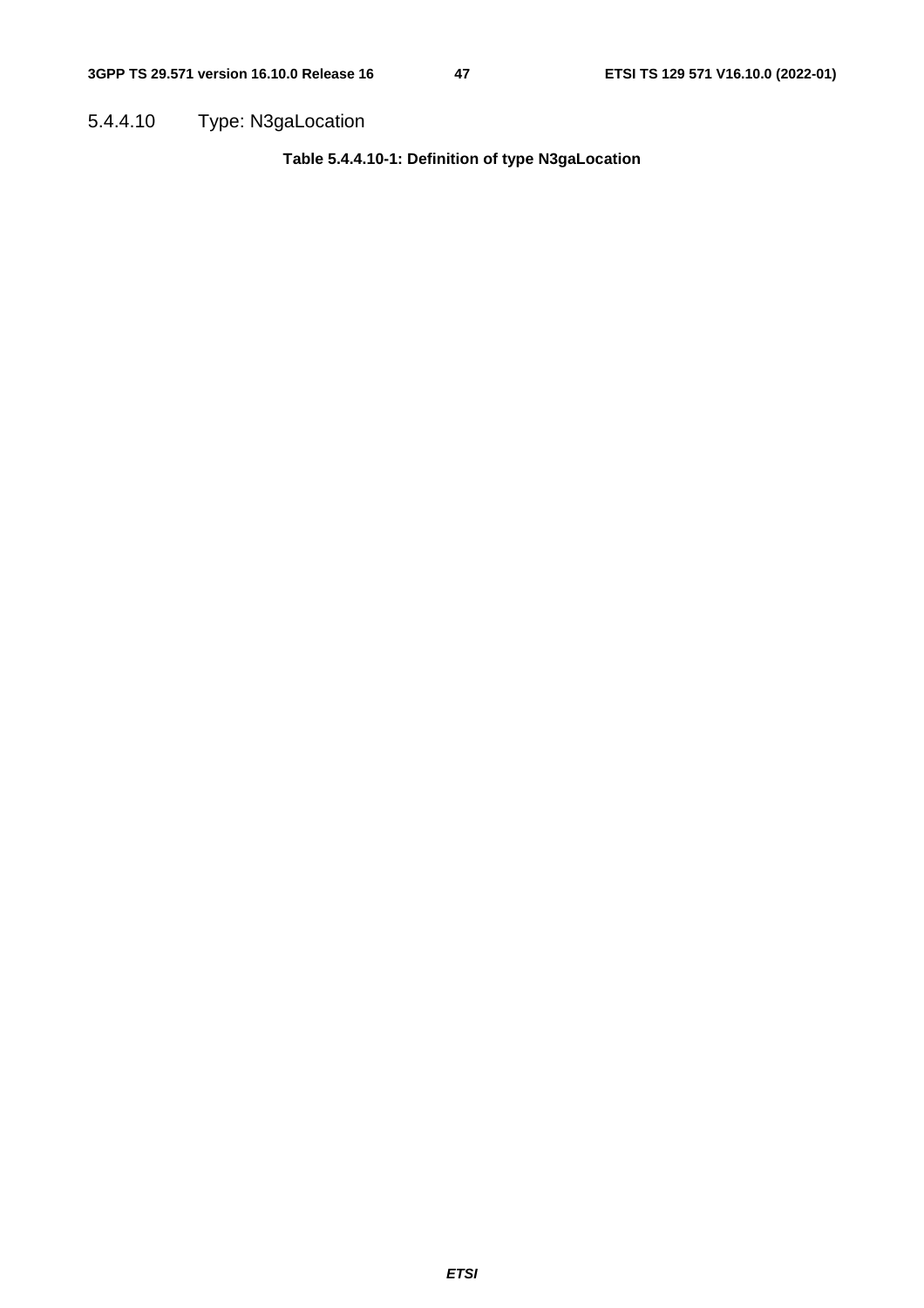| <b>Attribute name</b> | Data type               | P            | <b>Cardinality</b> | <b>Description</b>                                                                                       |
|-----------------------|-------------------------|--------------|--------------------|----------------------------------------------------------------------------------------------------------|
| n3gppTai              | Tai                     | C            | 01                 | The unique non 3GPP TAI used in the PLMN. It shall                                                       |
|                       |                         |              |                    | be present over the 3GPP PLMN internal interfaces,                                                       |
|                       |                         |              |                    | but shall not be present over the N5 interface.                                                          |
| n3Iwfld               | string                  | C            | 0.1                | This IE shall contain the N3IWF identifier received                                                      |
|                       |                         |              |                    | over NGAP and shall be encoded as a string of<br>hexadecimal characters. Each character in the string    |
|                       |                         |              |                    | shall take a value of "0" to "9", "a" to "f" or "A" to "F"                                               |
|                       |                         |              |                    | and shall represent 4 bits. The most significant                                                         |
|                       |                         |              |                    | character representing the 4 most significant bits of                                                    |
|                       |                         |              |                    | the N3IWF ID shall appear first in the string, and the                                                   |
|                       |                         |              |                    | character representing the 4 least significant bit of                                                    |
|                       |                         |              |                    | the N3IWF ID shall appear last in the string.                                                            |
|                       |                         |              |                    | Pattern: '^[A-Fa-f0-9]+\$'                                                                               |
|                       |                         |              |                    | Example:                                                                                                 |
|                       |                         |              |                    | The N3IWF Id 0x5BD6 shall be encoded as "5BD6".                                                          |
|                       |                         |              |                    | It shall be present over the 3GPP PLMN internal                                                          |
|                       |                         |              |                    | interfaces if the UE is accessing the 5GC via an                                                         |
|                       |                         |              |                    | untrusted non-3GPP access, but shall not be present                                                      |
|                       |                         |              |                    | over the N5 interface.                                                                                   |
| uelpv4Addr            | Ipv4Addr                | $\mathsf{C}$ | 0.1                | UE/N5CW device local IPv4 address (used to reach                                                         |
|                       |                         |              |                    | the N3IWF, TNGF or TWIF).<br>The uelPv4Addr or the uelPv6Addr shall be present                           |
|                       |                         |              |                    | if the UE is accessing the 5GC via a trusted or                                                          |
|                       |                         |              |                    | untrusted non-3GPP access and the information is                                                         |
|                       |                         |              |                    | available.                                                                                               |
| uelpv6Addr            | Ipv6Addr                | $\mathsf{C}$ | 0.1                | UE/N5CW device local IPv6 address (used to reach                                                         |
|                       |                         |              |                    | the N3IWF, TNGF or TWIF).                                                                                |
|                       |                         |              |                    | The uelPv4Addr or the uelPv6Addr shall be present                                                        |
|                       |                         |              |                    | if the UE is accessing the 5GC via a trusted or<br>untrusted non-3GPP access and the information is      |
|                       |                         |              |                    | available.                                                                                               |
| portNumber            | Uinteger                | C            | 0.1                | UDP or TCP source port number. It shall be present                                                       |
|                       |                         |              |                    | if the UE is accessing the 5GC via a trusted or                                                          |
|                       |                         |              |                    | untrusted non-3GPP access and NAT is detected.                                                           |
| protocol              | <b>TransportProtoco</b> | O            | 0.1                | This IE may be present if portNumber is present.                                                         |
|                       |                         |              |                    |                                                                                                          |
|                       |                         |              |                    | When present, this IE shall indicate the transport<br>protocol used by the UE to access the core network |
|                       |                         |              |                    | via a trusted or untrusted non-3GPP access and                                                           |
|                       |                         |              |                    | NAT is detected.                                                                                         |
|                       |                         |              |                    |                                                                                                          |
|                       |                         |              |                    | The absence of this IE indicates that the transport                                                      |
|                       |                         |              |                    | protocol used by the UE to access the core network<br>via a trusted or untrusted non-3GPP access is not  |
|                       |                         |              |                    | specified, i.e. could be UDP or TCP.                                                                     |
| tnapId                | TnapId                  | C            | 0.1                | This IE shall contain the TNAP Identifier, see                                                           |
|                       |                         |              |                    | clause 5.6.2 of 3GPP TS 23.501 [8].                                                                      |
| twapId                | TwapId                  | C            | 0.1                | This IE shall contain the TWAP Identifier, see                                                           |
|                       |                         |              |                    | clause 4.2.8.5.3 of 3GPP TS 23.501 [8].                                                                  |
| hfcNodeld             | HfcNodeld               | C            | 01                 | This IE shall contain the HFC Node Identifier                                                            |
|                       |                         |              |                    | received over NGAP. It shall be present for a 5G-<br>CRG/FN-CRG accessing the 5GC via wireline           |
|                       |                         |              |                    | access network.                                                                                          |
| gli                   | Gli                     | C            | 0.1                | This IE shall contain the Global Line Identifier. It                                                     |
|                       |                         |              |                    | shall be present for a 5G-BRG/FN-BRG accessing                                                           |
|                       |                         |              |                    | the 5GC via wireline access network.                                                                     |
| w5gbanLineType        | LineType                | O            | 0.1                | This IE may be present for a 5G-BRG/FN-BRG                                                               |
|                       |                         |              |                    | accessing the 5GC via wireline access network.                                                           |
|                       |                         |              |                    | When present, it shall indicate the type of the                                                          |
|                       |                         | $\mathsf{C}$ | 0.1                | wireline (DSL or PON).<br>This IE shall contain the Global Cable Identifier. It                          |
| gci                   | Gci                     |              |                    | shall be present for the N5GC device accessing the                                                       |
|                       |                         |              |                    | 5GC via wireline access network. See clause 4.10a                                                        |
|                       |                         |              |                    | of 3GPP TS 23.316 [30]                                                                                   |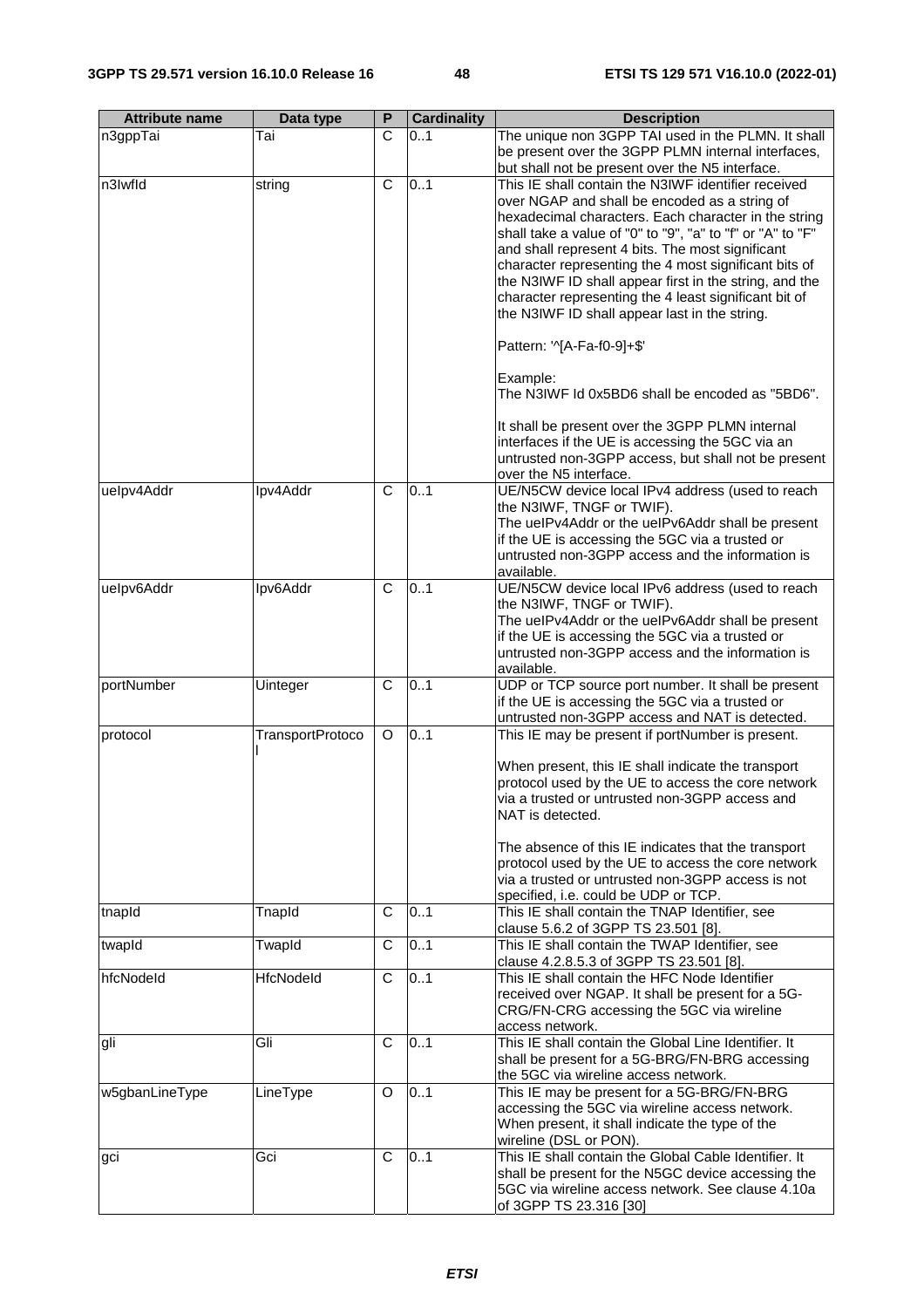# 5.4.4.11 Type: UpSecurity

#### **Table 5.4.4.11-1: Definition of type UpSecurity**

| <b>Attribute name</b> | Data type         |   | <b>Cardinality</b> | <b>Description</b>                                       |
|-----------------------|-------------------|---|--------------------|----------------------------------------------------------|
| upIntegr              | UpIntegrity       | м |                    | This IE shall indicate whether UP integrity protection   |
|                       |                   |   |                    | is required, preferred or not needed for all the traffic |
|                       |                   |   |                    | lon the PDU Session.                                     |
| upConfid              | UpConfidentiality | м |                    | This IE shall indicate whether UP confidentiality        |
|                       |                   |   |                    | protection is required, preferred or not needed for all  |
|                       |                   |   |                    | the traffic on the PDU Session.                          |

# 5.4.4.12 Type: NgApCause

#### **Table 5.4.4.12-1: Definition of type NgApCause**

| <b>Attribute name</b> | Data type | Р | <b>Cardinality</b> | <b>Description</b>                                                                                                                                                                                                                                                                                                                                                                                 |
|-----------------------|-----------|---|--------------------|----------------------------------------------------------------------------------------------------------------------------------------------------------------------------------------------------------------------------------------------------------------------------------------------------------------------------------------------------------------------------------------------------|
| group                 | Uinteger  | м |                    | This IE shall indicate the group of the NGAP cause.<br>The value of this IE shall equal to the ASN.1 value of<br>the specified NGAP cause group.<br>NGAP supports following cause groups defined as<br>separate enumerations, as specified in clause 9.4.5<br>of 3GPP TS 38.413 [11], with following values:<br>$0$ – radioNetwork<br>$1 -$ transport<br>$2 -$ nas<br>$3 -$ protocol<br>$4 -$ misc |
| value                 | Uinteger  | м |                    | This IE shall carry the NG AP cause value in specific<br>cause group identified by the "group" attribute, as<br>specified in clause 9.4.5 of 3GPP TS 38.413 [11].                                                                                                                                                                                                                                  |

# 5.4.4.13 Type: BackupAmfInfo

#### **Table 5.4.4.13-1: Definition of type BackupAmfInfo**

| <b>Attribute name</b> | Data type      | Р | <b>Cardinality</b> | <b>Description</b>                                                                                                                                                                                                                                                              |
|-----------------------|----------------|---|--------------------|---------------------------------------------------------------------------------------------------------------------------------------------------------------------------------------------------------------------------------------------------------------------------------|
| backupAmf             | <b>AmfName</b> | м |                    | This IE shall contain the AMF name of the backup<br>AMF related to the specific GUAMI(s) (see<br>clause 5.21.2.3 of 3GPP TS 23.501 [8]). If no<br>GUAMI is included in BackupAmfinfo, the AMF name<br>of the backup AMF is related to all the GUAMI(s)<br>supported by the AMF. |
| quamiList             | array(Guami)   | C | 1N                 | If present, this IE shall contain the list of GUAMI(s)<br>(supported by the AMF) for which the backupAmf IE<br>applies.                                                                                                                                                         |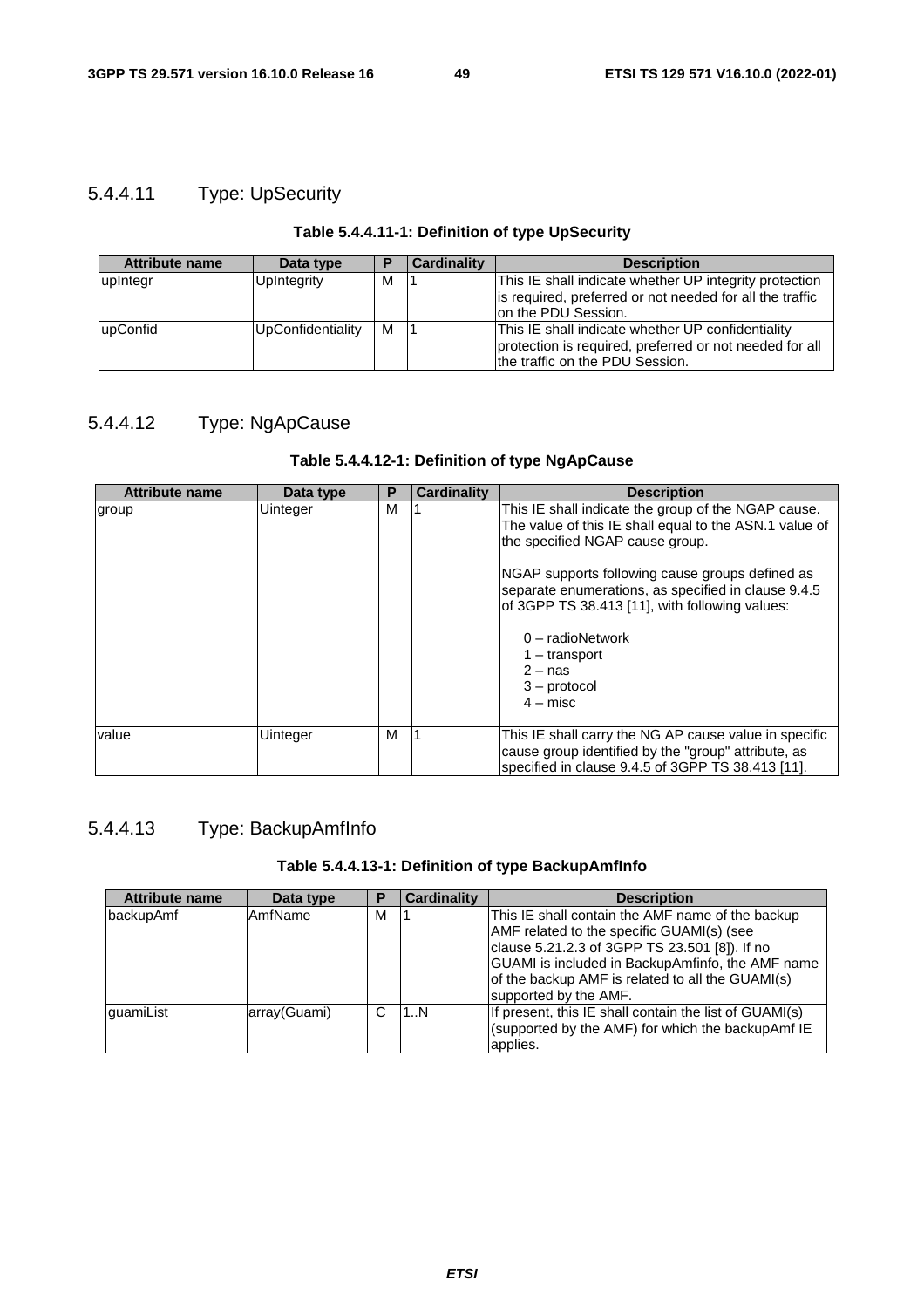# 5.4.4.14 Type: RefToBinaryData

#### **Table 5.4.4.14-1: Definition of type RefToBinaryData**

| <b>Attribute name</b> | Data type |   | Cardinalitv | <b>Description</b>                                |
|-----------------------|-----------|---|-------------|---------------------------------------------------|
| contentid             | string    | М |             | This IE shall contain the value of the Content-ID |
|                       |           |   |             | Theader of the referenced binary body part.       |

# 5.4.4.15 Type RouteToLocation

#### **Table 5.4.4.15-1: Definition of type RouteToLocation**

| Attribute name                                                                                    | Data type        |             | <b>Cardinality</b> | <b>Description</b>                          |  |
|---------------------------------------------------------------------------------------------------|------------------|-------------|--------------------|---------------------------------------------|--|
| dnai                                                                                              | Dnai             | м           |                    | Identifies the location of the application. |  |
| routeInfo                                                                                         | RouteInformation | C           | 0.1                | Includes the traffic routing information.   |  |
| <b>routeProfld</b>                                                                                | <b>string</b>    | $\sim$<br>U | 0.1                | Identifies the routing profile Id.          |  |
| NOTE:<br>Either the "routelnfo" attribute or the "routeProfld" attribute shall be included in the |                  |             |                    |                                             |  |
| "RouteToLocation" data type.                                                                      |                  |             |                    |                                             |  |

## 5.4.4.16 Type RouteInformation

#### **Table 5.4.4.16-1: Definition of type RouteInformation**

| <b>Attribute name</b>                                                                                   | Data type                     | Е | <b>Cardinality</b> | <b>Description</b>                          |  |  |  |
|---------------------------------------------------------------------------------------------------------|-------------------------------|---|--------------------|---------------------------------------------|--|--|--|
| lipv4Addr                                                                                               | Ipv4Addr                      | C | 0.1                | Ipv4address of the tunnel end point in the  |  |  |  |
|                                                                                                         |                               |   |                    | ldata network.                              |  |  |  |
| lipv6Addr                                                                                               | Ipv6Addr                      | C | 0.1                | Ipv6 address of the tunnel end point in the |  |  |  |
|                                                                                                         |                               |   |                    | data network.                               |  |  |  |
| lportNumber                                                                                             | <b>Uinteger</b>               | M |                    | UDP port number of the tunnel end point in  |  |  |  |
|                                                                                                         |                               |   |                    | the data network.                           |  |  |  |
| NOTE:<br>At least one of the "ipv4Addr" attribute and the "ipv6Addr" attribute shall be included in the |                               |   |                    |                                             |  |  |  |
|                                                                                                         | "RouteInformation" data type. |   |                    |                                             |  |  |  |

# 5.4.4.17 Type: Area

#### **Table 5.4.4.17-1: Definition of type Area**

| <b>Attribute name</b> | Data type  | Cardinality     | <b>Description</b>                                     |
|-----------------------|------------|-----------------|--------------------------------------------------------|
| <b>Itacs</b>          | array(Tac) | $\mathsf{N}$    | List of TACs; shall be present if and only if areaCode |
|                       |            |                 | lis absent.                                            |
| lareaCode             | AreaCode   | 10 <sub>1</sub> | Area Code; shall be present if and only if tacs is     |
|                       |            |                 | labsent.                                               |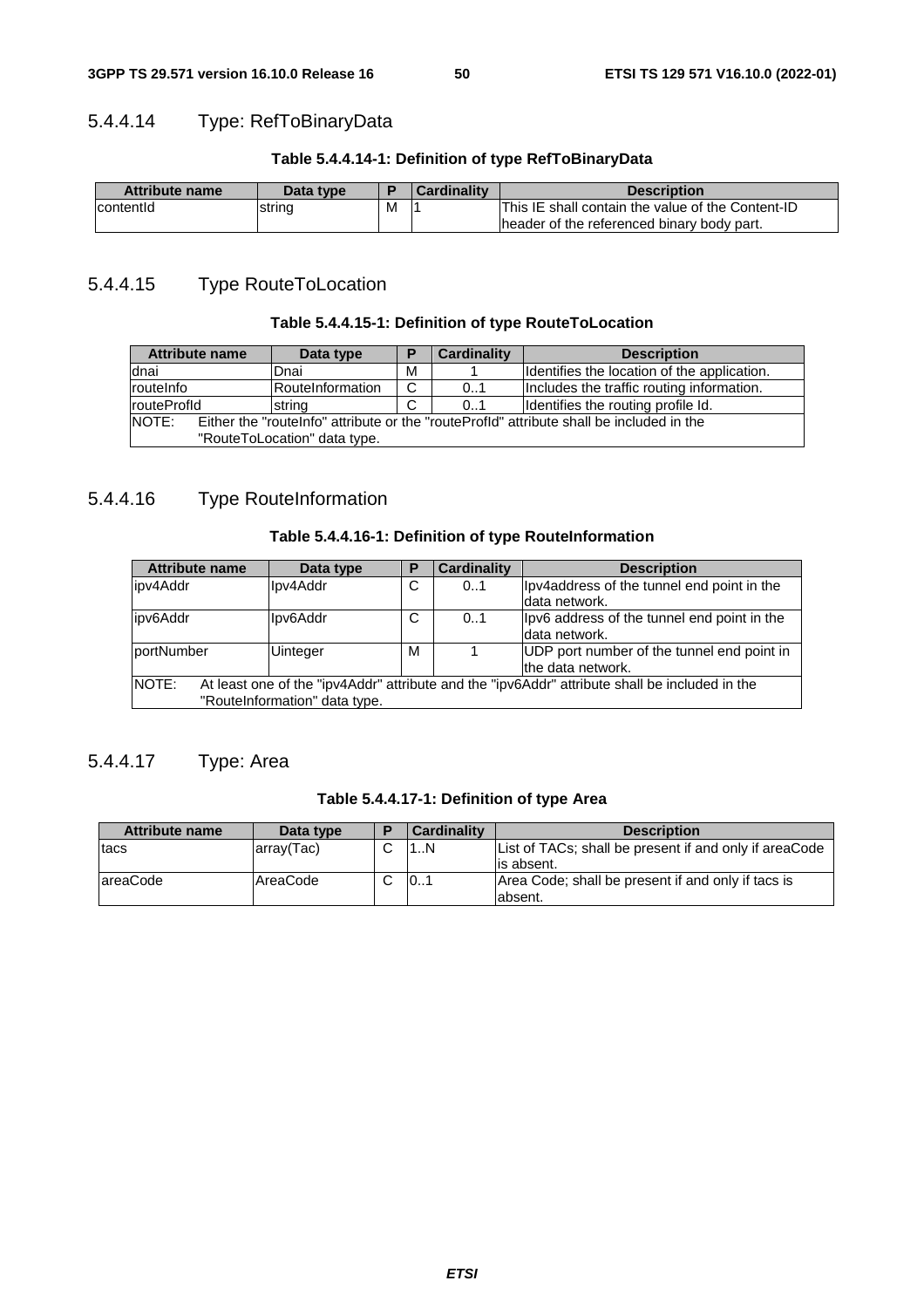#### 5.4.4.18 Type: ServiceAreaRestriction

| <b>Attribute name</b>                                                     | Data type       | P        | <b>Cardinality</b> | <b>Description</b>                                                                                                                                                                                                    |
|---------------------------------------------------------------------------|-----------------|----------|--------------------|-----------------------------------------------------------------------------------------------------------------------------------------------------------------------------------------------------------------------|
| restrictionType                                                           | RestrictionType | C        | 0.1                | string<br>"ALLOWED_AREAS" or<br>"NOT ALLOWED AREAS"<br>shall be present if and only if the areas attribute is<br>present                                                                                              |
| areas                                                                     | array(Area)     | $\Omega$ | 0N<br>(NOTE)       | A list of Areas.<br>These areas are:<br>- allowed areas if Restriction Type is<br>"ALLOWED AREAS"<br>not allowed areas if RestrictionType is<br>$\overline{\phantom{a}}$<br>"NOT_ALLOWED_AREAS"                       |
| maxNumOfTAs                                                               | Uinteger        | C        | 0.1                | Maximum number of allowed tracking areas for use<br>when restriction Type indicates<br>"ALLOWED AREAS".<br>This attribute shall be absent when attribute<br>"restrictionType" takes the value<br>"NOT ALLOWED AREAS". |
| maxNumOfTAsForNot<br>lAllowedAreas                                        | Uinteger        | C        | 0.1                | Maximum number of allowed tracking areas for use<br>when restrictionType indicates<br>"NOT ALLOWED AREAS".<br>This attribute shall be absent when attribute<br>"restrictionType" takes the value<br>"ALLOWED AREAS".  |
| NOTE: The empty array is used when service is allowed/restricted nowhere. |                 |          |                    |                                                                                                                                                                                                                       |

#### **Table 5.4.4.18-1: Definition of type ServiceAreaRestriction**

#### 5.4.4.19 Type: PlmnIdRm

This data type is defined in the same way as the "PlmnId" data type, but with the OpenAPI "nullable: true" property.

## 5.4.4.20 Type: TaiRm

This data type is defined in the same way as the "Tai" data type, but with the OpenAPI "nullable: true" property.

#### 5.4.4.21 Type: EcgiRm

This data type is defined in the same way as the "Ecgi" data type, but with the OpenAPI "nullable: true" property.

#### 5.4.4.22 Type: NcgiRm

This data type is defined in the same way as the "Ncgi" data type, but with the OpenAPI "nullable: true" property.

#### 5.4.4.23 Type: EutraLocationRm

This data type is defined in the same way as the "EutraLocation" data type, but with the OpenAPI "nullable: true" property.

#### 5.4.4.24 Type: NrLocationRm

This data type is defined in the same way as the "NrLocation" data type, but with the OpenAPI "nullable: true" property.

## 5.4.4.25 Type: UpSecurityRm

This data type is defined in the same way as the "UpSecurity" data type, but with the OpenAPI "nullable: true" property.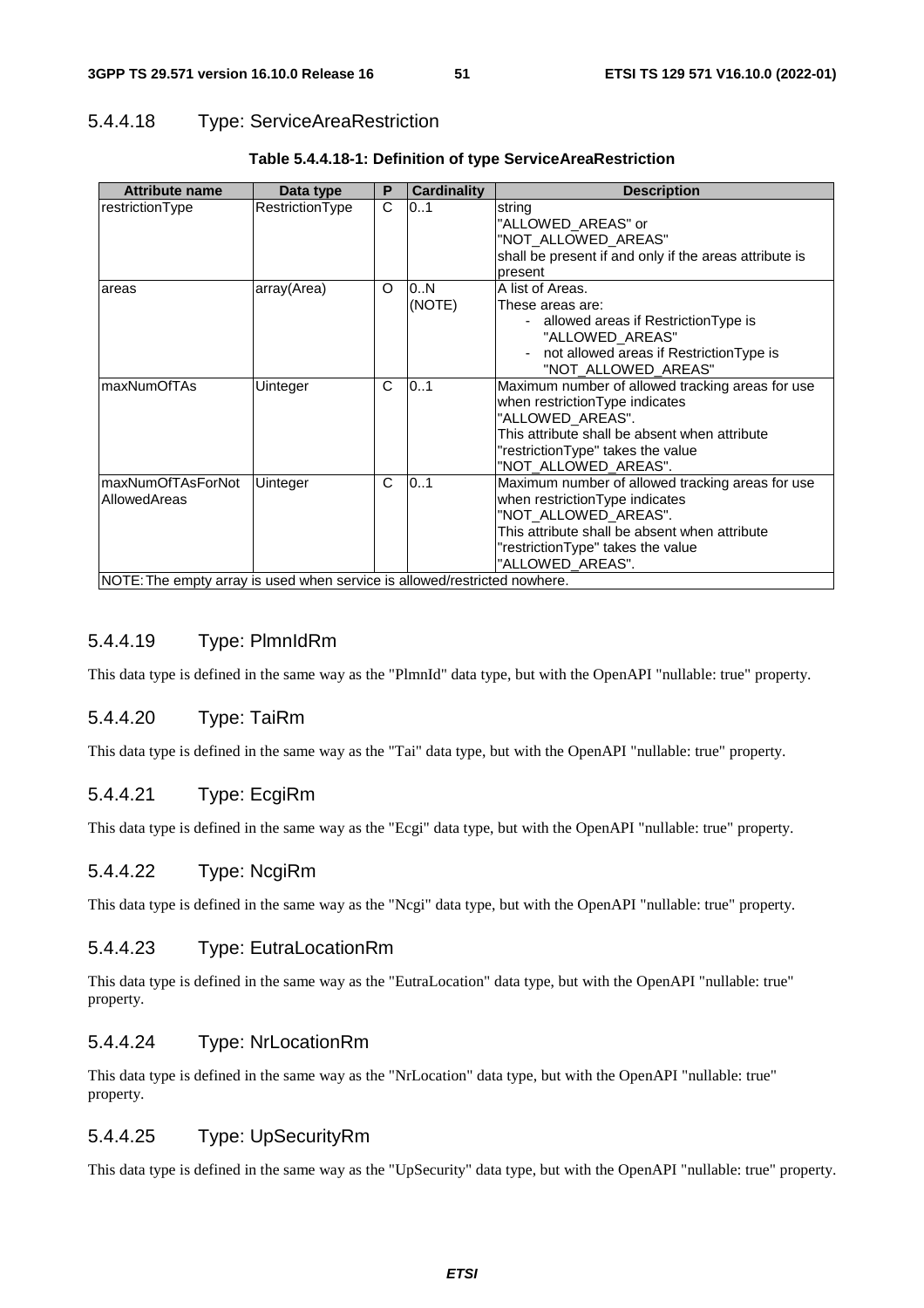# 5.4.4.26 Type: RefToBinaryDataRm

This data type is defined in the same way as the " RefToBinaryData " data type, but with the OpenAPI "nullable: true" property.

# 5.4.4.27 Type: PresenceInfo

#### **Table 5.4.4.27-1: Definition of type PresenceInfo**

| <b>Attribute name</b>                                                  | Data type                  | P            | <b>Cardinality</b> | <b>Description</b>                                                                                                                                                                                                                                                               |  |  |
|------------------------------------------------------------------------|----------------------------|--------------|--------------------|----------------------------------------------------------------------------------------------------------------------------------------------------------------------------------------------------------------------------------------------------------------------------------|--|--|
| prald                                                                  | string                     | C            | 01                 | Represents an identifier of the Presence Reporting<br>Area (see clause 28.10 of 3GPP TS 23.003 [7]). This<br>IE shall be present if the Area of Interest subscribed<br>or reported is a Presence Reporting Area or a Set of<br>Core Network predefined Presence Reporting Areas. |  |  |
|                                                                        |                            |              |                    | When present, it shall be encoded as a string<br>representing an integer in the following ranges:<br>0 to 8 388 607 for UE-dedicated PRA                                                                                                                                         |  |  |
|                                                                        |                            |              |                    | 8 388 608 to 16 777 215 for Core Network<br>predefined PRA.                                                                                                                                                                                                                      |  |  |
|                                                                        |                            |              |                    | Examples:<br>PRA ID 123 is encoded as "123"<br>PRA ID 11 238 660 is encoded as "11238660"                                                                                                                                                                                        |  |  |
| additionalPraId                                                        | string                     | C            | 0.1                | This IE may be present if the prald IE is present and<br>if it contains a PRA identifier referring to a set of<br>Core Network predefined Presence Reporting Areas.                                                                                                              |  |  |
|                                                                        |                            |              |                    | When present, this IE shall contain a PRA Identifier<br>of an individual PRA within the Set of Core Network<br>predefined Presence Reporting Areas indicated by<br>the praid IE.                                                                                                 |  |  |
| presenceState                                                          | PresenceState              | C            | 0.1                | Indicates whether the UE is inside or outside of the<br>area of interest (e.g presence reporting area or the<br>LADN area), or if the presence reporting area is<br>inactive in the serving node. (NOTE)                                                                         |  |  |
| trackingAreaList                                                       | array(Tai)                 | C            | 1N                 | Represents the list of tracking areas that constitutes<br>the area. This IE shall be present if the subscription<br>or the event report is for tracking UE presence in the<br>tracking areas. For non 3GPP access the TAI shall<br>be the N3GPP TAI.                             |  |  |
| ecgiList                                                               | array(Ecgi)                | $\mathsf{C}$ | 1N                 | Represents the list of EUTRAN cell Ids that<br>constitutes the area. This IE shall be present if the<br>Area of Interest subscribed is a list of EUTRAN cell<br>lds.                                                                                                             |  |  |
| ncgiList                                                               | array(Ncgi)                | C            | 1N                 | Represents the list of NR cell Ids that constitutes the<br>area. This IE shall be present if the Area of Interest<br>subscribed is a list of NR cell Ids.                                                                                                                        |  |  |
| globalRanNodeldList                                                    | array(GlobalRan<br>Nodeld) | C            | 1N                 | Represents the list of NG RAN node identifiers that<br>constitutes the area. This IE shall be present if the<br>Area of Interest subscribed is a list of NG RAN node<br>identifiers.                                                                                             |  |  |
| globalENbldList                                                        | array(GlobalRan<br>Nodeld) | C            | 1N                 | Represents the list of eNodeB identifiers that<br>constitutes the area. This IE shall be present if the<br>Area of Interest subscribed is a list of eNodeB<br>identifiers.                                                                                                       |  |  |
| NOTE:                                                                  |                            |              |                    | If the additionalPraId IE is present, this IE shall state the presence information of the UE for the individual                                                                                                                                                                  |  |  |
|                                                                        |                            |              |                    | PRA identified by the additionalPrald IE; If the additionalPrald IE is not present, this IE shall state the                                                                                                                                                                      |  |  |
| presence information of the UE for the PRA identified by the praId IE. |                            |              |                    |                                                                                                                                                                                                                                                                                  |  |  |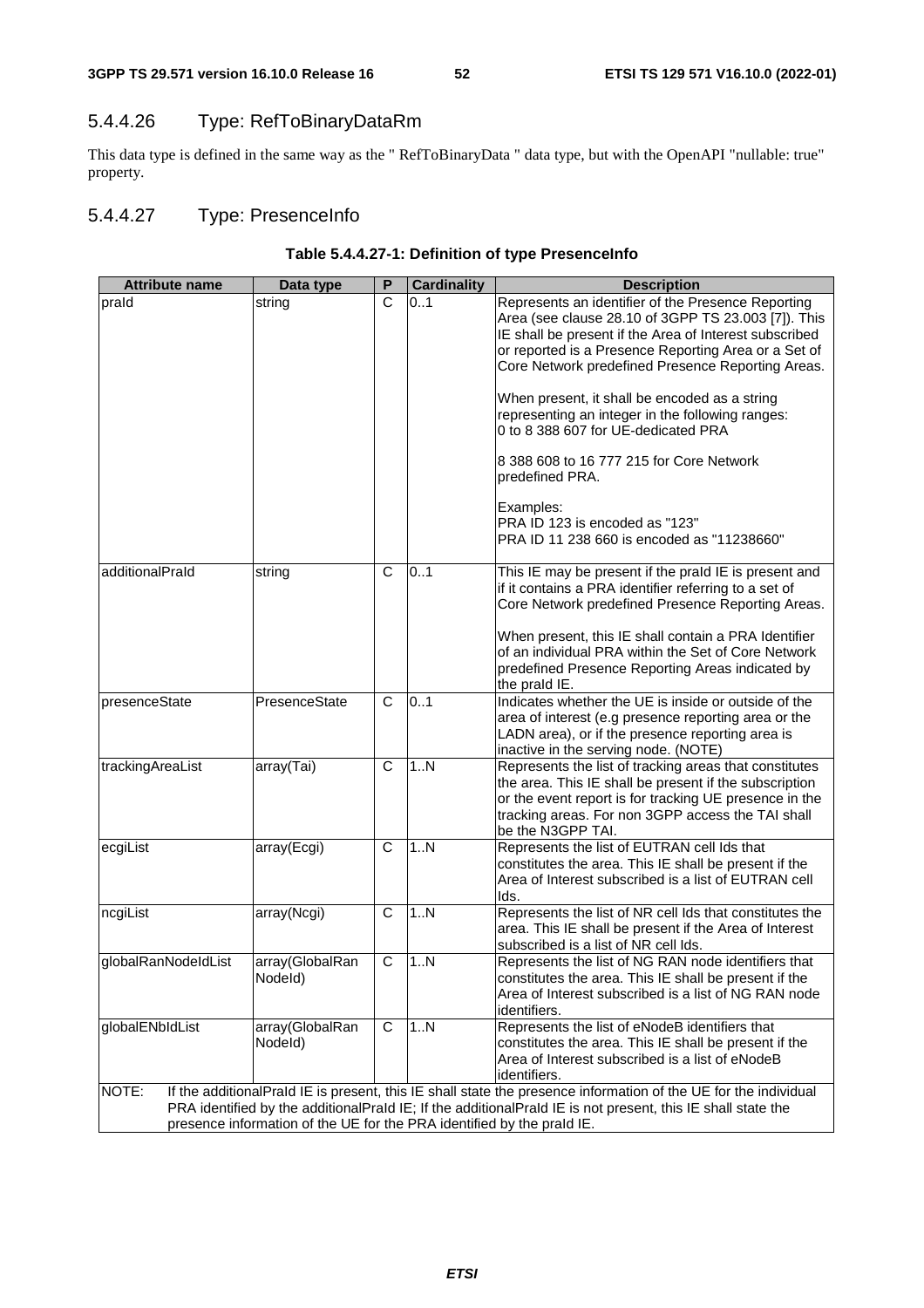# 5.4.4.28 Type: GlobalRanNodeId

| <b>Attribute name</b>                                                                                                                                                                                                                | Data type     | P | <b>Cardinality</b> | <b>Description</b>                                                                                                                                       |  |  |
|--------------------------------------------------------------------------------------------------------------------------------------------------------------------------------------------------------------------------------------|---------------|---|--------------------|----------------------------------------------------------------------------------------------------------------------------------------------------------|--|--|
| plmnld                                                                                                                                                                                                                               | Plmnld        | M |                    | Indicates the identity of the PLMN that the RAN node<br>belongs to.                                                                                      |  |  |
| n3Iwfld                                                                                                                                                                                                                              | N3Iwfld       | C | 0.1                | This IE shall be included if the AN node represents a<br>N3IWF. When present, this IE shall contain the<br>identifier of the N3IWF.<br>(NOTE 1).         |  |  |
| gNbld                                                                                                                                                                                                                                | GNbld         | C | 0.1                | This IE shall be included if the RAN Node Id<br>represents a gNB. When present, this IE shall<br>contain the identifier of the gNB. (NOTE 1).            |  |  |
| ngeNbld                                                                                                                                                                                                                              | NgeNbld       | C | 0.1                | This IE shall be included if the RAN Node Id<br>represents a NG-eNB. When present, this IE shall<br>contain the identifier of an NG-eNB.<br>(NOTE 1).    |  |  |
| wagfld                                                                                                                                                                                                                               | WAgfld        | C | 0.1                | This IE shall be included if the AN node represents a<br>W-AGF. When present, this IE shall contain the<br>identifier of the W-AGF.<br>(NOTE 1).         |  |  |
| tngfld                                                                                                                                                                                                                               | <b>Tngfld</b> | C | 0.1                | This IE shall be included if the AN node represents a<br>TNGF. When present, this IE shall contain the<br>identifier of the TNGF.<br>(NOTE 1).           |  |  |
| nid                                                                                                                                                                                                                                  | Nid           | O | 0.1                | Network Identifier shall be present in case of SNPN,<br>Plmnld together with Nid indicates the identity of the<br>SNPN to which the RanNode belongs to.  |  |  |
| eNbld                                                                                                                                                                                                                                | <b>ENbld</b>  | C | 0.1                | This IE shall be included if the RAN Node Id<br>represents an eNB. When present, this IE shall<br>contain the identifier of an eNB.<br>(NOTE 1, NOTE 2). |  |  |
| NOTE 1: One of the six attributes n3Iwfld, gNbIdm, ngeNbId, wagfld, tngfld, eNbId shall be present.<br>NOTE 2: For UEs with 5GS subscription but without 5G NAS support, eNbId is used on N7 instead of n3Iwfld,<br>gNbldm, ngeNbld. |               |   |                    |                                                                                                                                                          |  |  |

## **Table 5.4.4.28-1: Definition of type GlobalRanNodeId**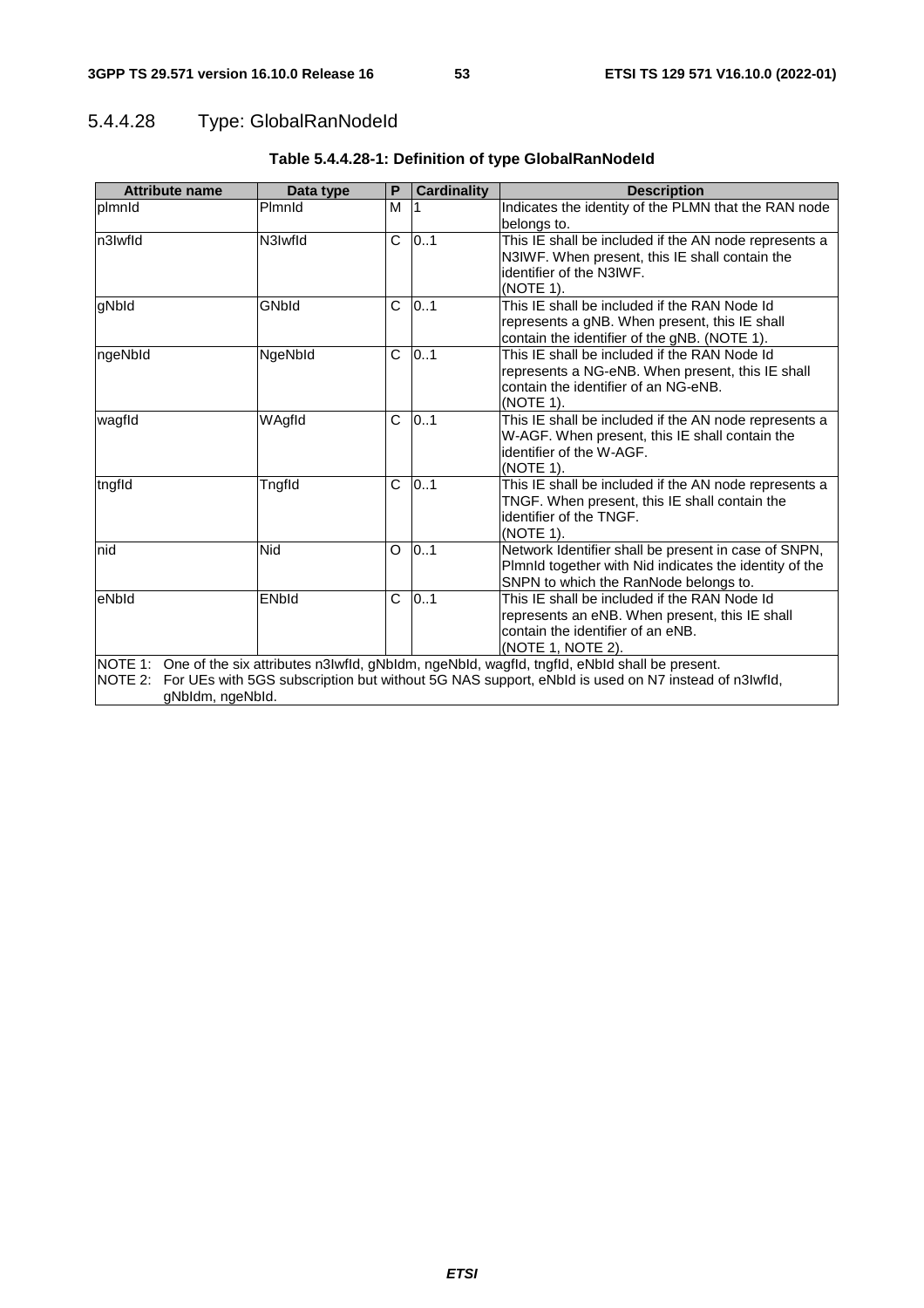# 5.4.4.29 Type: GNbId

| <b>Attribute name</b> | Data type | P | <b>Cardinality</b> | <b>Description</b>                                                                                                                                                                                                                                                                                                                                                                                                                                                                                                                                                                                                                                                                                                                                                                                                                                 |
|-----------------------|-----------|---|--------------------|----------------------------------------------------------------------------------------------------------------------------------------------------------------------------------------------------------------------------------------------------------------------------------------------------------------------------------------------------------------------------------------------------------------------------------------------------------------------------------------------------------------------------------------------------------------------------------------------------------------------------------------------------------------------------------------------------------------------------------------------------------------------------------------------------------------------------------------------------|
| bitLength             | integer   | M |                    | Unsigned integer representing the bit length of the<br>gNB ID as defined in clause 9.3.1.6 of<br>3GPP TS 38.413 [11], within the range 22 to 32                                                                                                                                                                                                                                                                                                                                                                                                                                                                                                                                                                                                                                                                                                    |
| gNBValue              | string    | M |                    | This represents the identifier of the gNB.<br>The string shall be formatted with following pattern:<br>'^[A-Fa-f0-9]{6,8}\$'<br>The value of the gNB ID shall be encoded in<br>hexadecimal representation. Each character in the<br>string shall take a value of "0" to "9", "a" to "f" or "A"<br>to "F" and shall represent 4 bits. The padding 0 shall<br>be added to make multiple nibbles, the most<br>significant character representing the padding 0 if<br>required together with the 4 most significant bits of<br>the gNB ID shall appear first in the string, and the<br>character representing the 4 least significant bit of<br>the gNB ID shall appear last in the string.<br>Examples:<br>A 30 bit value "382A3F47" indicates a gNB ID with<br>value 0x382A3F47<br>A 22 bit value "2A3F47" indicates a gNB ID with<br>value 0x2A3F47 |

### **Table 5.4.4.29-1: Definition of type GNbId**

# 5.4.4.30 Type: PresenceInfoRm

This data type is defined in the same way as the "PresenceInfo" data type, but with the OpenAPI "nullable: true" property.

5.4.4.31 Void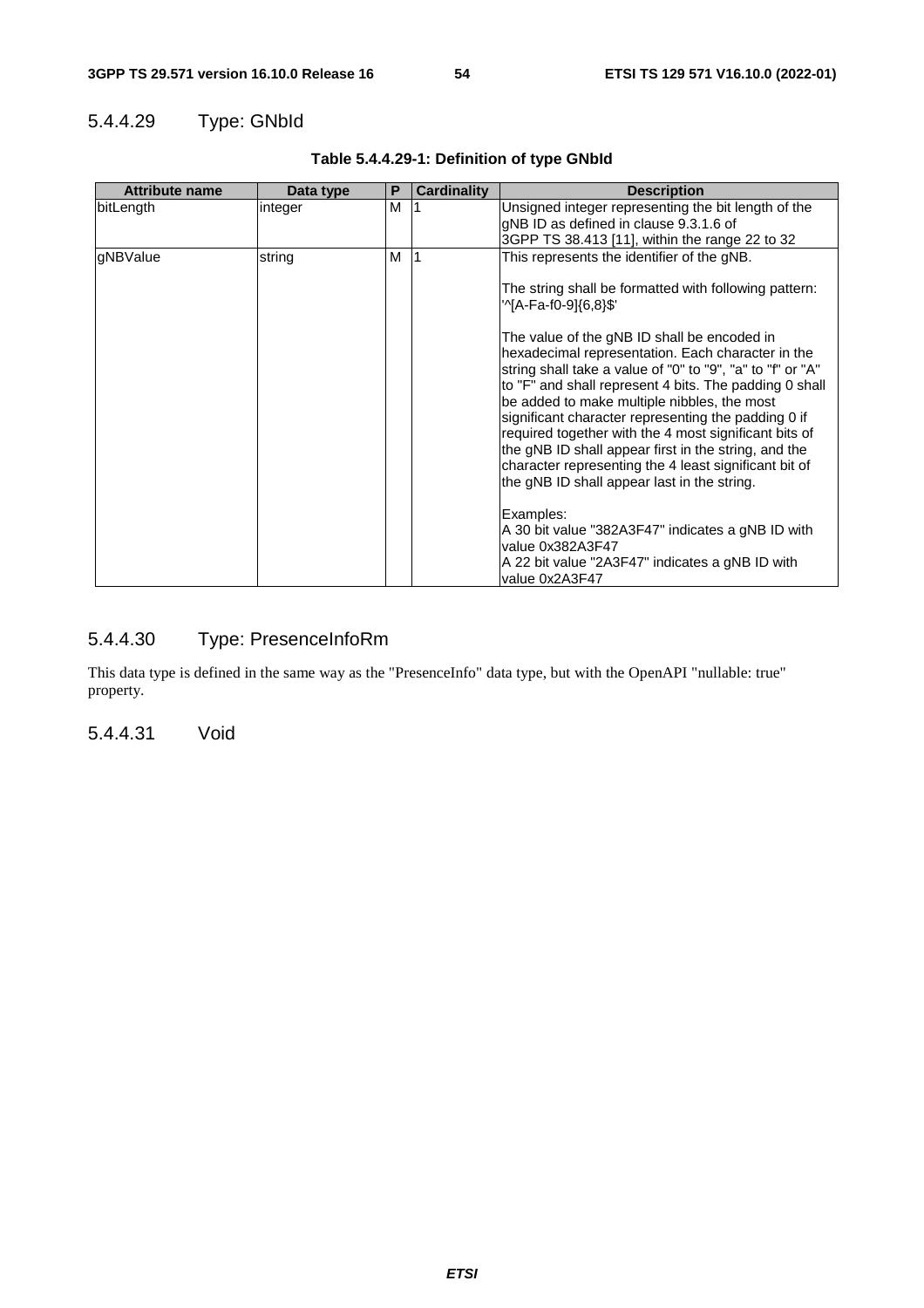# 5.4.4.32 Type: AtsssCapability

| <b>Attribute name</b> | Data type | P | <b>Cardinality</b> | <b>Description</b>                                                                                                                                                                                                                                                                                                               |
|-----------------------|-----------|---|--------------------|----------------------------------------------------------------------------------------------------------------------------------------------------------------------------------------------------------------------------------------------------------------------------------------------------------------------------------|
| latsssLL              | boolean   | C | 101                | Indicates the ATSSS-LL capability to support<br>procedures related to Access Traffic Steering,<br>Switching, Splitting (see clauses 4.2.10, 5.32 of<br>3GPP TS 23.501 [8]).<br>true: Supported<br>false (default): Not Supported                                                                                                 |
| mptcp                 | boolean   | C | 0.1                | Indicates the MPTCP capability to support<br>procedures related to Access Traffic Steering,<br>Switching, Splitting (see clauses 4.2.10, 5.32 of<br>3GPP TS 23.501 [8]).<br>true: Supported<br>false (default): Not Supported                                                                                                    |
| <b>rttWithoutPmf</b>  | boolean   | C | 0.1                | This IE is only used by the UPF to indicate whether<br>the UPF supports RTT measurement without PMF<br>(see clauses 5.32.2, 6.3.3.3 of 3GPP TS 23.501 [8]).<br>If this attribute is present and set to true, the mptcp<br>attribute shall also be present and set to true.<br>true: Supported<br>false (default): Not Supported. |

### **Table 5.4.4.32-1: Definition of type AtsssCapability**

# 5.4.4.33 Type: PlmnIdNid

## **Table 5.4.4.33-1: Definition of type PlmnIdNid**

| <b>Attribute name</b> | Data type | D | <b>Cardinality</b> | <b>Description</b>                                                                                 |
|-----------------------|-----------|---|--------------------|----------------------------------------------------------------------------------------------------|
| <b>Imcc</b>           | IMcc      | м |                    | Mobile Country Code                                                                                |
| <b>Imnc</b>           | Mnc       | M |                    | Mobile Network Code                                                                                |
| Inid                  | Nid       |   | 10                 | Network Identity; shall be present if PimnidNid<br>lidentifies an SNPN: otherwise shall be absent. |

# 5.4.4.34 Type: PlmnIdNidRm

This data type is defined in the same way as the "PlmnIdNid" data type, but with the OpenAPI "nullable: true" property.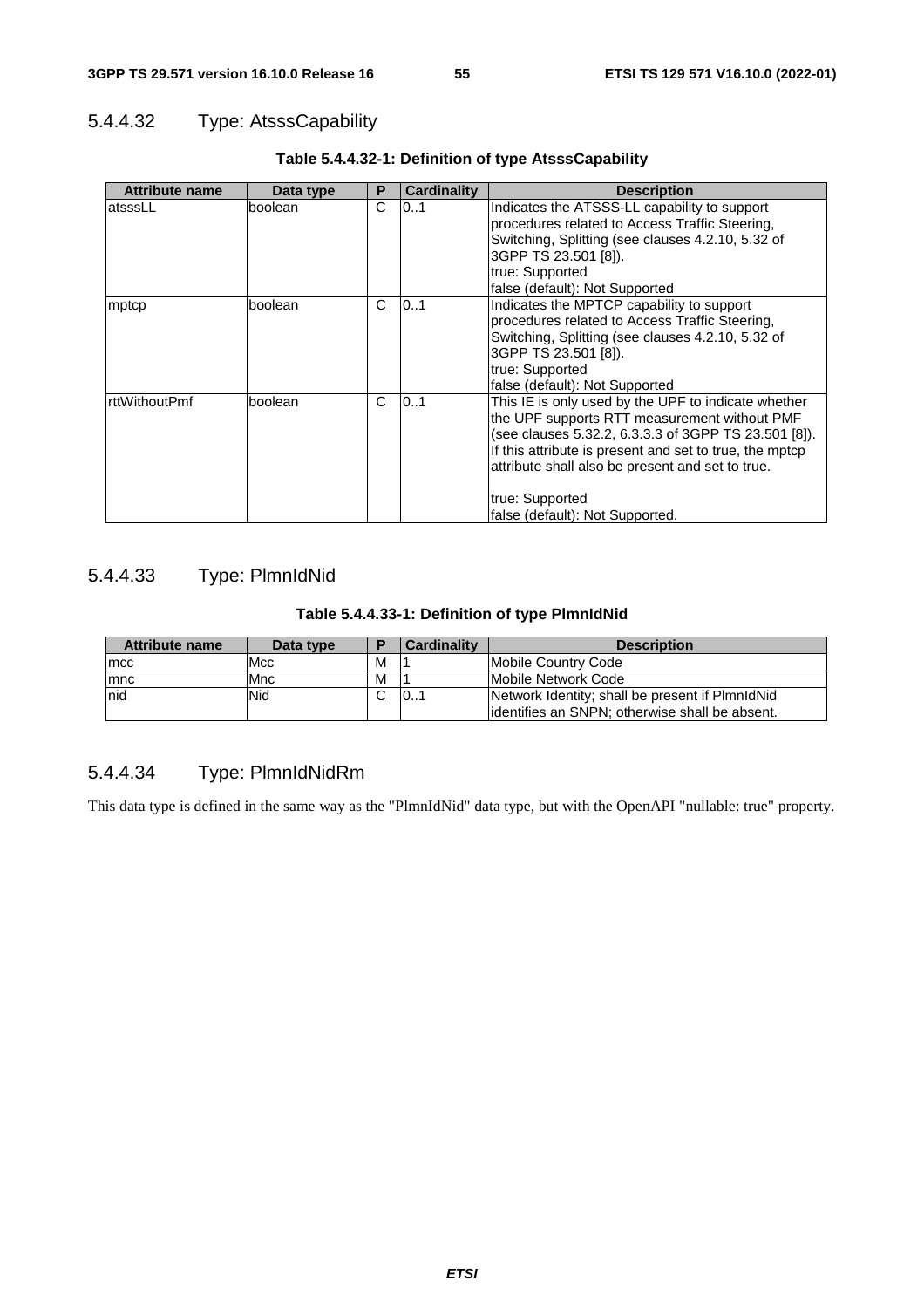# 5.4.4.35 Type: SmallDataRateStatus

| <b>Attribute name</b> | Data type       | P | <b>Cardinality</b> | <b>Description</b>                                                                                         |
|-----------------------|-----------------|---|--------------------|------------------------------------------------------------------------------------------------------------|
| remainPacketsUI       | integer         | C | 01                 | This IE shall be included if available.                                                                    |
|                       |                 |   |                    | When present, it shall contain the number of packets                                                       |
|                       |                 |   |                    | the UE is allowed to send uplink in the given time<br>unit for the given PDU session (see clause 5.31.14.3 |
|                       |                 |   |                    | of 3GPP TS 23.501 [8]).                                                                                    |
| remainPacketsDI       | integer         | C | 01                 | This IE shall be included if available.                                                                    |
|                       |                 |   |                    | When present it shall contain the number of packets                                                        |
|                       |                 |   |                    | the AF is allowed to send downlink in the given time                                                       |
|                       |                 |   |                    | unit for the given PDU session (see clause 5.31.14.3)                                                      |
| validityTime          | <b>DateTime</b> | C | 0.1                | of 3GPP TS 23.501 [8]).<br>This IE shall be included if available.                                         |
|                       |                 |   |                    | When present, it shall indicate the period of time                                                         |
|                       |                 |   |                    | during which the small data rate control status will                                                       |
|                       |                 |   |                    | remain valid (see clause 5.31.14.3 of                                                                      |
|                       |                 |   |                    | 3GPP TS 23.501 [8]).                                                                                       |
| remainExReportsUI     | integer         | C | 0.1                | This IE shall be included if available.                                                                    |
|                       |                 |   |                    | When present, it shall indicate number of additional                                                       |
|                       |                 |   |                    | exception reports the UE is allowed to send uplink in                                                      |
|                       |                 |   |                    | the given time unit for the given PDU session (see                                                         |
|                       |                 |   |                    | clause 5.31.14.3 of 3GPP TS 23.501 [8]).                                                                   |
| remainExReportsDI     | integer         | C | 0.1                | This IE shall be included if available.                                                                    |
|                       |                 |   |                    | When present, it shall indicate number of additional                                                       |
|                       |                 |   |                    | exception reports the AF is allowed to send downlink                                                       |
|                       |                 |   |                    | in the given time unit for the given PDU session (see                                                      |
|                       |                 |   |                    | clause 5.31.14.3 in 3GPP TS 23.501 [8]).                                                                   |

## **Table 5.4.4.35-1: Definition of type SmallDataRateStatus**

# 5.4.4.36 Type: HfcNodeId

### **Table 5.4.4.36-1: Definition of type HfcNodeId**

| <b>Attribute</b><br>name | Data type     | D | <b>Cardinality</b> | <b>Description</b>   | <b>Applicability</b> |
|--------------------------|---------------|---|--------------------|----------------------|----------------------|
| hfcNld                   | <b>HfcNId</b> | м |                    | <b>IHFC Node Id.</b> |                      |

# 5.4.4.37 Type: HfcNodeIdRm

This data type is defined in the same way as the "HfcNodeId" data type, but with the OpenAPI "nullable: true" property.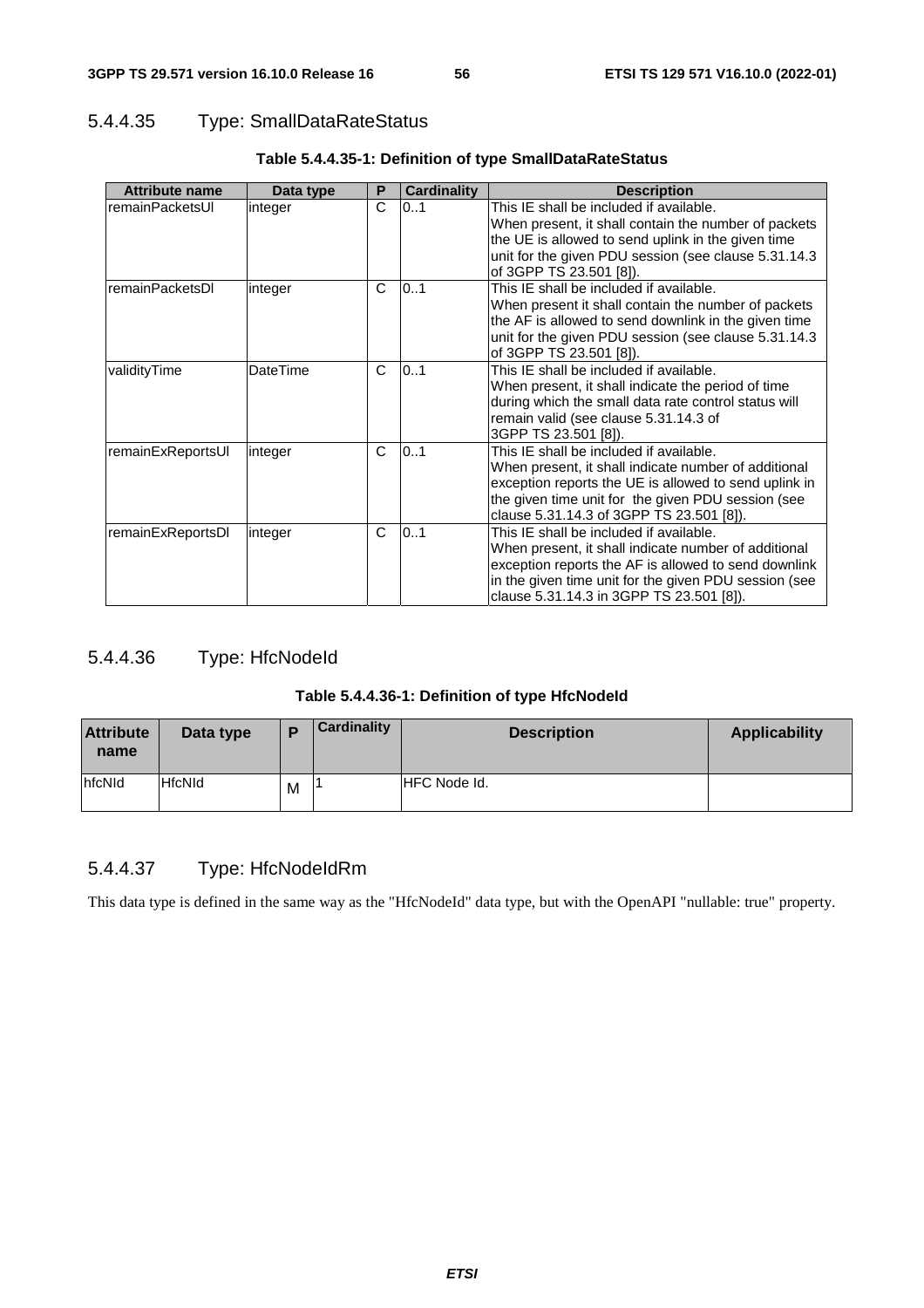# 5.4.4.38 Type: WirelineArea

| <b>Attribute</b><br>name | Data type                      | P | <b>Cardinality</b> | <b>Description</b>                                                                                            | <b>Applicability</b> |
|--------------------------|--------------------------------|---|--------------------|---------------------------------------------------------------------------------------------------------------|----------------------|
| globalLine<br>Ids        | array(Gli)                     | С | 1N                 | List of Global Line Identifiers, for a 5G-BRG<br>accessing the 5GC via wireline access network.               |                      |
| hfcNlds                  | array(HfcNld)                  | C | 1N                 | List of HFC Node Ids, for a 5G-CRG/FN-CRG is<br>accessing the 5GC via wireline access network.                |                      |
| lareaCode<br>ΙB          | AreaCode                       | C | 101                | Area Code for for 5G-BRG accessing via<br>wireline access network                                             |                      |
| lareaCode<br>С           | <b>AreaCode</b>                | C | 101                | Area Code for 5G-CRG/FN-CRG is accessing<br>via wireline access network                                       |                      |
| NOTE:                    | a WirelineArea data structure. |   |                    | One and only one of the "globLinelds", "hfcNlds", "areaCodeB" and "areaCodeC" attributes shall be included in |                      |

## **Table 5.4.4.38-1: Definition of type WirelineArea**

# 5.4.4.39 Type: WirelineServiceAreaRestriction

| Table 5.4.4.39-1: Definition of type WirelineServiceAreaRestriction |  |
|---------------------------------------------------------------------|--|
|---------------------------------------------------------------------|--|

| <b>Attribute name</b>                                                       | Data type                                                                                                 | Р | <b>Cardinality</b> | <b>Description</b>                                                                                                                                                                       |  |
|-----------------------------------------------------------------------------|-----------------------------------------------------------------------------------------------------------|---|--------------------|------------------------------------------------------------------------------------------------------------------------------------------------------------------------------------------|--|
| restrictionType                                                             | <b>RestrictionType</b>                                                                                    | C | 0.1                | string<br>"ALLOWED_AREAS" or<br>"NOT ALLOWED AREAS"<br>(NOTE 1)                                                                                                                          |  |
| lareas                                                                      | array(WirelineAre<br>la)                                                                                  | C | 10.N               | A list of Areas.<br>These areas are:<br>- allowed areas if Restriction Type is<br>"ALLOWED AREAS"<br>not allowed areas if RestrictionType is<br>"NOT_ALLOWED_AREAS"<br>(NOTE 1) (NOTE 2) |  |
|                                                                             | NOTE 1: The "restrictionType" attribute and the "areas" attribute shall be either both present or absent. |   |                    |                                                                                                                                                                                          |  |
| NOTE 2: The empty array is used when service is allowed/restricted nowhere. |                                                                                                           |   |                    |                                                                                                                                                                                          |  |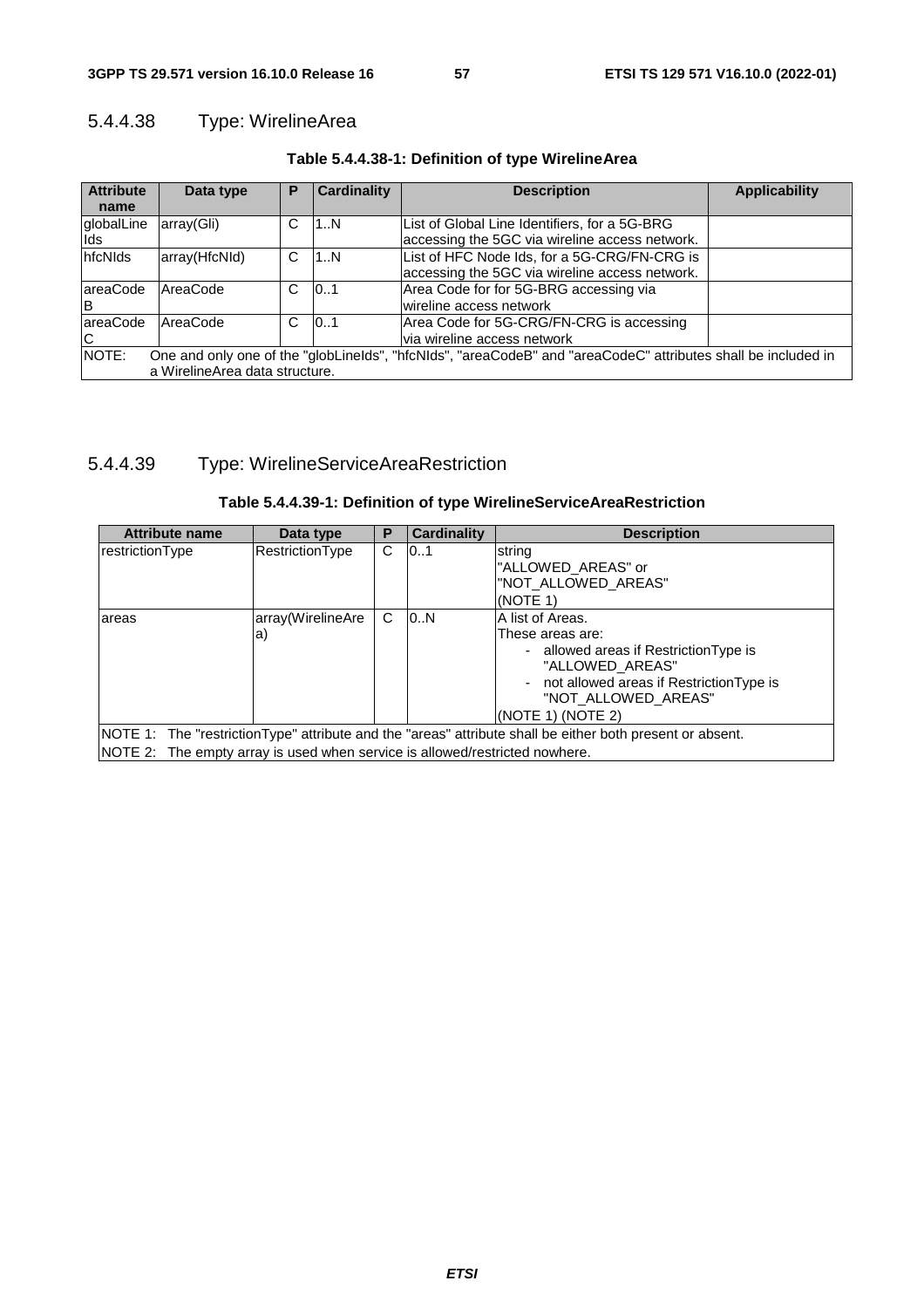## 5.4.4.40 Type: ApnRateStatus

| <b>Attribute name</b> | Data type       | P            | <b>Cardinality</b> | <b>Description</b>                                   |
|-----------------------|-----------------|--------------|--------------------|------------------------------------------------------|
| remainPacketsUI       | integer         | C            | 0.1                | This IE shall be included if available.              |
|                       |                 |              |                    | When present, it shall contain the number of packets |
|                       |                 |              |                    | the UE is allowed to send uplink in the given time   |
|                       |                 |              |                    | unit for the given APN (all PDN connections of the   |
|                       |                 |              |                    | UE to this APN see clause 4.7.7.3 in                 |
|                       |                 |              |                    | 3GPP TS 23.401 [33]).                                |
| remainPacketsDI       | integer         | C            | 0.1                | This IE shall be included if available.              |
|                       |                 |              |                    | When present, it shall contain the number of         |
|                       |                 |              |                    | packets, which the UE is allowed to send downlink    |
|                       |                 |              |                    | for the given time unit period of time and for the   |
|                       |                 |              |                    | given APN (all PDN connections of the UE to this     |
|                       |                 |              |                    | APN, see clause 4.7.7.3 in 3GPP TS 23.401 [33]).     |
| validityTime          | <b>DateTime</b> | $\mathsf{C}$ | 0.1                | This IE shall be included if available.              |
|                       |                 |              |                    | When present, it shall indicate the period of time   |
|                       |                 |              |                    | during which the APN rate control status will remain |
|                       |                 |              |                    | valid.                                               |
| remainExReportsUI     | integer         | $\mathsf{C}$ | 0.1                | This IE shall be included if available.              |
|                       |                 |              |                    | When present, it shall indicate the number of        |
|                       |                 |              |                    | additional exception reports the UE is allowed to    |
|                       |                 |              |                    | send uplink in the given time unit for the given APN |
|                       |                 |              |                    | (all PDN connections of the UE to this APN, see      |
|                       |                 |              |                    | clause 4.7.7.3 in 3GPP TS 23.401 [33]).              |
| remainExReportsDI     | integer         | C            | 0.1                | This IE shall be included if available.              |
|                       |                 |              |                    | When present, it shall indicate the number of        |
|                       |                 |              |                    | additional exception reports the AF is allowed to    |
|                       |                 |              |                    | send downlink in the given time unit for the given   |
|                       |                 |              |                    | APN (all PDN connections of the UE to this APN,      |
|                       |                 |              |                    | see clause 4.7.7.3 in 3GPP TS 23.401 [33]).          |

#### **Table 5.4.4.40-1: Definition of type ApnRateStatus**

## 5.4.4.41 Type: ScheduledCommunicationTime

#### **Table 5.4.4.41-1: Definition of type ScheduledCommunicationTime**

| <b>Attribute name</b>  | Data type        | <b>Cardinality</b> | <b>Description</b>                               |
|------------------------|------------------|--------------------|--------------------------------------------------|
| <b>daysOfWeek</b>      | array(DayOfWee   | 16                 | Identifies the day(s) of the week. If absent, it |
|                        |                  |                    | indicates every day of the week.                 |
| <b>ItimeOfDavStart</b> | <b>TimeOfDav</b> | 101                | Ildentifies the start time of the day.           |
| <b>ItimeOfDavEnd</b>   | <b>TimeOfDav</b> | 101                | Identifies the end time of the day.              |

## 5.4.4.42 Type: ScheduledCommunicationTimeRm

This data type is defined in the same way as the "ScheduledCommunicationTime" data type, but with the OpenAPI "nullable: true" property.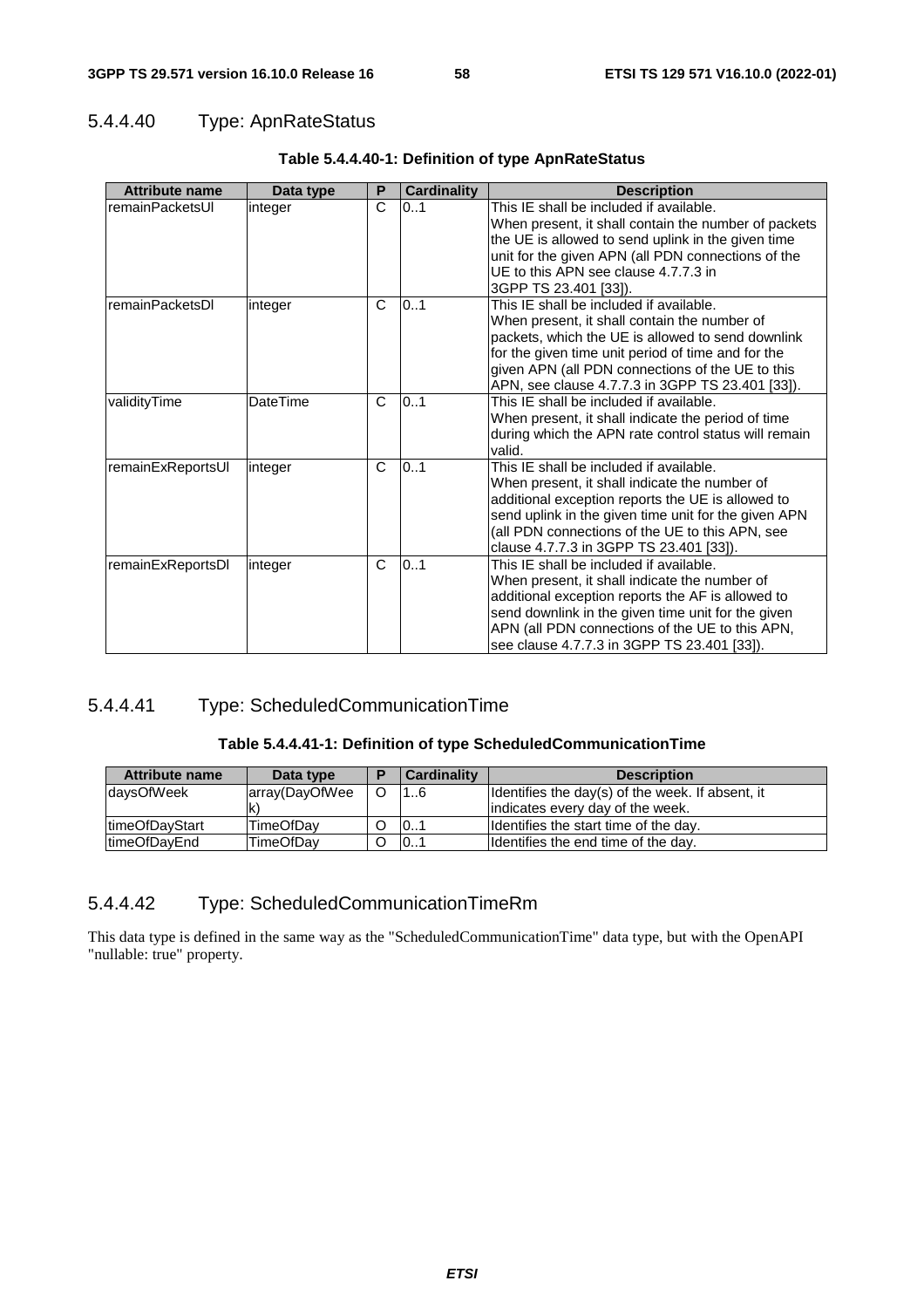## 5.4.4.43 Type: BatteryIndication

| <b>Attribute name</b> | Data type                                                                                     | P        | <b>Cardinality</b> | <b>Description</b>                                  |  |  |
|-----------------------|-----------------------------------------------------------------------------------------------|----------|--------------------|-----------------------------------------------------|--|--|
| batteryInd            | <b>boolean</b>                                                                                | O        | 0.1                | When present, this IE shall indicate whether the UE |  |  |
|                       |                                                                                               |          |                    | is battery powered or not.                          |  |  |
|                       |                                                                                               |          |                    | true: the UE is battery powered;                    |  |  |
|                       |                                                                                               |          |                    | false or absent: the UE is not battery powered.     |  |  |
| replaceableInd        | <b>boolean</b>                                                                                | O        | 0.1                | When present, this IE shall indicate whether the    |  |  |
|                       |                                                                                               |          |                    | battery of the UE is replaceable or not.            |  |  |
|                       |                                                                                               |          |                    | true: the battery of the UE is replaceable;         |  |  |
|                       |                                                                                               |          |                    | false or absent: the battery of the UE is not       |  |  |
|                       |                                                                                               |          |                    | replaceable.                                        |  |  |
| rechargeableInd       | boolean                                                                                       | $\Omega$ | 101                | When present, this IE shall indicate whether the    |  |  |
|                       |                                                                                               |          |                    | battery of the UE is rechargeable or not.           |  |  |
|                       |                                                                                               |          |                    | true: the battery of UE is rechargeable;            |  |  |
|                       |                                                                                               |          |                    | false or absent: the battery of the UE is not       |  |  |
|                       |                                                                                               |          |                    | rechargeable.                                       |  |  |
| NOTE:                 | Parameters "replaceable nd" and "rechargeable nd" are only included if the value of Parameter |          |                    |                                                     |  |  |
| "battervind" is true. |                                                                                               |          |                    |                                                     |  |  |

**Table 5.4.4.43-1: Definition of type BatteryIndication** 

## 5.4.4.44 Type: BatteryIndicationRm

This data type is defined in the same way as the "BatteryIndication" data type, but with the OpenAPI "nullable: true" property.

## 5.4.4.45 Type: AcsInfo

| Table 5.4.4.45-1: Definition of type AcsInfo |  |  |
|----------------------------------------------|--|--|
|----------------------------------------------|--|--|

| <b>Attribute name</b> | Data type                                                           | P        | <b>Cardinality</b> | <b>Description</b>                                                                                    |
|-----------------------|---------------------------------------------------------------------|----------|--------------------|-------------------------------------------------------------------------------------------------------|
| acsUrl                | Uri                                                                 | $\Omega$ | 101                | This IE may contain the URL of the ACS, see<br>BBF TR-069 [34] or BBF TR-369 [35].                    |
|                       |                                                                     |          |                    | (NOTE)                                                                                                |
| acslpv4Addr           | Ipv4Addr                                                            | $\Omega$ | 10.1               | This IE may contain the IPv4 address of the ACS,<br>see BBF TR-069 [34] or BBF TR-369 [35].<br>(NOTE) |
| acslpv6Addr           | Ipv6Addr                                                            | $\Omega$ | 10.1               | This IE may contain the IPv6 address of the ACS,<br>see BBF TR-069 [34] or BBF TR-369 [35].<br>(NOTE) |
| NOTE:                 | At least one of acsUrl, acsIpv4Addr, acsIpv6Addr shall be included. |          |                    |                                                                                                       |

## 5.4.4.46 Type: AcsInfoRm

This data type is defined in the same way as the "AcsInfo" data type, but with the OpenAPI "nullable: true" property.

# 5.4.4.47 Type: NrV2xAuth

| <b>Attribute name</b>     | Data type     | Е | Cardinality | <b>Description</b>                                                                                                            |
|---------------------------|---------------|---|-------------|-------------------------------------------------------------------------------------------------------------------------------|
| vehicleUeAuth             | <b>UeAuth</b> | ⌒ | 101         | This IE shall be present if available. When present, it<br>Ishall indicate whether the UE is authorized as<br>Vehicle UE.     |
| <b>I</b> pedestrianUeAuth | <b>UeAuth</b> | ⌒ | 0.1         | This IE shall be present if available. When present, it<br>Ishall indicate whether the UE is authorized as<br>lPedestrian UE. |

**Table 5.4.4.47-1: Definition of type NrV2xAuth**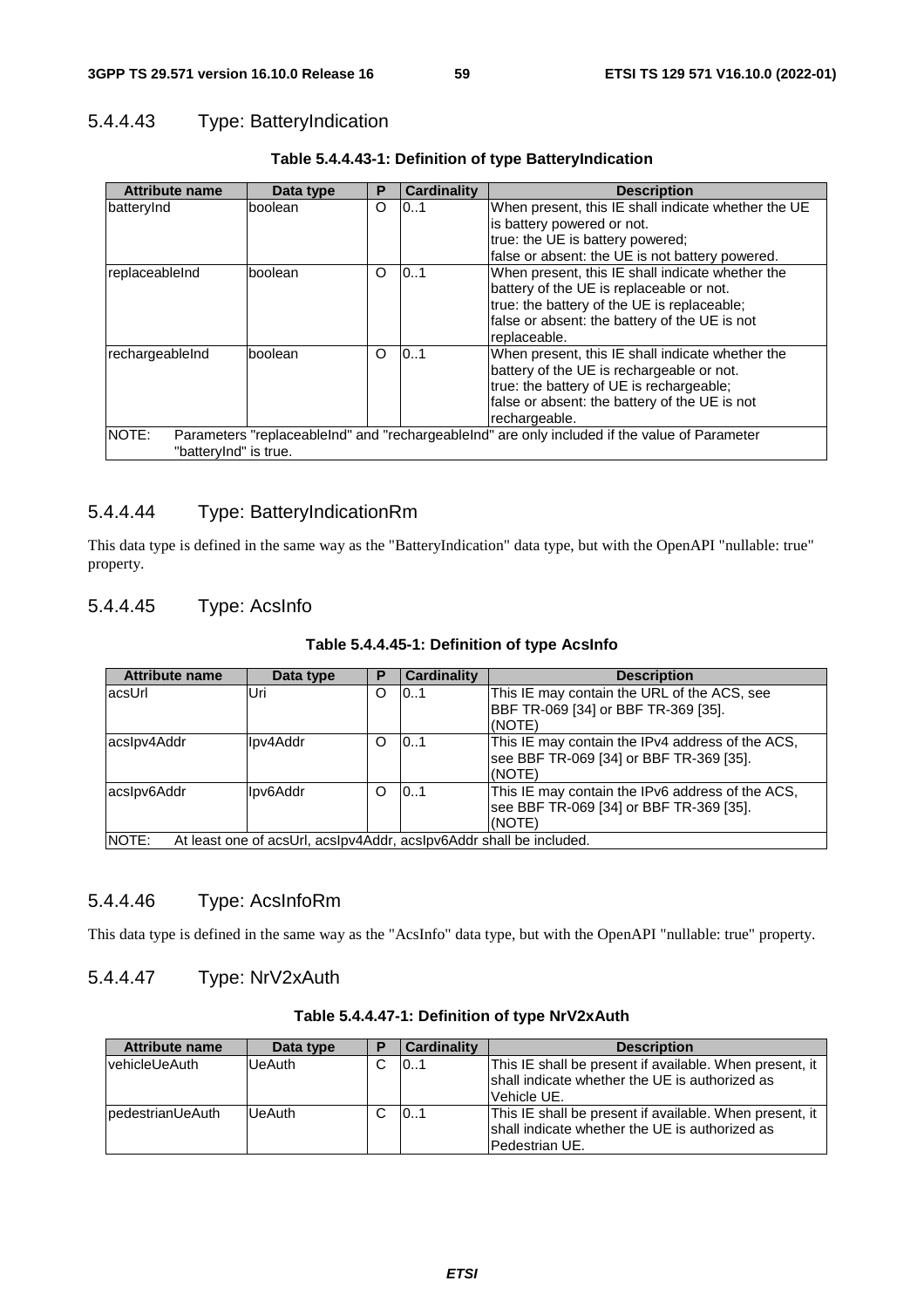# 5.4.4.48 Type: LteV2xAuth

| <b>Attribute name</b>   | Data type     | D      | <b>Cardinality</b> | <b>Description</b>                                      |
|-------------------------|---------------|--------|--------------------|---------------------------------------------------------|
| vehicleUeAuth           | <b>UeAuth</b> | ⌒<br>ີ | 101                | This IE shall be present if available. When present, it |
|                         |               |        |                    | Ishall indicate whether the UE is authorized as         |
|                         |               |        |                    | Vehicle UE.                                             |
| <b>pedestrianUeAuth</b> | <b>UeAuth</b> | C      | 01                 | This IE shall be present if available. When present, it |
|                         |               |        |                    | Ishall indicate whether the UE is authorized as         |
|                         |               |        |                    | Pedestrian UE.                                          |

#### **Table 5.4.4.48-1: Definition of type LteV2xAuth**

## 5.4.4.49 Type: Pc5QoSPara

#### **Table 5.4.4.49-1: Definition of type Pc5QoSPara**

| <b>Attribute name</b> | Data type                 | E | <b>Cardinality</b> | <b>Description</b>                                                                                                                                                                              |
|-----------------------|---------------------------|---|--------------------|-------------------------------------------------------------------------------------------------------------------------------------------------------------------------------------------------|
| pc5QosFlowList        | array(Pc5QosFlo<br>witem) | м | 1N                 | This IE shall contain the set of PC5 flow(s).                                                                                                                                                   |
| lpc5LinkAmbr          | <b>BitRate</b>            |   | 101                | This IE shall be present if available. When present, it<br>shall represent the PC5 Link Aggregated Bit Rates<br>for all the Non-GBR QoS Flows (see clause 5.4.2.3)<br>lof 3GPP TS 23.287 [36]). |

## 5.4.4.50 Type: Pc5QosFlowItem

#### **Table 5.4.4.50-1: Definition of type Pc5QosFlowItem**

| <b>Attribute name</b> | Data type              | Р | <b>Cardinality</b> | <b>Description</b>                                      |
|-----------------------|------------------------|---|--------------------|---------------------------------------------------------|
| pqi                   | 5Qi                    | м |                    | PQI is a special 5QI (see clause 5.4.2.1 of             |
|                       |                        |   |                    | 3GPP TS 23.287 [36]).                                   |
| lpc5FlowBitRates      | <b>Pc5FlowBitRates</b> | C | 101                | This IE shall be present if available. When present, it |
|                       |                        |   |                    | shall represent the PC5 Flow Bit Rates (see             |
|                       |                        |   |                    | clause 5.4.2.2 of 3GPP TS 23.287 [36]).                 |
| range                 | Uinteger               | C | 10.1               | This IE shall be present if available. When present, it |
|                       |                        |   |                    | shall represent the Range in the unit of meters (see    |
|                       |                        |   |                    | clause 5.4.2.4 of 3GPP TS 23.287 [36]).                 |

# 5.4.4.51 Type: Pc5FlowBitRates

#### **Table 5.4.4.51-1: Definition of type Pc5FlowBitRates**

| <b>Attribute name</b> | Data type      | P | <b>Cardinality</b> | <b>Description</b>                                                                                                               |
|-----------------------|----------------|---|--------------------|----------------------------------------------------------------------------------------------------------------------------------|
| guaFbr                | <b>BitRate</b> |   | 01                 | This IE shall be present if available. When present, it<br>shall contain the guaranteed Bit Rate for the PC5<br><b>QoS</b> flow. |
| maxFbr                | <b>BitRate</b> | С | 101                | This IE shall be present if available. When present, it<br>shall contain the maximum Bit Rate for the PC5 QoS<br>flow.           |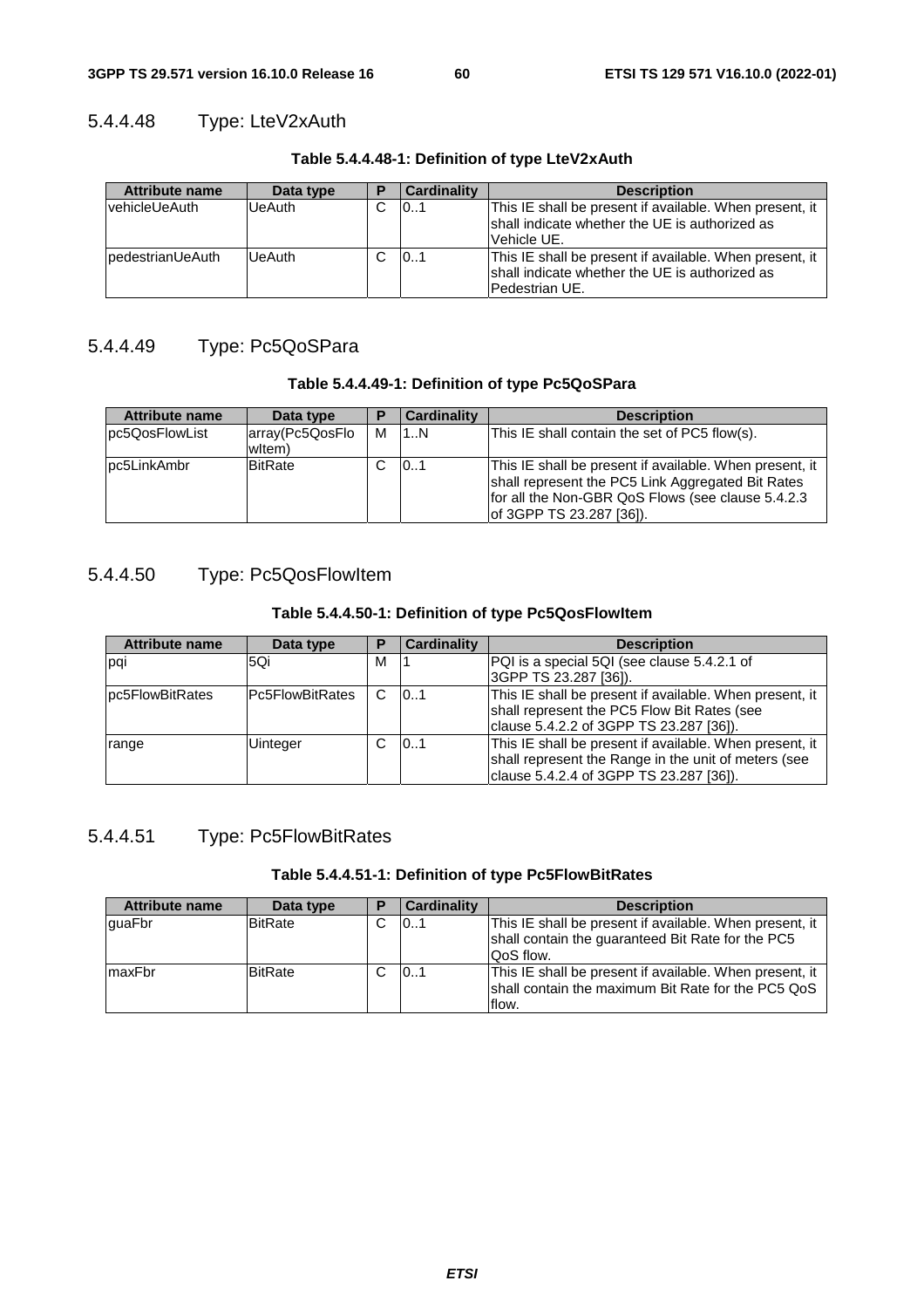# 5.4.4.52 Type: UtraLocation

| <b>Attribute name</b>                                                           | Data type       | P        | <b>Cardinality</b> | <b>Description</b>                                                                                                                                                                                                                                                                                                                                                                                                                                                                                            |
|---------------------------------------------------------------------------------|-----------------|----------|--------------------|---------------------------------------------------------------------------------------------------------------------------------------------------------------------------------------------------------------------------------------------------------------------------------------------------------------------------------------------------------------------------------------------------------------------------------------------------------------------------------------------------------------|
| cgi                                                                             | CellGloballd    | $\circ$  | 0.1                | Cell Global Identification. See 3GPP TS 23.003 [7],<br>clause 4.3.1<br>(NOTE 1)                                                                                                                                                                                                                                                                                                                                                                                                                               |
| sai                                                                             | ServiceAreald   | $\Omega$ | 0.1                | Service Area Identifier. See 3GPP TS 23.003 [7],<br>clause 12.5<br>(NOTE 1)                                                                                                                                                                                                                                                                                                                                                                                                                                   |
| llai                                                                            | LocationAreald  | $\Omega$ | 0.1                | Location area identification. See<br>3GPP TS 23.003 [7], clause 4.1<br>(NOTE 1)                                                                                                                                                                                                                                                                                                                                                                                                                               |
| rai                                                                             | RoutingAreald   | O        | 0.1                | Routing Area Identification. See<br>3GPP TS 23.003 [7], clause 4.2                                                                                                                                                                                                                                                                                                                                                                                                                                            |
| ageOfLocationInformatio<br>n                                                    | integer         | $\circ$  | 0 <sub>1</sub>     | The value represents the elapsed time in minutes<br>since the last network contact of the mobile station.<br>Value "0" indicates that the location information<br>was obtained after a successful paging procedure<br>for Active Location Retrieval when the UE is in idle<br>mode or after a successful location reporting<br>procedure the UE is in connected mode.<br>Any other value than "0" indicates that the location<br>information is the last known one.<br>See 3GPP TS 29.002 [21] clause 17.7.8. |
| ueLocationTimestamp                                                             | <b>DateTime</b> | $\circ$  | $\overline{0}.1$   | The value represents the UTC time when the<br>UeLocation information was acquired.                                                                                                                                                                                                                                                                                                                                                                                                                            |
| geographicalInformation                                                         | string          | $\circ$  | $\overline{0.1}$   | Refer to geographical Information.<br>See 3GPP TS 23.032 [23] clause 7.3.2. Only the<br>description of an ellipsoid point with uncertainty<br>circle is allowed to be used.<br>Allowed characters are 0-9 and A-F;                                                                                                                                                                                                                                                                                            |
| geodeticInformation<br>NOTE 1: Exactly one of cgi, sai or lai shall be present. | string          | $\circ$  | 0.1                | Refers to Calling Geodetic Location.<br>See ITU-T Recommendation Q.763 (1999) [24]<br>clause 3.88.2. Only the description of an ellipsoid<br>point with uncertainty circle is allowed to be used.<br>Allowed characters are 0-9 and A-F.                                                                                                                                                                                                                                                                      |

## **Table 5.4.4.52-1: Definition of type UtraLocation**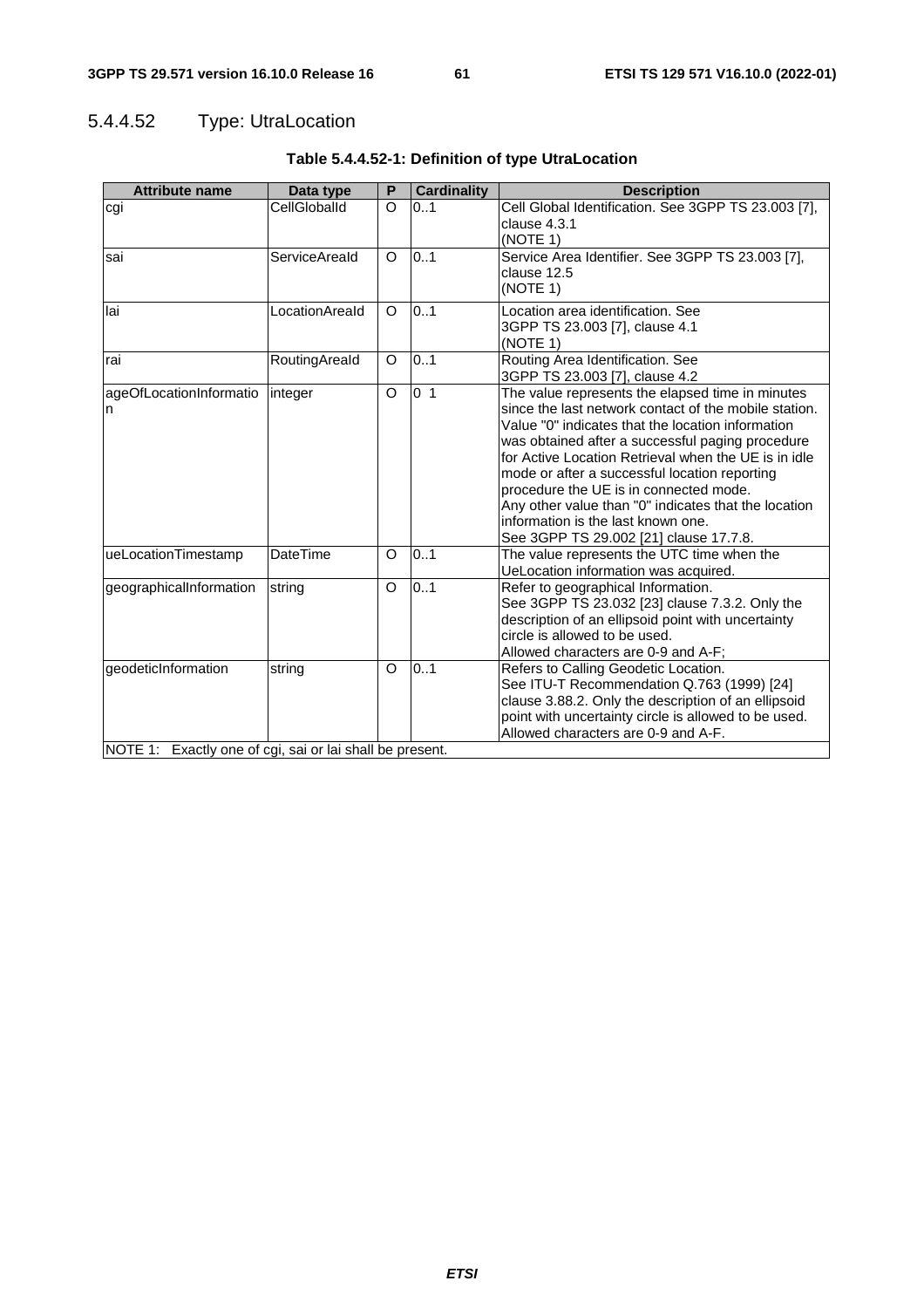# 5.4.4.53 Type: GeraLocation

| <b>Attribute name</b>                                         | Data type            | P                   | <b>Cardinality</b>      | <b>Description</b>                                                                                             |
|---------------------------------------------------------------|----------------------|---------------------|-------------------------|----------------------------------------------------------------------------------------------------------------|
| <b>locationNumber</b>                                         | string               | $\Omega$            | 0.1                     | Location number within the PLMN. See                                                                           |
|                                                               |                      |                     |                         | 3GPP TS 23.003 [7], clause 4.5.                                                                                |
| cgi                                                           | CellGloballd         | $\Omega$            | 0.1                     | Cell Global Identification. See 3GPP TS 23.003 [7],                                                            |
|                                                               |                      |                     |                         | clause 4.3.1                                                                                                   |
|                                                               |                      |                     |                         | (NOTE 1)                                                                                                       |
| rai                                                           | RoutingAreald        | O                   | 0.1                     | Routing Area Identification. See 3GPP TS 23.003 [7],                                                           |
|                                                               |                      |                     |                         | clause 4.2                                                                                                     |
|                                                               |                      |                     |                         | (NOTE 1)                                                                                                       |
| sai                                                           | <b>ServiceAreald</b> | O                   | 0.1                     | Service Area Identifier. See 3GPP TS 23.003 [7],                                                               |
|                                                               |                      |                     |                         | clause 12.5                                                                                                    |
|                                                               |                      |                     |                         | (NOTE 1)                                                                                                       |
| llai                                                          | LocationAreald       | $\Omega$            | 0.1                     | Location Area identification. See                                                                              |
|                                                               |                      |                     |                         | 3GPP TS 23.003 [7], clause 4.1                                                                                 |
|                                                               |                      |                     |                         | (NOTE 1)                                                                                                       |
| vlrNumber                                                     | string               | O<br>$\overline{O}$ | 0.1                     | VLR number. See 3GPP TS 23.003 [7] clause 5.1.                                                                 |
| mscNumber                                                     | string               | $\overline{O}$      | 0.1<br>$\overline{0}$ 1 | MSC number. See 3GPP TS 23.003 [7] clause 5.1.                                                                 |
| ageOfLocationInform                                           | integer              |                     |                         | The value represents the elapsed time in minutes                                                               |
| ation                                                         |                      |                     |                         | since the last network contact of the mobile station.<br>Value "0" indicates that the location information was |
|                                                               |                      |                     |                         |                                                                                                                |
|                                                               |                      |                     |                         | obtained after a successful paging procedure for<br>Active Location Retrieval when the UE is in idle           |
|                                                               |                      |                     |                         | mode or after a successful location reporting                                                                  |
|                                                               |                      |                     |                         | procedure the UE is in connected mode.                                                                         |
|                                                               |                      |                     |                         | Any other value than "0" indicates that the location                                                           |
|                                                               |                      |                     |                         | information is the last known one.                                                                             |
|                                                               |                      |                     |                         | See 3GPP TS 29.002 [21] clause 17.7.8.                                                                         |
| ueLocationTimestam                                            | <b>DateTime</b>      | $\Omega$            | 0.1                     | The value represents the UTC time when the                                                                     |
| р                                                             |                      |                     |                         | UeLocation information was acquired.                                                                           |
| geographicalInformat                                          | string               | O                   | 0.1                     | Refer to geographical Information.                                                                             |
| ion                                                           |                      |                     |                         | See 3GPP TS 23.032 [23] clause 7.3.2. Only the                                                                 |
|                                                               |                      |                     |                         | description of an ellipsoid point with uncertainty circle                                                      |
|                                                               |                      |                     |                         | is allowed to be used.                                                                                         |
|                                                               |                      |                     |                         | Allowed characters are 0-9 and A-F;                                                                            |
| geodeticInformation                                           | string               | O                   | 0.1                     | Refers to Calling Geodetic Location.                                                                           |
|                                                               |                      |                     |                         | See ITU-T Recommendation Q.763 (1999) [24]                                                                     |
|                                                               |                      |                     |                         | clause 3.88.2. Only the description of an ellipsoid                                                            |
|                                                               |                      |                     |                         | point with uncertainty circle is allowed to be used.                                                           |
|                                                               |                      |                     |                         | Allowed characters are 0-9 and A-F.                                                                            |
| NOTE 1: Exactly one of cgi, rai, sai or lai shall be present. |                      |                     |                         |                                                                                                                |

## **Table 5.4.4.53-1: Definition of type GeraLocation**

# 5.4.4.54 Type: CellGlobalId

| Table 5.4.4.54-1: Definition of type CellGloballd |  |  |
|---------------------------------------------------|--|--|
|                                                   |  |  |

| <b>Attribute name</b> | Data type | D | Cardinality | <b>Description</b>                                 |
|-----------------------|-----------|---|-------------|----------------------------------------------------|
| plmnld                | Pimnid    | М |             | <b>PLMN Identity</b>                               |
| llac                  | string    | M |             | Location Area Code<br>Pattern: '^[A-Fa-f0-9]{4}\$' |
| cellId                | string    | M |             | Cell Identity<br>Pattern: '^[A-Fa-f0-9]{4}\$'      |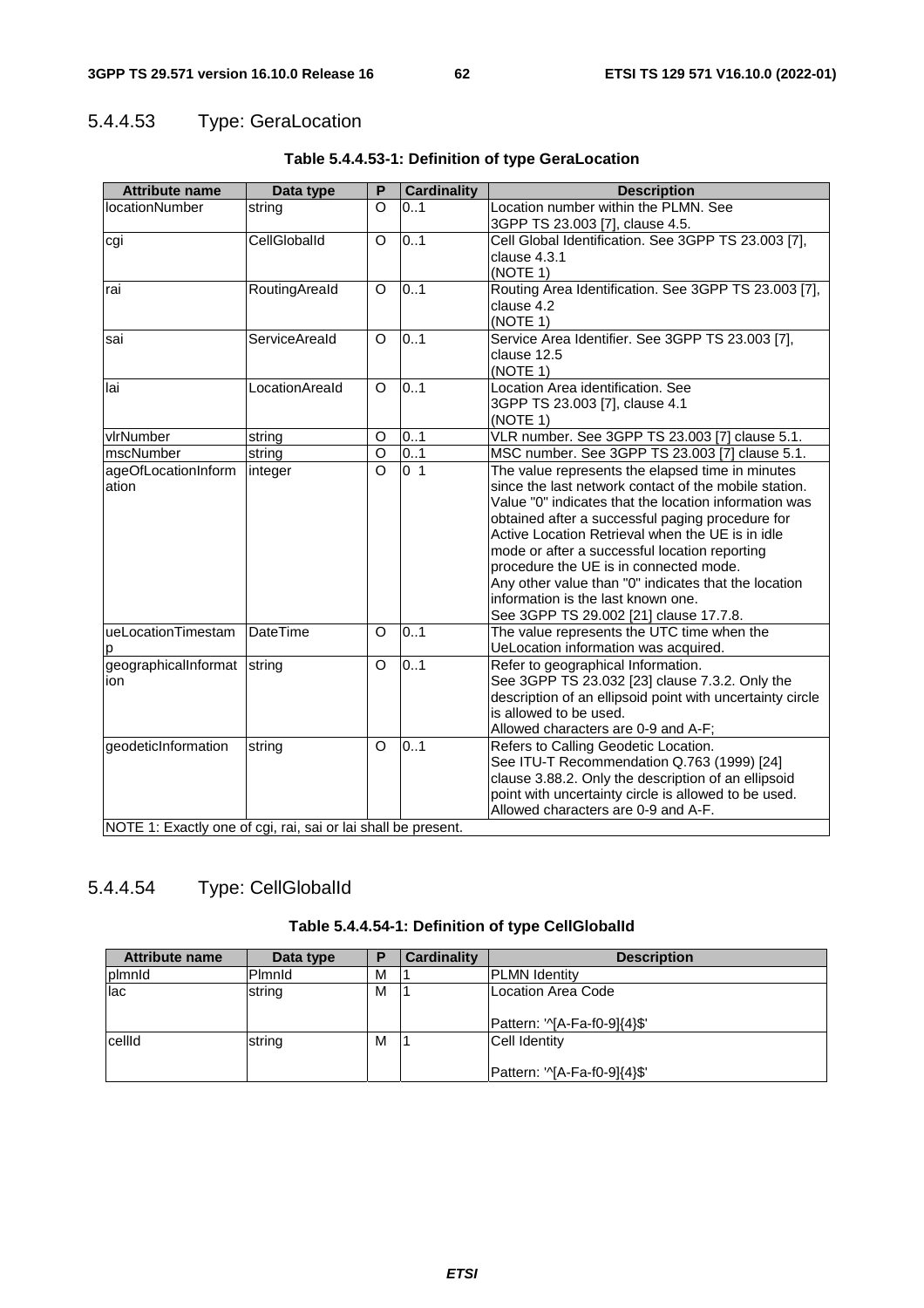### 5.4.4.55 Type: ServiceAreaId

| <b>Attribute name</b> | Data type | P | Cardinality | <b>Description</b>           |
|-----------------------|-----------|---|-------------|------------------------------|
| plmnld                | Plmnld    | М |             | <b>PLMN Identity</b>         |
| lac                   | string    | М |             | Location Area Code           |
|                       |           |   |             | Pattern: '^[A-Fa-f0-9]{4}\$' |
| <b>Isac</b>           | string    | M |             | Service Area Code            |
|                       |           |   |             | Pattern: '^[A-Fa-f0-9]{4}\$' |

**Table 5.4.4.55-1: Definition of type ServiceAreaId** 

## 5.4.4.56 Type: LocationAreaId

#### **Table 5.4.4.56-1: Definition of type LocationAreaId**

| <b>Attribute name</b> | Data type | Б | <b>Cardinality</b> | <b>Description</b>          |
|-----------------------|-----------|---|--------------------|-----------------------------|
| <b>Ipimnid</b>        | Pimnid    | M |                    | <b>PLMN Identity</b>        |
| lac                   | string    | M |                    | ILocation Area Code         |
|                       |           |   |                    | Pattern: 'YA-Fa-f0-91(4)\$' |

## 5.4.4.57 Type: RoutingAreaId

#### **Table 5.4.4.57-1: Definition of type RoutingAreaId**

| <b>Attribute name</b> | Data type | P | <b>Cardinality</b> | <b>Description</b>                                 |
|-----------------------|-----------|---|--------------------|----------------------------------------------------|
| plmnld                | Pimnid    | M |                    | <b>PLMN Identity</b>                               |
| lac                   | string    | М |                    | Location Area Code<br>Pattern: '^[A-Fa-f0-9]{4}\$' |
| rac                   | string    | M |                    | Routing Area Code<br>Pattern: '^[A-Fa-f0-9]{2}\$'  |

## 5.4.4.58 Type: DddTrafficDescriptor

#### **Table 5.4.4.58-1: Definition of type DddTrafficDescriptor**

| <b>Attribute name</b>                                                                                            | Data type       | P        | <b>Cardinality</b> | <b>Description</b>                            |  |
|------------------------------------------------------------------------------------------------------------------|-----------------|----------|--------------------|-----------------------------------------------|--|
| ipv4Addr                                                                                                         | lpv4Addr        |          | 101                | llpv4 address of the source of downlink data. |  |
| ipv6Addr                                                                                                         | lpv6Addr        | C        | 101                | llpv6 address of the source of downlink data. |  |
| portNumber                                                                                                       | <b>Uinteger</b> | $\Omega$ | 101                | Port number of the source of downlink data.   |  |
| macAddr                                                                                                          | MacAddr48       | C        | 10.1               | Source MAC address.                           |  |
| NOTE:<br>Either IP address (at least one of the "ipv4Addr" attribute or the "ipv6Addr" attribute) or MAC address |                 |          |                    |                                               |  |
| (the "macAddr" attribute) shall be included.                                                                     |                 |          |                    |                                               |  |

## 5.4.4.59 Type: MoExpDataCounter

#### **Table 5.4.4.59-1: Definition of type MoExpDataCounter**

| <b>Attribute name</b> | Data type       | Р | <b>Cardinality</b> | <b>Description</b>                                 |
|-----------------------|-----------------|---|--------------------|----------------------------------------------------|
| counter               | integer         | м |                    | Unsigned integer identifying the MO Exception Data |
|                       |                 |   |                    | Counter, as specified in clause 5.31.14.3 of       |
|                       |                 |   |                    | 3GPP TS 23.501 [8].                                |
| <b>ItimeStamp</b>     | <b>DateTime</b> |   | 101                | UTC time indicating the time at which the counter  |
|                       |                 |   |                    | value increased from 0 to 1.                       |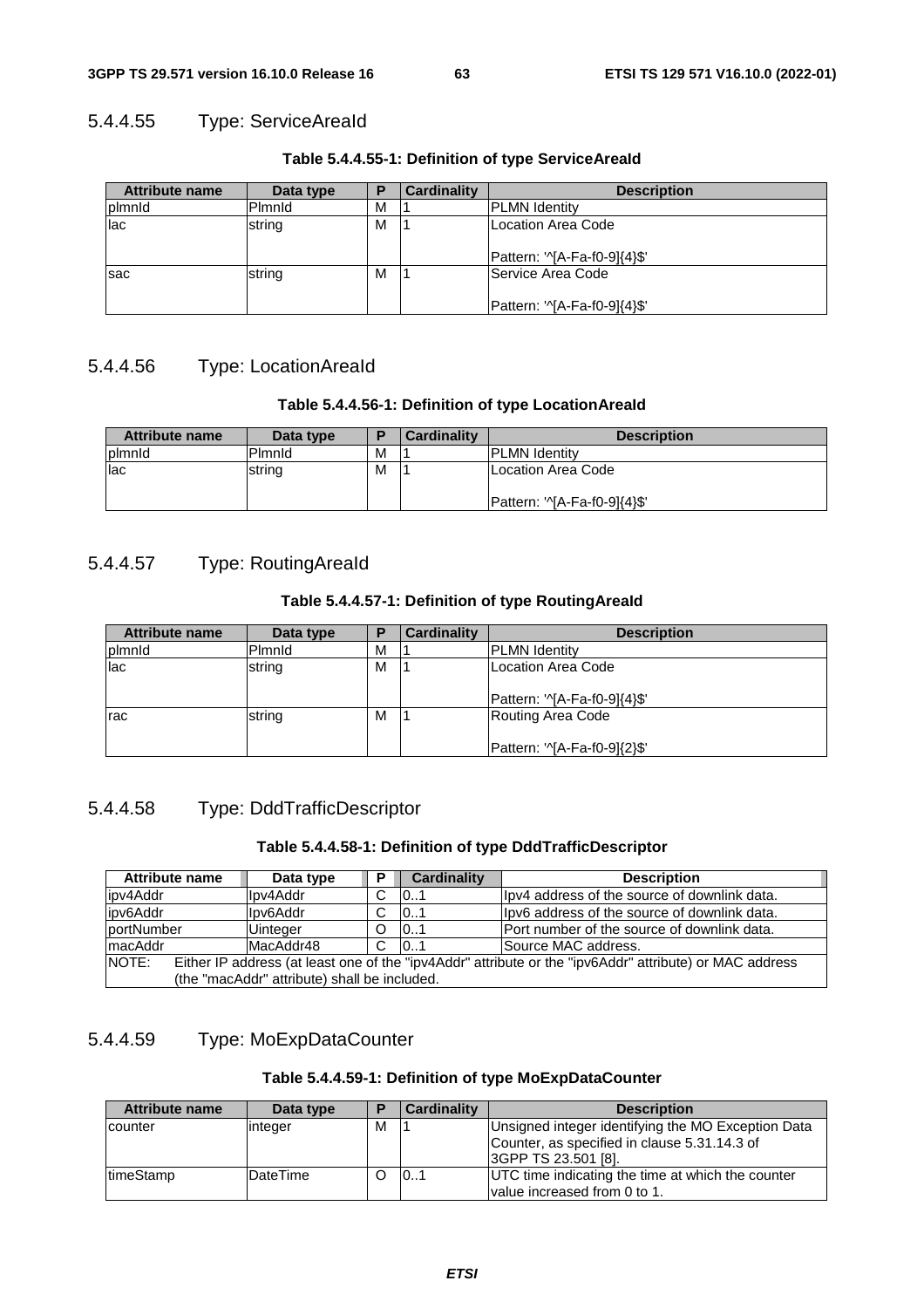## 5.4.4.60 Type: NssaaStatus

| <b>Attribute name</b> | Data type         |   | <b>Cardinality</b> | <b>Description</b>                                                                |
|-----------------------|-------------------|---|--------------------|-----------------------------------------------------------------------------------|
| <b>Isnssai</b>        | Snssai            | м |                    | Subscribed S-NSSAI                                                                |
| <b>Istatus</b>        | <b>AuthStatus</b> | м |                    | This flag when present shall indicate the NSSAA<br>Istatus of the related Snssai. |

#### **Table 5.4.4.60-1: Definition of type NssaaStatus**

## 5.4.4.61 Type: NssaaStatusRm

This data type is defined in the same way as the "NssaaStatus" data type, but with the OpenAPI "nullable: true" property.

## 5.4.4.62 Type: TnapId

| Table 5.4.4.62-1: Definition of type TnapId |  |  |  |  |  |  |  |
|---------------------------------------------|--|--|--|--|--|--|--|
|---------------------------------------------|--|--|--|--|--|--|--|

| <b>Attribute name</b> | Data type    | P | <b>Cardinality</b> | <b>Description</b>                                                                                                                                                                                                                                                                 |
|-----------------------|--------------|---|--------------------|------------------------------------------------------------------------------------------------------------------------------------------------------------------------------------------------------------------------------------------------------------------------------------|
| ssid                  | string       | C | 0.1                | This IE shall be present if the UE is accessing the<br>5GC via a trusted WLAN access network.<br>When present, it shall contain the SSID of the<br>access point to which the UE is attached, that is<br>received over NGAP, see IEEE Std 802.11-<br>2012 [31].                     |
| bssld                 | string       | C | 101                | This IE shall be present if available.<br>When present, it shall contain the BSSID of the<br>access point to which the UE is attached, that is<br>received over NGAP, see IEEE Std 802.11-<br>2012 [31].                                                                           |
| civicAddress          | <b>Bytes</b> | C | 101                | This IE shall be present if available.<br>When present, it shall contain the civic address<br>information of the TNAP to which the UE is attached,<br>including the Location-Information Attribute and / or<br>Location-Data Attribute as defined in<br><b>IETF RFC 5580 [40].</b> |

## 5.4.4.63 Type: TnapIdRm

This data type is defined in the same way as the "TnapId" data type, but with the OpenAPI "nullable: true" property.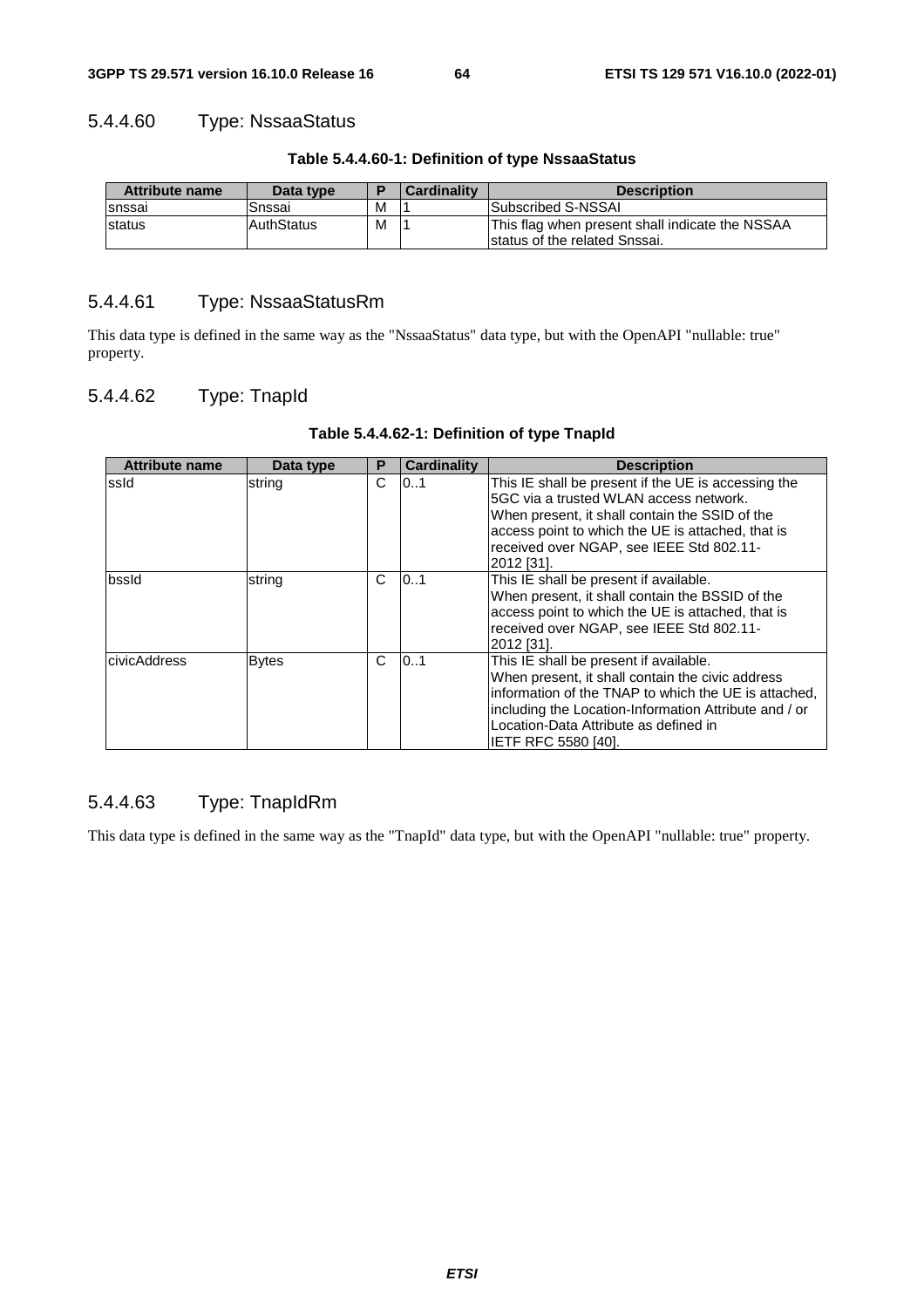## 5.4.4.64 Type: TwapId

| <b>Attribute name</b> | Data type    | Р | <b>Cardinality</b> | <b>Description</b>                                    |
|-----------------------|--------------|---|--------------------|-------------------------------------------------------|
| ssld                  | string       | м |                    | This IE shall contain the SSID of the access point to |
|                       |              |   |                    | which the UE is attached, that is received over       |
|                       |              |   |                    | NGAP, see IEEE Std 802.11-2012 [31].                  |
| bssld                 | string       | C | 101                | This IE shall be present if available.                |
|                       |              |   |                    | When present, it shall contain the BSSID of the       |
|                       |              |   |                    | access point to which the UE is attached, for trusted |
|                       |              |   |                    | WLAN access, see IEEE Std 802.11-2012 [31].           |
| civicAddress          | <b>Bytes</b> | C | 0.1                | This IE shall be present if available.                |
|                       |              |   |                    | When present, it shall contain the civic address      |
|                       |              |   |                    | information of the TWAP to which the UE is            |
|                       |              |   |                    | attached, for trusted WLAN access. This IE shall      |
|                       |              |   |                    | include the Location-Information Attribute and / or   |
|                       |              |   |                    | Location-Data Attribute as defined in                 |
|                       |              |   |                    | <b>IETF RFC 5580 [40].</b>                            |

### **Table 5.4.4.64-1: Definition of type TwapId**

## 5.4.4.65 Type: TwapIdRm

This data type is defined in the same way as the "TwapId" data type, but with the OpenAPI "nullable: true" property.

## 5.4.4.66 Type: SnssaiExtension

#### **Table 5.4.4.66-1: Definition of type SnssaiExtension**

| <b>Attribute name</b>                                                   | Data type      |   | <b>Cardinality</b> | <b>Description</b>                                                                                                                                                                                          |
|-------------------------------------------------------------------------|----------------|---|--------------------|-------------------------------------------------------------------------------------------------------------------------------------------------------------------------------------------------------------|
| <b>sdRanges</b>                                                         | array(SdRange) | C | 1N                 | When present, it shall contain the range(s) of Slice<br>Differentiator values supported for the Slice/Service<br>Type value indicated in the sst attribute of the Snssai<br>data type (see clause 5.4.4.2). |
| 101<br>IwildcardSd<br>C.<br>boolean                                     |                |   |                    | When present, it shall be set to true, to indicate that<br>all SD values are supported for the Slice/Service<br>Type value indicated in the sst attribute of the Snssai<br>data type (see clause 5.4.4.2).  |
| INOTE:<br>sdRanges and wildcard Sd shall not be present simultaneously. |                |   |                    |                                                                                                                                                                                                             |

## 5.4.4.67 Type: SdRange

#### **Table 5.4.4.67-1: Definition of type SdRange**

| <b>Attribute name</b> | Data type | Р | Cardinalitv | <b>Description</b>                                                                                             |
|-----------------------|-----------|---|-------------|----------------------------------------------------------------------------------------------------------------|
| start                 | string    | м |             | First value identifying the start of an SD range.                                                              |
|                       |           |   |             | This string shall be formatted as specified for the sd<br>attribute of the Snssai data type in clause 5.4.4.2. |
| lend                  | string    | м |             | Last value identifying the end of an SD range.                                                                 |
|                       |           |   |             | This string shall be formatted as specified for the sd<br>attribute of the Snssai data type in clause 5.4.4.2. |

EXAMPLE: SD range from 023400 to 023499 (hexadecimal) JSON: { "start": "023400", "end": "023499" }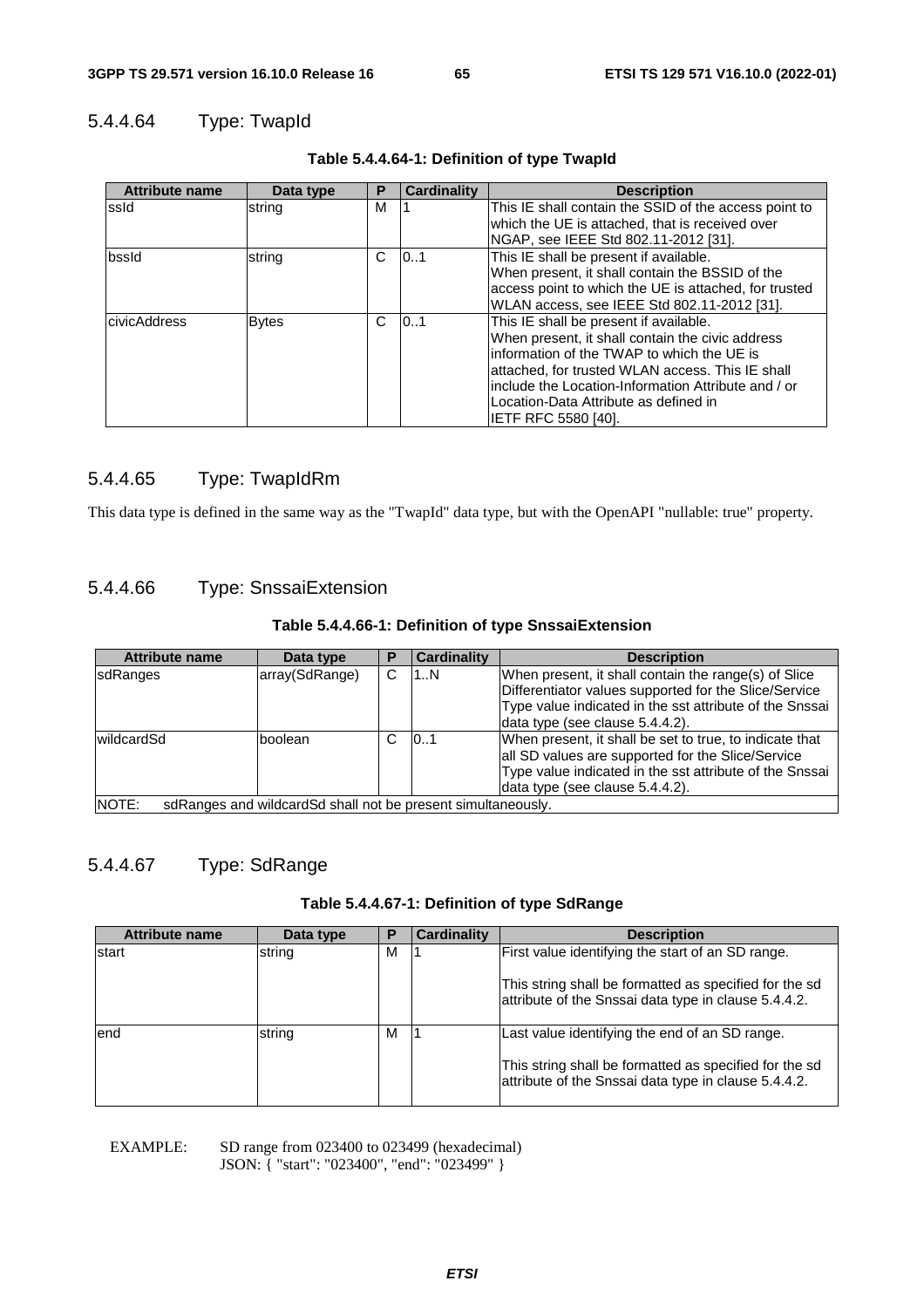# 5.4.5 Data types describing alternative data types or combinations of data types

## 5.4.5.1 Type: ExtSnssai

## **Table 5.4.5.1-1: Definition of type ExtSnssai as a list of to be combined data types**

|                        | Data type                                                                                                                                                                                                                                                                                                                                       | <b>Cardinality</b> | <b>Description</b>                                   |
|------------------------|-------------------------------------------------------------------------------------------------------------------------------------------------------------------------------------------------------------------------------------------------------------------------------------------------------------------------------------------------|--------------------|------------------------------------------------------|
| Snssai                 |                                                                                                                                                                                                                                                                                                                                                 |                    | Common data type defined in clause 5.4.4.2.          |
| <b>SnssaiExtension</b> |                                                                                                                                                                                                                                                                                                                                                 |                    | Extensions to the Snssai common data type defined in |
|                        |                                                                                                                                                                                                                                                                                                                                                 |                    | clause 5.4.4.66.                                     |
| <b>NOTE:</b>           | The sdRanges and wildcardSd attributes shall be exclusive from each other. If one of these attributes<br>is present, the sd attribute shall also be present and it shall contain one Slice Differentiator value<br>within the range of SD (if the sdRanges attribute is present) or with any value (if the wildcardSd<br>attribute is present). |                    |                                                      |

# 5.5 Data Types related to 5G QoS

# 5.5.1 Introduction

This clause defines common data types related to 5G QoS.

# 5.5.2 Simple Data Types

This clause specifies common simple data types.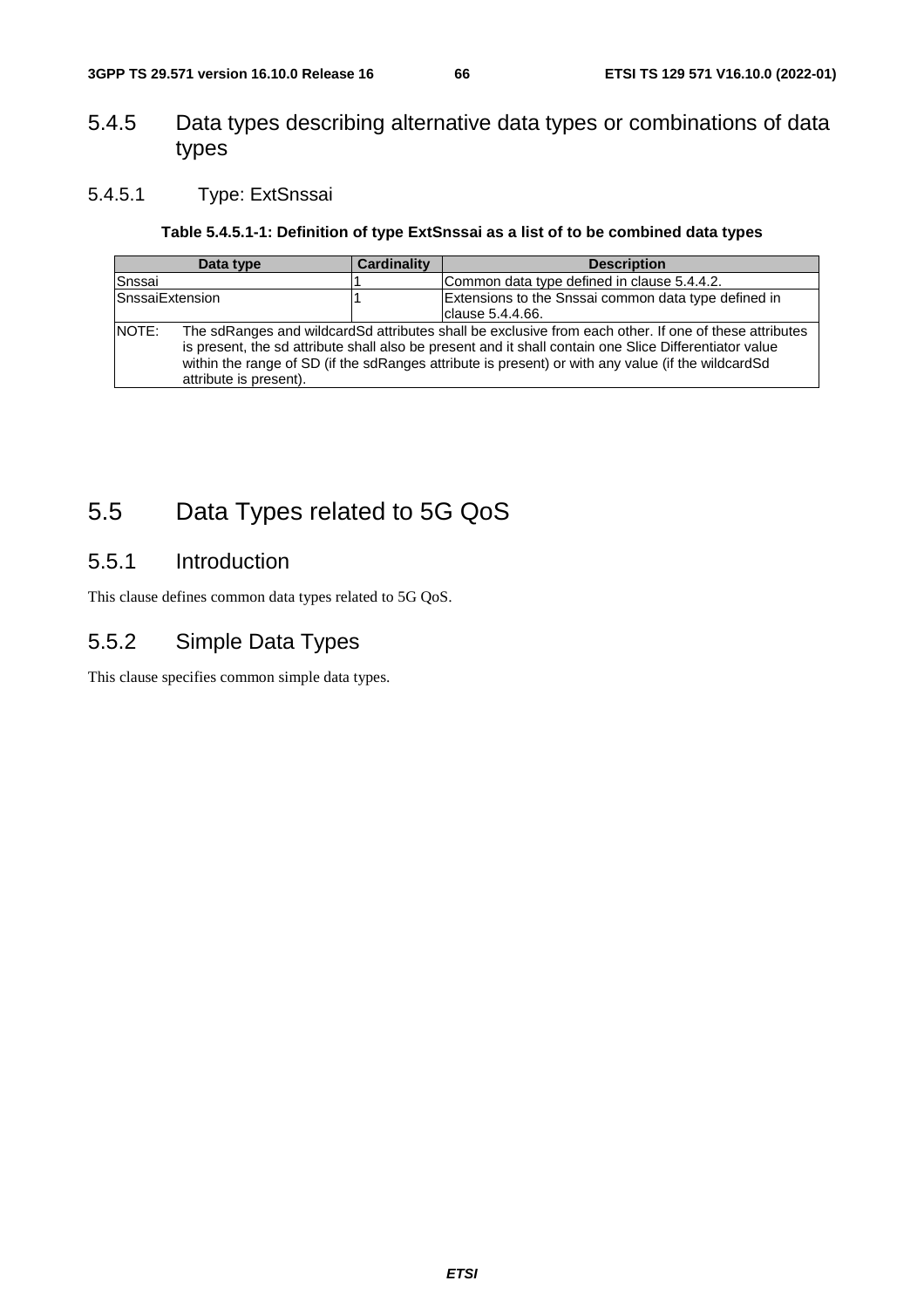## **Table 5.5.2-1: Simple Data Types**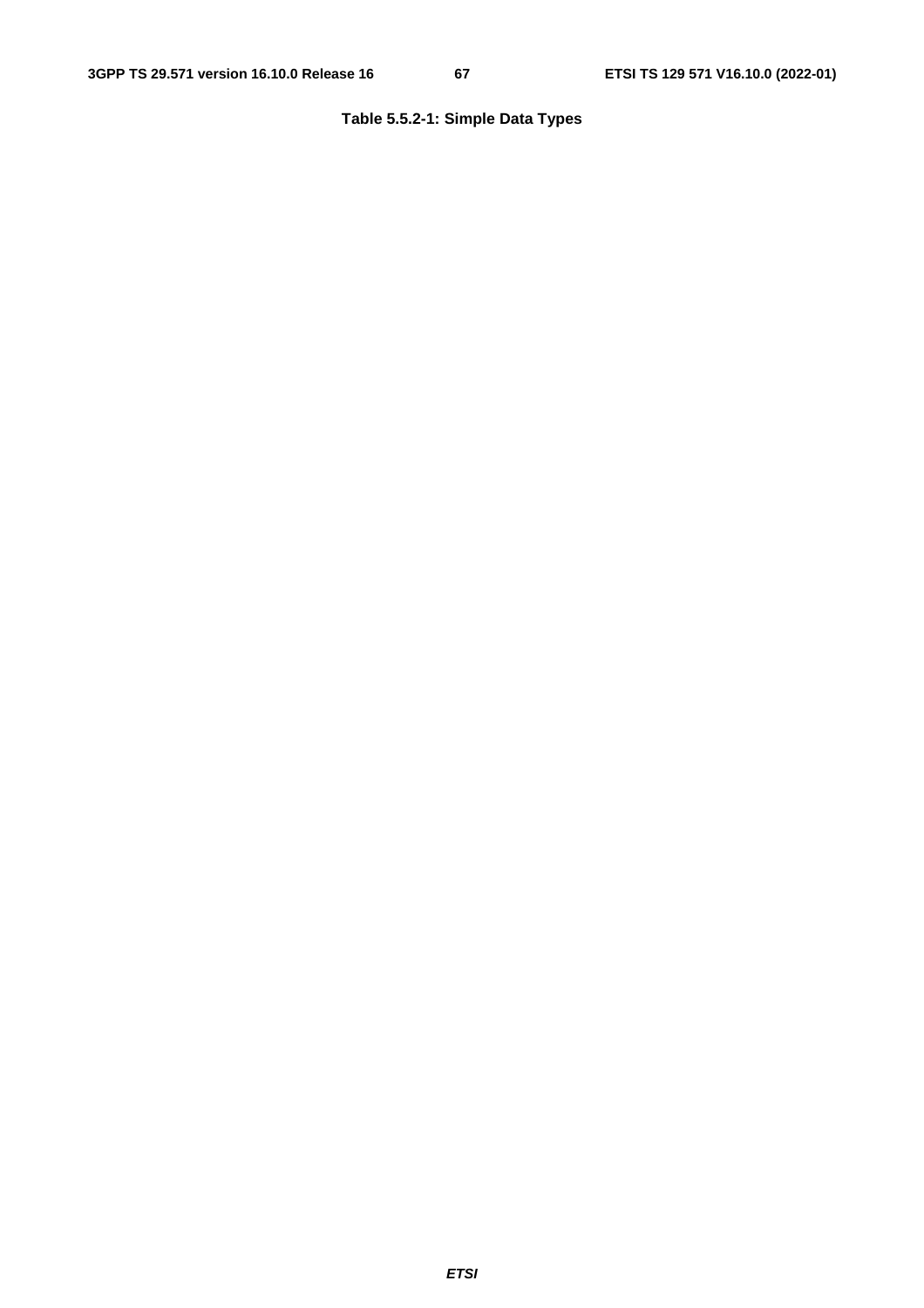| <b>Type Name</b>   | <b>Type Definition</b> | <b>Description</b>                                                                                                      |
|--------------------|------------------------|-------------------------------------------------------------------------------------------------------------------------|
| Qfi                | integer                | Unsigned integer identifying a QoS flow, within the range 0 to 63.                                                      |
| QfiRm              | integer                | This data type is defined in the same way as the "Qfi" data type,                                                       |
|                    |                        | but with the OpenAPI "nullable: true" property.                                                                         |
| 5Qi                | integer                | Unsigned integer representing a 5G QoS Identifier (see                                                                  |
|                    |                        | clause 5.7.2.1 of 3GPP TS 23.501 [8]), within the range 0 to 255.                                                       |
| 5QiRm              |                        | This data type is defined in the same way as the "5Qi" data type,                                                       |
|                    | integer                |                                                                                                                         |
|                    |                        | but with the OpenAPI "nullable: true" property.                                                                         |
| <b>BitRate</b>     | string                 | String representing a bit rate that shall be formatted as follows:                                                      |
|                    |                        |                                                                                                                         |
|                    |                        | Pattern: '^\d+(\.\d+)? (bps Kbps Mbps Gbps Tbps)\$'                                                                     |
|                    |                        | Examples:                                                                                                               |
|                    |                        | "125 Mbps", "0.125 Gbps", "125000 Kbps"                                                                                 |
|                    |                        | This data type is defined in the same way as the "BitRate" data                                                         |
| <b>BitRateRm</b>   | string                 |                                                                                                                         |
|                    |                        | type, but with the OpenAPI "nullable: true" property.                                                                   |
| ArpPriorityLevel   | integer                | Unsigned integer indicating the ARP Priority Level (see                                                                 |
|                    |                        | clause 5.7.2.2 of 3GPP TS 23.501 [8]), within the range 1 to 15.                                                        |
|                    |                        | Values are ordered in decreasing order of priority, i.e. with 1 as                                                      |
|                    |                        | the highest priority and 15 as the lowest priority.                                                                     |
| ArpPriorityLevelRm | integer                | This data type is defined in the same way as the                                                                        |
|                    |                        | "ArpPriorityLevel" data type, but with the OpenAPI "nullable: true"                                                     |
|                    |                        | property.                                                                                                               |
| 5QiPriorityLevel   | integer                | Unsigned integer indicating the 5QI Priority Level (see<br>clauses 5.7.3.3 and 5.7.4 of 3GPP TS 23.501 [8]), within the |
|                    |                        | range 1 to 127.                                                                                                         |
|                    |                        | Values are ordered in decreasing order of priority, i.e. with 1 as                                                      |
|                    |                        | the highest priority and 127 as the lowest priority.                                                                    |
| 5QiPriorityLevelRm | integer                | This data type is defined in the same way as the                                                                        |
|                    |                        | "5QiPriorityLevel" data type, but with the OpenAPI "nullable: true"                                                     |
|                    |                        | property.                                                                                                               |
| PacketDelBudget    | Integer                | Unsigned integer indicating Packet Delay Budget (see                                                                    |
|                    |                        | clauses 5.7.3.4 and 5.7.4 of 3GPP TS 23.501 [8])), expressed in                                                         |
|                    |                        | milliseconds.                                                                                                           |
|                    |                        | Minimum $= 1$ .                                                                                                         |
| PacketDelBudgetR   | integer                | This data type is defined in the same way as the                                                                        |
| m                  |                        | "PacketDelBudget" data type, but with the OpenAPI "nullable:                                                            |
|                    |                        | true" property.                                                                                                         |
| PacketErrRate      | string                 | String representing Packet Error Rate (see clause 5.7.3.5 and                                                           |
|                    |                        | 5.7.4 of 3GPP TS 23.501 [8]), expressed as a "scalar x 10-k"                                                            |
|                    |                        | where the scalar and the exponent k are each encoded as one                                                             |
|                    |                        | decimal digit.                                                                                                          |
|                    |                        | Pattern: '^([0-9]E-[0-9])\$'                                                                                            |
|                    |                        |                                                                                                                         |
|                    |                        |                                                                                                                         |
|                    |                        | Examples:                                                                                                               |
|                    |                        | Packer Error Rate 4x10 <sup>-6</sup> shall be encoded as "4E-6".                                                        |
|                    |                        | Packer Error Rate 10 <sup>-2</sup> shall be encoded as "1E-2".                                                          |
| PacketErrRateRm    | string                 | This data type is defined in the same way as the "PacketErrRate"                                                        |
|                    |                        | data type, but with the OpenAPI "nullable: true" property.                                                              |
| PacketLossRate     | Integer                | Unsigned integer indicating Packet Loss Rate (see                                                                       |
|                    |                        | clauses 5.7.2.8 and 5.7.4 of 3GPP TS 23.501 [8]), expressed in                                                          |
|                    |                        | tenth of percent.                                                                                                       |
|                    |                        | Minimum = $0.$ Maximum = 1000.                                                                                          |
| PacketLossRateRm   | Integer                | This data type is defined in the same way as the                                                                        |
|                    |                        | "PacketLossRate" data type, but with the OpenAPI "nullable: true"                                                       |
|                    |                        | property.                                                                                                               |
| AverWindow         | Integer                | Unsigned integer indicating Averaging Window (see                                                                       |
|                    |                        | clause 5.7.3.6 and 5.7.4 of 3GPP TS 23.501 [8]), expressed in                                                           |
|                    |                        | milliseconds.                                                                                                           |
|                    |                        | Minimum = 1. Maximum = $4095$ . Default = $2000$                                                                        |
| AverWindowRm       | integer                | This data type is defined in the same way as the "AverWindow"                                                           |
|                    |                        | data type, but with the OpenAPI "nullable: true" property.                                                              |
| MaxDataBurstVol    | Integer                | Unsigned integer indicating Maximum Data Burst Volume (see                                                              |
|                    |                        | clauses 5.7.3.7 and 5.7.4 of 3GPP TS 23.501 [8]), expressed in                                                          |
|                    |                        | Bytes.                                                                                                                  |
|                    |                        | Minimum = $1.$ Maximum = $4095.$                                                                                        |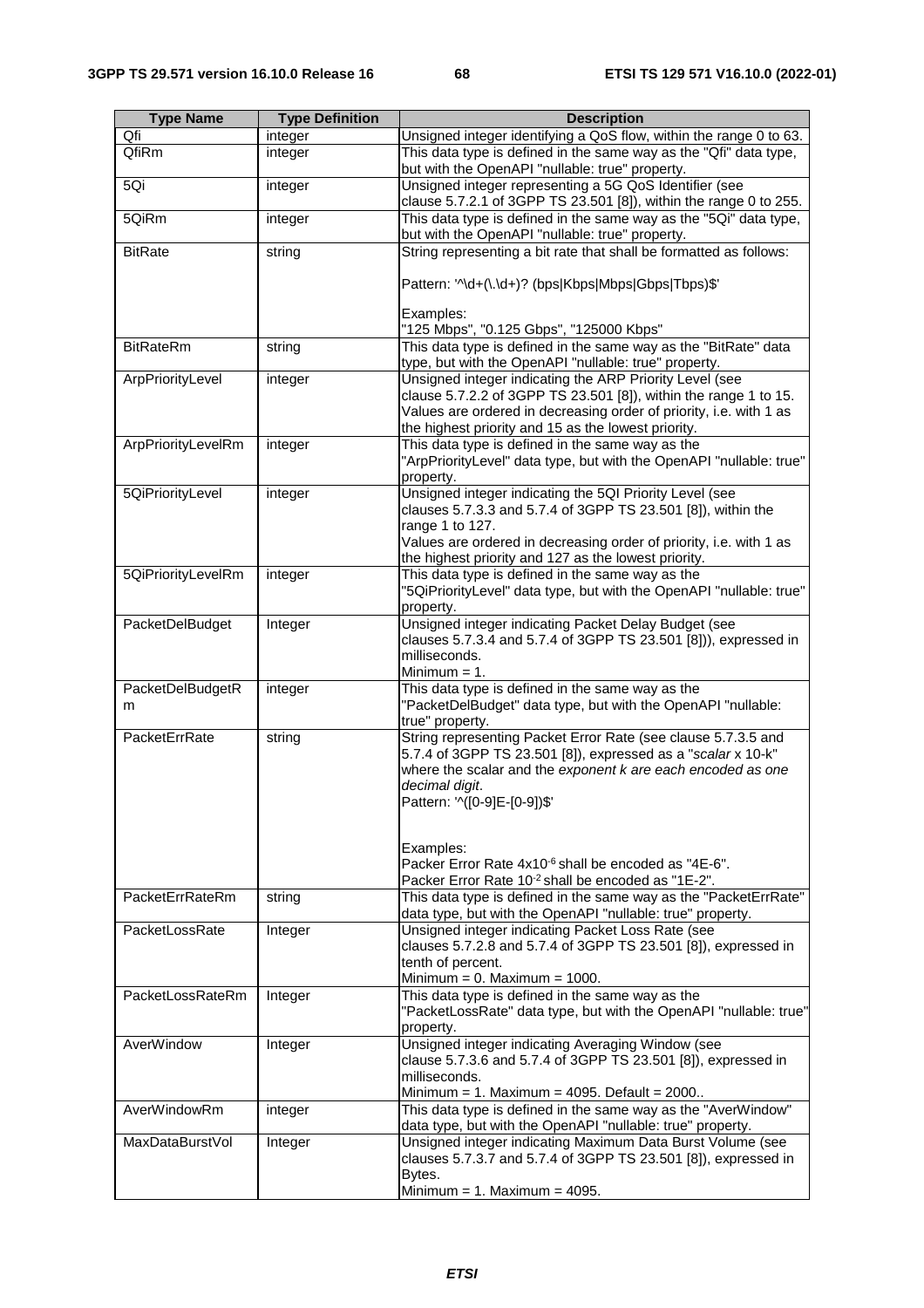| MaxDataBurstVolR<br>m           | Integer      | This data type is defined in the same way as the<br>"MaxDataBurstVol" data type, but with the OpenAPI "nullable:<br>true" property.                                                                                                                                                                                                             |
|---------------------------------|--------------|-------------------------------------------------------------------------------------------------------------------------------------------------------------------------------------------------------------------------------------------------------------------------------------------------------------------------------------------------|
| SamplingRatio                   | Integer      | Unsigned integer indicating Sampling Ratio (see clauses 4.15.1<br>of 3GPP TS 23.502 [28], expressed in percent.<br>Minimum = 1. Maximum = $100$                                                                                                                                                                                                 |
| SamplingRatioRM                 | Integer      | This data type is defined in the same way as the "SamplingRatio"<br>data type, but with the OpenAPI "nullable: true" property.                                                                                                                                                                                                                  |
| RgWirelineCharacte<br>ristics   | <b>Bytes</b> | RG Level Wireline Access Characteristics(see BBF TR-456 [41]<br>and BBF TR-470 [37]). It shall be encoded as a string with format<br>"byte" as defined in OpenAPI Specification [3], i.e. base64<br>encoded characters, representing the RG-Level Wireline Access<br>Characteristics encoded as specified in clause 7.5 of BBF TR-<br>470 [37]. |
| RgWirelineCharacte<br>risticsRm | <b>Bytes</b> | This data type is defined in the same way as the<br>"RgWirelineCharacteristics" data type, but with the OpenAPI<br>"nullable: true" property.                                                                                                                                                                                                   |
| ExtMaxDataBurstVo               | Integer      | Unsigned integer indicating Maximum Data Burst Volume (see<br>clauses 5.7.3.7 and 5.7.4 of 3GPP TS 23.501 [8]), expressed in<br>Bytes.<br>Minimum = 4096. Maximum = $2000000$ .                                                                                                                                                                 |
| ExtMaxDataBurstVo<br><b>IRm</b> | Integer      | This data type is defined in the same way as the<br>"ExtMaxDataBurstVol" data type, but with the OpenAPI "nullable:<br>true" property.                                                                                                                                                                                                          |
| <b>ExtPacketDelBudge</b><br>t   | Integer      | Unsigned integer indicating Packet Delay Budget (see<br>clauses 5.7.3.4 and 5.7.4 of 3GPP TS 23.501 [8])), expressed in<br>0.01 milliseconds.<br>Minimum $= 1$ .                                                                                                                                                                                |
| <b>ExtPacketDelBudge</b><br>tRm | Integer      | This data type is defined in the same way as the<br>"ExtPacketDelBudget" data type, but with the OpenAPI "nullable:<br>true" property.                                                                                                                                                                                                          |

# 5.5.3 Enumerations

## 5.5.3.1 Enumeration: PreemptionCapability

The enumeration PreemptionCapability indicates the pre-emption capability of a request on other QoS flows. See clause 5.7.2.2 of 3GPP TS 23.501 [8]. It shall comply with the provisions defined in table 5.5.3.1-1.

| <b>Enumeration value</b> | <b>Description</b>             |
|--------------------------|--------------------------------|
| "NOT PREEMPT"            | Shall not trigger pre-emption. |
| "MAY PREEMPT"            | May trigger pre-emption.       |

#### **Table 5.5.3.1-1: Enumeration PreemptionCapability**

## 5.5.3.2 Enumeration: PreemptionVulnerability

The enumeration PreemptionVulnerability indicates the pre-emption vulnerability of the QoS flow to pre-emption from other QoS flows. See clause 5.7.2.2 of 3GPP TS 23.501 [8]. It shall comply with the provisions defined in table 5.5.3.2- 1.

| <b>Enumeration value</b> | <b>Description</b>       |
|--------------------------|--------------------------|
| "NOT PREEMPTABLE"        | Shall not be pre-empted. |
| "PREEMPTABLE"            | May be pre-empted.       |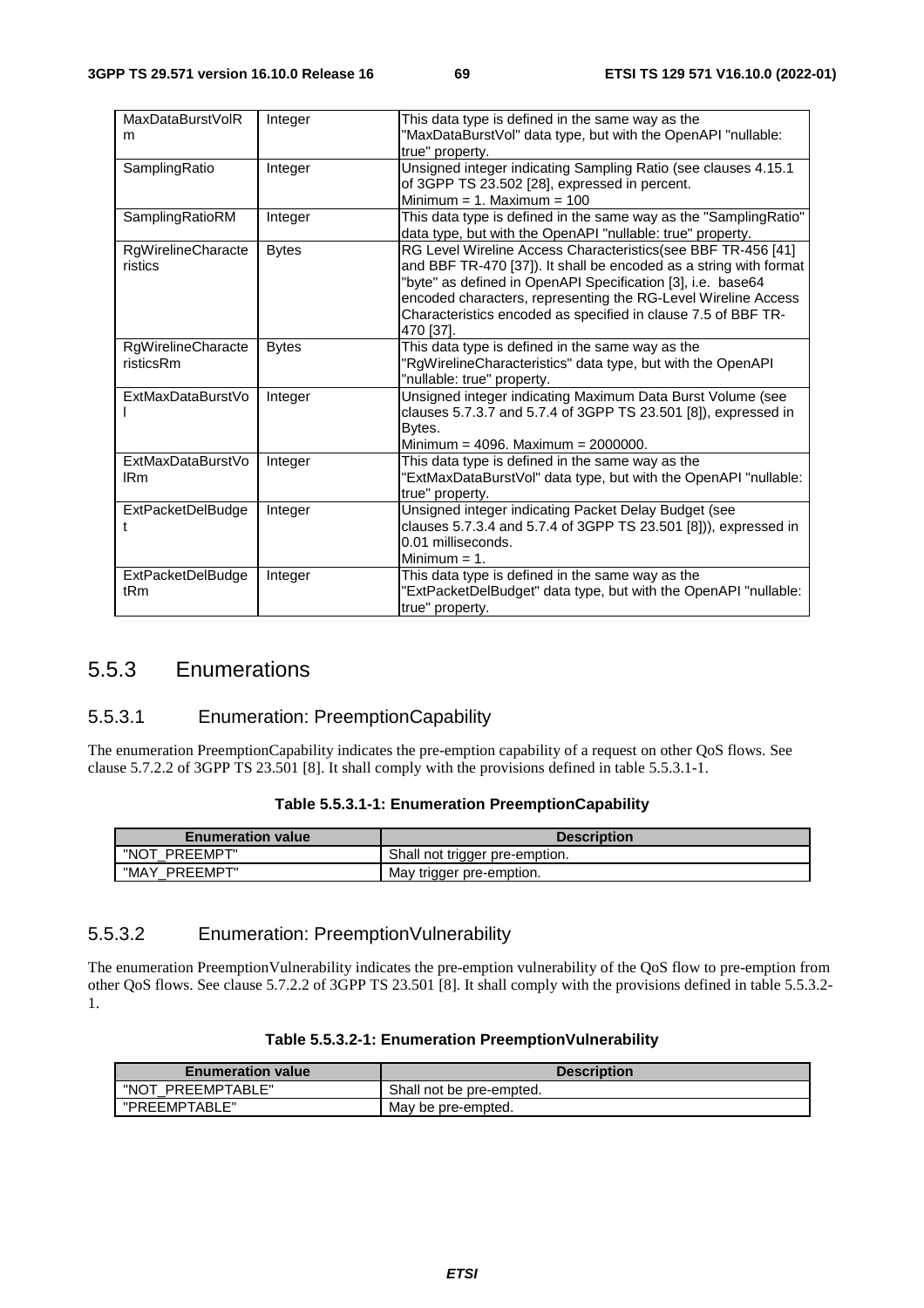#### 5.5.3.3 Enumeration: ReflectiveQosAttribute

The enumeration ReflectiveQosAttribute indicates whether certain traffic of the QoS flow may be subject to Reflective QoS (see clause 5.7.2.3 of 3GPP TS 23.501 [8]). It shall comply with the provisions defined in table 5.5.3.3-1.

#### **Table 5.5.3.3-1: Enumeration ReflectiveQosAttribute**

| <b>Enumeration value</b> | <b>Description</b>                                                |
|--------------------------|-------------------------------------------------------------------|
| "ROOS"                   | Certain traffic of the Qos flow may be subject to Reflective QoS. |
| "NO RQOS"                | Traffic of the Qos flow is not subject to Reflective QoS.         |

5.5.3.4 Void

#### 5.5.3.5 Enumeration: NotificationControl

The enumeration NotificationControl indicates whether notifications are requested from the RAN when the GFBR can no longer (or again) be fulfilled for a QoS Flow during the lifetime of the QoS Flow (see clause 5.7.2.4 of 3GPP TS 23.501 [8]). It shall comply with the provisions defined in table 5.5.3.5-1.

#### **Table 5.5.3.5-1: Enumeration NotificationControl**

| <b>Enumeration value</b> | <b>Description</b>                            |  |  |  |  |
|--------------------------|-----------------------------------------------|--|--|--|--|
| "REQUESTED"              | Notifications are requested from the RAN.     |  |  |  |  |
| "NOT REQUESTED"          | Notifications are not requested from the RAN. |  |  |  |  |

#### 5.5.3.6 Enumeration: QosResourceType

The enumeration QosResourceType indicates whether a QoS Flow is non-GBR, delay critical GBR, or non-delay critical GBR (see clauses 5.7.3.4 and 5.7.3.5 of 3GPP TS 23.501 [8]). It shall comply with the provisions defined in table 5.5.3.6-1.

| <b>Enumeration value</b> | <b>Description</b>               |  |  |
|--------------------------|----------------------------------|--|--|
| "NON GBR"                | Non-GBR QoS Flow.                |  |  |
| "NON CRITICAL GBR"       | Non-delay critical GBR QoS flow. |  |  |
| "CRITICAL GBR"           | Delay critical GBR QoS flow.     |  |  |

#### 5.5.3.7 Enumeration: PreemptionCapabilityRm

This enumeration is defined in the same way as the "PreemptionCapability" enumeration, but with the OpenAPI "nullable: true" property.

### 5.5.3.8 Enumeration: PreemptionVulnerabilityRm

This enumeration is defined in the same way as the "PreemptionVulnerability" enumeration, but with the OpenAPI "nullable: true" property.

#### 5.5.3.9 Enumeration: ReflectiveQosAttributeRm

This enumeration is defined in the same way as the "ReflectiveQosAttribute" enumeration, but with the OpenAPI "nullable: true" property.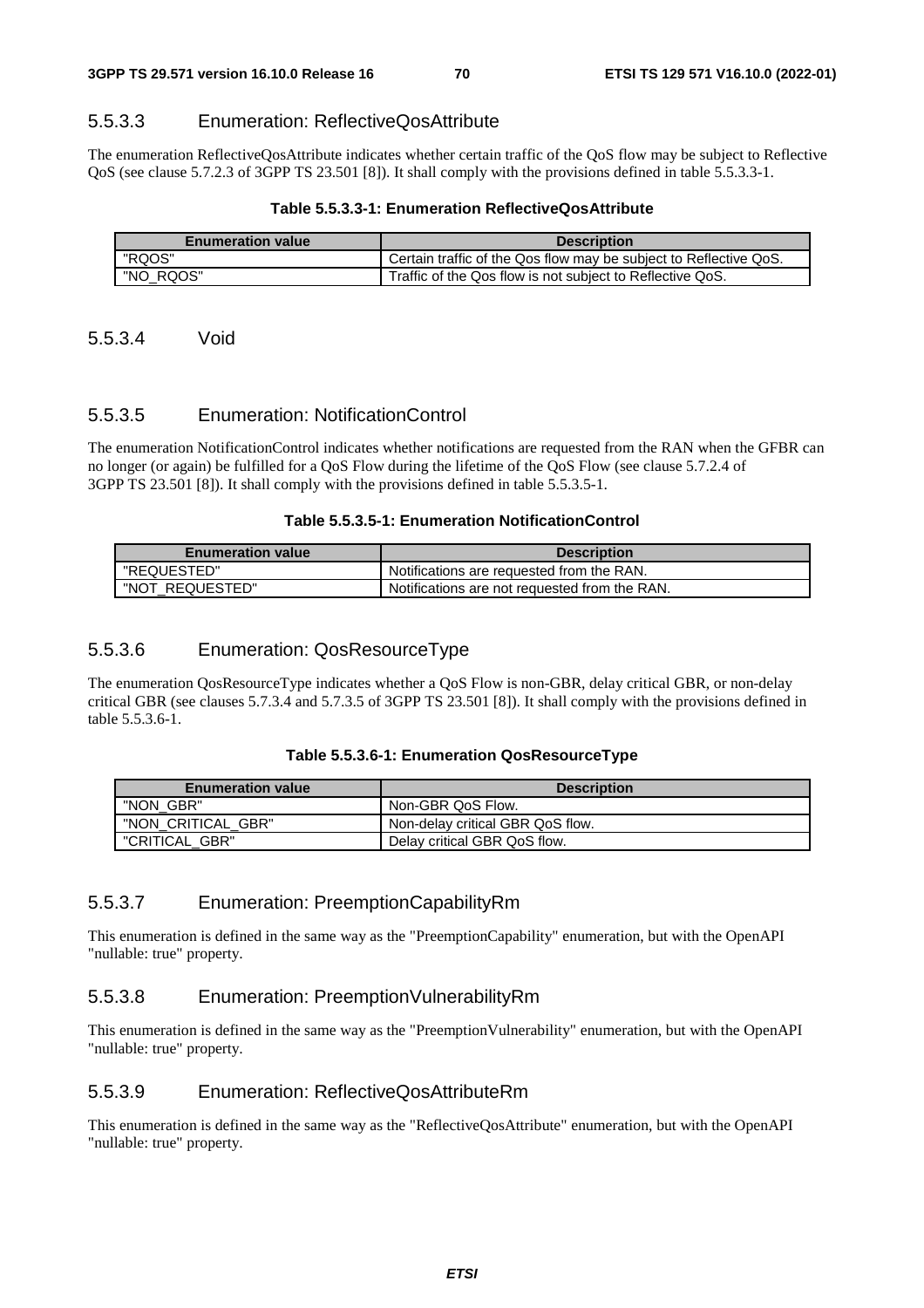### 5.5.3.10 Enumeration: NotificationControlRm

This enumeration is defined in the same way as the "NotificationControl" enumeration, but with the OpenAPI "nullable: true" property.

#### 5.5.3.11 Enumeration: QosResourceTypeRm

This enumeration is defined in the same way as the "QosResourceType" enumeration, but with the OpenAPI "nullable: true" property.

#### 5.5.3.12 Enumeration: AdditionalQosFlowInfo

The enumeration AdditionalQosFlowInfo provides additional QoS flow information (see clause 9.3.1.12 3GPP TS 38.413 [11]). It shall comply with the provisions defined in table 5.5.3.12-1.

#### **Table 5.5.3.12-1: Enumeration AdditionalQosFlowInfo**

| <b>Enumeration value</b> | <b>Description</b>                                                                                                       |
|--------------------------|--------------------------------------------------------------------------------------------------------------------------|
| "MORE LIKELY"            | Traffic for the QoS flow is likely to appear more often than traffic<br>for other flows established for the PDU session. |
|                          |                                                                                                                          |

# 5.5.4 Structured Data Types

## 5.5.4.1 Type: Arp

|  |  |  | Table 5.5.4.1-1: Definition of type Arp |  |  |  |
|--|--|--|-----------------------------------------|--|--|--|
|--|--|--|-----------------------------------------|--|--|--|

| <b>Attribute name</b> | Data type                   | P | Cardinality | <b>Description</b>                                                                                                                                |
|-----------------------|-----------------------------|---|-------------|---------------------------------------------------------------------------------------------------------------------------------------------------|
| priorityLevel         | ArpPriorityLevel            | м |             | Defines the relative importance of a resource                                                                                                     |
|                       |                             |   |             | reguest.                                                                                                                                          |
| preemptCap            | PreemptionCapa<br>bility    | M |             | Defines whether a service data flow may get<br>resources that were already assigned to another<br>service data flow with a lower priority level.  |
| preemptVuln           | PreemptionVulne<br>rability | м |             | Defines whether a service data flow may lose the<br>resources assigned to it in order to admit a service<br>data flow with higher priority level. |

#### 5.5.4.2 Type: Ambr

#### **Table 5.5.4.2-1: Definition of type Ambr**

| <b>Attribute name</b> | Data type       |   | <b>Cardinality</b> | <b>Description</b>       |
|-----------------------|-----------------|---|--------------------|--------------------------|
| uplink                | <b>IBitRate</b> | M |                    | <b>AMBR</b> for uplink   |
| downlink              | <b>BitRate</b>  | M |                    | <b>AMBR</b> for downlink |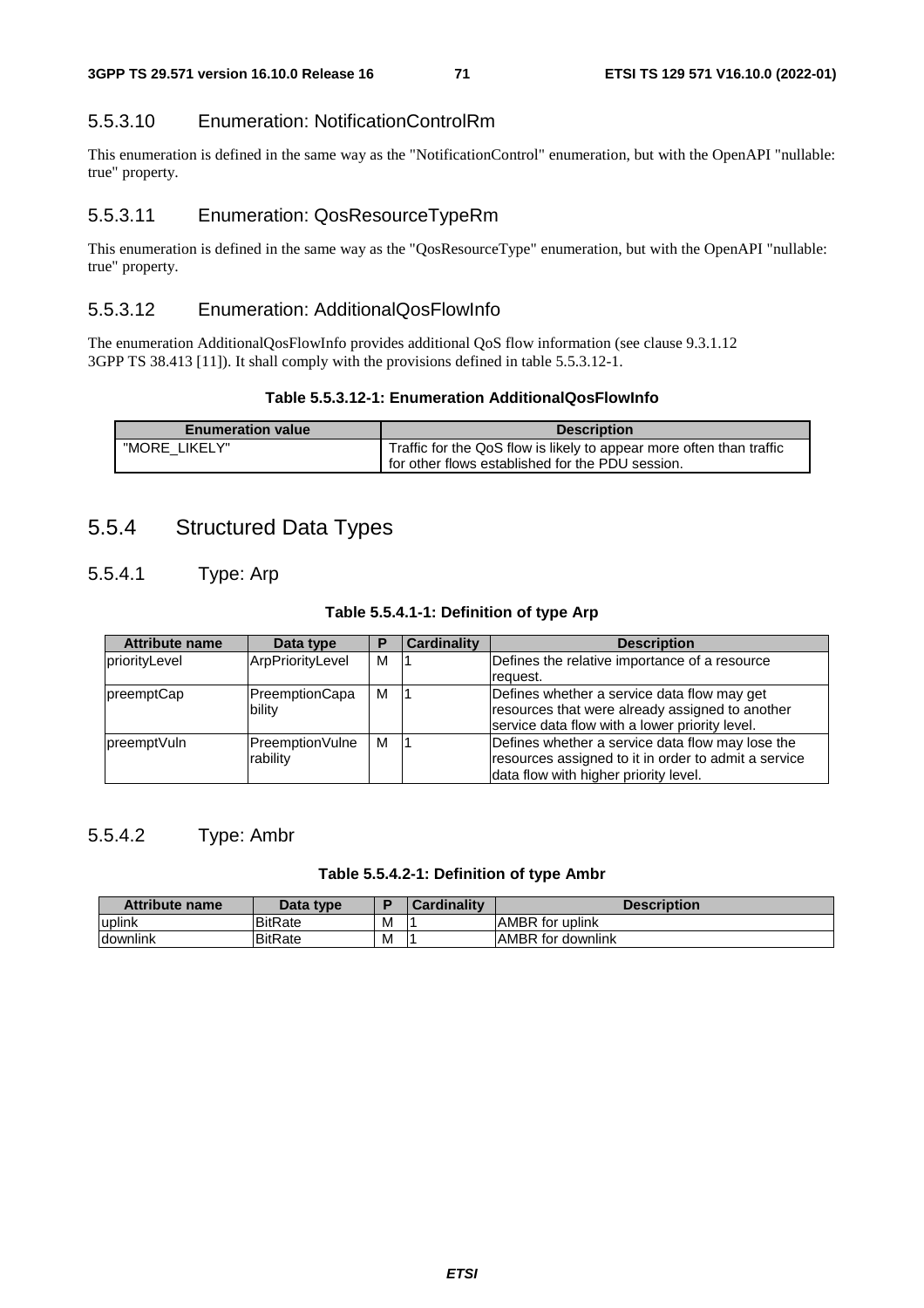# 5.5.4.3 Type: Dynamic5Qi

| <b>Attribute name</b>                                                                                                                                                   | Data type             | P              | <b>Cardinality</b> | <b>Description</b>                                                                                        | <b>Applicability</b> |
|-------------------------------------------------------------------------------------------------------------------------------------------------------------------------|-----------------------|----------------|--------------------|-----------------------------------------------------------------------------------------------------------|----------------------|
| resourceType                                                                                                                                                            | QosResourceTy         | м              | 1                  | Defines the 5QI resource type. See                                                                        |                      |
|                                                                                                                                                                         | pe                    |                |                    | clause 5.5.3.6.                                                                                           |                      |
| priorityLevel                                                                                                                                                           | 5QiPriorityLevel      | M              | $\mathbf{1}$       | Defines the 5QI Priority Level. See                                                                       |                      |
|                                                                                                                                                                         |                       |                |                    | clause 5.5.2.                                                                                             |                      |
| packetDelayBudget                                                                                                                                                       | PacketDelBudg         | M              | $\mathbf{1}$       | Defines the packet delay budget. See                                                                      |                      |
|                                                                                                                                                                         | et                    |                |                    | clause 5.5.2.                                                                                             |                      |
|                                                                                                                                                                         |                       |                |                    | See NOTE 3.                                                                                               |                      |
| packetErrRate                                                                                                                                                           | PacketErrRate         | м              | $\mathbf{1}$       | Defines the packet error rate. See                                                                        |                      |
|                                                                                                                                                                         |                       |                |                    | clause 5.5.2.                                                                                             |                      |
| averWindow                                                                                                                                                              | AverWindow            | $\overline{C}$ | 0.1                | Defines the averaging window. See                                                                         |                      |
|                                                                                                                                                                         |                       |                |                    | clause 5.5.2.                                                                                             |                      |
|                                                                                                                                                                         |                       |                |                    | This IE shall be present only for a GBR                                                                   |                      |
|                                                                                                                                                                         |                       |                |                    | QoS flow or a Delay Critical GBR QoS<br>flow.                                                             |                      |
| maxDataBurstVol                                                                                                                                                         | MaxDataBurstV         | $\mathsf{C}$   | 0.1                | Defines the maximum data burst volume.                                                                    |                      |
|                                                                                                                                                                         | οl                    |                |                    | See clause 5.5.2.                                                                                         |                      |
|                                                                                                                                                                         |                       |                |                    | See NOTE 1, NOTE 2.                                                                                       |                      |
|                                                                                                                                                                         |                       |                |                    | This IE shall be present for a Delay                                                                      |                      |
|                                                                                                                                                                         |                       |                |                    | Critical GBR QoS flow.                                                                                    |                      |
| extMaxDataBurstVol                                                                                                                                                      | <b>ExtMaxDataBur</b>  | $\mathsf{C}$   | 0.1                | Defines the maximum data burst volume.                                                                    |                      |
|                                                                                                                                                                         | stVol                 |                |                    | See clause 5.5.2.                                                                                         |                      |
|                                                                                                                                                                         |                       |                |                    | See NOTE 1, NOTE 2.                                                                                       |                      |
| extPacketDelBudget                                                                                                                                                      | <b>ExtPacketDelBu</b> | O              | 0.1                | Defines the packet delay budget. See                                                                      |                      |
|                                                                                                                                                                         | dget                  |                |                    | clause 5.5.2.                                                                                             |                      |
|                                                                                                                                                                         |                       |                |                    | See NOTE 3.                                                                                               |                      |
| cnPacketDelayBudge                                                                                                                                                      | <b>ExtPacketDelBu</b> | O              | 0.1                | Defines the Core Network Packet Delay                                                                     |                      |
| tDI                                                                                                                                                                     | dget                  |                |                    | Budget for downlink.                                                                                      |                      |
|                                                                                                                                                                         |                       |                |                    | See clause 5.5.2.                                                                                         |                      |
| cnPacketDelayBudge                                                                                                                                                      | <b>ExtPacketDelBu</b> | O              | 0.1                | Defines the Core Network Packet Delay                                                                     |                      |
| tUI                                                                                                                                                                     | dget                  |                |                    | Budget for uplink.                                                                                        |                      |
| See clause 5.5.2.                                                                                                                                                       |                       |                |                    |                                                                                                           |                      |
| NOTE 1: Unless specified otherwise in an API: if the maximum data burst volume value to be transmitted is lower than                                                    |                       |                |                    |                                                                                                           |                      |
|                                                                                                                                                                         |                       |                |                    | or equal to 4095 Bytes, the maxDataBurst Vol IE shall be set to the maximum data burst volume value to be |                      |
| transmitted and the extMaxDataBurstVol IE shall be omitted. If the maximum data burst volume value to be                                                                |                       |                |                    |                                                                                                           |                      |
| transmitted is greater than 4095 Bytes, the maxDataBurst Vol IE shall be set to 4095 Bytes and, if                                                                      |                       |                |                    |                                                                                                           |                      |
| ExtMaxDataBurstVol data type is supported by the sender, the extMaxDataBurstVol IE shall be set to the                                                                  |                       |                |                    |                                                                                                           |                      |
| maximum data burst volume value to be transmitted.<br>Unless specified otherwise in an API: if both the maxDataBurstVol IE and the extMaxDataBurstVol IE are<br>NOTE 2: |                       |                |                    |                                                                                                           |                      |
| received, the value in the extMaxDataBurstVol IE shall be used if the receiver supports ExtMaxDataBurstVol                                                              |                       |                |                    |                                                                                                           |                      |
| data type, otherwise the value in the maxDataBurstVol IE shall be used.                                                                                                 |                       |                |                    |                                                                                                           |                      |
| NOTE 3:                                                                                                                                                                 |                       |                |                    | Unless specified otherwise in an API: if both the packetDelayBudget IE and the extPacketDelBudget IE are  |                      |
| received, the value in the extPacketDelBudget IE shall be used if the receiver supports ExtPacketDelBudget                                                              |                       |                |                    |                                                                                                           |                      |
|                                                                                                                                                                         |                       |                |                    | data type, otherwise the value in the packetDelayBudget IE shall be used.                                 |                      |

**Table 5.5.4.3-1: Definition of type Dynamic5Qi**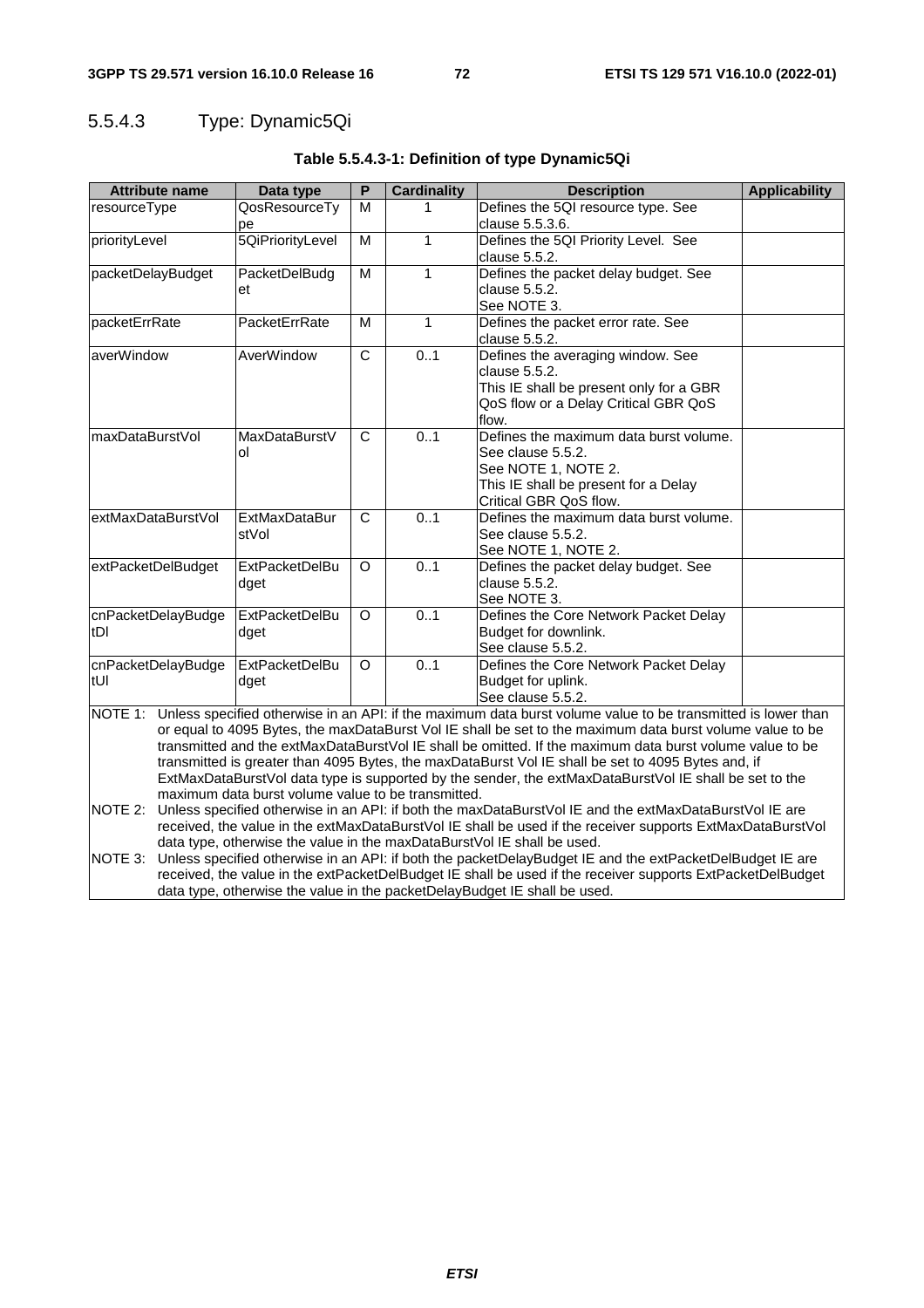### 5.5.4.4 Type: NonDynamic5Qi

| <b>Attribute name</b> | Data type             | P        | <b>Cardinality</b> | <b>Description</b>                                                                                                   | <b>Applicability</b> |
|-----------------------|-----------------------|----------|--------------------|----------------------------------------------------------------------------------------------------------------------|----------------------|
| priorityLevel         | 5QiPriorityLevel      | $\circ$  | 01                 | Defines the 5QI Priority Level. See                                                                                  |                      |
|                       |                       |          |                    | clause 5.5.2.                                                                                                        |                      |
|                       |                       |          |                    | When present, it contains the 5QI                                                                                    |                      |
|                       |                       |          |                    | Priority Level value that overrides the                                                                              |                      |
|                       |                       |          |                    | standardized or pre-configured value.                                                                                |                      |
| averWindow            | AverWindow            | $\circ$  | 0.1                | Defines the averaging window. See                                                                                    |                      |
|                       |                       |          |                    | clause 5.5.2.                                                                                                        |                      |
|                       |                       |          |                    | This IE may be present for a GBR QoS                                                                                 |                      |
|                       |                       |          |                    | flow or a Delay Critical GBR QoS flow.                                                                               |                      |
|                       |                       |          |                    | When present, it contains the Averaging                                                                              |                      |
|                       |                       |          |                    | Window that overrides the standardized                                                                               |                      |
|                       |                       |          |                    | or pre-configured value.                                                                                             |                      |
| maxDataBurstVol       | MaxDataBurstV         | O.       | 0.1                | Defines the maximum data burst volume.                                                                               |                      |
|                       | οl                    |          |                    | See clause 5.5.2.                                                                                                    |                      |
|                       |                       |          |                    | This IE may be present for a Delay                                                                                   |                      |
|                       |                       |          |                    | Critical GBR QoS flow. When present, it                                                                              |                      |
|                       |                       |          |                    | contains the Maximum Data Burst                                                                                      |                      |
|                       |                       |          |                    | Volume value that overrides the                                                                                      |                      |
|                       |                       |          |                    | standardized or pre-configured value.                                                                                |                      |
|                       |                       |          |                    | See NOTE 1, NOTE 2.                                                                                                  |                      |
| extMaxDataBurstVol    | <b>ExtMaxDataBur</b>  | C        | 0.1                | Defines the maximum data burst volume.                                                                               |                      |
|                       | stVol                 |          |                    | See clause 5.5.2.                                                                                                    |                      |
|                       |                       |          |                    | This IE may be present for a Delay                                                                                   |                      |
|                       |                       |          |                    | Critical GBR QoS flow. When present, it                                                                              |                      |
|                       |                       |          |                    | contains the Maximum Data Burst                                                                                      |                      |
|                       |                       |          |                    | Volume value that overrides the                                                                                      |                      |
|                       |                       |          |                    | standardized or pre-configured value                                                                                 |                      |
|                       |                       |          |                    | See NOTE 1, NOTE 2.                                                                                                  |                      |
| cnPacketDelayBudge    | <b>ExtPacketDelBu</b> | $\circ$  | 0.1                | Defines the Core Network Packet Delay                                                                                |                      |
| tDI                   | dget                  |          |                    | Budget for downlink.                                                                                                 |                      |
|                       |                       |          |                    | See clause 5.5.2.                                                                                                    |                      |
| cnPacketDelayBudge    | <b>ExtPacketDelBu</b> | $\Omega$ | 0.1                | Defines the Core Network Packet Delay                                                                                |                      |
| ltUI                  | dget                  |          |                    | Budget for uplink.                                                                                                   |                      |
|                       |                       |          |                    | See clause 5.5.2.                                                                                                    |                      |
|                       |                       |          |                    | NOTE 1: Unless specified otherwise in an API: if the maximum data burst volume value to be transmitted is lower than |                      |
|                       |                       |          |                    | or equal to 4095 Bytes, the maxDataBurst Vol IE shall be set to the maximum data burst volume value to be            |                      |

#### **Table 5.5.4.4-1: Definition of type NonDynamic5Qi**

or equal to 4095 Bytes, the maxDataBurst Vol IE shall be set to the maximum data burst volume value to be transmitted and the extMaxDataBurstVol IE shall be omitted. If the maximum data burst volume value to be transmitted is greater than 4095 Bytes, the maxDataBurst Vol IE shall be set to 4095 Bytes and, if ExtMaxDataBurstVol data type is supported by the sender, the extMaxDataBurstVol IE shall be set to the maximum data burst volume value to be transmitted.

NOTE 2: Unless specified otherwise in an API: if both the maxDataBurstVol IE and the extMaxDataBurstVol IE are received, the value in the extMaxDataBurstVol IE shall be used if the receiver supports ExtMaxDataBurstVol data type, otherwise the value in the maxDataBurstVol IE shall be used.

### 5.5.4.5 Type: ArpRm

This data type is defined in the same way as the "Arp" data type, but with the OpenAPI "nullable: true" property.

### 5.5.4.6 Type: AmbrRm

This data type is defined in the same way as the "Ambr" data type, but with the OpenAPI "nullable: true" property.

5.5.4.7 Void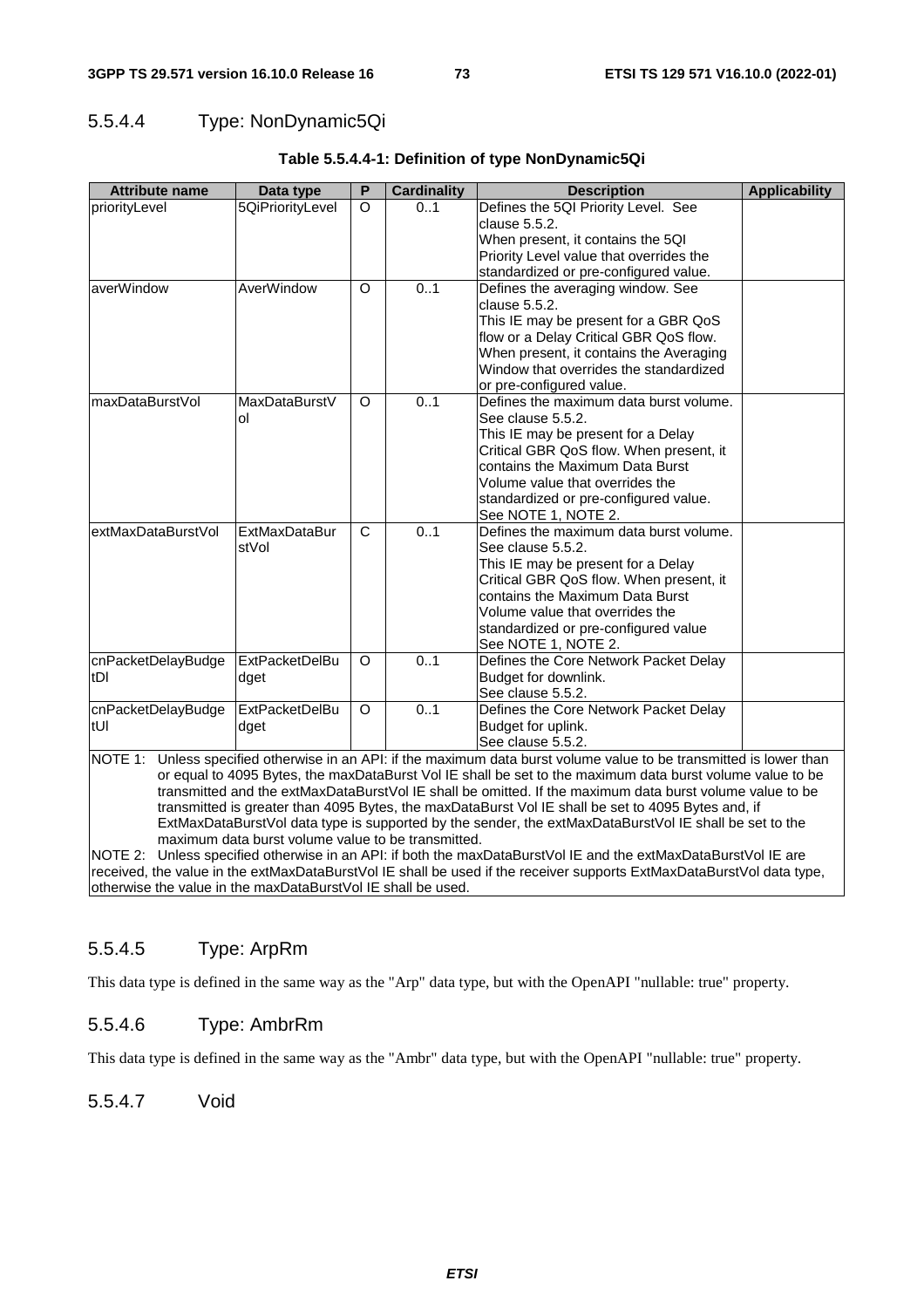5.5.4.8 Void

# 5.6 Data Types related to 5G Trace

### 5.6.1 Introduction

This clause defines common data types related to 5G Trace.

### 5.6.2 Simple Data Types

This clause specifies common simple data types.

#### **Table 5.6.2-1: Simple Data Types**

| <b>Type Name</b> | <b>Type Definition</b> | <b>Description</b>                                                                                                                                                                                                                                          |
|------------------|------------------------|-------------------------------------------------------------------------------------------------------------------------------------------------------------------------------------------------------------------------------------------------------------|
| PhysCellId       | integer                | linteger value identifying the physical cell identity (PCI), as<br>definition of "PhysCellId" IE in clause 6.3.2 of<br>3GPP TS 38.331 [42].<br>Minimum = 0. Maximum = 1007.                                                                                 |
| ArfcnValueNR     | integer                | Integer value indicating the ARFCN applicable for a downlink,<br>uplink or bi-directional (TDD) NR global frequency raster, as<br>ldefinition of " <i>ARFCN-ValueNR</i> " IE in clause 6.3.2 of<br>3GPP TS 38.331 [42].<br>IMinimum = 0. Maximum = 3279165. |

### 5.6.3 Enumerations

#### 5.6.3.1 Enumeration: TraceDepth

The enumeration TraceDepth defines how detailed information should be recorded in the trace. See 3GPP TS 32.422 [19] for further description of the values. It shall comply with the provisions defined in table 5.6.3.1-1.

| <b>Enumeration value</b>      | <b>Description</b>                        |
|-------------------------------|-------------------------------------------|
| "MINIMUM"                     | Minimum                                   |
| "MEDIUM"                      | Medium                                    |
| "MAXIMUM"                     | Maximum                                   |
| "MINIMUM WO VENDOR EXTENSION" | Minimum without vendor specific extension |
| "MEDIUM_WO_VENDOR_EXTENSION"  | Medium without vendor specific extension  |
| "MAXIMUM WO VENDOR EXTENSION" | Maximum without vendor specific extension |

### 5.6.3.2 Enumeration: TraceDepthRm

This enumeration is defined in the same way as the "TraceDepth" enumeration, but with the OpenAPI "nullable: true" property.

#### 5.6.3.3 Enumeration: JobType

The enumeration JobType defines Job Type in the trace. See 3GPP TS 32.422 [19] for further description of the values. It shall comply with the provisions defined in table 5.6.3.3-1.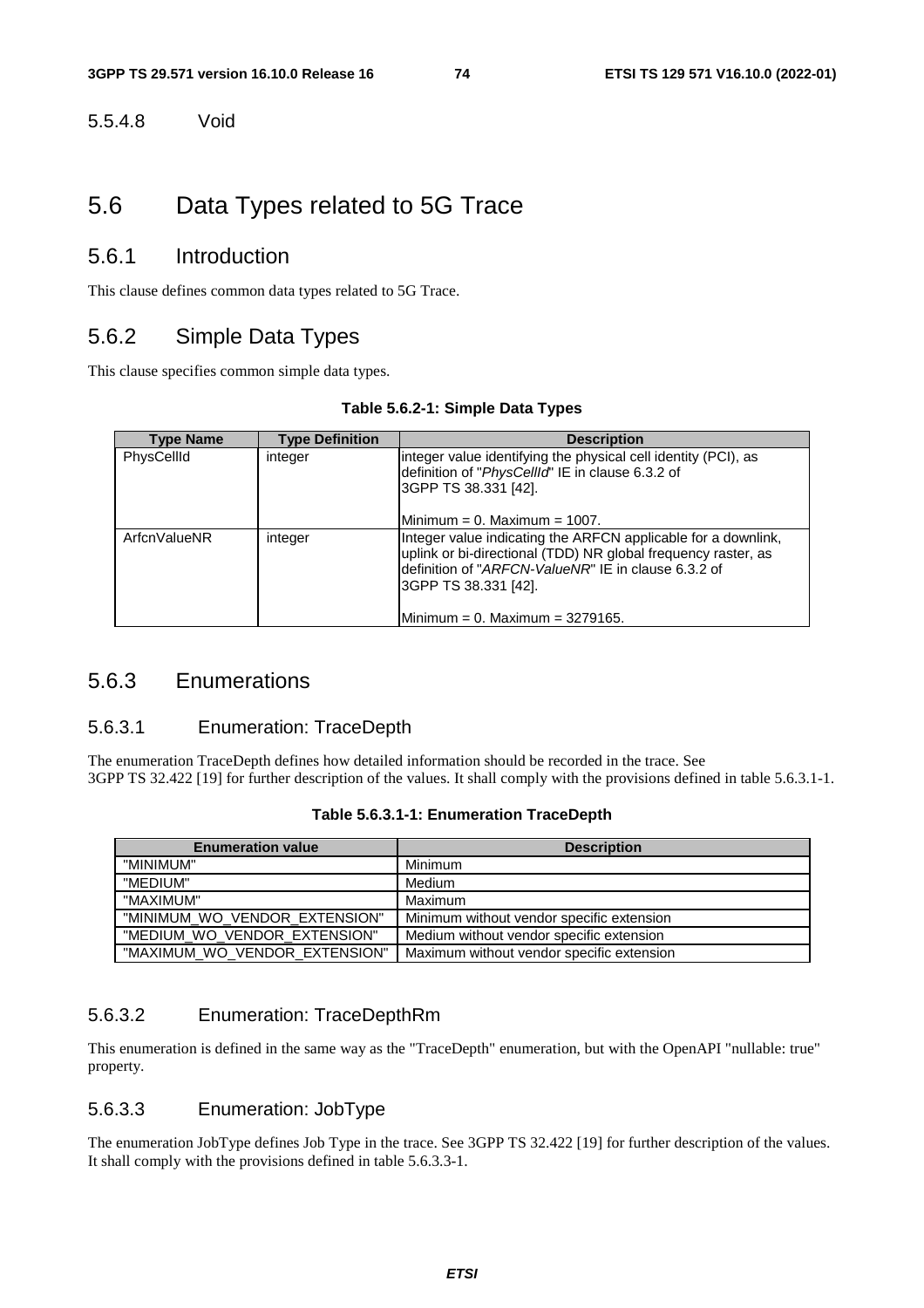| <b>Enumeration value</b>  | <b>Description</b>       |
|---------------------------|--------------------------|
| "IMMEDIATE_MDT_ONLY"      | Immediate MDT only       |
| "LOGGED_MDT_ONLY"         | Logged MDT only          |
| "TRACE_ONLY"              | Trace only               |
| "IMMEDIATE_MDT_AND_TRACE" | Immediate MDT and Trace  |
| "RLF_REPORTS_ONLY"        | RLF reports only         |
| "RCEF_REPORTS_ONLY"       | <b>RCEF</b> reports only |
| "LOGGED_MBSFN_MDT"        | Logged MBSFN MDT         |

**Table 5.6.3.3-1: Enumeration JobType** 

### 5.6.3.4 Enumeration: ReportTypeMdt

The enumeration ReportTypeMdt defines Report Type for logged MDT in the trace. See 3GPP TS 32.422 [19] for further description of the values. It shall comply with the provisions defined in table 5.6.3.4-1.

|  |  | Table 5.6.3.4-1: Enumeration ReportTypeMdt |
|--|--|--------------------------------------------|
|--|--|--------------------------------------------|

| <b>Enumeration value</b> | <b>Description</b> |
|--------------------------|--------------------|
| "PERIODICAL"             | Periodical         |
| "EVENT TRIGGED"          | Event triggered    |

#### 5.6.3.5 Enumeration: MeasurementLteForMdt

The enumeration MeasurementLteForMdt defines Measurements used for MDT in LTE in the trace. See 3GPP TS 32.422 [19] for further description of the values. It shall comply with the provisions defined in table 5.6.3.5-1.

| <b>Enumeration value</b> | <b>Description</b> |
|--------------------------|--------------------|
| "M1"                     | M1                 |
| "M2"                     | M2                 |
| "M3"                     | M <sub>3</sub>     |
| "M4_DL"                  | M4 for DL          |
| "M4_UL"                  | M4 for UL          |
| "M5_DL"                  | M5 for DL          |
| "M5_UL"                  | M5 for UL          |
| "M6_DL"                  | M6 for DL          |
| "M6_UL"                  | M6 for UL          |
| "M7_DL"                  | M7 for DL          |
| "M7_UL"                  | M7 for UL          |
| "M8"                     | M8                 |
| "M9"                     | M <sub>9</sub>     |

### 5.6.3.6 Enumeration: MeasurementNrForMdt

The enumeration MeasurementNrForMdt defines Measurements used for MDT in NR in the trace. See 3GPP TS 32.422 [19] for further description of the values. It shall comply with the provisions defined in table 5.6.3.6-1.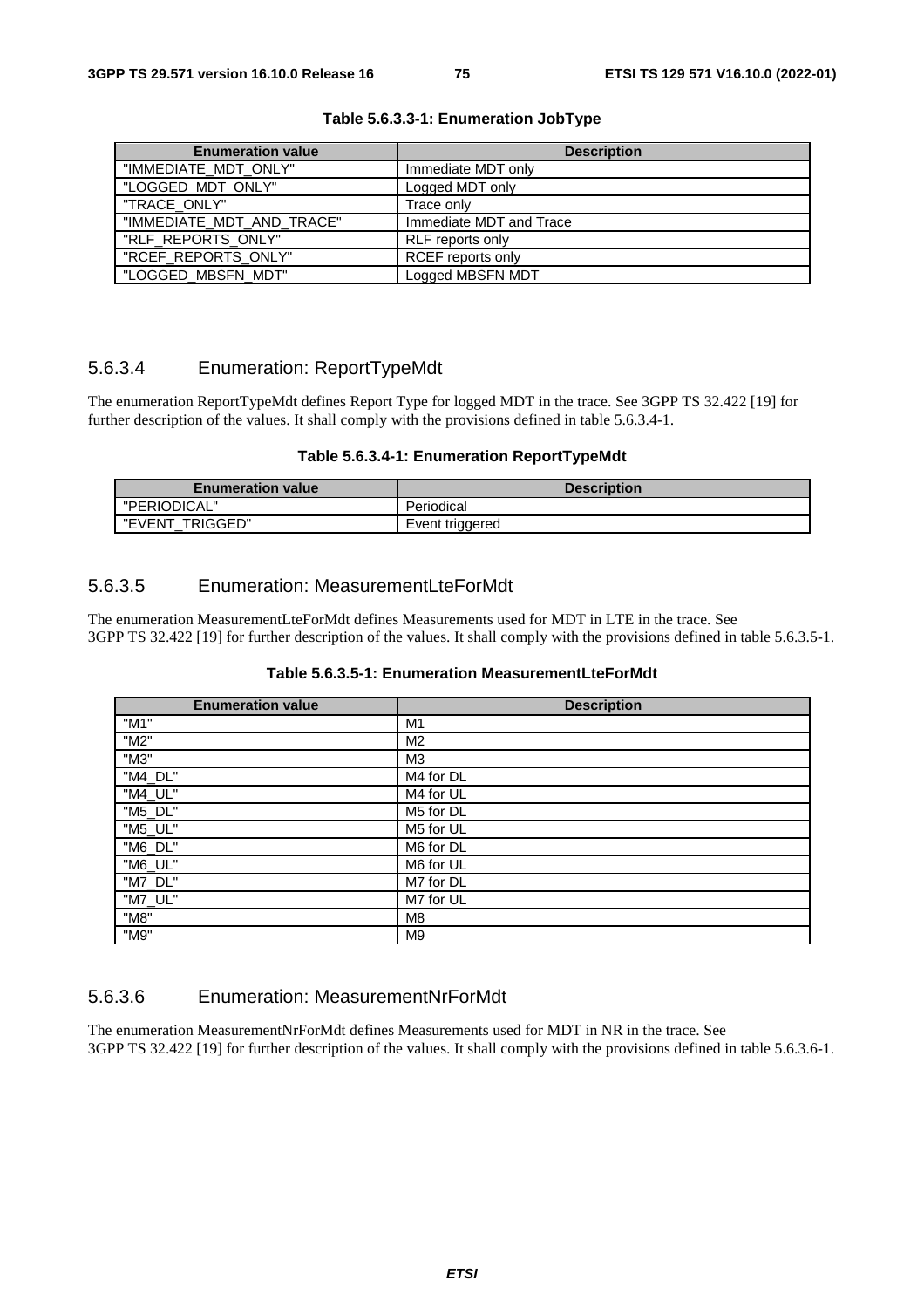| <b>Enumeration value</b> | <b>Description</b> |
|--------------------------|--------------------|
| "M1"                     | M1                 |
| "M2"                     | M2                 |
| "M3"                     | M <sub>3</sub>     |
| "M4_DL"                  | M4 for DL          |
| "M4_UL"                  | M4 for UL          |
| "M5_DL"                  | M5 for DL          |
| "M5_UL"                  | M5 for UL          |
| "M6_DL"                  | M6 for DL          |
| "M6_UL"                  | M6 for UL          |
| "M7_DL"                  | M7 for DL          |
| "M7_UL"                  | M7 for UL          |
| "M8"                     | M8                 |
| "M9"                     | M <sub>9</sub>     |

#### **Table 5.6.3.6-1: Enumeration MeasurementNrForMdt**

### 5.6.3.7 Enumeration: SensorMeasurement

The enumeration SensorMeasurement defines sensor measurement type for MDT in the trace. See 3GPP TS 32.422 [19] for further description of the values. It shall comply with the provisions defined in table 5.6.3.7-1.

#### **Table 5.6.3.7-1: Enumeration SensorMeasurement**

| <b>Enumeration value</b> | <b>Description</b>  |
|--------------------------|---------------------|
| "BAROMETRIC PRESSURE"    | Barometric pressure |
| "UE SPEED"               | UE speed            |
| "UE ORIENTATION"         | UE orientation      |

### 5.6.3.8 Enumeration: ReportingTrigger

The enumeration ReportingTrigger defines Reporting Triggers for MDT in the trace. See 3GPP TS 32.422 [19] for further description of the values. It shall comply with the provisions defined in table 5.6.3.8-1.

|  |  | Table 5.6.3.8-1: Enumeration ReportingTrigger |
|--|--|-----------------------------------------------|
|--|--|-----------------------------------------------|

| <b>Enumeration value</b> | <b>Description</b>                         |
|--------------------------|--------------------------------------------|
| "PERIODICAL"             | Periodical                                 |
| "EVENT A2"               | Event A2 for LTE and NR                    |
| "EVENT A2 PERIODIC"      | A2 event triggered periodic for LTE and NR |
| "ALL RRM EVENT TRIGGERS" | All configured RRM event triggers for LTE  |

### 5.6.3.9 Enumeration: ReportIntervalMdt

The enumeration ReportIntervalMdt defines Report Interval for MDT in the trace. See 3GPP TS 32.422 [19] for further description of the values. It shall comply with the provisions defined in table 5.6.3.9-1.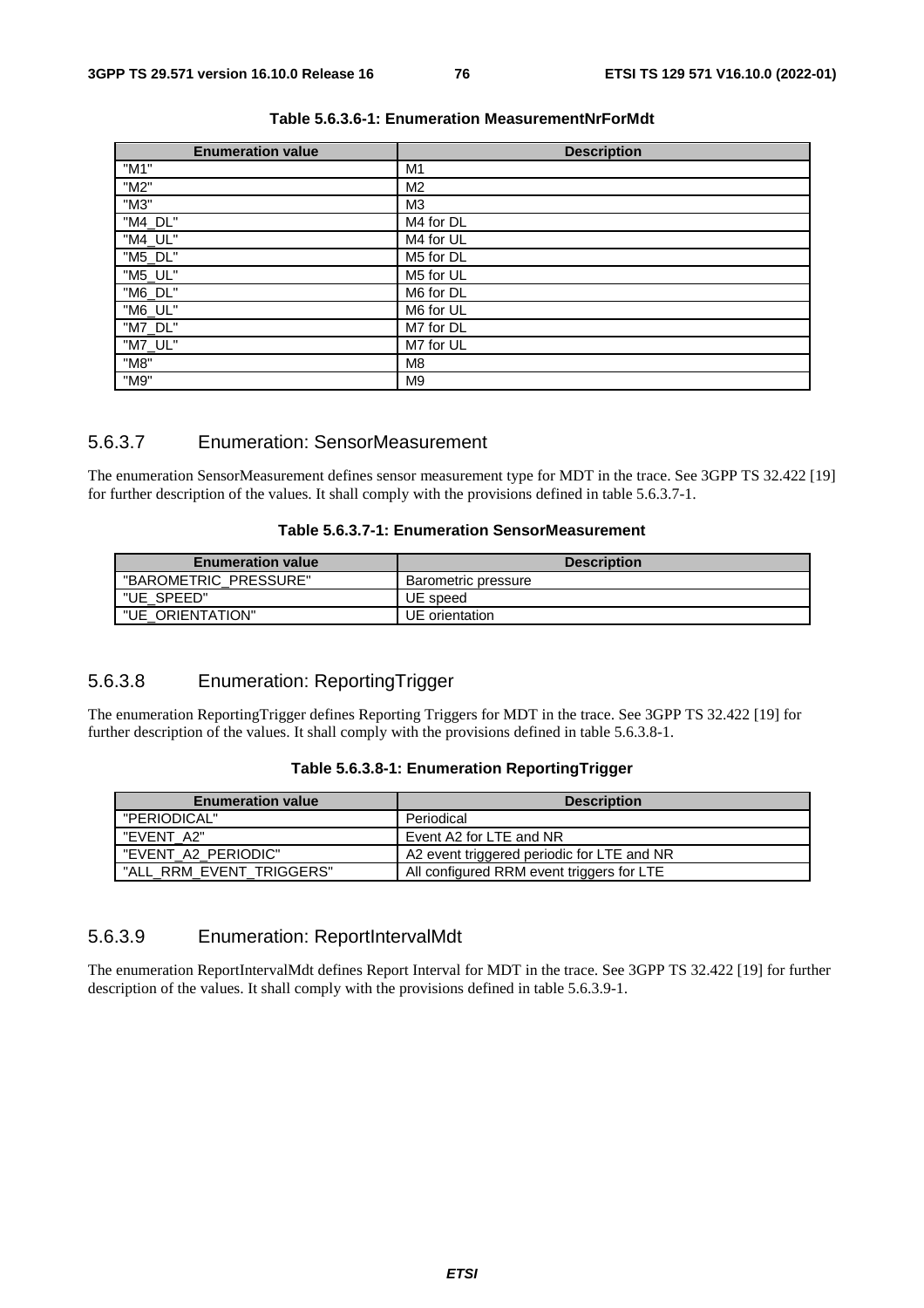| <b>Enumeration value</b> | <b>Description</b> |
|--------------------------|--------------------|
| "120"                    | 120 ms             |
| "240"                    | 240 ms             |
| "480"                    | 480 ms             |
| "640"                    | 640 ms             |
| "1024"                   | 1024 ms            |
| "2048"                   | 2048 ms            |
| "5120"                   | 5120 ms            |
| "10240"                  | 10240ms            |
| "60000"                  | 1 min=60000 ms     |
| "360000"                 | 6 min=360000 ms    |
| "720000"                 | 12 min=720000 ms   |
| "1800000"                | 30 min=1800000 ms  |
| "3600000"                | 60 min=3600000 ms  |

#### **Table 5.6.3.9-1: Enumeration ReportIntervalMdt**

### 5.6.3.10 Enumeration: ReportAmountMdt

The enumeration ReportAmountMdt defines Report Amount for MDT in the trace. See 3GPP TS 32.422 [19] for further description of the values. It shall comply with the provisions defined in table 5.6.3.10-1.

| <b>Enumeration value</b> | <b>Description</b> |
|--------------------------|--------------------|
| $H \rightarrow H$        |                    |
| "2"                      |                    |
| "4"                      |                    |
| "8"                      | 8                  |
| "16"                     | 16                 |
| "32"                     | 32                 |
| "64"                     | 64                 |
| "infinity"               | Infinity           |

#### **Table 5.6.3.10-1: Enumeration ReportAmountMdt**

### 5.6.3.11 Enumeration: EventForMdt

The enumeration EventForMdt defines events triggered measurement for logged MDT in the trace. See 3GPP TS 32.422 [19] for further description of the values. It shall comply with the provisions defined in table 5.6.3.11- 1.

|--|--|

| <b>Enumeration value</b> | <b>Description</b>   |
|--------------------------|----------------------|
| "OUT OF COVERAGE"        | Out of coverage      |
| "A2 EVENT"               | A <sub>2</sub> event |

### 5.6.3.12 Enumeration: LoggingIntervalMdt

The enumeration LoggingIntervalMdt defines Logging Interval for MDT in the trace. See 3GPP TS 32.422 [19] for further description of the values. It shall comply with the provisions defined in table 5.6.3.12-1.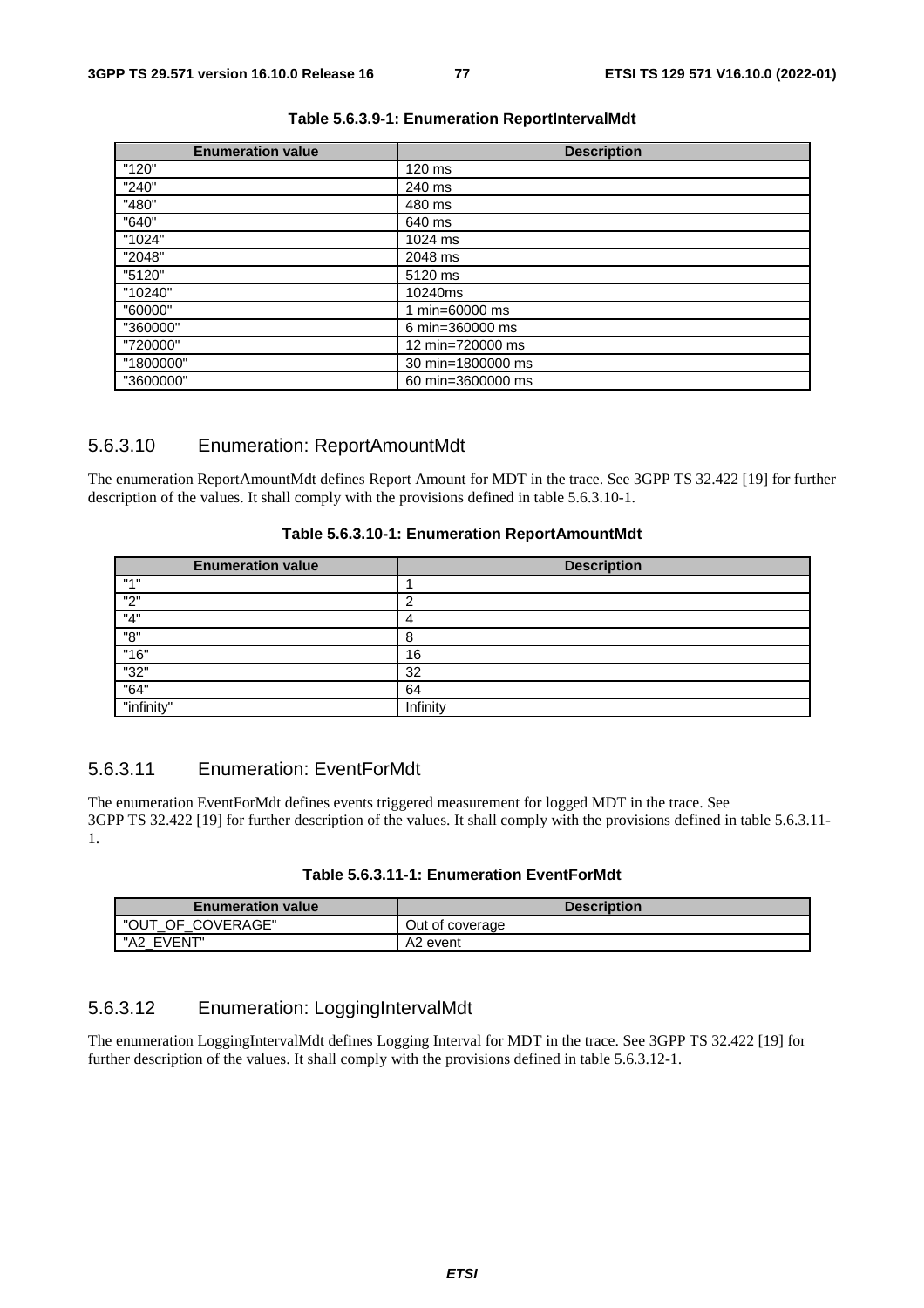| <b>Enumeration value</b> | <b>Description</b> |
|--------------------------|--------------------|
| "128"                    | 1280 ms            |
| "256"                    | 2560 ms            |
| "512"                    | 5120 ms            |
| "1024"                   | 10240 ms           |
| "2048"                   | 20480 ms           |
| "3072"                   | 30720 ms           |
| "4096"                   | 40960 ms           |
| "6144"                   | 61440 ms           |

**Table 5.6.3.12-1: Enumeration LoggingIntervalMdt** 

### 5.6.3.13 Enumeration: LoggingDurationMdt

The enumeration LoggingDurationMdt defines Logging Duration for MDT in the trace. See 3GPP TS 32.422 [19] for further description of the values. It shall comply with the provisions defined in table 5.6.3.13-1.

| <b>Enumeration value</b> | <b>Description</b> |
|--------------------------|--------------------|
| "600"                    | 600 sec            |
| "1200"                   | 1200 sec           |
| "2400"                   | 2400 sec           |
| "3600"                   | 3600 sec           |
| "5400"                   | 5400 sec           |
| "7200"                   | 7200 sec           |

**Table 5.6.3.13-1: Enumeration LoggingDurationMdt** 

#### 5.6.3.14 Enumeration: PositioningMethodMdt

The enumeration PositioningMethodMdt defines Positioning Method for MDT in the trace. See 3GPP TS 32.422 [19] for further description of the values. It shall comply with the provisions defined in table 5.6.3.14-1.

|  | Table 5.6.3.14-1: Enumeration PositioningMethodMdt |
|--|----------------------------------------------------|
|--|----------------------------------------------------|

| <b>Enumeration value</b>      | <b>Description</b> |
|-------------------------------|--------------------|
| "GNSS"                        | GNSS               |
| "⊏<br>ID"<br>∩⊏i<br>UELL<br>- | E-Cell ID          |

### 5.6.3.15 Enumeration: CollectionPeriodRmmLteMdt

The enumeration CollectionPeriodRmmLteMdt defines Collection period for RRM measurements LTE for MDT in the trace. See 3GPP TS 32.422 [19] for further description of the values. It shall comply with the provisions defined in table 5.6.3.15-1.

| <b>Enumeration value</b> | <b>Description</b> |
|--------------------------|--------------------|
| "1024"                   | 1024 ms            |
| "1280"                   | 1280 ms            |
| "2048"                   | 2048 ms            |
| "2560"                   | 2560 ms            |
| "5120"                   | 5120 ms            |
| "10240"                  | 10240 ms           |
| "60000"                  | min                |

#### **Table 5.6.3.15-1: Enumeration CollectionPeriodRmmLteMdt**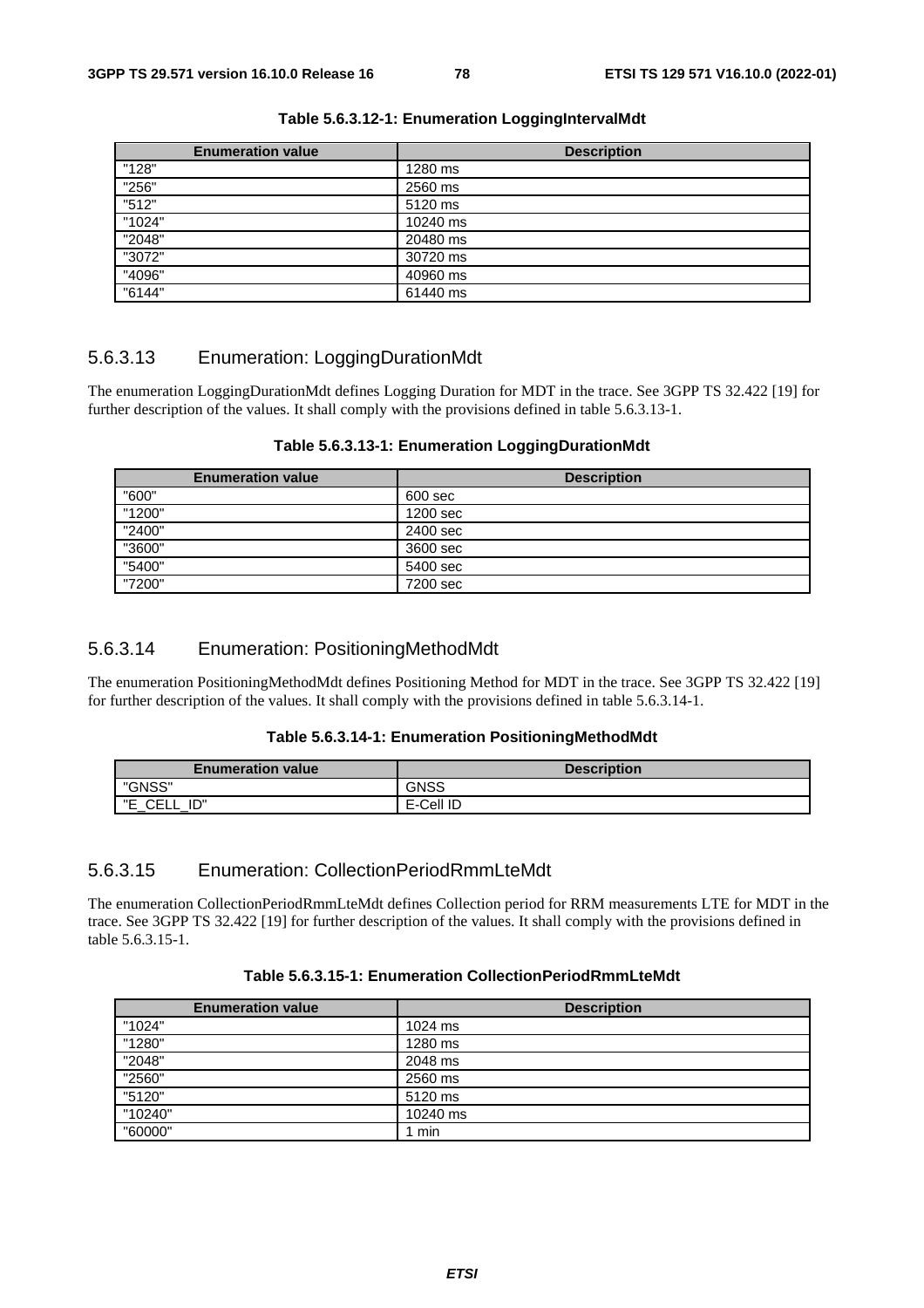### 5.6.3.16 Enumeration: MeasurementPeriodLteMdt

The enumeration MeasurementPeriodLteMdt defines Measurement period LTE for MDT in the trace. See 3GPP TS 32.422 [19] for further description of the values. It shall comply with the provisions defined in table 5.6.3.16- 1.

| <b>Enumeration value</b> | <b>Description</b> |
|--------------------------|--------------------|
| "1024"                   | 1024 ms            |
| "1280"                   | 1280 ms            |
| "2048"                   | 2048 ms            |
| "2560"                   | 2560 ms            |
| "5120"                   | 5120 ms            |
| "10240"                  | 10240 ms           |
| "60000"                  | min                |

#### **Table 5.6.3.16-1: Enumeration MeasurementPeriodLteMdt**

### 5.6.3.17 Enumeration: ReportIntervalNrMdt

The enumeration ReportIntervalNrMdt defines Report Interval in NR for MDT in the trace. See 3GPP TS 32.422 [19] for further description of the values. It shall comply with the provisions defined in table 5.6.3.17-1.

| <b>Enumeration value</b> | <b>Description</b> |
|--------------------------|--------------------|
| "120"                    | 120 ms             |
| "240"                    | 240 ms             |
| "480"                    | 480 ms             |
| "640"                    | 640 ms             |
| "1024"                   | 1024 ms            |
| "2048"                   | 2048 ms            |
| "5120"                   | 5120 ms            |
| "10240"                  | 10240ms            |
| "20480"                  | 20480ms            |
| "40960"                  | 40960ms            |
| "60000"                  | 1 min=60000 ms     |
| "360000"                 | 6 min=360000 ms    |
| "720000"                 | 12 min=720000 ms   |
| "1800000"                | 30 min=1800000 ms  |
| "3600000"                | 60 min=3600000 ms  |

#### **Table 5.6.3.17-1: Enumeration ReportIntervalNrMdt**

### 5.6.3.18 Enumeration: LoggingIntervalNrMdt

The enumeration LoggingIntervalNrMdt defines Logging Interval in NR for MDT in the trace. See 3GPP TS 32.422 [19] for further description of the values. It shall comply with the provisions defined in table 5.6.3.18- 1.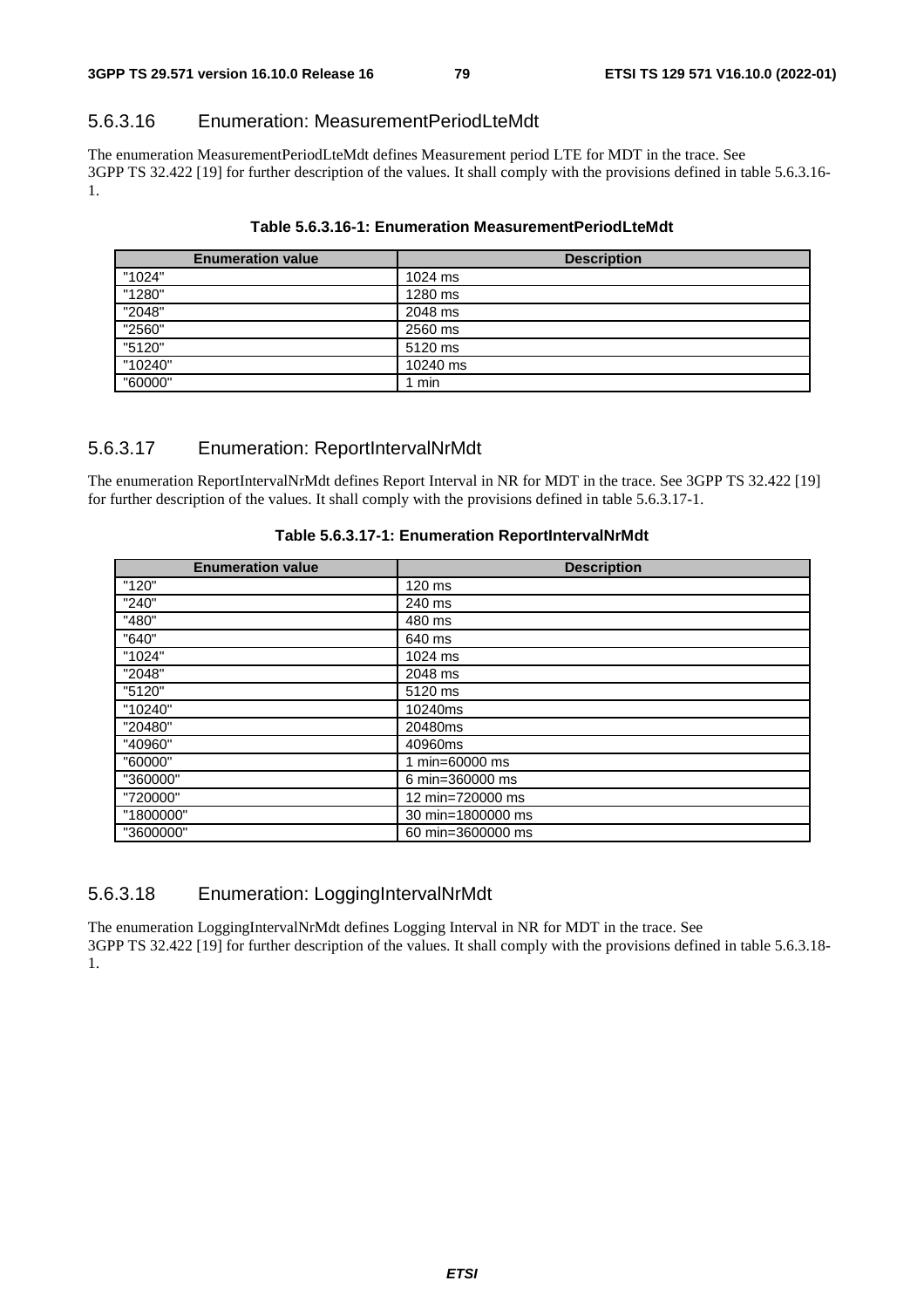| <b>Enumeration value</b> | <b>Description</b> |
|--------------------------|--------------------|
| "1280"                   | 1280 ms            |
| "2560"                   | 2560 ms            |
| "5120"                   | 5120 ms            |
| "10240"                  | 10240 ms           |
| "20480"                  | 20480 ms           |
| "30720"                  | 30720 ms           |
| "40960"                  | 40960 ms           |
| "61440"                  | 61440 ms           |
| "320"                    | 320 ms             |
| "640"                    | 640 ms             |
| "infinity"               | Infinity           |

#### **Table 5.6.3.18-1: Enumeration LoggingIntervalNrMdt**

### 5.6.3.19 Enumeration: CollectionPeriodRmmNrMdt

The enumeration CollectionPeriodRmmNrMdt defines Collection period for RRM measurements NR for MDT in the trace. See 3GPP TS 32.422 [19] for further description of the values. It shall comply with the provisions defined in table 5.6.3.19-1.

| Table 5.6.3.19-1: Enumeration CollectionPeriodRmmNrMdt |  |
|--------------------------------------------------------|--|
|--------------------------------------------------------|--|

| <b>Enumeration value</b> | <b>Description</b> |
|--------------------------|--------------------|
| "1024"                   | 1024 ms            |
| "2048"                   | 2048 ms            |
| "5120"                   | 5120 ms            |
| "10240"                  | 10240 ms           |
| "60000"                  | l min              |

### 5.6.3.20 Enumeration: LoggingDurationNrMdt

The enumeration LoggingDurationMdt defines Logging Duration in NR for MDT in the trace. See 3GPP TS 32.422 [19] for further description of the values. It shall comply with the provisions defined in table 5.6.3.20- 1.

| <b>Enumeration value</b> | <b>Description</b> |
|--------------------------|--------------------|
| "600"                    | 600 sec            |
| "1200"                   | 1200 sec           |
| "2400"                   | 2400 sec           |
| "3600"                   | 3600 sec           |
| "5400"                   | 5400 sec           |
| "7200"                   | 7200 sec           |

|  | Table 5.6.3.20-1: Enumeration LoggingDurationNrMdt |
|--|----------------------------------------------------|
|  |                                                    |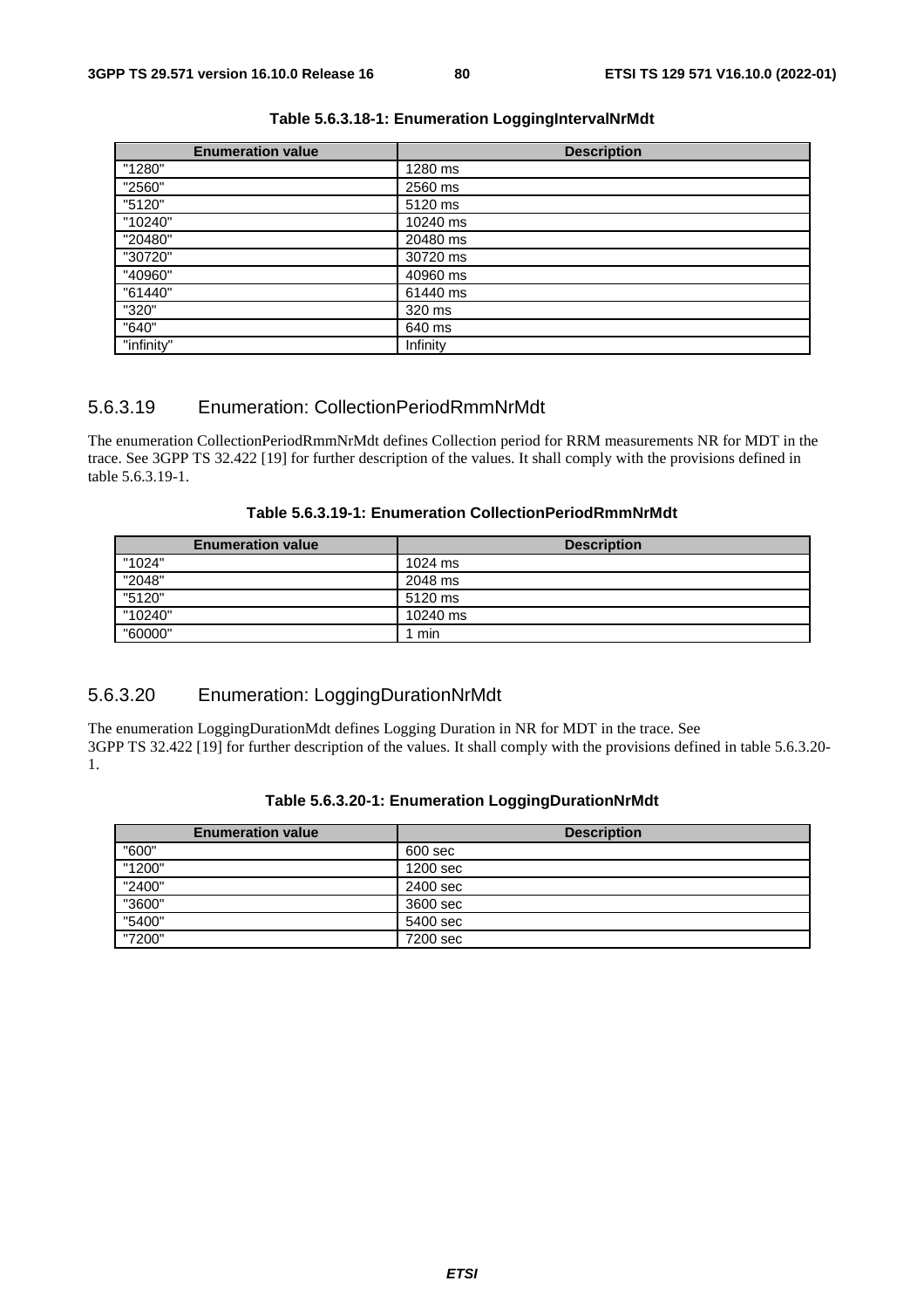# 5.6.4 Structured Data Types

5.6.4.1 Type: TraceData

**Table 5.6.4.1-1: Definition of type TraceData**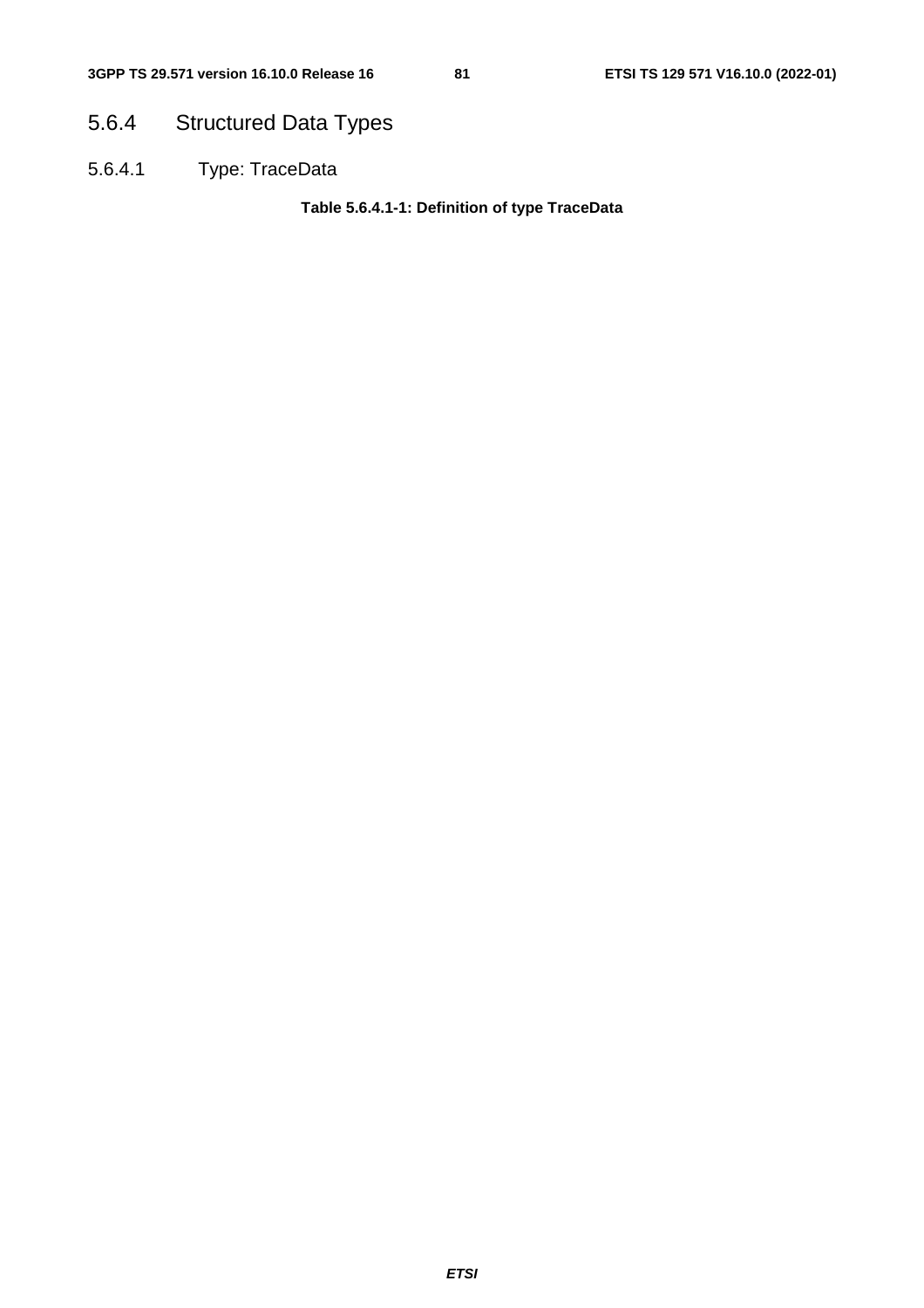| <b>Attribute name</b>        | Data type  | P | <b>Cardinality</b> | <b>Description</b>                                                                                                                                                                                                                                                                                                                                                                                                                                                                                                                                                                                                       |
|------------------------------|------------|---|--------------------|--------------------------------------------------------------------------------------------------------------------------------------------------------------------------------------------------------------------------------------------------------------------------------------------------------------------------------------------------------------------------------------------------------------------------------------------------------------------------------------------------------------------------------------------------------------------------------------------------------------------------|
| traceRef                     | string     | м | 1                  | Trace Reference (see 3GPP TS 32.422 [19]).                                                                                                                                                                                                                                                                                                                                                                                                                                                                                                                                                                               |
|                              |            |   |                    | It shall be encoded as the concatenation of MCC,<br>MNC and Trace ID as follows:<br><mcc><mnc>-<trace id=""><br/>The Trace ID shall be encoded as a 3 octet string in<br/>hexadecimal representation. Each character in the<br/>Trace ID string shall take a value of "0" to "9", "a" to<br/>"f" or "A" to "F" and shall represent 4 bits. The most<br/>significant character representing the 4 most<br/>significant bits of the Trace ID shall appear first in<br/>the string, and the character representing the 4 least<br/>significant bit of the Trace ID shall appear last in the<br/>string.</trace></mnc></mcc> |
|                              |            |   |                    | Pattern: '^[0-9]{3}[0-9]{2,3}-[A-Fa-f0-9]{6}\$'                                                                                                                                                                                                                                                                                                                                                                                                                                                                                                                                                                          |
| traceDepth                   | TraceDepth | M |                    | Trace Depth (see 3GPP TS 32.422 [19]).                                                                                                                                                                                                                                                                                                                                                                                                                                                                                                                                                                                   |
| neTypeList                   | string     | м | 1                  | List of NE Types (see 3GPP TS 32.422 [19]).                                                                                                                                                                                                                                                                                                                                                                                                                                                                                                                                                                              |
|                              |            |   |                    | It shall be encoded as an octet string in hexadecimal<br>representation. Each character in the string shall<br>take a value of "0" to "9", "a" to "f" or "A" to "F" and<br>shall represent 4 bits. The most significant character<br>representing the 4 most significant bits shall appear<br>first in the string, and the character representing the<br>4 least significant bit shall appear last in the string.                                                                                                                                                                                                        |
|                              |            |   |                    | Octets shall be coded according to                                                                                                                                                                                                                                                                                                                                                                                                                                                                                                                                                                                       |
|                              |            |   |                    | 3GPP TS 32.422 [19].                                                                                                                                                                                                                                                                                                                                                                                                                                                                                                                                                                                                     |
|                              |            |   |                    | Pattern: '^[A-Fa-f0-9]+\$'                                                                                                                                                                                                                                                                                                                                                                                                                                                                                                                                                                                               |
| eventList                    | string     | M | 1                  | Triggering events (see 3GPP TS 32.422 [19]).                                                                                                                                                                                                                                                                                                                                                                                                                                                                                                                                                                             |
|                              |            |   |                    | It shall be encoded as an octet string in hexadecimal<br>representation. Each character in the string shall<br>take a value of "0" to "9", "a" to "f" or "A" to "F" and<br>shall represent 4 bits. The most significant character<br>representing the 4 most significant bits shall appear<br>first in the string, and the character representing the<br>4 least significant bit shall appear last in the string.                                                                                                                                                                                                        |
|                              |            |   |                    | Octets shall be coded according to<br>3GPP TS 32.422 [19].                                                                                                                                                                                                                                                                                                                                                                                                                                                                                                                                                               |
|                              |            |   |                    | Pattern: '^[A-Fa-f0-9]+\$'                                                                                                                                                                                                                                                                                                                                                                                                                                                                                                                                                                                               |
| collectionEntitylpv4A<br>ddr | Ipv4Addr   | C | 0.1                | IPv4 Address of the Trace Collection Entity (see<br>3GPP TS 32.422 [19].<br>At least one of the collectionEntitylpv4Addr or<br>collectionEntityIpv6Addr attributes shall be present.                                                                                                                                                                                                                                                                                                                                                                                                                                     |
| collectionEntitylpv6A<br>ddr | Ipv6Addr   | C | 0.1                | IPv6 Address of the Trace Collection Entity (see<br>3GPP TS 32.422 [19].<br>At least one of the collectionEntitylpv4Addr or<br>collectionEntityIpv6Addr attributes shall be present.                                                                                                                                                                                                                                                                                                                                                                                                                                     |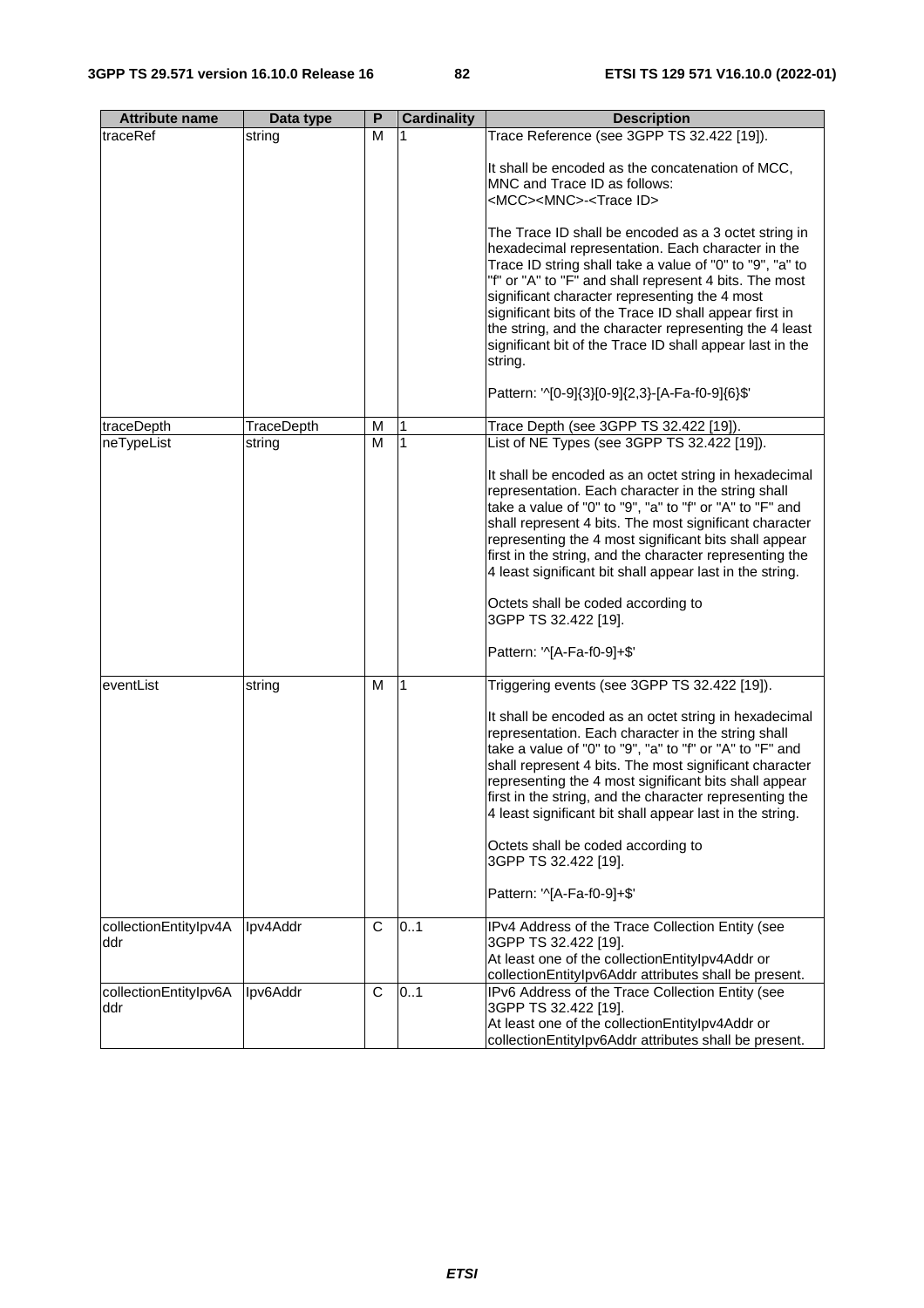| interfaceList | string | O | 0.1 | List of Interfaces (see 3GPP TS 32.422 [19]).                                                                                                                                                                                                                                                                                                                                                                     |
|---------------|--------|---|-----|-------------------------------------------------------------------------------------------------------------------------------------------------------------------------------------------------------------------------------------------------------------------------------------------------------------------------------------------------------------------------------------------------------------------|
|               |        |   |     | It shall be encoded as an octet string in hexadecimal<br>representation. Each character in the string shall<br>take a value of "0" to "9", "a" to "f" or "A" to "F" and<br>shall represent 4 bits. The most significant character<br>representing the 4 most significant bits shall appear<br>first in the string, and the character representing the<br>4 least significant bit shall appear last in the string. |
|               |        |   |     | Octets shall be coded according to<br>3GPP TS 32.422 [19].                                                                                                                                                                                                                                                                                                                                                        |
|               |        |   |     | If this attribute is not present, all the interfaces<br>applicable to the list of NE types indicated in the<br>neTypeList attribute should be traced.                                                                                                                                                                                                                                                             |
|               |        |   |     | lPattern: '^IA-Fa-f0-91+\$'                                                                                                                                                                                                                                                                                                                                                                                       |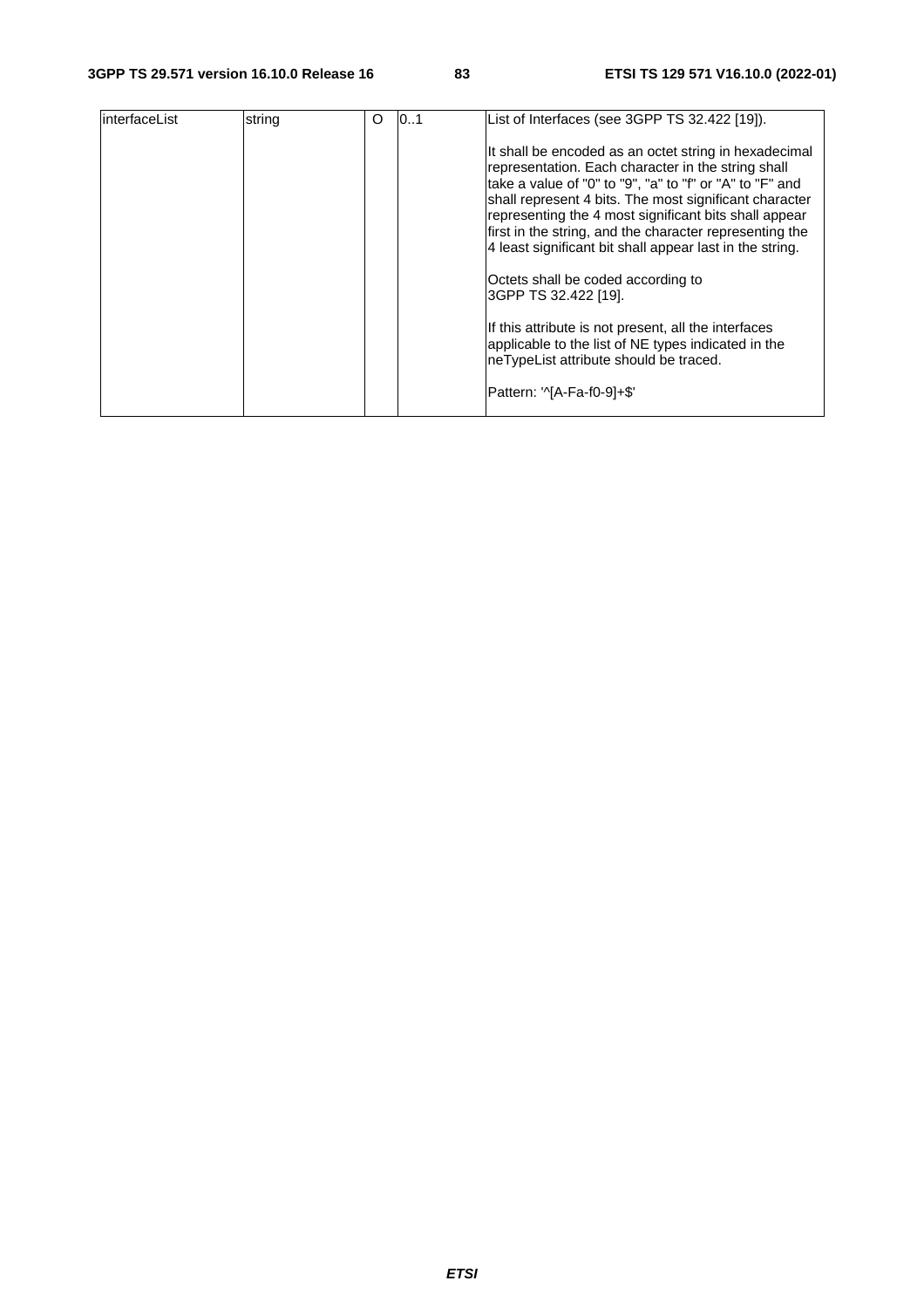5.6.4.2 Type: MdtConfiguration

**Table 5.6.4.2-1: Definition of type MdtConfiguration**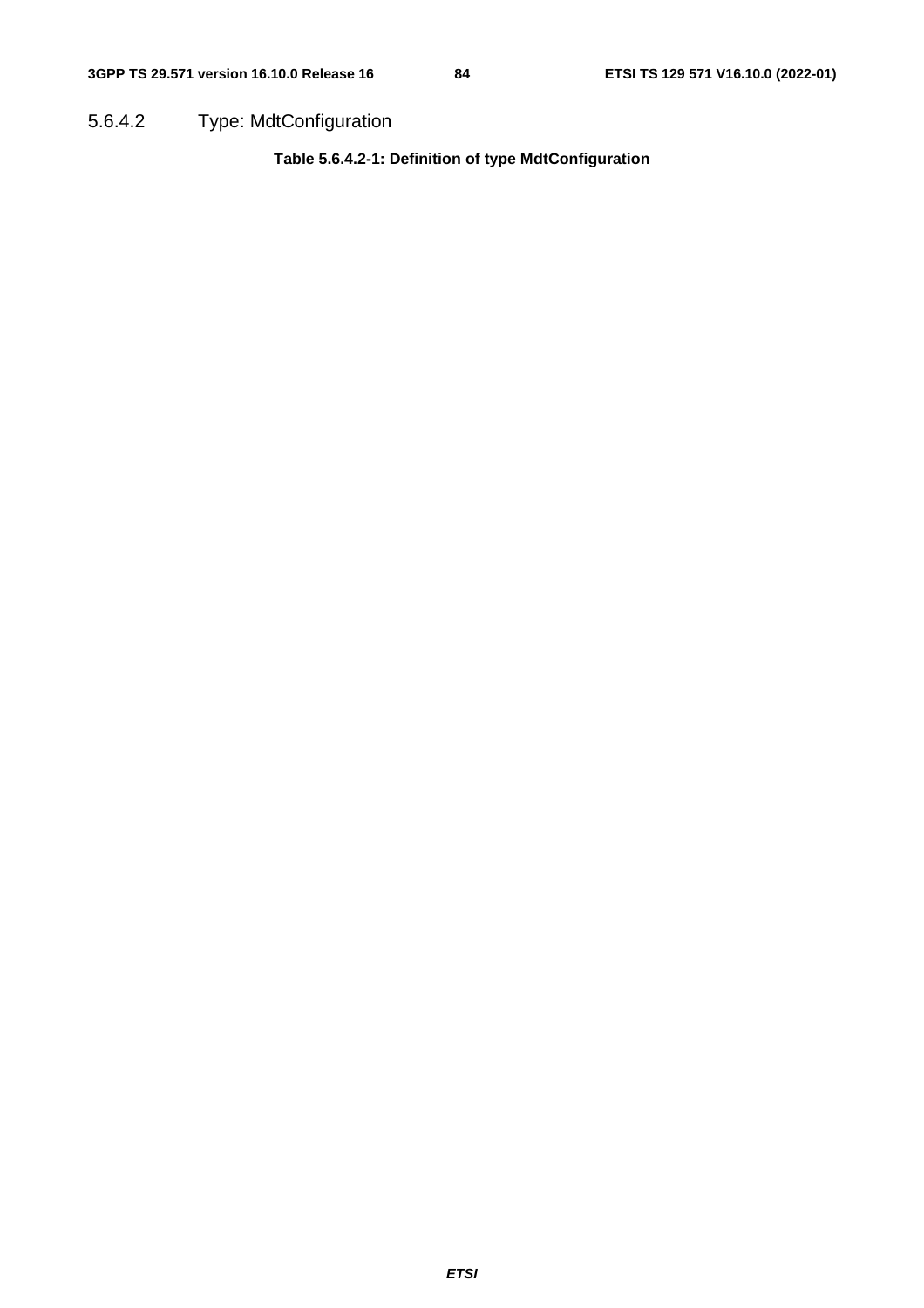| <b>Attribute name</b>     | Data type                       | $\overline{P}$ | <b>Cardinality</b> | <b>Description</b>                                                                                                                                                                                                                                                                                                                                                                                                                              |
|---------------------------|---------------------------------|----------------|--------------------|-------------------------------------------------------------------------------------------------------------------------------------------------------------------------------------------------------------------------------------------------------------------------------------------------------------------------------------------------------------------------------------------------------------------------------------------------|
| jobType                   | JobType                         | м              |                    | This IE shall indicate the Job type for MDT, see<br>3GPP TS 32.422 [19].                                                                                                                                                                                                                                                                                                                                                                        |
| reportType                | ReportTypeMdt                   | C              | 0.1                | This IE shall be present for logged MDT.<br>When present, this IE shall indicate the report type<br>for logged MDT, see 3GPP TS 32.422 [19].                                                                                                                                                                                                                                                                                                    |
| areaScope                 | AreaScope                       | O              | 0.1                | When present, this IE shall contain the area in Cells<br>or Tracking Areas where the MDT data collection<br>shall take place, see 3GPP TS 32.422 [19].                                                                                                                                                                                                                                                                                          |
| measurementLteList        | array(Measureme<br>ntLteForMdt) | C              | 1N                 | This IE shall be present if the Job type is configured<br>for Immediate MDT or combined Immediate MDT<br>and Trace.<br>When present, this IE shall contain a list of the                                                                                                                                                                                                                                                                        |
| measurementNrList         | array(Measureme<br>ntNrForMdt)  | C              | 1N                 | measurements that shall be collected for LTE.<br>This IE shall be present if the Job type is configured<br>for Immediate MDT or combined Immediate MDT<br>and Trace.<br>When present, this IE shall contain a list of the<br>measurements that shall be collected for NR.                                                                                                                                                                       |
| sensorMeasurement<br>List | array(SensorMea<br>surement)    | O              | 1N                 | When present, this IE shall include a list o the sensor<br>measurements to be collected for UE if they are<br>available.                                                                                                                                                                                                                                                                                                                        |
| reportingTriggerList      | array(ReportingTr<br>igger)     | C              | 1.N                | This IE shall be present if MeasurementList is<br>configured for UE side measurements (such as M1<br>measurement in LTE) and the jobType is configured<br>for Immediate MDT or combined Immediate MDT<br>and Trace.<br>When present, this IE shall contain a list of the<br>reporting triggers.<br>For LTE and NR, this IE shall not have the<br>combination of periodical, event based and event<br>based periodic reporting at the same time. |
| reportInterval            | ReportIntervalMd                | C              | 0.1                | This IE shall be present if the reporting TriggerList is<br>configured for Periodic UE side measurements (such<br>as M1 measurement in LTE) and the jobType is<br>configured for Immediate MDT or combined<br>Immediate MDT and Trace.<br>When present, this IE shall indicate the interval<br>between the periodical measurements to be taken<br>when UE is in connected in LTE.                                                               |
| reportIntervalNr          | ReportIntervaLNr<br>Mdt         | C              | 0.1                | This IE shall be present if the reporting TriggerList is<br>configured for Periodic UE side measurements (such<br>as M1 measurement in NR) and the jobType is<br>configured for Immediate MDT or combined<br>Immediate MDT and Trace.<br>When present, this IE shall indicate the interval<br>between the periodical measurements to be taken<br>when UE is in connected in NR.                                                                 |
| reportAmount              | ReportAmountMd                  | C              | 0.1                | This IE shall be present if the reporting TriggerList is<br>configured for Periodic UE side measurements (such<br>as M1 measurement in LTE or NR) and the jobType<br>is configured for Immediate MDT or combined<br>Immediate MDT and Trace.<br>When present, this IE shall indicate the number of<br>measurement reports that shall be taken for<br>periodical reporting while UE is in connected.                                             |
| eventThresholdRsrp        | integer                         | C              | 0.1                | This IE shall be present if the report trigger<br>parameter is configured for A2 event reporting or A2<br>event triggered periodic reporting and the job type<br>parameter is configured for Immediate MDT or<br>combined Immediate MDT and Trace in LTE.<br>When present, this IE shall indicate the Event<br>Threshold for RSRP, and the value shall be between<br>$0 - 97.$                                                                  |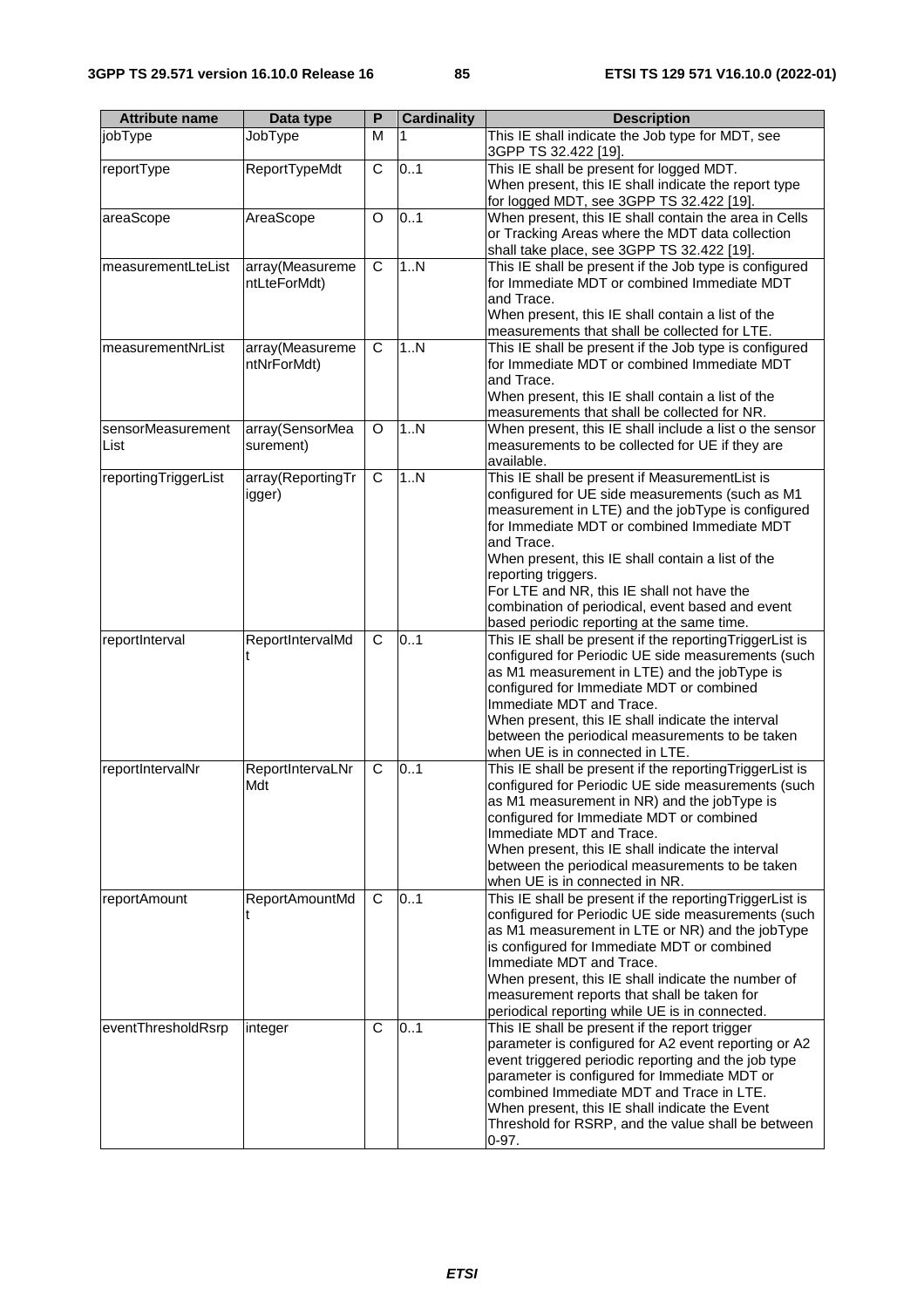|                              |                                 | $\overline{\text{c}}$ | 0.1 |                                                                                                                                                                                                                                                                                                                                                                                |
|------------------------------|---------------------------------|-----------------------|-----|--------------------------------------------------------------------------------------------------------------------------------------------------------------------------------------------------------------------------------------------------------------------------------------------------------------------------------------------------------------------------------|
| eventThresholdRsrp<br>Nr     | integer                         |                       |     | This IE shall be present if the report trigger<br>parameter is configured for A2 event reporting or A2<br>event triggered periodic reporting and the job type<br>parameter is configured for Immediate MDT or<br>combined Immediate MDT and Trace in NR.<br>When present, this IE shall indicate the Event<br>Threshold for RSRP, and the value shall be between<br>$0-127.$   |
| eventThresholdRsrq           | integer                         | C                     | 0.1 | This IE shall be present if the report trigger<br>parameter is configured for A2 event reporting or A2<br>event triggered periodic reporting and the job type<br>parameter is configured for Immediate MDT or<br>combined Immediate MDT and Trace in LTE.<br>When present, this IE shall indicate the Event<br>Threshold for RSRQ, and the value shall be between<br>$0 - 34.$ |
| eventThresholdRsrq<br>Nr     | integer                         | C                     | 0.1 | This IE shall be present if the report trigger<br>parameter is configured for A2 event reporting or A2<br>event triggered periodic reporting and the job type<br>parameter is configured for Immediate MDT or<br>combined Immediate MDT and Trace in NR.<br>When present, this IE shall indicate the Event<br>Threshold for RSRQ, and the value shall be between<br>$0 - 127.$ |
| eventList                    | array(EventForM<br>dt)          | C                     | 1N  | This IE shall be present for event triggered<br>measurement in the case of logged MDT.<br>When present, this IE shall contain a list of events<br>triggered measurement in NR.                                                                                                                                                                                                 |
| loggingInterval              | LoggingIntervalM<br>dt          | C                     | 0.1 | This IE shall be present if the job type is configured<br>for Logged MDT or Logged MBSFN MDT in LTE.<br>When present, this IE shall contain the periodicity for<br>logging MDT measurement results for periodic<br>downlink pilot strength measurement in LTE when<br>UE is in Idle.                                                                                           |
| loggingIntervalNr            | LoggingIntervalNr<br>Mdt        | С                     | 0.1 | This IE shall be present if the job type is configured<br>for Logged MDT or Logged MBSFN MDT in NR.<br>When present, this IE shall contain the periodicity for<br>logging MDT measurement results for periodic<br>downlink pilot strength measurement in NR when UE<br>is in Idle.                                                                                             |
| loggingDuration              | LoggingDuration<br>Mdt          | O                     | 0.1 | This IE shall be present if the job type parameter is<br>configured for Logged MDT or Logged MBSFN MDT.<br>When present, this IE shall indicate the validity time<br>of MDT logged configuration for IDLE in LTE                                                                                                                                                               |
| loggingDurationNr            | LoggingDuration<br>NrMdt        | O                     | 0.1 | This IE shall be present if the job type parameter is<br>configured for Logged MDT or Logged MBSFN MDT.<br>When present, this IE shall indicate the validity time<br>of MDT logged configuration for IDLE in NR.                                                                                                                                                               |
| positioningMethod            | PositioningMetho<br>dMdt        | O                     | 0.1 | This IE may be present if the job type is set to<br>Immediate MDT or Immediate MDT and Trace.<br>When present, it shall indicate the positioning<br>method that shall be used for the MDT job.<br>For LTE the value "GNSS" may be selected only if<br>the M1 measurement is selected in<br>measurementList.                                                                    |
| addPositioningMetho<br>dList | array(Positioning<br>MethodMdt) | O                     | 1N  | This IE may be present if positioningMethod is<br>present.<br>When present, it shall indicate a list of the additional<br>positioning methods that shall be used for the MDT<br>job.<br>For LTE, the value "GNSS" may be selected only if<br>the M1 measurement is selected in<br>measurementList.                                                                             |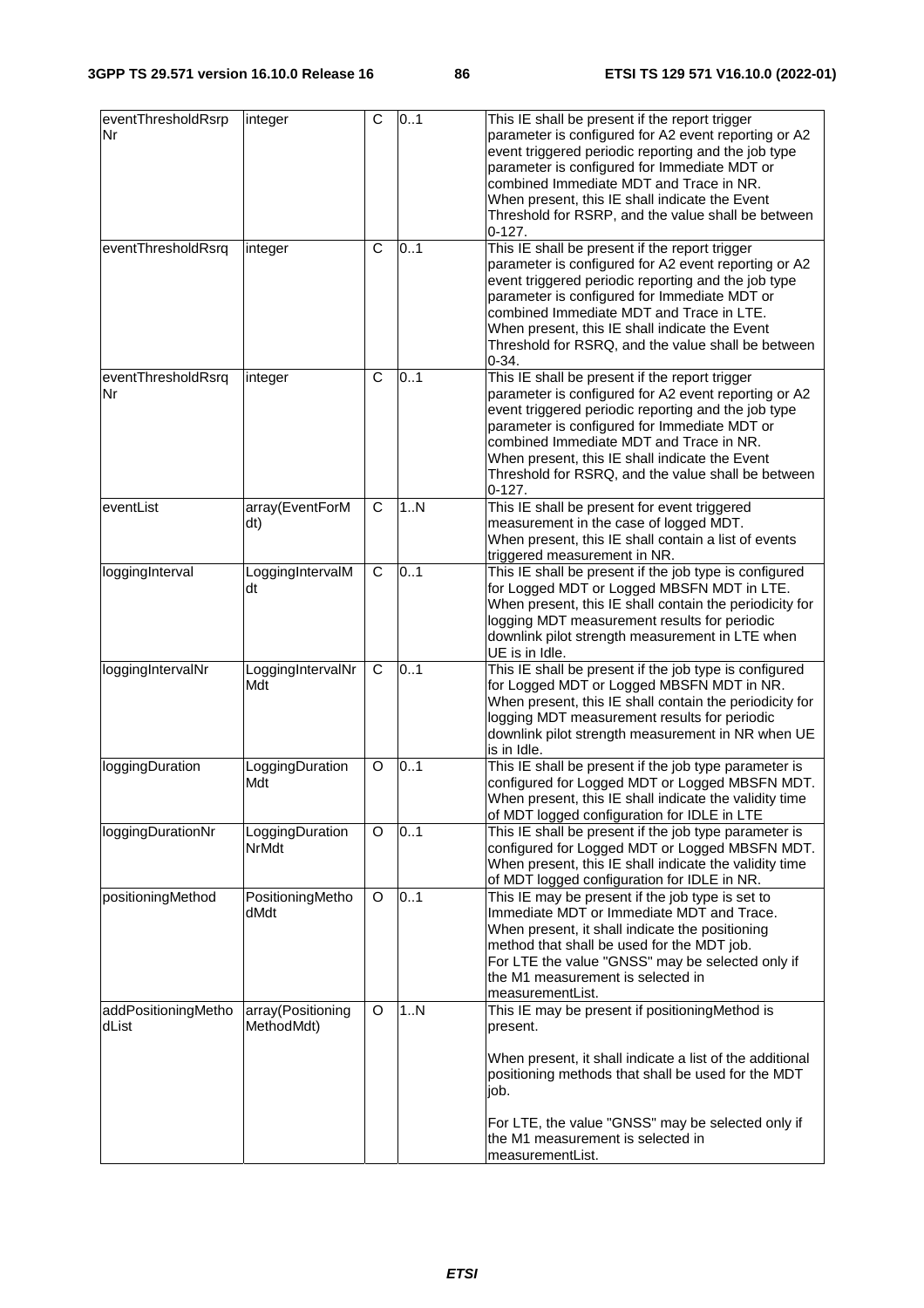| collectionPeriodRmm | <b>CollectionPeriod</b> | $\mathsf{C}$ | 0.1 | This IE shall be present if the job type is set to   |
|---------------------|-------------------------|--------------|-----|------------------------------------------------------|
| Lte                 | <b>RmmLteMdt</b>        |              |     | Immediate MDT or Immediate MDT and Trace and         |
|                     |                         |              |     | any of the "M2" or "M3" is contained in              |
|                     |                         |              |     | measurementList attribute in LTE.                    |
|                     |                         |              |     | When present, it shall contain the collection period |
|                     |                         |              |     | that should be used to collect available             |
|                     |                         |              |     | measurement samples in case of RRM configured        |
|                     |                         |              |     | measurements. The same collection period should      |
|                     |                         |              |     | be used for all such measurements that are           |
|                     |                         |              |     | requested in the same MDT or combined Trace and      |
|                     |                         |              |     | MDT job.                                             |
| collectionPeriodRmm | <b>CollectionPeriod</b> | $\mathsf{C}$ | 0.1 | This IE shall be present if the job type is set to   |
|                     |                         |              |     |                                                      |
| Nr                  | RmmNrMdt                |              |     | Immediate MDT or Immediate MDT and Trace and         |
|                     |                         |              |     | any of the "M4" or "M5" is contained in              |
|                     |                         |              |     | measurementList attribute in NR.                     |
|                     |                         |              |     | When present, it shall contain the collection period |
|                     |                         |              |     | that should be used to collect available             |
|                     |                         |              |     | measurement samples in case of RRM configured        |
|                     |                         |              |     | measurements. The same collection period should      |
|                     |                         |              |     | be used for all such measurements that are           |
|                     |                         |              |     | requested in the same MDT or combined Trace and      |
|                     |                         |              |     | MDT job.                                             |
| measurementPeriod   | <b>MeasurementPeri</b>  | $\mathsf{C}$ | 0.1 | This IE shall be present if the job type is set to   |
| Lte                 | odLteMdt                |              |     | Immediate MDT or Immediate MDT and Trace and         |
|                     |                         |              |     | either the value "M4_DL" or "M4_UL" or "M5_DL" or    |
|                     |                         |              |     | "M5_UL" is contained in measurementList attribute    |
|                     |                         |              |     | in LTE.                                              |
|                     |                         |              |     | When present, it shall contain the collection period |
|                     |                         |              |     | that should be used for the Data Volume and          |
|                     |                         |              |     | Scheduled IP Throughput measurements made by         |
|                     |                         |              |     | the eNB. The same measurement period should be       |
|                     |                         |              |     | used for the UL and DL.                              |
| mdtAllowedPlmnldLi  | array(Plmnld)           | $\circ$      | 1.N | When present, this IE shall contain the PLMNs        |
| st                  |                         |              |     | where measurement collection, status indication and  |
|                     |                         |              |     | log reporting is allowed. E.g. the UE performs these |
|                     |                         |              |     | actions for Logged MDT when the RPLMN is part of     |
|                     |                         |              |     | this set of PLMNs.                                   |
|                     |                         |              |     | Maximum of 16 PLMNs can be contained.                |
| mbsfnAreaList       | array(MbsfnArea)        | $\circ$      | 1N  | When present, this IE shall contain MBSFN Area(s)    |
|                     |                         |              |     | for MBSFN measurement logging.                       |
|                     |                         |              |     | Maximum of 8 MBSFN area(s) can be contained.         |
|                     |                         |              |     | This parameter is applicable only if the job type is |
|                     |                         |              |     | Logged MBSFN MDT and for eUTRAN only.                |
| interFreqTargetList | array(InterFreqTa       | $\circ$      | 1.8 | When present, this IE shall indicate Inter Frequency |
|                     | rgetInfo)               |              |     | Target(s) for which the UE is requested to perform   |
|                     |                         |              |     | measurement logging.                                 |

## 5.6.4.3 Type: AreaScope

| <b>Attribute name</b>   | Data type          | P       | <b>Cardinality</b> | <b>Description</b>                                                                                                          |
|-------------------------|--------------------|---------|--------------------|-----------------------------------------------------------------------------------------------------------------------------|
| <b>leutraCellIdList</b> | array(EutraCellId) | $\circ$ | 1N                 | When present, this IE shall contain a list of the E-<br>UTRAN Cell Identifications where the MDT data                       |
|                         |                    |         |                    | collection shall take place.                                                                                                |
| InrCellIdList           | array(NrCellId)    | $\circ$ | 1N                 | When present, this IE shall contain a list of the NR<br>Cell Identities where the MDT data collection shall<br>Itake place. |
| tacList                 | array(Tac)         | O       | 1N                 | When present, this IE shall contain a list of the<br>tracking area codes where the MDT data collection<br>shall take place. |
| <b>ItacInfoPerPlmn</b>  | map(TacInfo)       | O       | 1N                 | A map (list of key-value pairs where Plmnld<br>converted to string serves as key; see<br>clause 5.4.4.3) of Tacinfo         |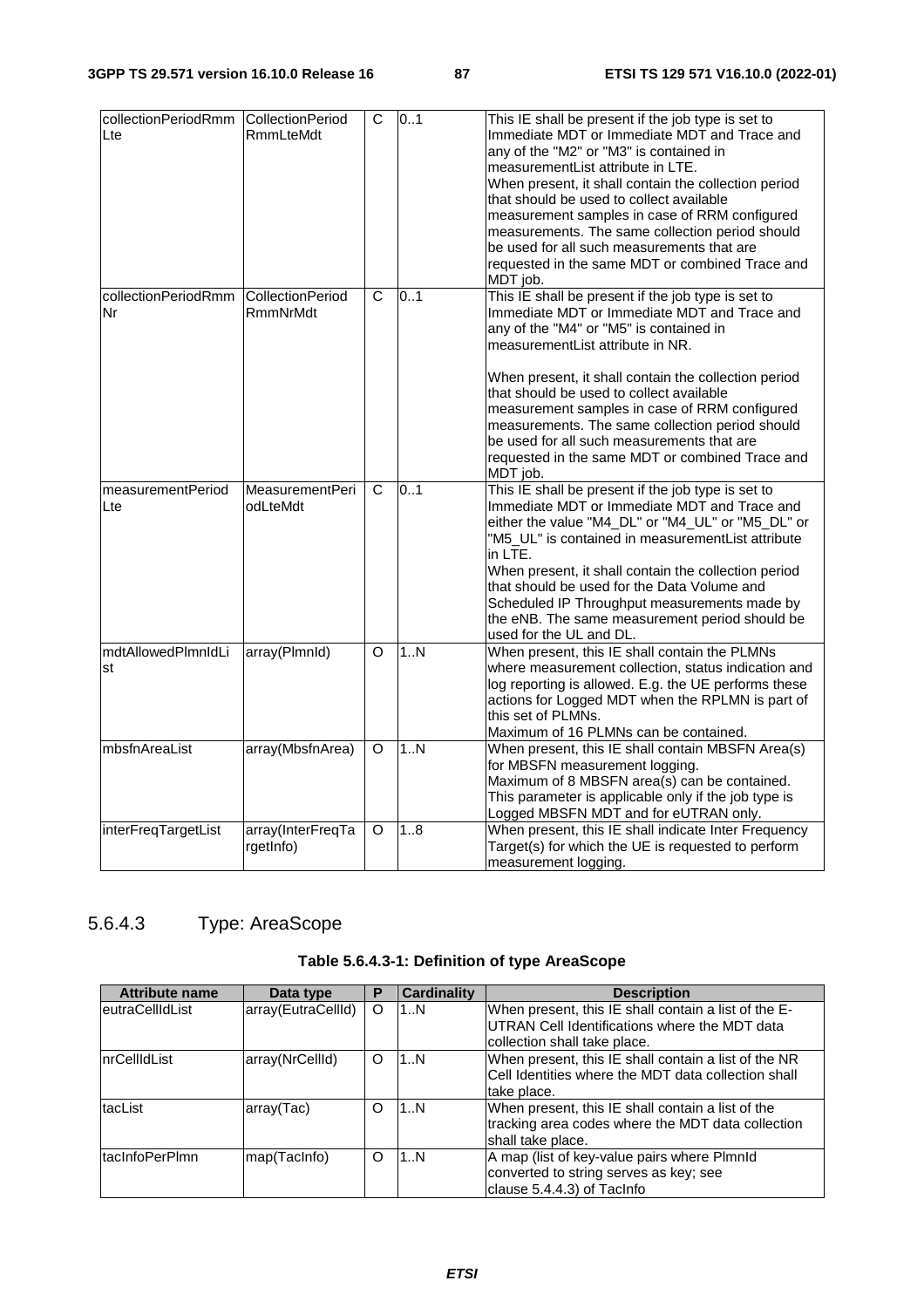### 5.6.4.4 Type: TacInfo

| Table 5.6.4.4-1: Definition of type TacInfo |  |
|---------------------------------------------|--|
|---------------------------------------------|--|

| і 4 | <b>Attribute name</b> | Data type     |   |   | Description                                              |
|-----|-----------------------|---------------|---|---|----------------------------------------------------------|
| .   | tacList               | ∣ac`<br>arrav | M | N | This IE shall contain a list of the tracking area codes. |

### 5.6.4.5 Type: MbsfnArea

### **Table 5.6.4.5-1: Definition of type MbsfnArea**

| <b>Attribute name</b>                                                                                              | Data type                                                              | P        | <b>Cardinality</b> | <b>Description</b>                                                                           |  |
|--------------------------------------------------------------------------------------------------------------------|------------------------------------------------------------------------|----------|--------------------|----------------------------------------------------------------------------------------------|--|
| ImbsfnAreald                                                                                                       | integer                                                                | $\Omega$ | 0.1                | This IE shall contain the MBSFN Area ID.                                                     |  |
|                                                                                                                    |                                                                        |          |                    | The range of the value is from 0 to 255, see                                                 |  |
|                                                                                                                    |                                                                        |          |                    | 3GPP TS 36.331 [39].                                                                         |  |
| carrierFrequency                                                                                                   | When present, this IE shall contain the Carrier<br>101<br>O<br>integer |          |                    |                                                                                              |  |
| Frequency (EARFCN).                                                                                                |                                                                        |          |                    |                                                                                              |  |
|                                                                                                                    |                                                                        |          |                    | The range of the value is from 0 to 262143, see                                              |  |
|                                                                                                                    |                                                                        |          |                    | 3GPP TS 36.331 [39].                                                                         |  |
| <b>NOTE</b><br>If both mbsfnAreald and carrierFrequency values are present, a specific MBSFN area is indicated. If |                                                                        |          |                    |                                                                                              |  |
| carrierFrequency is present, but mbsfnAreald is absent, all MBSFN areas on that carrier frequency are              |                                                                        |          |                    |                                                                                              |  |
|                                                                                                                    |                                                                        |          |                    | indicated. If both mbsfnAreald and carrierFrequency are absent, any MBSFN area is indicated. |  |

### 5.6.4.6 Type: InterFreqTargetInfo

#### **Table 5.6.4.6-1: Definition of type InterFreqTargetInfo**

| <b>Attribute name</b> | Data type         | P | <b>Cardinality</b> | <b>Description</b>                                                                                                                                                        |
|-----------------------|-------------------|---|--------------------|---------------------------------------------------------------------------------------------------------------------------------------------------------------------------|
| dlCarrierFreq         | ArfcnValueNr      | м |                    | This IE shall indicate the value of frequency for<br>download for measurement logging.                                                                                    |
| lcellIdList           | array(PhysCellId) | O | 132                | When present, this IE shall contain a list of the<br>physical cell identities where the UE is requested to<br>perform measurement logging for the indicated<br>frequency. |
|                       |                   |   |                    | If absent, the UE shall perform measurement logging<br>on all physical cells.                                                                                             |

# 5.7 Data Types related to 5G Operator Determined Barring

### 5.7.1 Introduction

This clause defines common data types related to 5G Operator Determined Barring.

## 5.7.2 Simple Data Types

This clause specifies common simple data types.

### **Table 5.7.2-1: Simple Data Types**

| <b>Type Name</b> | <b>Type Definition</b> | Description |
|------------------|------------------------|-------------|
|                  |                        |             |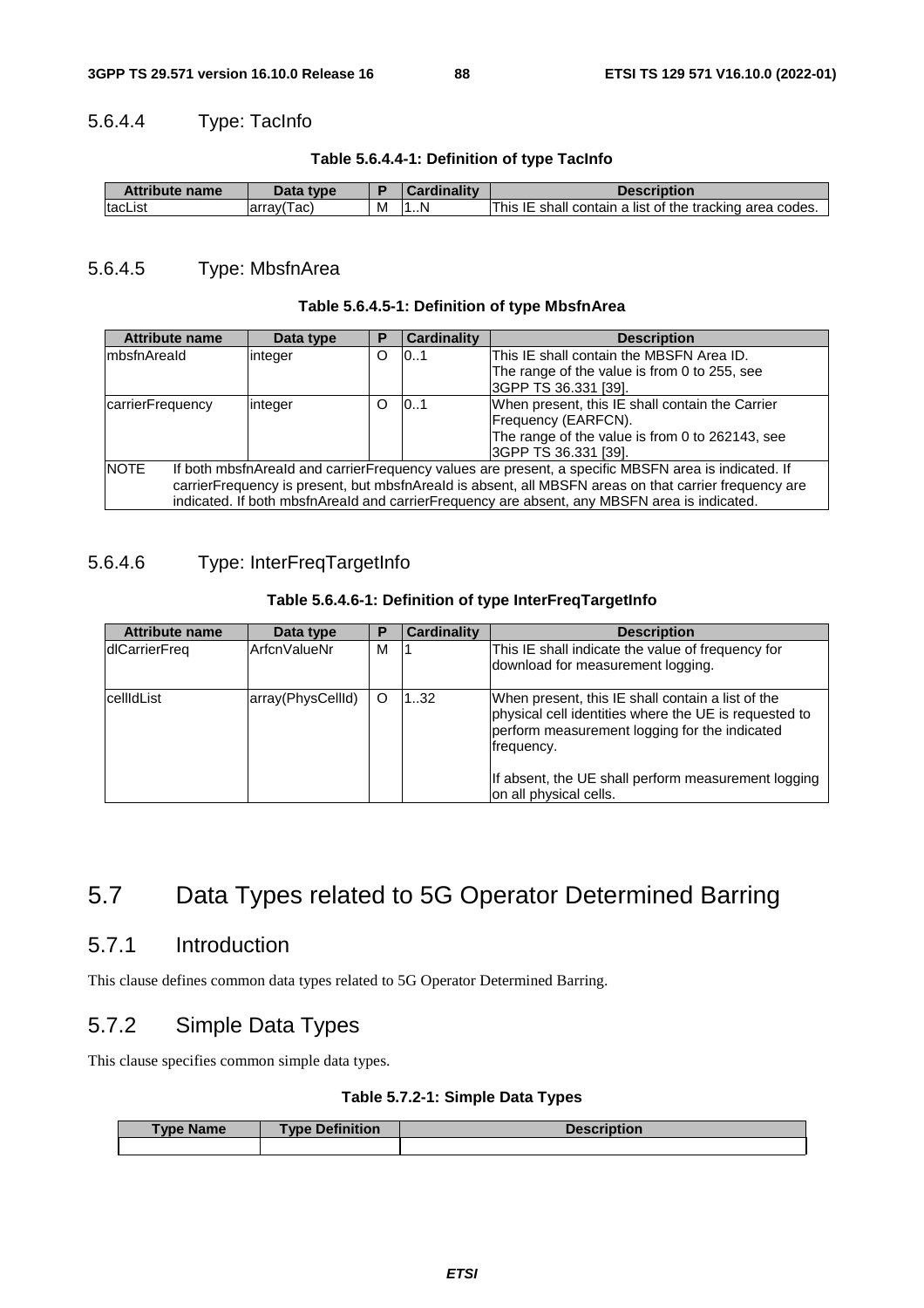### 5.7.3 Enumerations

### 5.7.3.1 Enumeration: RoamingOdb

The enumeration RoamingOdb defines the Barring of Roaming as. See 3GPP TS 23.015 [26] for further description. It shall comply with the provisions defined in table 5.7.3.1-1.

#### **Table 5.7.3.1-1: Enumeration RoamingOdb**

| <b>Enumeration value</b>    | <b>Description</b>                               |
|-----------------------------|--------------------------------------------------|
| "OUTSIDE HOME PLMN"         | Barring of roaming outside the home PLMN         |
| "OUTSIDE HOME PLMN COUNTRY" | Barring of roaming outside the home PLMN country |

### 5.7.3.2 Enumeration: OdbPacketServices

The enumeration OdbPacketServices defines the Barring of Packet Oriented Services. See 3GPP TS 23.015 [26] for further description. It shall comply with the provisions defined in table 5.7.3.2-1.

#### **Table 5.7.3.2-1: Enumeration OdbPacketServices**

| <b>Enumeration value</b> | <b>Description</b>                                                                                                              |
|--------------------------|---------------------------------------------------------------------------------------------------------------------------------|
| "ALL PACKET SERVICES"    | Barring of all Packet Oriented Services                                                                                         |
| "ROAMER ACCESS HPLMN AP" | Barring of Packet Oriented Services from access points that are<br>within the HPLMN whilst the subscriber is roaming in a VPLMN |
| "ROAMER_ACCESS_VPLMN_AP" | Barring of Packet Oriented Services from access points that are<br>within the roamed to VPLMN.                                  |

### 5.7.4 Structured Data Types

### 5.7.4.1 Type: OdbData

#### **Table 5.7.4.1-1: Definition of type OdbData**

| <b>Attribute name</b> | Data type  | <b>Cardinality</b> | <b>Description</b>                            |
|-----------------------|------------|--------------------|-----------------------------------------------|
| roamingOdb            | RoamingOdb | 10                 | Barring of Roaming (see 3GPP TS 23.015 [26]). |

# 5.8 Data Types related to Charging

### 5.8.1 Introduction

This clause defines common data types related to Charging.

## 5.8.2 Simple Data Types

This clause specifies common simple data types.

| Table 5.8.2-1: Simple Data Types |
|----------------------------------|
|----------------------------------|

| <b>Type Name</b>    | <b>Type Definition</b> | <b>Description</b>                                               |
|---------------------|------------------------|------------------------------------------------------------------|
| ChargingId          | Uint <sub>32</sub>     | Charging identifier allowing correlation of charging information |
| ApplicationCharging | string                 | Application provided charging identifier allowing correlation of |
| ld                  |                        | charging information.                                            |
| RatingGroup         | Uint <sub>32</sub>     | Identifier of a Rating Group                                     |
| Serviceld           | Uint <sub>32</sub>     | <b>I</b> Identifier of a Service                                 |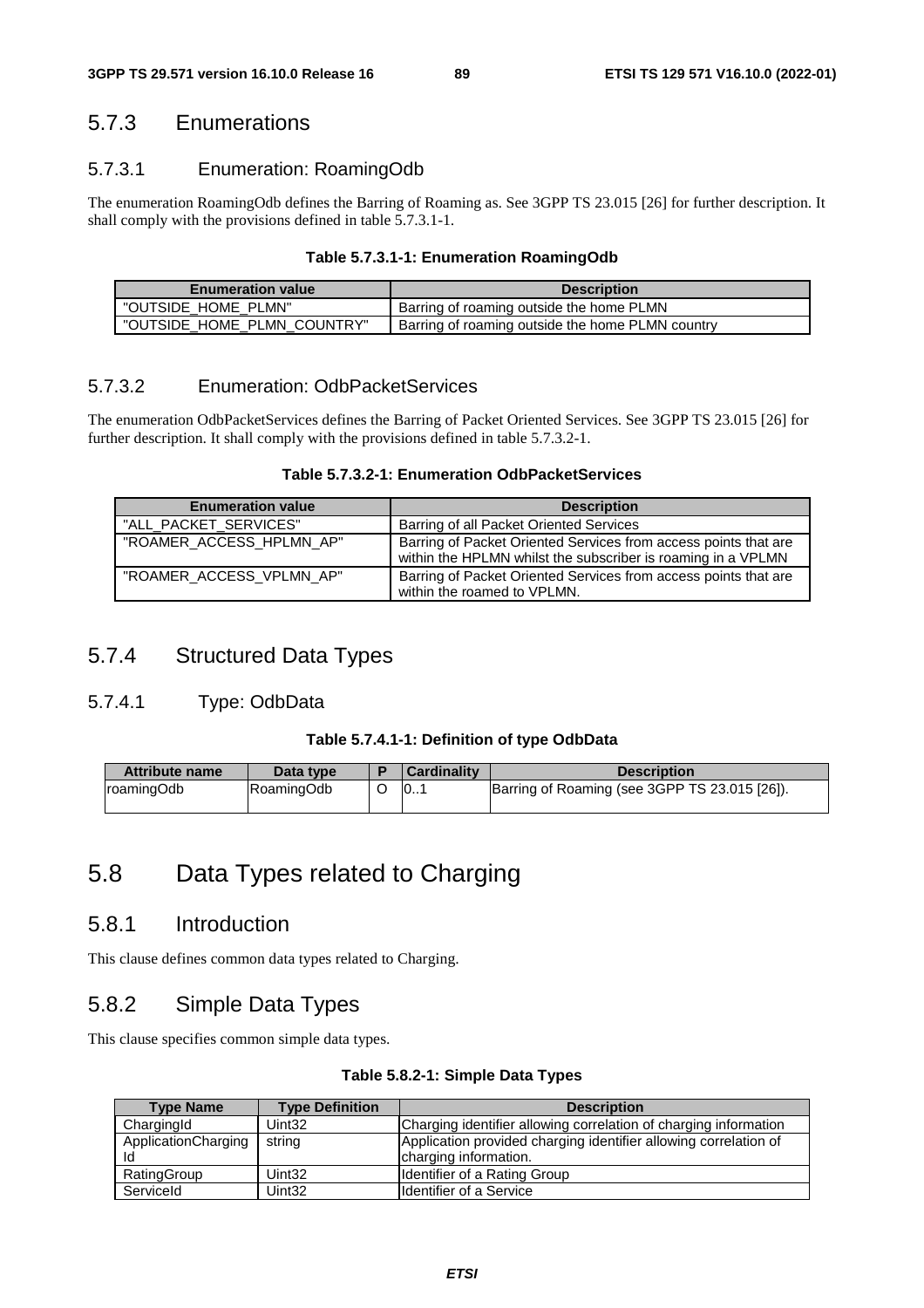### 5.8.3 Enumerations

### 5.8.4 Structured Data Types

### 5.8.4.1 Type: SecondaryRatUsageReport

### **Table 5.8.4.1-1: Definition of type SecondaryRatUsageReport**

| <b>Attribute name</b> | Data type                      |   | <b>Cardinality</b> | <b>Description</b>    |
|-----------------------|--------------------------------|---|--------------------|-----------------------|
| secondaryRatType      | lRatTvpe∶                      | м |                    | Secondary RAT type    |
| lgosFlowsUsageData    | array(QosFlowUs<br> ageReport) | M | . . N              | IQoS flows usage data |

### 5.8.4.2 Type: QoSFlowUsageReport

### **Table 5.8.4.2-1: Definition of type QoSFlowUsageReport**

| <b>Attribute name</b> | Data type        |   | <b>Cardinality</b> | <b>Description</b>                                   |
|-----------------------|------------------|---|--------------------|------------------------------------------------------|
| lqfi                  | Qfi              | м |                    | <b>QoS Flow Indicator</b>                            |
| <b>startTimeStamp</b> | <b>IDateTime</b> | м |                    | UTC time indicating the start time of the collection |
|                       |                  |   |                    | period of the included usage data for DL and UL.     |
| endTimeStamp          | <b>IDateTime</b> | м |                    | UTC time indicating the end time of the collection   |
|                       |                  |   |                    | period of the included usage data for DL and UL.     |
| IdownlinkVolume       | Int64            | м |                    | Data usage for DL, encoding a number of octets       |
| uplinkVolume          | Int64            | M |                    | Data usage for UL, encoding a number of octets       |

### 5.8.4.3 Type: SecondaryRatUsageInfo

### **Table 5.8.4.3-1: Definition of type SecondaryRatUsageInfo**

| <b>Attribute name</b>      | Data type                     | в | <b>Cardinality</b> | <b>Description</b>            |
|----------------------------|-------------------------------|---|--------------------|-------------------------------|
| secondaryRatType           | RatType                       | м |                    | Secondary RAT type            |
| lgosFlowsUsageData         | array(QosFlowUs<br>ageReport) | O | 1N                 | QoS flows usage data          |
| <b>pduSessionUsageData</b> | array(VolumeTim<br>edReport)  |   | . N                | <b>PDU</b> session usage data |

### 5.8.4.4 Type: VolumeTimedReport

#### **Table 5.8.4.4-1: Definition of type VolumeTimedReport**

| <b>Attribute name</b> | Data type       |   | <b>Cardinality</b> | <b>Description</b>                                   |
|-----------------------|-----------------|---|--------------------|------------------------------------------------------|
| <b>startTimeStamp</b> | <b>DateTime</b> | м |                    | UTC time indicating the start time of the collection |
|                       |                 |   |                    | period of the included usage data for DL and UL.     |
| lendTimeStamp         | <b>DateTime</b> | м |                    | UTC time indicating the end time of the collection   |
|                       |                 |   |                    | period of the included usage data for DL and UL.     |
| downlinkVolume        | Int64           | м |                    | Data usage for DL, encoding a number of octets       |
| uplinkVolume          | Int64           | M |                    | Data usage for UL, encoding a number of octets       |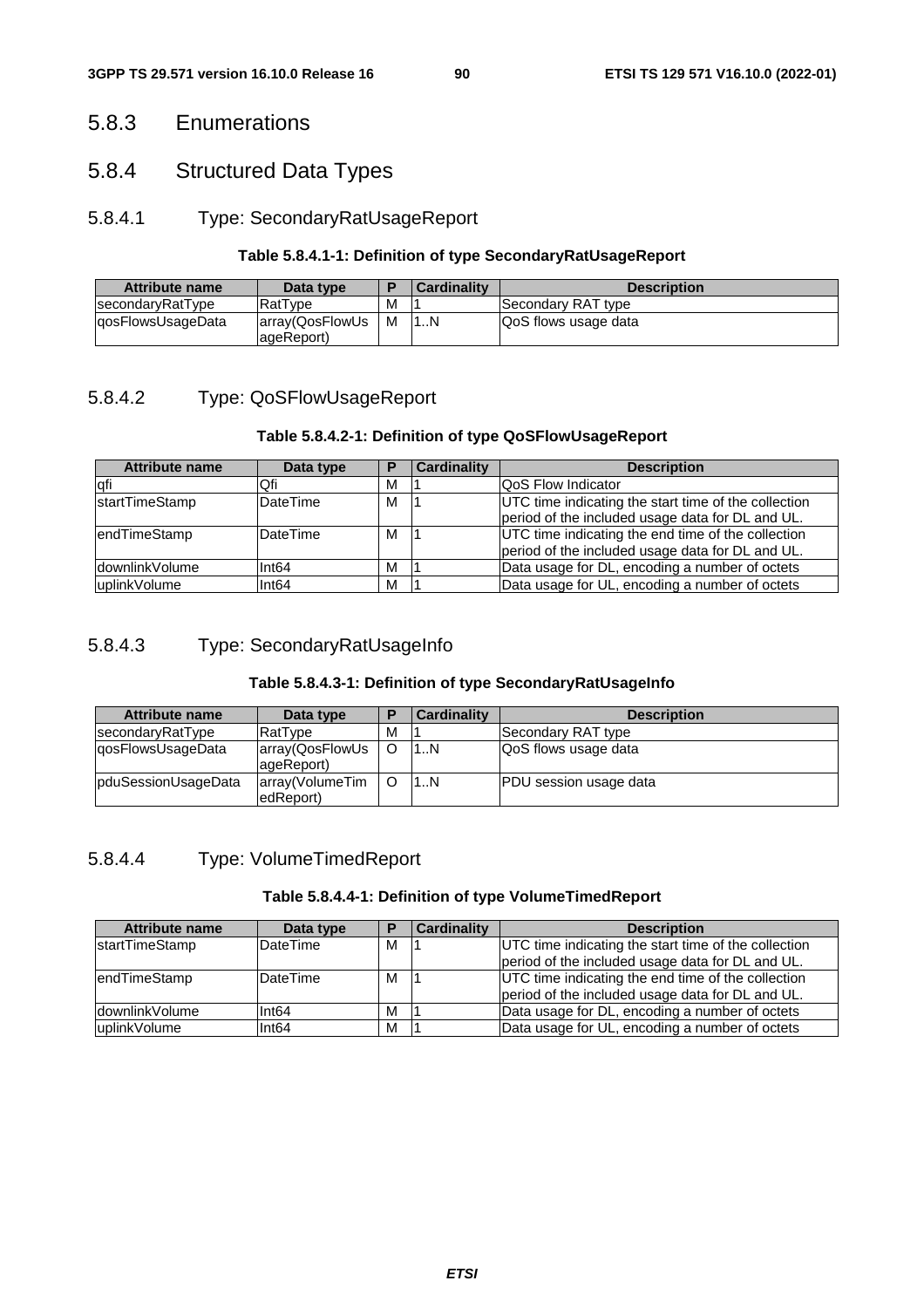# Annex A (normative): OpenAPI specification

## A.1 General

This Annex specifies the formal definition of common data types. It consists of an OpenAPI 3.0.0 specification, in YAML format.

This Annex takes precedence when being discrepant to other parts of the specification with respect to the encoding of information elements and methods within the API(s).

NOTE 1: The semantics and procedures, as well as conditions, e.g. for the applicability and allowed combinations of attributes or values, not expressed in the OpenAPI definitions but defined in other parts of the specification also apply.

Informative copies of the OpenAPI specification files contained in this 3GPP Technical Specification are available on a Git-based repository, that uses the GitLab software version control system (see 3GPP TS 29.501 [2] clause 5.3.1 and 3GPP TR 21.900 [27] clause 5B)

## A.2 Data related to Common Data Types

```
openapi: 3.0.0 
info: 
   version: '1.2.6' 
   title: 'Common Data Types' 
   description: | 
     Common Data Types for Service Based Interfaces. 
     © 2021, 3GPP Organizational Partners (ARIB, ATIS, CCSA, ETSI, TSDSI, TTA, TTC). 
    All rights reserved.
externalDocs: 
   description: 3GPP TS 29.571 Common Data Types for Service Based Interfaces, version 16.10.0 
   url: 'http://www.3gpp.org/ftp/Specs/archive/29_series/29.571/' 
paths: {} 
components: 
   schemas: 
# 
# Common Data Types for Generic usage definitiones as defined in clause 5.2 
# 
# 
# COMMON SIMPLE DATA TYPES 
# 
     Binary: 
       format: binary 
       type: string 
     BinaryRm: 
       format: binary 
       type: string 
       nullable: true 
     Bytes: 
       format: byte 
       type: string 
     BytesRm: 
       format: byte 
       type: string 
       nullable: true 
     Date: 
       format: date 
       type: string 
     DateRm: 
       format: date 
       type: string
```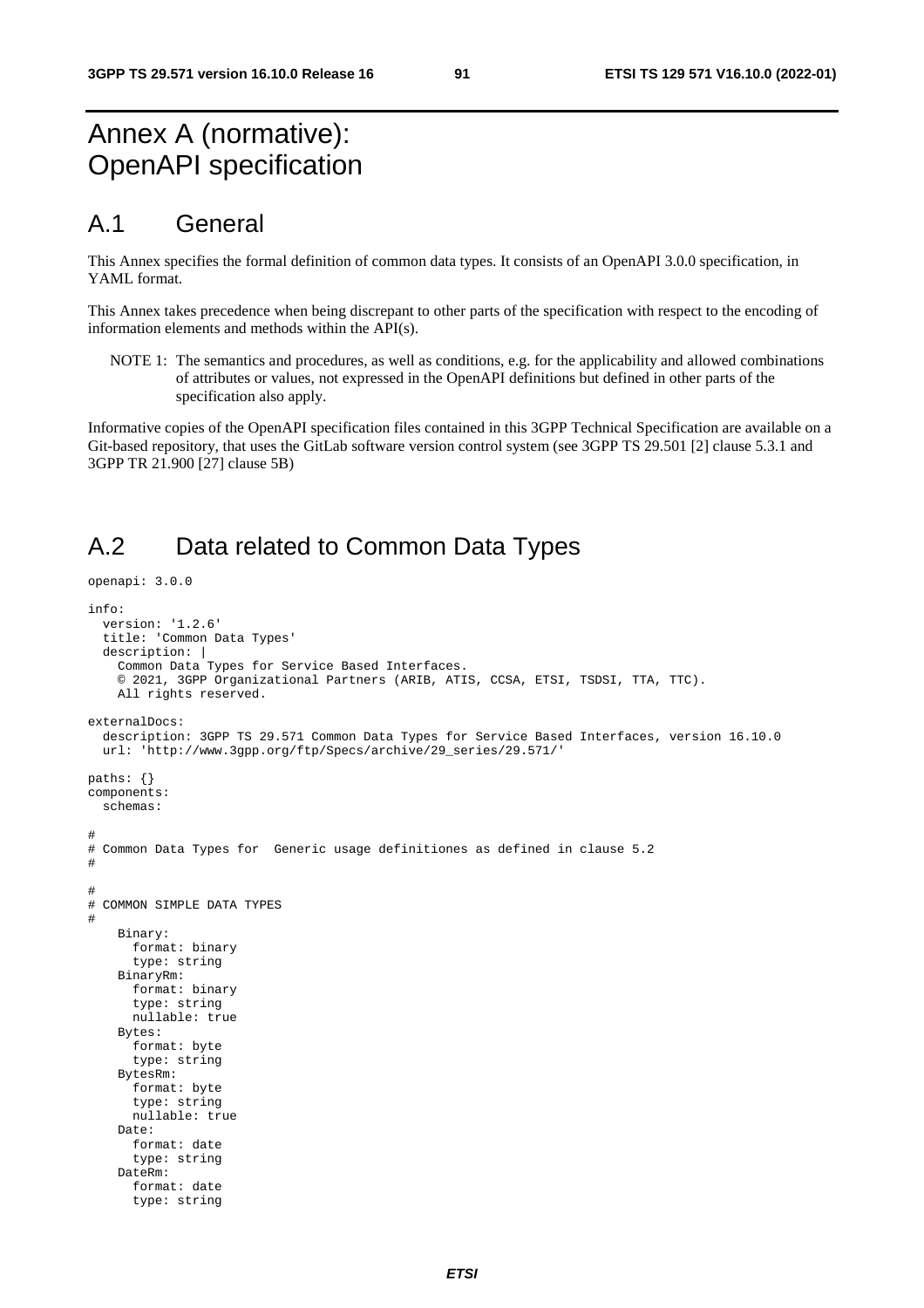nullable: true DateTime: format: date-time type: string DateTimeRm: format: date-time type: string nullable: true DiameterIdentity: type: string pattern:  $'^([A-Za-z0-9]+([A-Za-z0-9]+)\ .]+[a-z]{2}$  DiameterIdentityRm: type: string pattern: '^([A-Za-z0-9]+([-A-Za-z0-9]+)\.)+[a-z]{2,}\$' nullable: true Double: format: double type: number DoubleRm: format: double type: number nullable: true DurationSec: type: integer DurationSecRm: type: integer nullable: true Float: format: float type: number FloatRm: format: float type: number nullable: true Int32: format: int32 type: integer Int32Rm: format: int32 type: integer nullable: true Int64: type: integer format: int64 Int64Rm: format: int64 type: integer nullable: true Ipv4Addr: type: string pattern: '^(([0-9]|[1-9][0-9]|1[0-9]|2[0-4][0-9]|25[0-5])\.){3}([0-9]|[1-9][0-9]]1[0-9][0-9]|2[0-4][0-9]|25[0-5])\$' example: '198.51.100.1' Ipv4AddrRm: type: string pattern: '^(([0-9]|[1-9][0-9]|1[0-9]|2[0-4][0-9]|25[0-5])\.){3}([0-9]|[1-9][0-9]|1[0-9][0-9]|2[0-4][0-9]|25[0-5])\$' example: '198.51.100.1' nullable: true Ipv4AddrMask: type: string pattern:  $\binom{(10-9)[1-9][0-9][0-9][0-9][0-9][2[0-4][0-9][25[0-5])\cdot)}{3}\cdot$   $\binom{3}{0-9}{1-9}{1-9}{10-9}$ 9][0-9]|2[0-4][0-9]|25[0-5])(\/([0-9]|[1-2][0-9]|3[0-2]))\$' example: '198.51.0.0/16' Ipv4AddrMaskRm: type: string pattern:  $\binom{(10-9)[1-9][0-9][0-9][0-9][0-9][2[0-4][0-9][25[0-5])}{\lambda}$   $\binom{3}{[0-9][1-9][0-9][1[0-9][0-9][1[0-9][0-9][1[0-9][0-9][1[0-9][0-9][1[0-9][0-9][1[0-9][0-9][1[0-9][0-9][1[0-9][0-9][1[0-9][0-9][1[0-9][0-9][1[0-9][0-9][1[0-9][0-9][1[0-9][0-9][1[0-9][0-9$ 9][0-9]|2[0-4][0-9]|25[0-5])(\/([0-9]|[1-2][0-9]|3[0-2]))\$' example: '198.51.0.0/16' nullable: true Ipv6Addr: type: string allOf: - pattern: '^((:|(0?|([1-9a-f][0-9a-f]{0,3}))):)((0?|([1-9a-f][0-9a $f$ ]{0,3})):){0,6}(:|(0?|([1-9a-f][0-9a-f]{0,3})))\$' - pattern: '^((([^:]+:){7}([^:]+))|((([^:]+:)\*[^:]+)?::(([^:]+:)\*[^:]+)?))\$' example: '2001:db8:85a3::8a2e:370:7334' Ipv6AddrRm: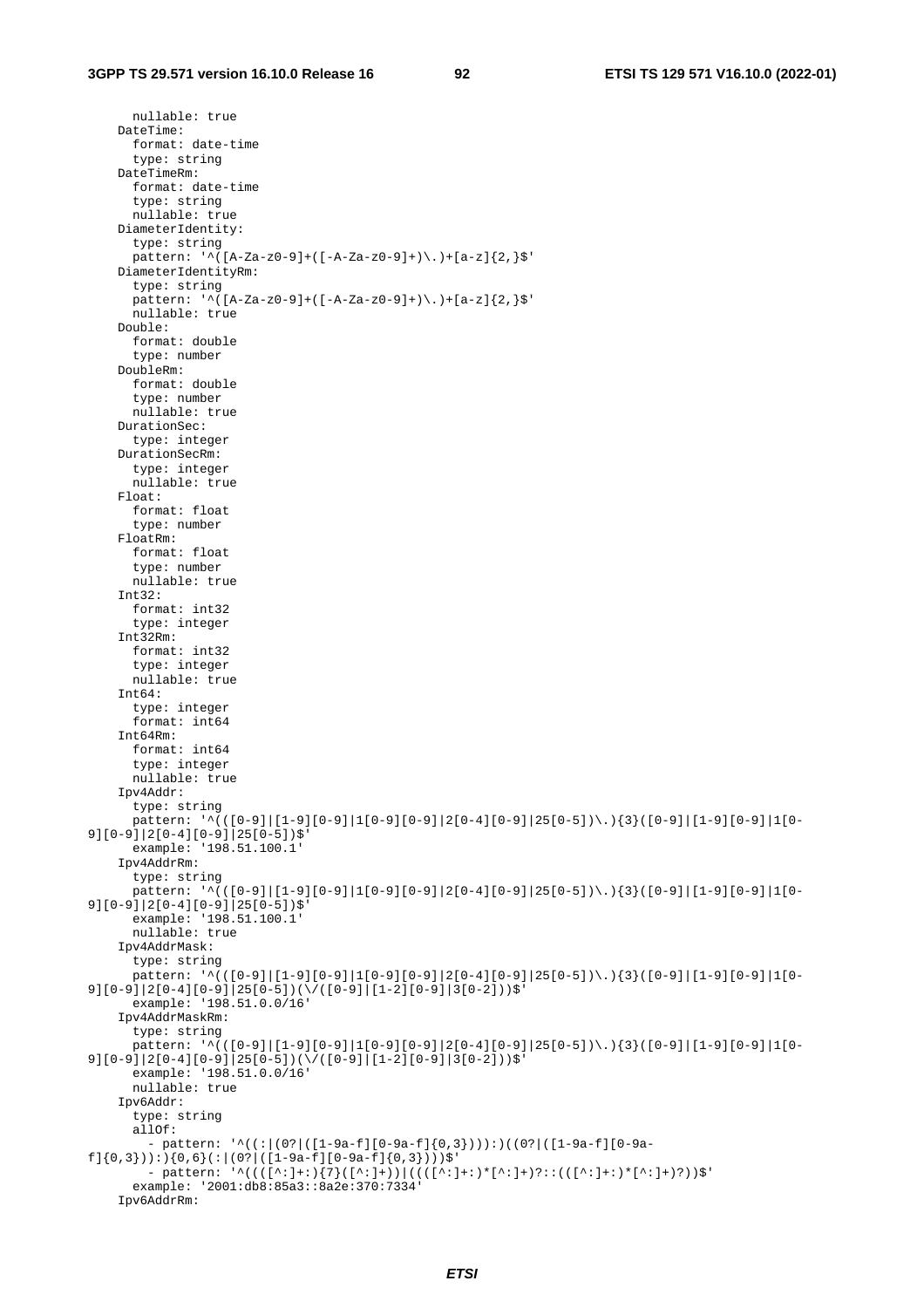```
 type: string 
       allOf: 
         - pattern: '^((:|(0?|([1-9a-f][0-9a-f]{0,3}))):)((0?|([1-9a-f][0-9a-
f]\{0,3\})):)\{0,6\}(:|(0?|(1-9a-f|[0-9a-f]\{0,3\})) - pattern: '^((([^:]+:){7}([^:]+))|((([^:]+:)*[^:]+)?::(([^:]+:)*[^:]+)?))$' 
       example: '2001:db8:85a3::8a2e:370:7334' 
       nullable: true 
     Ipv6Prefix: 
       type: string 
       allOf: 
          - pattern: '^((:|(0?|([1-9a-f][0-9a-f]{0,3}))):)((0?|([1-9a-f][0-9a-
f]{0,3})):){0,6}(:|(0?|([1-9a-f][0-9a-f]{0,3})))(\/(([0-9])|([0-9]{2})|(1[0-1][0-9])|(12[0-8])))$' 
 - pattern: '^((([^:]+:){7}([^:]+))|((([^:]+:)*[^:]+)?::(([^:]+:)*[^:]+)?))(\/.+)$' 
       example: '2001:db8:abcd:12::0/64' 
     Ipv6PrefixRm: 
       type: string 
       allOf: 
         - pattern: '^((:|(0?|([1-9a-f][0-9a-f]{0,3}))):)((0?|([1-9a-f][0-9a-
f]{0,3})):){0,6}(:|(0?|([1-9a-f][0-9a-f]{0,3})))(\/(([0-9])|([0-9]{2})|(1[0-1][0-9])|(12[0-8])))$'
         - pattern: '^((([^:]+:){7}([^:]+))|((([^:]+:)*[^:]+)?::(([^:]+:)*[^:]+)?))(\/.+)$' 
       nullable: true 
     MacAddr48: 
       type: string 
       pattern: '^([0-9a-fA-F]{2})((-[0-9a-fA-F]{2}){5})$' 
     MacAddr48Rm: 
       type: string 
       pattern: '^([0-9a-fA-F]{2})((-[0-9a-fA-F]{2}){5})$' 
       nullable: true 
     SupportedFeatures: 
       type: string 
       pattern: '^[A-Fa-f0-9]*$' 
     Uinteger: 
       type: integer 
       minimum: 0 
     UintegerRm: 
       type: integer 
       minimum: 0 
       nullable: true 
    Uint16:
       type: integer 
       minimum: 0 
       maximum: 65535 
     Uint16Rm: 
       type: integer 
       minimum: 0 
       maximum: 65535 
       nullable: true 
    Uint32:
       type: integer 
       minimum: 0 
       maximum: 4294967295 #(2^32)-1 
    IIint32Rm:
       format: int32 
       type: integer 
       minimum: 0 
       maximum: 4294967295 #(2^32)-1 
       nullable: true 
     Uint64: 
       type: integer 
       minimum: 0 
       maximum: 18446744073709551615 #(2^64)-1 
     Uint64Rm: 
       type: integer 
       minimum: 0 
       maximum: 18446744073709551615 #(2^64)-1 
       nullable: true 
     Uri: 
      type: string 
     UriRm: 
       type: string 
       nullable: true 
     VarUeId: 
       type: string 
      pattern: '^(imsi-[0-9]{5,15}|nai-.+|msisdn-[0-9]{5,15}|extid-[^@]+@[^@]+|gci-.+|gli-.+|.+)$'
     VarUeIdRm: 
       type: string 
      pattern: '^(imsi-[0-9]{5,15}|nai-.+|msisdn-[0-9]{5,15}|extid-[^@]+@[^@]+|qci-.+|qli-.+|.+)$'
       nullable: true
```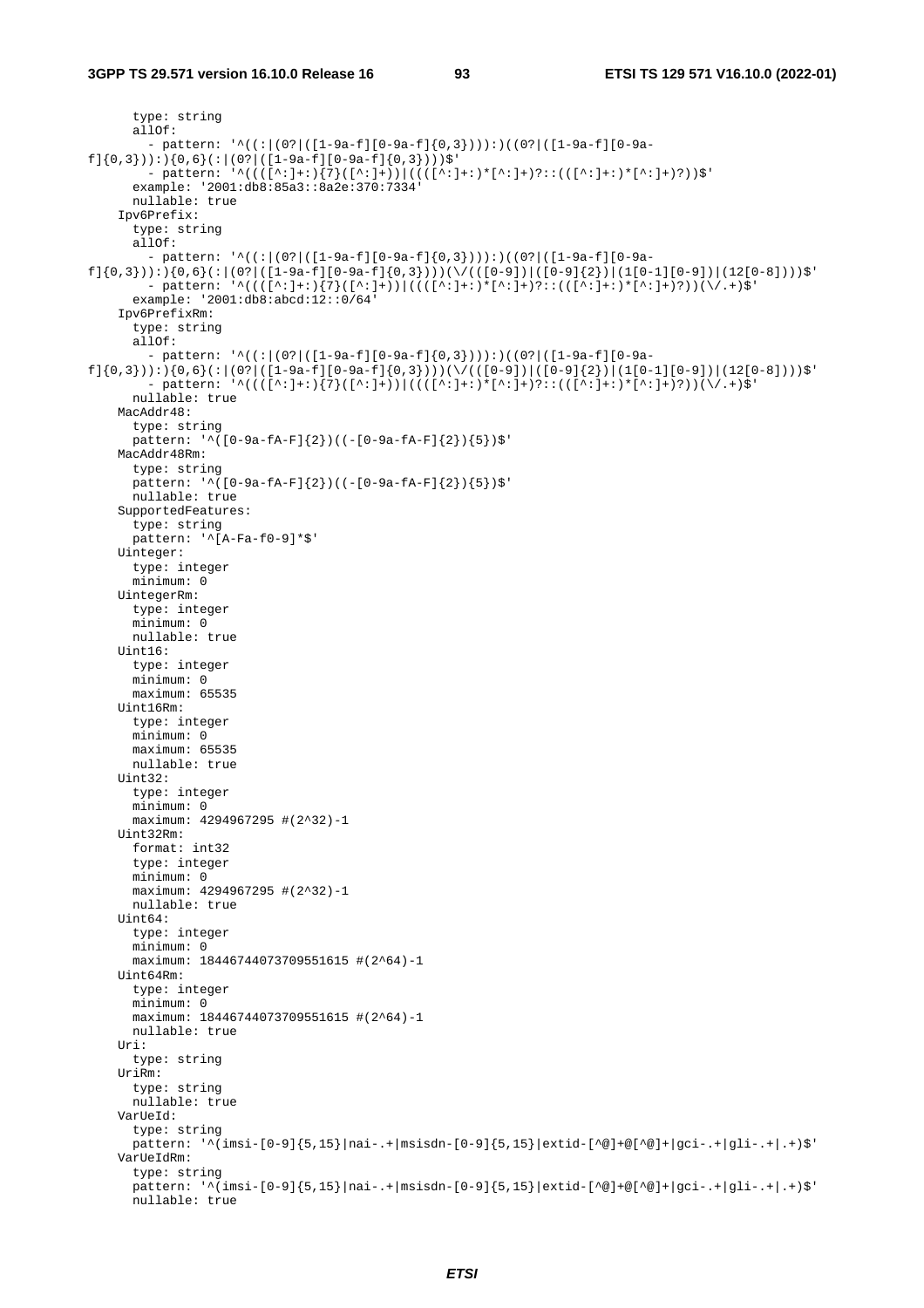TimeZone: type: string TimeZoneRm: type: string nullable: true StnSr: type: string StnSrRm: type: string nullable: true CMsisdn: type: string pattern: '^[0-9]{5,15}\$' CMsisdnRm: type: string  $p$ attern: '^[0-9]{5,15}\$' nullable: true DayOfWeek: type: integer minimum: 1 maximum: 7 description: integer between and including 1 and 7 denoting a weekday. 1 shall indicate Monday, and the subsequent weekdays shall be indicated with the next higher numbers. 7 shall indicate Sunday. TimeOfDay: type: string description: String with format partial-time or full-time as defined in clause 5.6 of IETF RFC 3339. Examples, 20:15:00, 20:15:00-08:00 (for 8 hours behind UTC).  $\begin{array}{c} \# \\ \# \end{array}$ COMMON ENUMERATED DATA TYPES # PatchOperation: anyOf: - type: string enum: - add - copy - move - remove - replace - test - type: string UriScheme: anyOf: -<br>- type: string enum: - http - https - type: string ChangeType: anyOf: - type: string enum: - ADD - MOVE - REMOVE - REPLACE - type: string HttpMethod: anyOf: - type: string enum: - GET - POST - PUT - DELETE - PATCH - OPTIONS - HEAD - CONNECT - TRACE - type: string NullValue: enum: - null #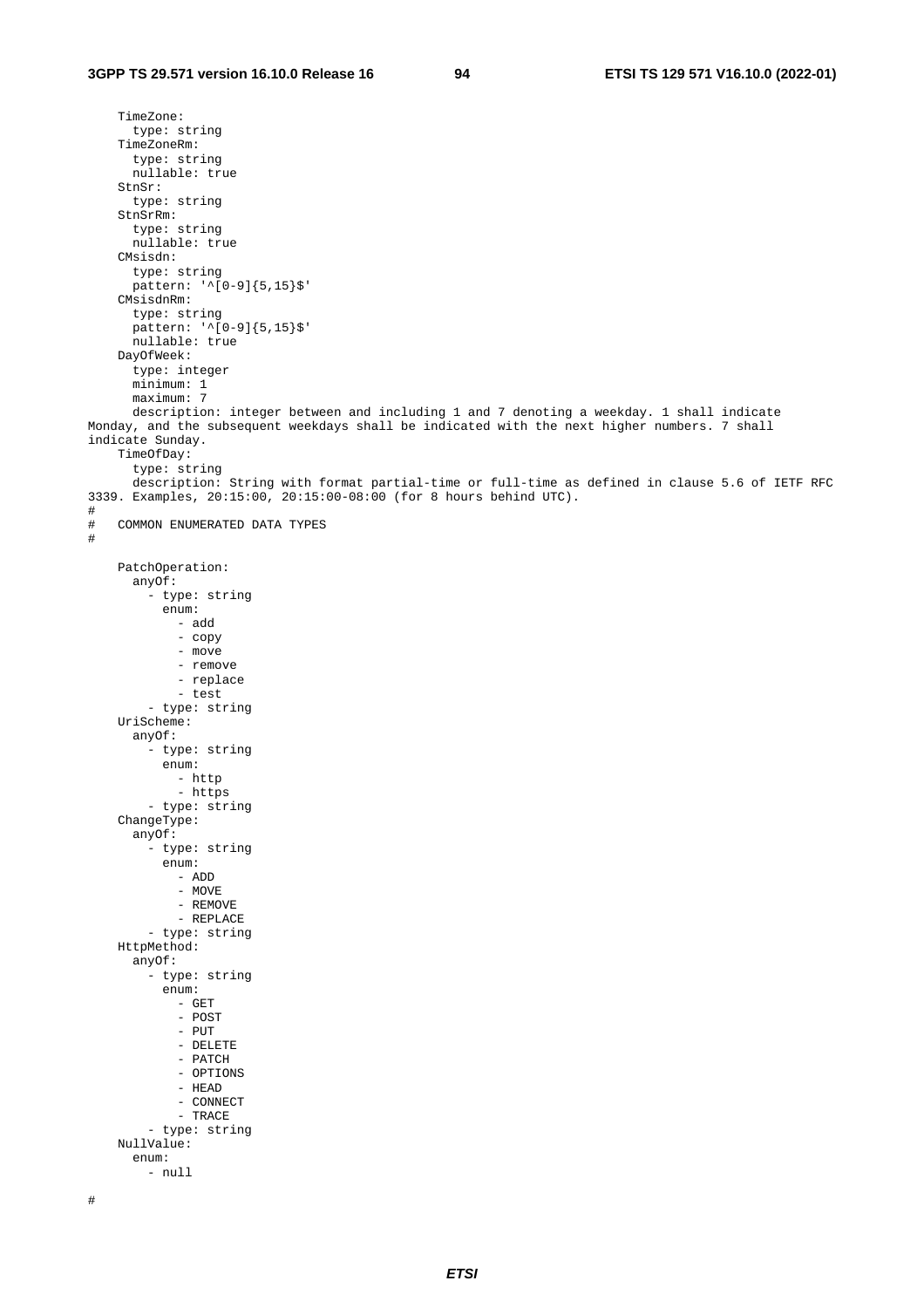# COMMON STRUCTURED DATA TYPES

#

```
 ProblemDetails: 
       type: object 
       properties: 
         type: 
          ..<br>$ref: '#/components/schemas/Uri'
         title: 
           type: string 
         status: 
           type: integer 
         detail: 
           type: string 
         instance: 
          $ref: '#/components/schemas/Uri' 
         cause: 
           type: string 
         invalidParams: 
           type: array 
           items: 
              $ref: '#/components/schemas/InvalidParam' 
           minItems: 1 
         supportedFeatures: 
           $ref: '#/components/schemas/SupportedFeatures' 
         accessTokenError: 
           $ref: 'TS29510_Nnrf_AccessToken.yaml#/components/schemas/AccessTokenErr' 
         accessTokenRequest: 
          $ref: 'TS29510_Nnrf_AccessToken.yaml#/components/schemas/AccessTokenReq' 
         nrfId: 
           type: string 
     Link: 
       type: object 
       properties: 
         href: 
          $ref: '#/components/schemas/Uri' 
     LinkRm: 
       type: object 
       properties: 
         href: 
           $ref: '#/components/schemas/Uri' 
      nullable: true 
     PatchItem: 
       type: object 
       properties: 
         op: 
          $ref: '#/components/schemas/PatchOperation' 
         path: 
           type: string 
         from: 
           type: string 
         value: {} 
       required: 
 - op 
- path
    LinksValueSchema: 
       oneOf: 
         - type: array 
           items: 
              $ref: '#/components/schemas/Link' 
           minItems: 1 
          - $ref: '#/components/schemas/Link' 
     SelfLink: 
       type: object 
       properties: 
         self: 
           $ref: '#/components/schemas/Link' 
       required: 
         - self 
     InvalidParam: 
       type: object 
       properties: 
         param: 
           type: string 
         reason: 
          type: string 
       required: 
         - param
```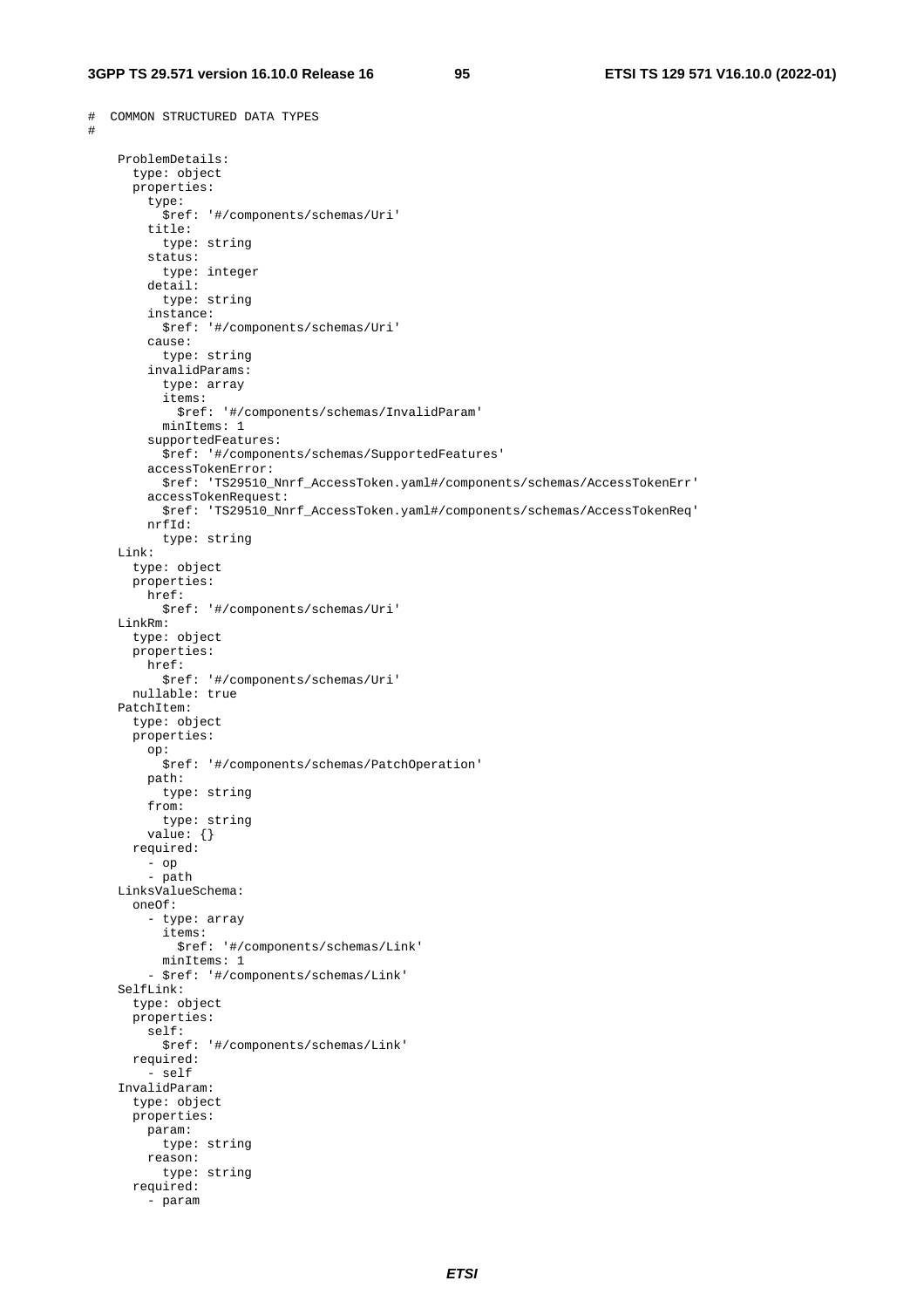ChangeItem: type: object properties: op: \$ref: '#/components/schemas/ChangeType' path: type: string from: type: string origValue: {} newValue: {} required: - op - path NotifyItem: type: object required: - resourceId - changes properties: resourceId: \$ref: '#/components/schemas/Uri' changes: type: array items: \$ref: '#/components/schemas/ChangeItem' minItems: 1 ComplexQuery: oneOf: - \$ref: '#/components/schemas/Cnf' - \$ref: '#/components/schemas/Dnf'  $Cnf$ : type: object required: - cnfUnits properties: cnfUnits: type: array items: \$ref: '#/components/schemas/CnfUnit' minItems: 1 Dnf: type: object required: - dnfUnits properties: dnfUnits: type: array items: \$ref: '#/components/schemas/DnfUnit' minItems: 1 CnfUnit: type: object required: - cnfUnit properties: cnfUnit: type: array items: \$ref: '#/components/schemas/Atom' minItems: 1 DnfUnit: type: object required:  $-$  dnfUnit properties: dnfUnit: type: array items: \$ref: '#/components/schemas/Atom' minItems: 1 Atom: type: object required: - attr - value properties: attr: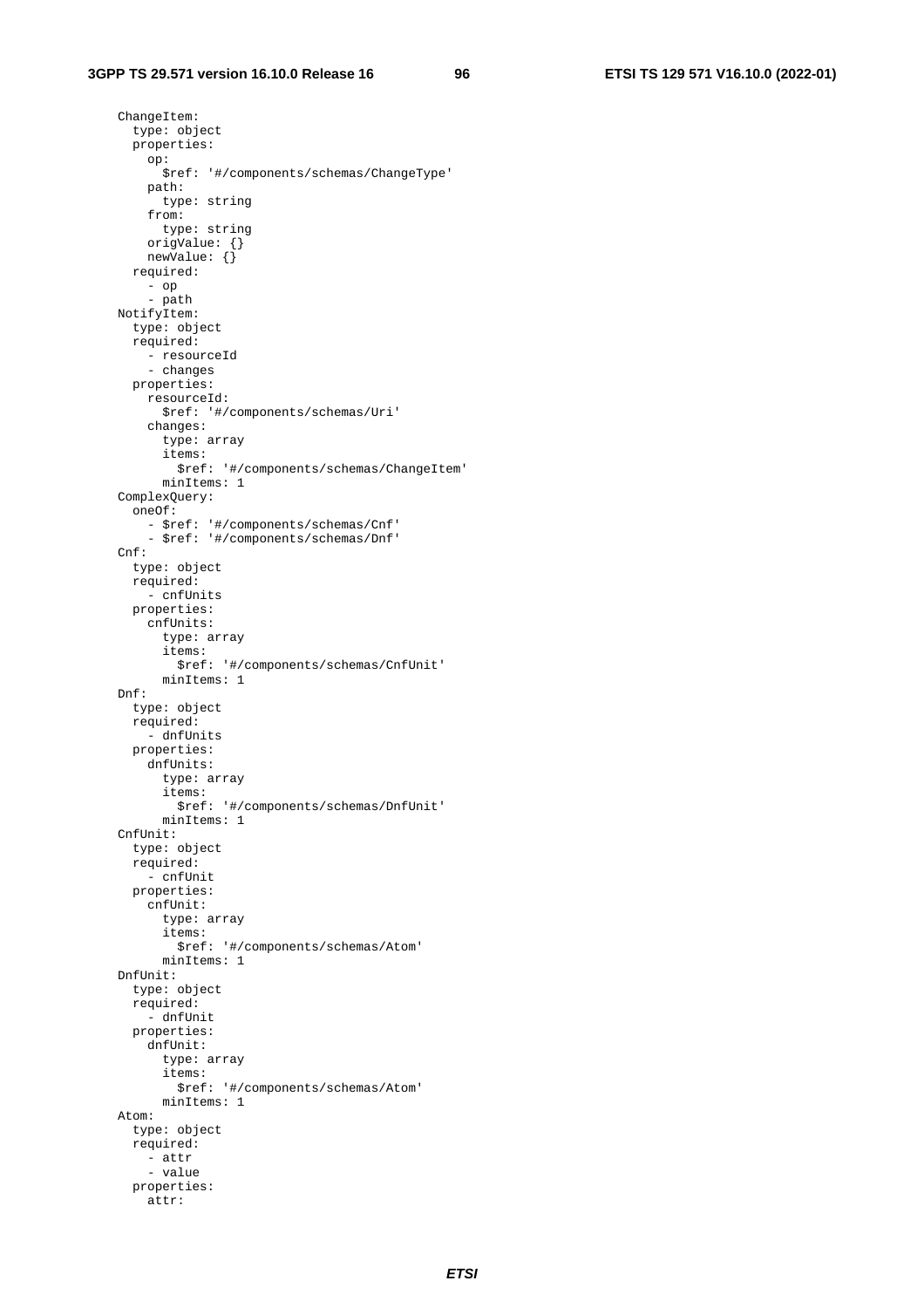type: string value: {} negative: type: boolean PatchResult: type: object required: - report properties: report: type: array items: \$ref: '#/components/schemas/ReportItem' minItems: 1 ReportItem: type: object required: - path properties: path: type: string HalTemplate: type: object required: - method properties: title: type: string method: \$ref: '#/components/schemas/HttpMethod' contentType: type: string properties: type: array items: \$ref: '#/components/schemas/Property' minItems: 1 Property: type: object required: - name properties: name: type: string required: type: boolean regex: type: string value: type: string RedirectResponse: type: object properties: cause: type: string targetScp: \$ref: '#/components/schemas/Uri' targetSepp: \$ref: '#/components/schemas/Uri'

```
# 
# Data Types related to Subscription, Identification and Numbering as defined in clause 5.3 
# 
# 
# SIMPLE DATA TYPES 
# 
     Dnn: 
       type: string 
     DnnRm: 
       type: string 
       nullable: true 
     WildcardDnn: 
       type: string 
      pattern: '<sup>^[*]$'</sup>
```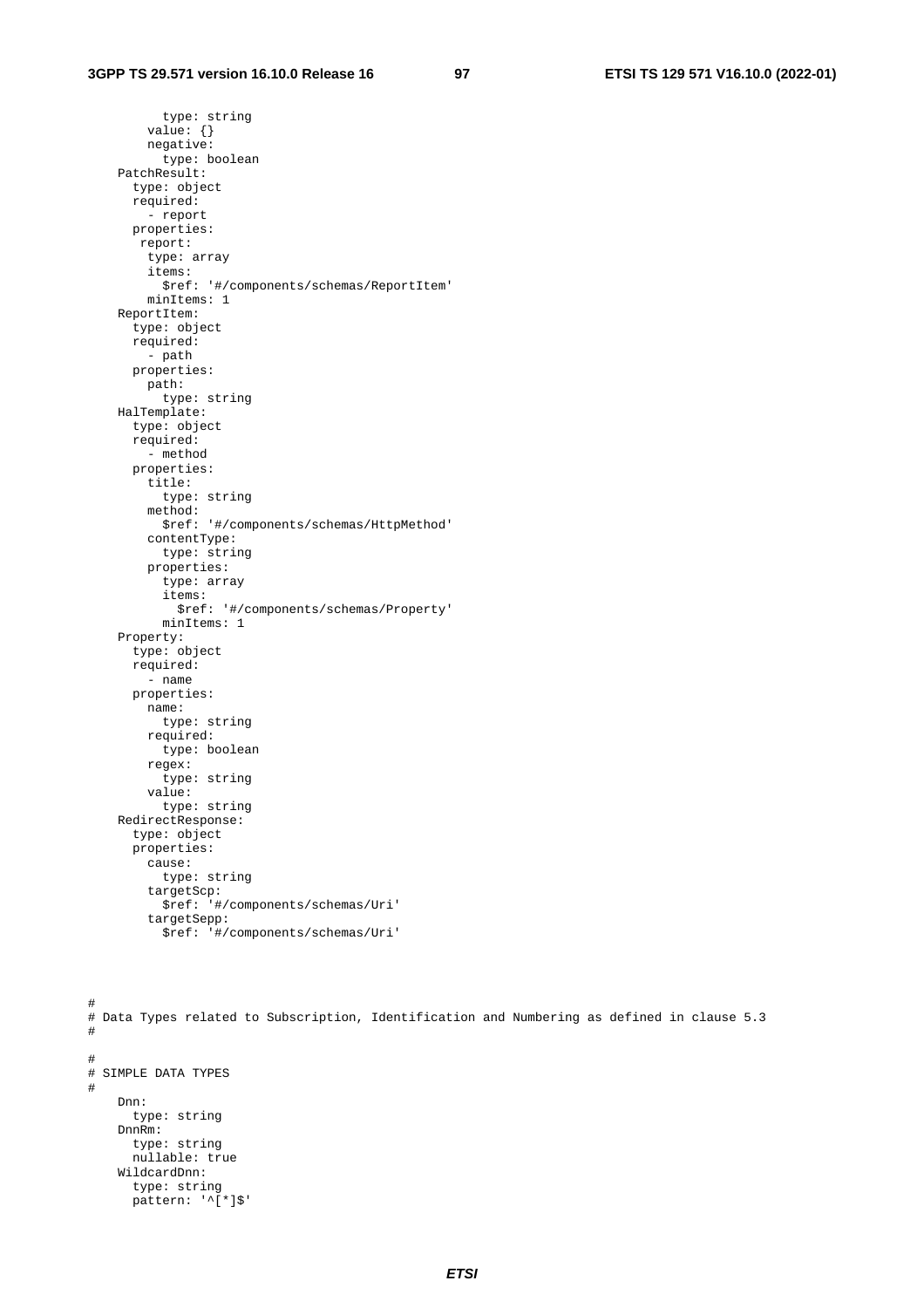```
 WildcardDnnRm: 
       type: string 
      pattern: '<sup>^[*]$'</sup>
       nullable: true 
     Gpsi: 
       type: string 
      pattern: '^(msisdn-[0-9]{5,15}|extid-[^@]+@[^@]+|.+)$'
     GpsiRm: 
       type: string 
       pattern: '^(msisdn-[0-9]{5,15}|extid-[^@]+@[^@]+|.+)$' 
       nullable: true 
     GroupId: 
       type: string 
      pattern: '^[A-Fa-f0-9]{8}-[0-9]{3}-[0-9]{2,3}-([A-Fa-f0-9][A-Fa-f0-9]){1,10}$'
     GroupIdRm: 
      type: string 
      pattern: '^[A-Fa-f0-9]{8}-[0-9]{3}-[0-9]{2,3}-([A-Fa-f0-9][A-Fa-f0-9]){1,10}$'
       nullable: true 
     ExternalGroupId: 
       type: string 
       pattern: '^extgroupid-[^@]+@[^@]+$' 
     ExternalGroupIdRm: 
       type: string 
       pattern: '^extgroupid-[^@]+@[^@]+$' 
       nullable: true 
     Pei: 
       type: string 
       pattern: '^(imei-[0-9]{15}|imeisv-[0-9]{16}|mac((-[0-9a-fA-F]{2}){6})(-untrusted)?|eui((-[0-
9a-fA-F]{2}){8})|.+)$' 
     PeiRm: 
       type: string 
       pattern: '^(imei-[0-9]{15}|imeisv-[0-9]{16}|mac((-[0-9a-fA-F]{2}){6})(-untrusted)?|eui((-[0-
9a-fA-F]{2}){8})| .+)$'
      nullable: true 
     Supi: 
       type: string 
      pattern: '^(imsi-[0-9]{5,15}|nai-.+|qci-.+|qli-.+|.+)$'
     SupiRm: 
       type: string 
      pattern: '^(imsi-[0-9]{5,15}|nai-.+|gci-.+|gli-.+|.+)$'
       nullable: true 
     NfInstanceId: 
       type: string 
       format: uuid 
     AmfId: 
       type: string 
      pattern: \sqrt{\text{A-Fa-f0-9}}[6]$'
     AmfRegionId: 
       type: string 
       pattern: '^[A-Fa-f0-9]{2}$' 
     AmfSetId: 
       type: string 
       pattern: '^[0-3][A-Fa-f0-9]{2}$' 
     RfspIndex: 
       type: integer 
       minimum: 1 
       maximum: 256 
     RfspIndexRm: 
       type: integer 
       minimum: 1 
       maximum: 256 
       nullable: true 
     NfGroupId: 
       type: string 
     MtcProviderInformation: 
       type: string 
     CagId: 
       type: string 
      pattern: '\tilde{[A-Fa-f0-9]}{8}$'
     SupiOrSuci: 
       type: string 
      pattern: '\{(insi - [0-9]{5,15}\}|nai-.+|gli-.+|gci-.+|suci-(0-[0-9]{3}-[0-9]{2,3}|[1-7]-.+)-[0-
9]{1,4}-(0-0-.+|[a-fA-F1-9]-([1-9]|[1-9][0-9]|1[0-9]{2}|2[0-4][0-9]|25[0-5])-[a-fA-F0-9]+)|.+)$' 
# 
# STRUCTURED DATA TYPES 
# 
     Guami:
```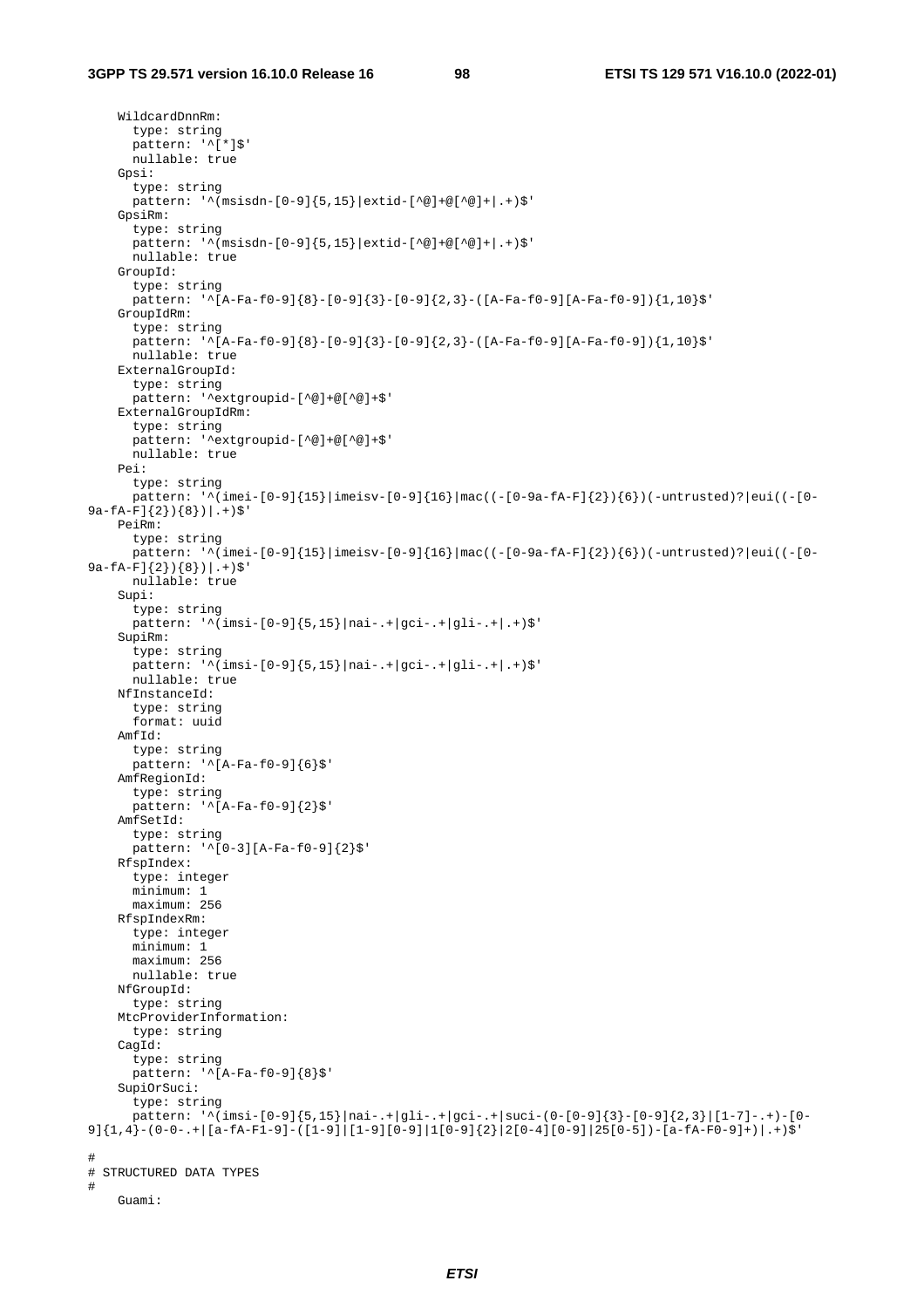```
 type: object 
       properties: 
         plmnId: 
           $ref: '#/components/schemas/PlmnIdNid' 
         amfId: 
           $ref: '#/components/schemas/AmfId' 
       required: 
         - plmnId 
         - amfId 
     GuamiRm: 
       anyOf: 
 - $ref: '#/components/schemas/Guami' 
 - $ref: '#/components/schemas/NullValue' 
     NetworkId: 
       type: object 
       properties: 
         mnc: 
           $ref: '#/components/schemas/Mnc' 
         mcc: 
           $ref: '#/components/schemas/Mcc' 
# 
# Data Types related to 5G Network as defined in clause 5.4 
# 
# 
# SIMPLE DATA TYPES 
# 
     ApplicationId: 
       type: string 
     ApplicationIdRm: 
      ..<br>type: string
       nullable: true 
     PduSessionId: 
       type: integer 
       minimum: 0 
       maximum: 255 
    MCT: type: string 
      pattern: '^\d{3}$'
     MccRm: 
       type: string 
      pattern: '^\d{3}$'
       nullable: true 
     Mnc: 
       type: string 
      pattern: '^\d{2,3}$'
     MncRm: 
       type: string 
 pattern: '^\d{2,3}$' 
 nullable: true 
     Tac: 
       type: string 
      pattern: '(^[A-Fa-f0-9]{4}$)|(^[A-Fa-f0-9]{6}$)'
     TacRm: 
       type: string 
       pattern: '(^[A-Fa-f0-9]{4}$)|(^[A-Fa-f0-9]{6}$)' 
       nullable: true 
     EutraCellId: 
       type: string 
       pattern: '^[A-Fa-f0-9]{7}$' 
     EutraCellIdRm: 
       type: string 
       pattern: '^[A-Fa-f0-9]{7}$' 
       nullable: true 
     NrCellId: 
       type: string 
      pattern: '^[A-Fa-f0-9]{9}$'
     NrCellIdRm: 
       type: string 
       pattern: '^[A-Fa-f0-9]{9}$' 
       nullable: true 
     Dnai: 
       type: string 
     DnaiRm: 
       type: string 
       nullable: true
```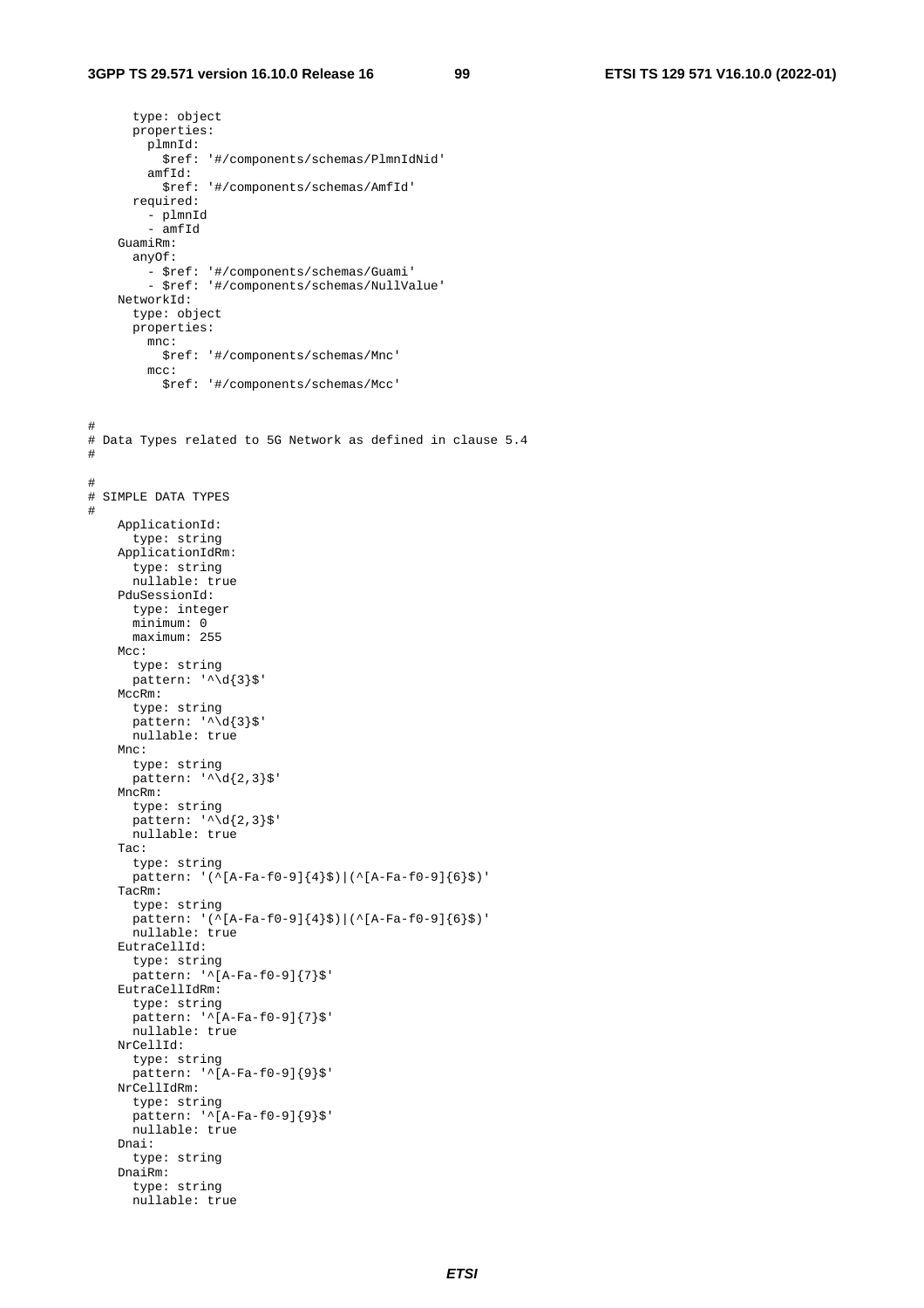5GMmCause: \$ref: '#/components/schemas/Uinteger' AmfName: type: string AreaCode: type: string AreaCodeRm: type: string nullable: true N3IwfId: type: string pattern: '^[A-Fa-f0-9]+\$' WAgfId: type: string pattern: '^[A-Fa-f0-9]+\$' TngfId: type: string pattern: '^[A-Fa-f0-9]+\$' NgeNbId: type: string pattern: '^(MacroNGeNB-[A-Fa-f0-9]{5}|LMacroNGeNB-[A-Fa-f0-9]{6}|SMacroNGeNB-[A-Fa-f0-9]{5})\$' Nid: type: string pattern: '^[A-Fa-f0-9]{11}\$' NidRm: type: string pattern: '^[A-Fa-f0-9]{11}\$' nullable: true NfSetId: type: string NfServiceSetId: type: string PlmnAssiUeRadioCapId: \$ref: '#/components/schemas/Bytes' ManAssiUeRadioCapId: \$ref: '#/components/schemas/Bytes' TypeAllocationCode: type: string pattern: '^[0-9]{8}\$' HfcNId: type: string maxLength: 6 HfcNIdRm: type: string maxLength: 6 nullable: true ENbId: type: string pattern: '^(MacroeNB-[A-Fa-f0-9]{5}|LMacroeNB-[A-Fa-f0-9]{6}|SMacroeNB-[A-Fa-f0-9]{5}|HomeeNB-  $[A-Fa-f0-9]{7}$  Gli: \$ref: '#/components/schemas/Bytes' Gci: type: string # # ENUMERATED DATA TYPES # AccessType: type: string enum: - 3GPP\_ACCESS - NON\_3GPP\_ACCESS AccessTypeRm: anyOf: - \$ref: '#/components/schemas/AccessType' - \$ref: '#/components/schemas/NullValue' RatType: anyOf: - type: string enum: - NR - EUTRA - WLAN - VIRTUAL - NBIOT - WIRELINE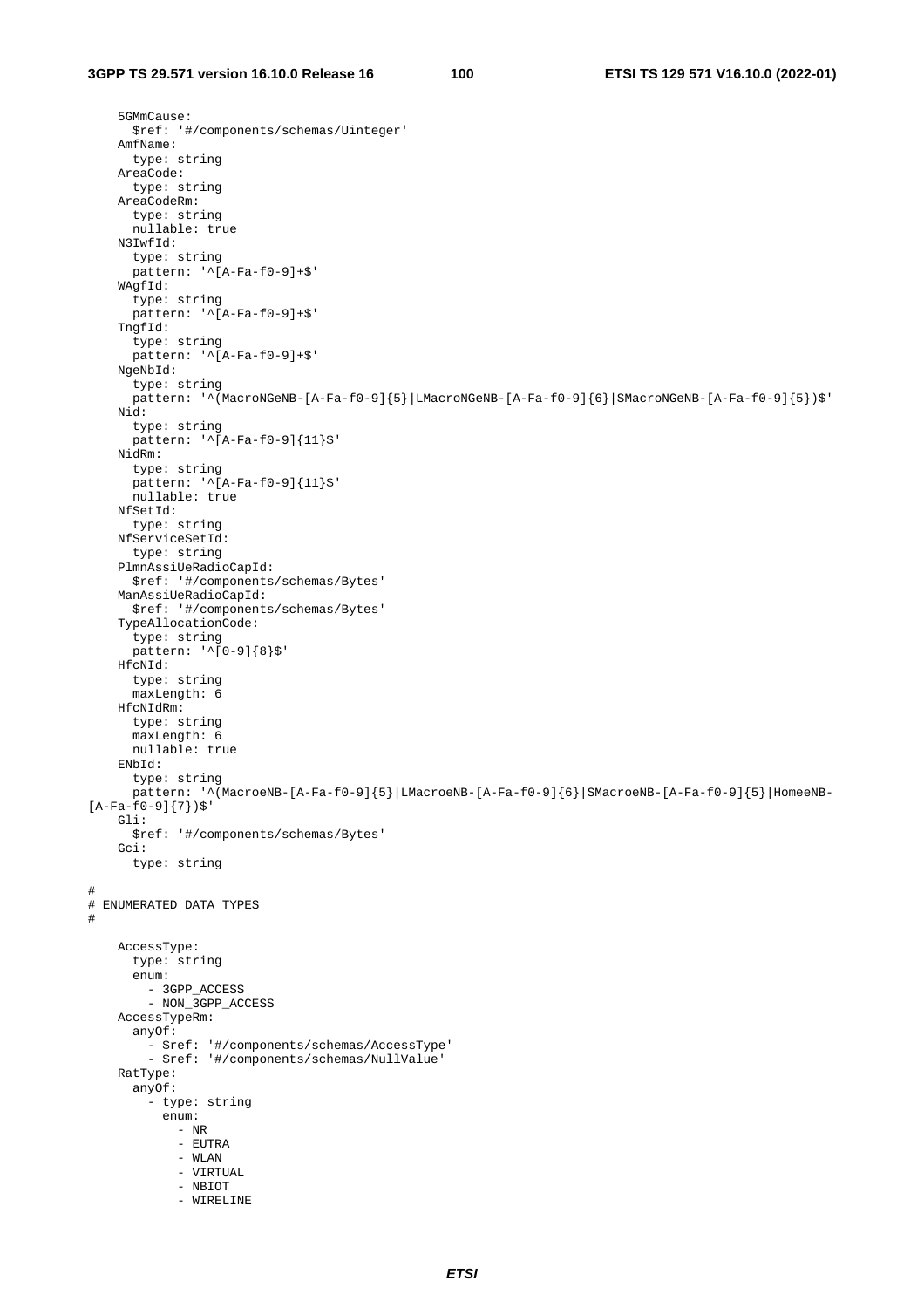- WIRELINE\_CABLE - WIRELINE BBF - LTE-M - NR\_U - EUTRA\_U - TRUSTED\_N3GA - TRUSTED\_WLAN - UTRA - GERA - type: string RatTypeRm: anyOf: - \$ref: '#/components/schemas/RatType' - \$ref: '#/components/schemas/NullValue' PduSessionType: anyOf: - type: string enum: - IPV4 - IPV6 - IPV4V6 - UNSTRUCTURED - ETHERNET - type: string PduSessionTypeRm: anyOf: - \$ref: '#/components/schemas/PduSessionType' - \$ref: '#/components/schemas/NullValue' UpIntegrity: anyOf: - type: string enum: - REQUIRED - PREFERRED - NOT\_NEEDED - type: string UpIntegrityRm: anyOf: - \$ref: '#/components/schemas/UpIntegrity' - \$ref: '#/components/schemas/NullValue' UpConfidentiality: anyOf: - type: string enum: - REQUIRED - PREFERRED - NOT\_NEEDED - type: string UpConfidentialityRm: anyOf: - \$ref: '#/components/schemas/UpConfidentiality' - \$ref: '#/components/schemas/NullValue' SscMode: anyOf: - type: string enum: - SSC\_MODE\_1 - SSC\_MODE\_2 - SSC\_MODE\_3 - type: string SscModeRm: anyOf: - \$ref: '#/components/schemas/SscMode' - \$ref: '#/components/schemas/NullValue' DnaiChangeType: anyOf: - type: string enum: - EARLY - EARLY\_LATE - LATE - type: string description: > This string provides forward-compatibility with future extensions to the enumeration but is not used to encode content defined in the present version of this API. description: > Possible values are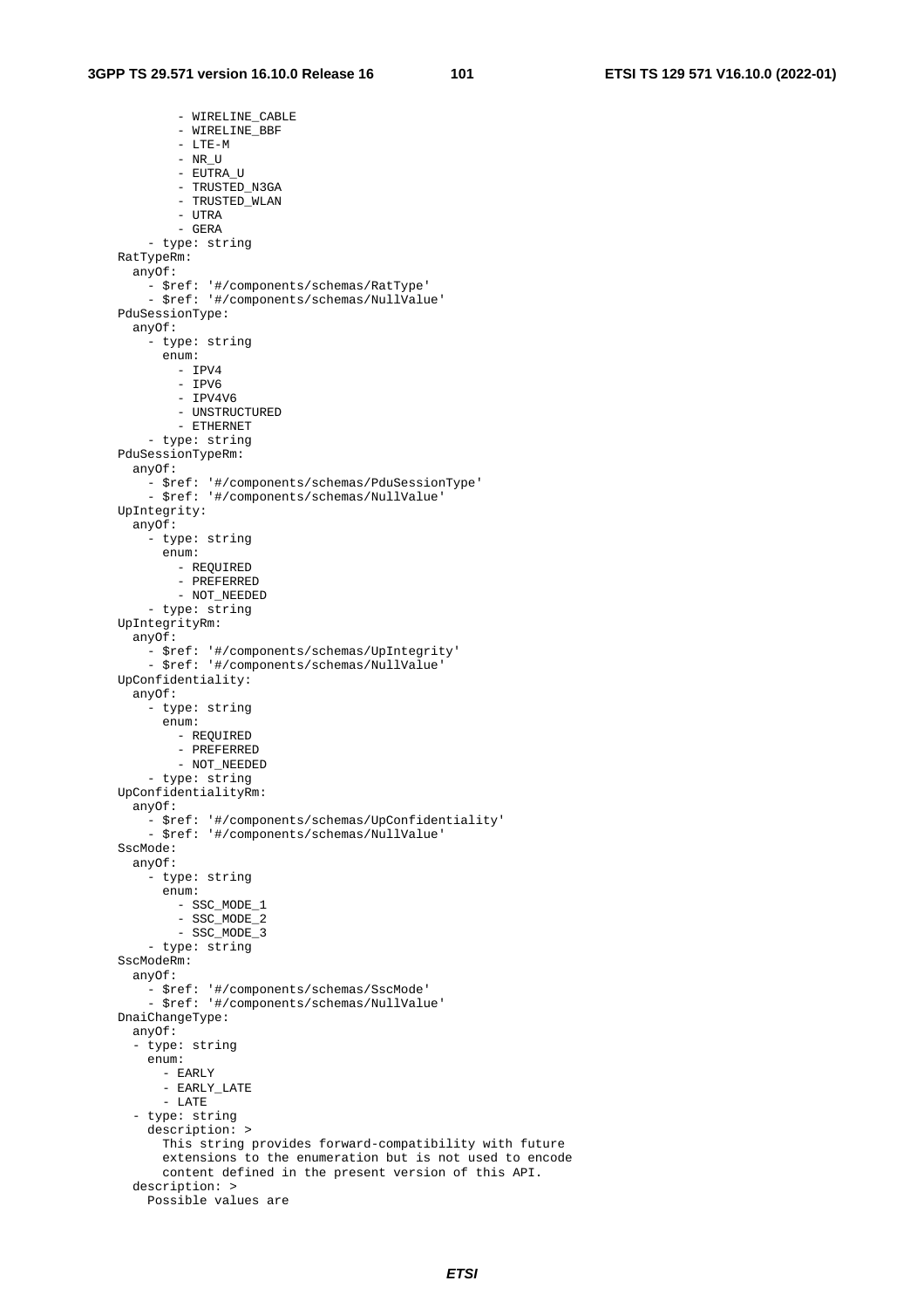#### **3GPP TS 29.571 version 16.10.0 Release 16 102 ETSI TS 129 571 V16.10.0 (2022-01)**

```
 - EARLY: Early notification of UP path reconfiguration. 
         - EARLY LATE: Early and late notification of UP path reconfiguration. This value shall only
be present in the subscription to the DNAI change event. 
          - LATE: Late notification of UP path reconfiguration. 
     DnaiChangeTypeRm: 
       anyOf: 
          - $ref: '#/components/schemas/DnaiChangeType' 
          - $ref: '#/components/schemas/NullValue' 
     RestrictionType: 
       anyOf: 
          - type: string 
            enum: 
              - ALLOWED_AREAS 
              - NOT_ALLOWED_AREAS 
          - type: string 
     RestrictionTypeRm: 
       anyOf: 
          - $ref: '#/components/schemas/RestrictionType' 
          - $ref: '#/components/schemas/NullValue' 
     CoreNetworkType: 
       anyOf: 
          - type: string 
           enum: 
             - 5GC 
              - EPC 
         - type: string 
     CoreNetworkTypeRm: 
       anyOf: 
         - $ref: '#/components/schemas/CoreNetworkType' 
          - $ref: '#/components/schemas/NullValue' 
     PresenceState: 
       anyOf: 
         -<br>- type: string
           enum: 
              - IN_AREA 
              - OUT_OF_AREA 
              - UNKNOWN 
              - INACTIVE 
          - type: string 
     StationaryIndication: 
       anyOf: 
       - type: string 
         enum: 
           - STATIONARY 
           - MOBILE 
       - type: string 
         description: > 
           This string provides forward-compatibility with future 
            extensions to the enumeration but is not used to encode 
           content defined in the present version of this API. 
       description: > 
         Possible values are 
          - STATIONARY: Identifies the UE is stationary 
          - MOBILE: Identifies the UE is mobile 
     StationaryIndicationRm: 
       anyOf: 
         - $ref: '#/components/schemas/StationaryIndication' 
          - $ref: '#/components/schemas/NullValue' 
     ScheduledCommunicationType: 
       anyOf: 
          - type: string 
            enum: 
             - DOWNLINK_ONLY 
              - UPLINK_ONLY 
              - BIDIRECTIONAL 
          - type: string 
     ScheduledCommunicationTypeRm: 
       anyOf: 
          - $ref: '#/components/schemas/ScheduledCommunicationType' 
          - $ref: '#/components/schemas/NullValue' 
     TrafficProfile: 
       anyOf: 
       - type: string 
          enum: 
           - SINGLE_TRANS_UL 
            - SINGLE_TRANS_DL 
            - DUAL_TRANS_UL_FIRST 
           - DUAL_TRANS_DL_FIRST
```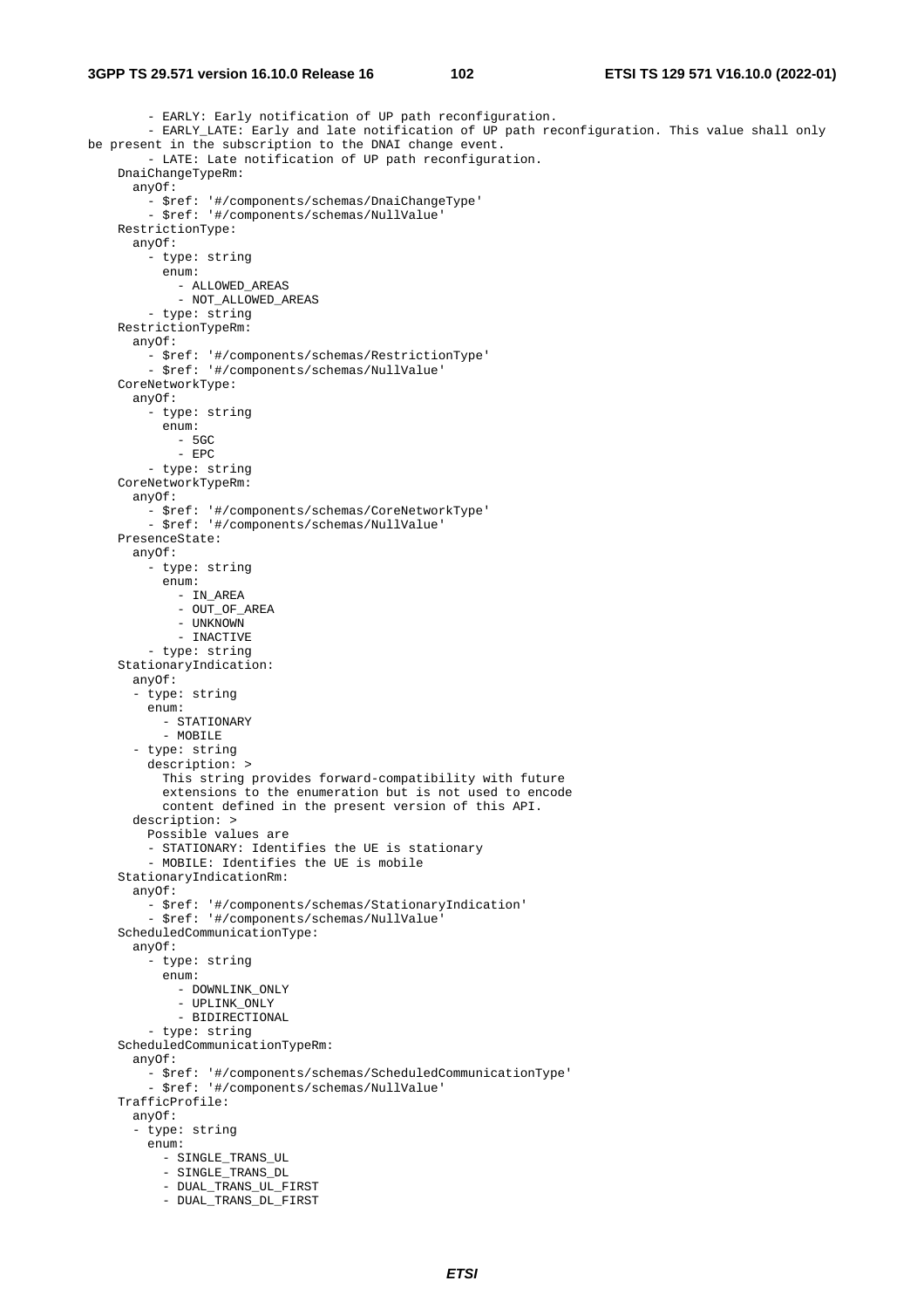- MULTI TRANS - type: string description: > This string provides forward-compatibility with future extensions to the enumeration but is not used to encode content defined in the present version of this API. description: > Possible values are - SINGLE\_TRANS\_UL: Uplink single packet transmission. - SINGLE\_TRANS\_DL: Downlink single packet transmission. - DUAL\_TRANS\_UL\_FIRST: Dual packet transmission, firstly uplink packet transmission with subsequent downlink packet transmission. - DUAL\_TRANS\_DL\_FIRST: Dual packet transmission, firstly downlink packet transmission with subsequent uplink packet transmission. TrafficProfileRm: anyOf: - \$ref: '#/components/schemas/TrafficProfile' - \$ref: '#/components/schemas/NullValue' LcsServiceAuth: anyOf: - type: string enum: - "LOCATION\_ALLOWED\_WITH\_NOTIFICATION" - "LOCATION\_ALLOWED\_WITHOUT\_NOTIFICATION" - "LOCATION\_ALLOWED\_WITHOUT\_RESPONSE" - "LOCATION\_RESTRICTED\_WITHOUT\_RESPONSE" - "NOTIFICATION\_ONLY" - "NOTIFICATION\_AND\_VERIFICATION\_ONLY" - type: string description: > This string provides forward-compatibility with future extensions to the enumeration but is not used to encode content defined in the present version of this API. description: > Possible values are - "LOCATION\_ALLOWED\_WITH\_NOTIFICATION": Location allowed with notification - "LOCATION ALLOWED WITHOUT NOTIFICATION": Location allowed without notification - "LOCATION\_ALLOWED\_WITHOUT\_RESPONSE": Location with notification and privacy verification; location allowed if no response - "LOCATION\_RESTRICTED\_WITHOUT\_RESPONSE": Location with notification and privacy verification; location restricted if no response - "NOTIFICATION ONLY": Notification only - "NOTIFICATION\_AND\_VERIFICATION\_ONLY": Notification and privacy verification only UeAuth: anyOf: - type: string enum: - AUTHORIZED - NOT\_AUTHORIZED - type: string DlDataDeliveryStatus: anyOf: - type: string enum: - BUFFERED - TRANSMITTED - DISCARDED - type: string description: > This string provides forward-compatibility with future extensions to the enumeration but is not used to encode content defined in the present version of this API. description: > Possible values are - BUFFERED: The first downlink data is buffered with extended buffering matching the source of the downlink traffic. - TRANSMITTED: The first downlink data matching the source of the downlink traffic is transmitted after previous buffering or discarding of corresponding packet(s) because the UE of the PDU Session becomes ACTIVE, and buffered data can be delivered to UE. - DISCARDED: The first downlink data matching the source of the downlink traffic is discarded because the Extended Buffering time, as determined by the SMF, expires or the amount of downlink data to be buffered is exceeded. DlDataDeliveryStatusRm: anyOf: - \$ref: '#/components/schemas/DlDataDeliveryStatus' - \$ref: '#/components/schemas/NullValue' AuthStatus: anyOf: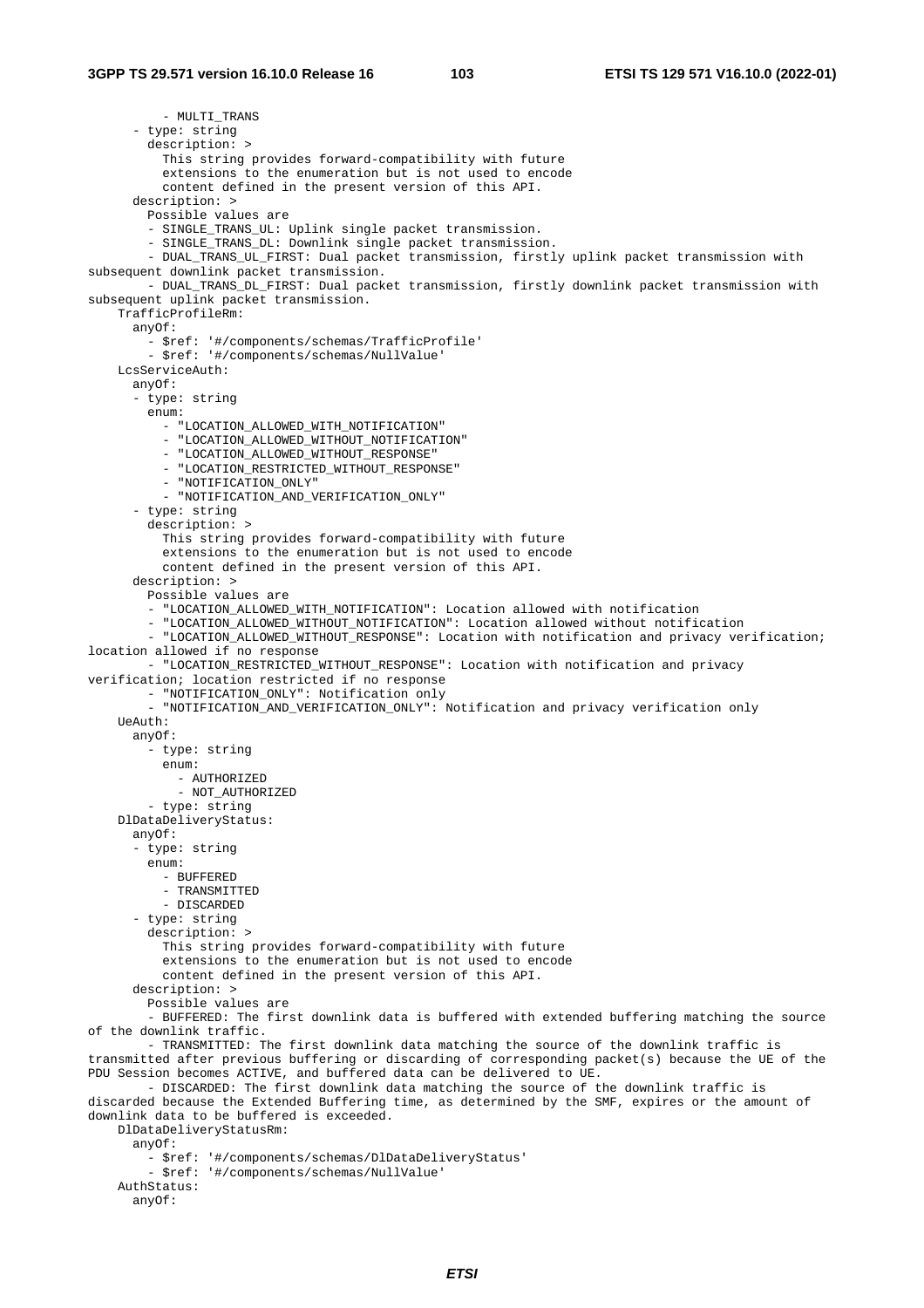#

#

```
 - type: string 
         enum: 
          - EAP SUCCESS
           - EAP_FAILURE 
           - PENDING 
       - type: string 
         description: > 
           This string provides forward-compatibility with future 
           extensions to the enumeration but is not used to encode 
           content defined in the present version of this API. 
       description: > 
         Possible values are 
          - "EAP_SUCCESS": The NSSAA status is EAP-Success. 
         - "EAP_FAILURE": The NSSAA status is EAP-Failure. 
          - "PENDING": The NSSAA status is Pending. 
     TransportProtocol: 
       anyOf: 
       - type: string 
         enum: 
           - UDP 
           - TCP 
       - type: string 
         description: > 
           This string provides forward-compatibility with future 
           extensions to the enumeration but is not used to encode 
           content defined in the present version of this API. 
       description: > 
         Possible values are 
         - UDP: User Datagram Protocol. 
         - TCP: Transmission Control Protocol. 
# STRUCTURED DATA TYPES 
     Snssai: 
       type: object 
       properties: 
         sst: 
           type: integer 
           minimum: 0 
           maximum: 255 
         sd: 
           type: string 
           pattern: '^[A-Fa-f0-9]{6}$' 
       required: 
         - sst 
     PlmnId: 
       type: object 
       properties: 
        mcc:
           $ref: '#/components/schemas/Mcc' 
         mnc: 
          $ref: '#/components/schemas/Mnc' 
       required: 
         - mcc 
         - mnc 
     PlmnIdRm: 
       anyOf: 
 - $ref: '#/components/schemas/PlmnId' 
 - $ref: '#/components/schemas/NullValue' 
     Tai: 
       type: object 
       properties: 
         plmnId: 
           $ref: '#/components/schemas/PlmnId' 
         tac: 
           $ref: '#/components/schemas/Tac' 
         nid: 
           $ref: '#/components/schemas/Nid' 
       required: 
         - plmnId 
         - tac 
     TaiRm: 
       anyOf: 
         - $ref: '#/components/schemas/Tai' 
         - $ref: '#/components/schemas/NullValue'
```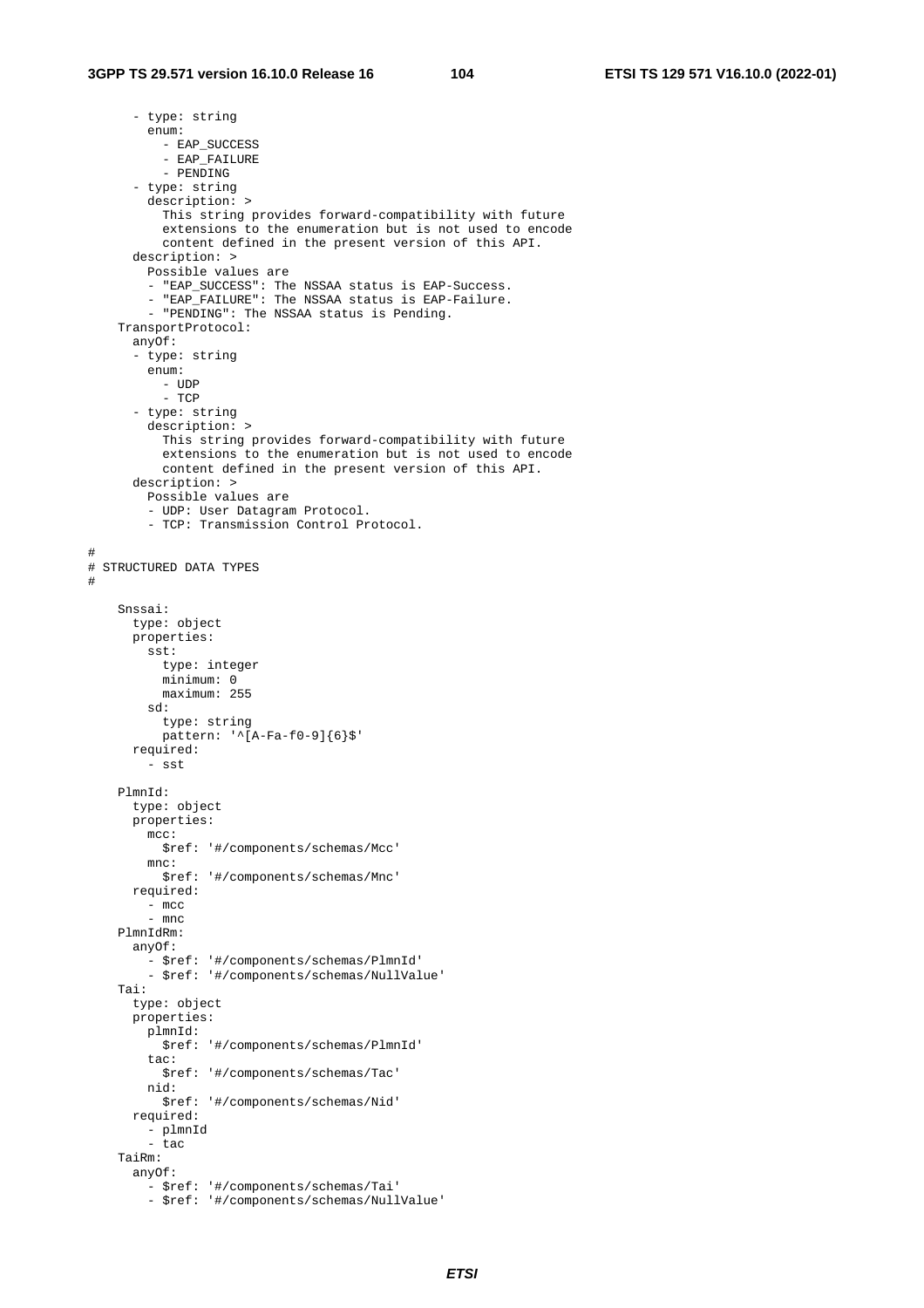Ecgi:

 type: object properties: plmnId: \$ref: '#/components/schemas/PlmnId' # PLMN Identity eutraCellId: \$ref: '#/components/schemas/EutraCellId' nid: \$ref: '#/components/schemas/Nid' required: - plmnId - eutraCellId EcgiRm: anyOf: - \$ref: '#/components/schemas/Ecgi' - \$ref: '#/components/schemas/NullValue' Ncgi: type: object properties: plmnId: \$ref: '#/components/schemas/PlmnId' nrCellId: \$ref: '#/components/schemas/NrCellId' nid: \$ref: '#/components/schemas/Nid' required: - plmnId - nrCellId NcgiRm: anyOf: - \$ref: '#/components/schemas/Ncgi' - \$ref: '#/components/schemas/NullValue' UserLocation: type: object properties: eutraLocation: \$ref: '#/components/schemas/EutraLocation' nrLocation: \$ref: '#/components/schemas/NrLocation' n3gaLocation: \$ref: '#/components/schemas/N3gaLocation' utraLocation: \$ref: '#/components/schemas/UtraLocation' geraLocation: \$ref: '#/components/schemas/GeraLocation' EutraLocation: type: object properties: tai: \$ref: '#/components/schemas/Tai' ignoreTai: type: boolean default: false ecgi: \$ref: '#/components/schemas/Ecgi' ignoreEcgi: type: boolean default: false ageOfLocationInformation: type: integer minimum: 0 maximum: 32767 ueLocationTimestamp: \$ref: '#/components/schemas/DateTime' geographicalInformation: type: string pattern: '^[0-9A-F]{16}\$' geodeticInformation: type: string pattern: '^[0-9A-F]{20}\$' globalNgenbId: \$ref: '#/components/schemas/GlobalRanNodeId' globalENbId: \$ref: '#/components/schemas/GlobalRanNodeId' required: - tai - ecgi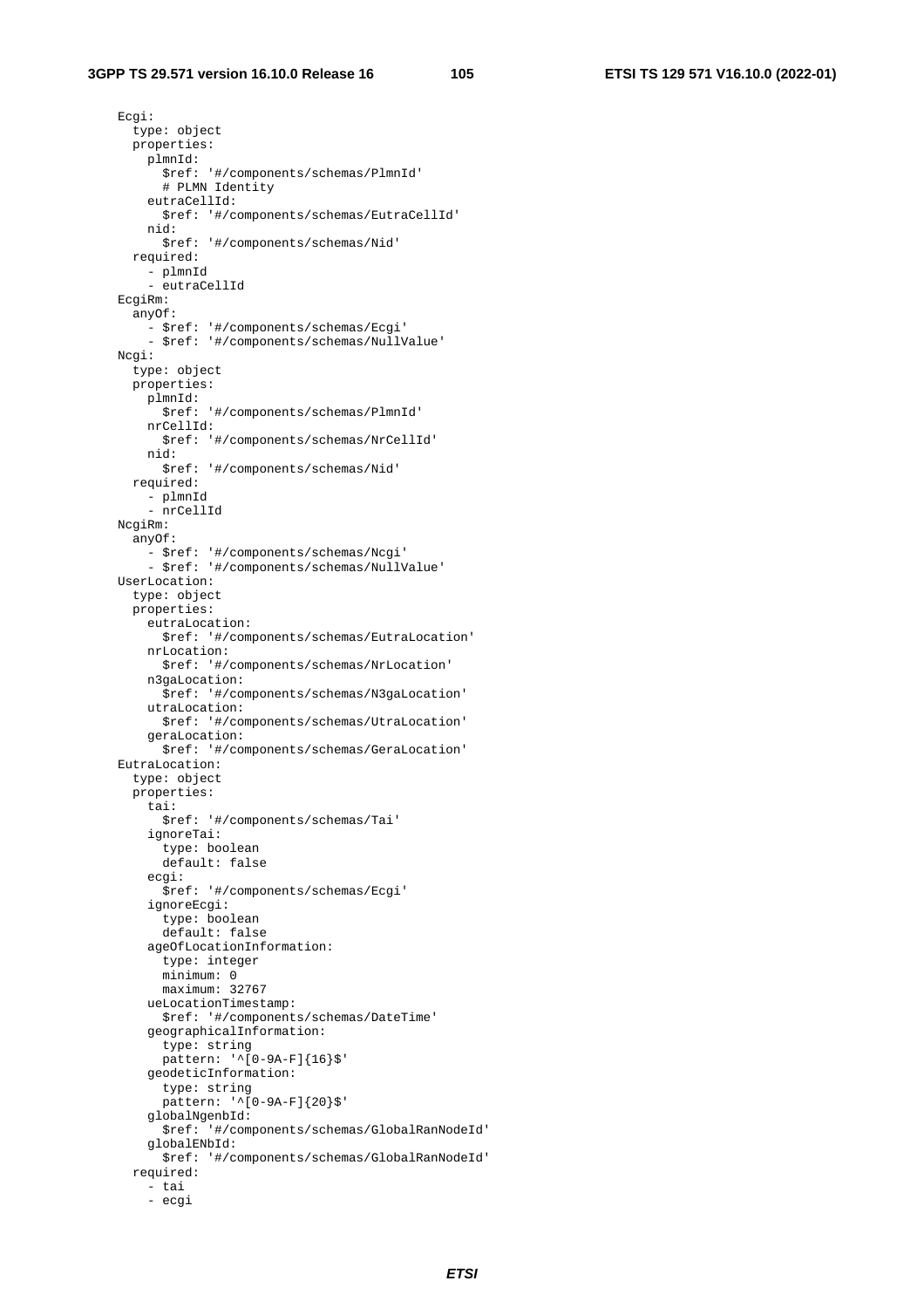EutraLocationRm: anyOf: - \$ref: '#/components/schemas/EutraLocation' - \$ref: '#/components/schemas/NullValue' NrLocation: type: object properties: tai: \$ref: '#/components/schemas/Tai' ncgi: \$ref: '#/components/schemas/Ncgi' ageOfLocationInformation: type: integer minimum: 0 maximum: 32767 ueLocationTimestamp: \$ref: '#/components/schemas/DateTime' geographicalInformation: type: string  $p$ attern: ' $(0-9A-F){16}$  geodeticInformation: type: string pattern: '^[0-9A-F]{20}\$' globalGnbId: \$ref: '#/components/schemas/GlobalRanNodeId' required: - tai - ncgi NrLocationRm: anyOf: - \$ref: '#/components/schemas/NrLocation' - \$ref: '#/components/schemas/NullValue' N3gaLocation: type: object properties: n3gppTai: \$ref: '#/components/schemas/Tai' n3IwfId: type: string pattern: '^[A-Fa-f0-9]+\$' ueIpv4Addr: \$ref: '#/components/schemas/Ipv4Addr' ueIpv6Addr: \$ref: '#/components/schemas/Ipv6Addr' portNumber: \$ref: '#/components/schemas/Uinteger' tnapId: \$ref: '#/components/schemas/TnapId' protocol: \$ref: '#/components/schemas/TransportProtocol' twapId: \$ref: '#/components/schemas/TwapId' hfcNodeId: \$ref: '#/components/schemas/HfcNodeId' gli: \$ref: '#/components/schemas/Gli' w5gbanLineType: \$ref: '#/components/schemas/LineType' gci: \$ref: '#/components/schemas/Gci' UpSecurity: type: object properties: upIntegr: \$ref: '#/components/schemas/UpIntegrity' upConfid: \$ref: '#/components/schemas/UpConfidentiality' required: - upIntegr - upConfid UpSecurityRm: anyOf: - \$ref: '#/components/schemas/UpSecurity' - \$ref: '#/components/schemas/NullValue' NgApCause: type: object properties: group: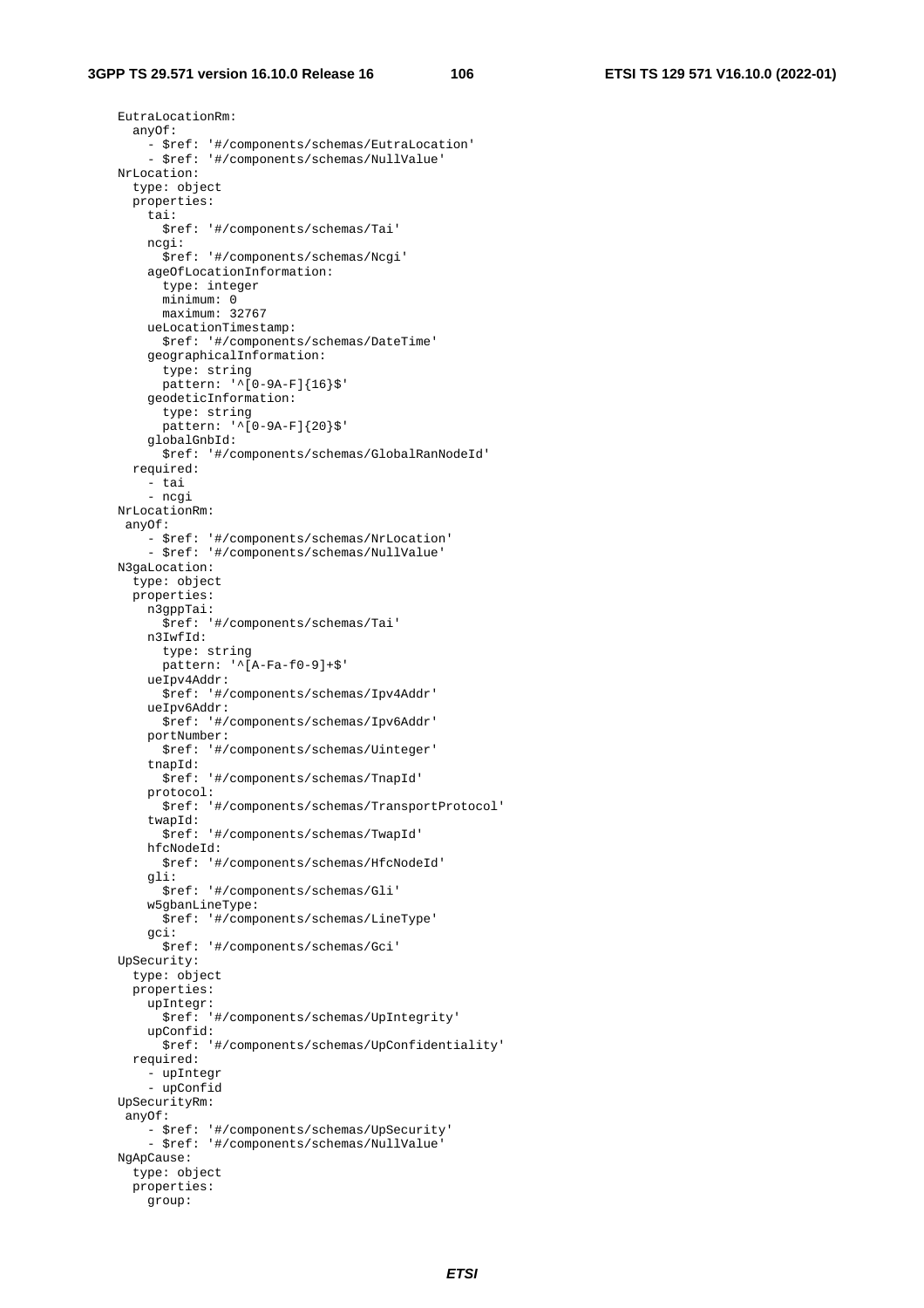#### **3GPP TS 29.571 version 16.10.0 Release 16 107 ETSI TS 129 571 V16.10.0 (2022-01)**

 \$ref: '#/components/schemas/Uinteger' value: \$ref: '#/components/schemas/Uinteger' required: - group - value BackupAmfInfo: type: object properties: backupAmf: \$ref: '#/components/schemas/AmfName' guamiList: type: array items: \$ref: '#/components/schemas/Guami' minItems: 1 required: - backupAmf RefToBinaryData: type: object properties: contentId: type: string required: - contentId RefToBinaryDataRm: anyOf: - \$ref: '#/components/schemas/RefToBinaryData' - \$ref: '#/components/schemas/NullValue' RouteToLocation: type: object properties: dnai: \$ref: '#/components/schemas/Dnai' routeInfo: \$ref: '#/components/schemas/RouteInformation' routeProfId: type: string nullable: true required: - dnai anyOf: - required: [ routeInfo ] - required: [ rowderned: ] nullable: true RouteInformation: type: object properties: ipv4Addr: \$ref: '#/components/schemas/Ipv4Addr' ipv6Addr: \$ref: '#/components/schemas/Ipv6Addr' portNumber: \$ref: '#/components/schemas/Uinteger' required: - portNumber nullable: true SubscribedDefaultQos: type: object required: - 5qi - arp properties: 5qi: \$ref: '#/components/schemas/5Qi' arp: \$ref: '#/components/schemas/Arp' priorityLevel: \$ref: '#/components/schemas/5QiPriorityLevel' Area: type: object oneOf: - required: - tacs - required: - areaCode properties: tacs: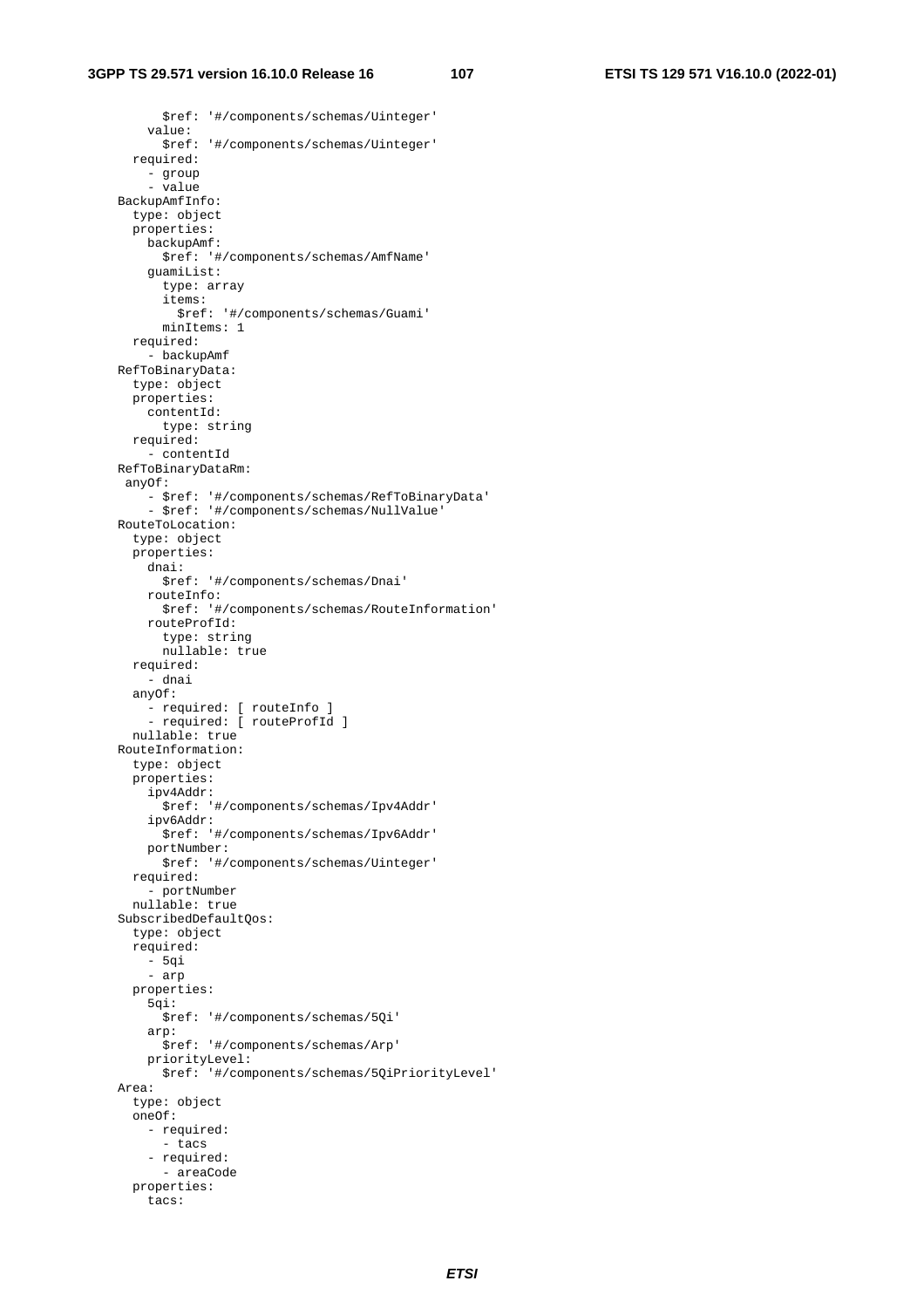type: array items: \$ref: '#/components/schemas/Tac' minItems: 1 areaCode: \$ref: '#/components/schemas/AreaCode' ServiceAreaRestriction: type: object properties: restrictionType: \$ref: '#/components/schemas/RestrictionType' areas: type: array items: \$ref: '#/components/schemas/Area' maxNumOfTAs: \$ref: '#/components/schemas/Uinteger' maxNumOfTAsForNotAllowedAreas: \$ref: '#/components/schemas/Uinteger' allOf: # # 1st condition: restrictionType and areas attributes shall be either both absent # or both present # - oneOf: - not: required: [ restrictionType ] - required: [ areas ] # # 2nd condition: if restrictionType takes value NOT\_ALLOWED\_AREAS, # then maxNumOfTAs shall be absent # - anyOf:  $-$  not: required: [ restrictionType ] properties: restrictionType: type: string enum: [ NOT\_ALLOWED\_AREAS ] - not: required: [ maxNumOfTAs ] # # 3rd condition: if restrictionType takes value ALLOWED AREAS, # then maxNumOfTAsForNotAllowedAreas shall be absent # - anyOf: - not: required: [ restrictionType ] properties: restrictionType: type: string enum: [ ALLOWED\_AREAS ] - not: required: [ maxNumOfTAsForNotAllowedAreas ] WirelineArea: type: object properties: globalLineIds: type: array items: \$ref: '#/components/schemas/Gli' minItems: 1 hfcNIds: type: array items: \$ref: '#/components/schemas/HfcNId' minItems: 1 areaCodeB: \$ref: '#/components/schemas/AreaCode' areaCodeC: \$ref: '#/components/schemas/AreaCode' WirelineServiceAreaRestriction: type: object properties: restrictionType: \$ref: '#/components/schemas/RestrictionType' areas: type: array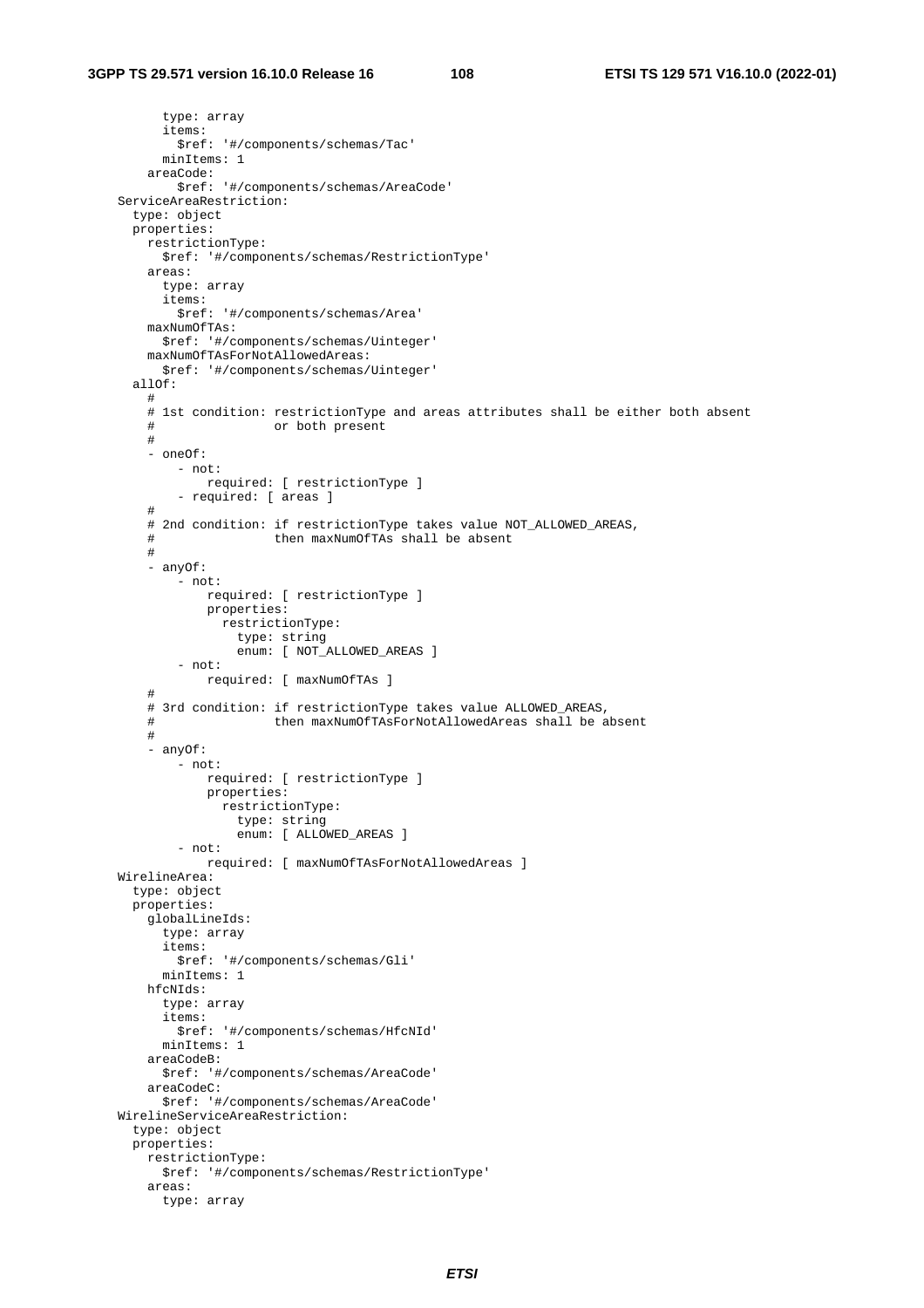items: \$ref: '#/components/schemas/WirelineArea' PresenceInfo: type: object properties: praId: type: string additionalPraId: type: string presenceState: \$ref: '#/components/schemas/PresenceState' trackingAreaList: type: array items: \$ref: '#/components/schemas/Tai' minItems: 1 ecgiList: type: array items: \$ref: '#/components/schemas/Ecgi' minItems: 1 ncgiList: type: array items: \$ref: '#/components/schemas/Ncgi' minItems: 1 globalRanNodeIdList: type: array items: \$ref: '#/components/schemas/GlobalRanNodeId' minItems: 1 globaleNbIdList: type: array items: \$ref: '#/components/schemas/GlobalRanNodeId' minItems: 1 PresenceInfoRm: type: object properties: praId: type: string additionalPraId: type: string presenceState: \$ref: '#/components/schemas/PresenceState' trackingAreaList: type: array items: \$ref: '#/components/schemas/Tai' minItems: 0 ecgiList: type: array items: \$ref: '#/components/schemas/Ecgi' minItems: 0 ncgiList: type: array items: \$ref: '#/components/schemas/Ncgi' minItems: 0 globalRanNodeIdList: type: array items: \$ref: '#/components/schemas/GlobalRanNodeId' globaleNbIdList: type: array items: \$ref: '#/components/schemas/GlobalRanNodeId' minItems: 1 nullable: true GlobalRanNodeId: type: object properties: plmnId: \$ref: '#/components/schemas/PlmnId' n3IwfId: \$ref: '#/components/schemas/N3IwfId' gNbId: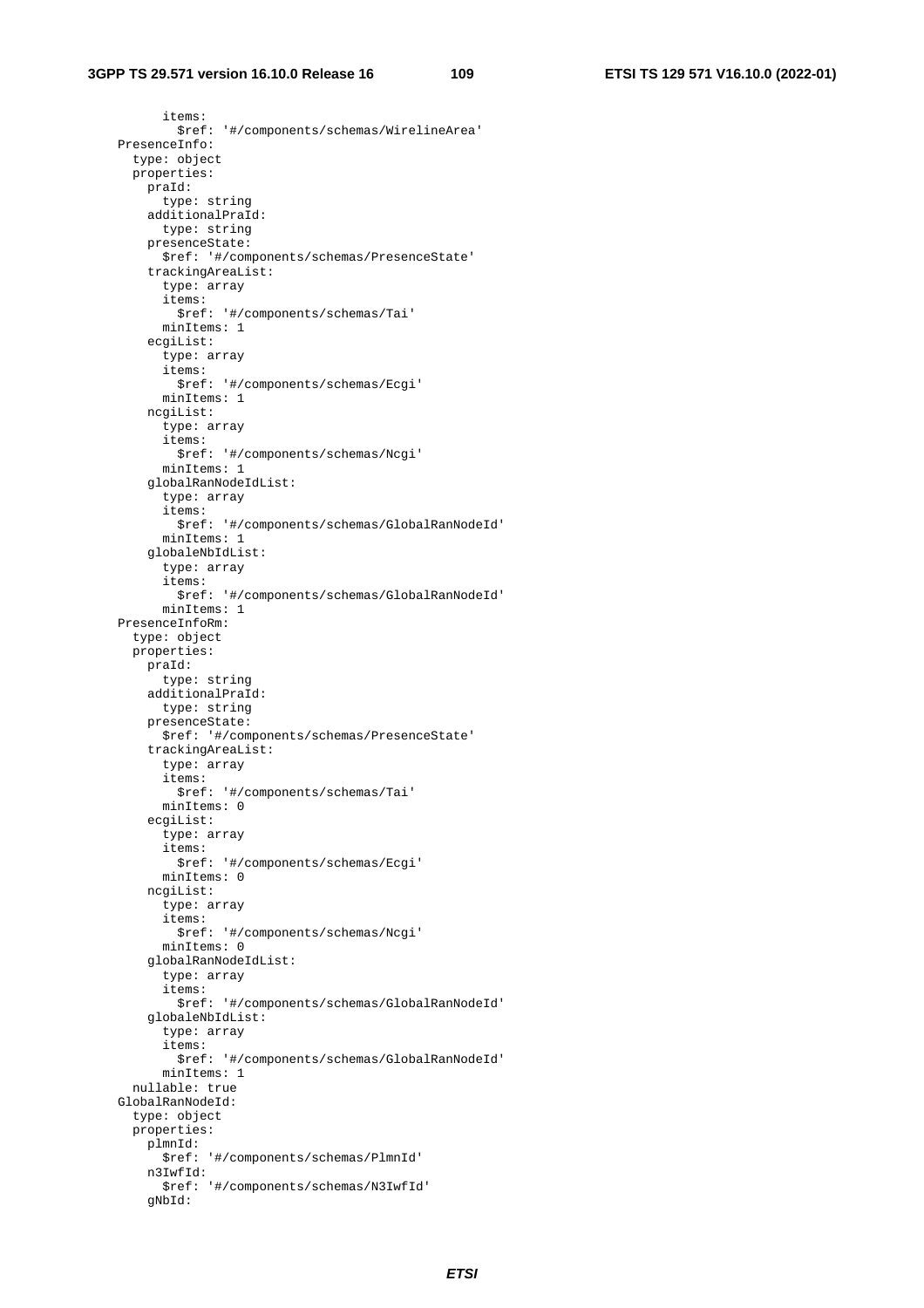### **3GPP TS 29.571 version 16.10.0 Release 16 110 ETSI TS 129 571 V16.10.0 (2022-01)**

 \$ref: '#/components/schemas/GNbId' ngeNbId: \$ref: '#/components/schemas/NgeNbId' wagfId: \$ref: '#/components/schemas/WAgfId' tngfId: \$ref: '#/components/schemas/TngfId' nid: \$ref: '#/components/schemas/Nid' eNbId: \$ref: '#/components/schemas/ENbId' oneOf: - required: [ n3IwfId ] - required: [ gNbId ] - required: [ ngeNbId ] - required: [ wagfId ] - required: [ tngfId ] - required: [ eNbId ] required: - plmnId GNbId: type: object properties: bitLength: type: integer minimum: 22 maximum: 32 gNBValue: type: string  $p$ attern: '^[A-Fa-f0-9]{6,8}\$' required: - bitLength - gNBValue AtsssCapability: type: object properties: atsssLL: type: boolean default: false mptcp: type: boolean default: false rttWithoutPmf: type: boolean default: false PlmnIdNid: type: object required: - mcc - mnc properties: mcc: \$ref: '#/components/schemas/Mcc' mnc: \$ref: '#/components/schemas/Mnc' nid: \$ref: '#/components/schemas/Nid' SmallDataRateStatus: type: object properties: remainPacketsUl: type: integer minimum: 0 remainPacketsDl: type: integer minimum: 0 validityTime: \$ref: '#/components/schemas/DateTime' remainExReportsUl: type: integer minimum: 0 remainExReportsDl: type: integer minimum: 0 ApnRateStatus: type: object properties: remainPacketsUl: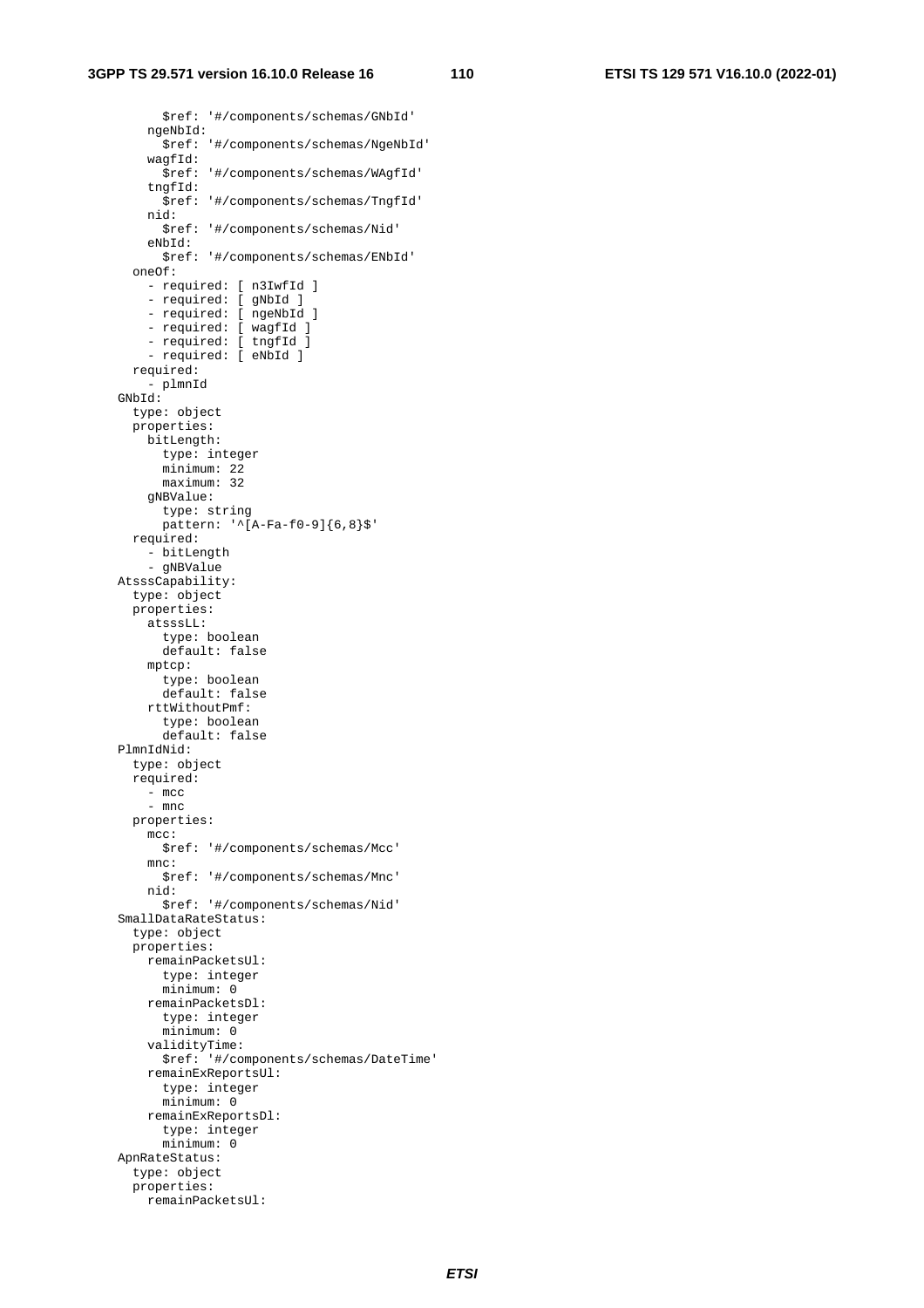type: integer minimum: 0 remainPacketsDl: type: integer minimum: 0 validityTime: \$ref: '#/components/schemas/DateTime' remainExReportsUl: type: integer minimum: 0 remainExReportsDl: type: integer minimum: 0 HfcNodeId: type: object required: - hfcNId properties: hfcNId: \$ref: '#/components/schemas/HfcNId' HfcNodeIdRm: anyOf: - \$ref: '#/components/schemas/HfcNodeId' - \$ref: '#/components/schemas/NullValue' ScheduledCommunicationTime: type: object properties: daysOfWeek: type: array items: \$ref: '#/components/schemas/DayOfWeek' minItems: 1 maxItems: 6 description: Identifies the day(s) of the week. If absent, it indicates every day of the week. timeOfDayStart: \$ref: '#/components/schemas/TimeOfDay' timeOfDayEnd: \$ref: '#/components/schemas/TimeOfDay' ScheduledCommunicationTimeRm: anyOf: - \$ref: '#/components/schemas/ScheduledCommunicationTime' - \$ref: '#/components/schemas/NullValue' BatteryIndication: type: object properties: batteryInd: type: boolean replaceableInd: type: boolean rechargeableInd: type: boolean BatteryIndicationRm: anyOf: - \$ref: '#/components/schemas/BatteryIndication' - \$ref: '#/components/schemas/NullValue' AcsInfo: type: object properties: acsUrl: \$ref: '#/components/schemas/Uri' acsIpv4Addr: \$ref: '#/components/schemas/Ipv4Addr' acsIpv6Addr: \$ref: '#/components/schemas/Ipv6Addr' AcsInfoRm: anyOf: - \$ref: '#/components/schemas/AcsInfo' - \$ref: '#/components/schemas/NullValue' NrV2xAuth: type: object properties: vehicleUeAuth: \$ref: '#/components/schemas/UeAuth' pedestrianUeAuth: \$ref: '#/components/schemas/UeAuth' LteV2xAuth: type: object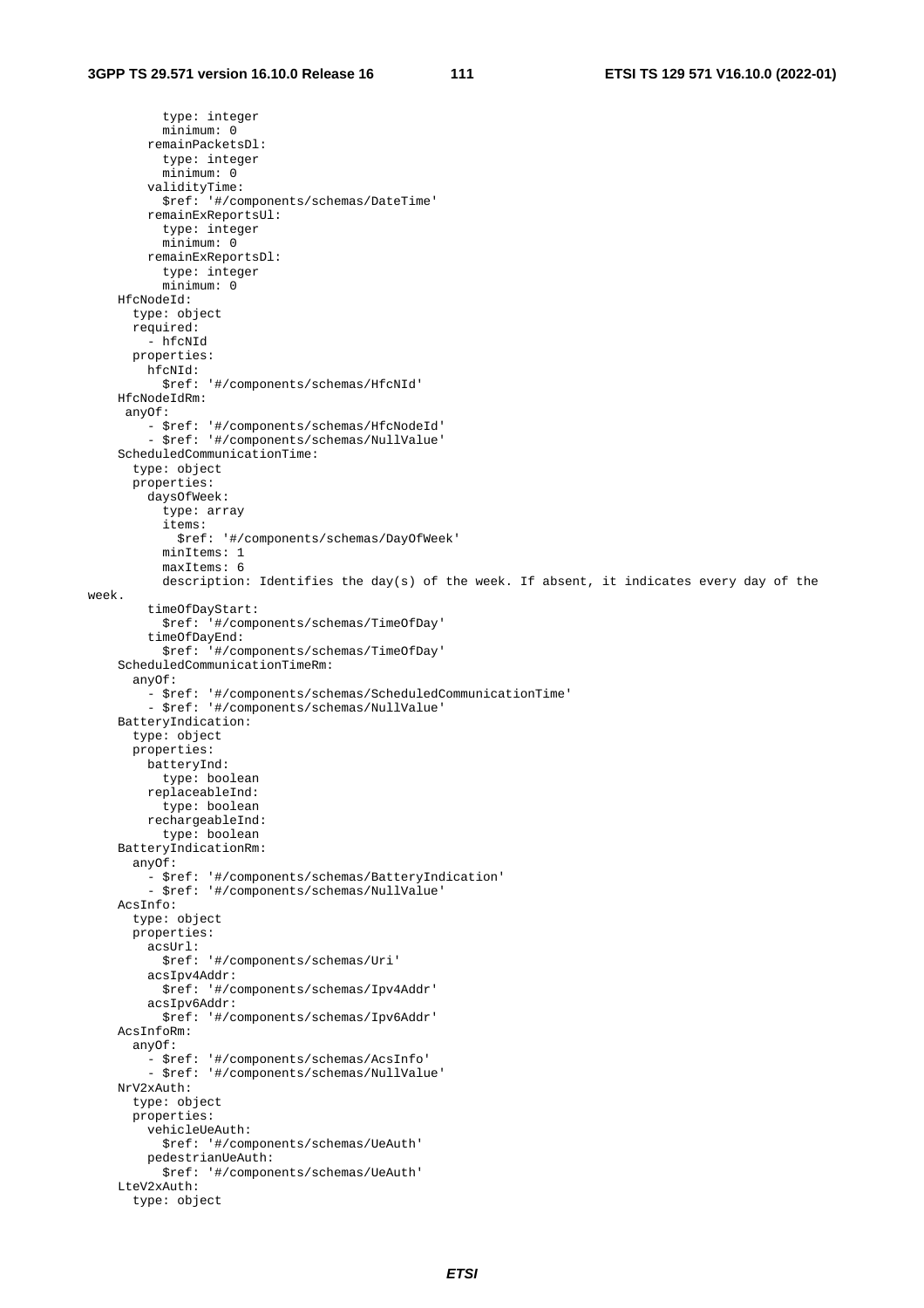properties: vehicleUeAuth: \$ref: '#/components/schemas/UeAuth' pedestrianUeAuth: \$ref: '#/components/schemas/UeAuth' Pc5QoSPara: type: object required: - pc5QosFlowList properties: pc5QosFlowList: type: array items: \$ref: '#/components/schemas/Pc5QosFlowItem' pc5LinkAmbr: \$ref: '#/components/schemas/BitRate' Pc5QosFlowItem: type: object required: - pqi properties: pqi: \$ref: '#/components/schemas/5Qi' pc5FlowBitRates: \$ref: '#/components/schemas/Pc5FlowBitRates' range: \$ref: '#/components/schemas/Uinteger' Pc5FlowBitRates: type: object properties: guaFbr: \$ref: '#/components/schemas/BitRate' maxFbr: \$ref: '#/components/schemas/BitRate' UtraLocation: type: object oneOf: - required: - cgi - required: - sai - required: - rai properties: cgi: \$ref: '#/components/schemas/CellGlobalId' sai: \$ref: '#/components/schemas/ServiceAreaId' lai: \$ref: '#/components/schemas/LocationAreaId' rai: \$ref: '#/components/schemas/RoutingAreaId' ageOfLocationInformation: type: integer minimum: 0 maximum: 32767 ueLocationTimestamp: \$ref: '#/components/schemas/DateTime' geographicalInformation: type: string pattern: '^[0-9A-F]{16}\$' geodeticInformation: type: string  $pattern: '^[0-9A-F]{20}$  GeraLocation: type: object oneOf: - required: - cgi - required: - sai - required: - rai - required: - lai properties: locationNumber: type: string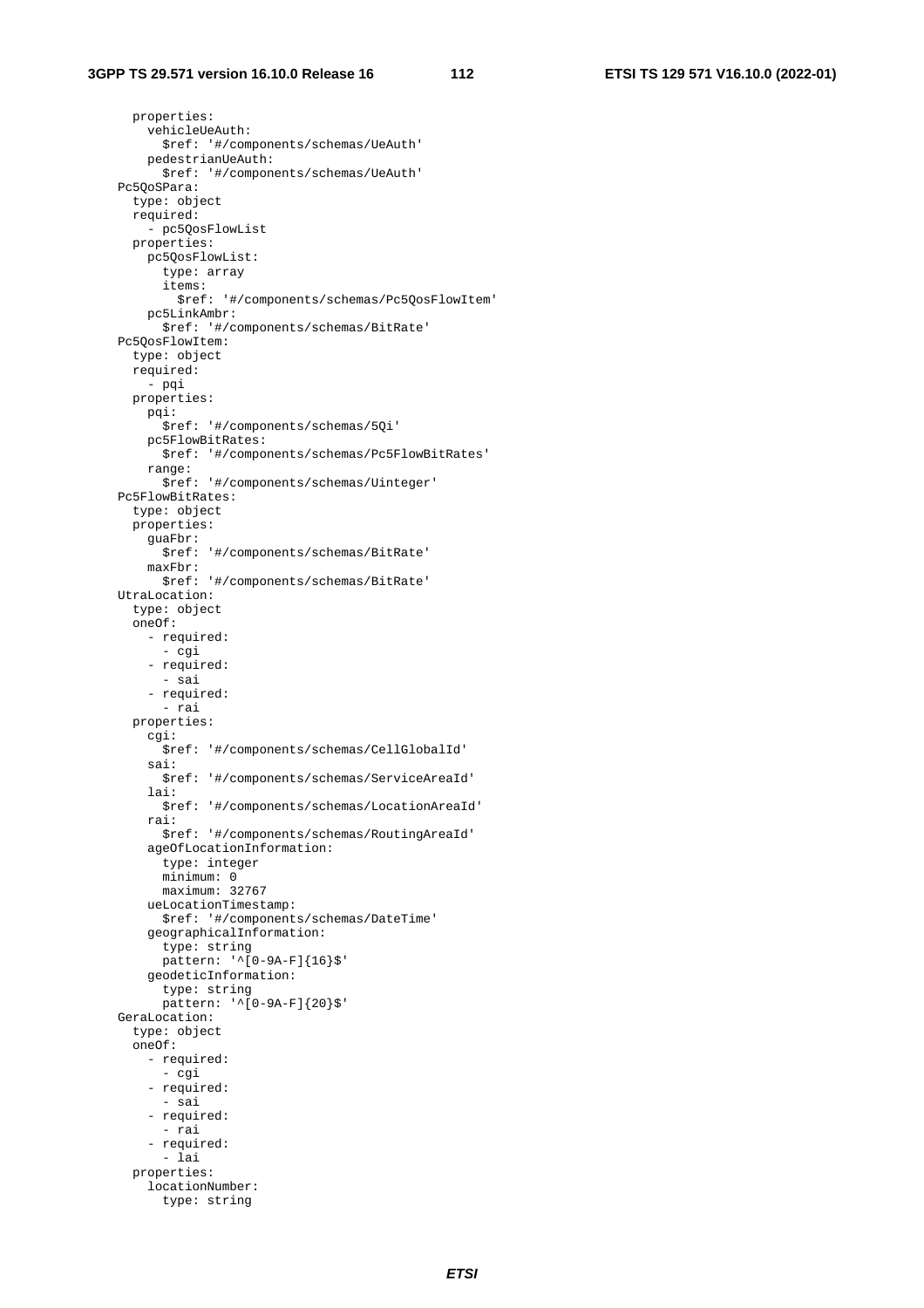#### **3GPP TS 29.571 version 16.10.0 Release 16 113 ETSI TS 129 571 V16.10.0 (2022-01)**

 cgi: \$ref: '#/components/schemas/CellGlobalId' rai: \$ref: '#/components/schemas/RoutingAreaId' sai: \$ref: '#/components/schemas/ServiceAreaId' lai: \$ref: '#/components/schemas/LocationAreaId' vlrNumber: type: string mscNumber: type: string ageOfLocationInformation: type: integer minimum: 0 maximum: 32767 ueLocationTimestamp: \$ref: '#/components/schemas/DateTime' geographicalInformation: type: string pattern: '<sup>^</sup>[0-9A-F]{16}\$' geodeticInformation: type: string pattern: '^[0-9A-F]{20}\$' CellGlobalId: type: object required: - plmnId - lac - cellId properties: plmnId: \$ref: '#/components/schemas/PlmnId' lac: type: string pattern: '^[A-Fa-f0-9]{4}\$' cellId: type: string pattern:  $\sqrt{[A-Fa-f0-9]}{4}$  ServiceAreaId: type: object required: - plmnId - lac - sac properties: plmnId: \$ref: '#/components/schemas/PlmnId' lac: type: string pattern: '^[A-Fa-f0-9]{4}\$' sac: type: string pattern: '^[A-Fa-f0-9]{4}\$' LocationAreaId: type: object required: - plmnId - lac properties: plmnId: \$ref: '#/components/schemas/PlmnId' lac: type: string pattern: '^[A-Fa-f0-9]{4}\$' RoutingAreaId: type: object required: - plmnId - lac - rac properties: plmnId: \$ref: '#/components/schemas/PlmnId' lac: type: string pattern:  $\sqrt{\text{A-Fa-f0-9}}$ {4}\$'

rac: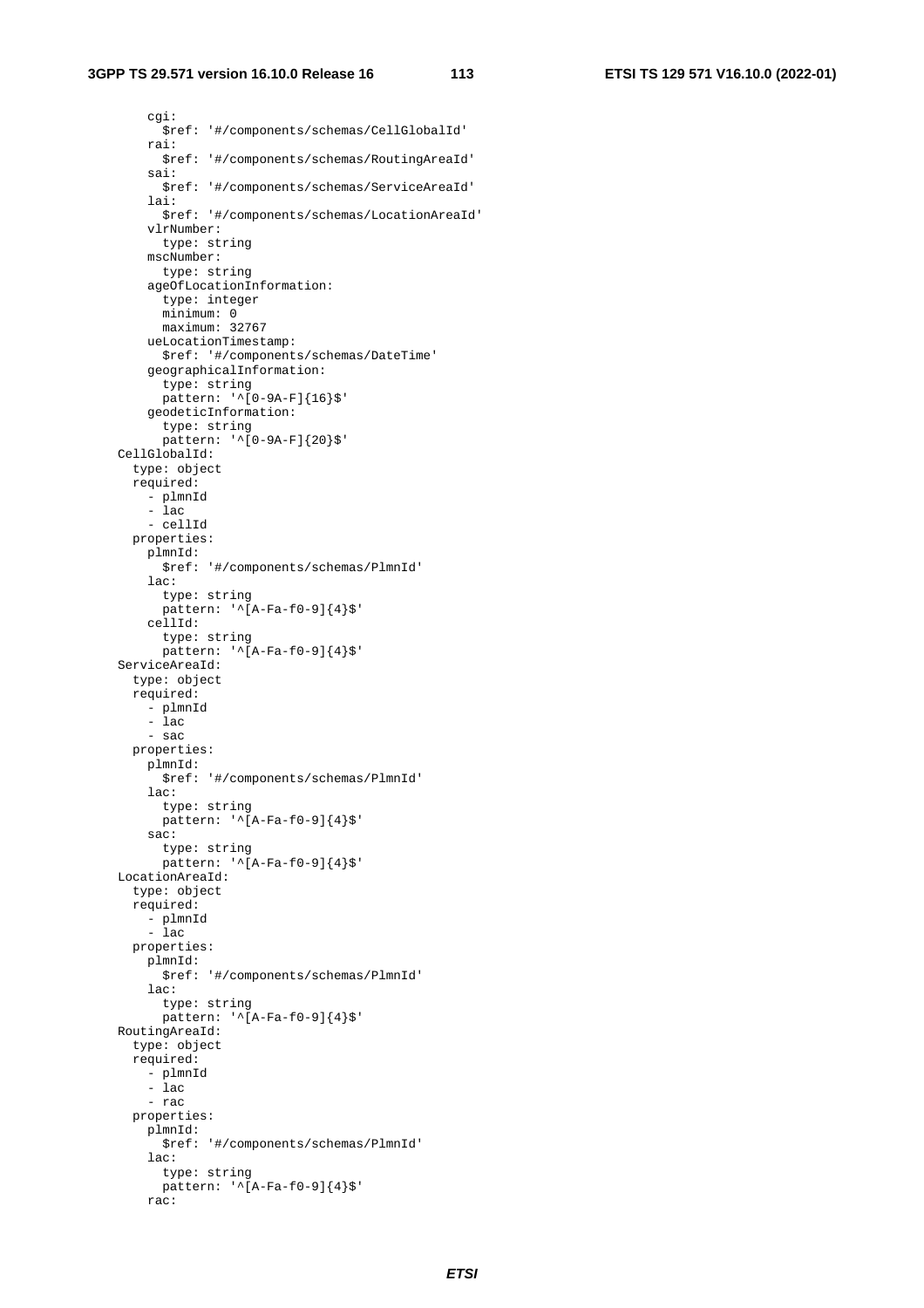type: string pattern:  $\sqrt{\text{A-Fa-f0-9}}$  {2}\$' DddTrafficDescriptor: type: object properties: ipv4Addr: .<br>\$ref: 'TS29571 CommonData.yaml#/components/schemas/Ipv4Addr' ipv6Addr: \$ref: 'TS29571\_CommonData.yaml#/components/schemas/Ipv6Addr' portNumber: \$ref: 'TS29571\_CommonData.yaml#/components/schemas/Uinteger' macAddr: \$ref: 'TS29571\_CommonData.yaml#/components/schemas/MacAddr48' MoExpDataCounter: type: object required: - counter properties: counter: type: integer timeStamp: \$ref: '#/components/schemas/DateTime' NssaaStatus: type: object required: - snssai - status properties: snssai: \$ref: '#/components/schemas/Snssai' status: \$ref: '#/components/schemas/AuthStatus' NssaaStatusRm: anyOf: - \$ref: '#/components/schemas/NssaaStatus' - \$ref: '#/components/schemas/NullValue' TnapId: type: object properties: ssId: type: string bssId: type: string civicAddress: \$ref: '#/components/schemas/Bytes' TnapIdRm: anyOf: - \$ref: '#/components/schemas/TnapId' - \$ref: '#/components/schemas/NullValue' TwapId: type: object required: - ssId properties: ssId: type: string bssId: type: string civicAddress: \$ref: '#/components/schemas/Bytes' TwapIdRm: anyOf: - \$ref: '#/components/schemas/TwapId' - \$ref: '#/components/schemas/NullValue' LineType: anyOf: - type: string enum: - DSL - PON - type: string description: > This string provides forward-compatibility with future extensions to the enumeration but is not used to encode content defined in the present version of this API. description: > Possible values are - DSL: Identifies a DSL line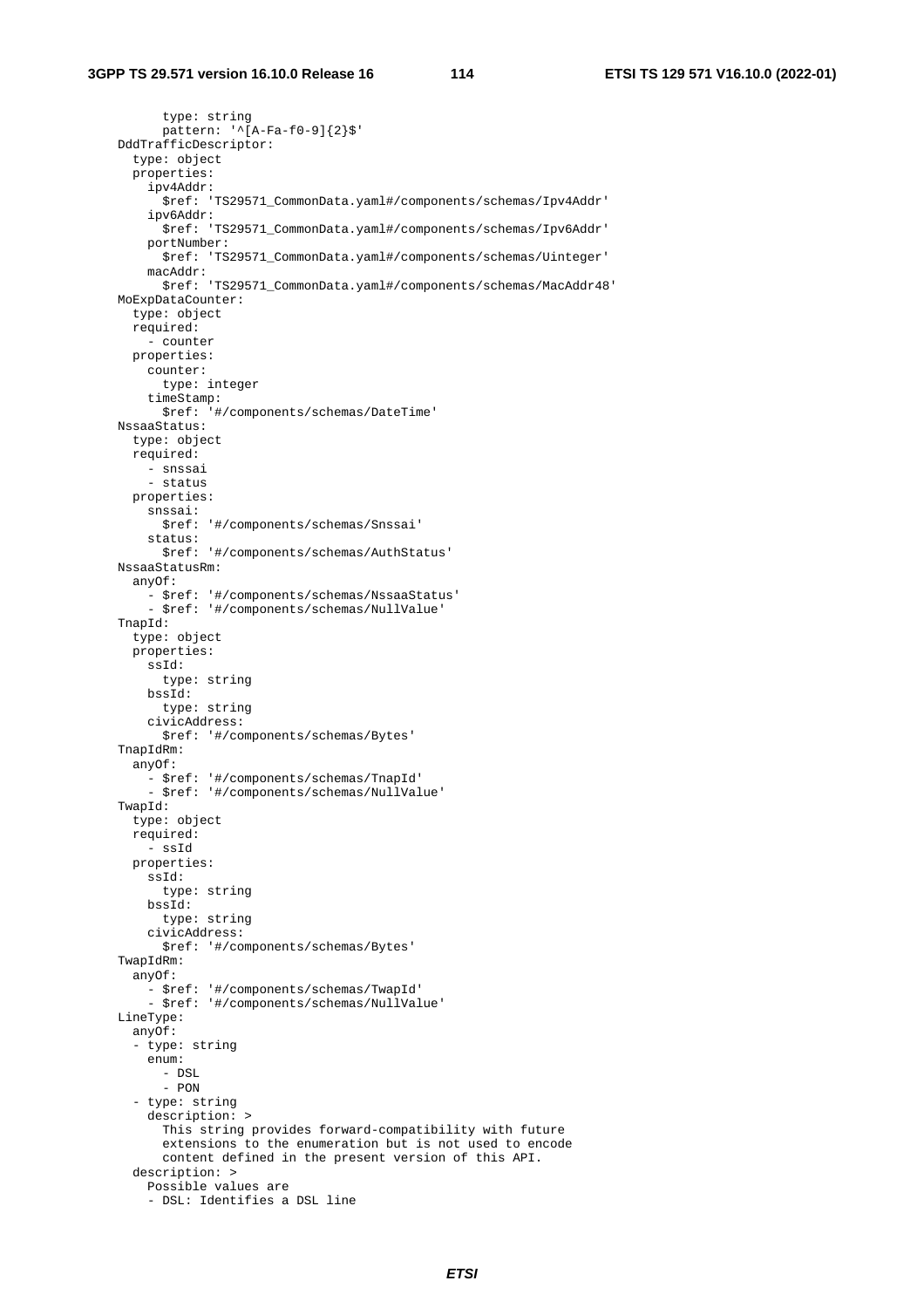- PON: Identifies a PON line LineTypeRm: anyOf: - \$ref: '#/components/schemas/LineType' - \$ref: '#/components/schemas/NullValue' SnssaiExtension: description: Extensions to the Snssai data type, sdRanges and wildcardSd shall not be present simultaneously type: object not: required: - sdRanges - wildcardSd properties: sdRanges: description: When present, it shall contain the range(s) of Slice Differentiator values supported for the Slice/Service Type value indicated in the sst attribute of the Snssai data type type: array items: \$ref: '#/components/schemas/SdRange' minItems: 1 wildcardSd: description: When present, it shall be set to true, to indicate that all SD values are supported for the Slice/Service Type value indicated in the sst attribute of the Snssai data type type: boolean enum: - true SdRange: description: A range of SDs (Slice Differentiators) type: object properties: start: type: string pattern: '^[A-Fa-f0-9]{6}\$' end: type: string pattern:  $\sqrt{A-Fa-f0-9}$ {6}\$' # # Data types describing alternative data types or combinations of data types # ExtSnssai:  $a110f$ : - \$ref: '#/components/schemas/Snssai' - \$ref: '#/components/schemas/SnssaiExtension' # # Data Types related to 5G QoS as defined in clause 5.5 # # # SIMPLE DATA TYPES # # Qfi: type: integer minimum: 0 maximum: 63 QfiRm: type: integer minimum: 0 maximum: 63 nullable: true  $50i$ : type: integer minimum: 0 maximum: 255 5QiRm: type: integer minimum: 0 maximum: 255 nullable: true BitRate: type: string pattern: ' $\dot{\ddot{\cdot}}$  ( $\dot{\ddot{\cdot}}$ )? (bps|Kbps|Mbps|Gbps|Tbps)\$' BitRateRm: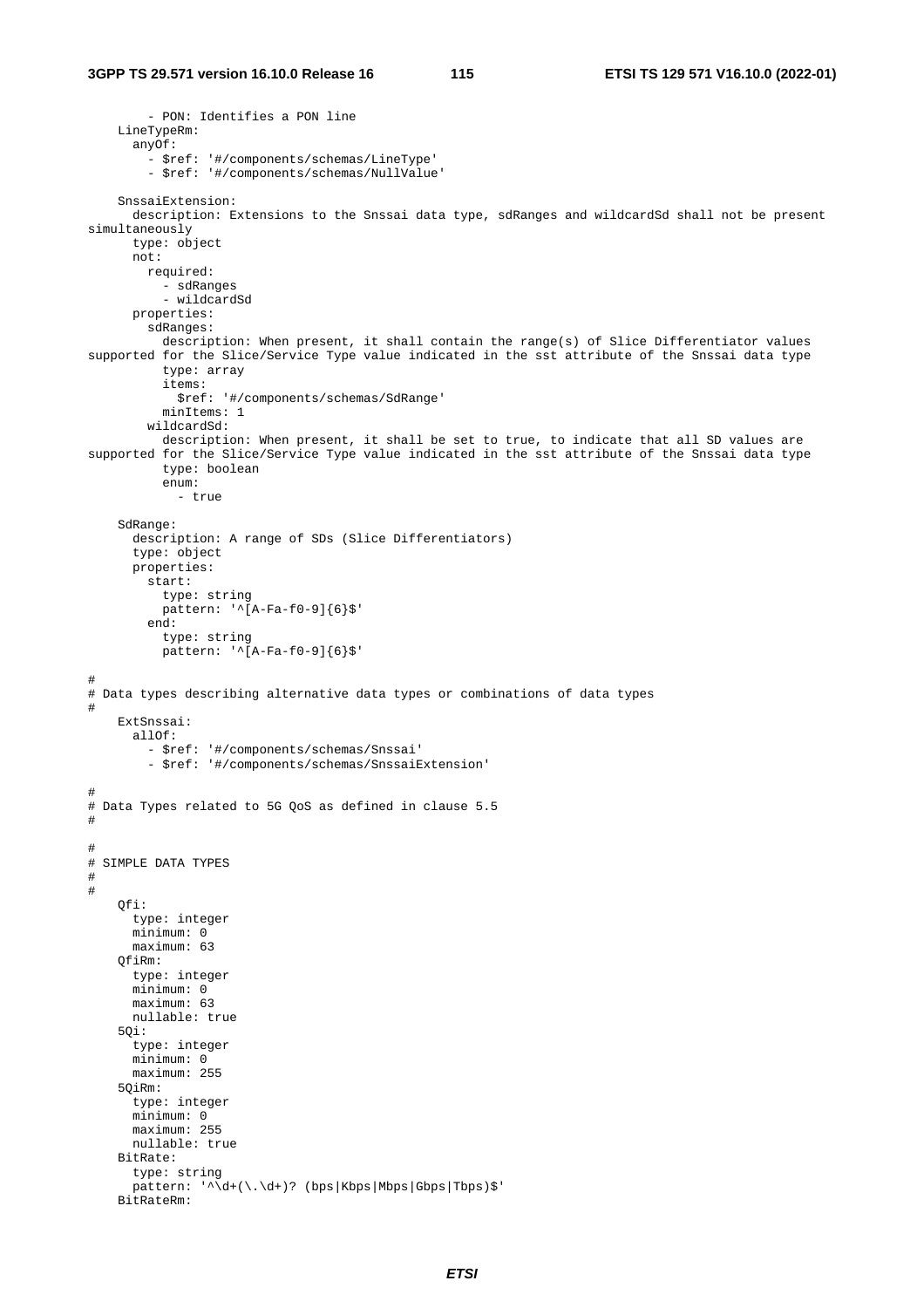#### **3GPP TS 29.571 version 16.10.0 Release 16 116 ETSI TS 129 571 V16.10.0 (2022-01)**

 type: string  $p$ attern: ' $\sqrt{d}$ +(\.\d+)? (bps|Kbps|Mbps|Gbps|Tbps)\$' nullable: true ArpPriorityLevelRm: type: integer minimum: 1 maximum: 15 nullable: true ArpPriorityLevel: type: integer minimum: 1 maximum: 15 nullable: true description: nullable true shall not be used for this attribute 5QiPriorityLevel: type: integer minimum: 1 maximum: 127 5QiPriorityLevelRm: type: integer minimum: 1 maximum: 127 nullable: true PacketDelBudget: type: integer minimum: 1 PacketDelBudgetRm: type: integer minimum: 1 nullable: true PacketErrRate: type: string pattern: '^([0-9]E-[0-9])\$' PacketErrRateRm: type: string pattern: '^([0-9]E-[0-9])\$' nullable: true PacketLossRate: type: integer minimum: 0 maximum: 1000 PacketLossRateRm: type: integer minimum: 0 maximum: 1000 nullable: true AverWindow: type: integer minimum: 1 maximum: 4095 default: 2000 AverWindowRm: type: integer maximum: 4095 default: 2000 minimum: 1 nullable: true MaxDataBurstVol: type: integer minimum: 1 maximum: 4095 MaxDataBurstVolRm: type: integer minimum: 1 maximum: 4095 nullable: true SamplingRatio: type: integer minimum: 1 maximum: 100 SamplingRatioRm: type: integer minimum: 1 maximum: 100 nullable: true RgWirelineCharacteristics: \$ref: '#/components/schemas/Bytes' RgWirelineCharacteristicsRm: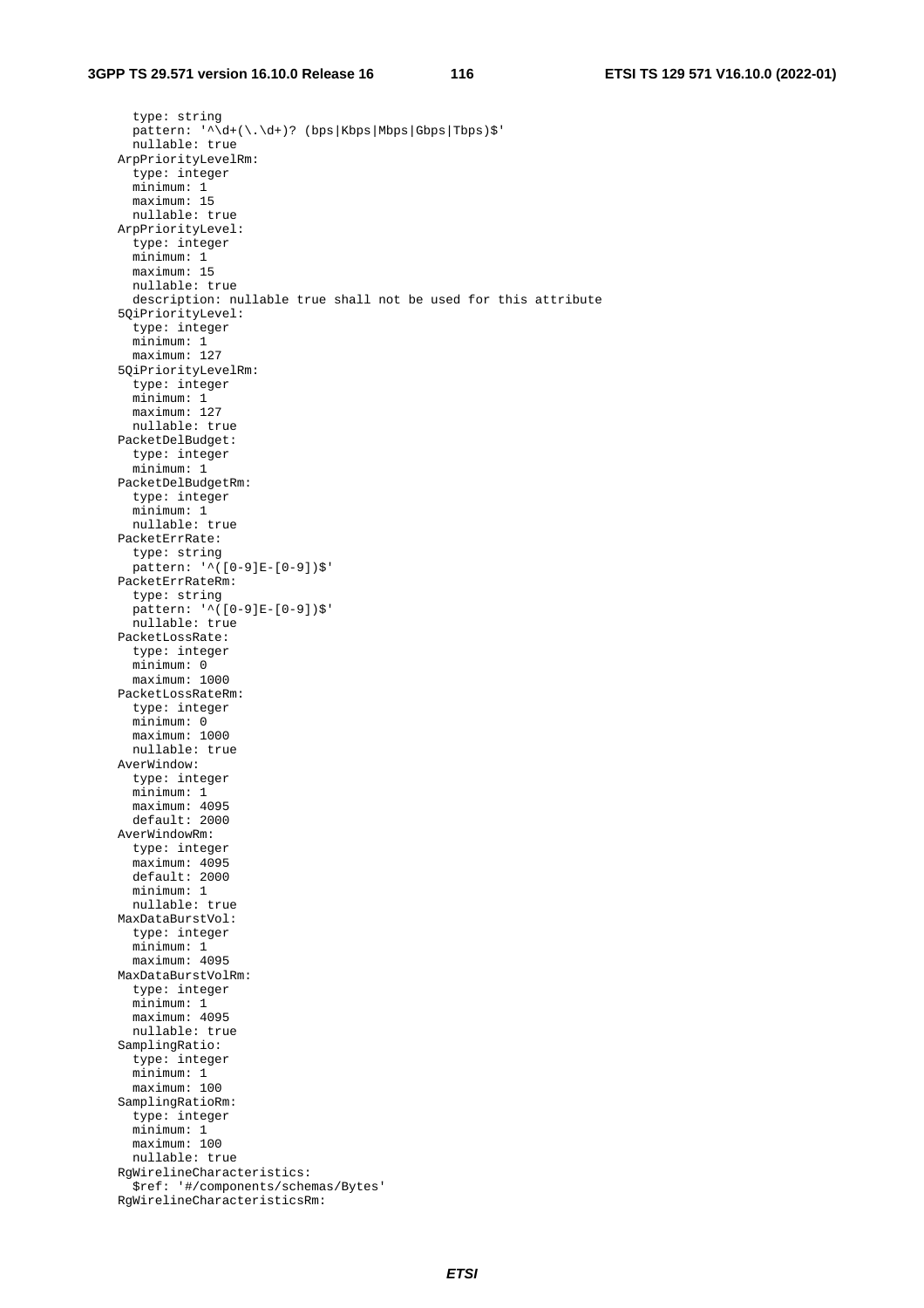#

#

 anyOf: - \$ref: '#/components/schemas/RgWirelineCharacteristics' - \$ref: '#/components/schemas/NullValue' ExtMaxDataBurstVol: type: integer minimum: 4096 maximum: 2000000 ExtMaxDataBurstVolRm: type: integer minimum: 4096 maximum: 2000000 nullable: true ExtPacketDelBudget: type: integer minimum: 1 ExtPacketDelBudgetRm: type: integer minimum: 1 nullable: true # ENUMERATED DATA TYPES PreemptionCapability: anyOf: - type: string enum: - NOT\_PREEMPT - MAY\_PREEMPT - type: string PreemptionCapabilityRm: anyOf: - \$ref: '#/components/schemas/PreemptionCapability' - \$ref: '#/components/schemas/NullValue' PreemptionVulnerability: anyOf: - type: string enum: - NOT\_PREEMPTABLE - PREEMPTABLE - type: string PreemptionVulnerabilityRm: anyOf: - \$ref: '#/components/schemas/PreemptionVulnerability' - \$ref: '#/components/schemas/NullValue' ReflectiveQoSAttribute: anyOf: - type: string enum: - RQOS - NO\_RQOS - type: string ReflectiveQoSAttributeRm: anyOf: - \$ref: '#/components/schemas/ReflectiveQoSAttribute' - \$ref: '#/components/schemas/NullValue' NotificationControl: anyOf: - type: string enum: - REQUESTED - NOT\_REQUESTED - type: string NotificationControlRm: anyOf: - \$ref: '#/components/schemas/NotificationControl' - \$ref: '#/components/schemas/NullValue' QosResourceType: anyOf: - type: string enum: - NON\_GBR - NON\_CRITICAL\_GBR - CRITICAL\_GBR - type: string QosResourceTypeRm: anyOf: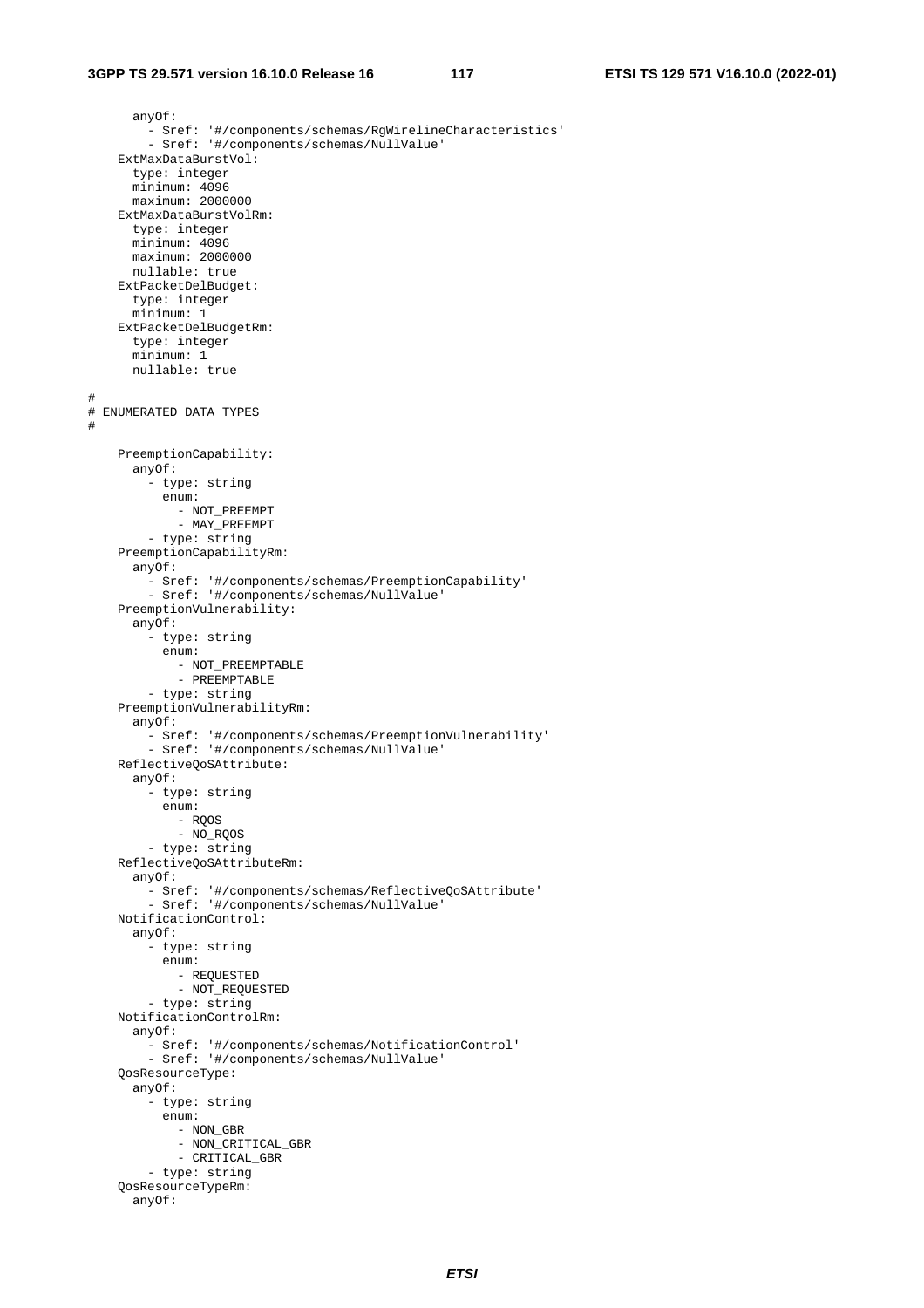### **3GPP TS 29.571 version 16.10.0 Release 16 118 ETSI TS 129 571 V16.10.0 (2022-01)**

# #

#

- \$ref: '#/components/schemas/QosResourceType'

```
 - $ref: '#/components/schemas/NullValue' 
     AdditionalQosFlowInfo: 
       anyOf: 
          - anyOf: 
              - type: string 
                enum: 
                  - MORE_LIKELY 
              - type: string 
          - $ref: '#/components/schemas/NullValue' 
# STRUCTURED DATA TYPES 
     Arp: 
       type: object 
       properties: 
         priorityLevel: 
           $ref: '#/components/schemas/ArpPriorityLevel' 
         preemptCap: 
           $ref: '#/components/schemas/PreemptionCapability' 
         preemptVuln: 
           $ref: '#/components/schemas/PreemptionVulnerability' 
       required: 
         - priorityLevel 
          - preemptCap 
         - preemptVuln 
     ArpRm: 
       anyOf: 
         - $ref: '#/components/schemas/Arp' 
         - $ref: '#/components/schemas/NullValue' 
     Ambr: 
       type: object 
       properties: 
         uplink: 
            $ref: '#/components/schemas/BitRate' 
         downlink: 
           $ref: '#/components/schemas/BitRate' 
       required: 
         - uplink 
          - downlink 
     AmbrRm: 
       anyOf: 
         - $ref: '#/components/schemas/Ambr' 
         - $ref: '#/components/schemas/NullValue' 
     Dynamic5Qi: 
       type: object 
       properties: 
         resourceType: 
           $ref: '#/components/schemas/QosResourceType' 
         priorityLevel: 
           $ref: '#/components/schemas/5QiPriorityLevel' 
         packetDelayBudget: 
           $ref: '#/components/schemas/PacketDelBudget' 
         packetErrRate: 
           $ref: '#/components/schemas/PacketErrRate' 
         averWindow: 
           $ref: '#/components/schemas/AverWindow' 
         maxDataBurstVol: 
           $ref: '#/components/schemas/MaxDataBurstVol' 
         extMaxDataBurstVol: 
           $ref: '#/components/schemas/ExtMaxDataBurstVol' 
         extPacketDelBudget: 
           $ref: '#/components/schemas/ExtPacketDelBudget' 
         cnPacketDelayBudgetDl: 
           $ref: '#/components/schemas/ExtPacketDelBudget' 
         cnPacketDelayBudgetUl: 
           $ref: '#/components/schemas/ExtPacketDelBudget' 
       required: 
         - resourceType 
         - priorityLevel 
         - packetDelayBudget 
         - packetErrRate 
     NonDynamic5Qi: 
       type: object 
       properties:
```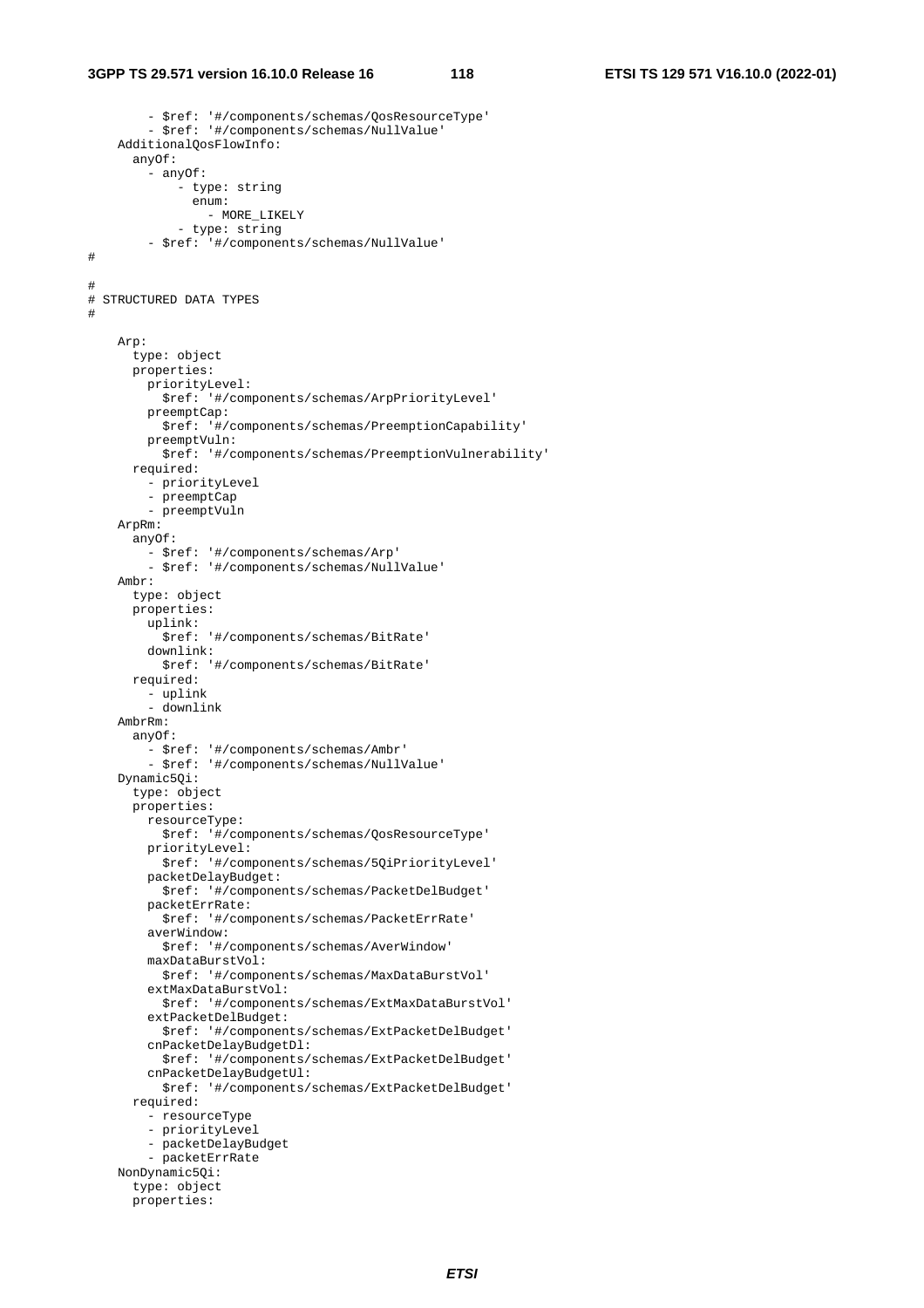priorityLevel: \$ref: '#/components/schemas/5QiPriorityLevel' averWindow: \$ref: '#/components/schemas/AverWindow' maxDataBurstVol: \$ref: '#/components/schemas/MaxDataBurstVol' extMaxDataBurstVol: \$ref: '#/components/schemas/ExtMaxDataBurstVol' cnPacketDelayBudgetDl: \$ref: '#/components/schemas/ExtPacketDelBudget' cnPacketDelayBudgetUl: \$ref: '#/components/schemas/ExtPacketDelBudget' minProperties: 0 # # Data Types related to 5G Trace as defined in clause 5.6 # # # SIMPLE DATA TYPES # PhysCellId: type: integer minimum: 0 maximum: 1007 ArfcnValueNR: type: integer minimum: 0 maximum: 3279165 # # # Enumerations # TraceDepth: anyOf: - type: string enum: - MINIMUM - MEDIUM - MAXIMUM - MINIMUM\_WO\_VENDOR\_EXTENSION - MEDIUM WO VENDOR EXTENSION - MAXIMUM\_WO\_VENDOR\_EXTENSION - type: string TraceDepthRm: anyOf: - \$ref: '#/components/schemas/TraceDepth' - \$ref: '#/components/schemas/NullValue' JobType: anyOf: - type: string enum: - IMMEDIATE\_MDT\_ONLY - LOGGED\_MDT\_ONLY - TRACE\_ONLY - IMMEDIATE\_MDT\_AND\_TRACE - RLF\_REPORTS\_ONLY - RCEF\_REPORTS\_ONLY - LOGGED\_MBSFN\_MDT - type: string ReportTypeMdt: anyOf: - type: string enum: - PERIODICAL - EVENT\_TRIGGED - type: string MeasurementLteForMdt: anyOf: - type: string enum: - M1 - M2 - M3 - M4\_DL  $- M4_UL$  - M5\_DL  $-$  M5\_UL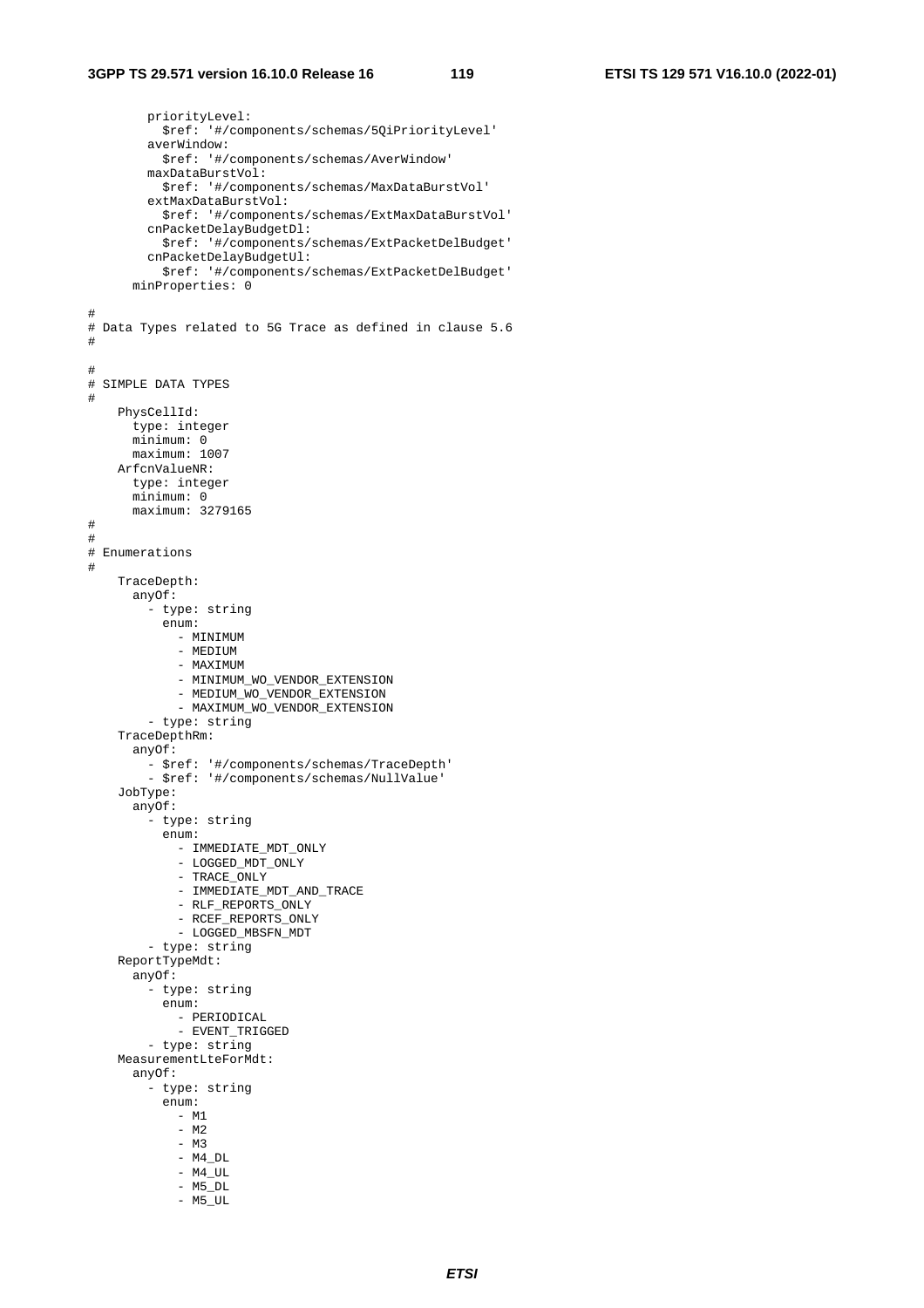- M6\_DL  $- M6$ UL - M7\_DL - M7\_UL - M8  $- M9$  - type: string MeasurementNrForMdt: anyOf: - type: string enum:  $- M1$  $- M2$  - M3  $- M4_DL$  $- M4_U$  - M5\_DL - M5\_UL  $- M6_DL$  $- M6$ UL  $-$  M7\_DL - M7\_UL - M8 - M9 - type: string SensorMeasurement: anyOf: - type: string enum: - BAROMETRIC\_PRESSURE - UE\_SPEED - UE\_ORIENTATION - type: string ReportingTrigger: anyOf: - type: string enum: - PERIODICAL - EVENT\_A2 - EVENT\_A2\_PERIODIC - ALL\_RRM\_EVENT\_TRIGGERS - type: string ReportIntervalMdt: anyOf: - type: string enum:  $- 120$  $- 240$  $-480$  $- 640$  - 1024  $- 2048$  $-5120$  $- 10240$  - 60000  $-360000$  $- 720000$  $- 1800000$  $-3600000$  - type: string ReportAmountMdt: anyOf: - type: string enum:  $-1$  $-$  2  $-4$  $-8$  $- 16$  $-32$  $- 64$  - infinity - type: string EventForMdt: anyOf: - type: string enum: - OUT\_OF\_COVERAG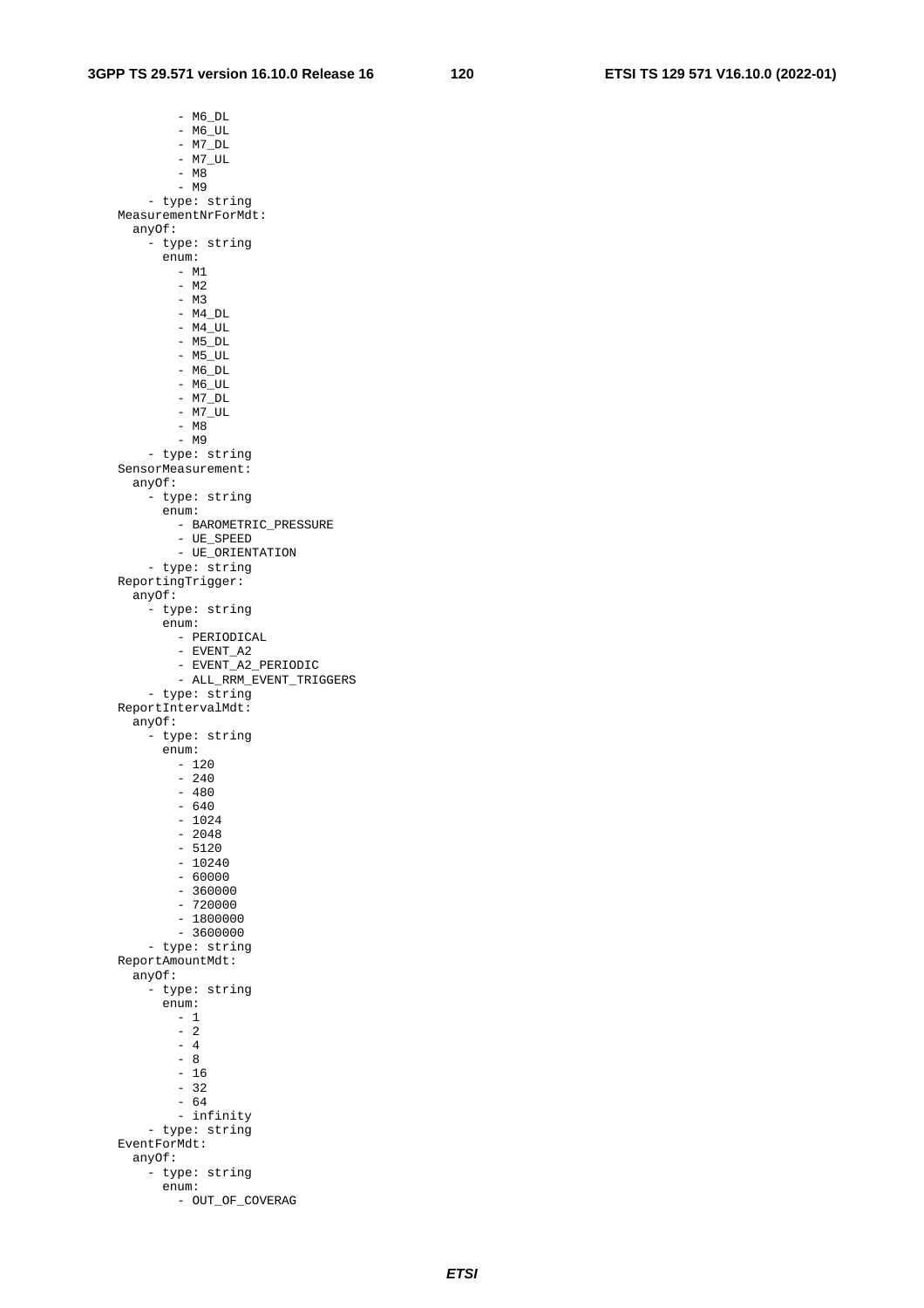- A2\_EVENT - type: string LoggingIntervalMdt: anyOf: - type: string enum:  $- 128$  $- 256$  $-512$  - 1024 - 2048  $-3072$  $-4096$  - 6144 - type: string LoggingDurationMdt: anyOf: - type: string enum:  $- 600$  $- 1200$  - 2400  $-3600$  $-5400$  - 7200 - type: string PositioningMethodMdt: anyOf: - type: string enum: - GNSS - E\_CELL\_ID - type: string CollectionPeriodRmmLteMdt: anyOf: - type: string enum:  $- 1024$  $- 1280$  $- 2048$  $- 2560$  $-5120$  $- 10240$  $- 60000$  - type: string MeasurementPeriodLteMdt: anyOf: - type: string enum: - 1024  $- 1280$  $- 2048$  $- 2560$  $-5120$  $- 10240$  $- 60000$  - type: string ReportIntervalNrMdt: anyOf: - type: string enum: - 120  $- 240$  $-480$  - 640  $- 1024$  - 2048  $-5120$  $- 10240$  $- 20480$  - 40960  $- 60000$  $-360000$  $-720000$  $- 1800000$  $-3600000$ 

- type: string

*ETSI*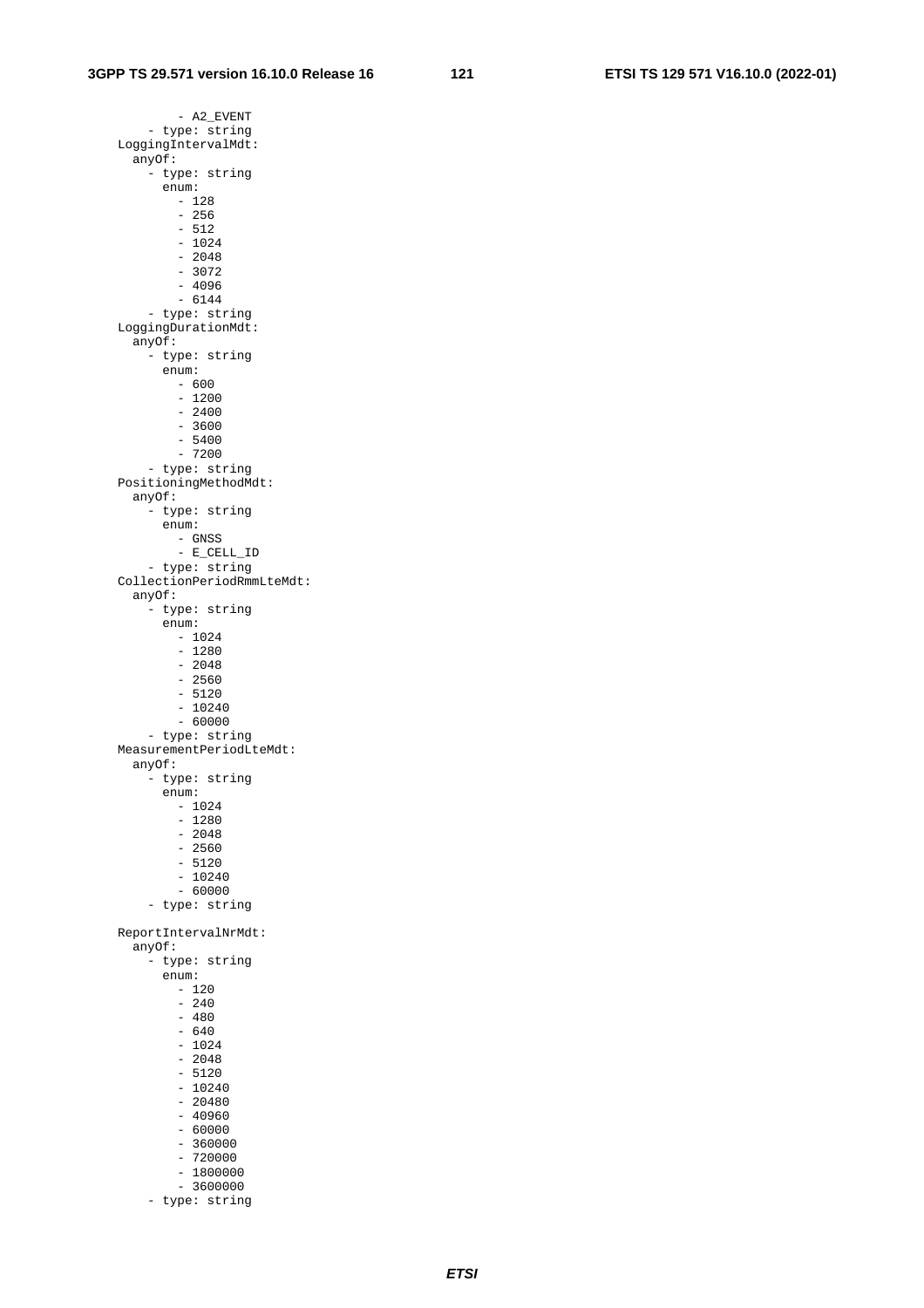LoggingIntervalNrMdt: anyOf: - type: string enum: - 128 - 256  $-512$  $- 1024$  - 2048 - 3072  $-4096$  - 6144 - 320 - 640 - infinity - type: string CollectionPeriodRmmNrMdt: anyOf: - type: string enum:  $- 1024$  $- 2048$  - 5120 - 10240 - 60000 - type: string LoggingDurationNrMdt: anyOf: - type: string enum:  $- 600$  - 1200 - 2400 - 3600 - 5400  $- 7200$  - type: string # # STRUCTURED DATA TYPES # TraceData: type: object nullable: true properties: traceRef: type: string pattern:  $\binom{1}{0-9}$ [3][0-9][2,3]-[A-Fa-f0-9][6]\$' traceDepth: \$ref: '#/components/schemas/TraceDepth' neTypeList: type: string pattern: '^[A-Fa-f0-9]+\$'  $eventList:$  type: string pattern: '^[A-Fa-f0-9]+\$' collectionEntityIpv4Addr: \$ref: '#/components/schemas/Ipv4Addr' collectionEntityIpv6Addr: \$ref: '#/components/schemas/Ipv6Addr' interfaceList: type: string pattern: '^[A-Fa-f0-9]+\$' required: - traceRef - traceDepth - neTypeList - eventList MdtConfiguration: type: object required: - jobType properties: jobType: \$ref: '#/components/schemas/JobType' reportType: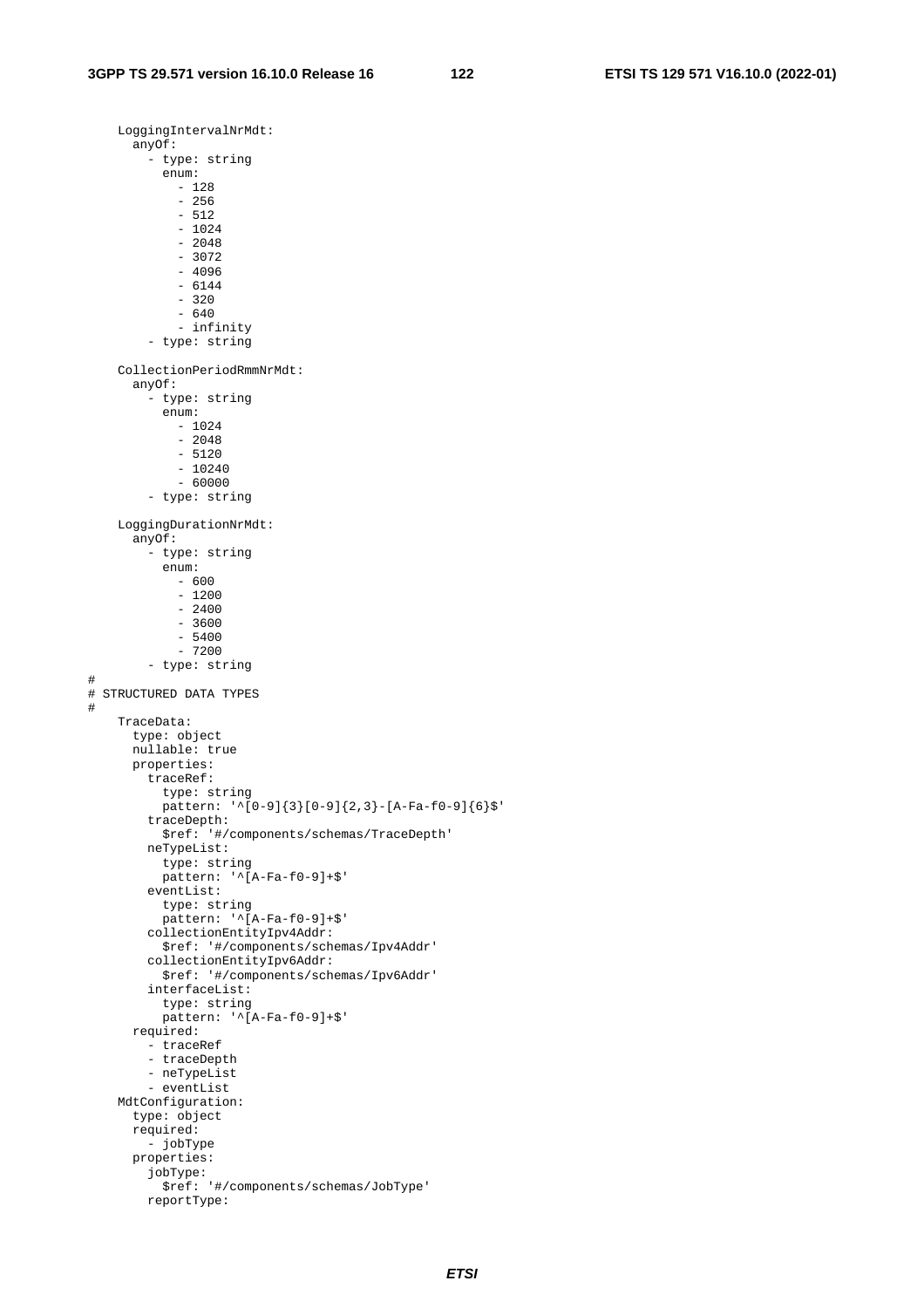\$ref: '#/components/schemas/ReportTypeMdt' areaScope: \$ref: '#/components/schemas/AreaScope' measurementLteList: type: array items: \$ref: '#/components/schemas/MeasurementLteForMdt' measurementNrList: type: array items: \$ref: '#/components/schemas/MeasurementNrForMdt' minItems: 1 sensorMeasurementList: type: array items: \$ref: '#/components/schemas/SensorMeasurement' minItems: 1 reportingTriggerList: type: array items: \$ref: '#/components/schemas/ReportingTrigger' minItems: 1 reportInterval: \$ref: '#/components/schemas/ReportIntervalMdt' reportIntervalNr: \$ref: '#/components/schemas/ReportIntervalNrMdt' reportAmount: \$ref: '#/components/schemas/ReportAmountMdt' eventThresholdRsrp: type: integer minimum: 0 maximum: 97 eventThresholdRsrpNr: type: integer minimum: 0 maximum: 127 eventThresholdRsrq: type: integer minimum: 0 maximum: 34 eventThresholdRsrqNr: type: integer minimum: 0 maximum: 127 eventList: type: array items: \$ref: '#/components/schemas/EventForMdt' minItems: 1 loggingInterval: \$ref: '#/components/schemas/LoggingIntervalMdt' loggingIntervalNr: \$ref: '#/components/schemas/LoggingIntervalNrMdt' loggingDuration: \$ref: '#/components/schemas/LoggingDurationMdt' loggingDurationNr: \$ref: '#/components/schemas/LoggingDurationNrMdt' positioningMethod: \$ref: '#/components/schemas/PositioningMethodMdt' addPositioningMethodList: type: array items: \$ref: '#/components/schemas/PositioningMethodMdt' minItems: 1 collectionPeriodRmmLte: \$ref: '#/components/schemas/CollectionPeriodRmmLteMdt' collectionPeriodRmmNr: \$ref: '#/components/schemas/CollectionPeriodRmmNrMdt' measurementPeriodLte: \$ref: '#/components/schemas/MeasurementPeriodLteMdt' mdtAllowedPlmnIdList: type: array items: \$ref: '#/components/schemas/PlmnId' minItems: 1 maxItems: 16 mbsfnAreaList: type: array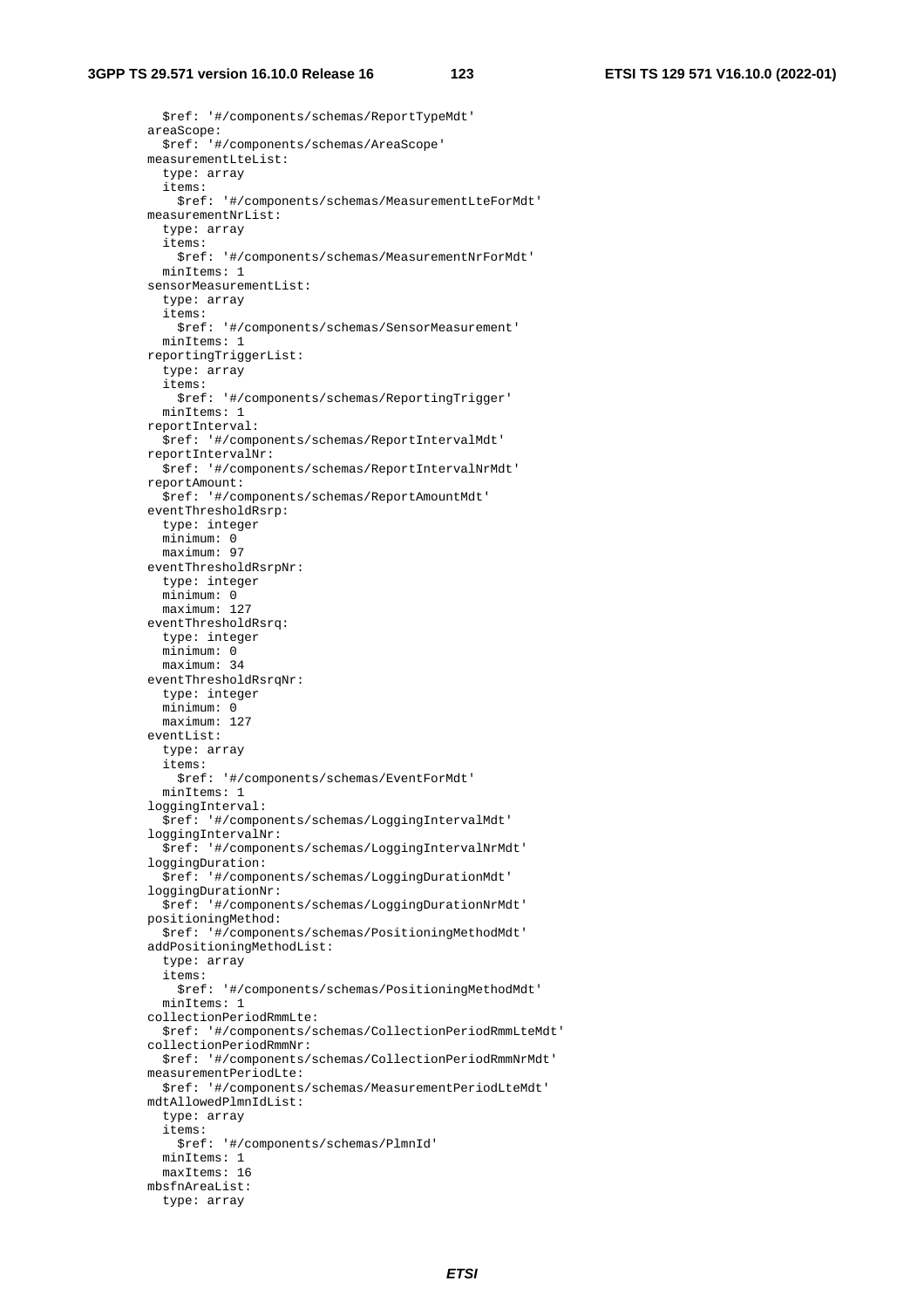items: \$ref: '#/components/schemas/MbsfnArea' minItems: 1 maxItems: 8 interFreqTargetList: type: array items: \$ref: '#/components/schemas/InterFreqTargetInfo' minItems: 1 maxItems: 8 AreaScope: type: object properties: eutraCellIdList: type: array items: \$ref: '#/components/schemas/EutraCellId' minItems: 1 nrCellIdList: type: array items: \$ref: '#/components/schemas/NrCellId' minItems: 1 tacList: type: array items: \$ref: '#/components/schemas/Tac' minItems: 1 tacInfoPerPlmn: type: object additionalProperties: \$ref: '#/components/schemas/TacInfo' TacInfo: type: object required: - tacList properties: tacList: type: array items: \$ref: '#/components/schemas/Tac' minItems: 1 MbsfnArea: type: object properties: mbsfnAreaId: type: integer minimum: 0 maximum: 255 carrierFrequency: type: integer minimum: 0 maximum: 262143 InterFreqTargetInfo: required: - dlCarrierFreq type: object properties: dlCarrierFreq: \$ref: '#/components/schemas/ArfcnValueNR' cellIdList: type: array items: \$ref: '#/components/schemas/PhysCellId' minItems: 1 maxItems: 32 # Data Types related to 5G ODB as defined in clause 5.7 # SIMPLE DATA TYPES # Enumerations

#

# # #

#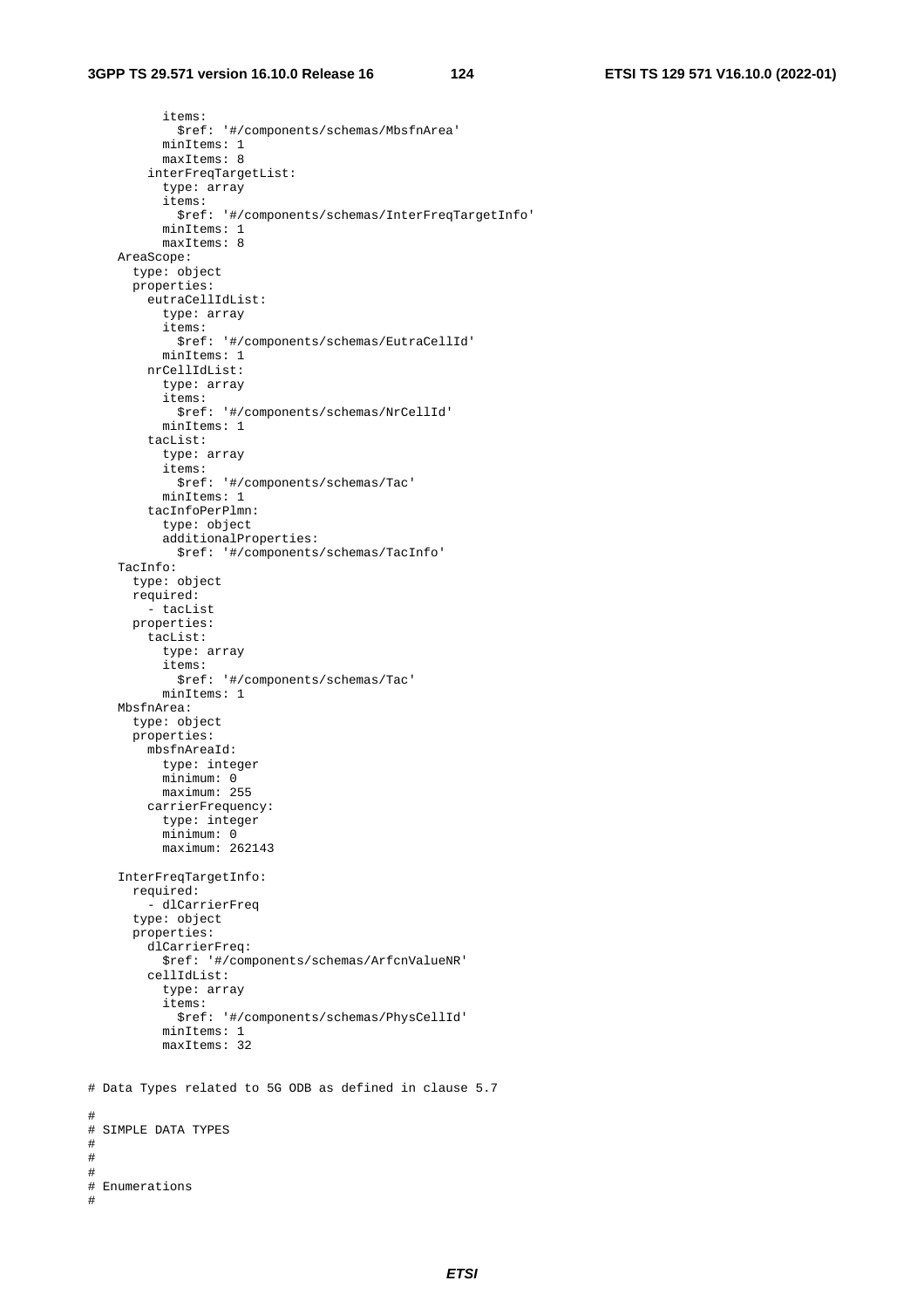RoamingOdb:

 anyOf: - type: string enum: - OUTSIDE\_HOME\_PLMN - OUTSIDE\_HOME\_PLMN\_COUNTRY - type: string OdbPacketServices: anyOf: - anyOf: - type: string enum: - ALL\_PACKET\_SERVICES - ROAMER\_ACCESS\_HPLMN\_AP - ROAMER\_ACCESS\_VPLMN\_AP - type: string - \$ref: '#/components/schemas/NullValue' # # STRUCTURED DATA TYPES # OdbData: type: object properties: roamingOdb: \$ref: '#/components/schemas/RoamingOdb' # # Data Types related to Charging as defined in clause 5.8 # # # SIMPLE DATA TYPES # # ChargingId: \$ref: '#/components/schemas/Uint32' ApplicationChargingId: type: string RatingGroup: \$ref: '#/components/schemas/Uint32' ServiceId: \$ref: '#/components/schemas/Uint32' # # Enumerations # # # STRUCTURED DATA TYPES # SecondaryRatUsageReport: type: object properties: secondaryRatType: \$ref: '#/components/schemas/RatType' qosFlowsUsageData: type: array items: \$ref: '#/components/schemas/QosFlowUsageReport' minItems: 1 required: - secondaryRatType - qosFlowsUsageData QosFlowUsageReport: type: object properties: qfi: \$ref: '#/components/schemas/Qfi' startTimeStamp: \$ref: '#/components/schemas/DateTime'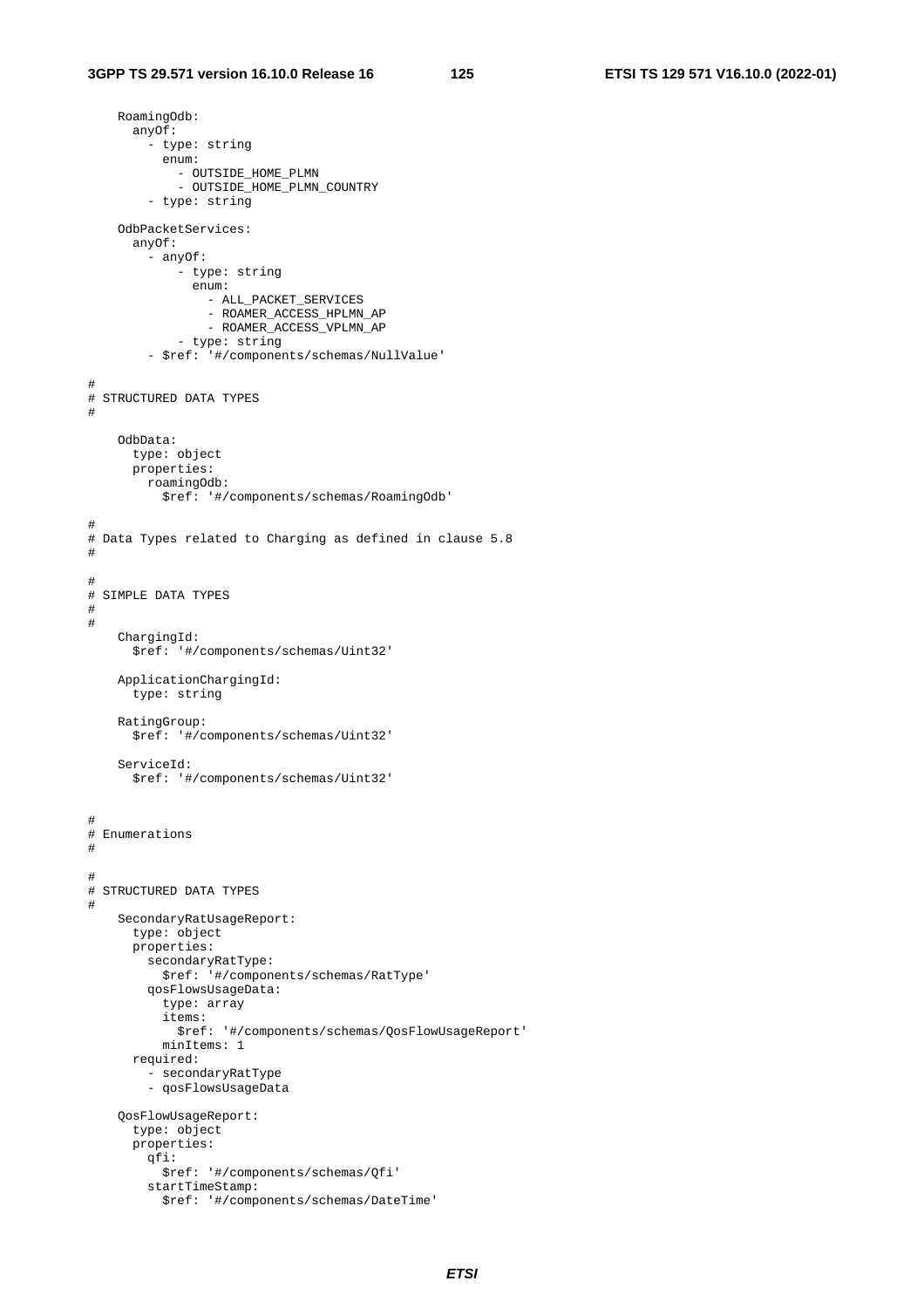endTimeStamp: \$ref: '#/components/schemas/DateTime' downlinkVolume: \$ref: '#/components/schemas/Int64' uplinkVolume: \$ref: '#/components/schemas/Int64' required:  $-$  qfi - startTimeStamp - endTimeStamp - downlinkVolume - uplinkVolume SecondaryRatUsageInfo: type: object properties: secondaryRatType: \$ref: '#/components/schemas/RatType' qosFlowsUsageData: type: array items: \$ref: '#/components/schemas/QosFlowUsageReport' minItems: 1 pduSessionUsageData: type: array items: \$ref: '#/components/schemas/VolumeTimedReport' minItems: 1 required: - secondaryRatType VolumeTimedReport: type: object properties: startTimeStamp: \$ref: '#/components/schemas/DateTime' endTimeStamp: \$ref: '#/components/schemas/DateTime' downlinkVolume: \$ref: '#/components/schemas/Int64' uplinkVolume: \$ref: '#/components/schemas/Int64' required: -<br>- startTimeStamp - endTimeStamp - downlinkVolume - uplinkVolume # # HTTP responses # responses: '307': description: Temporary Redirect content: application/json: schema: \$ref: '#/components/schemas/RedirectResponse' headers: Location: description: 'The URI pointing to the resource located on the redirect target' required: true schema: type: string 3gpp-Sbi-Target-Nf-Id: description: 'Identifier of target NF (service) instance towards which the request is redirected' schema: type: string '308': description: Permanent Redirect content: application/json: schema: \$ref: '#/components/schemas/RedirectResponse'

```
 headers:
```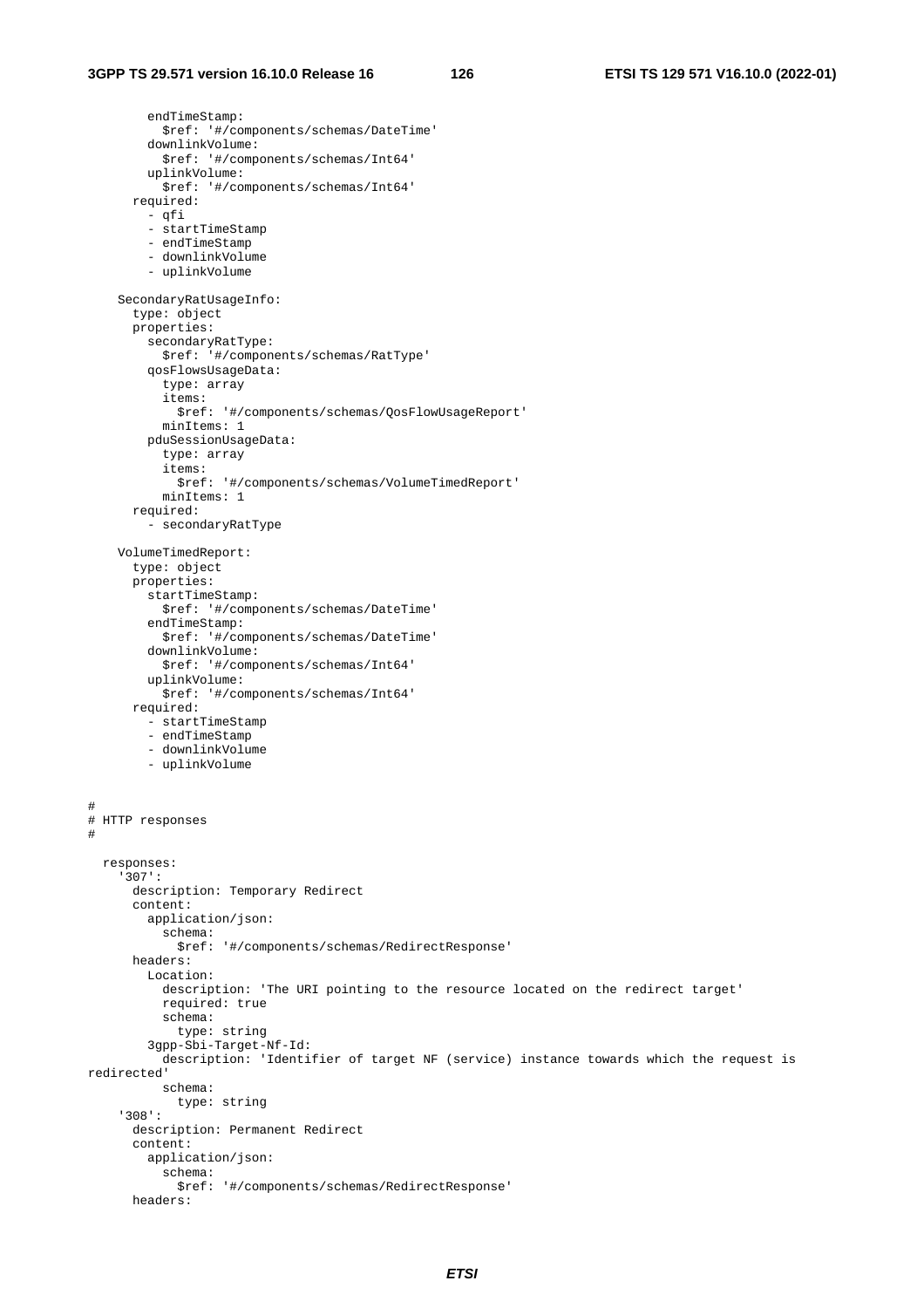Location: description: 'The URI pointing to the resource located on the redirect target' required: true schema: type: string 3gpp-Sbi-Target-Nf-Id: description: 'Identifier of target NF (service) instance towards which the request is redirected' schema: type: string '400': description: Bad request content: application/problem+json: schema: \$ref: '#/components/schemas/ProblemDetails' '401': description: Unauthorized content: application/problem+json: schema: \$ref: '#/components/schemas/ProblemDetails' '403': description: Forbidden content: application/problem+json: schema: \$ref: '#/components/schemas/ProblemDetails' '404': description: Not Found content: application/problem+json: schema: \$ref: '#/components/schemas/ProblemDetails' '405': description: Method Not Allowed '408': description: Request Timeout content: application/problem+json: schema: \$ref: '#/components/schemas/ProblemDetails' '406': description: 406 Not Acceptable '409': description: Conflict content: application/problem+json: schema: \$ref: '#/components/schemas/ProblemDetails' '410': description: Gone content: application/problem+json: schema: \$ref: '#/components/schemas/ProblemDetails' '411': description: Length Required content: application/problem+json: schema: \$ref: '#/components/schemas/ProblemDetails' '412': description: Precondition Failed content: application/problem+json: schema: \$ref: '#/components/schemas/ProblemDetails' '413': description: Payload Too Large content: application/problem+json: schema: \$ref: '#/components/schemas/ProblemDetails' '414': description: URI Too Long content: application/problem+json: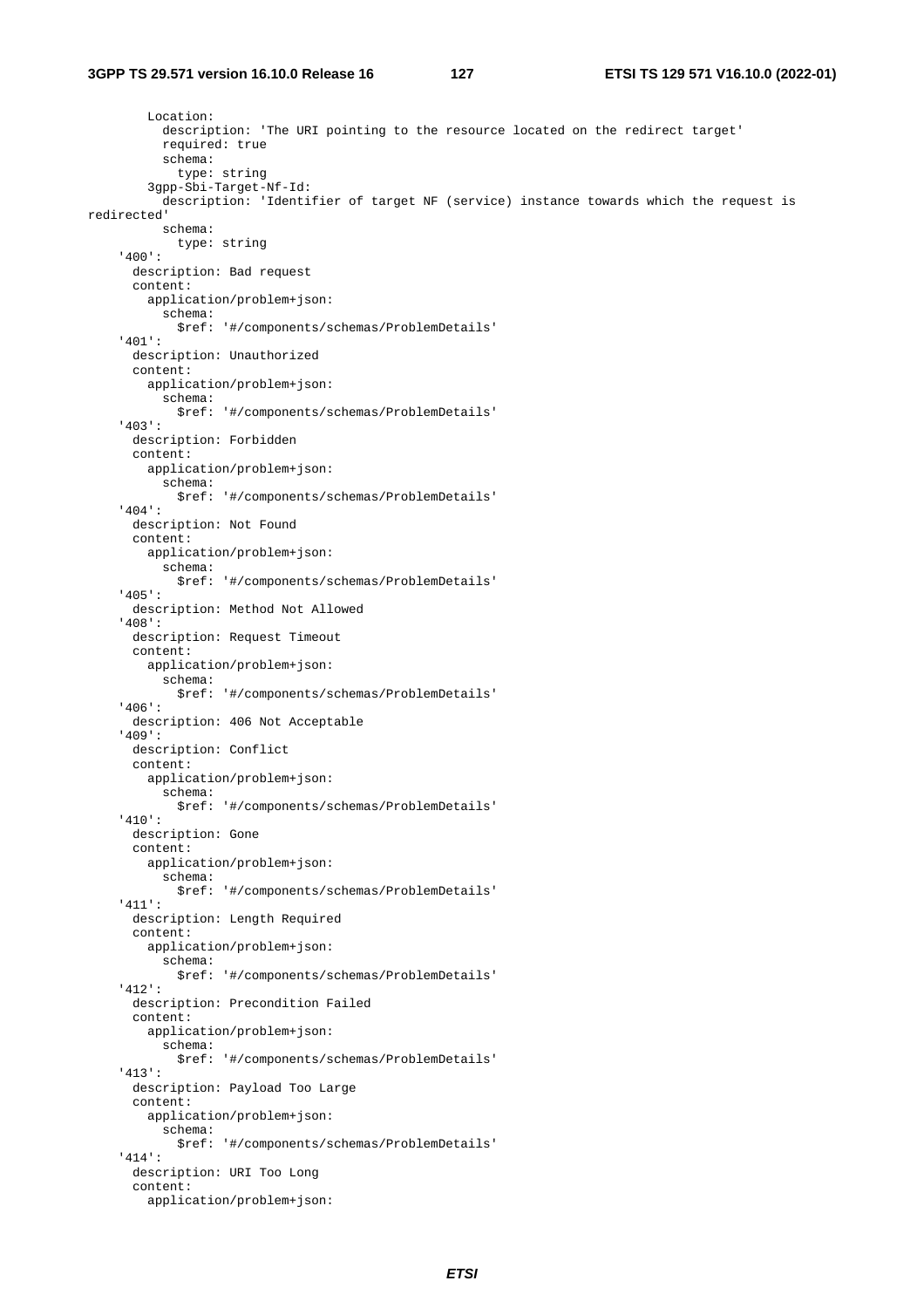## **3GPP TS 29.571 version 16.10.0 Release 16 128 ETSI TS 129 571 V16.10.0 (2022-01)**

 schema: \$ref: '#/components/schemas/ProblemDetails' '415': description: Unsupported Media Type content: application/problem+json: schema: \$ref: '#/components/schemas/ProblemDetails' '429': description: Too Many Requests content: application/problem+json: schema: \$ref: '#/components/schemas/ProblemDetails' '500': description: Internal Server Error content: application/problem+json: schema: \$ref: '#/components/schemas/ProblemDetails' '501': description: Not Implemented content: application/problem+json: schema: \$ref: '#/components/schemas/ProblemDetails' '503': description: Service Unavailable content: application/problem+json: schema: \$ref: '#/components/schemas/ProblemDetails' '504': description: Gateway Timeout content: application/problem+json: schema: \$ref: '#/components/schemas/ProblemDetails' default: description: Generic Error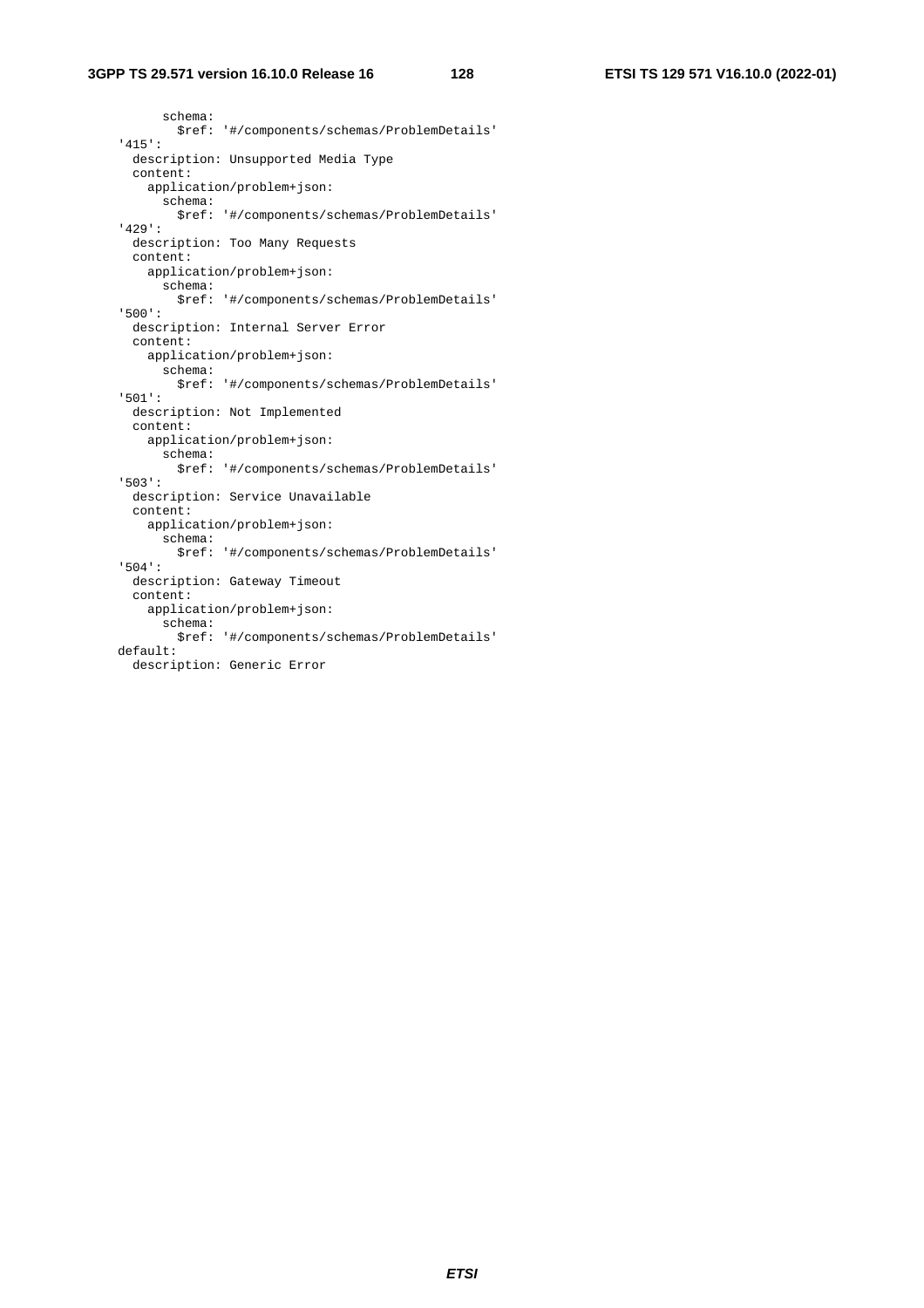Annex B (informative): Change history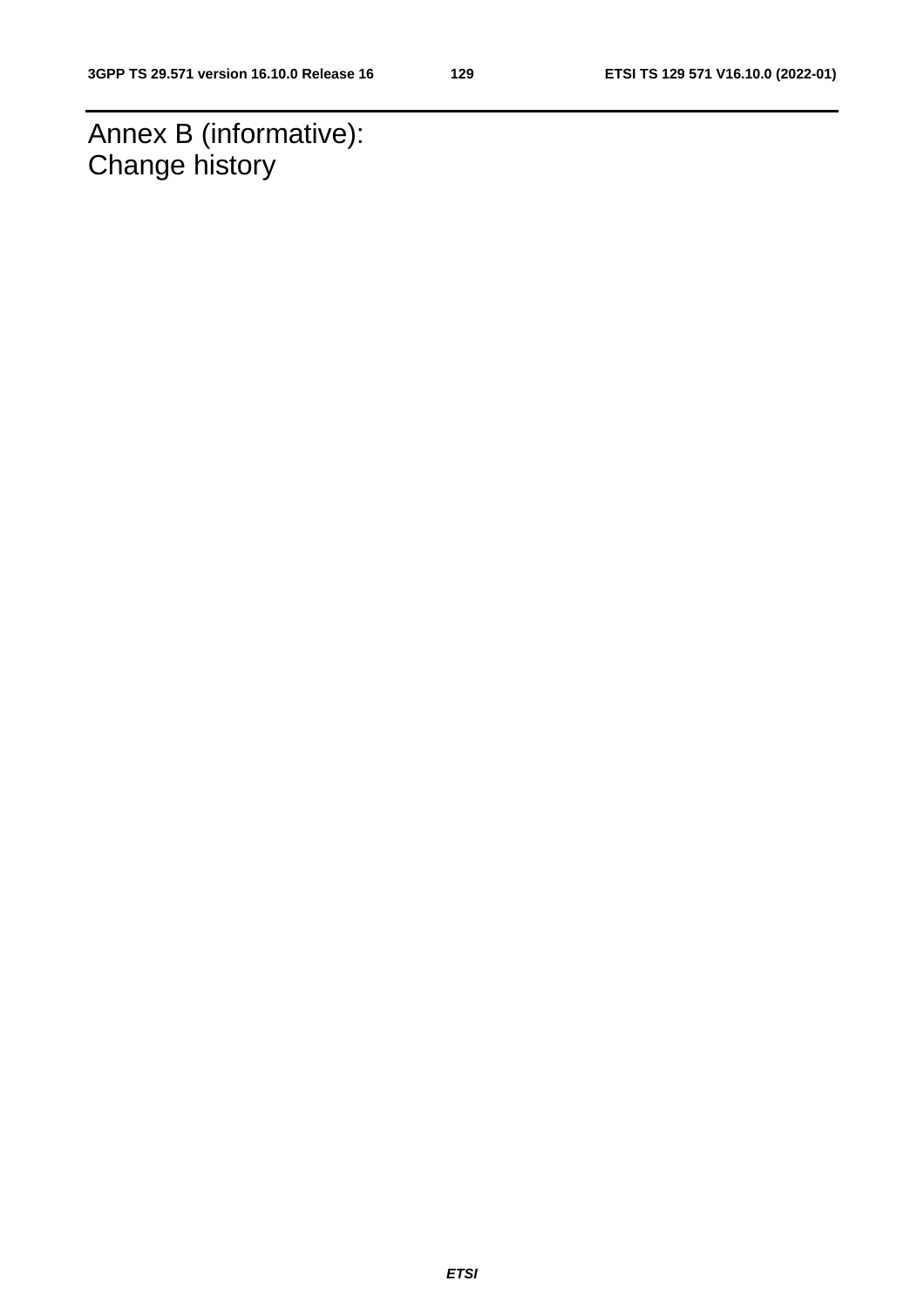| <b>Change history</b> |                    |               |           |                         |                |                                                                                          |            |
|-----------------------|--------------------|---------------|-----------|-------------------------|----------------|------------------------------------------------------------------------------------------|------------|
| <b>Date</b>           | <b>Meeting</b>     | <b>TDoc</b>   | <b>CR</b> | Rev                     | Cat            | Subject/Comment                                                                          | <b>New</b> |
|                       |                    |               |           |                         |                |                                                                                          | version    |
| 2017-10               | CT4#80             | C4-175048     |           |                         |                | <b>Initial Draft.</b>                                                                    | 0.1.0      |
| 2017-10               | CT4#80             | C4-175400     |           |                         |                | Skeleton and scope                                                                       | 0.2.0      |
| 2017-12               | CT4#81             | C4-176442     |           |                         |                | After CT4#81                                                                             | 0.3.0      |
| 2018-01               | CT4#82             | C4-181395     |           |                         |                | After CT4#82                                                                             | 0.4.0      |
| $2018 - 03$           | CT4#83             | $C4 - 182440$ |           |                         |                | After CT4#83                                                                             | 0.5.0      |
| 2018-04               | CT4#84             | C4-183521     |           |                         |                | After CT4#84                                                                             | 0.6.0      |
| 2018-05               | CT4#85             | C4-184635     |           |                         |                | After CT4#85                                                                             | 0.7.0      |
| 2018-06               | CT#80              | CP-181110     |           |                         |                | Presented for information and approval                                                   | 1.0.0      |
| 2018-06               | <b>CT#80</b>       |               |           |                         |                | Approved in CT#80                                                                        | 15.0.0     |
| 2018-09               | CT#81              | CP-182065     | 0001      |                         | F              | ProblemDetails                                                                           | 15.1.0     |
| 2018-09               | CT#81              | CP-182065     | 0002      |                         | F              | Structure of Amfld                                                                       | 15.1.0     |
| 2018-09               | CT#81              | CP-182065     | 0012      |                         | В              | DNAI change notification type                                                            | 15.1.0     |
| 2018-09               | CT#81              | CP-182065     | 0015      |                         | F              | RatType                                                                                  | 15.1.0     |
| 2018-09               | CT#81              | CP-182065     | 0017      |                         | $\overline{B}$ | Definition of DNAI                                                                       | 15.1.0     |
| 2018-09               | CT#81              | CP-182068     | 0008      | 1                       | $\sf B$        | Add support for 5G Trace                                                                 | 15.1.0     |
| 2018-09               | CT#81              | CP-182065     | 0010      | $\overline{1}$          | F              | <b>OpenAPI</b> Corrections                                                               | 15.1.0     |
| 2018-09               | CT#81              | CP-182065     | 0013      | $\mathbf{1}$            | B              | Structure of ECGI and NCGI                                                               | 15.1.0     |
| 2018-09               | CT#81              | CP-182065     | 0007      | 1                       | F              | <b>Averaging Window</b>                                                                  | 15.1.0     |
| 2018-09               | CT#81              | CP-182065     | 0020      | $\overline{1}$          | F              | sd pattern                                                                               | 15.1.0     |
| 2018-09               | CT#81              | CP-182065     | 0021      | $\mathbf{1}$            | F              | Correction of the title of clauses 5.2.4.4 _LinksValueSchema and                         | 15.1.0     |
|                       |                    |               |           |                         |                | $5.2.4.5$ $\_$ SelfLink                                                                  |            |
| 2018-09               | CT#81              | CP-182065     | 0023      |                         | F              | NAI format in 5G System                                                                  | 15.1.0     |
| 2018-09               | CT#81              | CP-182065     | 0031      |                         | F              | <b>GroupId Definition</b>                                                                | 15.1.0     |
| 2018-09               | CT#81              | CP-182065     | 0009      | 1                       | F              | Removal of systematic references to the "format" keyword in data                         | 15.1.0     |
|                       |                    |               |           |                         |                | type definitions                                                                         |            |
| 2018-09               | CT#81              | CP-182065     | 0033      |                         | F              | <b>Naming Conventions</b>                                                                | 15.1.0     |
| 2018-09               | CT#81              | CP-182065     | 0027      | 1                       | F              | 5GMMCause and NGAP Cause                                                                 | 15.1.0     |
| 2018-09               | CT#81              | CP-182173     | 0006      | $\overline{3}$          | F              | BackUp AMF Info                                                                          | 15.1.0     |
| 2018-09               | CT#81              | CP-182065     | 0035      |                         | F              | <b>URI</b> Scheme                                                                        | 15.1.0     |
| 2018-09               | CT#81              | CP-182065     | 0024      | $\overline{2}$          | F              | Cleanup of the specification                                                             | 15.1.0     |
|                       |                    |               |           | $\overline{1}$          |                | Correction to Regular Expression Pattern of GPSI                                         |            |
| 2018-09               | CT#81              | CP-182065     | 0025      |                         | F<br>F         |                                                                                          | 15.1.0     |
| 2018-09               | CT#81              | CP-182065     | 0005      | 4                       |                | Common data types: NonDynamic5qi and Dynamic5qi                                          | 15.1.0     |
| 2018-09               | CT#81              | CP-182065     | 0028      | $\overline{1}$          | $\overline{F}$ | Common data type used in both TS 29.505 and TS 29.519                                    | 15.1.0     |
| 2018-09               | CT#81              | CP-182065     | 0029      | 1                       | B              | n6 Traffic Routing Information data type                                                 | 15.1.0     |
| 2018-09               | CT#81              | CP-182065     | 0019      | $\overline{\mathbf{4}}$ | F              | DefaultQosInformation                                                                    | 15.1.0     |
| 2018-09               | CT#81              | CP-182065     | 0034      | $\overline{1}$          | F              | Update of N3gaLocation data type                                                         | 15.1.0     |
| 2018-09               | CT#81              | CP-182065     | 0016      | 3                       | F              | <b>Mobility Restriction</b>                                                              | 15.1.0     |
| 2018-09               | CT#81              | CP-182042     | 0030      | $\overline{3}$          | $\overline{F}$ | Adding "nullable" property to OpenAPI definitions of data types                          | 15.1.0     |
| 2018-09               | CT#81              | CP-182174     | 0026      | $\overline{3}$          | F              | Presence Reporting Area                                                                  | 15.1.0     |
| 2018-09               | CT#81              | CP-182011     | 0032      | 4                       | F              | Adding age of location, geographic information and other missing                         | 15.1.0     |
|                       |                    |               |           |                         |                | ones in the UserLocation type                                                            |            |
| 2018-09               | $\overline{CT#81}$ | CP-182183     | 0036      | 1                       | B              | Common data type for data change notification                                            | 15.1.0     |
| 2018-09               | C1#81              | CP-182065     | 0037      |                         | ۲              | API version number update                                                                | 15.1.0     |
| 2018-12               | CT#82              | CP-183024     | 0040      |                         | F              | Application ID                                                                           | 15.2.0     |
| 2018-12               | CT#82              | CP-183024     | 0049      |                         | F              | Corrections to PDU Session Id, PDU Session Type and                                      | 15.2.0     |
|                       |                    |               |           |                         |                | SupportedFeatures                                                                        |            |
| 2018-12               | CT#82              | CP-183024     | 0038      | 1                       | F              | Area definition                                                                          | 15.2.0     |
| 2018-12               | CT#82              | CP-183024     | 0047      | 1                       | F              | <b>DNN</b>                                                                               | 15.2.0     |
| 2018-12               | CT#82              | CP-183024     | 0044      | 1                       | F              | Update of missing status code 429 in TS 29.571                                           | 15.2.0     |
| 2018-12               | CT#82              | CP-183024     | 0057      | 1                       | F              | 29571 CR cardinality                                                                     | 15.2.0     |
| 2018-12               | CT#82              | CP-183024     | 0045      | 2                       | F              | The ARP in Default QoS                                                                   | 15.2.0     |
| 2018-12               | CT#82              | CP-183024     | 0058      | $\mathbf{1}$            | F              | Snssai pattern                                                                           | 15.2.0     |
| 2018-12               | CT#82              | CP-183024     | 0039      | $\mathbf{1}$            | F              | GroupId pattern                                                                          | 15.2.0     |
| 2018-12               | CT#82              | CP-183024     | 0059      |                         | F              | Adding of HTTP status code "406 Not Acceptable"                                          | 15.2.0     |
| 2018-12               | CT#82              | CP-183024     | 0041      | 1                       | $\mathsf F$    | VarUeld definition                                                                       | 15.2.0     |
| 2018-12               | CT#82              | CP-183024     | 0061      |                         | $\overline{F}$ | ProblemDetails for 501                                                                   | 15.2.0     |
| 2018-12               | CT#82              | CP-183024     | 0063      |                         | F              | Changeltem alignment                                                                     | 15.2.0     |
| 2018-12               | CT#82              | CP-183024     | 0046      | 2                       | F              | <b>Regular Expression Patterns</b>                                                       | 15.2.0     |
| 2018-12               | CT#82              | CP-183024     | 0048      | $\overline{3}$          | F              | Alignments with NGAP                                                                     | 15.2.0     |
| 2018-12               | CT#82              | CP-183168     | 0065      | $\mathbf{1}$            | F              | Secondary RAT usage data reporting                                                       | 15.2.0     |
|                       | $\overline{CT#82}$ |               | 0060      | 1                       | F              | Data types associated with Subscribed and Authorized Default                             |            |
| 2018-12               |                    | CP-183024     |           |                         |                |                                                                                          | 15.2.0     |
|                       |                    |               |           |                         | $\mathsf F$    | QoS for Default QoS Flow<br>Alignment of pattern for data types with "nullable" property |            |
| 2018-12               | CT#82              | CP-183024     | 0042      | 3                       |                |                                                                                          | 15.2.0     |
| 2018-12               | CT#82              | CP-183024     | 0062      | $\mathbf{1}$            | $\mathsf F$    | NF Group Id                                                                              | 15.2.0     |
| 2018-12               | CT#82              | CP-183024     | 0053      | $\overline{2}$          | F              | data type for complex query expression                                                   | 15.2.0     |
| 2018-12               | CT#82              | CP-183161     | 0064      | $\overline{2}$          | F              | NgRanldentifier and PresenceInfo                                                         | 15.2.0     |
| 2018-12               | CT#82              | CP-183024     | 0068      |                         | F              | Addition of HTTP status code "412 Precondition Failed"                                   | 15.2.0     |
| 2018-12               | CT#82              | CP-183024     | 0051      | $\mathbf{3}$            | F              | Introduction of Barring of Roaming in 5GC                                                | 15.2.0     |
| 2018-12               | CT#82              | CP-183024     | 0066      | $\mathbf{1}$            | F              | Service Area Restriction                                                                 | 15.2.0     |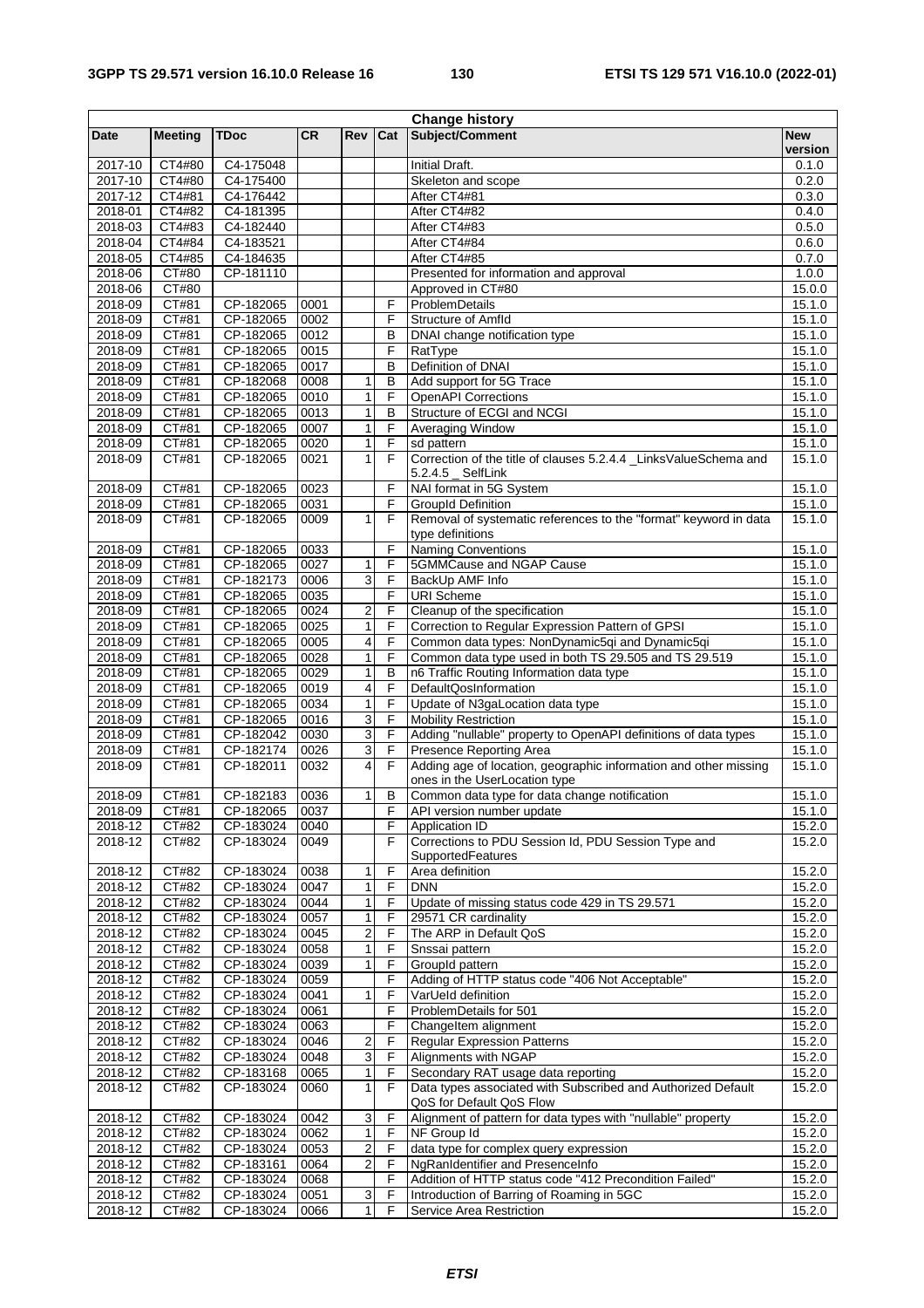| 2018-12     | CT#82 | CP-183024 | 0067 | $\mathbf{1}$   | $\mathsf F$    | Charging related types                                                    | 15.2.0 |
|-------------|-------|-----------|------|----------------|----------------|---------------------------------------------------------------------------|--------|
| 2018-12     | CT#82 | CP-183024 | 0070 |                | F              | Correction of the reference for the SupportedFeatures Data Type           | 15.2.0 |
| $2018 - 12$ | CT#82 | CP-183024 | 0072 | 1              | F              | Update open API version                                                   | 15.2.0 |
| 2018-12     | CT#82 | CP-183024 | 0073 |                | F              | ExternalDoc update                                                        | 15.2.0 |
| 2019-03     | CT#83 | CP-190029 | 0075 | 3              | $\mathsf F$    | Corrections on subscribed Priority                                        | 15.3.0 |
| 2019-03     | CT#83 | CP-190029 | 0076 | $\overline{1}$ | F              | AmfRegionId and AmfSetId                                                  | 15.3.0 |
| 2019-03     | CT#83 | CP-190029 | 0077 | $\overline{c}$ | F              | Supported features                                                        | 15.3.0 |
| 2019-03     | CT#83 | CP-190029 | 0078 | $\overline{2}$ | F              | Corrections on n3iwf Id                                                   | 15.3.0 |
| 2019-03     | CT#83 | CP-190029 | 0079 | $\overline{2}$ | F              | Corrections on the encoding of bit string                                 | 15.3.0 |
| 2019-03     | CT#83 | CP-190029 | 0081 | $\overline{2}$ | F              | Corrections on Type RouteToLocation                                       | 15.3.0 |
| 2019-03     | CT#83 | CP-190029 | 0082 | $\mathbf{1}$   | $\overline{F}$ | <b>ODB</b> correction                                                     | 15.3.0 |
|             | CT#83 | CP-190029 | 0083 |                | F              |                                                                           |        |
| 2019-03     |       |           |      |                |                | 3GPP TS 29.571 API version update                                         | 15.3.0 |
| 2019-06     | CT#84 | CP-191041 | 0077 | 3              | F              | CR not implemented - Supported Features                                   | 15.4.0 |
| 2019-06     | CT#84 | CP-191041 | 0084 | 1              | F              | Service Area Restriction                                                  | 15.4.0 |
| 2019-06     | CT#84 | CP-191041 | 0087 | $\mathbf{1}$   | F              | Changeltem Indicating Complete Resource Creation or<br>Removal            | 15.4.0 |
| 2019-06     | CT#84 | CP-191041 | 0089 | $\overline{2}$ | F              | Storage of OpenAPI specification files                                    | 15.4.0 |
| 2019-06     | CT#84 | CP-191041 | 0090 | $\mathbf{1}$   | F              | Clarificaiton on Universal Matching Pattern Schema                        | 15.4.0 |
| 2019-06     | CT#84 | CP-191041 | 0086 | $\overline{2}$ | $\mathsf F$    | Correct the discription of 5qi in SubscribedDefaultQos                    | 15.4.0 |
| 2019-06     | CT#84 | CP-191041 | 0097 |                | F              | AreaCode                                                                  | 15.4.0 |
| 2019-06     | CT#84 | CP-191041 | 0094 | 1              | F              | Required attributes in NotifyItem                                         | 15.4.0 |
| 2019-06     | CT#84 | CP-191041 | 0095 | 1              | $\mathsf F$    |                                                                           | 15.4.0 |
|             |       |           |      |                |                | Regular Expression Pattern of DiameterIdentity                            |        |
| 2019-06     | CT#84 | CP-191041 | 0096 | $\mathbf{1}$   | F              | Secondary RAT Usage reporting at PDU session level                        | 15.4.0 |
| 2019-06     | CT#84 | CP-191041 | 0099 | $\overline{2}$ | F              | Copyright Note in YAML file                                               | 15.4.0 |
| 2019-06     | CT#84 | CP-191048 | 0100 | $\mathbf{1}$   | $\sf B$        | 3GPP TS 29.571 API version update                                         | 16.0.0 |
| 2019-06     | CT#84 | CP-191050 | 0093 |                | $\sf B$        | Definition of MTC provider Information                                    | 16.0.0 |
| 2019-06     | CT#84 | CP-191050 | 0098 | 1              | B              | Extend value of RAT Type to add NBIOT                                     | 16.0.0 |
| 2019-06     | CT#84 | CP-191051 | 0088 | 3              | в              | Common Data Type for ATSSS Capability                                     | 16.0.0 |
| 2019-06     | CT#84 | CP-191052 | 0085 | 1              | B              | Addition of Event Reporting Information Parameters for                    | 16.0.0 |
|             |       |           |      |                |                | network data analytics                                                    |        |
| 2019-06     | CT#84 | CP-191055 | 0091 | $\sqrt{2}$     | B              | NF discovery factors                                                      | 16.0.0 |
| 2019-09     | CT#85 | CP-192194 | 0102 | 3              | B              | NF Set and NF Service Set                                                 | 16.1.0 |
| 2019-09     | CT#85 | CP-192133 | 0103 |                | B              | Plmnld                                                                    | 16.1.0 |
| 2019-09     | CT#85 | CP-192133 | 0104 | 1              | В              | Closed Access Group                                                       | 16.1.0 |
| 2019-09     | CT#85 | CP-192028 | 0113 | $\overline{2}$ | B              |                                                                           | 16.1.0 |
|             |       |           |      | $\overline{c}$ | B              | Network Identifier for SNPN                                               |        |
| 2019-09     | CT#85 | CP-192211 | 0105 |                |                | Common Data Type for 5G SRVCC                                             | 16.1.0 |
| 2019-09     | CT#85 | CP-192115 | 0107 | $\mathbf{1}$   | Α              | PRA ID encoding                                                           | 16.1.0 |
| 2019-09     | CT#85 | CP-192123 | 0108 | $\mathbf{1}$   | F              | <b>DNN Format correction</b>                                              | 16.1.0 |
| 2019-09     | CT#85 | CP-192123 | 0111 | 2              | B              | PatchResult data type                                                     | 16.1.0 |
| 2019-09     | CT#85 | CP-192120 | 0116 | 3              | F              | Extended PDU Session ID used in Core Network                              | 16.1.0 |
| 2019-09     | CT#85 | CP-192195 | 0121 | $\overline{2}$ | B              | Small Data Rate Control Status                                            | 16.1.0 |
| 2019-09     | CT#85 | CP-192130 | 0122 | $\overline{2}$ | B              | Updates for 5WWC with HFC wireline access                                 | 16.1.0 |
| 2019-09     | CT#85 | CP-192120 | 0124 |                | F              | 3GPP TS 29.571 API version update                                         | 16.1.0 |
| 2019-09     | CT#85 | CP-192210 | 0125 |                | F              | Correction and alignment of Sampling Ratio                                | 16.1.0 |
| 2019-12     | CT#86 | CP-193032 | 0130 |                | A              | N3IWF ID encoding                                                         | 16.2.0 |
| 2019-12     | CT#86 | CP-193032 | 0138 |                | Α              | Correction to GNbld                                                       | 16.2.0 |
| 2019-12     | CT#86 | CP-193057 | 0126 | 1              | В              | Format of NF (Service) Set ID                                             | 16.2.0 |
| 2019-12     | CT#86 | CP-193046 | 0142 | 1              | F              | MAC Address as PEI format                                                 | 16.2.0 |
| 2019-12     | CT#86 | CP-193050 | 0143 | 1              | F              | Alternative 1 for global uniqueness of universally managed                | 16.2.0 |
|             |       |           |      |                |                | NID - simple data types correction                                        |        |
| 2019-12     | CT#86 | CP-193046 | 0135 | $\sqrt{2}$     | $\sf B$        | Definition of TNAP ID                                                     | 16.2.0 |
| 2019-12     | CT#86 | CP-193063 | 0131 | 1              | В              |                                                                           | 16.2.0 |
|             |       |           |      |                |                | HAL-forms data type                                                       |        |
| 2019-12     | CT#86 | CP-193057 | 0127 | 3              | в              | Delegated Discovery Parameters Conveyance in HTTP/2<br>headers            | 16.2.0 |
| 2019-12     | CT#86 | CP-193049 | 0149 |                | B              | LTE-M RAT Type                                                            | 16.2.0 |
| 2019-12     | CT#86 | CP-193062 | 0148 | $\mathbf{1}$   | B              | Common Data Type for RACS                                                 | 16.2.0 |
| 2019-12     | CT#86 | CP-193063 | 0161 | 1              | B              | DNN Network Identifier and Operator Identifier                            | 16.2.0 |
| 2019-12     | CT#86 | CP-193036 | 0114 | 5              | В              | Increasing the maximum MDBV value                                         | 16.2.0 |
| 2019-12     | CT#86 | CP-193031 | 0160 | 1              | Α              | <b>Wildcard DNN</b>                                                       | 16.2.0 |
| 2019-12     | CT#86 | CP-193032 | 0163 | 1              | Α              | Correction to charging identifiers                                        | 16.2.0 |
| 2019-12     | CT#86 | CP-193036 | 0156 | 2              | F              | TAI and CGI in UserLocation                                               | 16.2.0 |
|             |       |           |      | $\overline{2}$ | B              |                                                                           | 16.2.0 |
| 2019-12     | CT#86 | CP-193046 | 0158 |                |                | Definition of HFC node Id and User Location information for<br><b>HFC</b> |        |
| 2019-12     | CT#86 | CP-193225 | 0159 | 3              | B              | Wireline Service Area Restrictions                                        | 16.2.0 |
| 2019-12     | CT#86 | CP-193049 | 0144 | $\mathbf{1}$   | в              | Defining new data type for the Rate Control                               | 16.2.0 |
|             |       |           |      |                |                |                                                                           |        |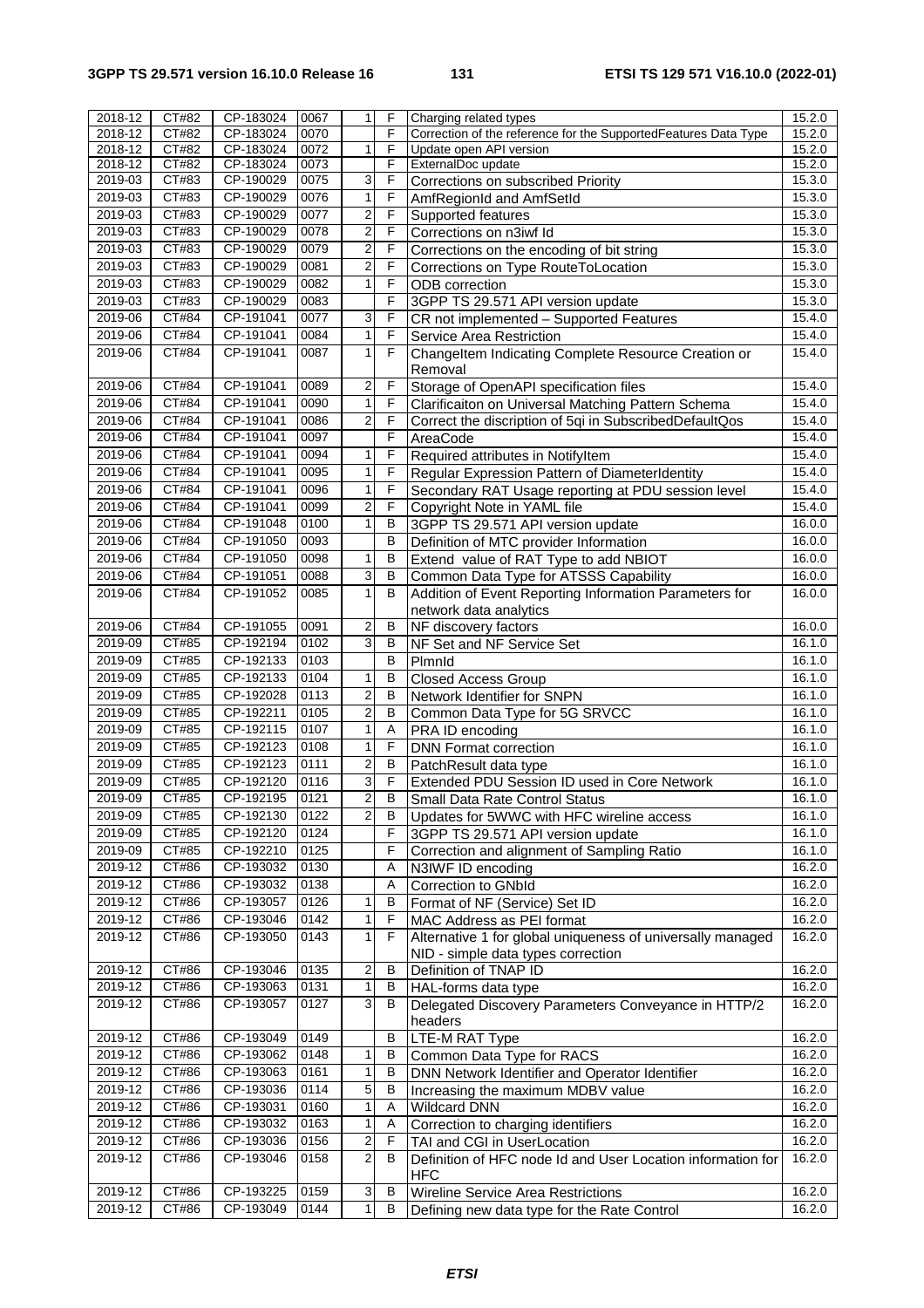| 2019-12     | CT#86         | CP-193049              | 0153         | 1                | В              | Expected UE Behaviour parameters                                              | 16.2.0 |
|-------------|---------------|------------------------|--------------|------------------|----------------|-------------------------------------------------------------------------------|--------|
| 2019-12     | CT#86         | CP-193036              | 0150         | 2                | B              | Adding support for NR and E-UTRA accessing through                            | 16.2.0 |
|             |               |                        |              |                  |                | unlicensed bands                                                              |        |
| 2019-12     | CT#86         | CP-193063              | 0152         | 3                | B              | PRA for LTE UE                                                                | 16.2.0 |
| 2019-12     | CT#86         | CP-193046              | 0154         | $\overline{3}$   | B              | <b>ACS</b> information                                                        | 16.2.0 |
| 2019-12     | CT#86         | CP-193046              | 0136         | 4                | B              | QoS for wireline access network                                               | 16.2.0 |
| 2019-12     | CT#86         | CP-193046              | 0165         |                  | B              | IPv4AddrMask                                                                  | 16.2.0 |
| 2019-12     | CT#86         | CP-193063              | 0145         | 1                | B              | InvalidParam Data Type                                                        | 16.2.0 |
| 2019-12     | CT#86         | CP-193044              | 0167         |                  | F              | API version and External doc update                                           | 16.2.0 |
| 2020-03     | <b>CT#87E</b> | CP-200032              | 0168         | 1                | C              | <b>NID</b>                                                                    | 16.3.0 |
| 2020-03     | <b>CT#87E</b> | CP-200020              | 0170         | 1                | $\mathsf F$    | Enumerations and "nullable" keyword                                           | 16.3.0 |
| 2020-03     | <b>CT#87E</b> | CP-200032              | 0176         | 1                | F              | CAG-ID size                                                                   | 16.3.0 |
| 2020-03     | <b>CT#87E</b> | CP-200035              | 0172         | 2                | В              | New RAT Type values for Non-3GPP accesses                                     | 16.3.0 |
| 2020-03     | <b>CT#87E</b> | CP-200033              | 0180         |                  | B              | <b>External Group Identifier</b>                                              | 16.3.0 |
| 2020-03     | <b>CT#87E</b> | CP-200031              | 0182         |                  | B              | Remove Unused MaPduCapbility Data Type                                        | 16.3.0 |
| 2020-03     | <b>CT#87E</b> | CP-200035              | 0185         |                  | B              | HFC NODE ID                                                                   | 16.3.0 |
| 2020-03     | <b>CT#87E</b> | CP-200133              | 0190         | 1                | B              | CS/PS location                                                                | 16.3.0 |
| 2020-03     | <b>CT#87E</b> | CP-200018              | 0192         |                  | B              | LCS service authorization                                                     | 16.3.0 |
| 2020-03     | <b>CT#87E</b> | CP-200033              | 0175         | $\overline{2}$   | F              | Status type definition                                                        | 16.3.0 |
| 2020-03     | <b>CT#87E</b> | CP-200035              | 0194         |                  | B              | SupiOrSuci                                                                    | 16.3.0 |
| 2020-03     | <b>CT#87E</b> | CP-200020              | 0191         | 1                | F              | Pattern of Ipv4AddrMask                                                       | 16.3.0 |
| 2020-03     | <b>CT#87E</b> | CP-200267              | 0183         | 3                | B              | Common data types for V2X service                                             | 16.3.0 |
| 2020-03     | <b>CT#87E</b> | CP-200035              | 0173         | 4                | B              | User Location for wireliness and trusted non-3GPP                             | 16.3.0 |
|             |               |                        |              |                  |                |                                                                               |        |
| 2020-03     | <b>CT#87E</b> | CP-200035              | 0174         | 3                | B              | accesses<br>PEI for 5G-RG/FN-RG and for UEs not supporting any                | 16.3.0 |
|             |               |                        |              |                  |                | 3GPP access technologies                                                      |        |
| 2020-03     | <b>CT#87E</b> | CP-200035              | 0189         | 1                | B              | SUPI definition for 5G-RG and FN-RG                                           | 16.3.0 |
| 2020-03     | <b>CT#87E</b> | CP-200021              | 0188         | 1                | B              | Remove the common data type Software Version Number                           | 16.3.0 |
| 2020-03     | <b>CT#87E</b> | CP-200181              | 0179         | 4                | B              | Downlink data delivery status                                                 | 16.3.0 |
| 2020-03     | <b>CT#87E</b> | CP-200033              | 0181         | $\overline{2}$   | B              | <b>MO Exception Data Counter</b>                                              | 16.3.0 |
| 2020-03     | <b>CT#87E</b> | CP-200052              | 0195         |                  | F              | API version and External doc update                                           | 16.3.0 |
| 2020-06     | <b>CT#88E</b> | CP-201030              | 0198         |                  | F              | HTTP redirection for indirect communication                                   | 16.4.0 |
| 2020-06     | <b>CT#88E</b> | CP-201066              | 0201         | 1                | F              | Clarification of NF Instance ID encoding                                      | 16.4.0 |
| 2020-06     | <b>CT#88E</b> | CP-201067              | 0196         | 1                | $\sf B$        | MDT Configuration data for 5G g                                               | 16.4.0 |
| $2020 - 06$ | <b>CT#88E</b> | CP-201047              | 0202         | 1                | B              | Authentication and Authorization status                                       | 16.4.0 |
| 2020-06     | <b>CT#88E</b> | CP-201048              | 0203         | 1                | F              | User Location of TWAP ID or TNAP ID                                           | 16.4.0 |
| 2020-06     | <b>CT#88E</b> | CP-201034              | 0199         | 3                | F              | Slice Differentiator Ranges and Wildcard                                      | 16.4.0 |
| 2020-06     | <b>CT#88E</b> | CP-201048              | 0197         | 1                | F              | User Location for W-5GBAN                                                     | 16.4.0 |
| 2020-06     | <b>CT#88E</b> | CP-201066              | 0205         | 1                | F              |                                                                               | 16.4.0 |
| 2020-06     | <b>CT#88E</b> | CP-201045              | 0207         | 1                | F              | Correction on unsigned integer types<br>Nid shall be present in data types of | 16.4.0 |
|             |               |                        |              |                  |                | Tai/Ncgi/GlobalRanNodeld in case of SNPN                                      |        |
| $2020 - 06$ | CT#88E        | CP-201045              | 0206         | $\boldsymbol{2}$ | F              | Identify for AMF in SNPN                                                      | 16.4.0 |
| 2020-06     | CT#88E        | CP-201032              | 0208         | 1                | F              | Revising the defination of LcsServiceAuth data type                           | 16.4.0 |
| 2020-06     | CT#88E        | CP-201048              | 0209         | 1                | F              | Extend GlobalRanNodeld to Support W-AGF and TNGF                              | 16.4.0 |
| 2020-06     | CT#88E        | CP-201034              | 0210         | 1                | F              | Nullvalue and "nullable" keyword                                              | 16.4.0 |
| 2020-06     | CT#88E        |                        | 0222         | 1                | F              | <b>Editorial corrections</b>                                                  | 16.4.0 |
| 2020-06     | CT#88E        | CP-201034<br>CP-201034 | 0223         | 1                | F              | Correct the data type in Pc5QosFlowItem                                       | 16.4.0 |
| 2020-06     | <b>CT#88E</b> | CP-201034              | 0212         | 1                | F              | NotifyItem                                                                    | 16.4.0 |
| 2020-06     | <b>CT#88E</b> | CP-201044              | 0214         | 3 <sup>1</sup>   | B              | UPF Supports RTT Measurements without PMF                                     | 16.4.0 |
| 2020-06     | <b>CT#88E</b> | CP-201045              | 0227         |                  | $\mathsf{F}$   | Clarifications to TAI / ECGI / NCGI for SNPNs                                 | 16.4.0 |
| 2020-06     | <b>CT#88E</b> |                        |              |                  |                | Aligning "MO Exception data" handling with stage 2 - Data                     | 16.4.0 |
|             |               | CP-201046              | 0225         | 1                | F              | types                                                                         |        |
| 2020-06     | <b>CT#88E</b> | CP-201048              | 0218         | 1                | F              | Removal of RG-TMBR                                                            | 16.4.0 |
| 2020-06     | <b>CT#88E</b> | CP-201048              | 0219         | 1                | F              | Update the RAT type definition                                                | 16.4.0 |
| 2020-06     | CT#88E        | CP-201048              | 0217         | 1                | F              | Reference for RgWirelineCharacteristics                                       | 16.4.0 |
| 2020-06     | CT#88E        | CP-201066              | 0220         |                  | F              | Storage of YAML files in ETSI Forge                                           | 16.4.0 |
| 2020-06     | CT#88E        |                        | 0221         |                  | F              | <b>Binary IE Encoding</b>                                                     | 16.4.0 |
| 2020-06     | CT#88E        | CP-201066              |              |                  |                | Correcting wrong reference                                                    | 16.4.0 |
| 2020-06     | CT#88E        | CP-201066<br>CP-201073 | 0226<br>0228 | 1                | F<br>F         |                                                                               | 16.4.0 |
| 2020-09     | CT#89E        | CP-202107              | 0236         | 1                | F              | API version and External doc update                                           | 16.5.0 |
| 2020-09     | <b>CT#89E</b> | CP-202100              | 0232         | 1                | $\overline{F}$ | Dynamic CN PDB                                                                | 16.5.0 |
| 2020-09     | CT#89E        | CP-202100              | 0234         | 1                | F              | Error corrections<br>Additional PRA ID                                        | 16.5.0 |
| 2020-09     | CT#89E        | CP-202103              | 0233         | 1                | F              | N5GC Location                                                                 | 16.5.0 |
| 2020-09     | CT#89E        | CP-202506              | 0231         | 1                | F              |                                                                               | 16.5.0 |
|             |               |                        |              |                  |                | Ncgi typo correction                                                          |        |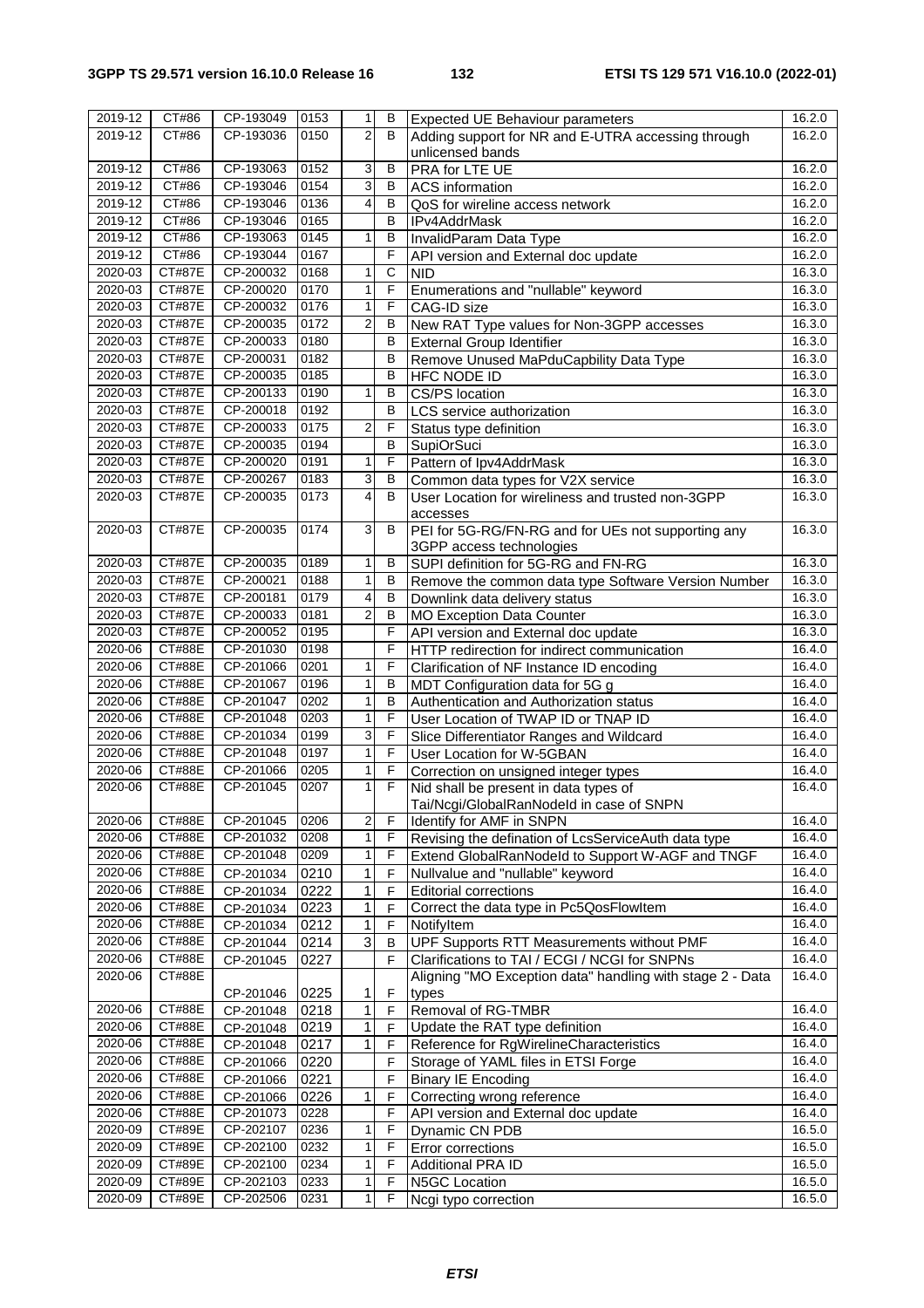| 2020-09     | <b>CT#89E</b> | CP-202109 | 0229 | 1            | F | Adding missing Reference to SUPI definition           | 16.5.0  |
|-------------|---------------|-----------|------|--------------|---|-------------------------------------------------------|---------|
| 2020-09     | <b>CT#89E</b> | CP-202096 | 0237 |              | F | Rel-16 API version and External doc update            | 16.5.0  |
| 2020-12     | <b>CT#90E</b> | CP-203035 | 0239 |              | F | Removal of the reference to ETSI forge                | 16.6.0  |
| 2020-12     | <b>CT#90E</b> | CP-203031 | 0240 |              | F | Correction for implementation error 29.571            | 16.6.0  |
| 2020-12     | CT#90E        | CP-203031 | 0243 |              | F | Incomplete references and wrong table header          | 16.6.0  |
| 2020-12     | <b>CT#90E</b> | CP-203039 | 0245 |              | F | Alignment with TR-456 / TR-470 (BBF technical         | 16.6.0  |
|             |               |           |      |              |   | specifications)                                       |         |
| 2020-12     | <b>CT#90E</b> | CP-203048 | 0241 | 1            | F | ssid typo in yaml                                     | 16.6.0  |
| 2020-12     | <b>CT#90E</b> | CP-203031 | 0246 | 1            | F | <b>MDT LTE Measurements</b>                           | 16.6.0  |
| 2020-12     | <b>CT#90E</b> | CP-203068 | 0247 | $\mathbf{2}$ | F | <b>MDT Parameters for NR</b>                          | 16.6.0  |
| 2020-12     | CT#90E        | CP-203036 | 0248 |              | F | Rel-16 API version and External doc update            | 16.6.0  |
| 2021-03     | CT#91E        | CP-210047 | 0263 |              | F | NF Set ID and NF Service Set ID Definition for SNPN   | 16.7.0  |
| 2021-03     | CT#91E        | CP-210037 | 0251 | 1            | F | Error handling when the SCP fails to obtain an access | 16.7.0  |
|             |               |           |      |              |   | token                                                 |         |
| 2021-03     | <b>CT#91E</b> | CP-210037 | 0255 | $\mathbf{1}$ | F | Corrections on MDT parameters                         | 16.7.0  |
| 2021-03     | CT#91E        | CP-210054 | 0261 |              | F | 29.571 Rel-16 API version and External doc update     | 16.7.0  |
| 2021-06     | CT#92E        | CP-211080 | 0266 |              | F | <b>TAI</b> in EutraLocation                           | 16.8.0  |
| 2021-06     | CT#92E        | CP-211059 | 0270 | $\mathbf{2}$ | F | RedirectResponse data type definition                 | 16.8.0  |
| 2021-06     | CT#92E        | CP-211060 | 0279 |              | F | Essential Correction to GeraLocation, LAC/RAC/SAC and | 16.8.0  |
|             |               |           |      |              |   | Cell ID data types                                    |         |
| 2021-06     | CT#92E        | CP-211073 | 0286 |              | F | 29.571 Rel-16 API version and External doc update     | 16.8.0  |
| 2021-09     | CT#93E        | CP-212079 | 0294 | 2            | F | UE Transport Protocol Indication for N3GPP Location   | 16.9.0  |
| 2021-09     | CT#93E        | CP-212-69 | 0301 |              | F | Extension of userLocationInfo attribute to support    | 16.9.0  |
|             |               |           |      |              |   | <b>GERAN/UTRAN access</b>                             |         |
| $2021 - 09$ | CT#93E        | CP-212080 | 0299 |              | F | 29.571 Rel-16 API version and External doc update     | 16.9.0  |
| 2021-12     | <b>CT#94E</b> | CP-213112 | 0318 |              | F | <b>SEPP Redirection</b>                               | 16.10.0 |
| 2021-12     | <b>CT#94E</b> | CP-213088 | 0322 |              | F | SnssaiExtension data type definition                  | 16.10.0 |
| 2021-12     | <b>CT#94E</b> | CP-213146 | 0321 |              | F | 29.571 Rel-16 API version and External doc update     | 16.10.0 |